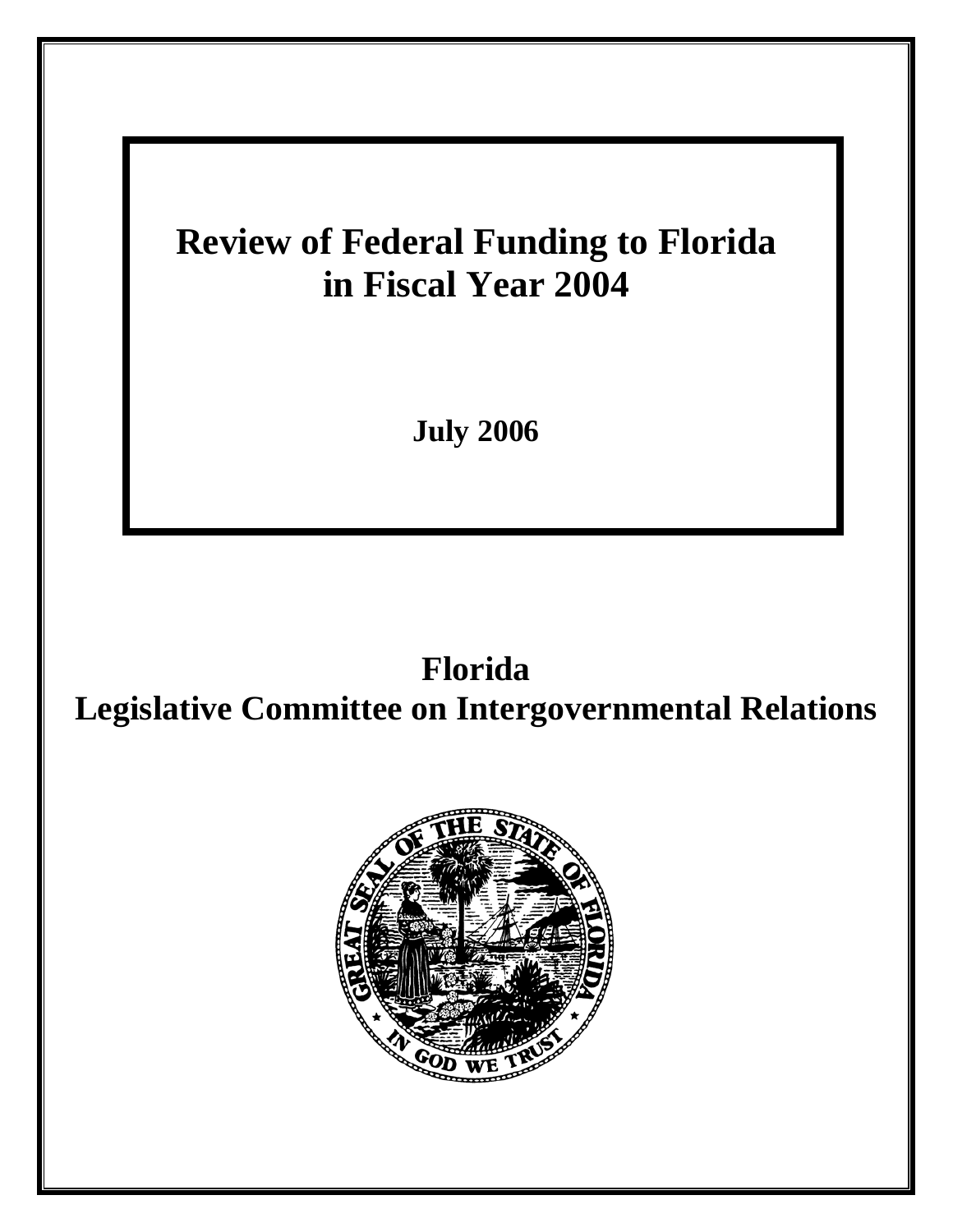# **FLORIDA LEGISLATIVE COMMITTEE ON INTERGOVERNMENTAL RELATIONS**

**(As of July 2006)** 

 Sen. Dennis Jones, Chair Comm. Robert Bullard Delray Beach Tallahassee Sen. Ron Klein Comm. Lou Ann Palmer Delray Beach Sarasota Sen. Evelyn Lynn Teresa B. Tinker Ormond Beach Tallahassee Rep. Priscilla Taylor Comm. Kenneth Welch Rep. Trudi Williams Vacancy Fort Myers Vacancy

#### **LEGISLATIVE MEMBERS GUBERNATORIAL APPOINTEES**

Seminole Highlands County Rep. Adam Hasner, Vice-Chair Secretary Thaddeus Cohen Sen. Lee Constantine Tom Greer, School Board Member Altamonte Springs Osceola County Riviera Beach Pinellas County

Alton L. "Rip" Colvin, Jr. - Executive Director

#### **WHAT IS THE LCIR?**

The Florida Legislative Committee on Intergovernmental Relations (LCIR) is a legislative entity that facilitates the development of intergovernmental policies and practices. The Florida LCIR strives to improve coordination and cooperation among state agencies, local governments, and the federal government.

#### **WHAT ISSUES HAVE BEEN ADDRESSED BY THE LCIR?**

The LCIR completes several publications annually, including the Local Government Financial Information Handbook, a compilation of the salaries of county constitutional officers and elected school superintendents, and a report on state mandates affecting county and municipal governments. In addition, the LCIR has addressed the following issues:

- o Municipal Incorporations and Annexation
- o Impact Fees
- o Natural Disaster Preparedness, Response and Recovery
- o Local Government Financial Emergencies
- o Urban Infill & Infrastructure Capacity
- o Marina and Dock Permitting
- o State, Regional, and Local Planning
- o Voting by Mail
- o Economic Development
- o Affordable Housing
- o Federal Funds to Florida
- o Federal/State Relations

If you would like additional copies of this report or if you have comments or questions pertaining to the information contained herein, please contact the LCIR at (850) 488-9627 or Suncom 278-9627. We welcome your input or suggestions. Our mailing address is:

> **Florida LCIR c/o Legislative Mail Services Tallahassee, Florida 32399-1300 Homepage: http://www.floridalcir.gov**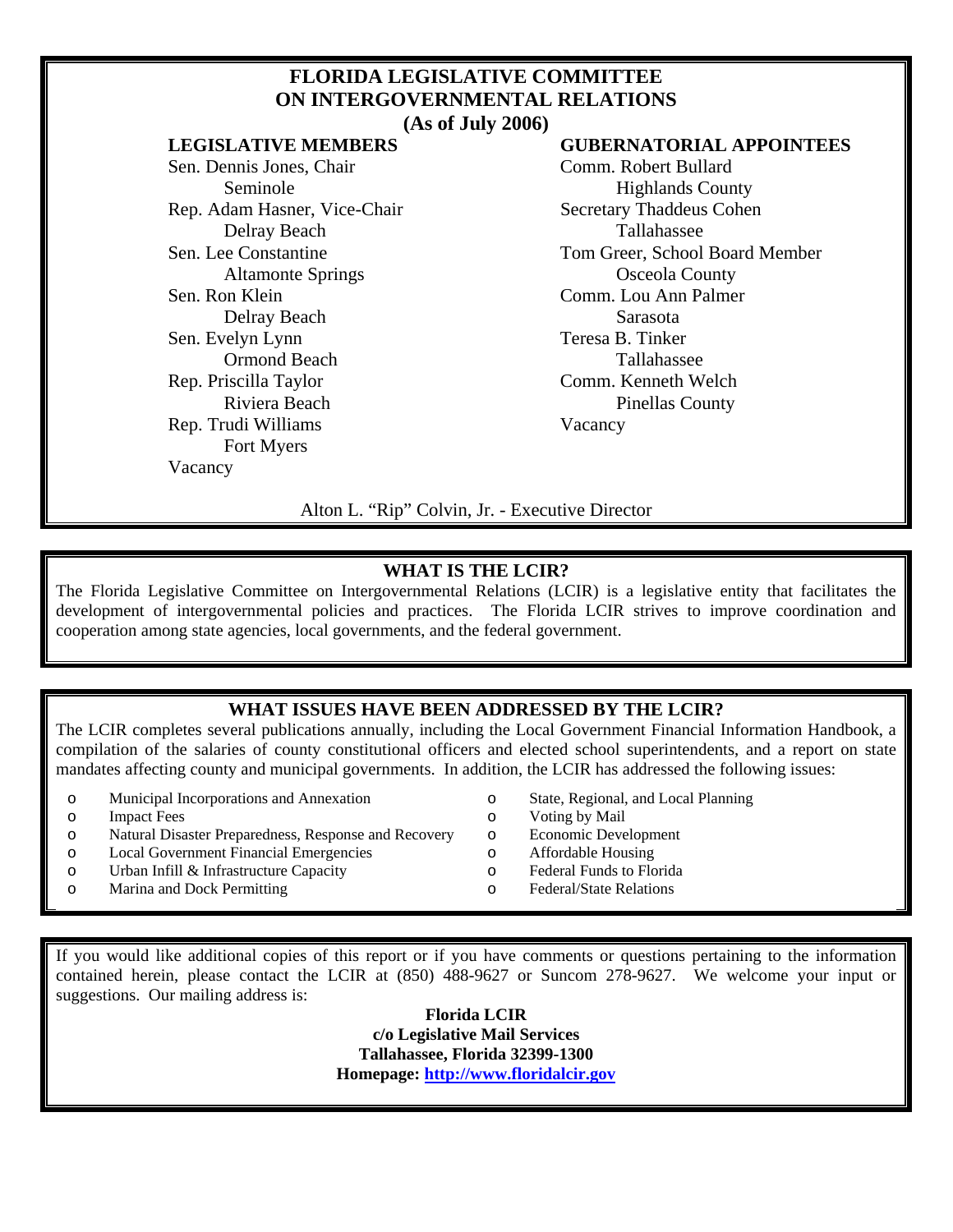# **Executive Summary**

The purpose of this report is to provide the Florida Legislature and other interested parties with a review and analysis of federal funding to Florida in fiscal year 2004 using data produced by the U.S. Bureau of the Census. In particular, this report focuses on federal grant expenditures to Florida's state and local governments. Florida's historically low per capita ranking among the states in the receipt of federal grants has been an area of particular concern to policymakers.

This report should be useful for making statistical comparisons among states of the funding programs of various federal agencies. Additionally, the report should be instructive to decision makers working to develop consensus on priorities and strategies for increasing the state's receipt of federal grants.

This report begins with a review of the two major classifications of federal financial assistance provided to states. These classifications are federal direct expenditures and other financial assistance.

# **Federal Direct Expenditures to Florida**

Federal direct expenditures constitute actual outlays or obligations of the federal government. These expenditures are reported by the U.S. Bureau of the Census in five categories: 1) direct payments for individuals for retirement and disability, 2) direct payments for individuals other than for retirement and disability, 3) grants, 4) procurement contracts, and 5) salaries & wages.

In 2004, federal direct expenditures to Florida totaled \$122 billion or \$7,014 per capita, based on the state's 2004 population estimate of 17.4 million. Florida had the  $4<sup>th</sup>$  largest expenditure of all states. However, on a per capita basis, Florida ranked  $29<sup>th</sup>$  among the states.

Direct payments for individuals for retirement and disability constituted the largest category of federal direct expenditure. This category includes Social Security payments, federal retirement and disability payments, and veterans' benefits. Direct payments for retirement and disability totaled \$48 billion, or \$2,764 per capita, and accounted for 39 percent of total direct expenditures to the state. Florida had the  $2<sup>nd</sup>$  largest expenditure total of the fifty states and ranked  $4<sup>th</sup>$  on a per capita basis.

Considering Florida's large elderly and retiree populations, these rankings should come as no surprise. Based on Census 2000 counts, Florida's elderly population, defined as age 65 years and over, totaled 2.8 million and accounted for 8 percent of the nation's total elderly population of 35 million. In Florida, the elderly constituted nearly 18 percent of the state's total population. The proportion of a state's elderly as a percentage of total state population was higher in Florida than in any other state.

The next largest category of federal direct expenditure was direct payments for individuals other than for retirement and disability. This category includes such items as Medicare benefits, Excess Earned Income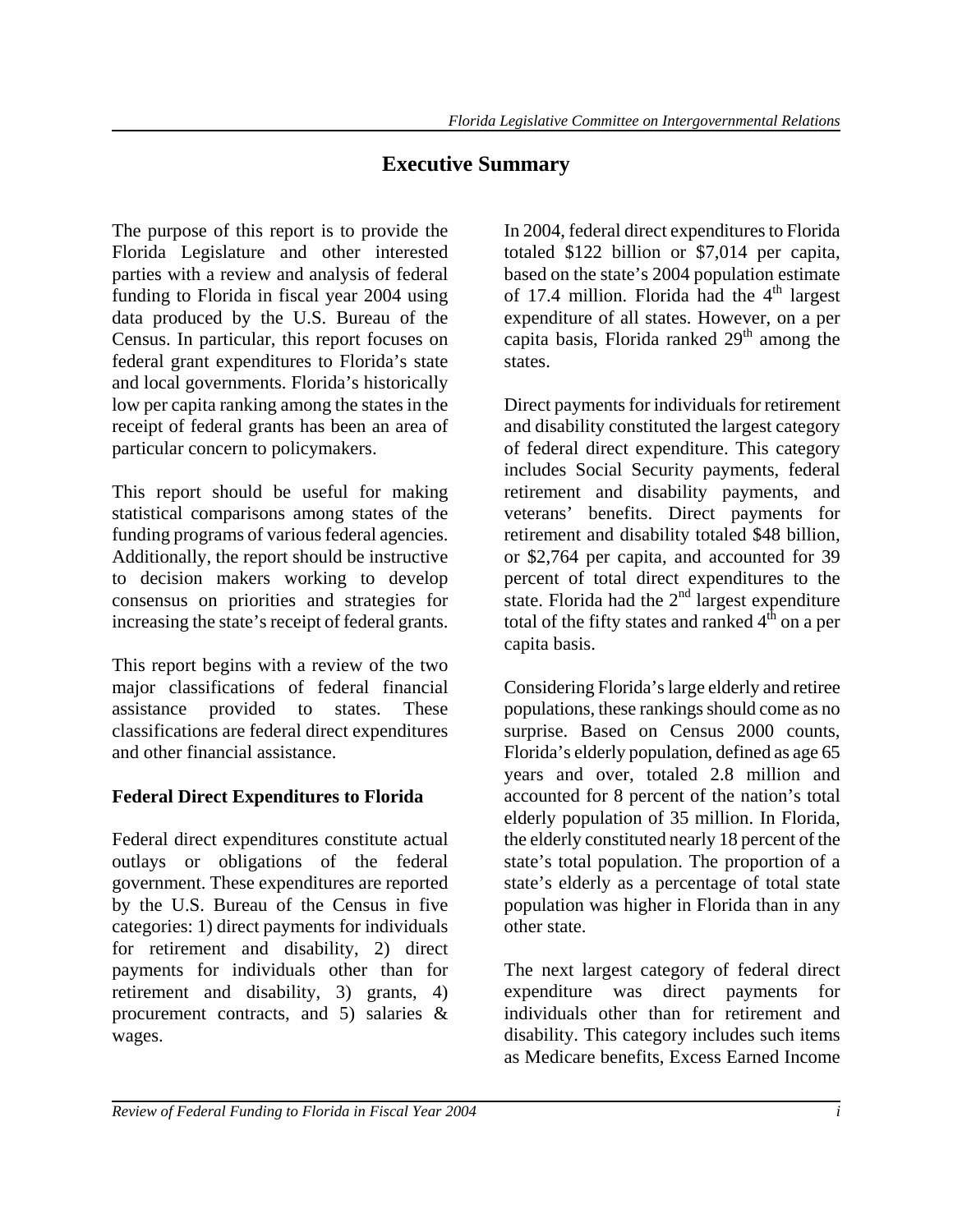Tax Credits, Unemployment Compensation, and Food Stamp payments. Other direct payments totaled \$32.4 billion, or \$1,865 per capita, and accounted for 27 percent of total direct expenditures to the state. Florida had the  $3<sup>rd</sup>$  largest expenditure total of the fifty states and ranked  $8<sup>th</sup>$  on a per capita basis.

Federal grant obligations to Florida totaled \$19.6 billion, or \$1,128 per capita, and represented 16 percent of total direct expenditures to the state. Florida had the  $5<sup>th</sup>$ largest expenditure total of the fifty states. However, the state ranked  $48<sup>th</sup>$  on a per capita basis.

The value of procurement contracts totaled \$11.4 billion, or \$658 per capita, and accounted for 9.4 percent of total direct expenditures to the state. Florida had the  $5<sup>th</sup>$ largest expenditure total of the fifty states and ranked  $32<sup>nd</sup>$  on a per capita basis.

The smallest category of federal direct expenditures to Florida was salaries and wages. Such payments totaled \$10.4 billion, or \$598 per capita, and accounted for 9 percent of total direct expenditures to the state. Florida had the  $5<sup>th</sup>$  largest expenditure total of the fifty states, and the state ranked  $32<sup>nd</sup>$  on a per capita basis.

# **Other Financial Assistance to Florida**

Other financial assistance consists of the face value of federal insurance coverage as well as the dollar volume of federal guaranteed and direct loans. Other financial assistance to Florida totaled \$323 billion or \$18,566 per capita. The state ranked first among the fifty states in both total and per capita assistance due to the significant face value of flood

insurance coverage provided to Florida, which constituted 95 percent of total other financial assistance provided to the state by the federal government.

The total amounts of other federal assistance to Florida are summarized below.

*Face Value of Insurance Coverage Total: \$309 billion; Rank: 1st*

*Per Capita: \$17,801; Rank: 1st*

# *Dollar Volume of Guaranteed Loans*

*Total: \$12.6 billion; Rank: 3rd Per Capita: \$727; Rank: 29th*

*Dollar Volume of Direct Loans* 

*Total: \$659 million; Rank: 18th Per Capita: \$38; Rank: 44th*

# **How Florida Compares to Other Populous States**

The U.S. Census Bureau reported that the federal direct expenditures (i.e., direct payments for individuals for retirement and disability, direct payments for individuals other than for retirement and disability, grants, procurement contracts, and salaries and wages) of the fifty states totaled \$2.08 trillion in 2004. Federal direct expenditures of the seven most populous states in descending order: California, Texas, New York, Florida, Illinois, Pennsylvania, and Ohio, totaled \$885 billion or 42 percent of the fifty states' total. Interestingly, the population of these seven states represented 45 percent of the total population of the fifty states.

The total federal direct expenditures of the seven most populous states are as follows.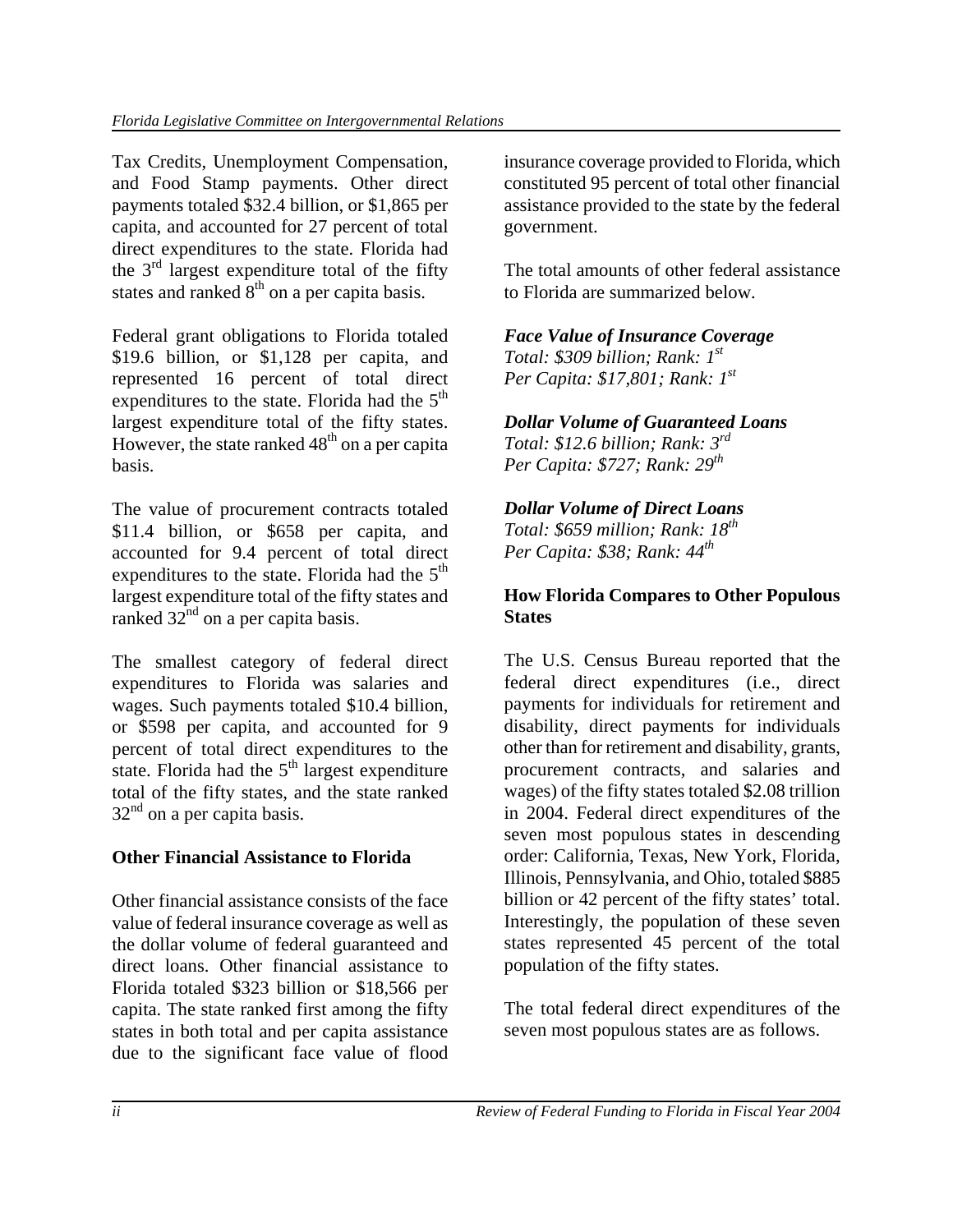- 1. California: \$232 billion
- 2. New York: \$144 billion
- 3. Texas: \$142 billion
- **4. Florida: \$122 billion**
- 5. Pennsylvania: \$95 billion
- 6. Illinois: \$77 billion
- 7. Ohio: \$73 billion

However, as illustrated below, the states' respective rankings change when controlling for population differences. The per capita federal direct expenditures of these same seven states are as follows.

- 1. Pennsylvania: \$7,657
- 2. New York: \$7,464
- **3. Florida: \$7,014**
- 4. California: \$6,484
- 5. Ohio: \$6,393
- 6. Texas: \$6,313
- 7. Illinois: \$6,044

# **Florida's Receipt of Federal Grants**

Federal grants continue to be important sources of revenue utilized by our nation's state and local governments to provide necessary services and infrastructure to their residents. In fiscal year 2004, federal grant expenditures to the fifty states totaled \$398 billion.

Federal grant expenditures to Florida's state and local governments totaled \$18.2 billion, or \$1,045 per capita. Florida had the  $4<sup>th</sup>$ largest federal grants expenditure of the fifty states; however, the state ranked  $47<sup>th</sup>$  on a per capita basis.

The grant funding received from five federal departments: Health and Human Services, Transportation, Education, Housing and Urban Development, and Agriculture totaled \$16.8 billion and accounted for 92 percent of all grants expenditures to Florida. A summary of those departments' grant expenditures to Florida is listed below. Some of the more well-known program categories within these departments are also included.

#### *Health and Human Services Grants*

*Total: \$10.6 billion; Rank: 5th Per Capita: \$607; Rank: 45th*

- Centers for Medicare and Medicaid **Services**
- Administration for Children and Families
- Children and Family Services

#### *Transportation Grants*

*Total: \$2.0 billion; Rank: 4th Per Capita: \$114; Rank: 43rd*

- Federal Highway Administration
- Federal Aviation Administration
- Federal Transit Administration
- National Highway Traffic Safety Administration

# *Education Grants*

*Total: \$1.8 billion; Rank: 4th Per Capita: \$104; Rank: 34th*

- Office of Elementary and Secondary Education
- Office of Special Education and Rehabilitative Services
- Office of Vocational and Adult Education

*Housing & Urban Development Grants Total: \$1.4 billion; Rank: 9th Per Capita: \$81; Rank: 46<sup>th</sup>*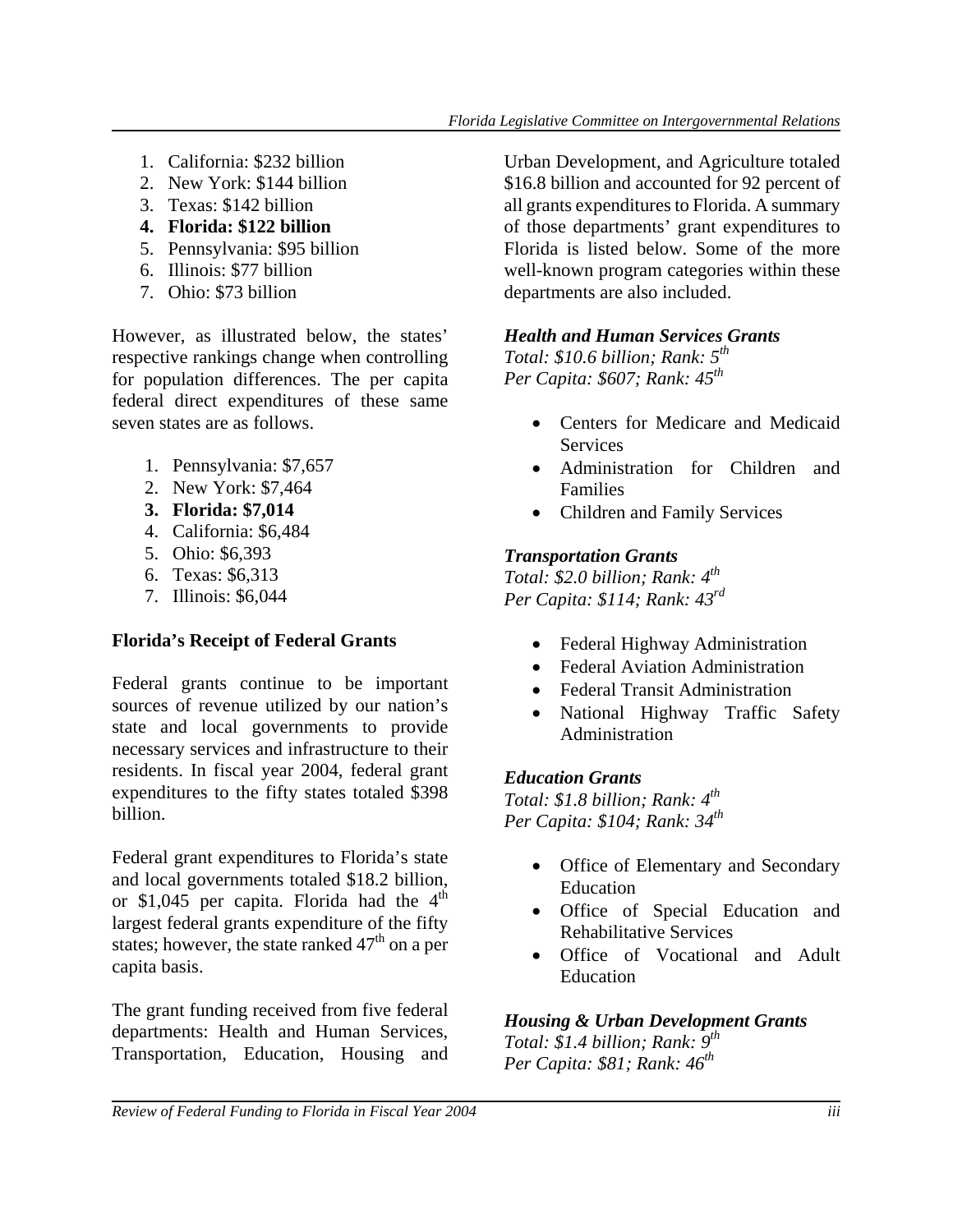- Housing Programs
- Community Planning and Development

#### *Agriculture Grants Total: \$1.0 billion; Rank: 4th Per Capita: \$58; Rank: 40<sup>th</sup>*

- Food and Nutrition Services
- Rural Development Activities
- Cooperative State Research, Education and Extension Services

#### **Federal Grants to Florida in Recent Years**

This is the ninth consecutive year that the LCIR has reviewed federal funding to Florida using the U.S. Census Bureau's data. Federal grant expenditures to Florida have increased significantly during this period.

Between 1996 and 2004, federal grant expenditures increased 117 percent from \$8.4 billion to \$18.2 billion. Florida's ranking among all states in total grant expenditures improved from  $7<sup>th</sup>$  in 1996 to  $4<sup>th</sup>$  in 2004. Additionally, Florida's relative share of grant expenditures to the fifty states increased from 3.9 percent in 1996 to 4.6 percent in 2004.

Florida's per capita federal grant expenditure increased from \$586 in 1996 to \$1,045 in 2004. However, Florida's per capita ranking has remained very low. The state's ranking improved from  $48<sup>th</sup>$  in 1996 to only  $47<sup>th</sup>$  in 2004.

# **Conclusion**

Although this report discusses the various types of federal direct expenditure or other financial assistance to Florida, the focus is on federal grant expenditures. Despite the state's low per capita federal grants expenditures - 47<sup>th</sup> in 2004, federal grant funding still accounted for 31 percent of the state's total revenues that year, according to the Florida Consensus Estimating Conference.

Numerous reasons likely exist for Florida's low per capita federal grants funding; however, three likely explanations are of particular significance. First, many funding formulas are based on outdated population figures or other factors that do not reflect the state's rapid growth in recent decades. Congressional support to revise funding formula inequities is difficult to obtain if other states stand to lose federal funds under revised formulas that benefit Florida. Second, small state minimums in formula allocations disadvantage more populous states like Florida. Third, Florida may not be aggressively pursuing all federal grant opportunities.

Several years ago, the LCIR surveyed Florida's state agencies regarding the receipt of federal grants. In response to the question of why the state ranked low in the per capita receipt of many federal grants, state agencies offered a number of explanations. Such explanations included the state's failure to allocate sufficient state matching funds, federal "strings" or policy requirements serving as conditions for receipt of federal grants funding, and cutbacks in federal funding.

In this report, the LCIR utilized the per capita measure to control for population differences among states. However, such a measure does not take into consideration levels of need or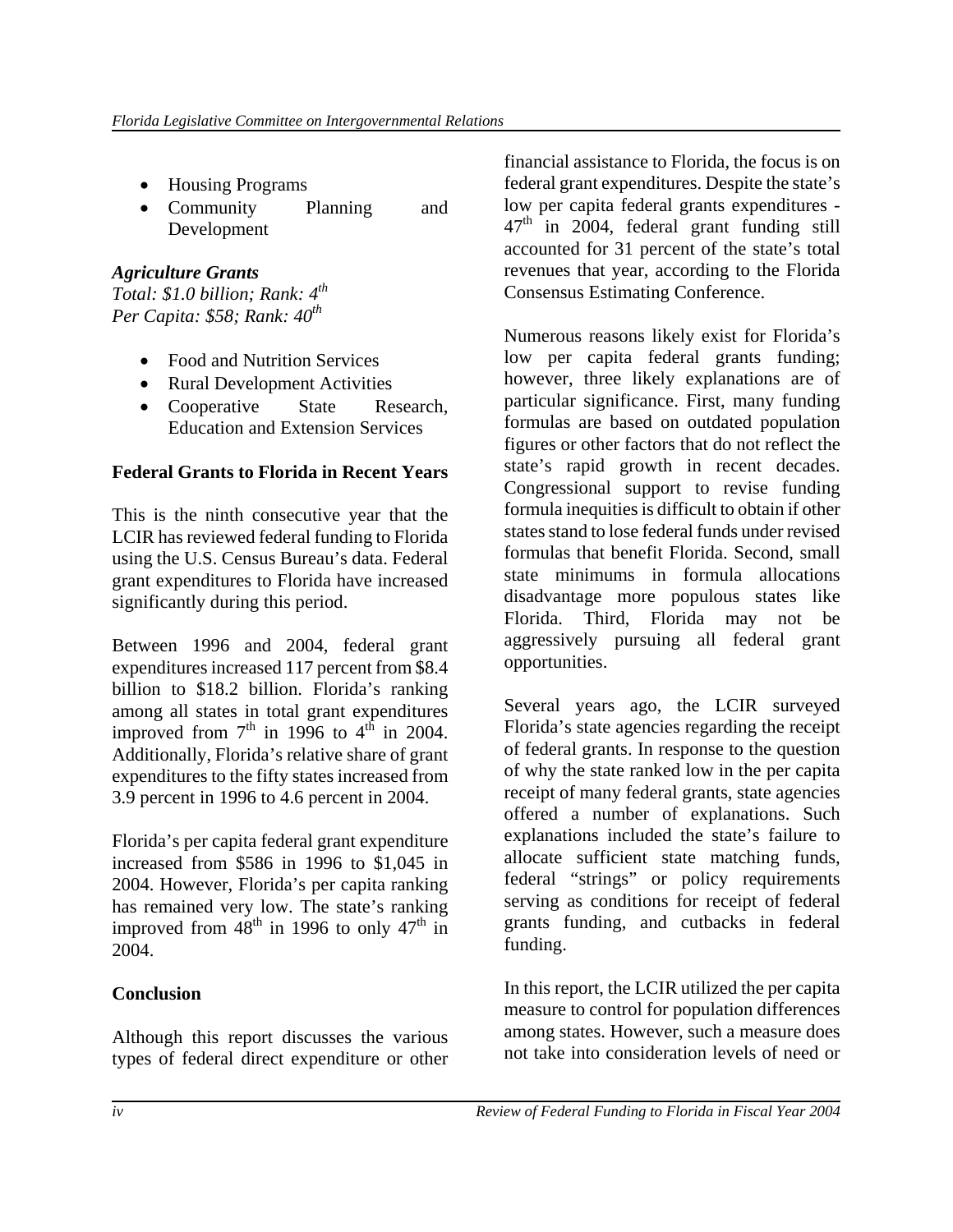utilization. State agency representatives have previously noted that per capita measurements of certain federal grants receipts, while low compared to other states, might not have reflected the fact that such funding was adequately serving the target populations.

In spite of these caveats, the data presented in this report show that Florida still lags behind other states in the receipt of federal grants. In 2004, Florida's per capita federal grant expenditure was \$312 less than the national per capita expenditure. In fact, Florida's per capita expenditure was only 77 percent of the national per capita expenditure.

#### **Recommendations**

A number of recommendations are offered as ways to potentially increase Florida's receipt of federal grants.

- Coordinate with appropriate state agency personnel to generate more in-depth analyses of the state's federal grants receipts by agency and by specific grant programs.
- Develop a comprehensive strategy to evaluate the cost-benefit issues associated with the continued participation or pursuit of federal grants funding.
- Identify federal and state policy changes needed to enhance Florida's access to federal funding streams.
- Form coalitions with similarly-situated states to pursue changes in outdated or inequitable federal funding formulas.
- Work with Congress to implement changes to federal funding formulas determined to be outdated or inequitable.
- Promote the consolidation of federal funding streams to simplify access to federal funding.
- Make the processes of amending the state budget and obtaining spending authority easier.
- Increase the availability of state matching funds.
- Increase training provided at the state level for accessing federal grant funding.
- Increase communication and coordination on federal issues among state agencies, the Governor's office, the Florida Washington Office, the Legislature, and the Congressional Delegation.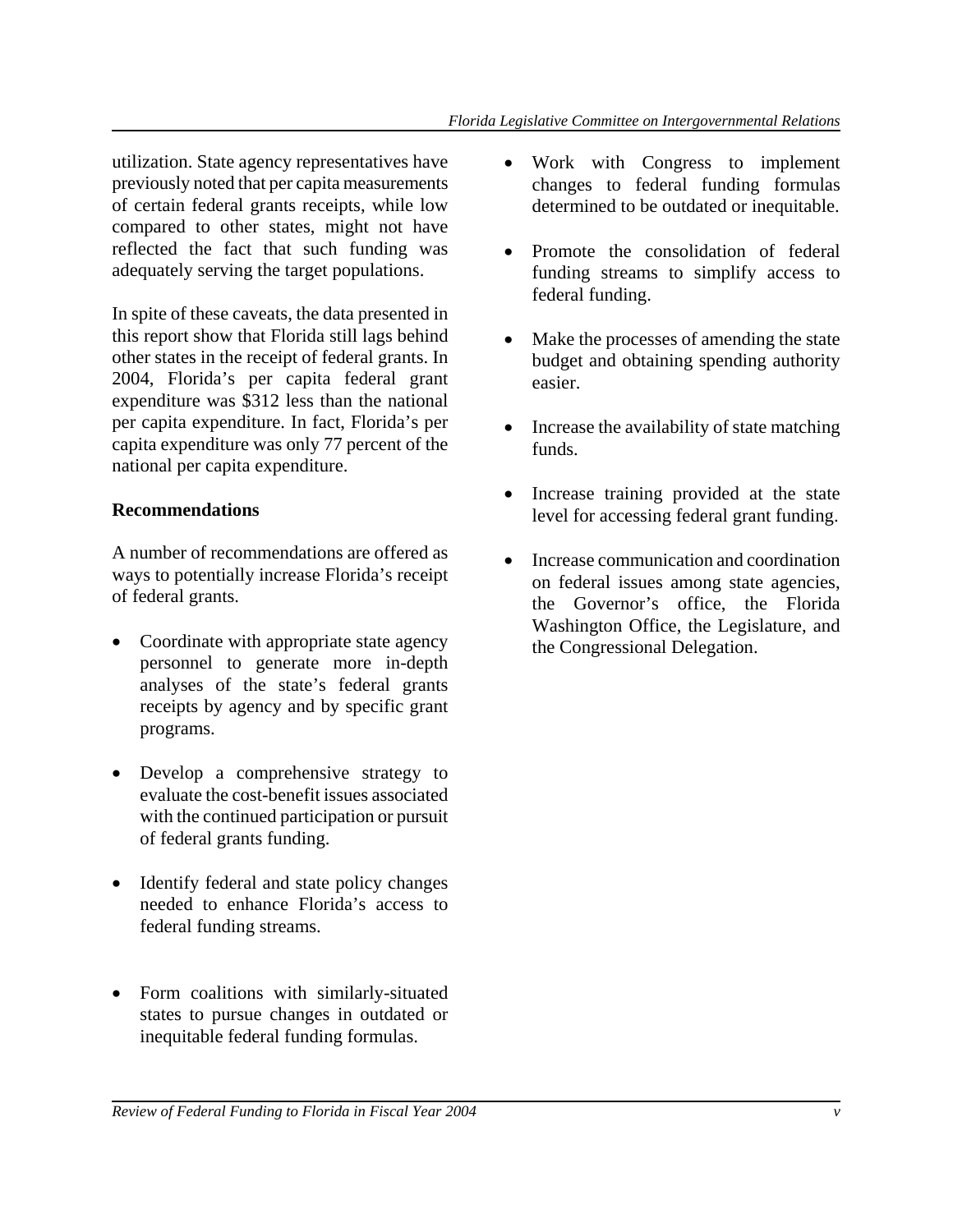This page was intentionally left blank.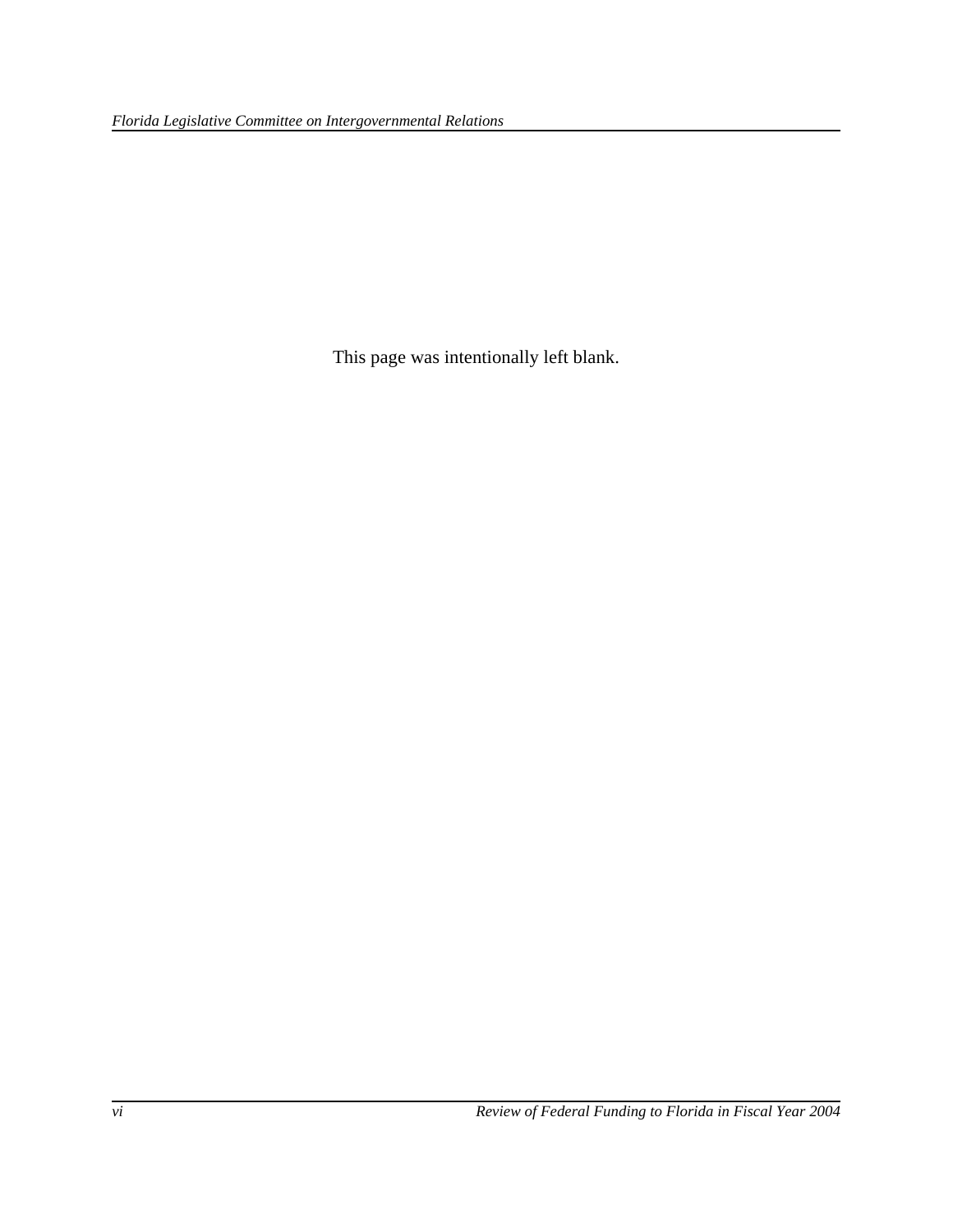# **Table of Contents**

|                                                                              | Page # |
|------------------------------------------------------------------------------|--------|
|                                                                              |        |
|                                                                              |        |
|                                                                              |        |
|                                                                              |        |
|                                                                              |        |
|                                                                              |        |
|                                                                              |        |
| 2. Direct Payments for Individuals Other Than for Retirement and Disability5 |        |
|                                                                              |        |
|                                                                              |        |
|                                                                              |        |
|                                                                              |        |
|                                                                              |        |
|                                                                              |        |
|                                                                              |        |
|                                                                              |        |
| 3. Federal Direct Expenditures by Category as a Percentage of Total23        |        |
| <b>Part Three: Federal Grants to Florida's State and Local Governments31</b> |        |
|                                                                              |        |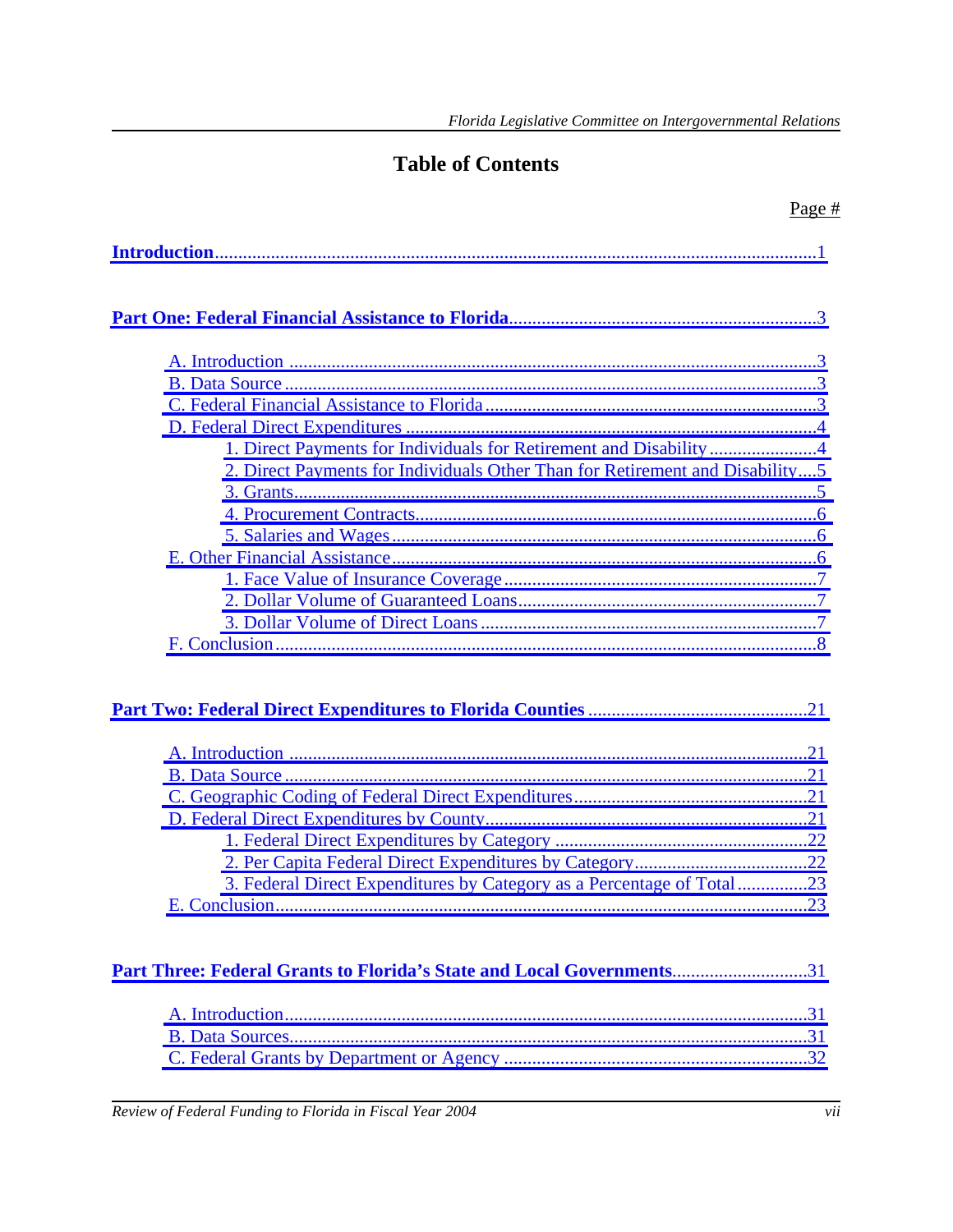#### *Florida Legislative Committee on Intergovernmental Relations*

| Part Four: Florida's Per Capita Federal Grant Expenditures by Agency as a Percentage of |  |
|-----------------------------------------------------------------------------------------|--|
|                                                                                         |  |
|                                                                                         |  |
|                                                                                         |  |
|                                                                                         |  |
|                                                                                         |  |

|  |  | <b>Appendix: Federal Departments and Agencies – Addresses of Websites</b> 83 |  |
|--|--|------------------------------------------------------------------------------|--|
|  |  |                                                                              |  |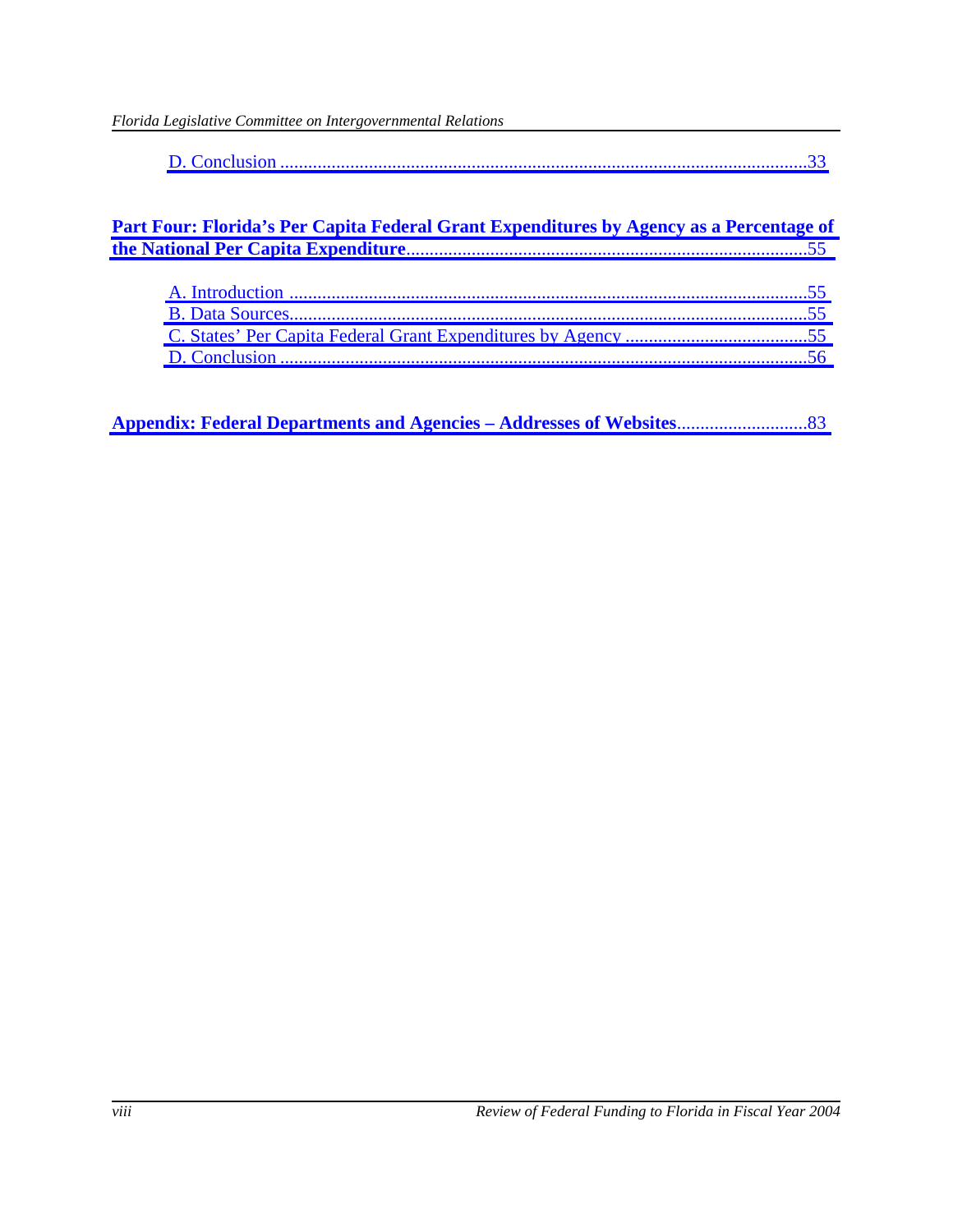# **List of Tables**

# Page #

| <b>Part One</b>                                                                              |  |
|----------------------------------------------------------------------------------------------|--|
|                                                                                              |  |
| Table 1-2: Federal Direct Payments to Individuals in Florida for Retirement and Disability10 |  |
| Table 1-3: Federal Direct Payments to Individuals in Florida Other Than for Retirement and   |  |
| <b>Disability</b>                                                                            |  |
|                                                                                              |  |
|                                                                                              |  |
|                                                                                              |  |
| <b>Table 1-7:</b> Face Value of Federal Insurance Program Coverage Provided to Florida18     |  |
|                                                                                              |  |
|                                                                                              |  |

# **Part Two**

| <b>Table 2-3:</b> Florida's Federal Direct Expenditures by County – Category as % of Total 28 |  |
|-----------------------------------------------------------------------------------------------|--|

# **Part Three**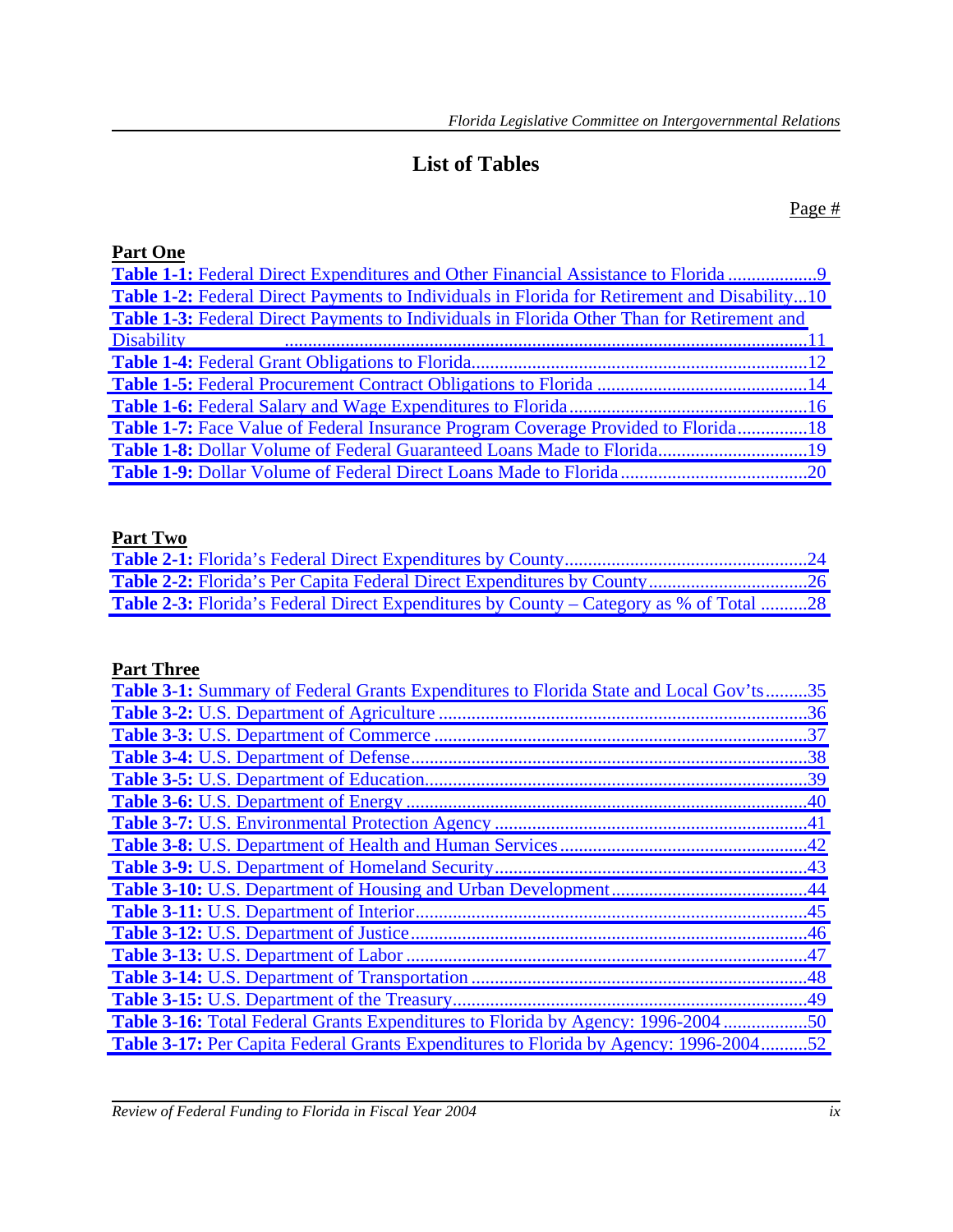#### **Part Four**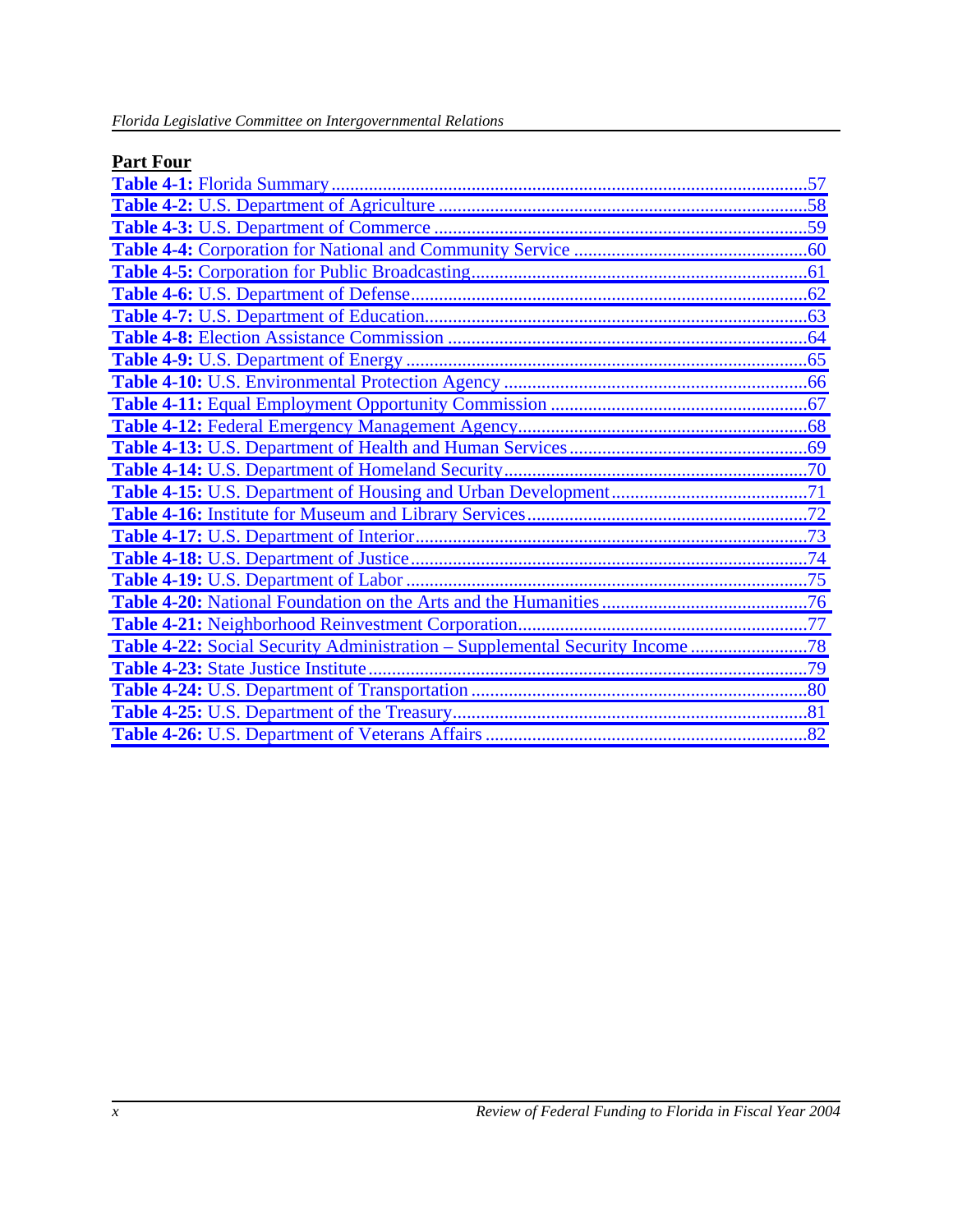# **Introduction**

<span id="page-12-0"></span>The Florida Legislative Committee on Intergovernmental Relations (LCIR) annually reviews the state's receipt of federal funds. The purpose of this report is to provide the Legislature and other interested parties with a review and analysis of federal financial assistance to Florida. In particular, the report focuses on federal grants to Florida's state and local governments. This review is intended to be part of an ongoing strategy to improve federal-state relations generally and facilitate the development of strategies to increase the return of federal tax dollars to the state.

The LCIR reviewed and analyzed federal expenditure data for federal fiscal year 2004 (i.e., Oct. 1, 2003 to Sept. 30, 2004) using data obtained from two U.S. Bureau of the Census publications: *Consolidated Federal Funds Report for Fiscal Year 2004* issued in December 2005 and *Federal Aid to States for Fiscal Year 2004* issued in January 2006. Two types of federal financial assistance to states are documented in this report. These types are federal direct expenditures and other federal assistance.

Federal direct expenditures constitute actual outlays or obligations of the federal government. These expenditures are reported by the U.S. Census Bureau in five categories: 1) direct payments for individuals for retirement and disability, 2) direct payments for individuals other than for retirement and disability, 3) grants, 4) procurement contracts, and 5) salaries and wages. Federal direct expenditures to the state totaled \$122 billion or \$7,014 per capita.

It is the state's receipt of federal grants that is of particular concern to the Legislature. Federal grant obligations to Florida totaled \$19.6 billion or \$1,128 per capita. The state had the  $5<sup>th</sup>$  largest federal grants obligation of the fifty states. However, on a per capita basis, Florida ranked 48<sup>th</sup> among the states.

In 2004, Florida's per capita federal grants obligation was \$406 less than the national average of \$1,534. Had Florida's per capita grants obligation been the same as the national average, an additional \$7.1 billion may have been available to this state. Obviously, this figure assumes that federal grants are allocated on a per capita basis, which is not the case for all grant programs. The use of the statistical measure *per capita funding* throughout this report and the accompanying tables allows for general comparison among the states after controlling for population differences. However, more valid comparisons would require the use of statistical measures that represent the specific target population associated with particular funding programs.

Other federal assistance does not constitute actual expenditures or outlays but reflects the face value of insurance coverages and the dollar volume of loans made. Other federal assistance to Florida totaled \$323 billion or \$18,566 per capita.

This report is divided into four parts and includes one appendix.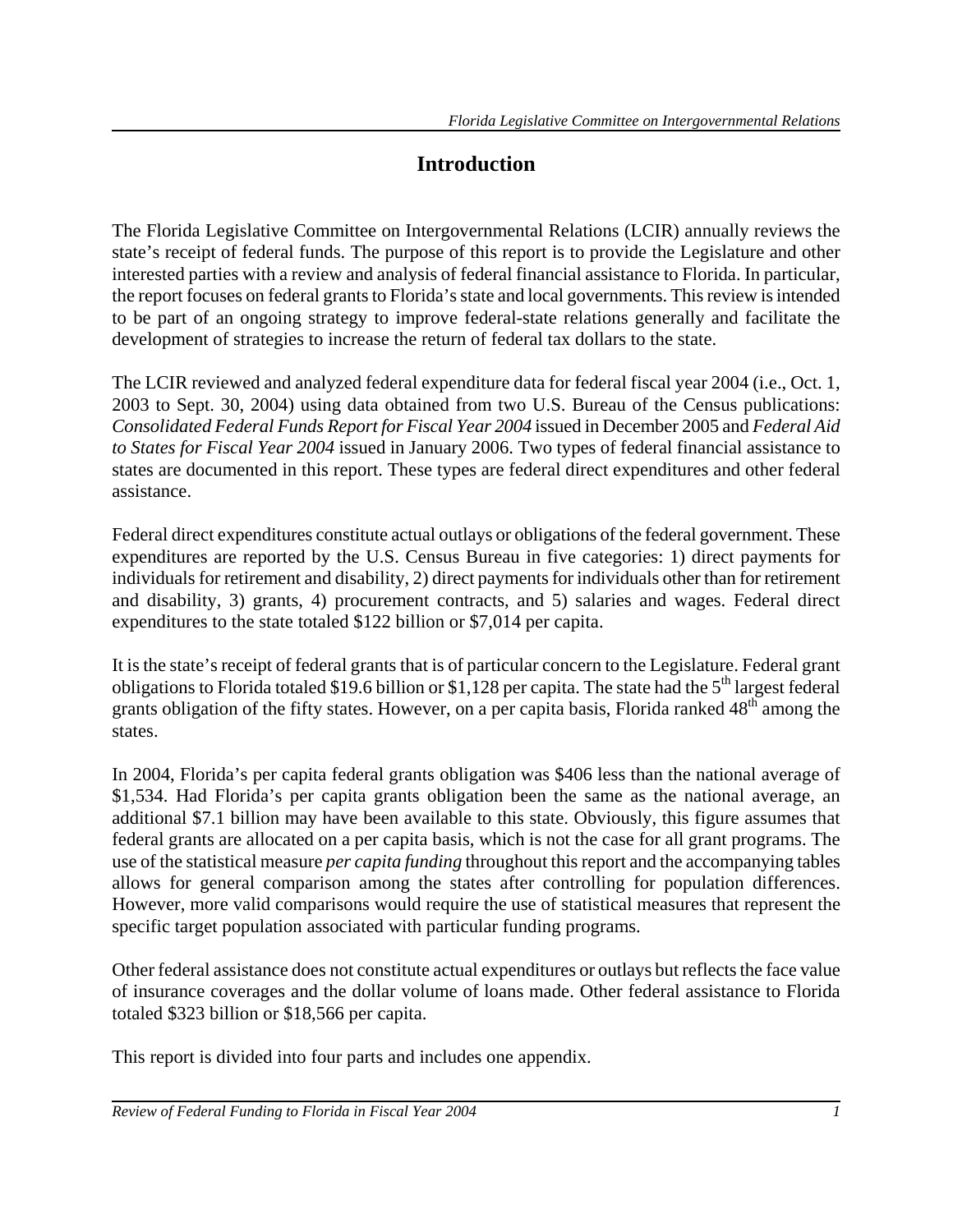Part One discusses the types of federal financial assistance to states by summarizing the five categories of federal direct expenditure and the three categories of other financial assistance. Dollar amounts of federal financial assistance to the fifty states collectively, and Florida specifically, are presented. In addition, Florida's rankings among the fifty states, the seven most populous states, and the other southern states on the basis of total and per capita funding are included.

**Part Two** summarizes federal direct expenditures to Florida's sixty-seven counties.

**Part Three** narrows the discussion to one category of federal funding, grant expenditures to state and local governments. Detailed summaries of federal grants expenditures to Florida, by federal agency, are provided. Additionally, Florida's rankings among the fifty states, the seven most populous states, and the other southern states on the basis of total and per capita expenditure are listed.

**Part Four** examines the states' per capita federal grant expenditures by agency as a percentage of the national per capita expenditures.

The **Appendix** lists the websites of federal agencies.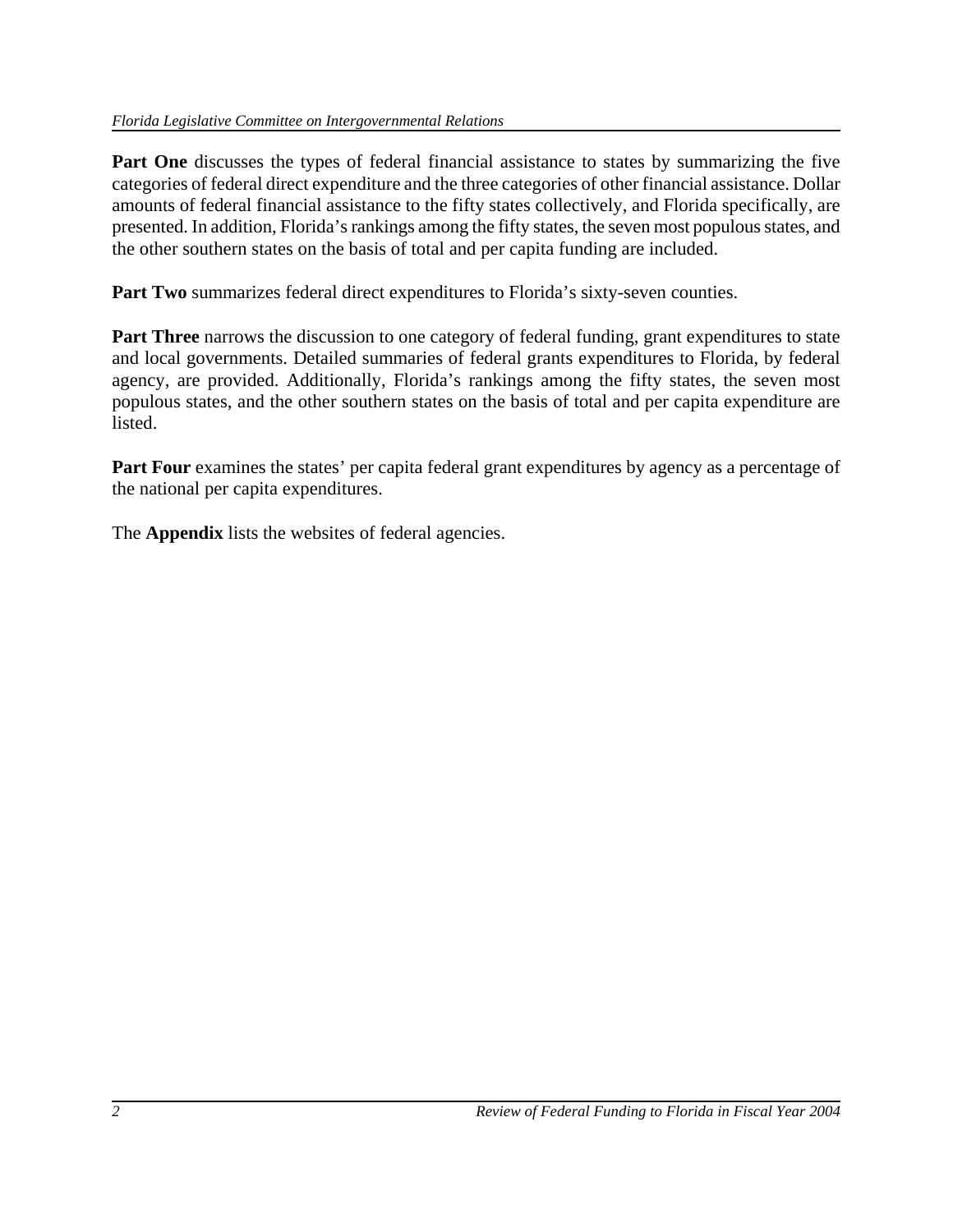# **Part One: Federal Financial Assistance to Florida**

# <span id="page-14-0"></span>**A. Introduction**

This part summarizes the five categories of federal direct expenditure or obligation (i.e., direct payments for individuals for retirement and disability, direct payments for individuals other than for retirement and disability, grants, procurement contracts, and salaries and wages) provided to Florida. Three categories of other financial assistance (i.e., face value of insurance coverage and dollar volume of guaranteed and direct loans) are summarized as well. Reported dollar amounts for these assistance programs represent the face value of insurance coverage or the dollar volume of loans made rather than actual expenditures or obligations.

These data should assist in the understanding of federal financial assistance offered to states. In addition, this information should be useful to policy makers as they assess strategies for increasing Florida's share of certain types of federal assistance, particularly grants to state and local governments.

# **B. Data Source**

The source of the data summarized in this part is the U.S. Bureau of the Census publication entitled *Consolidated Federal Funds Report for Fiscal Year 2004* issued in December 2005. This publication presents federal government expenditures or obligations in state, county, and subcounty areas of the United States. Although the Census Bureau's report includes the relevant data for the District of Columbia and U.S. outlying areas, the focus here is on the assistance provided to the fifty states collectively and Florida specifically.

The financial activity of all federal government agencies is covered except for those agencies that do not submit data to any of the federal reporting systems that serve as information sources for the Census Bureau's report. As a general guide, the grants and procurement data represent obligated funds, while the direct payments and salaries and wages data represent actual expenditures. Certain categories of federal spending such as interest on the federal government's debt and foreign aid are intentionally excluded.

# **C. Federal Financial Assistance to Florida**

The distribution of federal financial assistance to states in fiscal year 2004 is summarized in **Table 1-1** on page 9. Federal direct expenditures to the fifty states totaled \$2.08 trillion or \$7,108 per capita while other financial assistance totaled \$1.02 trillion or \$3,496 per capita. Federal direct expenditures to Florida totaled \$122 billion or \$7,014 per capita, and other financial assistance totaled \$323 billion or \$18,566 per capita.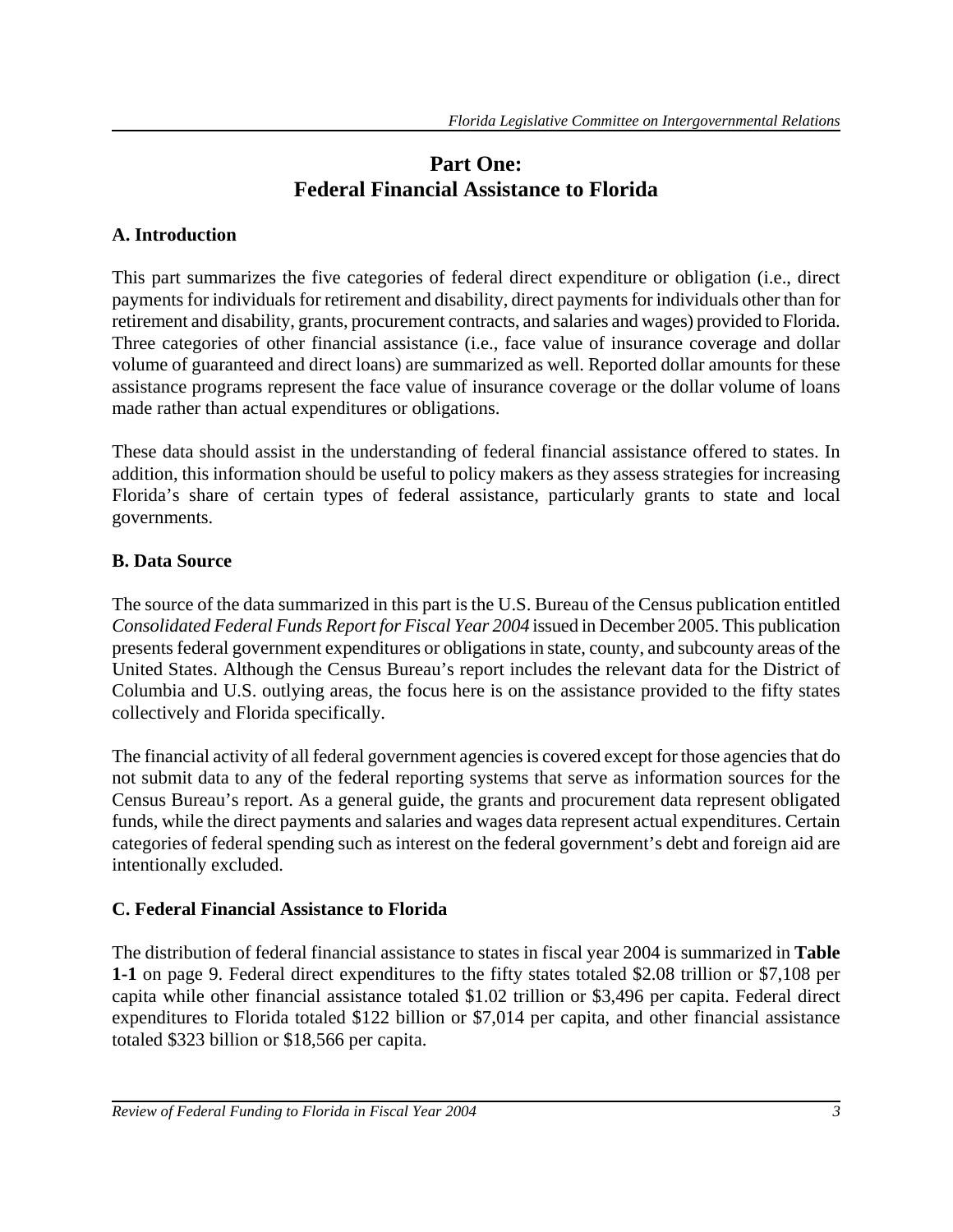<span id="page-15-0"></span>Federal direct expenditures to Florida constituted approximately 5.9 percent of such expenditures to all fifty states. Florida had the  $4<sup>th</sup>$  largest expenditure of all states, the  $4<sup>th</sup>$  largest expenditure of the seven most populous states, and the  $2^{nd}$  largest expenditure of the southern states, after Texas.<sup>1</sup> On a per capita basis, the state ranked 29<sup>th</sup> among all states, 3<sup>rd</sup> among the most populous states, and 12<sup>th</sup> among the southern states.

Other financial assistance to Florida constituted 32 percent of such assistance to all fifty states. Due to the significant face value of flood insurance coverage in Florida, the state ranked 1<sup>st</sup> among all states in both total and per capita assistance.

# **D. Federal Direct Expenditures**

As previously mentioned, there are five categories of federal direct expenditures: 1) direct payments for individuals for retirement and disability, 2) direct payments for individuals other than for retirement and disability, 3) grants, 4) procurement contracts, and 5) salaries and wages. Each of these categories is discussed in more detail in the following sections.

# *1. Direct Payments for Individuals for Retirement and Disability*

Retirement and disability payments represented the largest category of federal direct expenditure to states. Such payments totaled \$659 billion, or \$2,248 per capita, and represented approximately 32 percent of total direct expenditures to states.

In Florida, the relative contribution of retirement and disability payments was greater. These payments totaled \$48 billion, or \$2,764 per capita, and accounted for 39 percent of total direct expenditures to the state.

Florida had the  $2<sup>nd</sup>$  largest expenditure of all states, after California; the  $2<sup>nd</sup>$  largest expenditure of the most populous states, after California; and the largest expenditure of the southern states. On a per capita basis, Florida ranked  $4<sup>th</sup>$  among all states; 1<sup>st</sup> among the most populous states, and  $4<sup>th</sup>$  among the southern states.

As illustrated in **Table 1-2** on page 10, this category includes four types of payments: 1) Social Security payments, 2) federal retirement and disability payments, 3) veterans benefits, and 4) other payments. In Florida, Social Security payments accounted for 77 percent of the state's total value of federal retirement and disability payments to individuals.

 $\overline{a}$ 

<sup>1.</sup> Based on July 1, 2004 population estimates prepared by the U.S. Bureau of the Census, the seven most populous states were California, Texas, New York, Florida, Illinois, Pennsylvania, and Ohio. Of the 16 states in the South region, Florida was the second most populous, after Texas. The remaining states in the South region are Alabama, Arkansas, Delaware, Georgia, Kentucky, Louisiana, Maryland, Mississippi, North Carolina, Oklahoma, South Carolina, Tennessee, Virginia, and West Virginia.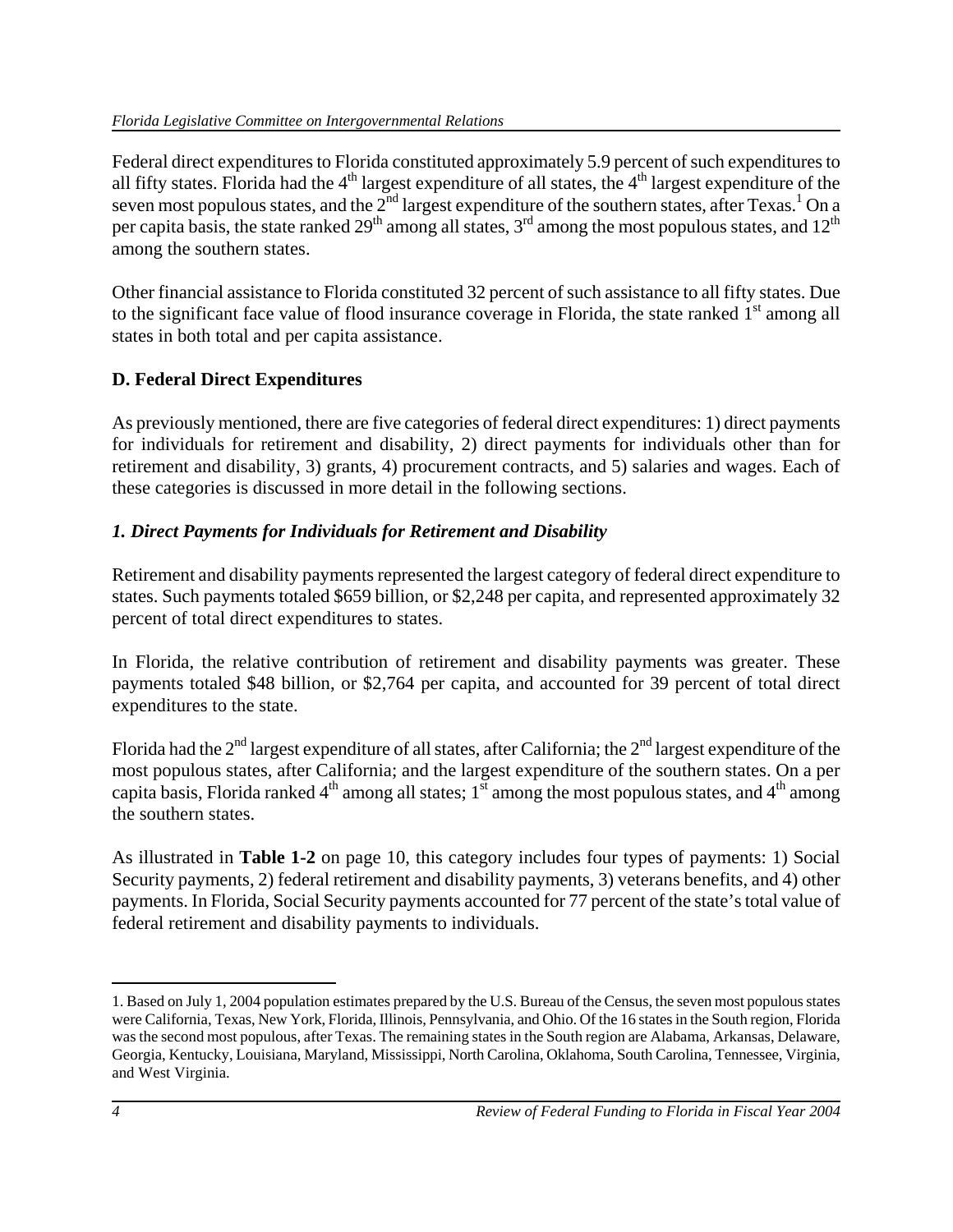<span id="page-16-0"></span>Florida's large elderly population is a primary reason for the state's high per capita expenditure relative to other states. Based on the results of Census 2000, Florida's elderly population (i.e., age 65 years and over) totaled 2.8 million and accounted for 8 percent of the nation's total elderly population of 35 million. In Florida, the elderly constituted nearly 18 percent of the state's total population. Relative to other age groupings, the proportion of the total population defined as elderly was greater in Florida than any other state.

# *2. Direct Payments for Individuals Other Than for Retirement and Disability*

These payments represented the second largest category of federal direct expenditure to states. Such payments totaled \$464 billion, or \$1,582 per capita, and represented approximately 22 percent of total direct expenditures to states.

In Florida, the relative contribution of other direct payments was slightly greater. These payments totaled \$32.4 billion, or \$1,865 per capita, and accounted for 27 percent of total direct expenditures to the state. As illustrated in **Table 1-3** on page 11, this category includes eight types of payments. Medicare benefits accounted for 77 percent of other direct payments to the state.

Florida had the  $3<sup>rd</sup>$  largest expenditure of all states; the  $3<sup>rd</sup>$  largest expenditure of the most populous states; and the largest expenditure of the southern states. On a per capita basis, Florida ranked  $8<sup>th</sup>$ among all states,  $2<sup>nd</sup>$  among the most populous states, and  $2<sup>nd</sup>$  among the southern states.

# *3. Grants*

These payments represented the third largest category of federal direct expenditure to states. Federal grants to states totaled \$450 billion, or \$1,534 per capita, and represented 22 percent of total direct expenditures.

In Florida, however, the relative contribution was less. These grants totaled \$19.6 billion, or \$1,128 per capita, and represented only 16 percent of total direct expenditures to the state.

As illustrated in **Table 1-4** on pages 12-13, Florida had the  $5<sup>th</sup>$  largest expenditure of all states; the  $5<sup>th</sup>$  largest expenditure of the most populous states; and the  $2<sup>nd</sup>$  largest expenditure of the southern states, after Texas. On a per capita basis, Florida ranked  $48<sup>th</sup>$  among all states; last among the most populous states, and  $15<sup>th</sup>$  among the southern states.

A more in-depth discussion of federal grants to state and local governments is addressed in Part Three of this report. The amount of total grant funding discussed here is approximately \$1.4 billion greater than the total listed in that part. While the funding amount presented here reflects total obligations, the funding amount presented in this latter part reflects total expenditures. Additionally, the funding amount presented here includes obligations to non-governmental entities while the funding amount presented in Part Three reflects expenditures to state and local governments only.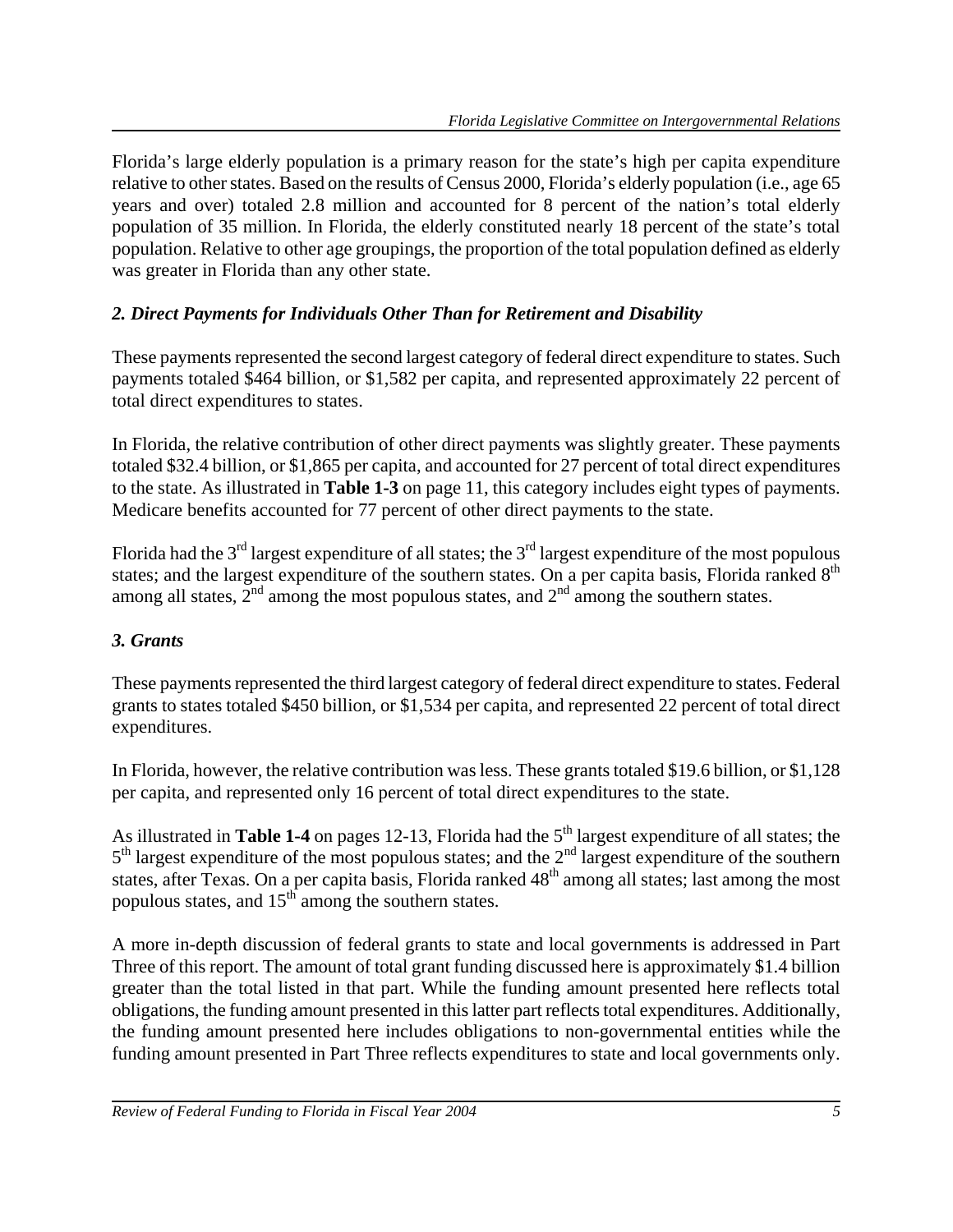# <span id="page-17-0"></span>*4. Procurement Contracts*

Procurement contracts represented the fourth largest category of federal direct expenditure to states. Such payments to states totaled \$306 billion, or \$1,046 per capita, and represented 15 percent of total direct expenditures.

In Florida, the relative contribution of federal procurement contracts was less. These payments totaled \$11.4 billion, or \$658 per capita, and represented 9 percent of total direct expenditures to the state.

As illustrated in **Table 1-5** on pages 14-15, Florida had the 5<sup>th</sup> largest expenditure of all states, the  $3<sup>rd</sup>$  largest expenditure of the most populous states, and the  $4<sup>th</sup>$  largest expenditure of the southern states. On a per capita basis, Florida ranked  $32<sup>nd</sup>$  among all states,  $4<sup>th</sup>$  among the most populous states, and  $11<sup>th</sup>$  among the southern states.

This category includes two types of contract awards: Department of Defense and non-defense agencies. In Florida, contracts awarded by the Department of Defense accounted for 73 percent of total procurement contracts awarded.

# *5. Salaries and Wages*

Federal salary and wage payments represented the smallest category of direct expenditure to states. Such payments to states totaled \$205 billion, or \$698 per capita, and represented 10 percent of total direct expenditures.

In Florida, the relative contribution of federal salaries and wages was less. These payments totaled \$10.4 billion, or \$598 per capita, and represented 9 percent of direct expenditures to the state.

As illustrated in **Table 1-6** on pages 16-17, Florida had the  $5<sup>th</sup>$  largest expenditure of all states, the 3<sup>rd</sup> largest expenditure of the most populous states, and the 4<sup>th</sup> largest expenditure of the southern states. On a per capita basis, Florida ranked  $32<sup>nd</sup>$  among all states,  $3<sup>rd</sup>$  among the most populous states, and  $13<sup>th</sup>$  among the southern states.

This category includes two types of payments: Department of Defense and non-defense agencies. In Florida, non-defense agencies accounted for 58 percent of federal salary and wage payments.

# **E. Other Financial Assistance**

The three categories of other financial assistance are: 1) face value of insurance coverages, 2) dollar volume of guaranteed loans, and 3) dollar volume of direct loans. Other financial assistance to Florida totaled \$323 billion, or \$18,566 per capita. This financial assistance to Florida constituted 32 percent of such assistance to all states. The state ranked first among the fifty states in both total and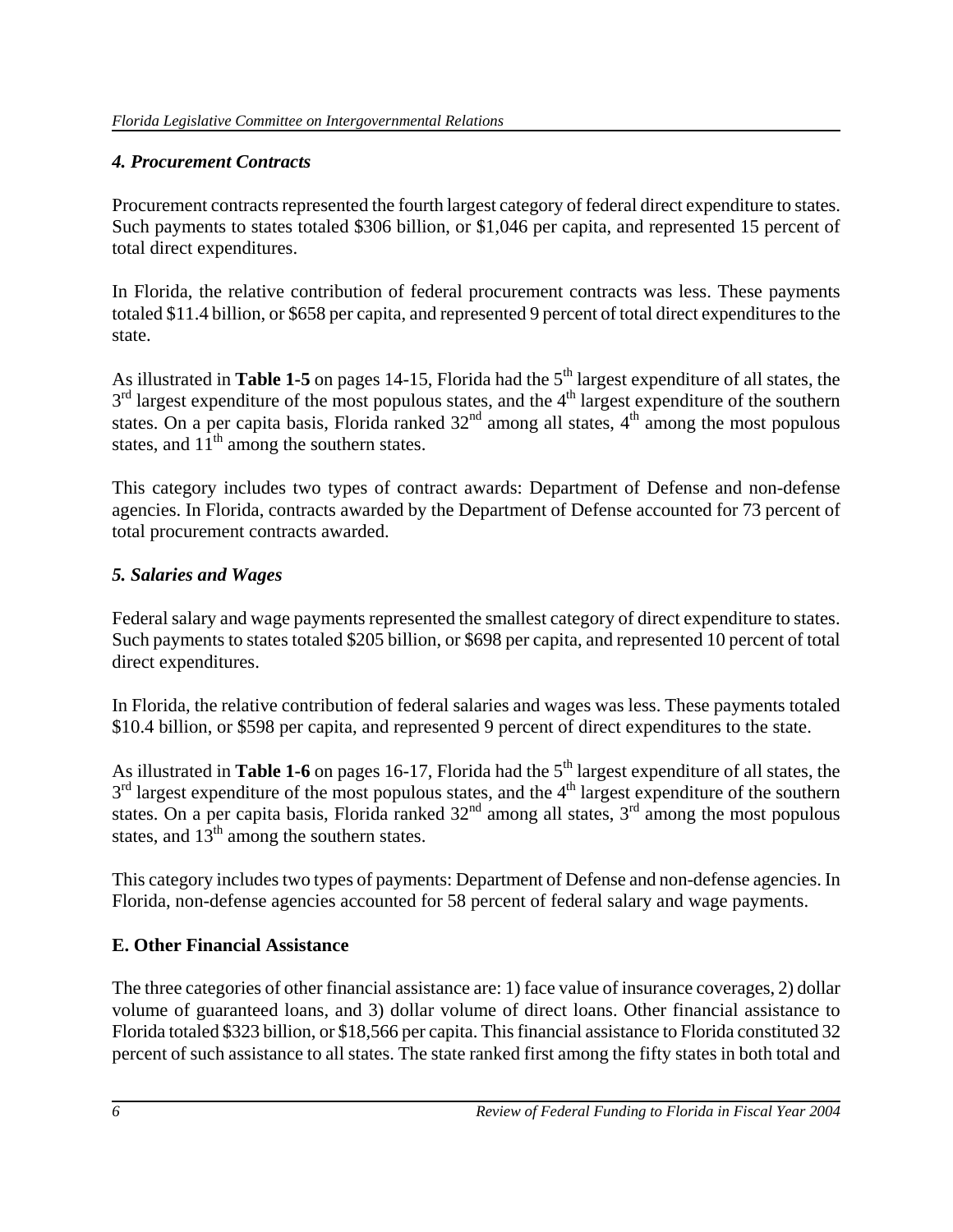<span id="page-18-0"></span>per capita assistance due to the significant face value of flood insurance coverage provided to Florida, which constituted 95 percent of total other financial assistance provided to the state by the federal government.

#### *1. Face Value of Insurance Coverage*

The face value of insurance coverage represented the largest category of other financial assistance to states. Such assistance to states totaled \$769 billion, or \$2,622 per capita, and represented 75 percent of other financial assistance provided to all states.

In Florida, the relative contribution of such insurance coverage was greater. Such coverage totaled \$309 billion, or \$17,801 per capita, and represented 96 percent of other financial assistance provided to the state by the federal government. Florida had the largest face value of insurance coverage of the fifty states and ranked first among the states in both total and per capita insurance coverage.

As illustrated in **Table 1-7** on page 18, this category includes five types of insurance coverage. Flood insurance accounted for 99 percent of the total face value of all federal insurance coverage provided to the state.

#### *2. Dollar Volume of Guaranteed Loans*

The second largest category of other financial assistance to states was guaranteed loans. Such assistance to the fifty states totaled \$226 billion, or \$772 per capita, and represented 22 percent of other financial assistance provided to states by the federal government.

In Florida, the relative dollar volume of these guaranteed loans was less. These loans to Florida totaled \$12.6 billion, or \$727 per capita, and represented only 4 percent of other financial assistance to the state. This category includes seven types of guaranteed loans. Mortgage insurance for homes accounted for 45 percent of the total dollar volume of federal guaranteed loans made to Florida.

As illustrated in **Table 1-8** on page 19, Florida had the 3<sup>rd</sup> largest dollar volume of all states, the 3<sup>rd</sup> largest volume of the most populous states, and the  $2<sup>nd</sup>$  largest volume of the southern states. On a per capita basis, Florida ranked 29<sup>th</sup> among all states, 3<sup>rd</sup> among the most populous states, and 9<sup>th</sup> among the southern states.

# *3. Dollar Volume of Direct Loans*

Direct loans represented the smallest category of other financial assistance provided to states. Such assistance to the fifty states totaled \$30 billion, or \$101 per capita, and represented 3 percent of other financial assistance to states.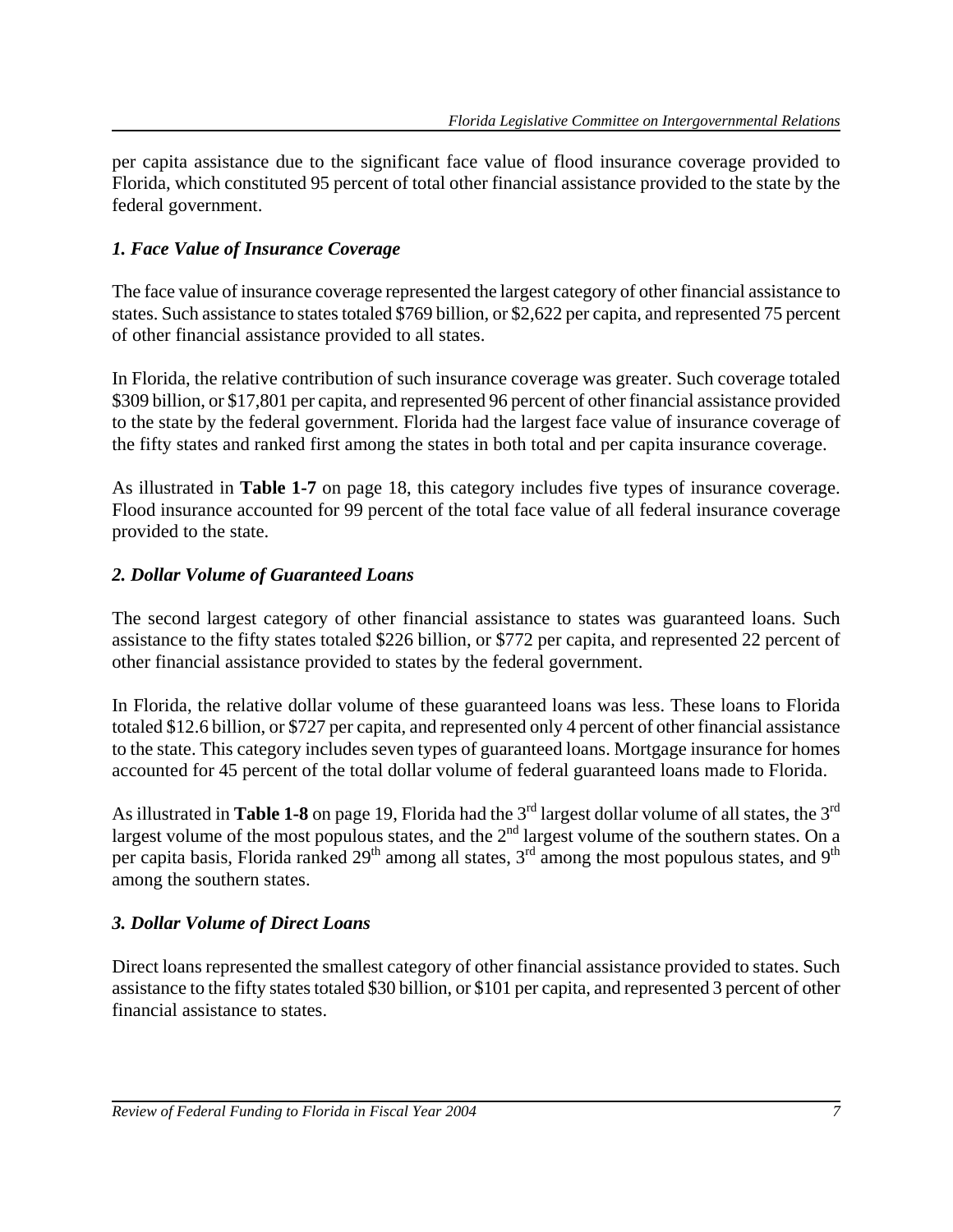<span id="page-19-0"></span>In Florida, the relative dollar volume of such direct loans was less. These loans to Florida totaled \$659 million, or \$38 per capita, and represented only 0.2 percent of other financial assistance to the state. This category includes three types of direct loans. Federal direct student loans accounted for 69 percent of the total dollar volume of federal direct loans made to Florida.

As illustrated in **Table 1-9** on page 20, Florida had the  $18^{\text{th}}$  largest dollar volume of all states, the  $6^{\text{th}}$ largest volume of the most populous states, and the  $7<sup>th</sup>$  largest volume of the southern states. On a per capita basis, Florida ranked  $44<sup>th</sup>$  among all states,  $6<sup>th</sup>$  among the most populous states, and  $15<sup>th</sup>$ among the southern states.

#### **F. Conclusion**

Federal direct expenditures represent either actual expenditures or obligations of the federal government to this state. By contrast, the reported amounts of other financial assistance reflect the face value of insurance coverage and the dollar volume of loans made.

Florida had high per capita expenditures for federal direct payments for individuals when compared to the national average. This was due primarily to the state's large retiree and elderly populations. However, in the remaining categories of federal direct expenditure (i.e., grants, procurement contracts, and salaries and wages), Florida had per capita expenditures that were less than the national average.

The allocation of federal financial assistance has significant impacts on the finances of state and local governments. Numerous federal policies govern the distribution of federal funding to states. Future policy changes are very likely to affect individual states quite differently. Knowing the magnitude of such financial assistance to Florida should be useful to policy makers as they assess strategies for increasing the state's share of federal funding.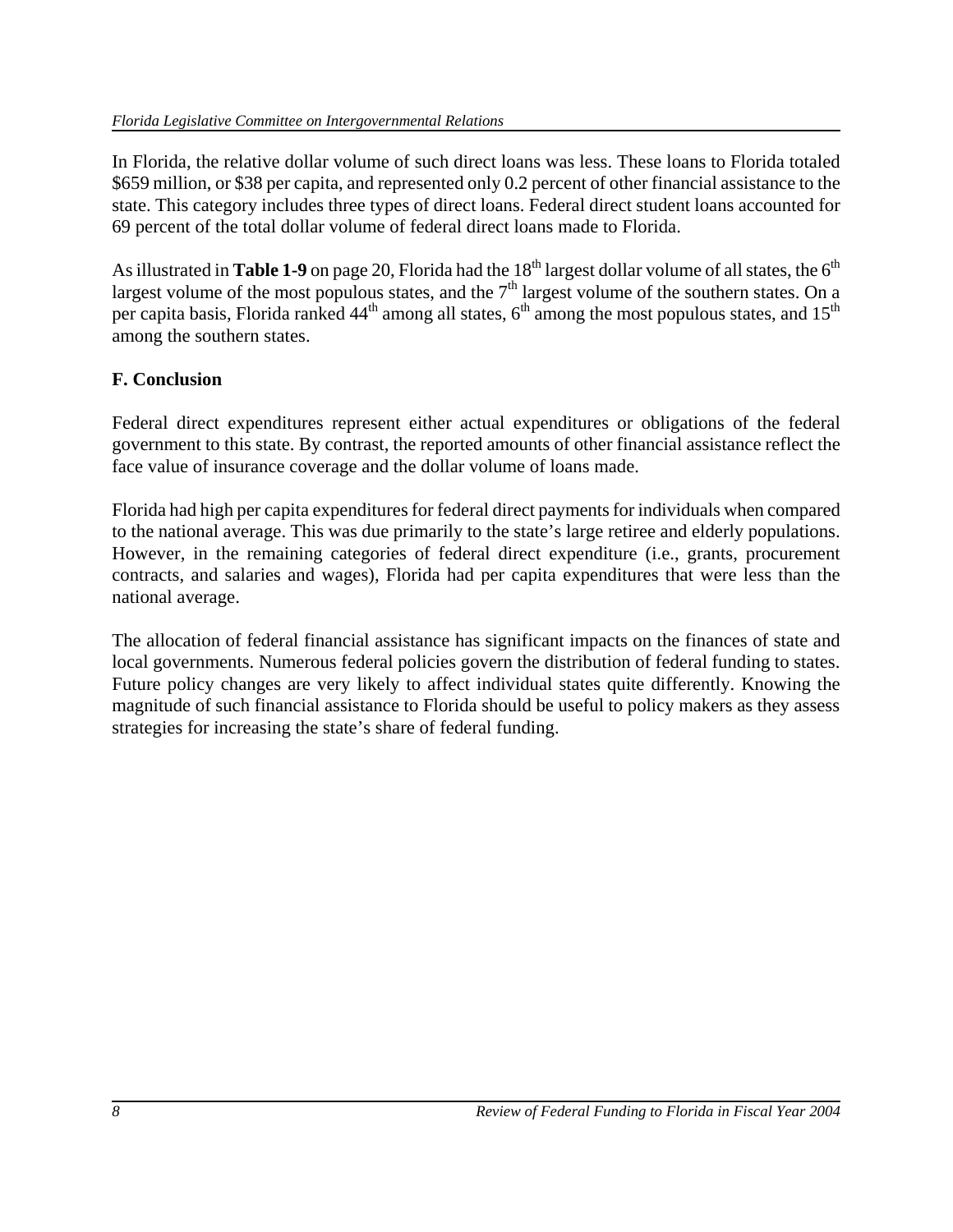<span id="page-20-0"></span>

|                                                                                                                                                                                                                                                                                                                                                                                                   |                                                   |                                                                             |                                 | Table 1-1       |                         |                 |    |        |      |                         |                  |
|---------------------------------------------------------------------------------------------------------------------------------------------------------------------------------------------------------------------------------------------------------------------------------------------------------------------------------------------------------------------------------------------------|---------------------------------------------------|-----------------------------------------------------------------------------|---------------------------------|-----------------|-------------------------|-----------------|----|--------|------|-------------------------|------------------|
|                                                                                                                                                                                                                                                                                                                                                                                                   |                                                   | <b>Florida's Federal Direct Expenditures and Other Financial Assistance</b> | <b>Federal Fiscal Year 2004</b> |                 |                         |                 |    |        |      |                         |                  |
|                                                                                                                                                                                                                                                                                                                                                                                                   | <b>Per Capita Funding</b><br><b>Total Funding</b> |                                                                             |                                 |                 |                         |                 |    |        |      |                         |                  |
|                                                                                                                                                                                                                                                                                                                                                                                                   |                                                   |                                                                             | $%$ of                          |                 | <b>State's Rankings</b> |                 |    |        |      | <b>State's Rankings</b> |                  |
| <b>Funding Categories</b>                                                                                                                                                                                                                                                                                                                                                                         |                                                   | <b>Amount</b>                                                               | <b>Total</b>                    | All             | <b>Populous</b>         | <b>Region</b>   |    | Amount | All  | <b>Populous</b>         | Region           |
| <b>Federal Direct Expenditures</b>                                                                                                                                                                                                                                                                                                                                                                |                                                   |                                                                             |                                 |                 |                         |                 |    |        |      |                         |                  |
| Direct Payments for Individuals                                                                                                                                                                                                                                                                                                                                                                   | \$                                                | 80,482,145,000                                                              | 66.0%                           | 2 <sub>nd</sub> | 2 <sub>nd</sub>         | 1st             | \$ | 4.629  | 5th  | 2 <sub>nd</sub>         | 2 <sub>nd</sub>  |
| <b>Retirement and Disability</b>                                                                                                                                                                                                                                                                                                                                                                  |                                                   | 48.049.721.000                                                              | 39.4%                           | 2 <sub>nd</sub> | 2nd                     | 1st             |    | 2.764  | 4th  | 1st                     | 4th              |
| Other Than Retirement and Disability                                                                                                                                                                                                                                                                                                                                                              |                                                   | 32,432,424,000                                                              | 26.6%                           | 3rd             | 3rd                     | 1st             |    | 1,865  | 8th  | 2 <sub>nd</sub>         | 2nd              |
| Grants                                                                                                                                                                                                                                                                                                                                                                                            |                                                   | 19,609,519,000                                                              | 16.1%                           | 5th             | 5th                     | 2 <sub>nd</sub> |    | 1,128  | 48th | 7th                     | 15 <sub>th</sub> |
| <b>Procurement Contracts</b>                                                                                                                                                                                                                                                                                                                                                                      |                                                   | 11,447,152,000                                                              | 9.4%                            | 5th             | 3rd                     | 4th             |    | 658    | 32nd | 4th                     | 11th             |
| Salaries and Wages                                                                                                                                                                                                                                                                                                                                                                                |                                                   | 10,394,686,000                                                              | 8.5%                            | 5th             | 3rd                     | 4th             |    | 598    | 32nd | 3rd                     | 13 <sub>th</sub> |
| <b>Total - Florida</b>                                                                                                                                                                                                                                                                                                                                                                            | S                                                 | 121,933,502,000                                                             | 100%                            | 4th             | 4th                     | 2nd             |    | 7,014  | 29th | 3rd                     | 12 <sub>th</sub> |
| <b>Total - All States</b>                                                                                                                                                                                                                                                                                                                                                                         | S                                                 | 2,083,332,762,000                                                           |                                 |                 |                         |                 | \$ | 7,108  |      |                         |                  |
| <b>Florida as % of All States</b>                                                                                                                                                                                                                                                                                                                                                                 |                                                   | 5.9%                                                                        |                                 |                 |                         |                 |    |        |      |                         |                  |
| <b>Other Financial Assistance</b>                                                                                                                                                                                                                                                                                                                                                                 |                                                   |                                                                             |                                 |                 |                         |                 |    |        |      |                         |                  |
| Face Value of Insurance Coverages                                                                                                                                                                                                                                                                                                                                                                 | \$                                                | 309,479,746,000                                                             | 95.9%                           | 1st             | 1st                     | 1st             | \$ | 17,801 | 1st  | 1st                     | 1st              |
| Dollar Volume of Guaranteed Loans                                                                                                                                                                                                                                                                                                                                                                 |                                                   | 12,632,586,000                                                              | 3.9%                            | 3rd             | 3rd                     | 2nd             |    | 727    | 29th | 3rd                     | 9th              |
| Dollar Volume of Direct Loans                                                                                                                                                                                                                                                                                                                                                                     |                                                   | 659,440,000                                                                 | 0.2%                            | 18th            | 6th                     | 7th             |    | 38     | 44th | 6th                     | 15th             |
| <b>Total - Florida</b>                                                                                                                                                                                                                                                                                                                                                                            | \$                                                | 322,771,772,000                                                             | 100%                            | 1st             | 1st                     | 1st             | \$ | 18,566 | 1st  | 1st                     | 1st              |
| <b>Total - All States</b>                                                                                                                                                                                                                                                                                                                                                                         | \$                                                | 1,024,627,172,000                                                           |                                 |                 |                         |                 | \$ | 3,496  |      |                         |                  |
| <b>Florida as % of All States</b>                                                                                                                                                                                                                                                                                                                                                                 |                                                   | 31.5%                                                                       |                                 |                 |                         |                 |    |        |      |                         |                  |
| Notes:<br>1) Funding figures for federal direct expenditures represent either actual expenditures or obligations. Generally, the federal grants and procurement data represent obligated funds, while the<br>direct payments to individuals and salaries and wages represent actual expenditures. Direct and quaranteed loan figures represent the dollar volume of loans made. Data on insurance |                                                   |                                                                             |                                 |                 |                         |                 |    |        |      |                         |                  |

coverages represent the face value of coverage provided. In the published report, the funding data are rounded to the nearest thousand dollars.

2) In 2004, the seven most populous states, in descending order, were: California, Texas, New York, Florida, Illinois, Pennsylvania, and Ohio.

3) As designated by the U.S. Census Bureau, Florida is one of 16 states in the South region. The other states in the South region are: Alabama, Arkansas, Delaware, Georgia, Kentucky, Louisiana, Maryland, Mississippi, North Carolina, Oklahoma, South Carolina, Tennessee, Texas, Virginia, and West Virginia.

Data Sources:

1) Federal Funding: U.S. Census Bureau, "Consolidated Federal Funds Report for Fiscal Year 2004," U.S. Government Printing Office, Washington, DC 2005 (Issued December 2005). [http://www.census.gov/prod/www/abs/cffr.html]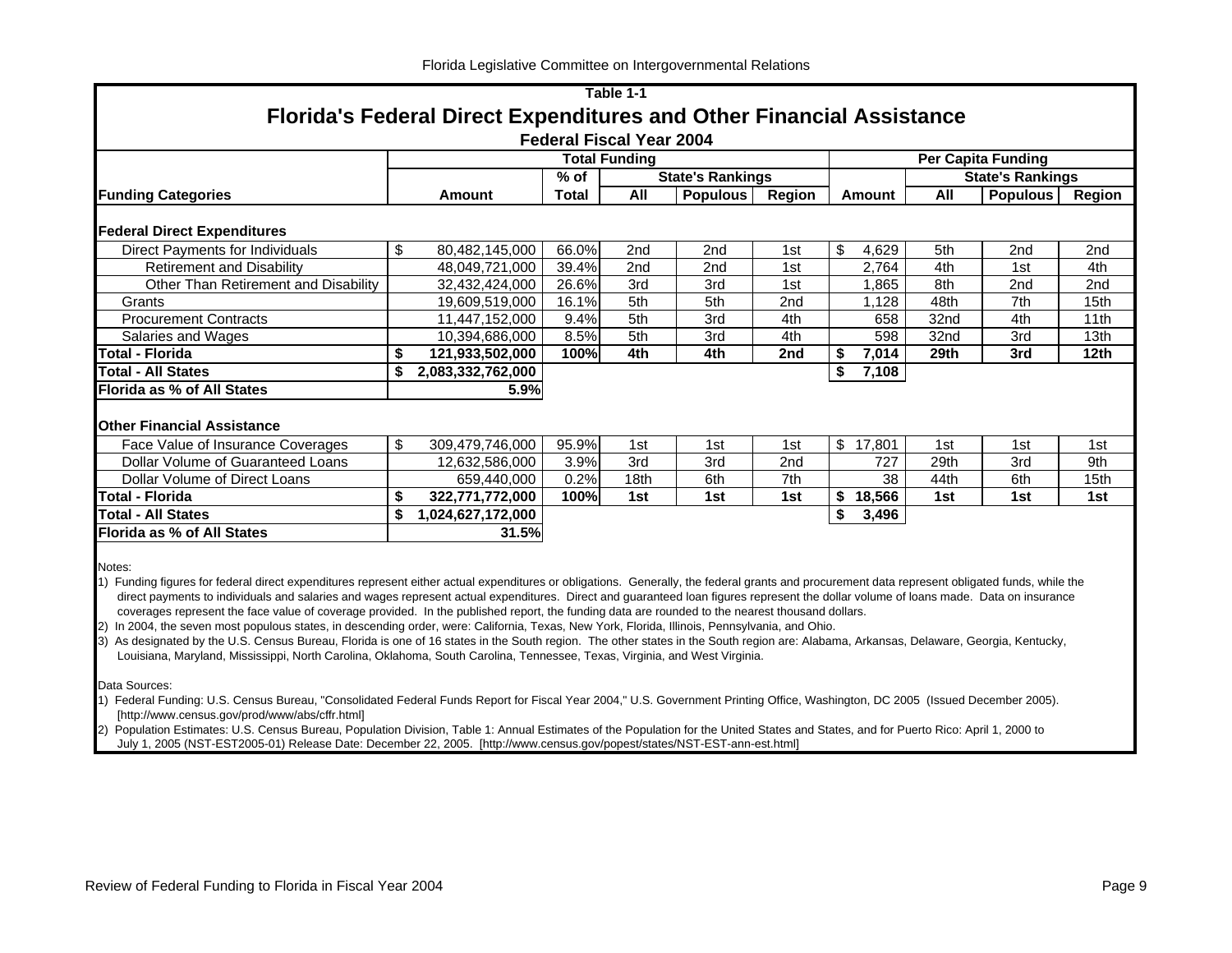<span id="page-21-0"></span>

| Table 1-2                                                                       |                                            |                 |        |                 |                         |               |                |                  |                         |                  |
|---------------------------------------------------------------------------------|--------------------------------------------|-----------------|--------|-----------------|-------------------------|---------------|----------------|------------------|-------------------------|------------------|
| Florida's Federal Direct Payments for Individuals for Retirement and Disability |                                            |                 |        |                 |                         |               |                |                  |                         |                  |
| <b>Federal Fiscal Year 2004</b>                                                 |                                            |                 |        |                 |                         |               |                |                  |                         |                  |
|                                                                                 | <b>Per Capita Funding</b><br>Total Funding |                 |        |                 |                         |               |                |                  |                         |                  |
|                                                                                 |                                            |                 | $%$ of |                 | <b>State's Rankings</b> |               |                |                  | <b>State's Rankings</b> |                  |
| <b>Funding Categories</b>                                                       |                                            | Amount          | Total  | All             | <b>Populous</b>         | <b>Region</b> | Amount         | All              | <b>Populous</b>         | Region           |
| <b>Social Security Payments</b>                                                 | \$                                         | 36,881,522,000  | 76.8%  | 2 <sub>nd</sub> | 2nd                     | 1st           | \$<br>2,121.40 | 3rd              | 2nd                     | 2nd              |
| Retirement Insurance Payments                                                   |                                            | 23,987,479,000  | 49.9%  | 2nd             | 2nd                     | 1st           | .379.75        | 1st              | 1st                     | 1st              |
| Survivors Insurance Payments                                                    |                                            | 5,996,244,000   | 12.5%  | 3rd             | 3rd                     | 2nd           | 344.90         | 22nd             | 3rd                     | 9th              |
| <b>Disability Insurance Payments</b>                                            |                                            | 4,760,411,000   | 9.9%   | 3rd             | 3rd                     | 1st           | 273.82         | 22nd             | 3rd                     | 12 <sub>th</sub> |
| Supplemental Security Income Payments                                           |                                            | 2,137,388,000   | 4.4%   | 4th             | 4th                     | 2nd           | 122.94         | 13 <sub>th</sub> | 4th                     | 8th              |
| <b>Federal Retirement and Disability Payments</b>                               |                                            | 8,157,046,000   | 17.0%  | 2 <sub>nd</sub> | 2nd                     | 1st           | 469.19         | 10 <sub>th</sub> | 1st                     | 6th              |
| Civilian                                                                        |                                            | 3,646,090,000   | 7.6%   | 2 <sub>nd</sub> | 2nd                     | 1st           | 209.72         | 15 <sub>th</sub> | 1st                     | 5th              |
| Military                                                                        |                                            | 4,510,956,000   | 9.4%   | 1st             | 1st                     | 1st           | 259.47         | 6th              | 1st                     | 3rd              |
| <b>Veterans Benefits</b>                                                        |                                            | 2,142,769,000   | 4.5%   | 3rd             | 3rd                     | 2nd           | 123.25         | 17th             | 1st                     | 9th              |
| <b>Payments for Service Connected Disability</b>                                |                                            | ,623,275,000    | 3.4%   | 3rd             | 3rd                     | 2nd           | 93.37          | 21st             | 1st                     | 8th              |
| <b>Other Benefit Payments</b>                                                   |                                            | 519,494,000     | 1.1%   | 3rd             | 3rd                     | 2nd           | 29.88          | 17th             | 1st                     | 12 <sub>th</sub> |
| Other                                                                           |                                            | 868,384,000     | 1.8%   | 4th             | 4th                     | 1st           | 49.95          | 25th             | 4th                     | 9th              |
| Total - Florida                                                                 | \$                                         | 48,049,721,000  | 100%   | 2nd             | 2nd                     | 1st           | S<br>2,763.79  | 4th              | 1st                     | 4th              |
| Total - All States                                                              |                                            | 658,947,304,000 |        |                 |                         |               | 2,248.18       |                  |                         |                  |
| <b>Florida as % of All States</b>                                               |                                            | 7.3%            |        |                 |                         |               |                |                  |                         |                  |

1) In the published report, the data are rounded to the nearest thousand dollars.

2) In 2004, the seven most populous states, in descending order, were: California, Texas, New York, Florida, Illinois, Pennsylvania and Ohio.

3) As designated by the U.S. Census Bureau, Florida is one of 16 states in the South region. The other states in the South region are: Alabama, Arkansas, Delaware, Georgia, Kentucky, Louisiana, Maryland, Mississippi, North Carolina, Oklahoma, South Carolina, Tennessee, Texas, Virginia, and West Virginia.

Data Sources:

1) Federal Funding: U.S. Census Bureau, "Consolidated Federal Funds Report for Fiscal Year 2004," U.S. Government Printing Office, Washington, DC 2005 (Issued December 2005). [http://www.census.gov/prod/www/abs/cffr.html]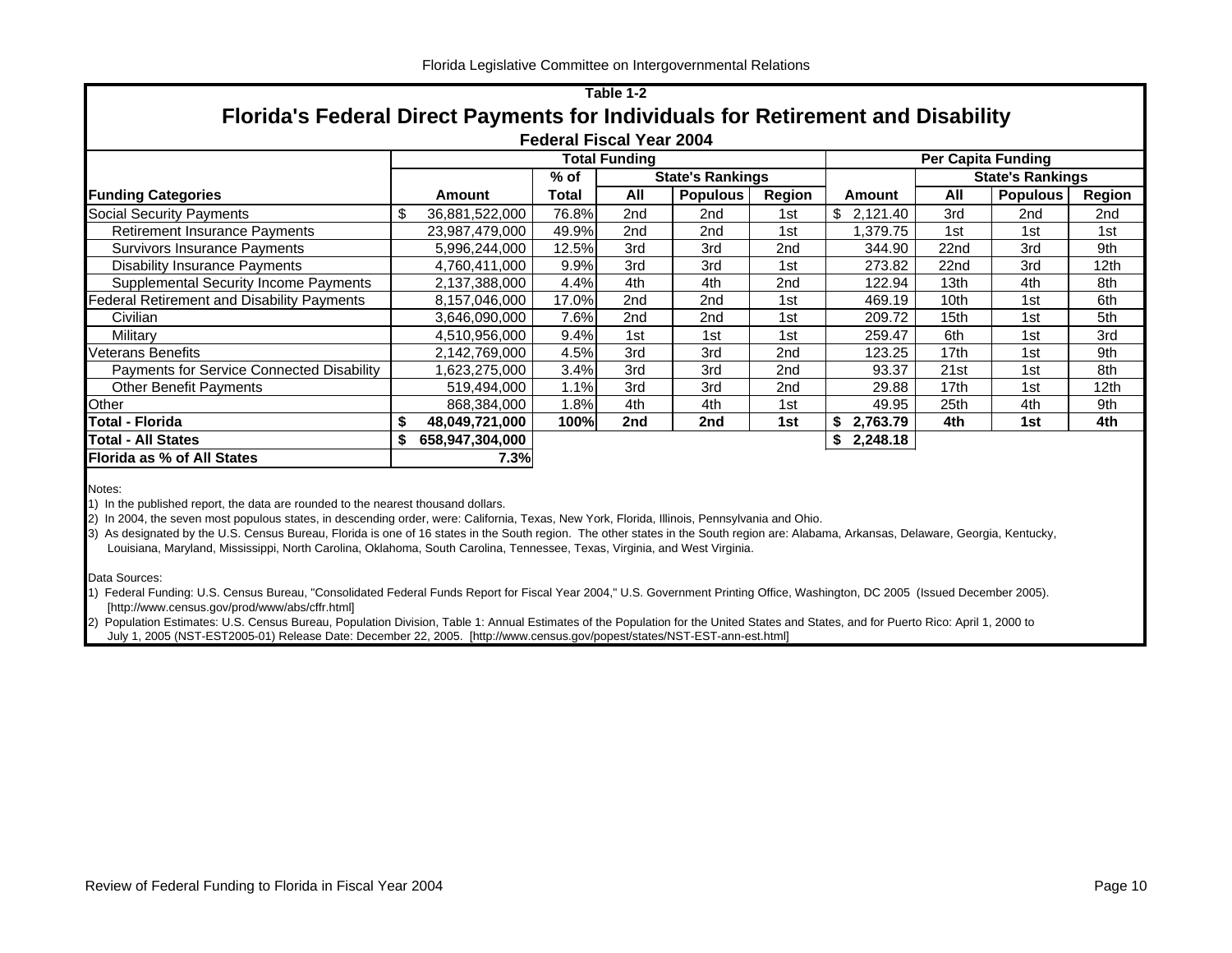<span id="page-22-0"></span>

| Table 1-3                                                                                   |    |                 |        |                 |                         |        |                |                  |                         |                  |
|---------------------------------------------------------------------------------------------|----|-----------------|--------|-----------------|-------------------------|--------|----------------|------------------|-------------------------|------------------|
| Federal Direct Payments for Individuals in Florida Other Than for Retirement and Disability |    |                 |        |                 |                         |        |                |                  |                         |                  |
| <b>Federal Fiscal Year 2004</b>                                                             |    |                 |        |                 |                         |        |                |                  |                         |                  |
| <b>Per Capita Funding</b><br>Total Funding                                                  |    |                 |        |                 |                         |        |                |                  |                         |                  |
|                                                                                             |    |                 | $%$ of |                 | <b>State's Rankings</b> |        |                |                  | <b>State's Rankings</b> |                  |
| <b>Funding Categories</b>                                                                   |    | Amount          | Total  | All             | <b>Populous</b>         | Region | Amount         | All              | <b>Populous</b>         | Region           |
| Medicare Benefits                                                                           | \$ | 24,949,877,000  | 76.9%  | 2 <sub>nd</sub> | 2nd                     | 1st    | \$<br>.435.10  | 2nd              | 2nd                     | 1st              |
| Hospital Insurance                                                                          |    | 12,536,415,000  | 38.7%  | 3rd             | 3rd                     | 1st    | 721.09         | 4th              | 2 <sub>nd</sub>         | 2nd              |
| Supplemental Medical Insurance                                                              |    | 12,413,462,000  | 38.3%  | 2 <sub>nd</sub> | 2nd                     | 1st    | 714.02         | 1st              | 1st                     | 1st              |
| <b>Excess Earned Income Tax Credits</b>                                                     |    | 2,434,876,000   | 7.5%   | 3rd             | 3rd                     | 2nd    | 140.05         | 12 <sub>th</sub> | 2 <sub>nd</sub>         | 11th             |
| Unemployment Compensation                                                                   |    | 1,113,007,000   | 3.4%   | 11th            | 7th                     | 2nd    | 64.02          | 44th             | 7th                     | 13th             |
| Food Stamp Payments                                                                         |    | .268,549,000    | 3.9%   | 4th             | 4th                     | 2nd    | 72.97          | 29th             | 6th                     | 13 <sub>th</sub> |
| Housing Assistance                                                                          |    | 128,092,000     | 0.4%   | 9th             | 7th                     | 2nd    | 7.37           | 33rd             | 5th                     | 15th             |
| <b>Agricultural Assistance</b>                                                              |    | 179,589,000     | 0.6%   | 25th            | 5th                     | 8th    | 10.33          | 41st             | 6th                     | 15th             |
| Federal Employees Life and Health Insurance                                                 |    | 827,046,000     | 2.6%   | 7th             | 4th                     | 4th    | 47.57          | 26th             | 2 <sub>nd</sub>         | 9th              |
| Other                                                                                       |    | ,531,387,000    | 4.7%   | 5th             | 4th                     | 2nd    | 88.08          | 38th             | 4th                     | 15 <sub>th</sub> |
| Total - Florida                                                                             |    | 32,432,424,000  | 100%   | 3rd             | 3rd                     | 1st    | .865.49        | 8th              | 2nd                     | 2nd              |
| <b>Total - All States</b>                                                                   |    | 463,824,703,000 |        |                 |                         |        | 1,582.47<br>\$ |                  |                         |                  |
| Florida as % of All States                                                                  |    | 7.0%            |        |                 |                         |        |                |                  |                         |                  |

1) In the published report, the data are rounded to the nearest thousand dollars.

2) In 2004, the seven most populous states, in descending order, were: California, Texas, New York, Florida, Illinois, Pennsylvania and Ohio.

3) As designated by the U.S. Census Bureau, Florida is one of 16 states in the South region. The other states in the South region are: Alabama, Arkansas, Delaware, Georgia, Kentucky, Louisiana, Maryland, Mississippi, North Carolina, Oklahoma, South Carolina, Tennessee, Texas, Virginia, and West Virginia.

Data Sources:

1) Federal Funding: U.S. Census Bureau, "Consolidated Federal Funds Report for Fiscal Year 2004," U.S. Government Printing Office, Washington, DC 2005 (Issued December 2005). [http://www.census.gov/prod/www/abs/cffr.html]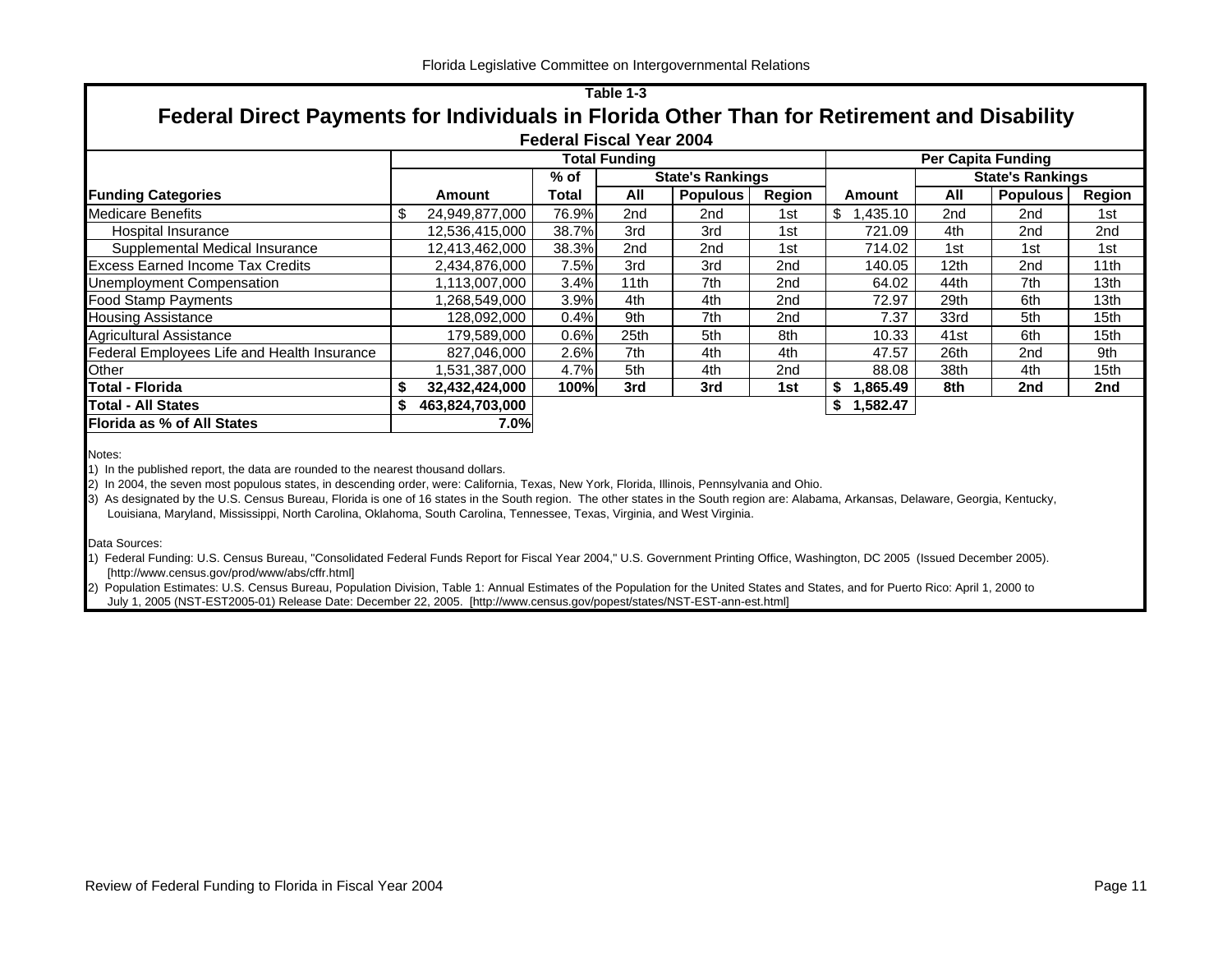<span id="page-23-0"></span>

|                                                       | Table 1-4             |              |                      |                         |                   |                                                      |                  |                   |                  |  |  |
|-------------------------------------------------------|-----------------------|--------------|----------------------|-------------------------|-------------------|------------------------------------------------------|------------------|-------------------|------------------|--|--|
| <b>Federal Grant Obligations to Florida</b>           |                       |              |                      |                         |                   |                                                      |                  |                   |                  |  |  |
| <b>Federal Fiscal Year 2004</b>                       |                       |              |                      |                         |                   |                                                      |                  |                   |                  |  |  |
|                                                       |                       |              | <b>Total Funding</b> |                         |                   |                                                      |                  |                   |                  |  |  |
|                                                       |                       | $%$ of       |                      | <b>State's Rankings</b> |                   | <b>Per Capita Funding</b><br><b>State's Rankings</b> |                  |                   |                  |  |  |
|                                                       |                       | <b>Total</b> | All                  |                         |                   |                                                      | All              |                   |                  |  |  |
| <b>Funding Categories</b>                             | Amount                |              |                      | <b>Populous</b>         | Region            | <b>Amount</b>                                        |                  | <b>Populous</b>   | <b>Region</b>    |  |  |
| Department of Agriculture                             | \$<br>1,082,251,000   | 5.52%        | 4th                  | 4th                     | 2nd               | \$<br>62.25                                          | 40th             | 5th               | 14th             |  |  |
| Appalachian Regional Commission                       |                       | 0.00%        |                      |                         |                   |                                                      |                  |                   |                  |  |  |
| <b>Department of Commerce</b>                         | 66,117,000            | 0.34%        | 6th                  | 3rd                     | 2nd               | 3.80                                                 | 28th             | 1st               | 10th             |  |  |
| <b>Corporation for National and Community Service</b> | 31,917,000            | 0.16%        | 3rd                  | 3rd                     | 1st               | 1.84                                                 | 33rd             | 3rd               | 9th              |  |  |
| <b>Corporation for Public Broadcasting</b>            | 13,314,000            | 0.07%        | 6th                  | 3rd                     | 2nd               | 0.77                                                 | 38 <sub>th</sub> | 6th               | 8th              |  |  |
| Department of Defense                                 | 133,382,000           | 0.68%        | 8th                  | 5th                     | 3rd               | 7.67                                                 | 46th             | $\overline{7}$ th | 13 <sub>th</sub> |  |  |
| Department of Education                               | 1,843,862,000         | 9.40%        | 4th                  | 4th                     | 2nd               | 106.06                                               | 45th             | $\overline{7}$ th | 15th             |  |  |
| <b>Election Assistance Commission</b>                 | 47,417,000            | 0.24%        | 9th                  | 5th                     | 4th               | 2.73                                                 | 39th             | 3rd               | 14th             |  |  |
| Department of Energy                                  | 25,558,000            | 0.13%        | 24th                 | 7th                     | $\overline{7}$ th | 1.47                                                 | 49th             | 7th               | 15th             |  |  |
| <b>Environmental Protection Agency</b>                | 133,905,000           | 0.68%        | 8th                  | 7th                     | 2nd               | 7.70                                                 | 49th             | 6th               | 16th             |  |  |
| <b>Equal Employment Opportunity Commission</b>        | 1,598,000             | 0.01%        | 6th                  | 5th                     | 1st               | 0.09                                                 | 33rd             | 5th               | 6th              |  |  |
| Department of Health and Human Services               | 11,278,983,000        | 57.52%       | 5th                  | 5th                     | 2nd               | 648.76                                               | 45th             | 7th               | 15th             |  |  |
| Department of Homeland Security                       | 850,333,000           | 4.34%        | 1st                  | 1st                     | 1st               | 48.91                                                | 2nd              | 1st               | 2nd              |  |  |
| Department of Housing and Urban Development           | 1,246,989,000         | 6.36%        | 9th                  | 7th                     | 2nd               | 71.73                                                | 47th             | 7th               | 16th             |  |  |
| Institute of Museum and Library Services              | 11,806,000            | 0.06%        | 5th                  | 5th                     | 2nd               | 0.68                                                 | 39th             | 5th               | 10th             |  |  |
| Department of the Interior                            | 39,462,000            | 0.20%        | 22nd                 | 4th                     | 6th               | 2.27                                                 | 46th             | 4th               | 16th             |  |  |
| Department of Justice                                 | 345,577,000           | 1.76%        | 4th                  | 4th                     | 2nd               | 19.88                                                | 42nd             | 3rd               | 13 <sub>th</sub> |  |  |
| Department of Labor                                   | 390,984,000           | 1.99%        | 6th                  | 6th                     | 2nd               | 22.49                                                | 44th             | 6th               | 14th             |  |  |
| National Aeronautics and Space Administration         | 28,744,000            | 0.15%        | 11th                 | 5th                     | 6th               | 1.65                                                 | 35th             | 6th               | 10th             |  |  |
| National Archives and Records Administration          | 10,000                | 0.00%        | 33rd                 | 6th                     | 11th              | < 0.01                                               | 35th             | 6th               | 11th             |  |  |
| National Endowment for the Arts                       | 1,546,000             | 0.01%        | 16th                 | $\overline{7}$ th       | 5th               | 0.09                                                 | 50th             | $\overline{7}$ th | 16th             |  |  |
| National Endowment for the Humanities                 | 2,310,000             | 0.01%        | 18th                 | $\overline{7}$ th       | 6th               | 0.13                                                 | 50th             | 7th               | 16th             |  |  |
| National Science Foundation                           | 147,153,000           | 0.75%        | 8th                  | 6th                     | 2nd               | 8.46                                                 | 40th             | 5th               | 10th             |  |  |
| <b>Small Business Administration</b>                  | 1,153,000             | 0.01%        | 18th                 | 6th                     | 8th               | 0.07                                                 | 28th             | 4th               | 9th              |  |  |
| Social Security Administration                        |                       | 0.00%        |                      |                         |                   | $\sim$                                               |                  |                   |                  |  |  |
| Department of State                                   | 5,908,000             | 0.03%        | 7th                  | 6th                     | 2nd               | 0.34                                                 | 44th             | 7th               | 11th             |  |  |
| State Justice Institute                               | 2,000                 | 0.00%        | 33rd                 | 6th                     | 8th               | < 0.01                                               | 36th             | 6th               | 10th             |  |  |
| <b>Tennessee Valley Authority</b>                     |                       | 0.00%        |                      |                         |                   |                                                      |                  |                   |                  |  |  |
| Department of Transportation                          | 1,860,100,000         | 9.49%        | 5th                  | 5th                     | 2nd               | 106.99                                               | 49th             | 6th               | 16th             |  |  |
| Department of the Treasury                            | 5,001,000             | 0.03%        | 3rd                  | 3rd                     | 2nd               | 0.29                                                 | 6th              | 3rd               | 3rd              |  |  |
| Department of Veterans Affairs                        | 11,751,000            | 0.06%        | 23rd                 | $\overline{7}$ th       | 8th               | 0.68                                                 | 48th             | $\overline{7}$ th | 15th             |  |  |
| Other                                                 | 2,386,000             | 0.01%        | 7th                  | 5th                     | 3rd               | 0.14                                                 | 37th             | 6th               | 10th             |  |  |
| <b>Total - Florida</b>                                | \$<br>19,609,519,000  | 100%         | 5th                  | 5th                     | 2nd               | 1,127.93<br>\$                                       | 48th             | 7th               | 15th             |  |  |
| <b>Total - All States</b>                             | 449,515,221,000<br>\$ |              |                      |                         |                   | \$<br>1,533.64                                       |                  |                   |                  |  |  |
| Florida as % of All States                            | 4.4%                  |              |                      |                         |                   |                                                      |                  |                   |                  |  |  |
|                                                       |                       |              |                      |                         |                   |                                                      |                  |                   |                  |  |  |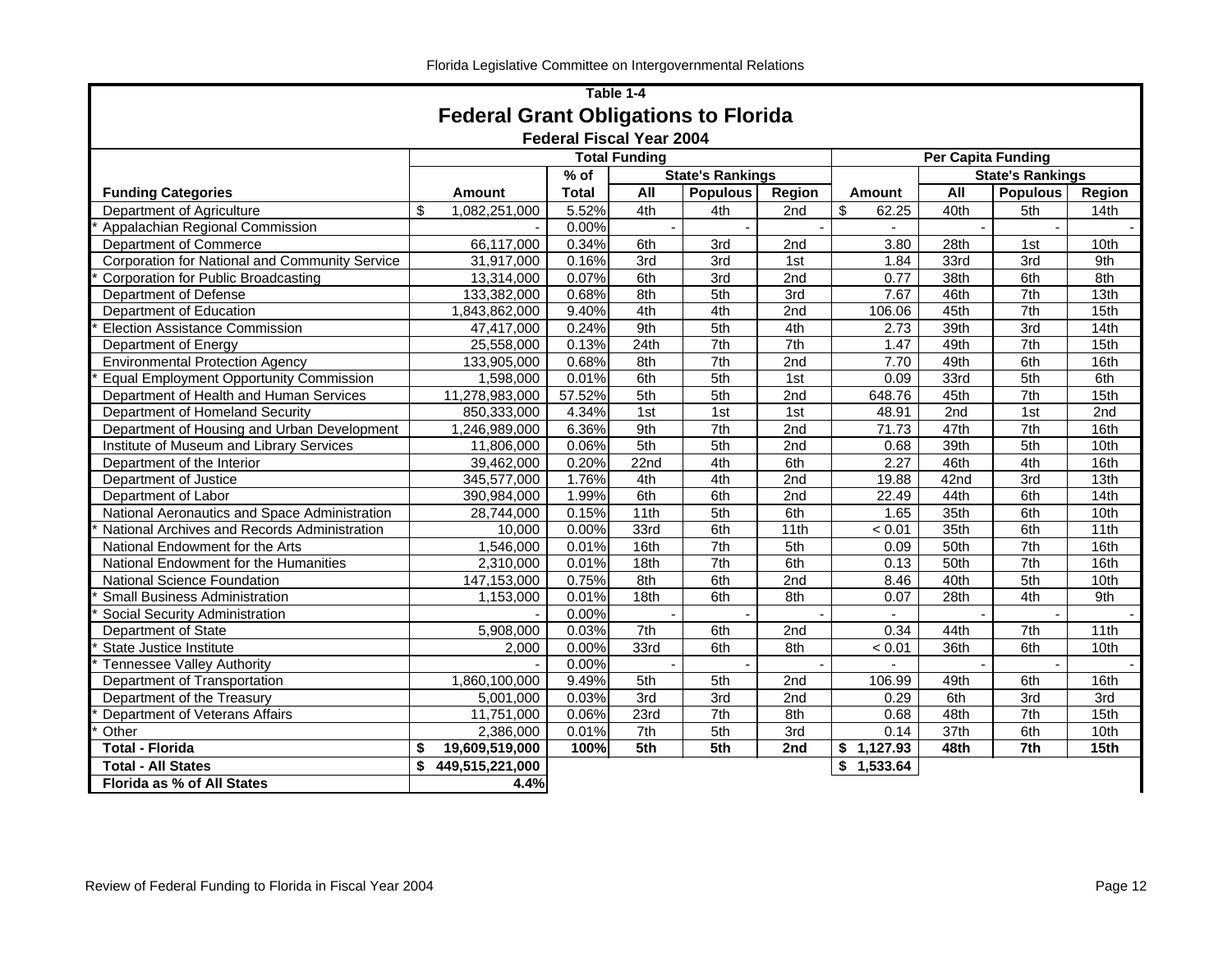| Table 1-4<br><b>Federal Grant Obligations to Florida</b><br><b>Federal Fiscal Year 2004</b>                                                                                                                                                                                                                                                                                                                                                                                                                                                                                                                                                                                                          |        |       |                         |                 |        |        |                         |                 |               |  |
|------------------------------------------------------------------------------------------------------------------------------------------------------------------------------------------------------------------------------------------------------------------------------------------------------------------------------------------------------------------------------------------------------------------------------------------------------------------------------------------------------------------------------------------------------------------------------------------------------------------------------------------------------------------------------------------------------|--------|-------|-------------------------|-----------------|--------|--------|-------------------------|-----------------|---------------|--|
| <b>Total Funding</b><br>Per Capita Funding                                                                                                                                                                                                                                                                                                                                                                                                                                                                                                                                                                                                                                                           |        |       |                         |                 |        |        |                         |                 |               |  |
|                                                                                                                                                                                                                                                                                                                                                                                                                                                                                                                                                                                                                                                                                                      |        | % of  | <b>State's Rankings</b> |                 |        |        | <b>State's Rankings</b> |                 |               |  |
| <b>Funding Categories</b>                                                                                                                                                                                                                                                                                                                                                                                                                                                                                                                                                                                                                                                                            | Amount | Total | All                     | <b>Populous</b> | Region | Amount | All                     | <b>Populous</b> | <b>Region</b> |  |
| Notes:<br>1) In the published report, the data are rounded to the nearest thousand dollars.<br>2) An asterisk denotes those program categories in which one or more states did not have reported federal grant obligations.<br>3) In 2004, the seven most populous states, in descending order, were: California, Texas, New York, Florida, Illinois, Pennsylvania and Ohio.<br>4) As designated by the U.S. Census Bureau, Florida is one of 16 states in the South region. The other states in the South region are: Alabama, Arkansas, Delaware, Georgia, Kentucky, Louisiana,<br>Maryland, Mississippi, North Carolina, Oklahoma, South Carolina, Tennessee, Texas, Virginia, and West Virginia. |        |       |                         |                 |        |        |                         |                 |               |  |

Data Sources:

1) Federal Funding: U.S. Census Bureau, "Consolidated Federal Funds Report for Fiscal Year 2004," U.S. Government Printing Office, Washington, DC 2005 (Issued December 2005). [http://www.census.gov/prod/www/abs/cffr.html]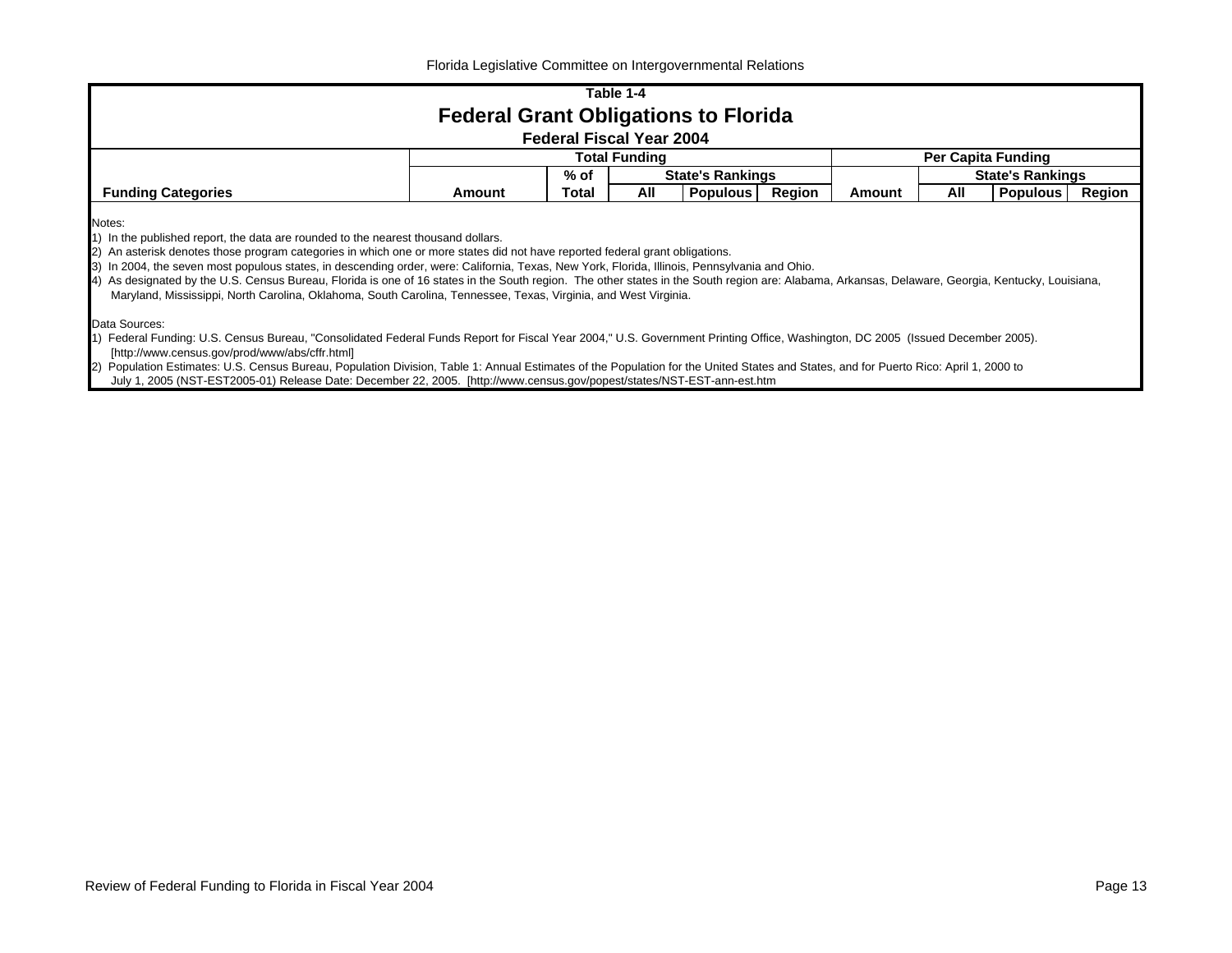|                                               |                                                            | Table 1-5                       |                      |                         |                   |                |                           |                   |                         |  |
|-----------------------------------------------|------------------------------------------------------------|---------------------------------|----------------------|-------------------------|-------------------|----------------|---------------------------|-------------------|-------------------------|--|
|                                               | <b>Federal Procurement Contract Obligations to Florida</b> |                                 |                      |                         |                   |                |                           |                   |                         |  |
|                                               |                                                            | <b>Federal Fiscal Year 2004</b> |                      |                         |                   |                |                           |                   |                         |  |
|                                               |                                                            |                                 | <b>Total Funding</b> |                         |                   |                | <b>Per Capita Funding</b> |                   |                         |  |
|                                               |                                                            | $%$ of                          |                      | <b>State's Rankings</b> |                   |                |                           |                   | <b>State's Rankings</b> |  |
| <b>Funding Categories</b>                     | Amount                                                     | <b>Total</b>                    | <b>All</b>           | <b>Populous</b>         | Region            | <b>Amount</b>  | All                       | <b>Populous</b>   | Region                  |  |
| Department of Defense                         | \$<br>8,385,036,000                                        | 73.25%                          | 7th                  | 3rd                     | 4th               | \$<br>482.30   | 27th                      | 4th               | 8th                     |  |
| Army                                          | 2,196,022,000                                              | 19.18%                          | 8th                  | 4th                     | 5th               | 126.31         | 29th                      | 4th               | 16th                    |  |
| Navy                                          | 2,195,055,000                                              | 19.18%                          | 8th                  | 4th                     | 4th               | 126.26         | 18th                      | 4th               | 7th                     |  |
| Air Force                                     | 2,941,483,000                                              | 25.70%                          | 3rd                  | 3rd                     | 2nd               | 169.19         | 20th                      | 3rd               | 7th                     |  |
| Army Corps of Engineers                       | 273,162,000                                                | 2.39%                           | 1st                  | 1st                     | 1st               | 15.71          | 17th                      | 1st               | 7th                     |  |
| <b>Other Defense</b>                          | 779,315,000                                                | 6.81%                           | 10th                 | 5th                     | 6th               | 44.83          | 30th                      | 6th               | 10th                    |  |
| Nondefense Agencies                           | 3,062,116,000                                              | 26.75%                          | 11th                 | 6th                     | 5th               | 176.13         | 38th                      | 7th               | 13th                    |  |
| Department of Agriculture                     | 60,172,000                                                 | 0.53%                           | 18th                 | 5th                     | 6th               | 3.46           | 44th                      | 6th               | 15th                    |  |
| Department of Commerce                        | 30,903,000                                                 | 0.27%                           | 10th                 | 3rd                     | 4th               | 1.78           | 20th                      | 2nd               | 7th                     |  |
| Department of Education                       | 23,000                                                     | 0.00%                           | 35 <sub>th</sub>     | 7th                     | 10th              | < 0.01         | 37th                      | 7th               | 11th                    |  |
| Department of Energy                          | 32,572,000                                                 | 0.28%                           | 24th                 | 7th                     | 10th              | 1.87           | 31st                      | 7th               | 11th                    |  |
| <b>Environmental Protection Agency</b>        | 12,062,000                                                 | 0.11%                           | 16th                 | 6th                     | 5th               | 0.69           | 27th                      | 6th               | 8th                     |  |
| <b>General Services Administration</b>        | 510,079,000                                                | 4.46%                           | 6th                  | 2nd                     | 5th               | 29.34          | 19th                      | 1st               | 7th                     |  |
| Department of Health and Human Services       | 19,624,000                                                 | 0.17%                           | 32nd                 | 7th                     | 11th              | 1.13           | 50th                      | 7th               | 16th                    |  |
| Department of Homeland Security               | 237,284,000                                                | 2.07%                           | 5th                  | 3rd                     | 4th               | 13.65          | 9th                       | 2nd               | 5th                     |  |
| Department of Housing and Urban Development   | 45,212,000                                                 | 0.39%                           | 8th                  | 3rd                     | 6th               | 2.60           | 13th                      | 4th               | 7th                     |  |
| Department of the Interior                    | 66,092,000                                                 | 0.58%                           | 13th                 | 4th                     | 4th               | 3.80           | 32 <sub>nd</sub>          | 3rd               | 9th                     |  |
| Department of Justice                         | 108,347,000                                                | 0.95%                           | 7th                  | 4th                     | 4th               | 6.23           | 22nd                      | 3rd               | 10th                    |  |
| Department of Labor                           | 70,403,000                                                 | 0.62%                           | 5th                  | 3rd                     | 4th               | 4.05           | 25th                      | 3rd               | 10th                    |  |
| National Aeronautics and Space Administration | 635,025,000                                                | 5.55%                           | 5th                  | 3rd                     | 4th               | 36.53          | 11th                      | 3rd               | 7th                     |  |
| National Archives and Records Administration  |                                                            | 0.00%                           |                      |                         |                   |                |                           |                   |                         |  |
| National Science Foundation                   |                                                            | 0.00%                           |                      |                         |                   | $\sim$         |                           |                   |                         |  |
| <b>Postal Service</b>                         | 741,573,000                                                | 6.48%                           | 4th                  | 4th                     | 2nd               | 42.65          | 30th                      | 5th               | 6th                     |  |
| <b>Small Business Administration</b>          | 487,000                                                    | 0.00%                           | 10th                 | 4th                     | 3rd               | 0.03           | 15th                      | 4th               | 3rd                     |  |
| Social Security Administration                | 832,000                                                    | 0.01%                           | 18th                 | 7th                     | $\overline{7}$ th | 0.05           | 37th                      | $\overline{7}$ th | 13th                    |  |
| Department of State                           | 24,285,000                                                 | $0.21\%$                        | 8th                  | 3rd                     | 6th               | 1.40           | 16th                      | 3rd               | 8th                     |  |
| Department of Transportation                  | 204,154,000                                                | 1.78%                           | 7th                  | 3rd                     | 3rd               | 11.74          | 13th                      | 2nd               | 6th                     |  |
| Department of the Treasury                    | 29,705,000                                                 | 0.26%                           | 15th                 | 5th                     | 7th               | 1.71           | 24th                      | 6th               | 9th                     |  |
| Department of Veterans Affairs                | 199,239,000                                                | 1.74%                           | 11th                 | 5th                     | 5th               | 11.46          | 33rd                      | 5th               | 12th                    |  |
| Other Nondefense                              | 34,044,000                                                 | 0.30%                           | 13th                 | 4th                     | 9th               | 1.96           | 24th                      | 4th               | 13th                    |  |
| <b>Total - Florida</b>                        | 11,447,152,000<br>\$                                       | 100%                            | 5th                  | 3rd                     | 4th               | 658.43<br>\$   | 32nd                      | 4th               | 11th                    |  |
| <b>Total - All States</b>                     | \$<br>306,462,122,000                                      |                                 |                      |                         |                   | \$<br>1,045.58 |                           |                   |                         |  |
| Florida as % of All States                    | 3.7%                                                       |                                 |                      |                         |                   |                |                           |                   |                         |  |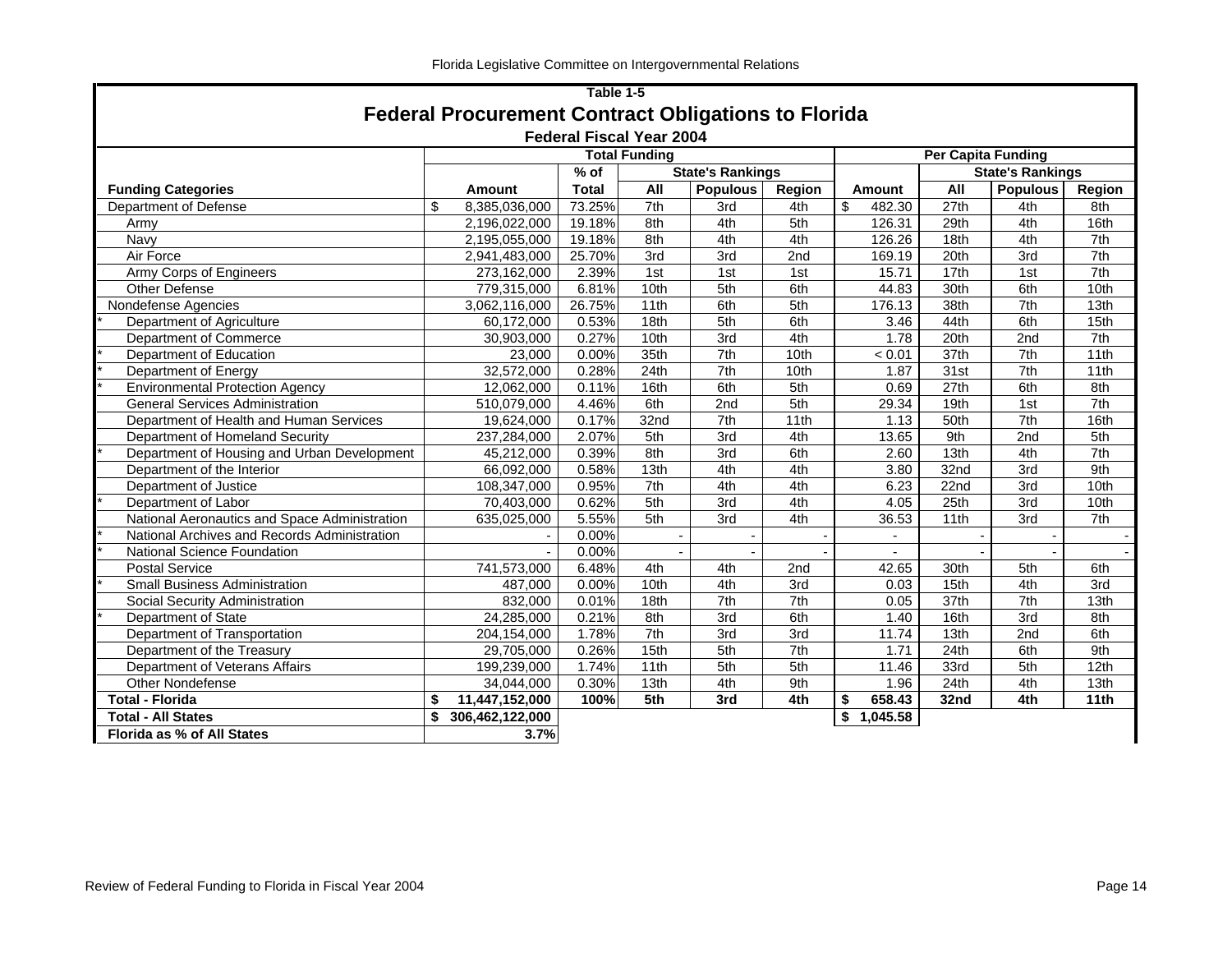<span id="page-26-0"></span>

| Table 1-5                                                                                                                                                                                                                                                                                                                                                                                                                                                                                                                                                                                                                                                                                                 |        |       |     |                         |        |        |     |                         |        |  |
|-----------------------------------------------------------------------------------------------------------------------------------------------------------------------------------------------------------------------------------------------------------------------------------------------------------------------------------------------------------------------------------------------------------------------------------------------------------------------------------------------------------------------------------------------------------------------------------------------------------------------------------------------------------------------------------------------------------|--------|-------|-----|-------------------------|--------|--------|-----|-------------------------|--------|--|
| <b>Federal Procurement Contract Obligations to Florida</b>                                                                                                                                                                                                                                                                                                                                                                                                                                                                                                                                                                                                                                                |        |       |     |                         |        |        |     |                         |        |  |
| <b>Federal Fiscal Year 2004</b>                                                                                                                                                                                                                                                                                                                                                                                                                                                                                                                                                                                                                                                                           |        |       |     |                         |        |        |     |                         |        |  |
| <b>Total Funding</b><br>Per Capita Funding                                                                                                                                                                                                                                                                                                                                                                                                                                                                                                                                                                                                                                                                |        |       |     |                         |        |        |     |                         |        |  |
|                                                                                                                                                                                                                                                                                                                                                                                                                                                                                                                                                                                                                                                                                                           |        | % of  |     | <b>State's Rankings</b> |        |        |     | <b>State's Rankings</b> |        |  |
| <b>Funding Categories</b>                                                                                                                                                                                                                                                                                                                                                                                                                                                                                                                                                                                                                                                                                 | Amount | Total | All | <b>Populous</b>         | Region | Amount | All | Populous                | Region |  |
| 1) In the published report, the data are rounded to the nearest thousand dollars.<br>2) An asterisk denotes those program categories in which one or more states did not have reported federal procurement contract obligations.<br>3) In 2004, the seven most populous states, in descending order, were: California, Texas, New York, Florida, Illinois, Pennsylvania and Ohio.<br>4) As designated by the U.S. Census Bureau, Florida is one of 16 states in the South region. The other states in the South region are: Alabama, Arkansas, Delaware, Georgia, Kentucky, Louisiana,<br>Maryland, Mississippi, North Carolina, Oklahoma, South Carolina, Tennessee, Texas, Virginia, and West Virginia. |        |       |     |                         |        |        |     |                         |        |  |
| Data Sources:<br>1) Federal Funding: U.S. Census Bureau, "Consolidated Federal Funds Report for Fiscal Year 2004," U.S. Government Printing Office, Washington, DC 2005 (Issued December 2005).                                                                                                                                                                                                                                                                                                                                                                                                                                                                                                           |        |       |     |                         |        |        |     |                         |        |  |
| [http://www.census.gov/prod/www/abs/cffr.html]                                                                                                                                                                                                                                                                                                                                                                                                                                                                                                                                                                                                                                                            |        |       |     |                         |        |        |     |                         |        |  |
| 2) Population Estimates: U.S. Census Bureau, Population Division, Table 1: Annual Estimates of the Population for the United States and States, and for Puerto Rico: April 1, 2000 to<br>July 1, 2005 (NST-EST2005-01) Release Date: December 22, 2005. [http://www.census.gov/popest/states/NST-EST-ann-est.html]                                                                                                                                                                                                                                                                                                                                                                                        |        |       |     |                         |        |        |     |                         |        |  |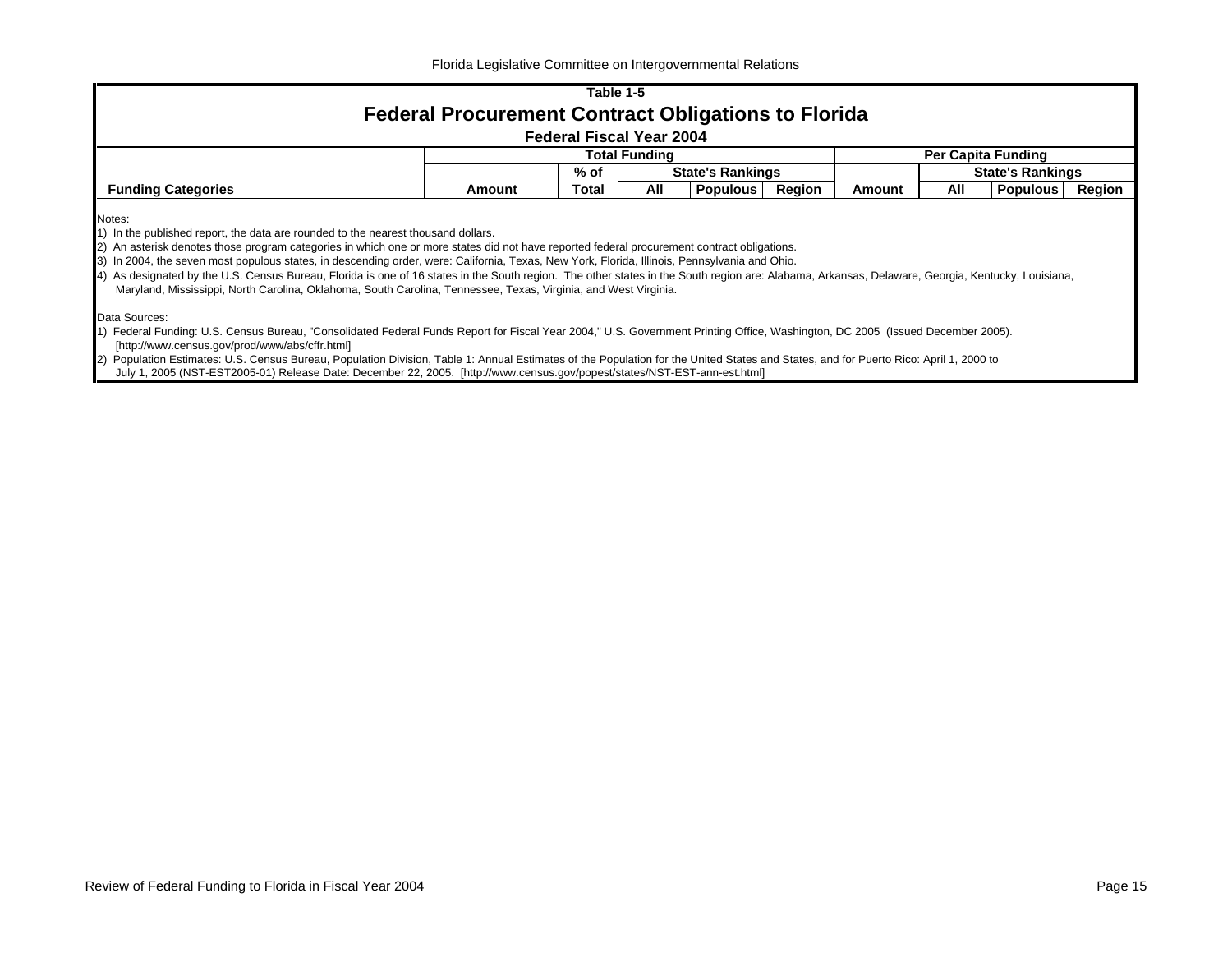<span id="page-27-0"></span>

|                                               |                                                        | Table 1-6        |                                 |                         |                          |                |                  |                         |                   |
|-----------------------------------------------|--------------------------------------------------------|------------------|---------------------------------|-------------------------|--------------------------|----------------|------------------|-------------------------|-------------------|
|                                               | <b>Federal Salary and Wage Expenditures to Florida</b> |                  |                                 |                         |                          |                |                  |                         |                   |
|                                               |                                                        |                  | <b>Federal Fiscal Year 2004</b> |                         |                          |                |                  |                         |                   |
|                                               |                                                        |                  | <b>Total Funding</b>            |                         |                          |                |                  | Per Capita Funding      |                   |
|                                               |                                                        | $\frac{9}{6}$ of |                                 | <b>State's Rankings</b> |                          |                |                  | <b>State's Rankings</b> |                   |
| <b>Funding Categories</b>                     | <b>Amount</b>                                          | <b>Total</b>     | <b>All</b>                      | <b>Populous</b>         | Region                   | <b>Amount</b>  | All              | <b>Populous</b>         | Region            |
| <b>Department of Defense</b>                  | \$<br>4,389,685,000                                    | 42.23%           | 6th                             | 3rd                     | 5th                      | \$252.49       | 28th             | 3rd                     | 13 <sub>th</sub>  |
| Army                                          | 501,784,000                                            | 4.83%            | 21st                            | 6th                     | 11th                     | 28.86          | 47th             | 6th                     | 16th              |
| <b>Active Military</b>                        | 124,040,000                                            | 1.19%            | 20th                            | 4th                     | 11th                     | 7.13           | 20th             | 4th                     | 11th              |
| <b>Inactive Military</b>                      | 293,122,000                                            | 2.82%            | 9th                             | 5th                     | 4th                      | 16.86          | 46th             | 6th                     | 16th              |
| Civilian                                      | 84,622,000                                             | 0.81%            | 24th                            | 6th                     | 12th                     | 4.87           | 46th             | 6th                     | 16th              |
| Navy                                          | 2,063,474,000                                          | 19.85%           | 3rd                             | 2nd                     | 2nd                      | 118.69         | 11th             | 2nd                     | 6th               |
| <b>Active Military</b>                        | 1,500,205,000                                          | 14.43%           | 4th                             | 2nd                     | 3rd                      | 86.29          | 11th             | 2nd                     | 6th               |
| <b>Inactive Military</b>                      | 42,434,000                                             | 0.41%            | 2nd                             | 2nd                     | $\overline{1}$ st        | 2.44           | 8th              | 1st                     | 3rd               |
| Civilian                                      | 520,835,000                                            | 5.01%            | 5th                             | 2nd                     | 3rd                      | 29.96          | 12th             | 3rd                     | 6th               |
| Air Force                                     | 1,684,464,000                                          | 16.21%           | 2nd                             | 2nd                     | 2nd                      | 96.89          | 23rd             | 3rd                     | 9th               |
| <b>Active Military</b>                        | 1,221,147,000                                          | 11.75%           | 2nd                             | 2nd                     | 2nd                      | 70.24          | 22nd             | 2nd                     | 9th               |
| <b>Inactive Military</b>                      | 25,447,000                                             | 0.24%            | 6th                             | 5th                     | 4th                      | 1.46           | 38 <sub>th</sub> | 4th                     | 13th              |
| Civilian                                      | 437,870,000                                            | 4.21%            | 7th                             | 4th                     | 4th                      | 25.19          | 19th             | 3rd                     | 7th               |
| Other Defense: Civilian                       | 139,963,000                                            | 1.35%            | 8th                             | 5th                     | 3rd                      | 8.05           | 26th             | 5th                     | 10th              |
| Nondefense Agencies                           | 6,005,001,000                                          | 57.77%           | 5th                             | 4th                     | 3rd                      | 345.40         | 38 <sub>th</sub> | 5th                     | 11th              |
| Department of Agriculture                     | 101,044,000                                            | 0.97%            | 22 <sub>nd</sub>                | 4th                     | 9th                      | 5.81           | 44th             | 5th                     | 16th              |
| Department of Commerce                        | 54,213,000                                             | 0.52%            | 7th                             | 2nd                     | 3rd                      | 3.12           | 24th             | 1st                     | 7th               |
| Department of Education                       | 335,000                                                | 0.00%            | 13th                            | 7th                     | 4th                      | 0.02           | 15th             | 7th                     | 5th               |
| Department of Energy                          | 109,000                                                | 0.00%            | 38th                            | 7th                     | 13 <sub>th</sub>         | 0.01           | 41st             | 7th                     | 13 <sub>th</sub>  |
| <b>Environmental Protection Agency</b>        | 6,875,000                                              | 0.07%            | 19th                            | 7th                     | 6th                      | 0.40           | 28th             | 7th                     | 10th              |
| Federal Deposit Insurance Corporation         | 5,546,000                                              | 0.05%            | 12th                            | 5th                     | 4th                      | 0.32           | 40th             | 6th                     | 15th              |
| <b>General Services Administration</b>        | 6,958,000                                              | 0.07%            | 15th                            | 7th                     | 5th                      | 0.40           | 41st             | 7th                     | 12th              |
| Department of Health and Human Services       | 17,235,000                                             | 0.17%            | 24th                            | 7th                     | 8th                      | 0.99           | 36th             | 7th                     | 10th              |
| Department of Homeland Security               | 583,192,000                                            | 5.61%            | 3rd                             | 3rd                     | 2nd                      | 33.54          | 12th             | 2nd                     | 4th               |
| Department of Housing and Urban Development   | 20,076,000                                             | 0.19%            | 8th                             | 6th                     | 3rd                      | 1.15           | 34th             | $\overline{7}$ th       | 12th              |
| Department of the Interior                    | 79,963,000                                             | 0.77%            | 14th                            | 2nd                     | 2nd                      | 4.60           | 34th             | 3rd                     | 10th              |
| Department of Justice                         | 388,134,000                                            | 3.73%            | 4th                             | 3rd                     | 3rd                      | 22.33          | 12th             | 3rd                     | 8th               |
| Department of Labor                           | 31,933,000                                             | 0.31%            | 10th                            | 6th                     | 5th                      | 1.84           | 21st             | 7th                     | 7th               |
| National Aeronautics and Space Administration | 155,463,000                                            | 1.50%            | 7th                             | 4th                     | 5th                      | 8.94           | 6th              | 3rd                     | 5th               |
| National Archives and Records Administration  |                                                        | 0.00%            |                                 |                         | $\overline{\phantom{a}}$ | $\blacksquare$ |                  |                         |                   |
| National Science Foundation                   |                                                        | 0.00%            |                                 |                         |                          | $\sim$         |                  |                         |                   |
| <b>Postal Service</b>                         | 2,813,123,000                                          | 27.06%           | 4th                             | 4th                     | 2nd                      | 161.81         | 30 <sub>th</sub> | 5th                     | 6th               |
| <b>Small Business Administration</b>          | 5,085,000                                              | 0.05%            | 9th                             | 6th                     | 4th                      | 0.29           | 44th             | 6th                     | 13th              |
| Social Security Administration                | 135,381,000                                            | 1.30%            | 9th                             | 6th                     | 4th                      | 7.79           | 25th             | 5th                     | 13 <sub>th</sub>  |
| Department of State                           | 25,912,000                                             | 0.25%            | 1st                             | 1st                     | 1st                      | 1.49           | 3rd              | 1st                     | 2nd               |
| Department of Transportation                  | 285,271,000                                            | 2.74%            | 4th                             | 4th                     | 2nd                      | 16.41          | 21st             | 3rd                     | 6th               |
| Department of the Treasury                    | 193,421,000                                            | 1.86%            | 11th                            | 5th                     | 6th                      | 11.13          | 22n <sub>d</sub> | 7th                     | 9th               |
| Department of Veterans Affairs                | 849,799,000                                            | 8.18%            | 4th                             | 4th                     | 2nd                      | 48.88          | 16th             | 1st                     | $\overline{7}$ th |
| All Other Nondefense                          | 29,233,000                                             | 0.28%            | 14th                            | 6th                     | 8th                      | 1.68           | 23rd             | 7th                     | 10th              |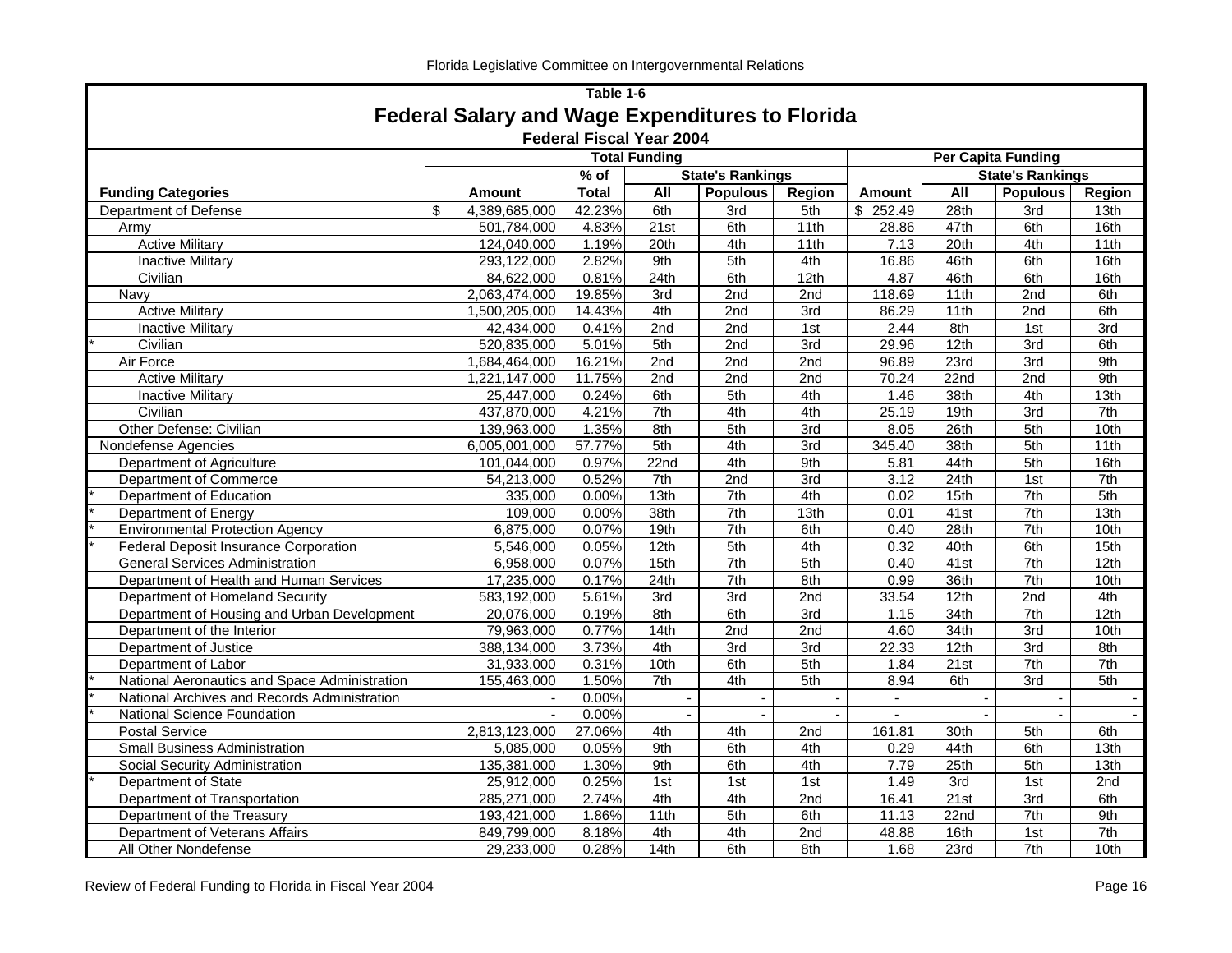|                                                                                            | <b>Federal Salary and Wage Expenditures to Florida</b> | Table 1-6                       |                      |                         |        |                    |                         |                 |        |  |
|--------------------------------------------------------------------------------------------|--------------------------------------------------------|---------------------------------|----------------------|-------------------------|--------|--------------------|-------------------------|-----------------|--------|--|
|                                                                                            |                                                        | <b>Federal Fiscal Year 2004</b> |                      |                         |        |                    |                         |                 |        |  |
|                                                                                            |                                                        |                                 | <b>Total Funding</b> |                         |        | Per Capita Funding |                         |                 |        |  |
|                                                                                            |                                                        | % of                            |                      | <b>State's Rankings</b> |        |                    | <b>State's Rankings</b> |                 |        |  |
| <b>Funding Categories</b>                                                                  | Amount                                                 | Total                           | All                  | <b>Populous</b>         | Region | Amount             | All                     | <b>Populous</b> | Region |  |
| <b>Total - Florida</b>                                                                     | 10,394,686,000                                         | 100%                            | 5th                  | 3rd                     | 4th    | 597.90             | 32nd                    | 3rd             | 13th   |  |
| <b>Total - All States</b>                                                                  | 204,583,412,000                                        |                                 |                      |                         |        | 697.99             |                         |                 |        |  |
| Florida as % of All States                                                                 |                                                        | 5.1%                            |                      |                         |        |                    |                         |                 |        |  |
| Notes:<br>1) In the published report, the date are reunded to the pearent thousand deligre |                                                        |                                 |                      |                         |        |                    |                         |                 |        |  |

1) In the published report, the data are rounded to the nearest thousand dollars.

2) An asterisk denotes those program categories in which one or more states did not have reported federal salary and wage expenditures.

3) In 2004, the seven most populous states, in descending order, were: California, Texas, New York, Florida, Illinois, Pennsylvania and Ohio.

4) As designated by the U.S. Census Bureau, Florida is one of 16 states in the South region. The other states in the South region are: Alabama, Arkansas, Delaware, Georgia, Kentucky, Louisiana, Maryland, Mississippi, North Carolina, Oklahoma, South Carolina, Tennessee, Texas, Virginia, and West Virginia.

Data Sources:

1) Federal Funding: U.S. Census Bureau, "Consolidated Federal Funds Report for Fiscal Year 2004," U.S. Government Printing Office, Washington, DC 2005 (Issued December 2005). [http://www.census.gov/prod/www/abs/cffr.html]

2) Population Estimates: U.S. Census Bureau, Population Division, Table 1: Annual Estimates of the Population for the United States and States, and for Puerto Rico: April 1, 2000 to

July 1, 2005 (NST-EST2005-01) Release Date: December 22, 2005. [http://www.census.gov/popest/states/NST-EST-ann-est.htm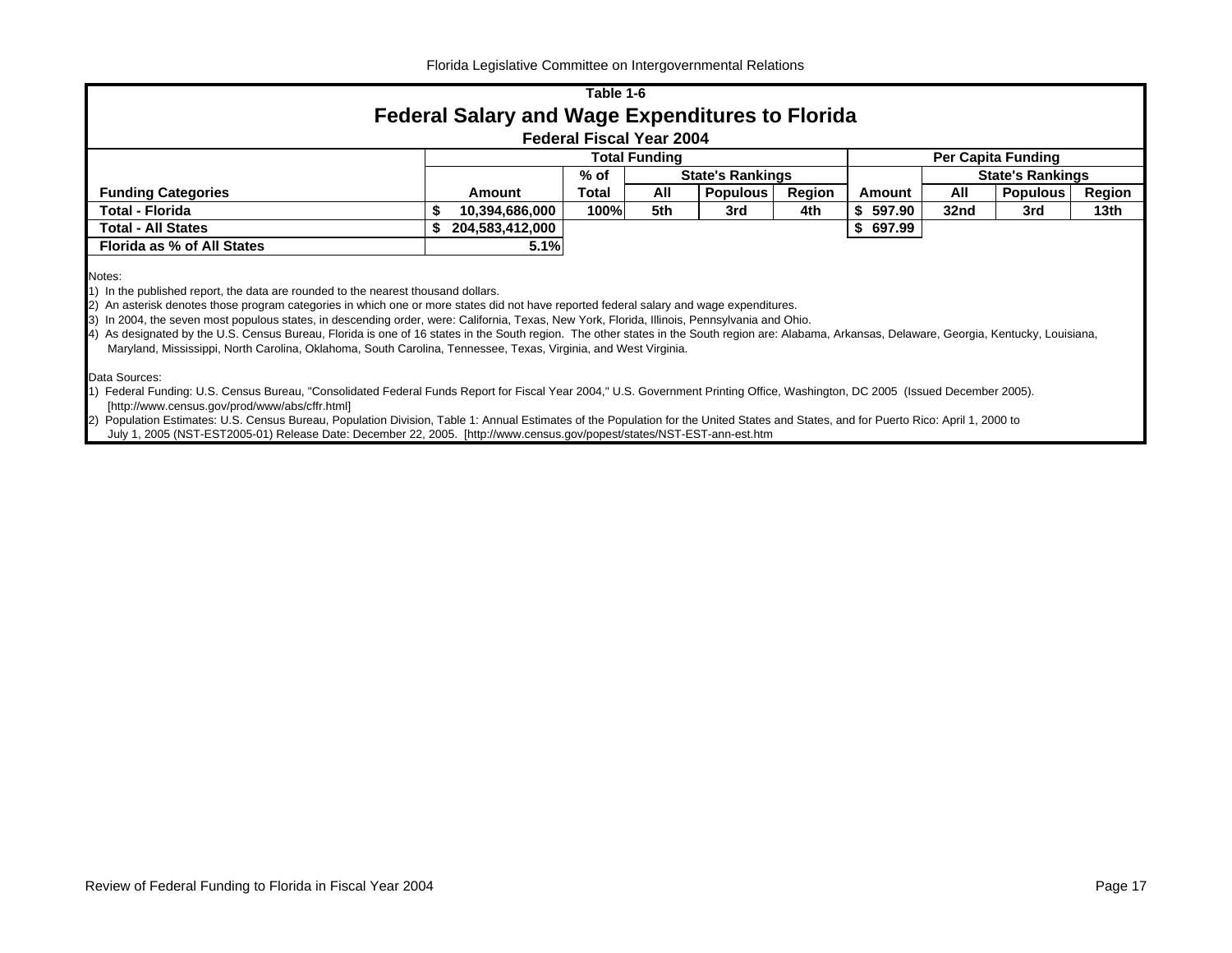<span id="page-29-0"></span>

|                                                              | <b>Face Value of Federal Insurance Coverages Provided to Florida</b> |          | Table 1-7                         |                 |        |               |                         |                 |               |  |  |  |  |
|--------------------------------------------------------------|----------------------------------------------------------------------|----------|-----------------------------------|-----------------|--------|---------------|-------------------------|-----------------|---------------|--|--|--|--|
| <b>Federal Fiscal Year 2004</b><br><b>Per Capita Funding</b> |                                                                      |          |                                   |                 |        |               |                         |                 |               |  |  |  |  |
|                                                              |                                                                      |          | <b>Total Funding</b>              |                 |        |               |                         |                 |               |  |  |  |  |
|                                                              |                                                                      |          | $%$ of<br><b>State's Rankings</b> |                 |        |               | <b>State's Rankings</b> |                 |               |  |  |  |  |
| <b>Funding Categories</b>                                    | Amount                                                               | Total    | All                               | <b>Populous</b> | Region | Amount        | All                     | <b>Populous</b> | <b>Region</b> |  |  |  |  |
| <b>Flood Insurance</b>                                       | 306,582,634,000<br>\$.                                               | 99.06%   | 1st                               | 1st             | 1st    | 17,634.46     | 1st                     | 1st             | 1st           |  |  |  |  |
| Crop Insurance                                               | 2,668,739,000                                                        | 0.86%    | 6th                               | 3rd             | 1st    | 153.50        | 16th                    | 2nd             | 3rd           |  |  |  |  |
| Foreign Investment Insurance                                 | 9.360.000                                                            | $0.00\%$ | 14th                              | 6th             | 6th    | 0.54          | 15th                    | 6th             | 6th           |  |  |  |  |
| Life Insurance for Veterans                                  | 172,441,000                                                          | 0.06%    | 2nd                               | 2nd             | 1st    | 9.92          | 2nd                     | 1st             | 1st           |  |  |  |  |
| Other                                                        | 46,572,000                                                           | 0.02%    | 2nd                               | 2nd             | 1st    | 2.68          | 11th                    | 1st             | 3rd           |  |  |  |  |
| <b>Total - Florida</b>                                       | 309,479,746,000<br>S.                                                | 100%     | 1st                               | 1st             | 1st    | 17,801.10     | 1st                     | 1st             | 1st           |  |  |  |  |
| <b>Total - All States</b>                                    | 768,599,505,000                                                      |          |                                   |                 |        | 2,622.29<br>S |                         |                 |               |  |  |  |  |
| Florida as % of All States                                   | 40.3%                                                                |          |                                   |                 |        |               |                         |                 |               |  |  |  |  |

1) In the published report, the data are rounded to the nearest thousand dollars.

2) An asterisk denotes those program categories in which one or more states did not have reported federal insurance coverages.

3) In 2004, the seven most populous states, in descending order, were: California, Texas, New York, Florida, Illinois, Pennsylvania and Ohio.

4) As designated by the U.S. Census Bureau, Florida is one of 16 states in the South region. The other states in the South region are: Alabama, Arkansas, Delaware, Georgia, Kentucky, Louisiana, Maryland, Mississippi, North Carolina, Oklahoma, South Carolina, Tennessee, Texas, Virginia, and West Virginia.

Data Sources:

1) Federal Funding: U.S. Census Bureau, "Consolidated Federal Funds Report for Fiscal Year 2004," U.S. Government Printing Office, Washington, DC 2005 (Issued December 2005). [http://www.census.gov/prod/www/abs/cffr.html]

2) Population Estimates: U.S. Census Bureau, Population Division, Table 1: Annual Estimates of the Population for the United States and States, and for Puerto Rico:

April 1, 2000 to July 1, 2005 (NST-EST2005-01) Release Date: December 22, 2005. [http://www.census.gov/popest/states/NST-EST-ann-est.html]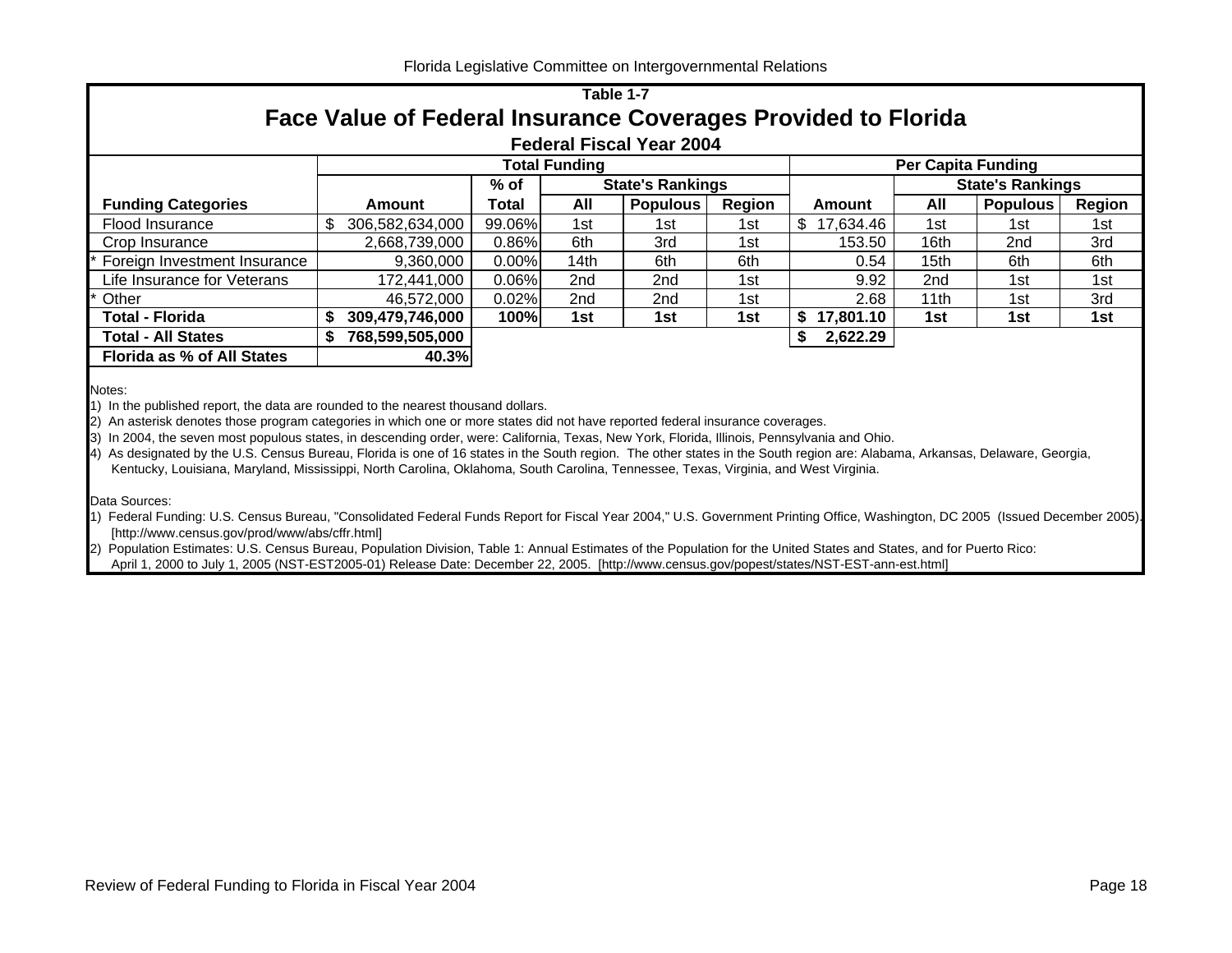<span id="page-30-0"></span>

|                                        |                                                           |                 |                  | Table 1-8 |                         |                 |              |      |                           |        |  |  |  |
|----------------------------------------|-----------------------------------------------------------|-----------------|------------------|-----------|-------------------------|-----------------|--------------|------|---------------------------|--------|--|--|--|
|                                        | Dollar Volume of Federal Guaranteed Loans Made to Florida |                 |                  |           |                         |                 |              |      |                           |        |  |  |  |
| <b>Federal Fiscal Year 2004</b>        |                                                           |                 |                  |           |                         |                 |              |      |                           |        |  |  |  |
| Total Funding                          |                                                           |                 |                  |           |                         |                 |              |      | <b>Per Capita Funding</b> |        |  |  |  |
|                                        |                                                           |                 | $%$ of           |           | <b>State's Rankings</b> |                 |              |      | <b>State's Rankings</b>   |        |  |  |  |
| <b>Funding Categories</b>              |                                                           | <b>Amount</b>   | Total            | All       | <b>Populous</b>         | Region          | Amount       | All  | <b>Populous</b>           | Region |  |  |  |
| Mortgage Insurance for Homes           | \$                                                        | 5,621,421,000   | 44.50%           | 4th       | 3rd                     | 3rd             | \$<br>323.34 | 29th | 4th                       | 9th    |  |  |  |
| Federal Family Education Loan Program  |                                                           | 2,497,149,000   | 19.77%           | 6th       | 5th                     | 2 <sub>nd</sub> | 143.63       | 27th | 4th                       | 7th    |  |  |  |
| <b>Veterans Housing Loans</b>          |                                                           | 2,742,847,000   | 21.71%           | 3rd       | 2nd                     | 3rd             | 157.77       | 16th | 1st                       | 6th    |  |  |  |
| Mortgage Insurance: Condominiums       |                                                           | 527.581.000     | 4.18%            | 5th       | 3rd                     | 2nd             | 30.35        | 14th | 2nd                       | 3rd    |  |  |  |
| Dept. of Agriculture: Guaranteed Loans |                                                           | 474.988.000     | 3.76%            | 5th       | 2 <sub>nd</sub>         | 3rd             | 27.32        | 36th | 3rd                       | 14th   |  |  |  |
| <b>Small Business Loans</b>            |                                                           | 768,593,000     | 6.08%            | 4th       | 4th                     | 2 <sub>nd</sub> | 44.21        | 31st | 6th                       | 5th    |  |  |  |
| Other                                  |                                                           | 6.000           | 0.01%<br>$\prec$ | 11th      | 6th                     | 5th             | < 0.01       | 11th | 6th                       | 5th    |  |  |  |
| <b>Total - Florida</b>                 | \$                                                        | 12,632,586,000  | 100%             | 3rd       | 3rd                     | 2nd             | 726.62       | 29th | 3rd                       | 9th    |  |  |  |
| <b>Total - All States</b>              | \$                                                        | 226,417,283,000 |                  |           |                         |                 | 772.48<br>S. |      |                           |        |  |  |  |
| Florida as % of All States             |                                                           | 5.6%            |                  |           |                         |                 |              |      |                           |        |  |  |  |

1) In the published report, the data are rounded to the nearest thousand dollars.

2) An asterisk denotes those program categories in which one or more states did not have reported federal guaranteed loans.

3) In 2004, the seven most populous states, in descending order, were: California, Texas, New York, Florida, Illinois, Pennsylvania and Ohio.

4) As designated by the U.S. Census Bureau, Florida is one of 16 states in the South region. The other states in the South region are: Alabama, Arkansas, Delaware, Georgia, Kentucky, Louisiana, Maryland, Mississippi, North Carolina, Oklahoma, South Carolina, Tennessee, Texas, Virginia, and West Virginia.

Data Sources:

1) Federal Funding: U.S. Census Bureau, "Consolidated Federal Funds Report for Fiscal Year 2004," U.S. Government Printing Office, Washington, DC 2005 (Issued December 2005). [http://www.census.gov/prod/www/abs/cffr.html]

2) Population Estimates: U.S. Census Bureau, Population Division, Table 1: Annual Estimates of the Population for the United States and States, and for Puerto Rico:

April 1, 2000 to July 1, 2005 (NST-EST2005-01) Release Date: December 22, 2005. [http://www.census.gov/popest/states/NST-EST-ann-est.html]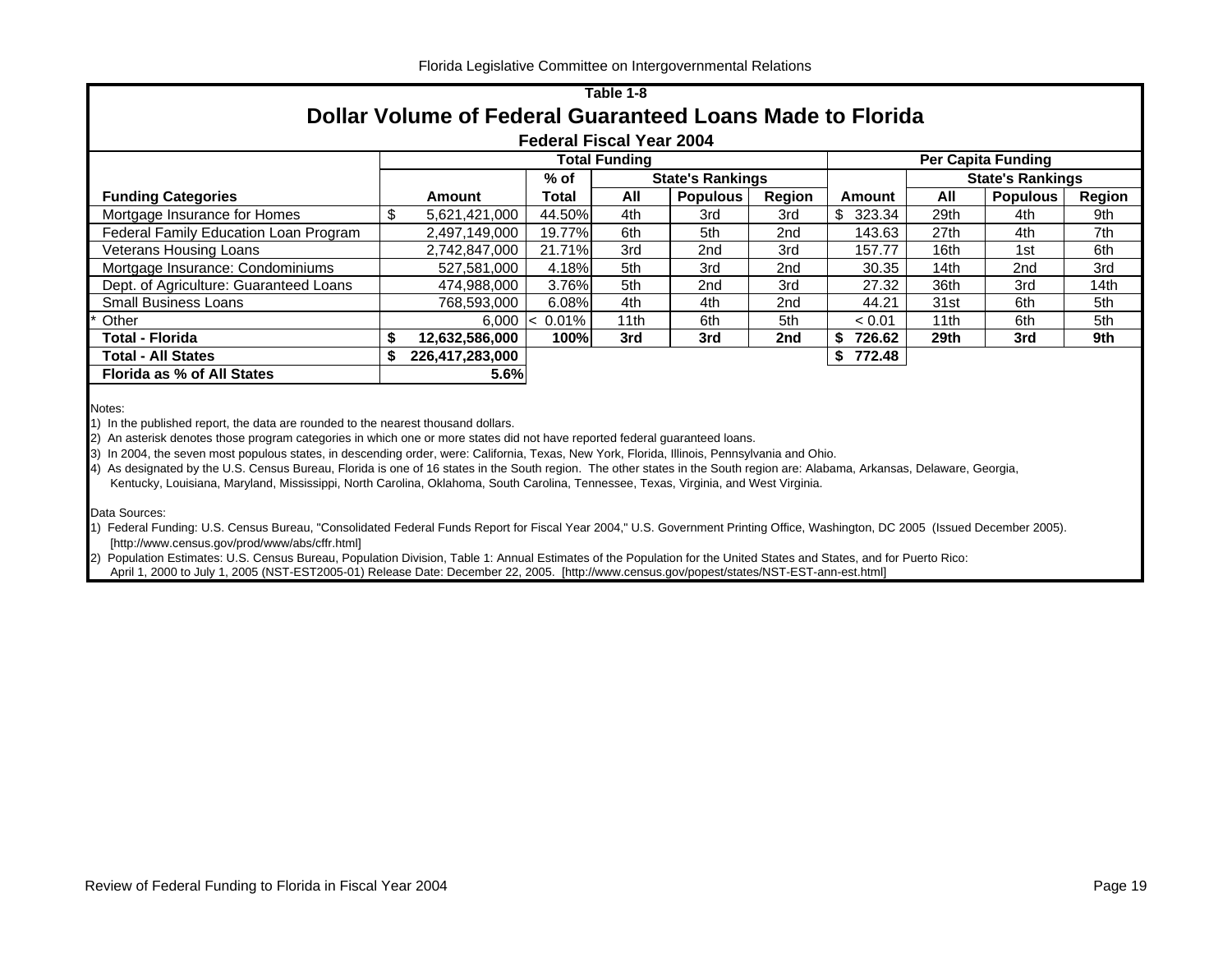<span id="page-31-0"></span>

|                                                   | Table 1-9<br>Dollar Volume of Federal Direct Loans Made to Florida<br><b>Federal Fiscal Year 2004</b> |                |          |                         |                 |                  |    |        |                         |                 |                  |  |
|---------------------------------------------------|-------------------------------------------------------------------------------------------------------|----------------|----------|-------------------------|-----------------|------------------|----|--------|-------------------------|-----------------|------------------|--|
| <b>Per Capita Funding</b><br><b>Total Funding</b> |                                                                                                       |                |          |                         |                 |                  |    |        |                         |                 |                  |  |
|                                                   |                                                                                                       |                | $%$ of   | <b>State's Rankings</b> |                 |                  |    |        | <b>State's Rankings</b> |                 |                  |  |
| <b>Funding Categories</b>                         |                                                                                                       | Amount         | Total    | All                     | <b>Populous</b> | <b>Region</b>    |    | Amount | All                     | <b>Populous</b> | Region           |  |
| Department of Agriculture                         |                                                                                                       | 69,887,000     | $10.6\%$ | 27th                    | 7th             | 13th             |    | 4.02   | 49th                    | 7th             | 16th             |  |
| $\star$<br><b>Commodity Loans: Price Supports</b> |                                                                                                       |                | $0.0\%$  |                         |                 |                  |    |        |                         |                 |                  |  |
| Other                                             |                                                                                                       | 69,887,000     | $10.6\%$ | 26th                    | 7th             | 12 <sub>th</sub> |    | 4.02   | 49th                    | 7th             | 16th             |  |
| * Federal Direct Student Loans                    |                                                                                                       | 457,756,000    | 69.4%    | 18 <sub>th</sub>        | 5th             | 6th              |    | 26.33  | 36th                    | 5th             | 12th             |  |
| * Other                                           |                                                                                                       | 131,796,000    | 20.0%    | 2nd                     | 2nd             | 1st              |    | 7.58   | 6th                     | 1st             | 5th              |  |
| <b>Total - Florida</b>                            |                                                                                                       | 659.440.000    | 100%     | 18th                    | 6th             | 7th              |    | 37.93  | 44th                    | 6th             | 15 <sub>th</sub> |  |
| <b>Total - All States</b>                         |                                                                                                       | 29,610,384,000 |          |                         |                 |                  | \$ | 101.02 |                         |                 |                  |  |
| Florida as % of All States                        |                                                                                                       | 2.2%           |          |                         |                 |                  |    |        |                         |                 |                  |  |

1) In the published report, the published data are rounded to the nearest thousand dollars.

2) An asterisk denotes those program categories in which one or more states did not have reported federal direct loans.

3) In 2004, the seven most populous states, in descending order, were: California, Texas, New York, Florida, Illinois, Pennsylvania and Ohio.

4) As designated by the U.S. Census Bureau, Florida is one of 16 states in the South region. The other states in the South region are: Alabama, Arkansas, Delaware, Georgia, Kentucky, Louisiana, Maryland, Mississippi, North Carolina, Oklahoma, South Carolina, Tennessee, Texas, Virginia, and West Virginia.

Data Sources:

1) Federal Funding: U.S. Census Bureau, "Consolidated Federal Funds Report for Fiscal Year 2004," U.S. Government Printing Office, Washington, DC 2005 (Issued December 2005). [http://www.census.gov/prod/www/abs/cffr.html]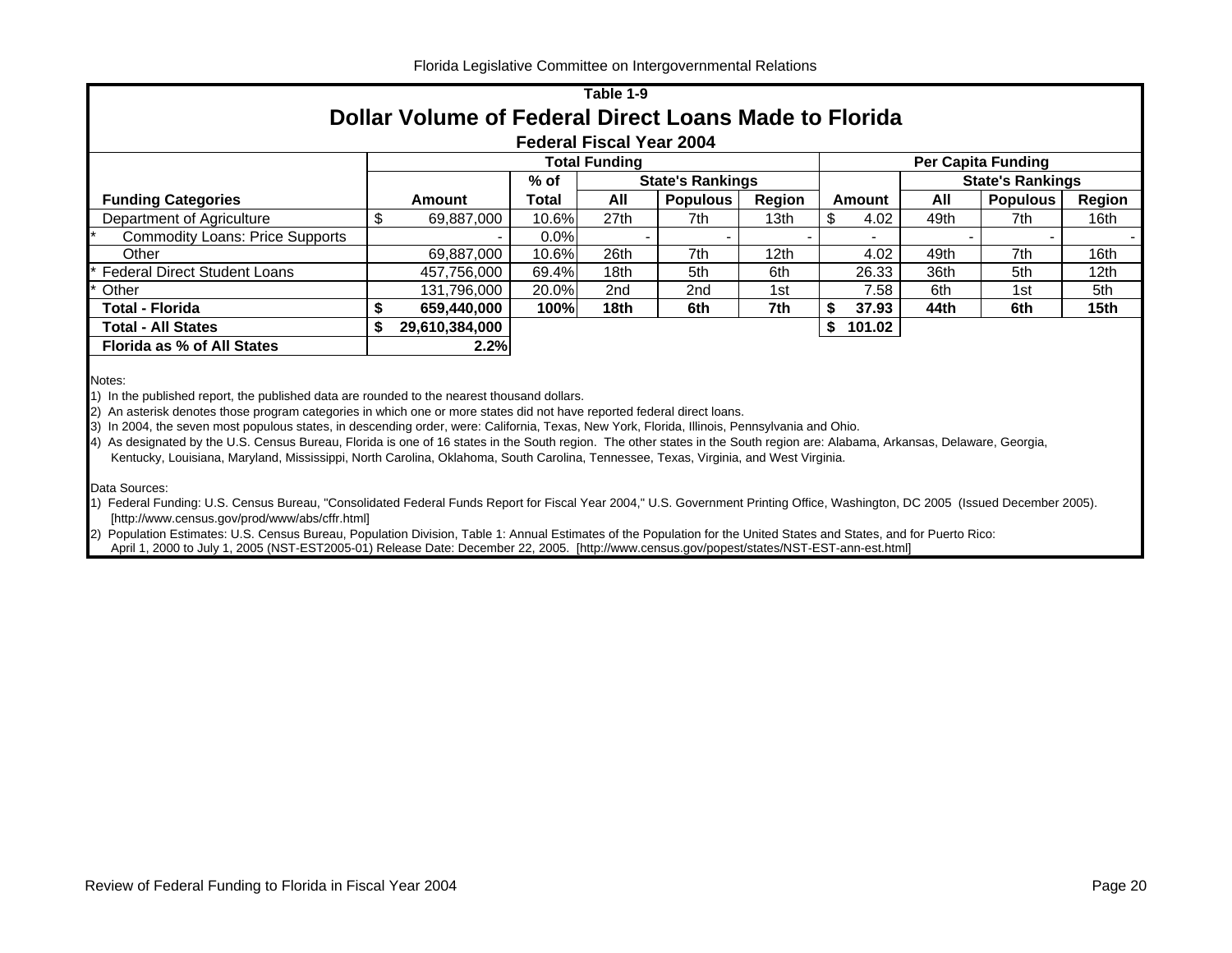# **Part Two: Federal Direct Expenditures to Florida Counties**

# <span id="page-32-0"></span>**A. Introduction**

Federal spending can significantly impact the finances of local governments. The purpose of this part is to illustrate how the \$122 billion in federal direct expenditures to Florida in fiscal year 2004 was distributed among the state's 67 counties.

# **B. Data Source**

The source of the data summarized in this part is the U.S. Bureau of the Census publication entitled *Consolidated Federal Funds Report for Fiscal Year 2004*. This publication summarizes federal government expenditures or obligations to states, counties, and subcounty areas. However, the focus here is on the distribution of federal direct expenditures among Florida's counties, as geographic areas rather than units of local government.

# **C. Geographic Coding of Federal Direct Expenditures**

The basis for the geographic coding of federal direct expenditures to counties varies depending on the data sources; however, the following general guidelines apply. For salaries and wages, the distribution is based on the place of employment. The distribution of procurement contract awards is based on the place of performance. For retirement and disability payments as well as other direct payments, the distribution is based on the recipient's location.

The distribution of grants is based on the location of the initial recipient. For grants that are ultimately distributed throughout the state, the reader should note that significant dollar amounts are included in Leon County's total, which reflects the data coding of such grants to state government as the initial recipient. Many federal grants involve a direct payment to state government that is then responsible for program administration. Such examples include those grants that are 'passedthrough' to local governments. Another example includes those grants, such as for highway construction, in which the financial impact is spread over all areas of the state. A third example includes those grant programs that the state government administers but for which the ultimate beneficiaries are found throughout the state.

# **D. Federal Direct Expenditures by County**

As previously mentioned, federal direct expenditures are categorized as direct payments to individuals for retirement and disability, direct payments for individuals other than for retirement and disability, grants, procurement contracts, or salaries and wages. The distribution of such expenditures within Florida is discussed in more detail in the following sections.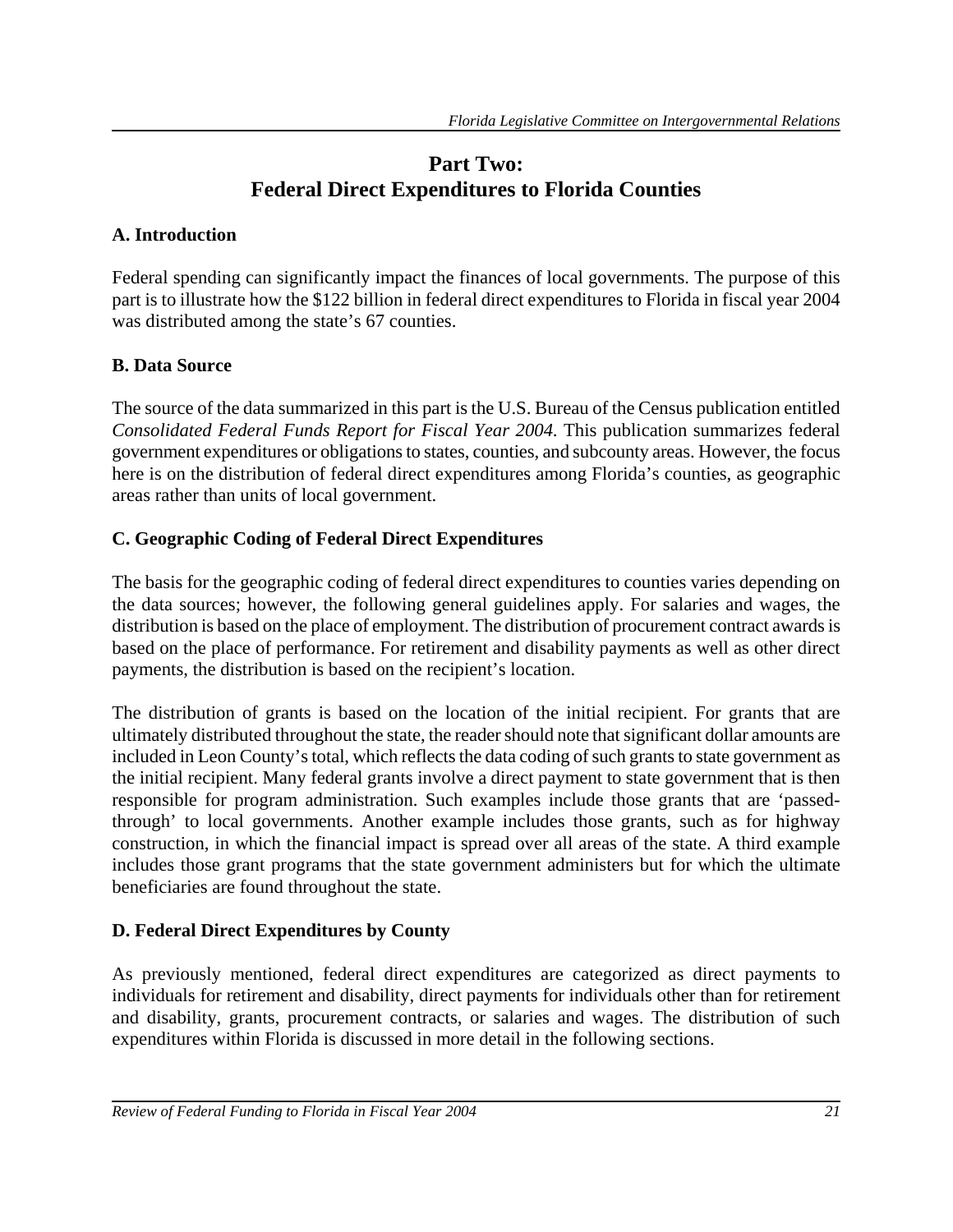# <span id="page-33-0"></span>*1. Federal Direct Expenditures by Category*

The distribution of the \$122 billion in federal direct expenditures by county geographic area is summarized in **Table 2-1** on pages 24-25. In total, the magnitude of federal direct expenditures varied significantly by county from a low of \$26.1 million within Lafayette County to a high of \$15.6 billion within Miami-Dade County.

Direct payments to individuals for retirement and disability totaled \$48 billion statewide. The value of such payments varied from a low of \$12 million within Lafayette County to a high of \$4 billion within Miami-Dade County. Federal retirement and disability payments to individuals totaled one billion dollars or more in 16 counties: Brevard, Broward, Duval, Escambia, Hillsborough, Lake, Lee, Marion, Miami-Dade, Orange, Palm Beach, Pasco, Pinellas, Polk, Sarasota, and Volusia.

Direct payments to individuals other than for retirement and disability totaled \$32.4 billion statewide. Such payments ranged from a low of \$6.5 million within Lafayette County to a high of \$4.6 billion within Miami-Dade County. Other direct payments to individuals totaled one billion dollars or more in 6 counties: Broward, Hillsborough, Miami-Dade, Orange, Palm Beach, and Pinellas.

Federal grant obligations totaled \$19.6 billion statewide. Miami-Dade County had the largest grant obligation at \$4.9 billion; Glades County had the smallest at \$4.1 million. Although several billion dollars worth of grants are reported within Leon County's total due to the coding issue previously discussed, reported grant obligations exceeded \$200 million in 13 other counties: Alachua, Brevard, Broward, Duval, Escambia, Hillsborough, Lee, Miami-Dade, Orange, Palm Beach, Pinellas, Polk, and Volusia.

Federal procurement contracts totaled \$11.4 billion statewide. The value of such contracts ranged from a low of \$68,000 within Glades County to a high of just over two billion dollars each in Brevard and Orange counties. Duval, Hillsborough, Miami-Dade, Okaloosa, and Pinellas counties each had procurement contracts totaling between \$500 million and \$1 billion.

Federal salary and wage payments totaled \$10.4 billion statewide. The value of such payments varied from a low of \$476,000 within Glades County to a high of \$1.8 billion within Duval County. Federal salary and wage payments totaled \$250 million or more in 12 counties: Bay, Brevard, Broward, Duval, Escambia, Hillsborough, Miami-Dade, Okaloosa, Orange, Palm Beach, Pinellas and Walton.

# *2. Per Capita Federal Direct Expenditures by Category*

**Table 2-2** on pages 26-27 lists the per capita federal direct expenditures by category within each county geographic area. Excluding Leon County from consideration due to the data coding of significant federal grant obligations to the seat of state government, per capita total direct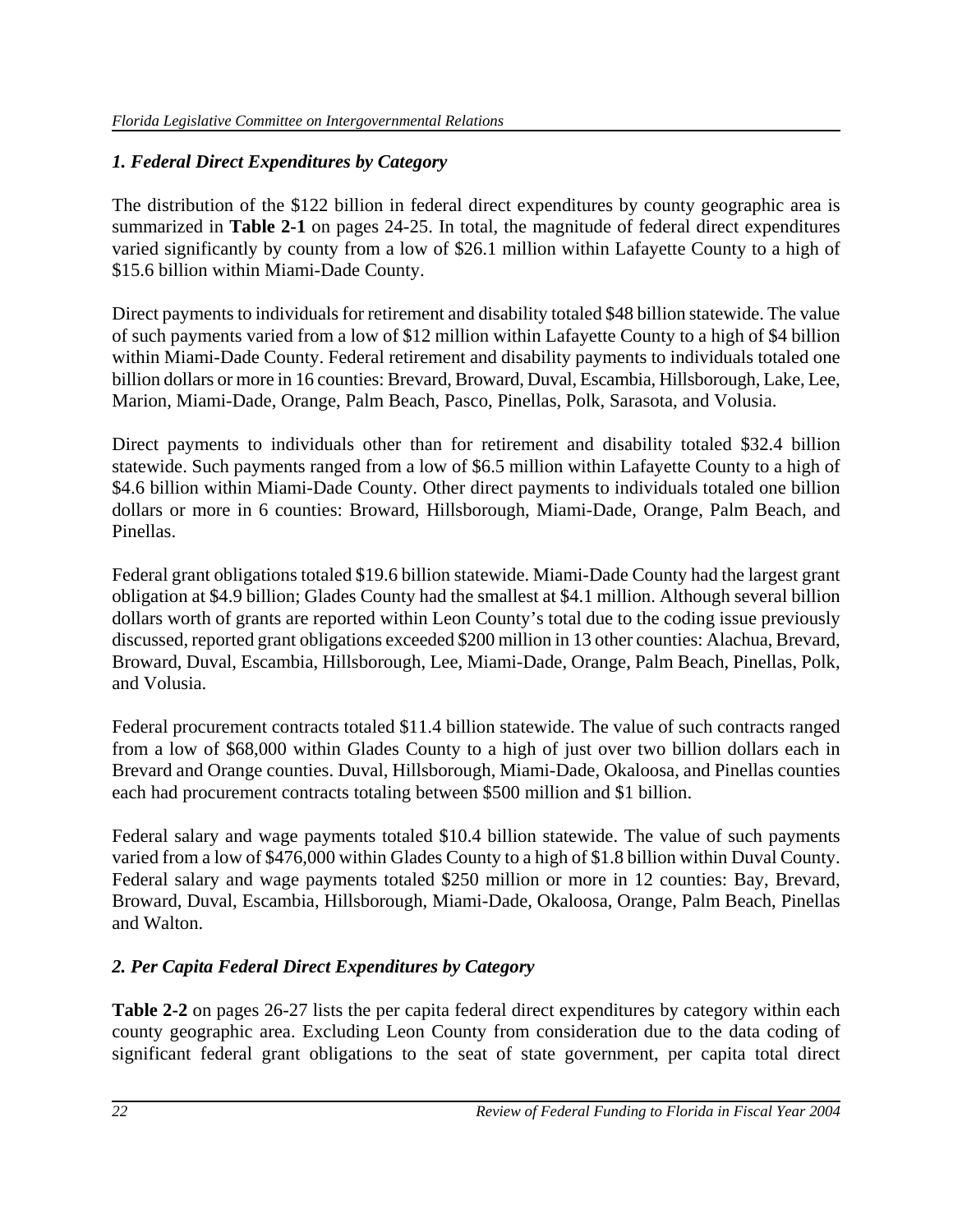<span id="page-34-0"></span>expenditures varied significantly from a low of \$2,902 within Glades County to a high of \$14,893 within Okaloosa County.

Per capita direct payments to individuals for retirement and disability varied from a low of \$1,547 within Union County to a high of \$4,770 within Okaloosa County. Per capita direct payments to individuals other than for retirement and disability ranged from a low of \$658 within Clay County to a high of \$2,338 within Hernando County. Clearly, Hernando County's large elderly population (i.e., age 65 and over) relative to countywide population is a factor in the county's high per capita dollar figure.

Again excluding Leon County from consideration, per capita grants varied from a low of \$195 within Flagler County to a high of \$2,331 within Jefferson County. Many of Florida's less populated, rural counties had high per capita dollar figures, which demonstrate the relative importance of federal grants as a potential source of revenue in these areas.

Per capita procurement contracts varied from a low of \$6 within Glades County to a high of \$5,091 within Okaloosa County. Per capita salary and wage payments ranged from a low of \$44 within Glades County to a high of \$7,065 within Walton County. Certainly, federal spending associated with Eglin Air Force Base in northwest Florida is a factor in Okaloosa and Walton counties' high per capita procurement and salary and wage dollar figures.

# *3. Federal Direct Expenditures by Category as a Percentage of Total*

**Table 2-3** on pages 28-29 provides a county-by-county list of federal direct expenditures by category as a percentage of total expenditures. A number of factors explain differences in counties' proportional shares attributable to each expenditure category. For example, the relative share attributable to federal direct payments to individuals was generally higher in counties with large elderly populations, while the relative share attributable to federal grants was highest in less populated, rural counties. The relative share attributable to federal procurement was highest in counties engaging in significant military and space-related contracting, while the relative share attributable to federal salary and wage payments was generally higher in those counties where military installations are located.

# **E. Conclusion**

The economic impact of federal direct expenditures varies significantly from county to county. Past changes in federal spending have had unequal impacts on local economies. Likewise, future changes in the receipt of federal funding are likely to affect areas of the state quite differently. This information should be useful to policy makers as they assess the impact of future changes in federal direct expenditures on Florida's local economies.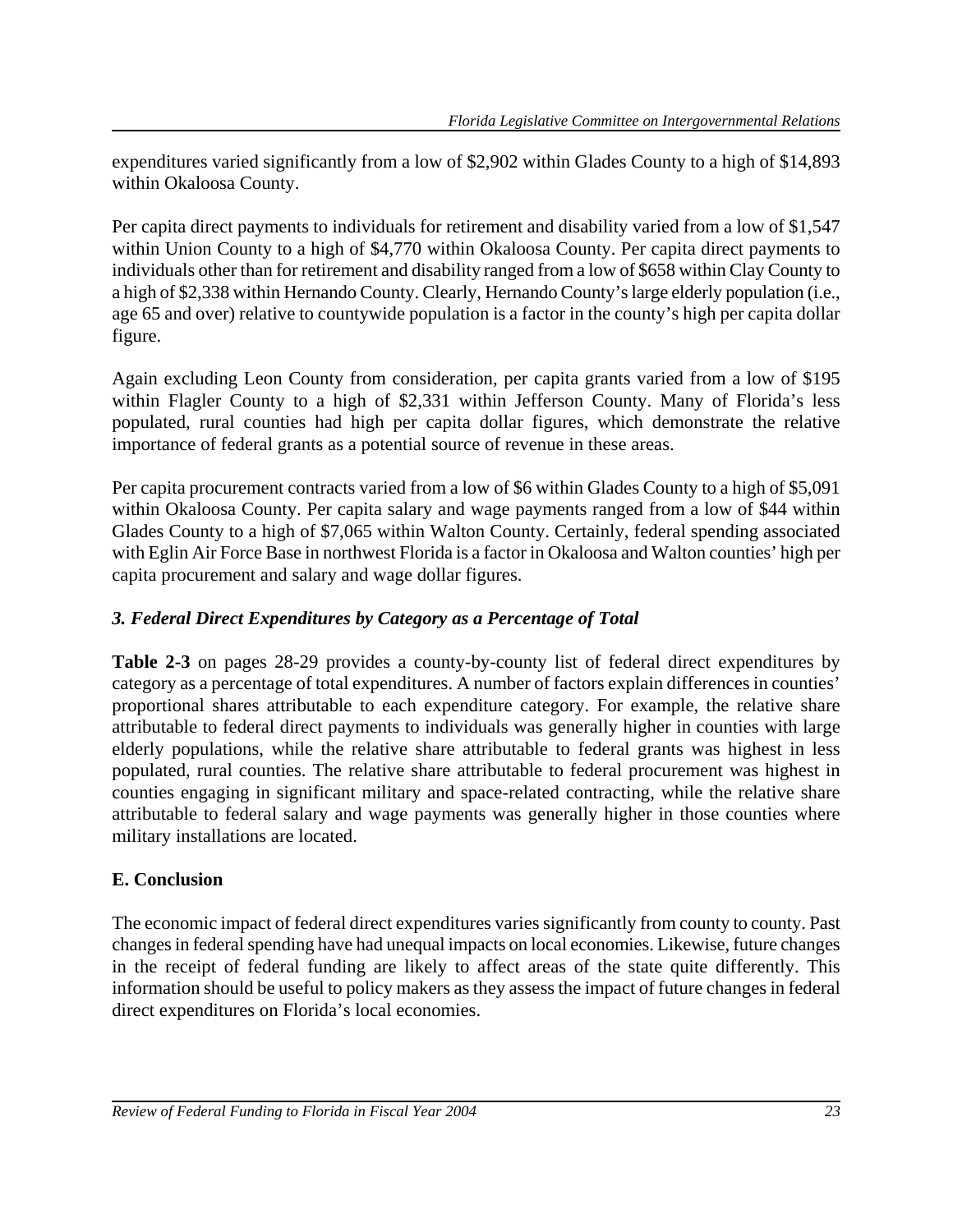<span id="page-35-0"></span>

| Table 2-1           |                          |                         |                                 |                                                        |                        |                                |  |  |  |  |  |
|---------------------|--------------------------|-------------------------|---------------------------------|--------------------------------------------------------|------------------------|--------------------------------|--|--|--|--|--|
|                     |                          |                         | <b>Federal Fiscal Year 2004</b> | <b>Florida's Federal Direct Expenditures by County</b> |                        |                                |  |  |  |  |  |
|                     | <b>Retirement &amp;</b>  | <b>Other Direct</b>     |                                 | Procurement                                            | Salaries &             |                                |  |  |  |  |  |
| County              | <b>Disability</b>        | <b>Payments</b>         | Grants                          | <b>Contracts</b>                                       | <b>Wages</b>           | Total                          |  |  |  |  |  |
| Alachua             | \$<br>478,797,000        | \$<br>257,784,000       | \$<br>482,520,000               | \$<br>52,409,000                                       | \$<br>202,227,000      | 1,473,737,000<br>\$            |  |  |  |  |  |
| Baker               | 56,601,000               | 22,279,000              | 19,723,000                      | 1,155,000                                              | 3,651,000              | 103,407,000                    |  |  |  |  |  |
| Bay                 | 595,599,000              | 196,858,000             | 157,014,000                     | 290,605,000                                            | 359,016,000            | 1,599,092,000                  |  |  |  |  |  |
| <b>Bradford</b>     | 62,851,000               | 33,363,000              | 31,738,000                      | 1,794,000                                              | 16,611,000             | 146,356,000                    |  |  |  |  |  |
| <b>Brevard</b>      | 2,054,549,000            | 716,758,000             | 261,996,000                     | 2,400,352,000                                          | 471,568,000            | 5,905,222,000                  |  |  |  |  |  |
| <b>Broward</b>      | 3,580,118,000            | 3,235,307,000           | 913,174,000                     | 489,453,000                                            | 549,916,000            | 8,767,967,000                  |  |  |  |  |  |
| Calhoun             | 32,074,000               | 20,469,000              | 24,080,000                      | 282,000                                                | 1,177,000              | 78,082,000                     |  |  |  |  |  |
| Charlotte           | 654,914,000              | 326,435,000             | 52,555,000                      | 19,995,000                                             | 20,957,000             | 1,074,857,000                  |  |  |  |  |  |
| Citrus              | 568,359,000              | 259,174,000             | 41,897,000                      | 3,694,000                                              | 13,747,000             | 886,871,000                    |  |  |  |  |  |
| Clay                | 533,362,000              | 107,567,000             | 47,055,000                      | 10,369,000                                             | 23,669,000             | 722,022,000                    |  |  |  |  |  |
| Collier             | 820,625,000              | 324,747,000             | 109,623,000                     | 34,369,000                                             | 42,958,000             | 1,332,323,000                  |  |  |  |  |  |
| Columbia            | 177,332,000              | 75,115,000              | 73,247,000                      | 2,863,000                                              | 56,758,000             | 385,315,000                    |  |  |  |  |  |
| De Soto             | 73,098,000               | 61,454,000              | 26,505,000                      | 1,054,000                                              | 3,326,000              | 165,436,000                    |  |  |  |  |  |
| Dixie               | 44,892,000               | 19,332,000              | 26,617,000                      | 276,000                                                | 1,180,000              | 92,298,000                     |  |  |  |  |  |
| Duval               | 2,064,939,000            | 974,783,000             | 855,559,000                     | 745,598,000                                            | 1,816,719,000          | 6,457,599,000                  |  |  |  |  |  |
| Escambia            | 1,171,684,000            | 388,523,000             | 325,952,000                     | 327,662,000                                            | 563,741,000            | 2,777,562,000                  |  |  |  |  |  |
| Flagler             | 289,752,000              | 68,198,000              | 13,598,000                      | 5,802,000                                              | 8,915,000              | 386,264,000                    |  |  |  |  |  |
| Franklin            | 31,317,000               | 20,658,000              | 15,337,000                      | 1,003,000                                              | 2,168,000              | 70,484,000                     |  |  |  |  |  |
| Gadsden             | 106,656,000              | 60,454,000              | 101,746,000                     | 3,662,000                                              | 7,647,000              | 280,166,000                    |  |  |  |  |  |
| Gilchrist           | 40,467,000               | 15,065,000              | 9,166,000                       | 432,000                                                | 1,686,000              | 66,816,000                     |  |  |  |  |  |
| Glades              | 17,598,000               | 8,930,000               | 4,077,000                       | 68,000                                                 | 476,000                | 31,149,000                     |  |  |  |  |  |
| Gulf                | 48,395,000               | 28,091,000              | 20,189,000                      | 428,000                                                | 959,000                | 98,062,000                     |  |  |  |  |  |
| Hamilton            | 33,292,000               | 15,950,000              | 26,040,000                      | 499,000                                                | 1,689,000              | 77,470,000                     |  |  |  |  |  |
| Hardee              | 52,172,000               | 36,637,000              | 39,266,000                      | 787,000                                                | 3,315,000              | 132,177,000                    |  |  |  |  |  |
| Hendry              | 61,554,000               | 44,532,000              | 30,364,000                      | 3,093,000                                              | 4,238,000              | 143,781,000                    |  |  |  |  |  |
| Hernando            | 670,509,000              | 339,432,000             | 57,120,000                      | 7,230,000                                              | 20,579,000             | 1,094,871,000                  |  |  |  |  |  |
| Highlands           | 379,295,000              | 215,139,000             | 55,533,000                      | 22,057,000                                             | 16,460,000             | 688,484,000                    |  |  |  |  |  |
| Hillsborough        | 2,552,037,000            | 1,309,308,000           | 1,295,937,000                   | 934,642,000                                            | 1,003,168,000          | 7,095,092,000                  |  |  |  |  |  |
| Holmes              | 63,422,000               | 33,361,000              | 38,434,000                      | 1,064,000                                              | 4,174,000              | 140,456,000                    |  |  |  |  |  |
| <b>Indian River</b> | 501,507,000              | 273,387,000             | 63,538,000                      | 36,042,000                                             | 25,561,000             | 900,035,000                    |  |  |  |  |  |
| Jackson             | 139,015,000              | 81,254,000              | 113,708,000                     | 16,271,000                                             | 30,983,000             | 381,231,000                    |  |  |  |  |  |
| Jefferson           | 34,406,000               | 17,262,000              | 32,782,000                      | 464,000                                                | 2,078,000              | 86,992,000                     |  |  |  |  |  |
| Lafayette           | 11,986,000               | 6,533,000               | 5,220,000                       | 1,413,000                                              | 944,000                | 26,096,000                     |  |  |  |  |  |
| Lake                | 1,165,290,000            | 409,463,000             | 129,901,000                     | 30,303,000                                             | 35,641,000             | 1,770,598,000                  |  |  |  |  |  |
| Lee                 | 1,657,251,000            | 791,517,000             | 226,529,000                     | 52,180,000                                             | 138,912,000            | 2,866,389,000                  |  |  |  |  |  |
| Leon                | 613,644,000              | 318,683,000             | 3,477,134,000                   | 81,353,000                                             | 122,049,000            | 4,612,863,000                  |  |  |  |  |  |
| Levy                | 115,281,000              | 51,834,000              | 54,455,000                      | 2,700,000                                              | 5,711,000              | 229,981,000                    |  |  |  |  |  |
| Liberty<br>Madison  | 15,030,000<br>51,082,000 | 7,188,000<br>28,301,000 | 11,016,000<br>45,131,000        | 1,456,000<br>677,000                                   | 1,680,000<br>2,779,000 | 36,371,000<br>127,970,000      |  |  |  |  |  |
| Manatee             | 873,580,000              | 447,674,000             | 130,362,000                     | 38,223,000                                             | 66,782,000             |                                |  |  |  |  |  |
| Marion              | 1,094,557,000            | 431,248,000             | 182,201,000                     | 23,684,000                                             | 42,816,000             | 1,556,621,000<br>1,774,507,000 |  |  |  |  |  |
| Martin              | 534,438,000              | 262,686,000             | 91,632,000                      | 28,010,000                                             | 18,909,000             | 935,675,000                    |  |  |  |  |  |
| Miami-Dade          | 4,040,550,000            | 4,606,542,000           | 4,864,730,000                   | 671,878,000                                            | 1,413,687,000          | 15,597,387,000                 |  |  |  |  |  |
| Monroe              | 205,243,000              | 108,490,000             | 68,964,000                      | 41,525,000                                             | 132,468,000            | 556,691,000                    |  |  |  |  |  |
| Nassau              | 190,736,000              | 55,614,000              | 43,571,000                      | 2,502,000                                              | 73,294,000             | 365,717,000                    |  |  |  |  |  |
| Okaloosa            | 886,222,000              | 169,921,000             | 112,439,000                     | 945,819,000                                            | 652,337,000            | 2,766,738,000                  |  |  |  |  |  |
| Okeechobee          | 108,432,000              | 76,432,000              | 33,974,000                      | 5,159,000                                              | 4,030,000              | 228,026,000                    |  |  |  |  |  |
| Orange              | 1,966,510,000            | 1,027,712,000           | 667,132,000                     | 2,404,878,000                                          | 521,436,000            | 6,587,668,000                  |  |  |  |  |  |
| Osceola             | 417,773,000              | 190,344,000             | 64,008,000                      | 20,635,000                                             | 21,533,000             | 714,294,000                    |  |  |  |  |  |
| Palm Beach          | 3,595,928,000            | 2,406,927,000           | 710,685,000                     | 304,768,000                                            | 385,535,000            | 7,403,842,000                  |  |  |  |  |  |
| Pasco               | 1,216,723,000            | 844,639,000             | 145,018,000                     | 27,364,000                                             | 68,405,000             | 2,302,149,000                  |  |  |  |  |  |
| Pinellas            | 3,205,568,000            | 2,141,089,000           | 633,490,000                     | 815,277,000                                            | 438,778,000            | 7,234,202,000                  |  |  |  |  |  |
| Polk                | 1,488,012,000            | 670,396,000             | 457,217,000                     | 67,469,000                                             | 86,898,000             | 2,769,993,000                  |  |  |  |  |  |
| Putnam              | 226,005,000              | 126,021,000             | 119,191,000                     | 2,239,000                                              | 8,238,000              | 481,694,000                    |  |  |  |  |  |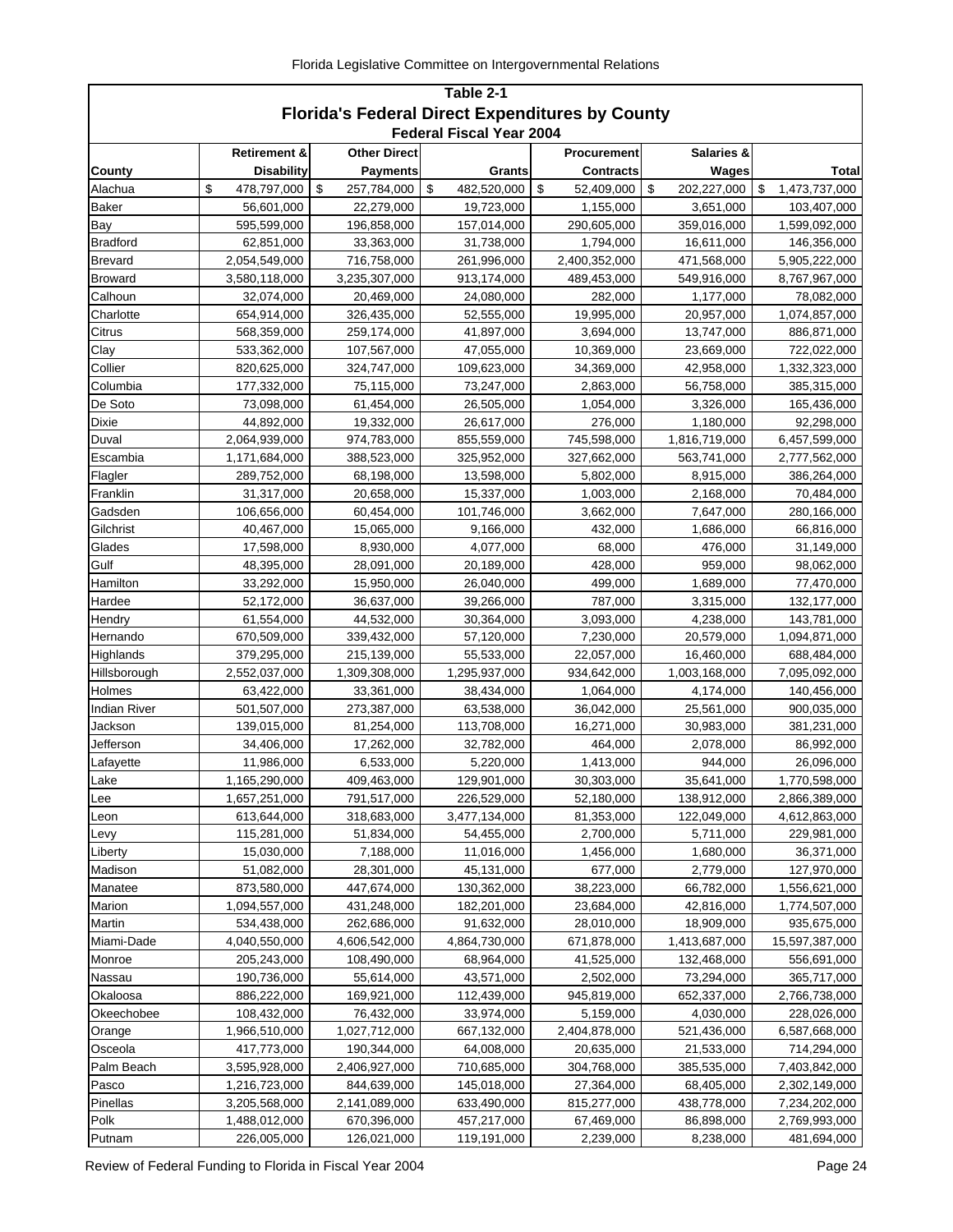|                                 |                                                        |                     | Table 2-1            |                  |                  |                   |  |  |  |  |
|---------------------------------|--------------------------------------------------------|---------------------|----------------------|------------------|------------------|-------------------|--|--|--|--|
|                                 | <b>Florida's Federal Direct Expenditures by County</b> |                     |                      |                  |                  |                   |  |  |  |  |
| <b>Federal Fiscal Year 2004</b> |                                                        |                     |                      |                  |                  |                   |  |  |  |  |
|                                 | <b>Retirement &amp;</b>                                | <b>Other Direct</b> |                      | Procurement      | Salaries &       |                   |  |  |  |  |
| <b>County</b>                   | <b>Disability</b>                                      | <b>Payments</b>     | Grants               | <b>Contracts</b> | Wages            | Total             |  |  |  |  |
| Saint Johns                     | 429,573,000                                            | 152,486,000         | 163,994,000          | 61,649,000       | 38,511,000       | 846,214,000       |  |  |  |  |
| Saint Lucie                     | 773,930,000                                            | 373,260,000         | 115,696,000          | 29,056,000       | 39,049,000       | 1,330,991,000     |  |  |  |  |
| Santa Rosa                      | 486,157,000                                            | 107,411,000         | 79,165,000           | 95,536,000       | 97,753,000       | 866,023,000       |  |  |  |  |
| Sarasota                        | 1,596,266,000                                          | 828,646,000         | 139,319,000          | 38,888,000       | 62,711,000       | 2,665,830,000     |  |  |  |  |
| Seminole                        | 851,191,000                                            | 336,649,000         | 176,538,000          | 52,060,000       | 92,417,000       | 1,508,855,000     |  |  |  |  |
| Sumter                          | 173,428,000                                            | 71,882,000          | 33,377,000           | 24,608,000       | 62,063,000       | 365,358,000       |  |  |  |  |
| Suwannee                        | 125,422,000                                            | 55,709,000          | 41,673,000           | 1,232,000        | 10,230,000       | 234,266,000       |  |  |  |  |
| Taylor                          | 54,634,000                                             | 30,926,000          | 32,869,000           | 12,625,000       | 2,517,000        | 133,571,000       |  |  |  |  |
| Union                           | 22,611,000                                             | 10,471,000          | 15,789,000           | 339,000          | 1,257,000        | 50,467,000        |  |  |  |  |
| Volusia                         | 1,609,696,000                                          | 817,895,000         | 306,324,000          | 142,272,000      | 97,604,000       | 2,973,791,000     |  |  |  |  |
| Wakulla                         | 47,869,000                                             | 18,727,000          | 18,175,000           | 1,742,000        | 4,392,000        | 90,905,000        |  |  |  |  |
| Walton                          | 126,598,000                                            | 41,771,000          | 77,113,000           | 1,273,000        | 357,103,000      | 603,858,000       |  |  |  |  |
| Washington                      | 64,874,000                                             | 38,812,000          | 45,081,000           | 855,000          | 4,897,000        | 154,519,000       |  |  |  |  |
| <b>State Undistributed</b>      | 16,440,000                                             | 4,780,924,000       | 724,315,000          | 29,000           |                  | 5,521,706,000     |  |  |  |  |
| Statewide                       | \$48,049,721,000                                       | \$32,432,424,000    | 19,609,519,000<br>\$ | \$11,447,152,000 | \$10,394,686,000 | \$121,933,502,000 |  |  |  |  |

1) In the published report, the expenditure data are rounded to the nearest thousand dollars.

2) The figures reported as "state undistributed" reflect data that were reported without specific county geographic designations.

Data Source:

U.S. Census Bureau, "Consolidated Federal Funds Report for Fiscal Year 2004," U.S. Government Printing Office, Washington, DC 2005 (Issued December 2005) [http://www.census.gov/prod/www/abs/cffr.html]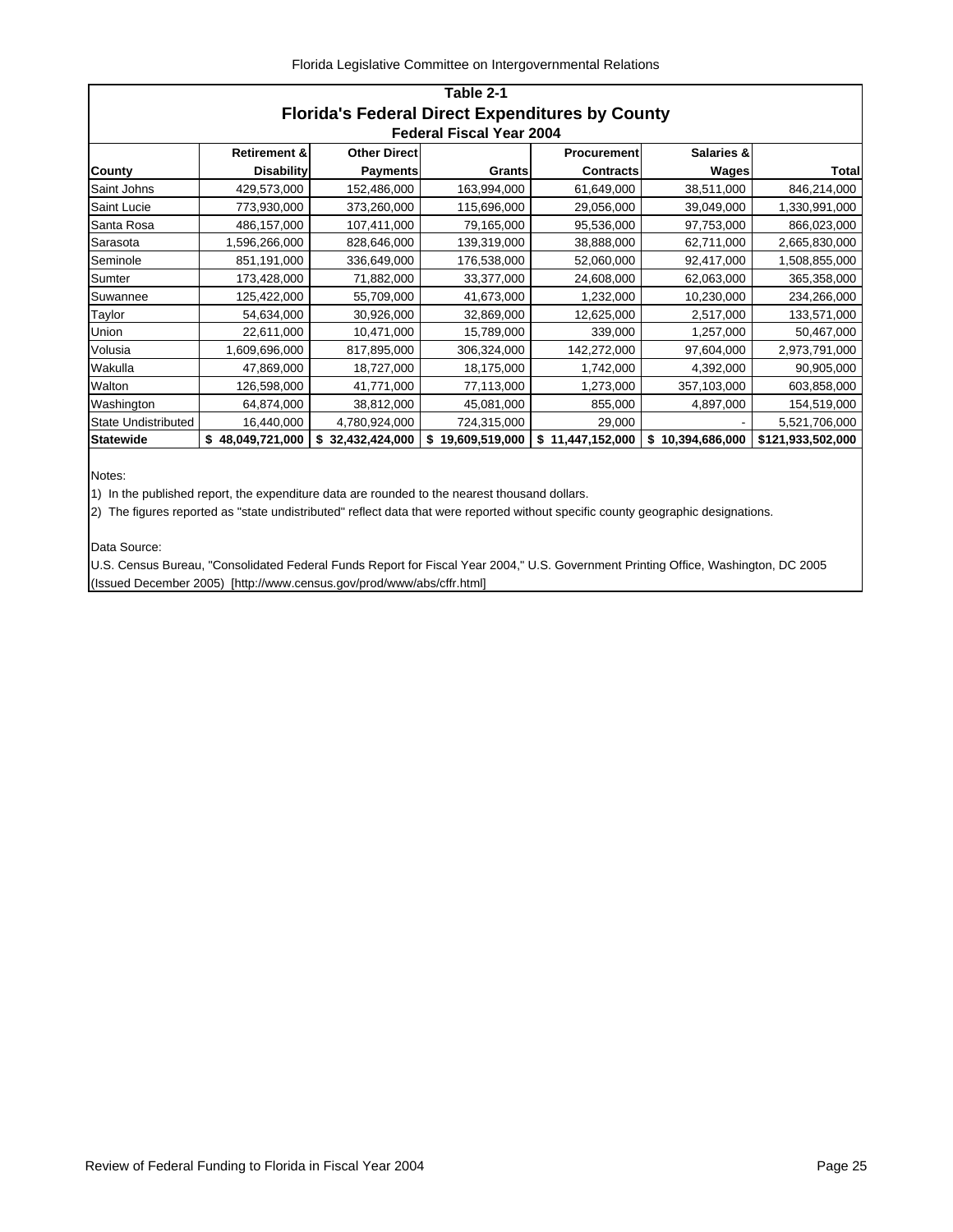|                                                                   |                                 |                                    | Table 2-2     |                    |              |                                    |  |  |  |  |  |
|-------------------------------------------------------------------|---------------------------------|------------------------------------|---------------|--------------------|--------------|------------------------------------|--|--|--|--|--|
| <b>Florida's Per Capita Federal Direct Expenditures by County</b> |                                 |                                    |               |                    |              |                                    |  |  |  |  |  |
|                                                                   | <b>Federal Fiscal Year 2004</b> |                                    |               |                    |              |                                    |  |  |  |  |  |
|                                                                   | <b>Retirement &amp;</b>         | <b>Other Direct</b>                |               | <b>Procurement</b> | Salaries &   |                                    |  |  |  |  |  |
| <b>County</b>                                                     | <b>Disability</b>               | <b>Payments</b>                    | <b>Grants</b> | <b>Contracts</b>   | <b>Wages</b> | <b>Total</b>                       |  |  |  |  |  |
| Alachua                                                           | \$<br>2,027                     | $\boldsymbol{\mathsf{S}}$<br>1,092 | \$<br>2,043   | \$<br>222          | \$<br>856    | $\boldsymbol{\mathsf{S}}$<br>6,240 |  |  |  |  |  |
| <b>Baker</b>                                                      | 2,362                           | 930                                | 823           | 48                 | 152          | 4,315                              |  |  |  |  |  |
| Bay                                                               | 3,759                           | 1,243                              | 991           | 1,834              | 2,266        | 10,093                             |  |  |  |  |  |
| <b>Bradford</b>                                                   | 2,266                           | 1,203                              | 1,144         | 65                 | 599          | 5,276                              |  |  |  |  |  |
| <b>Brevard</b>                                                    | 3,940                           | 1,375                              | 502           | 4,603              | 904          | 11,325                             |  |  |  |  |  |
| <b>Broward</b>                                                    | 2,078                           | 1,878                              | 530           | 284                | 319          | 5,088                              |  |  |  |  |  |
| Calhoun                                                           | 2,357                           | 1,504                              | 1,769         | 21                 | 86           | 5,737                              |  |  |  |  |  |
| Charlotte                                                         | 4,172                           | 2,079                              | 335           | 127                | 133          | 6,847                              |  |  |  |  |  |
| Citrus                                                            | 4,402                           | 2,007                              | 325           | 29                 | 106          | 6,869                              |  |  |  |  |  |
| Clay                                                              | 3,263                           | 658                                | 288           | 63                 | 145          | 4,417                              |  |  |  |  |  |
| Collier                                                           | 2,680                           | 1,061                              | 358           | 112                | 140          | 4,351                              |  |  |  |  |  |
| Columbia                                                          | 2,933                           | 1,243                              | 1,212         | 47                 | 939          | 6,374                              |  |  |  |  |  |
| De Soto                                                           | 2,143                           | 1,802                              | 777           | 31                 | 98           | 4,851                              |  |  |  |  |  |
| <b>Dixie</b>                                                      | 3,007                           | 1,295                              | 1,783         | 18                 | 79           | 6,183                              |  |  |  |  |  |
| Duval                                                             | 2,457                           | 1,160                              | 1,018         | 887                | 2,162        | 7,683                              |  |  |  |  |  |
| Escambia                                                          | 3,814                           | 1,265                              | 1,061         | 1,067              | 1,835        | 9,041                              |  |  |  |  |  |
| Flagler                                                           | 4,158                           | 979                                | 195           | 83                 | 128          | 5,543                              |  |  |  |  |  |
| Franklin                                                          | 2,941                           | 1,940                              | 1,440         | 94                 | 204          | 6,619                              |  |  |  |  |  |
| Gadsden                                                           | 2,276                           | 1,290                              | 2,171         | 78                 | 163          | 5,979                              |  |  |  |  |  |
| Gilchrist                                                         | 2,545                           | 947                                | 576           | 27                 | 106          | 4,202                              |  |  |  |  |  |
| Glades                                                            | 1,640                           | 832                                | 380           | 6                  | 44           | 2,902                              |  |  |  |  |  |
| Gulf                                                              | 2,993                           | 1,737                              | 1,248         | 26                 | 59           | 6,064                              |  |  |  |  |  |
| Hamilton                                                          | 2,328                           | 1,115                              | 1,821         | 35                 | 118          | 5,416                              |  |  |  |  |  |
| Hardee                                                            | 1,878                           | 1,318                              | 1,413         | 28                 | 119          | 4,757                              |  |  |  |  |  |
| Hendry                                                            | 1,646                           | 1,191                              | 812           | 83                 | 113          | 3,845                              |  |  |  |  |  |
| Hernando                                                          | 4,618                           | 2,338                              | 393           | 50                 | 142          | 7,540                              |  |  |  |  |  |
| Highlands                                                         | 4,120                           | 2,337                              | 603           | 240                | 179          | 7,479                              |  |  |  |  |  |
| Hillsborough                                                      | 2,302                           | 1,181                              | 1,169         | 843                | 905          | 6,401                              |  |  |  |  |  |
| Holmes                                                            | 3,336                           | 1,755                              | 2,022         | 56                 | 220          | 7,388                              |  |  |  |  |  |
| <b>Indian River</b>                                               | 3,954                           | 2,156                              | 501           | 284                | 202          | 7,096                              |  |  |  |  |  |
| Jackson                                                           | 2,845                           | 1,663                              | 2,327         | 333                | 634          | 7,801                              |  |  |  |  |  |
| Jefferson                                                         | 2,446                           | 1,227                              | 2,331         | 33                 | 148          | 6,185                              |  |  |  |  |  |
| Lafayette                                                         | 1,591                           | 867                                | 693           | 188                | 125          | 3,463                              |  |  |  |  |  |
| Lake                                                              | 4,626                           | 1,626                              | 516           | 120                | 142          | 7,030                              |  |  |  |  |  |
| Lee                                                               | 3,179                           | 1,518                              | 435           | 100                | 266          | 5,499                              |  |  |  |  |  |
| Leon                                                              | 2,325                           | 1,208                              | 13,176        | 308                | 462          | 17,480                             |  |  |  |  |  |
| Levy                                                              | 3,075                           | 1,383                              | 1,453         | 72                 | 152          | 6,135                              |  |  |  |  |  |
| Liberty                                                           | 2,044                           | 977                                | 1,498         | 198                | 228          | 4,946                              |  |  |  |  |  |
| Madison                                                           | 2,620                           | 1,451                              | 2,315         | 35                 | 143          | 6,563                              |  |  |  |  |  |
| Manatee                                                           | 2,959                           | 1,516                              | 442           | 129                | 226          | 5,272                              |  |  |  |  |  |
| Marion                                                            | 3,732                           | 1,470                              | 621           | 81                 | 146          | 6,050                              |  |  |  |  |  |
| Martin                                                            | 3,883                           | 1,909                              | 666           | 204                | 137          | 6,798                              |  |  |  |  |  |
| Miami-Dade                                                        | 1,698                           | 1,936                              | 2,044         | 282                | 594          | 6,554                              |  |  |  |  |  |
| Monroe                                                            | 2,527                           | 1,335                              | 849           | 511                | 1,631        | 6,853                              |  |  |  |  |  |
| Nassau                                                            | 2,934                           | 855                                | 670           | 38                 | 1,127        | 5,625                              |  |  |  |  |  |
| Okaloosa                                                          | 4,770                           | 915                                | 605           | 5,091              | 3,511        | 14,893                             |  |  |  |  |  |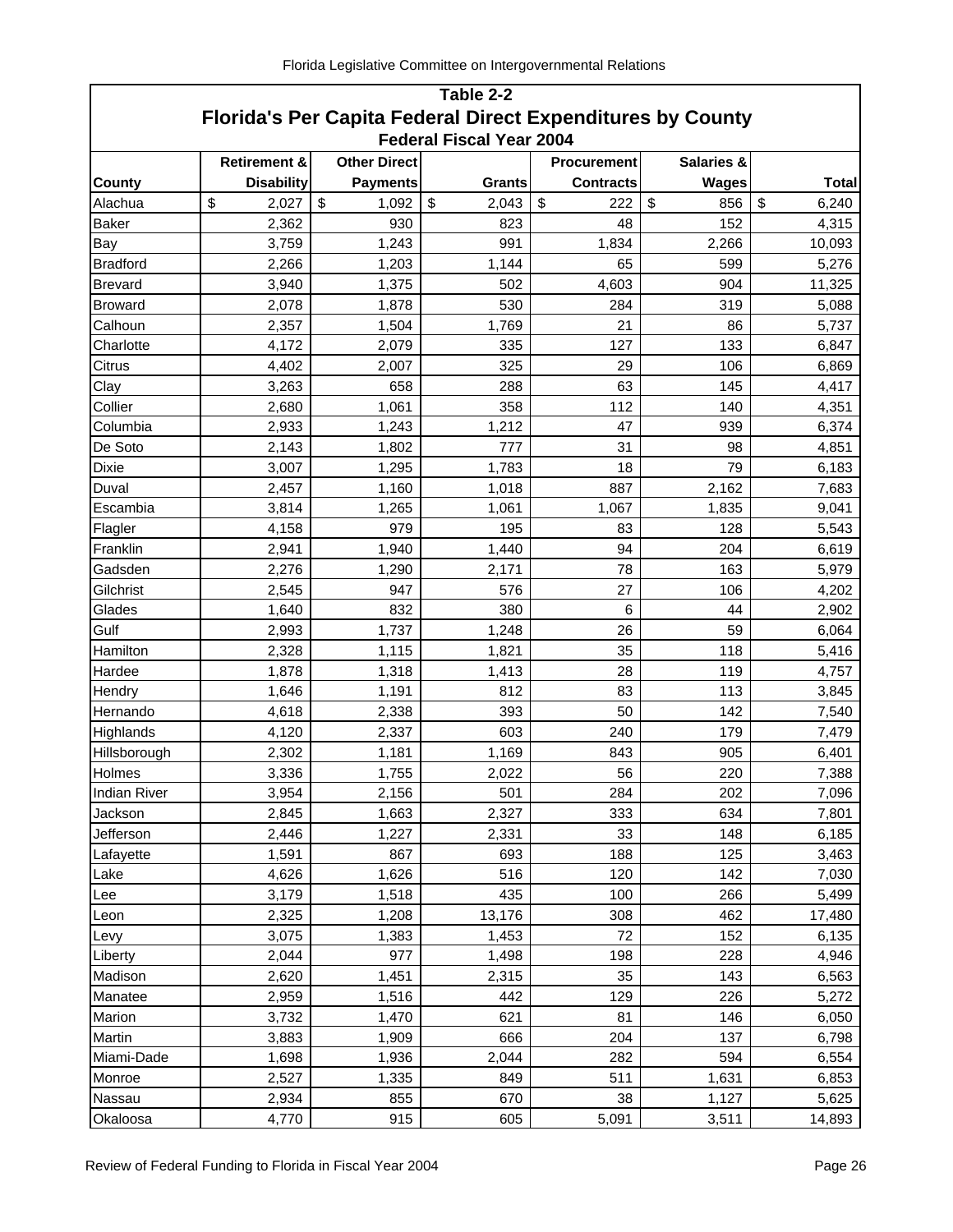|                  |                                                                   |                     | Table 2-2     |                    |              |              |  |  |  |  |  |
|------------------|-------------------------------------------------------------------|---------------------|---------------|--------------------|--------------|--------------|--|--|--|--|--|
|                  | <b>Florida's Per Capita Federal Direct Expenditures by County</b> |                     |               |                    |              |              |  |  |  |  |  |
|                  | <b>Federal Fiscal Year 2004</b>                                   |                     |               |                    |              |              |  |  |  |  |  |
|                  | <b>Retirement &amp;</b>                                           | <b>Other Direct</b> |               | <b>Procurement</b> | Salaries &   |              |  |  |  |  |  |
| <b>County</b>    | <b>Disability</b>                                                 | <b>Payments</b>     | <b>Grants</b> | <b>Contracts</b>   | <b>Wages</b> | <b>Total</b> |  |  |  |  |  |
| Okeechobee       | 2,853                                                             | 2,011               | 894           | 136                | 106          | 6,000        |  |  |  |  |  |
| Orange           | 1,939                                                             | 1,014               | 658           | 2,372              | 514          | 6,497        |  |  |  |  |  |
| Osceola          | 1,850                                                             | 843                 | 283           | 91                 | 95           | 3,163        |  |  |  |  |  |
| Palm Beach       | 2,895                                                             | 1,938               | 572           | 245                | 310          | 5,960        |  |  |  |  |  |
| Pasco            | 3,122                                                             | 2,167               | 372           | 70                 | 175          | 5,906        |  |  |  |  |  |
| Pinellas         | 3,397                                                             | 2,269               | 671           | 864                | 465          | 7,666        |  |  |  |  |  |
| Polk             | 2,816                                                             | 1,269               | 865           | 128                | 164          | 5,242        |  |  |  |  |  |
| Putnam           | 3,086                                                             | 1,721               | 1,628         | 31                 | 113          | 6,578        |  |  |  |  |  |
| Saint Johns      | 2,877                                                             | 1,021               | 1,098         | 413                | 258          | 5,667        |  |  |  |  |  |
| Saint Lucie      | 3,421                                                             | 1,650               | 511           | 128                | 173          | 5,884        |  |  |  |  |  |
| Santa Rosa       | 3,636                                                             | 803                 | 592           | 714                | 731          | 6,476        |  |  |  |  |  |
| Sarasota         | 4,455                                                             | 2,313               | 389           | 109                | 175          | 7,440        |  |  |  |  |  |
| Seminole         | 2,110                                                             | 835                 | 438           | 129                | 229          | 3,741        |  |  |  |  |  |
| Sumter           | 2,611                                                             | 1,082               | 503           | 371                | 934          | 5,501        |  |  |  |  |  |
| Suwannee         | 3,326                                                             | 1,477               | 1,105         | 33                 | 271          | 6,212        |  |  |  |  |  |
| Taylor           | 2,609                                                             | 1,477               | 1,570         | 603                | 120          | 6,378        |  |  |  |  |  |
| Union            | 1,547                                                             | 716                 | 1,080         | 23                 | 86           | 3,452        |  |  |  |  |  |
| Volusia          | 3,324                                                             | 1,689               | 633           | 294                | 202          | 6,141        |  |  |  |  |  |
| Wakulla          | 1,877                                                             | 734                 | 713           | 68                 | 172          | 3,564        |  |  |  |  |  |
| Walton           | 2,505                                                             | 826                 | 1,526         | 25                 | 7,065        | 11,947       |  |  |  |  |  |
| Washington       | 2,892                                                             | 1,730               | 2,009         | 38                 | 218          | 6,888        |  |  |  |  |  |
| <b>Statewide</b> | \$<br>2,743                                                       | \$<br>1,852         | \$<br>1,119   | \$<br>653          | \$<br>593    | \$<br>6,961  |  |  |  |  |  |

Note: The calculations of per capita expenditures were made using April 1, 2004 population estimates for Florida counties as published by the Bureau of Economic and Business Research, University of Florida.

Data Source:

U.S. Census Bureau, "Consolidated Federal Funds Report for Fiscal Year 2004," U.S. Government Printing Office, Washington, DC 2005 (Issued December 2005) [http://www.census.gov/prod/www/abs/cffr.html]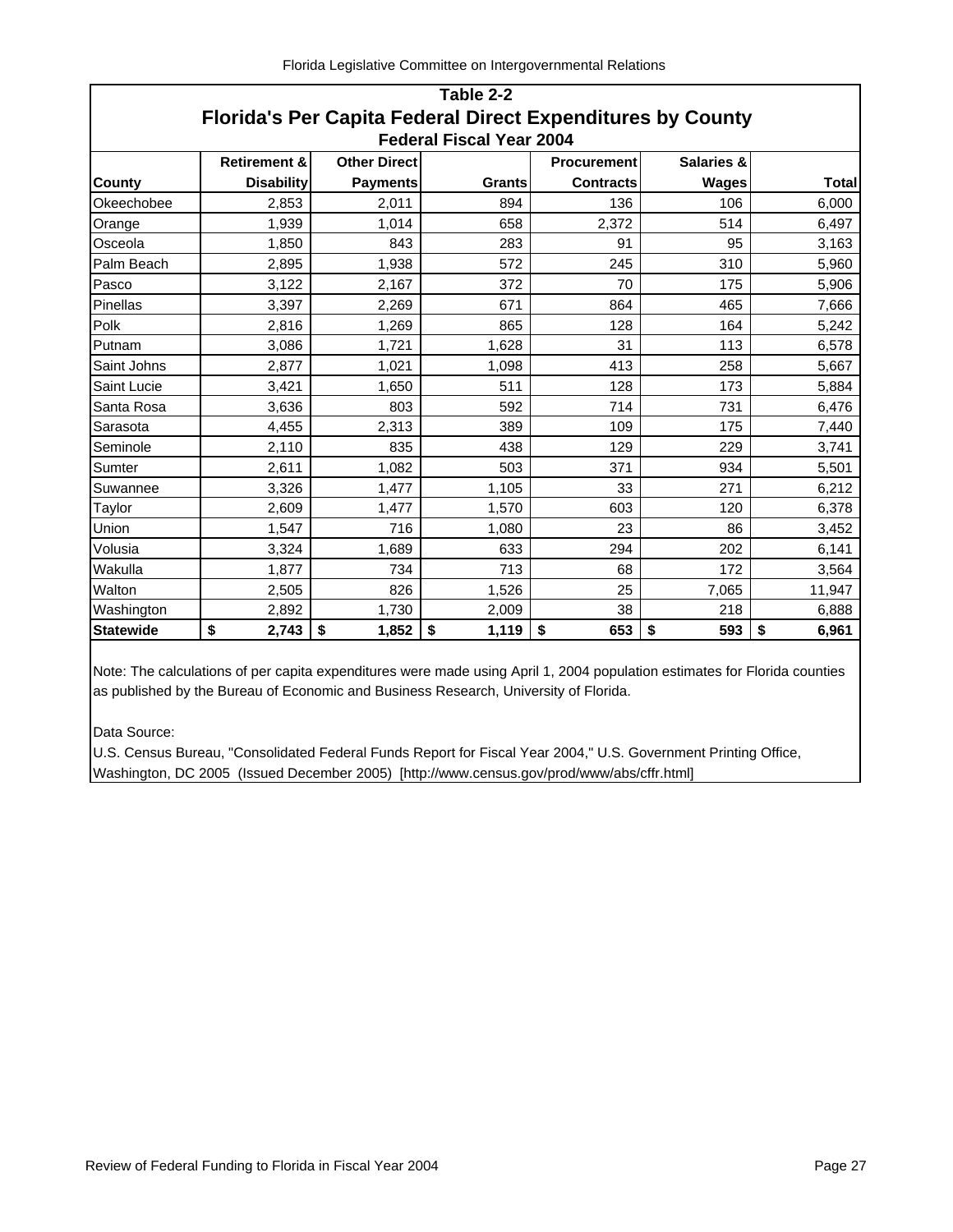|                     |                                                                          | Table 2-3                       |               |                    |                       |
|---------------------|--------------------------------------------------------------------------|---------------------------------|---------------|--------------------|-----------------------|
|                     | Florida's Federal Direct Expenditures by County - Category as % of Total |                                 |               |                    |                       |
|                     |                                                                          | <b>Federal Fiscal Year 2004</b> |               |                    |                       |
|                     | <b>Retirement &amp;</b>                                                  | <b>Other Direct</b>             |               | <b>Procurement</b> | <b>Salaries &amp;</b> |
| <b>County</b>       | <b>Disability</b>                                                        | <b>Payments</b>                 | <b>Grants</b> | <b>Contracts</b>   | <b>Wages</b>          |
| Alachua             | 32.5%                                                                    | 17.5%                           | 32.7%         | 3.6%               | 13.7%                 |
| <b>Baker</b>        | 54.7%                                                                    | 21.5%                           | 19.1%         | 1.1%               | 3.5%                  |
| Bay                 | 37.2%                                                                    | 12.3%                           | 9.8%          | 18.2%              | 22.5%                 |
| <b>Bradford</b>     | 42.9%                                                                    | 22.8%                           | 21.7%         | 1.2%               | 11.3%                 |
| <b>Brevard</b>      | 34.8%                                                                    | 12.1%                           | 4.4%          | 40.6%              | 8.0%                  |
| <b>Broward</b>      | 40.8%                                                                    | 36.9%                           | 10.4%         | 5.6%               | 6.3%                  |
| Calhoun             | 41.1%                                                                    | 26.2%                           | 30.8%         | 0.4%               | 1.5%                  |
| Charlotte           | 60.9%                                                                    | 30.4%                           | 4.9%          | 1.9%               | 1.9%                  |
| Citrus              | 64.1%                                                                    | 29.2%                           | 4.7%          | 0.4%               | 1.6%                  |
| Clay                | 73.9%                                                                    | 14.9%                           | 6.5%          | 1.4%               | 3.3%                  |
| Collier             | 61.6%                                                                    | 24.4%                           | 8.2%          | 2.6%               | 3.2%                  |
| Columbia            | 46.0%                                                                    | 19.5%                           | 19.0%         | 0.7%               | 14.7%                 |
| De Soto             | 44.2%                                                                    | 37.1%                           | 16.0%         | 0.6%               | 2.0%                  |
| <b>Dixie</b>        | 48.6%                                                                    | 20.9%                           | 28.8%         | 0.3%               | 1.3%                  |
| Duval               | 32.0%                                                                    | 15.1%                           | 13.2%         | 11.5%              | 28.1%                 |
| Escambia            | 42.2%                                                                    | 14.0%                           | 11.7%         | 11.8%              | 20.3%                 |
| Flagler             | 75.0%                                                                    | 17.7%                           | 3.5%          | 1.5%               | 2.3%                  |
| Franklin            | 44.4%                                                                    | 29.3%                           | 21.8%         | 1.4%               | 3.1%                  |
| Gadsden             | 38.1%                                                                    | 21.6%                           | 36.3%         | 1.3%               | 2.7%                  |
| Gilchrist           | 60.6%                                                                    | 22.5%                           | 13.7%         | 0.6%               | 2.5%                  |
| Glades              | 56.5%                                                                    | 28.7%                           | 13.1%         | 0.2%               | 1.5%                  |
| Gulf                | 49.4%                                                                    | 28.6%                           | 20.6%         | 0.4%               | 1.0%                  |
| Hamilton            | 43.0%                                                                    | 20.6%                           | 33.6%         | 0.6%               | 2.2%                  |
| Hardee              | 39.5%                                                                    | 27.7%                           | 29.7%         | 0.6%               | 2.5%                  |
| Hendry              | 42.8%                                                                    | 31.0%                           | 21.1%         | 2.2%               | 2.9%                  |
| Hernando            | 61.2%                                                                    | 31.0%                           | 5.2%          | 0.7%               | 1.9%                  |
| Highlands           | 55.1%                                                                    | 31.2%                           | 8.1%          | 3.2%               | 2.4%                  |
| Hillsborough        | 36.0%                                                                    | 18.5%                           | 18.3%         | 13.2%              | 14.1%                 |
| Holmes              | 45.2%                                                                    | 23.8%                           | 27.4%         | 0.8%               | 3.0%                  |
| <b>Indian River</b> | 55.7%                                                                    | 30.4%                           | 7.1%          | 4.0%               | 2.8%                  |
| Jackson             | 36.5%                                                                    | 21.3%                           | 29.8%         | 4.3%               | 8.1%                  |
| Jefferson           | 39.6%                                                                    | 19.8%                           | 37.7%         | 0.5%               | 2.4%                  |
| Lafayette           | 45.9%                                                                    | 25.0%                           | 20.0%         | 5.4%               | 3.6%                  |
| Lake                | 65.8%                                                                    | 23.1%                           | 7.3%          | 1.7%               | 2.0%                  |
| Lee                 | 57.8%                                                                    | 27.6%                           | 7.9%          | 1.8%               | 4.8%                  |
| Leon                | 13.3%                                                                    | 6.9%                            | 75.4%         | 1.8%               | 2.6%                  |
| Levy                | 50.1%                                                                    | 22.5%                           | 23.7%         | 1.2%               | 2.5%                  |
| Liberty             | 41.3%                                                                    | 19.8%                           | 30.3%         | 4.0%               | 4.6%                  |
| Madison             | 39.9%                                                                    | 22.1%                           | 35.3%         | 0.5%               | 2.2%                  |
| Manatee             | 56.1%                                                                    | 28.8%                           | 8.4%          | 2.5%               | 4.3%                  |
| Marion              | 61.7%                                                                    | 24.3%                           | 10.3%         | 1.3%               | 2.4%                  |
| Martin              | 57.1%                                                                    | 28.1%                           | 9.8%          | 3.0%               | 2.0%                  |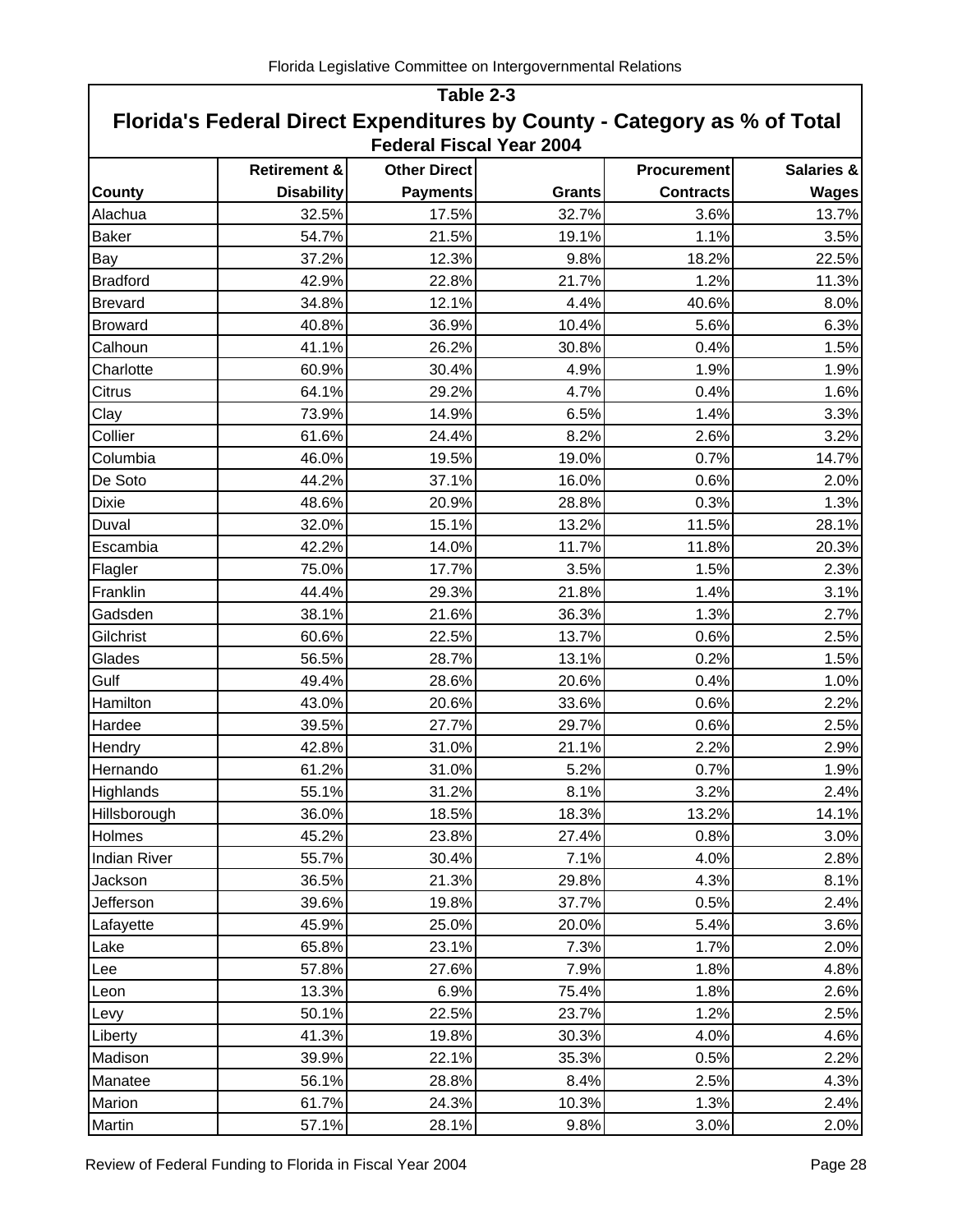|                                                                          |                         | Table 2-3           |               |                    |              |  |  |  |  |  |  |
|--------------------------------------------------------------------------|-------------------------|---------------------|---------------|--------------------|--------------|--|--|--|--|--|--|
| Florida's Federal Direct Expenditures by County - Category as % of Total |                         |                     |               |                    |              |  |  |  |  |  |  |
| <b>Federal Fiscal Year 2004</b>                                          |                         |                     |               |                    |              |  |  |  |  |  |  |
|                                                                          | <b>Retirement &amp;</b> | <b>Other Direct</b> |               | <b>Procurement</b> | Salaries &   |  |  |  |  |  |  |
| <b>County</b>                                                            | <b>Disability</b>       | <b>Payments</b>     | <b>Grants</b> | <b>Contracts</b>   | <b>Wages</b> |  |  |  |  |  |  |
| Miami-Dade                                                               | 25.9%                   | 29.5%               | 31.2%         | 4.3%               | 9.1%         |  |  |  |  |  |  |
| Monroe                                                                   | 36.9%                   | 19.5%               | 12.4%         | 7.5%               | 23.8%        |  |  |  |  |  |  |
| Nassau                                                                   | 52.2%                   | 15.2%               | 11.9%         | 0.7%               | 20.0%        |  |  |  |  |  |  |
| Okaloosa                                                                 | 32.0%                   | 6.1%                | 4.1%          | 34.2%              | 23.6%        |  |  |  |  |  |  |
| Okeechobee                                                               | 47.6%                   | 33.5%               | 14.9%         | 2.3%               | 1.8%         |  |  |  |  |  |  |
| Orange                                                                   | 29.9%                   | 15.6%               | 10.1%         | 36.5%              | 7.9%         |  |  |  |  |  |  |
| Osceola                                                                  | 58.5%                   | 26.6%               | 9.0%          | 2.9%               | 3.0%         |  |  |  |  |  |  |
| Palm Beach                                                               | 48.6%                   | 32.5%               | 9.6%          | 4.1%               | 5.2%         |  |  |  |  |  |  |
| Pasco                                                                    | 52.9%                   | 36.7%               | 6.3%          | 1.2%               | 3.0%         |  |  |  |  |  |  |
| Pinellas                                                                 | 44.3%                   | 29.6%               | 8.8%          | 11.3%              | 6.1%         |  |  |  |  |  |  |
| Polk                                                                     | 53.7%                   | 24.2%               | 16.5%         | 2.4%               | 3.1%         |  |  |  |  |  |  |
| Putnam                                                                   | 46.9%                   | 26.2%               | 24.7%         | 0.5%               | 1.7%         |  |  |  |  |  |  |
| Saint Johns                                                              | 50.8%                   | 18.0%               | 19.4%         | 7.3%               | 4.6%         |  |  |  |  |  |  |
| Saint Lucie                                                              | 58.1%                   | 28.0%               | 8.7%          | 2.2%               | 2.9%         |  |  |  |  |  |  |
| Santa Rosa                                                               | 56.1%                   | 12.4%               | 9.1%          | 11.0%              | 11.3%        |  |  |  |  |  |  |
| Sarasota                                                                 | 59.9%                   | 31.1%               | 5.2%          | 1.5%               | 2.4%         |  |  |  |  |  |  |
| Seminole                                                                 | 56.4%                   | 22.3%               | 11.7%         | 3.5%               | 6.1%         |  |  |  |  |  |  |
| Sumter                                                                   | 47.5%                   | 19.7%               | 9.1%          | 6.7%               | 17.0%        |  |  |  |  |  |  |
| Suwannee                                                                 | 53.5%                   | 23.8%               | 17.8%         | 0.5%               | 4.4%         |  |  |  |  |  |  |
| Taylor                                                                   | 40.9%                   | 23.2%               | 24.6%         | 9.5%               | 1.9%         |  |  |  |  |  |  |
| Union                                                                    | 44.8%                   | 20.7%               | 31.3%         | 0.7%               | 2.5%         |  |  |  |  |  |  |
| Volusia                                                                  | 54.1%                   | 27.5%               | 10.3%         | 4.8%               | 3.3%         |  |  |  |  |  |  |
| Wakulla                                                                  | 52.7%                   | 20.6%               | 20.0%         | 1.9%               | 4.8%         |  |  |  |  |  |  |
| Walton                                                                   | 21.0%                   | 6.9%                | 12.8%         | 0.2%               | 59.1%        |  |  |  |  |  |  |
| Washington                                                               | 42.0%                   | 25.1%               | 29.2%         | 0.6%               | 3.2%         |  |  |  |  |  |  |
| <b>Statewide</b>                                                         | 39.4%                   | 26.6%               | 16.1%         | 9.4%               | 8.5%         |  |  |  |  |  |  |

Data Source:

U.S. Census Bureau, "Consolidated Federal Funds Report for Fiscal Year 2004," U.S. Government Printing Office, Washington, DC 2005 (Issued December 2005) [http://www.census.gov/prod/www/abs/cffr.html]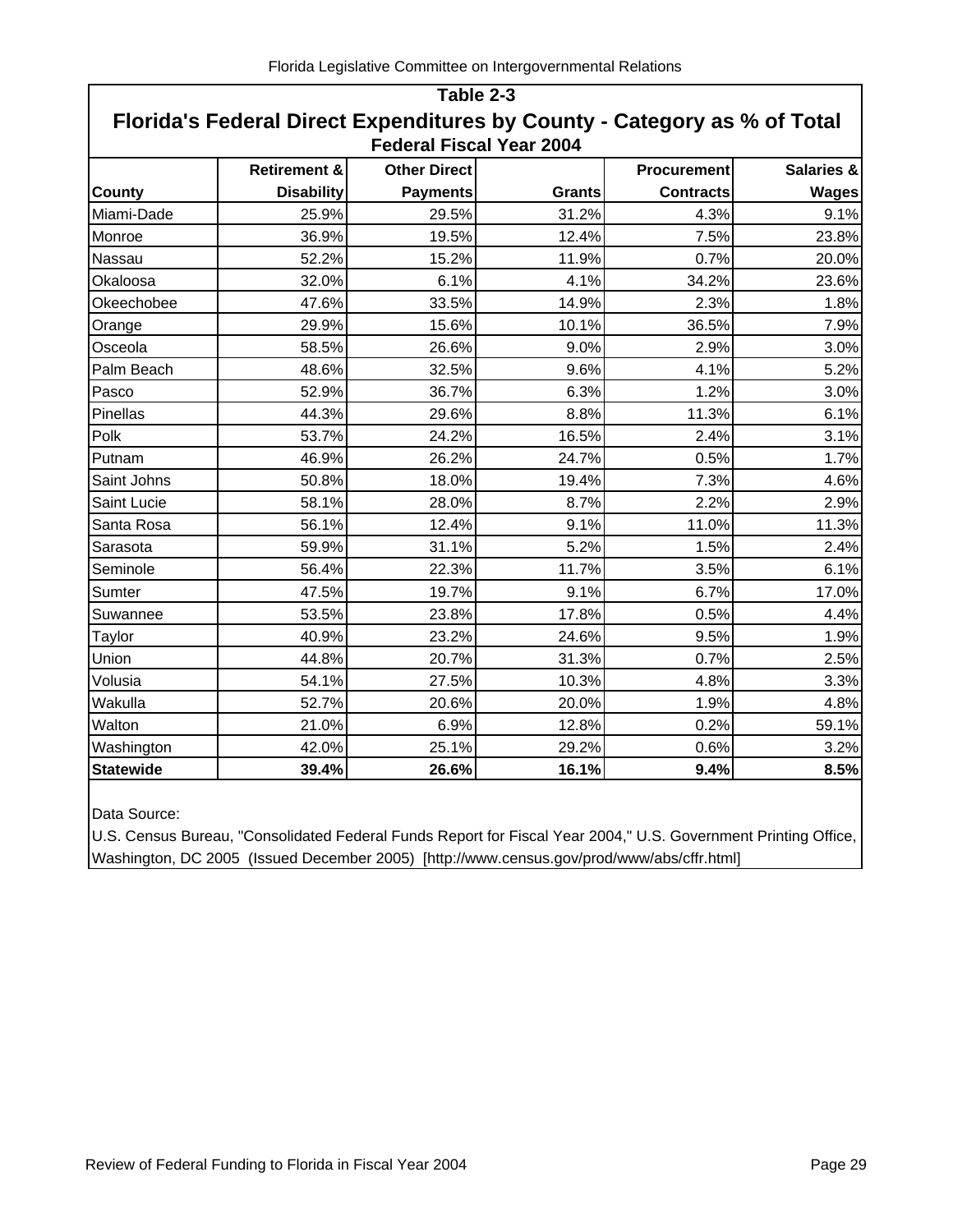This page was intentionally left blank.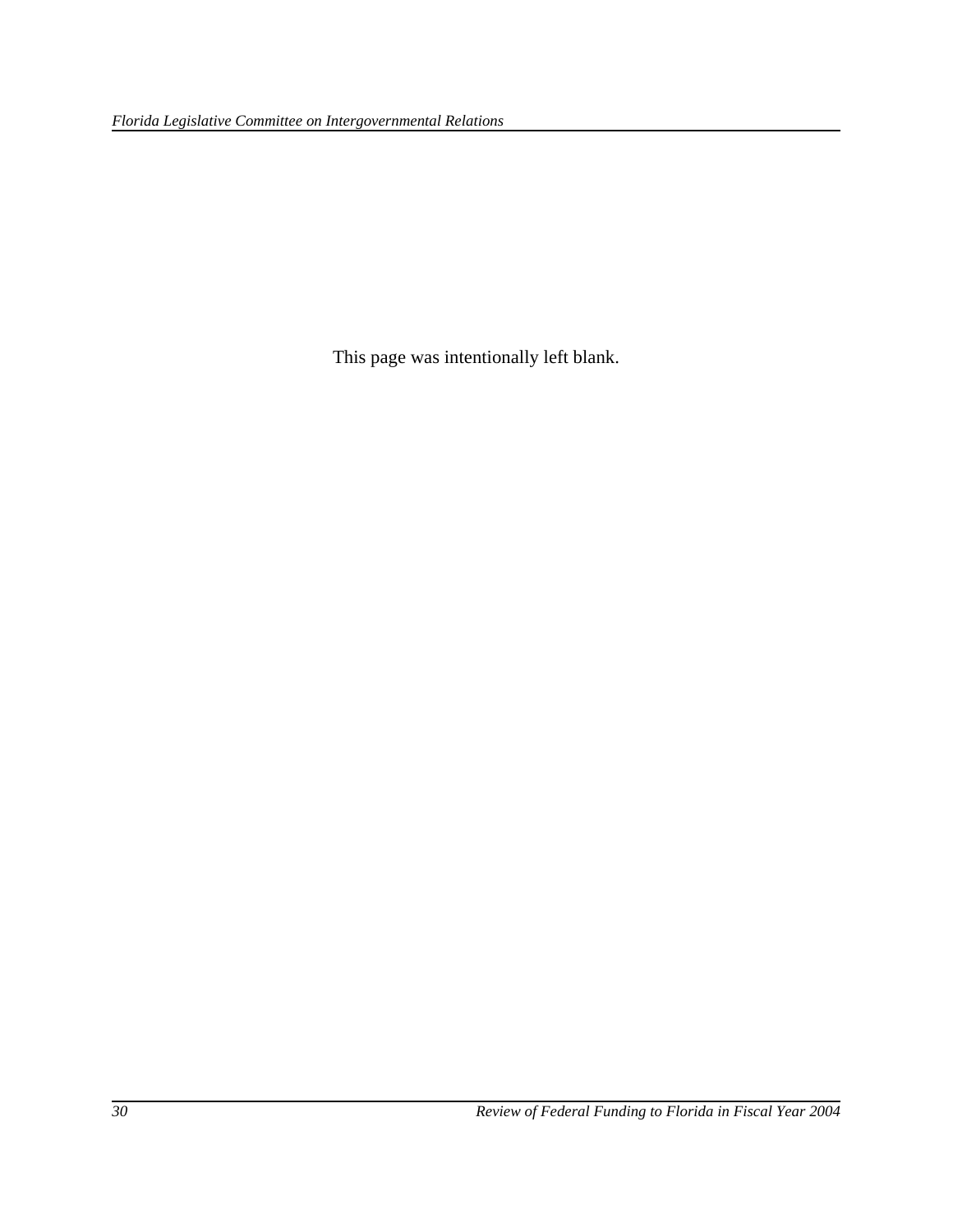# **Part Three: Federal Grants to Florida's State and Local Governments**

## **A. Introduction**

Federal grant expenditures to Florida's state and local governments totaled \$18.2 billion, or \$1,045 per capita, in fiscal year 2004. In terms of total federal grants, Florida had the 4<sup>th</sup> largest expenditure of all states, the  $4<sup>th</sup>$  largest expenditure of the seven most populous states, and the  $2<sup>nd</sup>$  largest expenditure of the southern states, after Texas.<sup>1</sup> On a per capita basis, the state ranked  $47<sup>th</sup>$  among all states, last among the most populous states, and  $15<sup>th</sup>$  among the southern states.

A summary of Florida's federal grant expenditures by department or agency can be found in **Table 3-1** on page 35. In addition to total reported expenditures, calculations of per capita expenditures have been included. Florida's rankings among the fifty states, the seven most populous states, and the other southern states on the basis of total and per capita expenditure are listed as well.

Of the \$18.2 billion in total grant expenditures to Florida in 2004, the grant funding received from five federal departments: Health and Human Services, Transportation, Education, Housing and Urban Development, and Agriculture, totaled \$16.8 billion and accounted for 92 percent of all grant expenditures to Florida.

### **B. Data Sources**

<u>.</u>

The data reported in this part was obtained from the U.S. Bureau of the Census publication entitled *Federal Aid to States for Fiscal Year 2004* issued January 2006. The Census Bureau's publication presents federal expenditures to state and local governments by state and U.S. outlying areas. However, the focus of this part is on the total expenditures made to the fifty states collectively and the expenditures by program category made to Florida.

The total grant expenditures to Florida of \$18.2 billion are less than the state's federal grant obligations of \$19.6 billion previously discussed. This difference results from the use of the *Federal Aid to States* (FAS) report as the data source here as opposed to the use of the *Consolidated Federal Funds Report* (CFFR). The FAS report presents state-by-state distributions of federal expenditures for grants only to state and local governments. By contrast, federal grants reported in the CFFR generally represent obligations. Obligations are federal funds designated state-by-state and available to be "drawn down" through a variety of program requirements. Additionally, the CFFR includes payments to state and local governments as well as grants to nongovernmental recipients.

<sup>1.</sup> Based on July 1, 2004 population estimates prepared by the U.S. Bureau of the Census, the seven most populous states were California, Texas, New York, Florida, Illinois, Pennsylvania, and Ohio. Of the 16 states in the South region, Florida was the second most populous, after Texas. The remaining states in the South region are Alabama, Arkansas, Delaware, Georgia, Kentucky, Louisiana, Maryland, Mississippi, North Carolina, Oklahoma, South Carolina, Tennessee, Virginia, and West Virginia.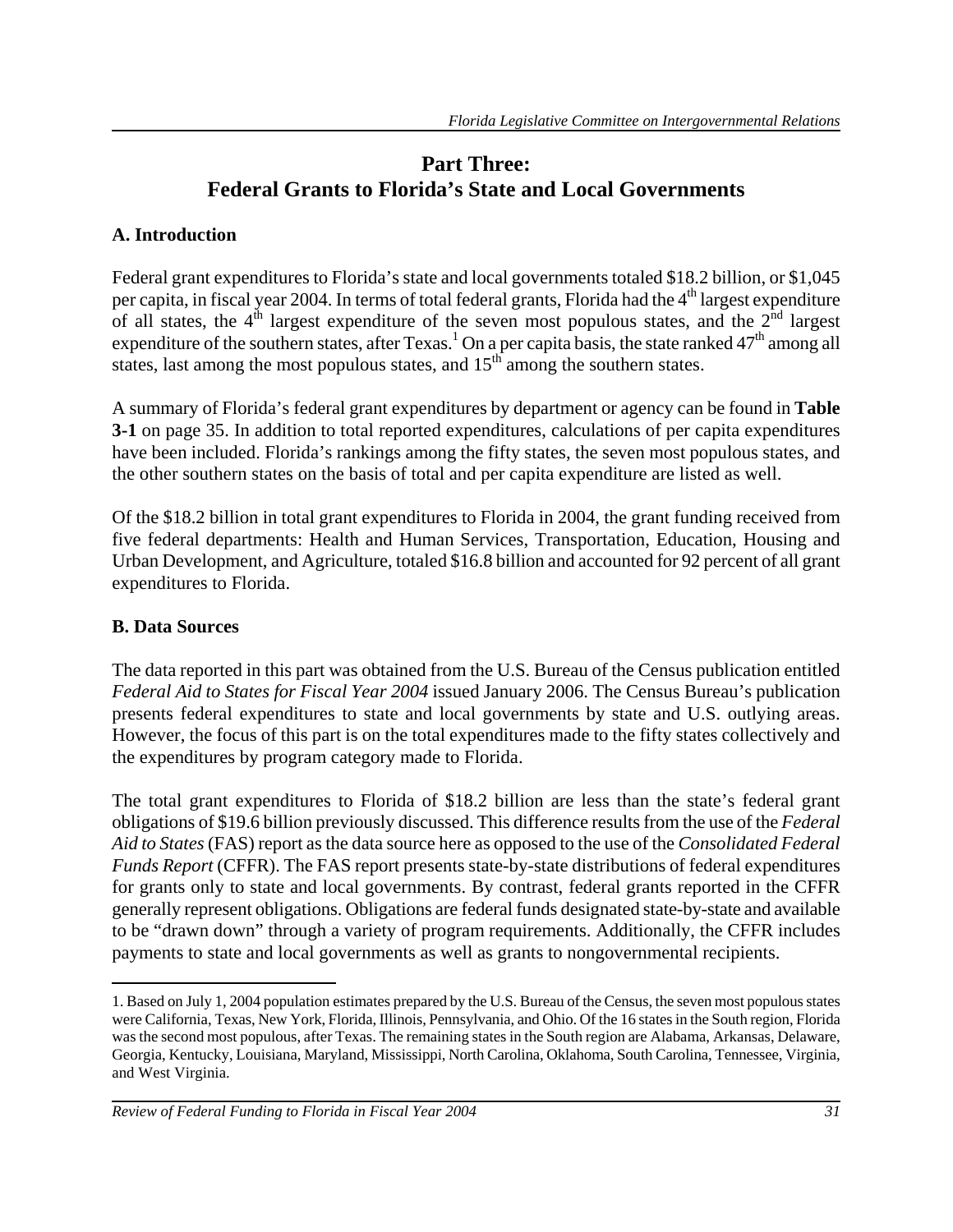### **C. Federal Grants by Department or Agency**

The tables in this part provide more detailed summaries of federal grant expenditures to Florida by department or agency. In the FAS report, these federal grant expenditures are reported by program categories. It is important to note that the majority of these program categories reflect the sum total of numerous individual grant programs.

In the Catalog of Federal Domestic Assistance (CFDA), federal grants are classified into one of two types: formula grants and project grants.<sup>2</sup> Formula grants are allocations of money to states or their subdivisions in accordance with distribution formulas prescribed by law or administrative regulation for activities of a continuing nature not confined to a specific project. Currently, the CFDA lists 177 formula grant programs.

Project grants are funding for specific projects for fixed or known periods of time and can include fellowships, scholarships, research grants, training grants, traineeships, experimental and demonstration grants, evaluation grants, planning grants, technical assistance grants, survey grants, and construction grants. The CFDA currently lists 905 project grant programs.

In total, 1,082 separate federal grant programs are currently listed in the CFDA. Data on states' participation in each of these programs is not part of the FAS report; however, such information is available from the U.S. Bureau of the Census. Due to the sheer number of such programs, a separate research project would be necessary to document Florida's participation in these formula and project grant programs relative to the other states.

Utilizing the data published in the FAS report, the following tables summarize federal grant expenditures to Florida by department or agency.

| <b>Table 3-2:</b>  | U.S. Department of Agriculture (page 36)                   |
|--------------------|------------------------------------------------------------|
| <b>Table 3-3:</b>  | U.S. Department of Commerce (page 37)                      |
| <b>Table 3-4:</b>  | U.S. Department of Defense (page 38)                       |
| <b>Table 3-5:</b>  | U.S. Department of Education (page 39)                     |
| <b>Table 3-6:</b>  | U.S. Department of Energy (page 40)                        |
| <b>Table 3-7:</b>  | U.S. Environmental Protection Agency (page 41)             |
| <b>Table 3-8:</b>  | U.S. Department of Health and Human Services (page 42)     |
| <b>Table 3-9:</b>  | U.S. Department of Homeland Security (page 43)             |
| <b>Table 3-10:</b> | U.S. Department of Housing and Urban Development (page 44) |
| <b>Table 3-11:</b> | U.S. Department of Interior (page 45)                      |

<sup>2.</sup> The purpose of the CFDA is to provide a database of all federal programs available to state and local governments, including the District of Columbia; federally-recognized Indian tribal governments; territories and possessions of the United States; domestic public, quasi-public, and private profit and nonprofit organizations and institutions; specialized groups; and individuals. The Catalog is available online at www.cfda.gov. Currently, programs in the Catalog are classified into 15 types of assistance.

 $\overline{a}$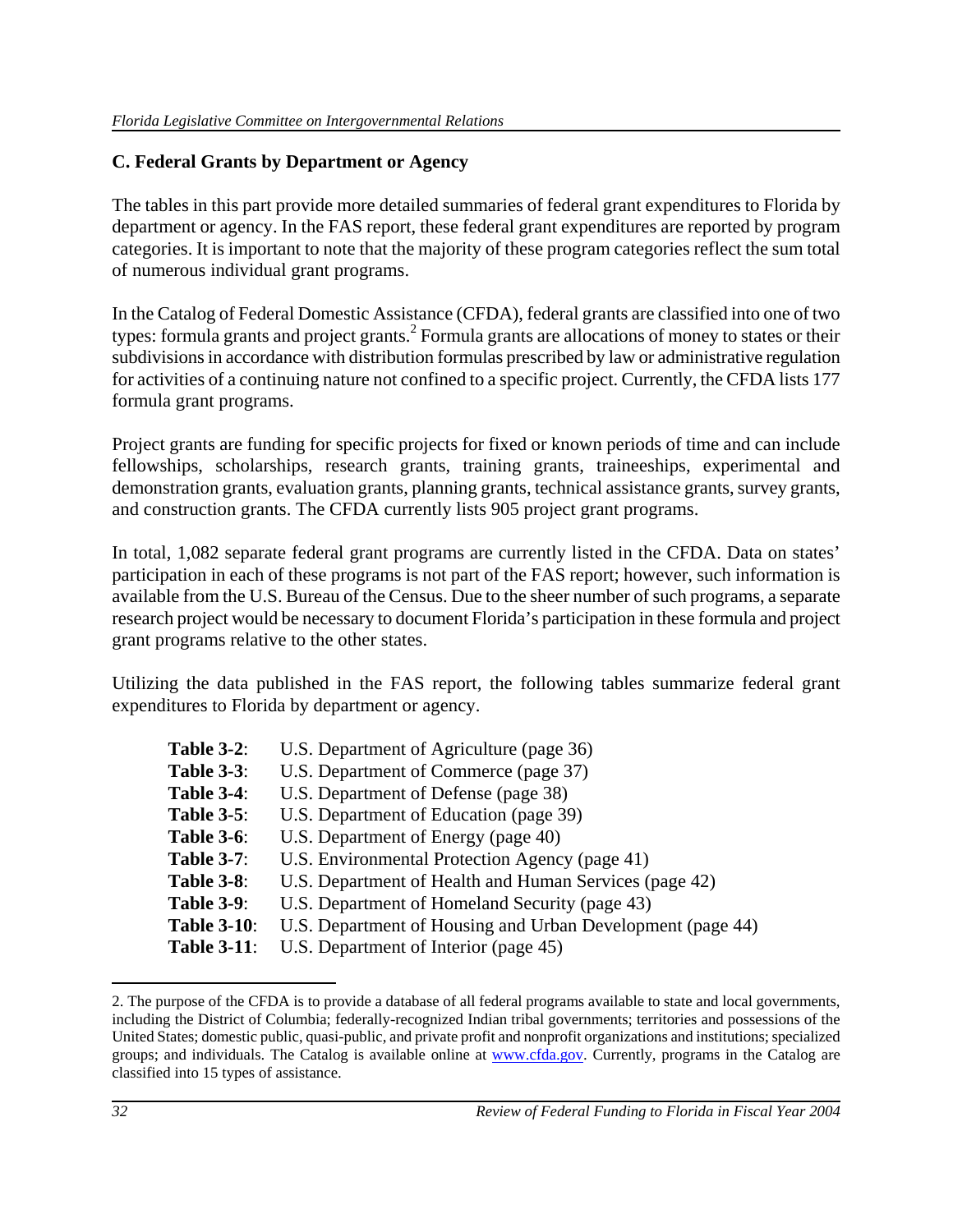| <b>Table 3-12:</b> U.S. Department of Justice (page 46)        |
|----------------------------------------------------------------|
| <b>Table 3-13:</b> U.S. Department of Labor (page 47)          |
| <b>Table 3-14:</b> U.S. Department of Transportation (page 48) |
| <b>Table 3-15:</b> U.S. Department of the Treasury (page 49)   |

Two additional tables summarize changes in federal grant expenditures to Florida by department or agency in descending order of fiscal magnitude for the period of 1996 through 2004. **Table 3-16** on pages 50-51 lists the total expenditures, the percentage change in total expenditures from one year to the next, and Florida's rankings among the fifty states. **Table 3-17** on pages 52-54 lists the per capita expenditures and Florida's rankings among the fifty states.

Supplemental information describing each federal department or agency and many of the grant programs can be obtained from their respective websites. A list of those websites can be found in the **Appendix**.

## **D. Conclusion**

Federal grant expenditures to Florida's state and local governments totaled \$18.2 billion, or \$1,045 per capita, in fiscal year 2004. In terms of total federal grants, Florida had the 4<sup>th</sup> largest expenditure of all states, the  $4<sup>th</sup>$  largest expenditure of the seven most populous states, and the  $2<sup>nd</sup>$  largest expenditure of the southern states. On a per capita basis, the state ranked  $47<sup>th</sup>$  among all states, last among the most populous states, and  $15<sup>th</sup>$  among the southern states.

For reporting purposes, the federal government aggregates expenditures of hundreds of separate grant programs into broad program categories. Consequently, it is difficult to determine why the state ranks so low, on a per capita basis, relative to other states in many program categories. Certainly, this aggregation of expenditure data masks differences from one grant program to another. Within the same program category, a high per capita ranking in an individual grant program may be offset to some degree by a low per capita ranking in another program.

This report utilizes a per capita measure to control for population differences among states. However, this measure does not take into consideration levels of need or utilization. For example, a state may have a need for certain grant funding but be unable to receive monies due to the program's eligibility requirements. Conversely, a state may be fully qualified to participate in a particular grant program but may choose not to participate, or participate fully, due to the requirements or conditions associated with the receipt of funds.

According to past statements made by representatives of several state agencies, per capita measurements of certain federal grants receipts, while low compared to other states, may not reflect the fact that the amounts are adequately serving their target populations. Additionally, some grant funding formulas incorporate variables other than the population at large; therefore, the use of a per capita measure for comparisons among states may not be appropriate.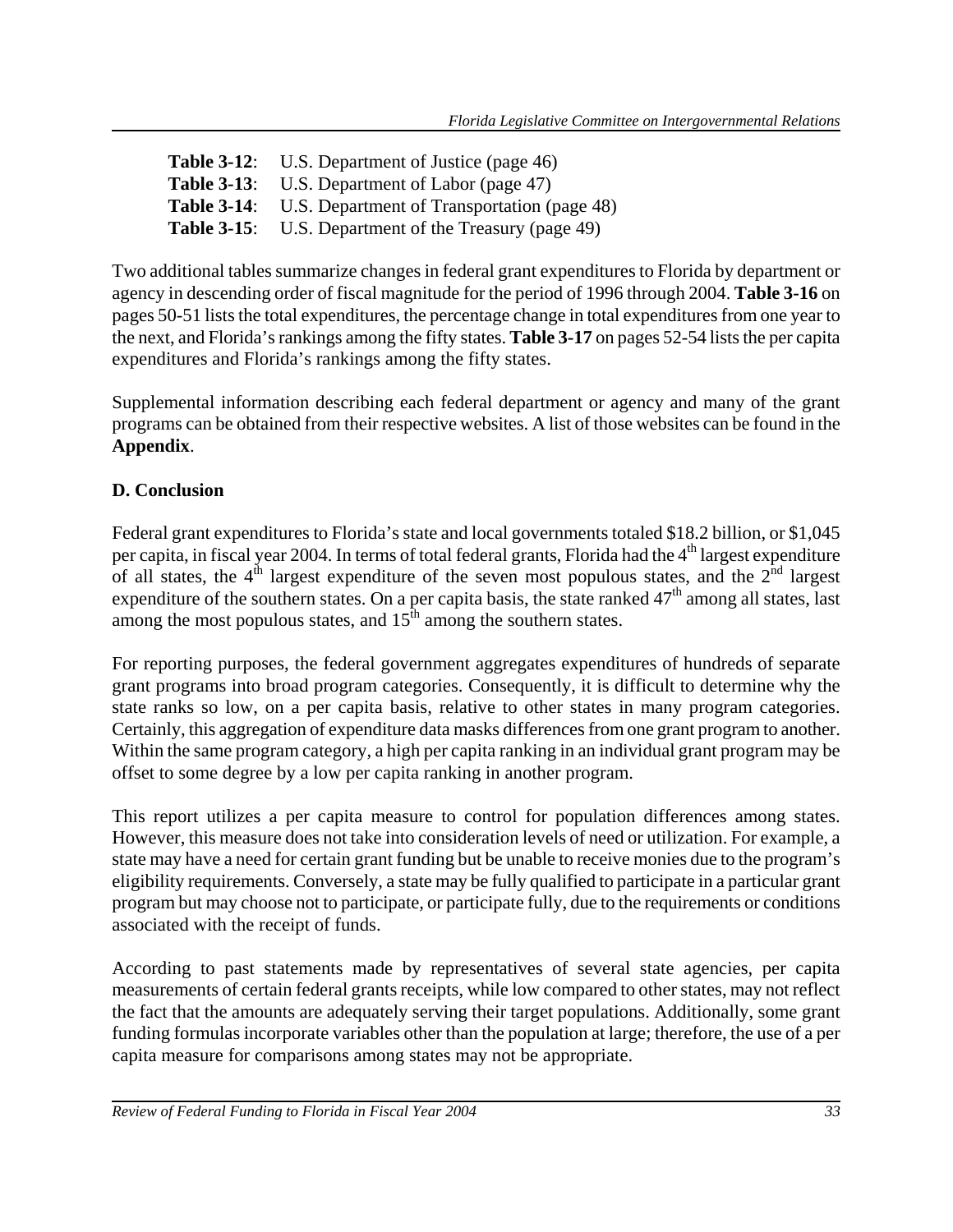Florida's per capita expenditures for select grants may be lower than for most other states because of the state's unique demographic composition, which features large elderly and retiree populations. However, when funding is compared in terms of actual dollars, or per target populations, the state may actually rank much higher nationally.

In spite of the caveats mentioned above, the data presented in this part suggest that it is possible for Florida to realize significant improvement in the acquisition of federal grants. Therefore, elected federal, state, and local officials should consider the development of a comprehensive strategy in the evaluation and acquisition of federal grants and identify federal and state policy changes to enhance the state's access and receipt of such funding.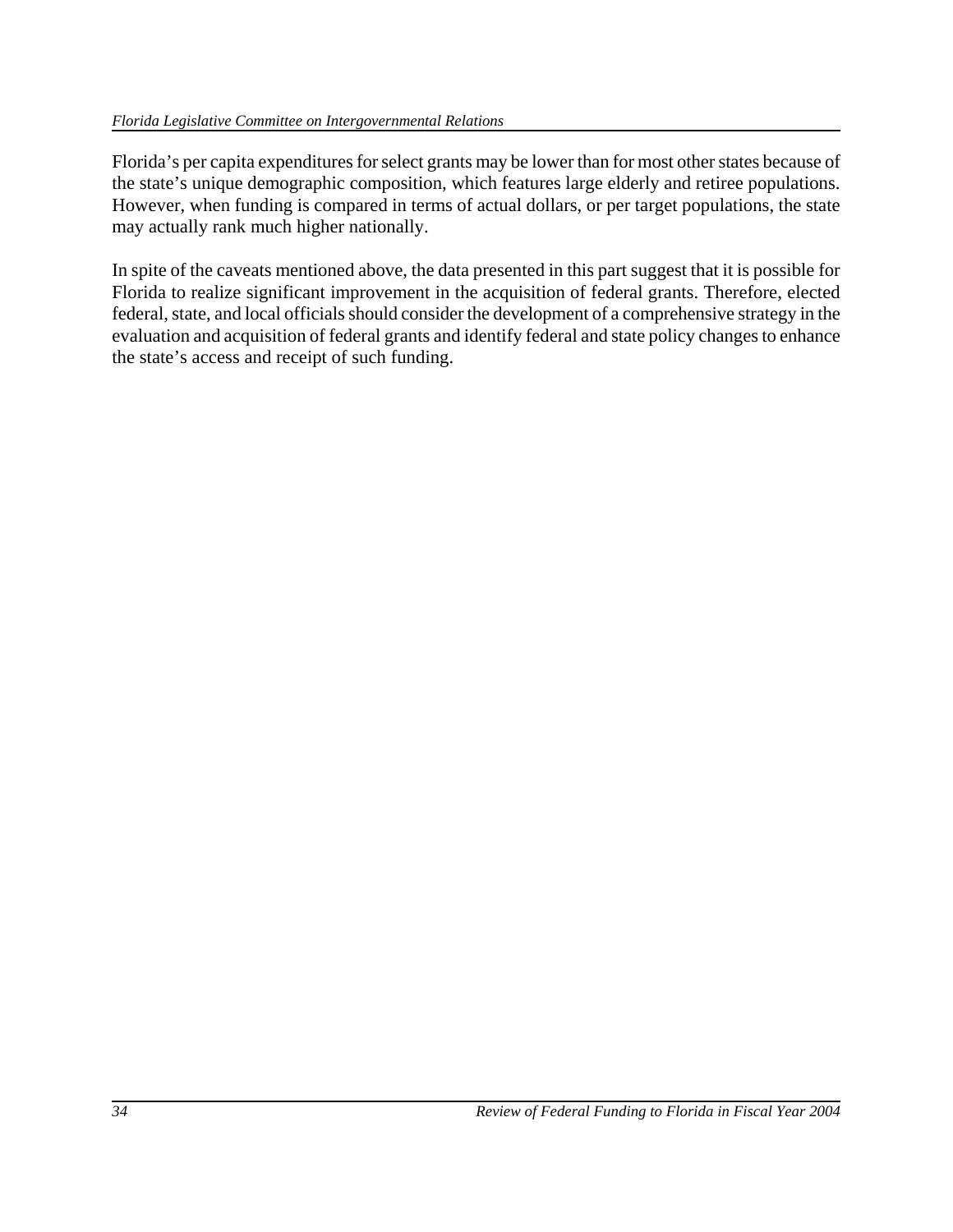| Table 3-1                                                                |
|--------------------------------------------------------------------------|
| <b>Federal Grant Expenditures to Florida State and Local Governments</b> |
| Eaderal Ficant Vess 2004                                                 |

|                                                      |                                     |                                   | <b>Federal Fiscal Year 2004</b> |                                                                                 |                 |                                   |                      |                                                              |                                          |
|------------------------------------------------------|-------------------------------------|-----------------------------------|---------------------------------|---------------------------------------------------------------------------------|-----------------|-----------------------------------|----------------------|--------------------------------------------------------------|------------------------------------------|
|                                                      |                                     |                                   |                                 | <b>Florida's Rankings:</b><br><b>Total Expenditures</b>                         |                 |                                   |                      | <b>Florida's Rankings:</b><br><b>Per Capita Expenditures</b> |                                          |
| <b>Federal Agency or Department</b>                  | <b>Total</b><br><b>Expenditures</b> | $%$ of<br>State's<br><b>Total</b> | All<br><b>States</b>            | 7 Most<br>16 States<br>in "South"<br><b>Populous</b><br><b>States</b><br>Region |                 | Per Capita<br><b>Expenditures</b> | All<br><b>States</b> | 7 Most<br><b>Populous</b><br><b>States</b>                   | <b>16 States</b><br>in "South"<br>Region |
| <b>Health and Human Services</b>                     | 10,560,497,000<br>\$                | 58.1%                             | 5th                             | 5th                                                                             | 2nd             | 607.43<br>\$                      | 45th                 | 6th                                                          | 14th                                     |
| Transportation                                       | 1,981,531,000                       | 10.9%                             | 4th                             | 4th                                                                             | 2nd             | 113.98                            | 43rd                 | 4th                                                          | 14th                                     |
| Education                                            | 1,814,563,000                       | 10.0%                             | 4th                             | 4th                                                                             | 2 <sub>nd</sub> | 104.37                            | 34th                 | 5th                                                          | 12th                                     |
| Housing and Urban Development                        | 1,404,958,000                       | 7.7%                              | 9th                             | 7th                                                                             | 2nd             | 80.81                             | 46th                 | 7th                                                          | 16th                                     |
| Agriculture                                          | 1,015,824,000                       | 5.6%                              | 4th                             | 4th                                                                             | 2nd             | 58.43                             | 40th                 | 6th                                                          | 14th                                     |
| Labor                                                | 282,798,000                         | 1.6%                              | 7th                             | 6th                                                                             | 2 <sub>nd</sub> | 16.27                             | 50th                 | 7th                                                          | 16th                                     |
| Treasury                                             | 276,390,000                         | 1.5%                              | 4th                             | 4th                                                                             | 2 <sub>nd</sub> | 15.90                             | 46th                 | 7th                                                          | 15th                                     |
| <b>Homeland Security</b>                             | 270,326,000                         | 1.5%                              | 4th                             | 4th                                                                             | 2nd             | 15.55                             | 38th                 | 3rd                                                          | 13th                                     |
| Justice                                              | 252,978,000                         | 1.4%                              | 3rd                             | 3rd                                                                             | 1st             | 14.55                             | 31st                 | 3rd                                                          | 10th                                     |
| <b>Environmental Protection Agency</b>               | 145.769.000                         | 0.8%                              | 9th                             | 7th                                                                             | 2nd             | 8.38                              | 48th                 | 6th                                                          | 16th                                     |
| <b>Election Assistance Commission</b>                | 47,417,000                          | 0.3%                              | 9th                             | 5th                                                                             | 4th             | 2.73                              | 39th                 | 3rd                                                          | 14th                                     |
| Commerce                                             | 34,898,000                          | 0.2%                              | 7th                             | 3rd                                                                             | 3rd             | 2.01                              | 33rd                 | 2 <sub>nd</sub>                                              | 13th                                     |
| Interior                                             | 29,473,000                          | 0.2%                              | 26th                            | 5th                                                                             | 7th             | 1.70                              | 47th                 | 6th                                                          | 16th                                     |
| Corporation for Public Broadcasting                  | 13,314,000                          | 0.1%                              | 6th                             | 3rd                                                                             | 2 <sub>nd</sub> | 0.77                              | 38th                 | 6th                                                          | 8th                                      |
| Energy                                               | 12,297,000                          | 0.1%                              | 17th                            | 7th                                                                             | 2nd             | 0.71                              | 50th                 | $\overline{7}$ th                                            | 16th                                     |
| Institute for Museum and Library Services            | 11,944,000                          | 0.1%                              | 5th                             | 5th                                                                             | 2nd             | 0.69                              | 41st                 | 5th                                                          | 11th                                     |
| Veterans Affairs                                     | 11,495,000                          | 0.1%                              | 23rd                            | 7th                                                                             | 8th             | 0.66                              | 48th                 | 7th                                                          | 15th                                     |
| Neighborhood Reinvestment Corporation                | 2,242,000                           | $< 0.1\%$                         | 8th                             | 5th                                                                             | 3rd             | 0.13                              | 37th                 | 6th                                                          | 10th                                     |
| Corporation for National and Community Service       | 1,693,000                           | $< 0.1\%$                         | 18th                            | 4th                                                                             | 6th             | 0.10                              | 32nd                 | 5th                                                          | 10th                                     |
| <b>Equal Employment Opportunity Commission</b>       | 1,601,000                           | $< 0.1\%$                         | 4th                             | 4th                                                                             | 1st             | 0.09                              | 31st                 | 4th                                                          | 6th                                      |
| Social Security Admin.-Supplemental Security Income  | 1,600,000                           | $< 0.1\%$                         | 5th                             | 5th                                                                             | 1st             | 0.09                              | 23rd                 | 5th                                                          | 6th                                      |
| National Foundation on the Arts and the Humanities   | 827,000                             | $< 0.1\%$                         | 8th                             | 5th                                                                             | 4th             | 0.05                              | 49th                 | 7th                                                          | 16th                                     |
| Appalachian Regional Commission                      | 23,000                              | $< 0.1\%$                         | 23rd                            | 5th                                                                             | 12th            | < 0.01                            | 26th                 | 6th                                                          | 12th                                     |
| Defense                                              | 6,000                               | $< 0.1\%$                         | 46th                            | 7th                                                                             | 16th            | < 0.01                            | 47th                 | 7th                                                          | 16th                                     |
| State Justice Institute                              | 2.000                               | $< 0.1\%$                         | 33rd                            | 6th                                                                             | 8th             | < 0.01                            | 36th                 | 6th                                                          | 10th                                     |
| Payments to D.C. and Metro System                    |                                     | 0.0%                              |                                 |                                                                                 |                 |                                   |                      |                                                              |                                          |
| Tennessee Valley Authority-Payments in Lieu of Taxes |                                     | 0.0%                              |                                 |                                                                                 |                 |                                   |                      |                                                              |                                          |
| <b>Total - Florida</b>                               | \$<br>18,174,467,000                | 100%                              | 4th                             | 4th                                                                             | 2nd             | 1,045.38<br>\$                    | 47th                 | 7th                                                          | 15 <sub>th</sub>                         |
| <b>Total - All States</b>                            | \$<br>397,707,649,000               |                                   |                                 |                                                                                 |                 | \$<br>1,356.89                    |                      |                                                              |                                          |
| Florida as % of All States                           | 4.6%                                |                                   |                                 |                                                                                 |                 |                                   |                      |                                                              |                                          |

1) The calculation of per capita expenditures was made using population estimates that represent the state's resident population as of July 1, 2004.

2) In 2004, the seven most populous states, in descending order, were: California, Texas, New York, Florida, Illinois, Pennsylvania and Ohio.

3) As designated by the U.S. Census Bureau, Florida is one of 16 states in the South region. The other states in the South region are: Alabama, Arkansas, Delaware, Georgia, Kentucky, Louisiana, Maryland, Mississippi, North Carolina, Oklahoma, South Carolina, Tennessee, Texas, Virginia, and West Virginia.

Data Sources:

1) Federal Expenditures: U.S. Census Bureau, "Federal Aid to States for Fiscal Year 2004," U.S. Government Printing Office, Washington, DC 2006 (Issued January 2006).

2) Population Estimates: U.S. Census Bureau, Population Division, Table 1: Annual Estimates of the Population for the United States and States, and for Puerto Rico: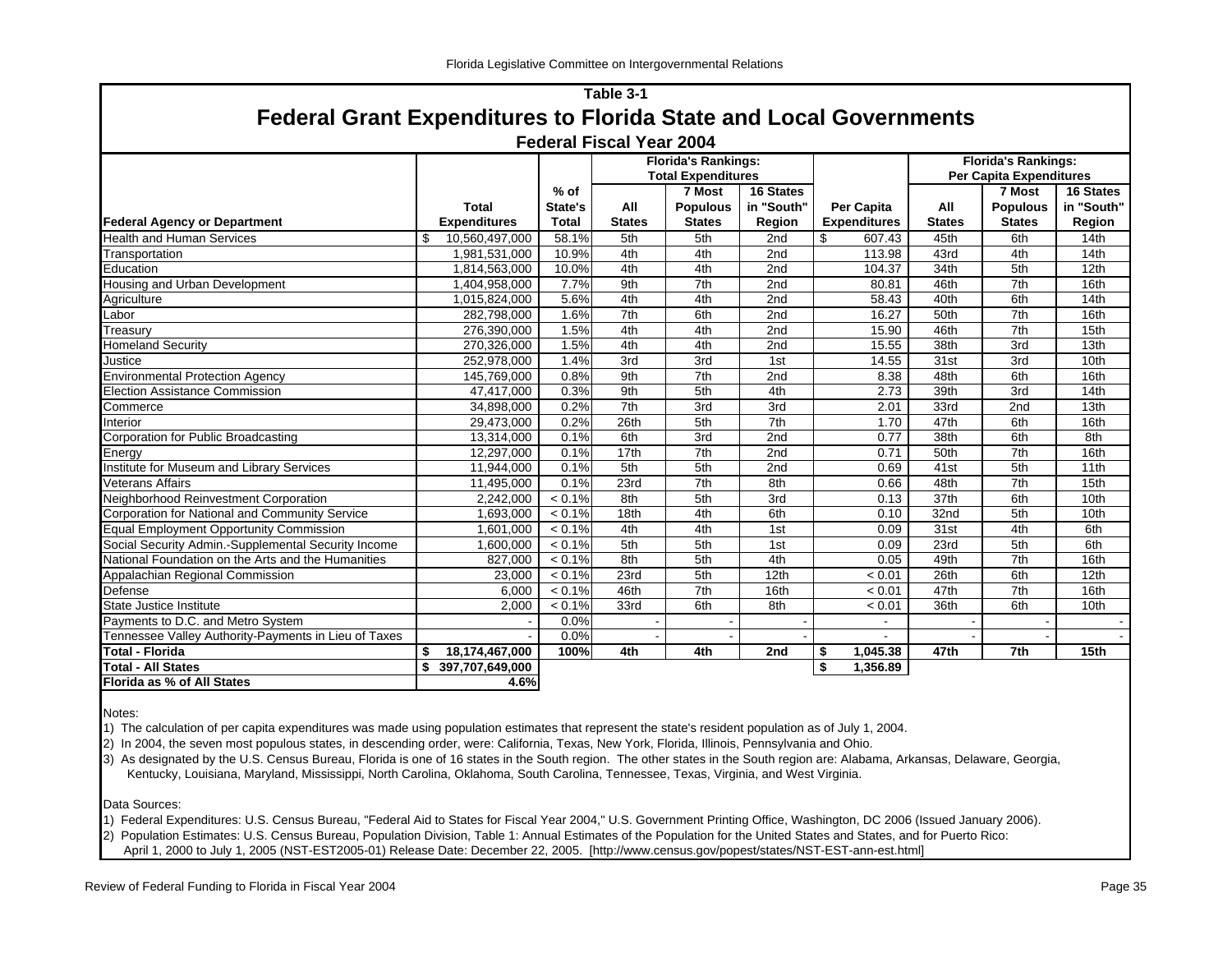| Table 3-2                                                                     |                                       |              |                                 |                           |                  |                     |               |                                |                            |
|-------------------------------------------------------------------------------|---------------------------------------|--------------|---------------------------------|---------------------------|------------------|---------------------|---------------|--------------------------------|----------------------------|
| <b>Federal Grant Expenditures to Florida State and Local Governments</b>      |                                       |              |                                 |                           |                  |                     |               |                                |                            |
|                                                                               |                                       |              |                                 |                           |                  |                     |               |                                |                            |
|                                                                               | <b>U.S. Department of Agriculture</b> |              |                                 |                           |                  |                     |               |                                |                            |
|                                                                               |                                       |              | <b>Federal Fiscal Year 2004</b> |                           |                  |                     |               |                                |                            |
|                                                                               | <b>Florida's Rankings:</b>            |              |                                 |                           |                  |                     |               |                                | <b>Florida's Rankings:</b> |
|                                                                               |                                       |              |                                 | <b>Total Expenditures</b> |                  |                     |               | <b>Per Capita Expenditures</b> |                            |
|                                                                               |                                       | $%$ of       |                                 | 7 Most                    | 16 States        |                     |               | 7 Most                         | <b>16 States</b>           |
|                                                                               | <b>Total</b>                          | State's      | All                             | <b>Populous</b>           | in "South"       | <b>Per Capita</b>   | All           | <b>Populous</b>                | in "South"                 |
| <b>Program Categories / Subcategories</b>                                     | <b>Expenditures</b>                   | <b>Total</b> | <b>States</b>                   | <b>States</b>             | Region           | <b>Expenditures</b> | <b>States</b> | <b>States</b>                  | Region                     |
| <b>Agricultural Marketing Service</b>                                         | 16,663,000                            | 1.6%         | 9th                             | 6th                       | 4th              | \$<br>0.96          | 47th          | 7th                            | 15th                       |
| Cooperative State Research Education and Extension Service                    | 25.682.000                            | 2.5%         | 18th                            | 7th                       | 8th              | 1.48                | 49th          | 6th                            | 16th                       |
| <b>Extension Activities</b>                                                   | 9,909,000                             | 1.0%         | 21st                            | 7th                       | 10th             | 0.57                | 47th          | 6th                            | 16th                       |
| <b>Research and Education Activities</b>                                      | 15,773,000                            | 1.6%         | 12th                            | 5th                       | 5th              | 0.91                | 49th          | 6th                            | 16th                       |
| Farm Service Agency                                                           | 70,000                                | 0.0%         | 27th                            | 4th                       | 11th             | < 0.01              | 36th          | 5th                            | 11th                       |
| Food Safety and Inspection Service                                            |                                       | 0.0%         |                                 |                           |                  | $\sim$              |               |                                |                            |
| <b>Food and Nutrition Service</b>                                             | 939.644.000                           | 92.5%        | 4th                             | 4th                       | 2nd              | 54.05               | 34th          | 6th                            | 14th                       |
| <b>Child Nutrition Programs</b>                                               | 622,487,000                           | 61.3%        | 4th                             | 4th                       | 2nd              | 35.81               | 24th          | 4th                            | 13th                       |
| <b>Commodity Assistance Programs</b>                                          | 5,538,000                             | 0.5%         | 8th<br>9th                      | 6th                       | 3rd              | 0.32                | 48th          | 7th<br>7th                     | 14th                       |
| Food Stamp Program                                                            | 82,862,000                            | 8.2%<br>0.0% |                                 | 7th                       | 2nd              | 4.77                | 48th          |                                | 15th                       |
| Needy Family Program                                                          |                                       | 22.5%        |                                 |                           |                  |                     |               |                                |                            |
| Supplemental Food Program (WIC)                                               | 228,757,000                           |              | 4th<br>27th                     | 4th                       | 2nd              | 13.16               | 34th          | 6th                            | 13 <sub>th</sub>           |
| <b>Forest Service</b>                                                         | 5,446,000                             | 0.5%         |                                 | 4th                       | 8th              | 0.31                | 47th          | 5th                            | 16th                       |
| Payments to States and Counties                                               | 2,426,000                             | 0.2%         | 19th                            | 4th                       | 6th              | 0.14                | 31st          | 4th                            | 11th                       |
| Rural Community and Emergency Fire Fighting Program                           | 157.000                               | 0.0%         | 7th                             | 2nd                       | 1st              | 0.01                | 13th          | 2nd                            | 1st                        |
| State and Private Forestry<br><b>National Forest Service</b>                  | 2,853,000                             | 0.3%<br>0.0% | 26th<br>23rd                    | 6th<br>6th                | 5th<br>6th       | 0.16                | 46th<br>26th  | 6th<br>6th                     | 15th                       |
| Other                                                                         | 10,000                                | 0.0%         |                                 |                           |                  | < 0.01              |               |                                | 6th                        |
|                                                                               | 368,000                               | 0.0%         | 20th                            | 3rd                       |                  | 0.02                | 34th          |                                |                            |
| Natural Resources Conservation Service<br><b>Rural Development Activities</b> | 27,951,000                            | 2.8%         | 4th                             | 4th                       | 9th<br>2nd       | 1.61                | 37th          | 3rd<br>3rd                     | 14 <sub>th</sub><br>14th   |
| <b>Community Facilities Grants</b>                                            | 35.000                                | 0.0%         | 47th                            | 7th                       | 13 <sub>th</sub> | < 0.01              | 50th          | 7th                            | 16th                       |
| Rural, Regional, and Cooperative Development Programs                         | 600,000                               | 0.1%         | 30th                            | 7th                       | 13th             | 0.03                | 48th          | 7th                            | 16th                       |
| <b>Housing Preservation Grants</b>                                            | 831,000                               | 0.1%         | 7th                             | 2nd                       | 4th              | 0.05                | 22nd          | 2nd                            | 8th                        |
| Water Systems and Waste Disposal Systems Grants                               | 9.895.000                             | 1.0%         | 22 <sub>nd</sub>                | 7th                       | 11th             | 0.57                | 46th          | 6th                            | 16th                       |
| Other                                                                         | 16,590,000                            | 1.6%         | 1st                             | 1st                       | 1st              | 0.95                | 4th           | 1st                            | 1st                        |
| <b>Total - Florida</b>                                                        | 1,015,824,000<br>\$                   | 100%         | 4th                             | 4th                       | 2nd              | 58.43<br>\$         | 40th          | 6th                            | 14th                       |
| <b>Total - All States</b>                                                     | $\overline{20,873,579,000}$           |              |                                 |                           |                  | 71.22<br>\$         |               |                                |                            |
| Florida as % of All States                                                    | 4.9%                                  |              |                                 |                           |                  |                     |               |                                |                            |

1) The calculation of per capita expenditures was made using population estimates that represent the state's resident population as of July 1, 2004.

2) In 2004, the seven most populous states, in descending order, were: California, Texas, New York, Florida, Illinois, Pennsylvania and Ohio.

3) As designated by the U.S. Census Bureau, Florida is one of 16 states in the South region. The other states in the South region are: Alabama, Arkansas, Delaware, Georgia, Kentucky, Louisiana, Maryland, Mississippi, North Carolina, Oklahoma, South Carolina, Tennessee, Texas, Virginia, and West Virginia.

Data Sources:

1) Federal Expenditures: U.S. Census Bureau, "Federal Aid to States for Fiscal Year 2004," U.S. Government Printing Office, Washington, DC 2006 (Issued January 2006).

2) Population Estimates: U.S. Census Bureau, Population Division, Table 1: Annual Estimates of the Population for the United States and States, and for Puerto Rico: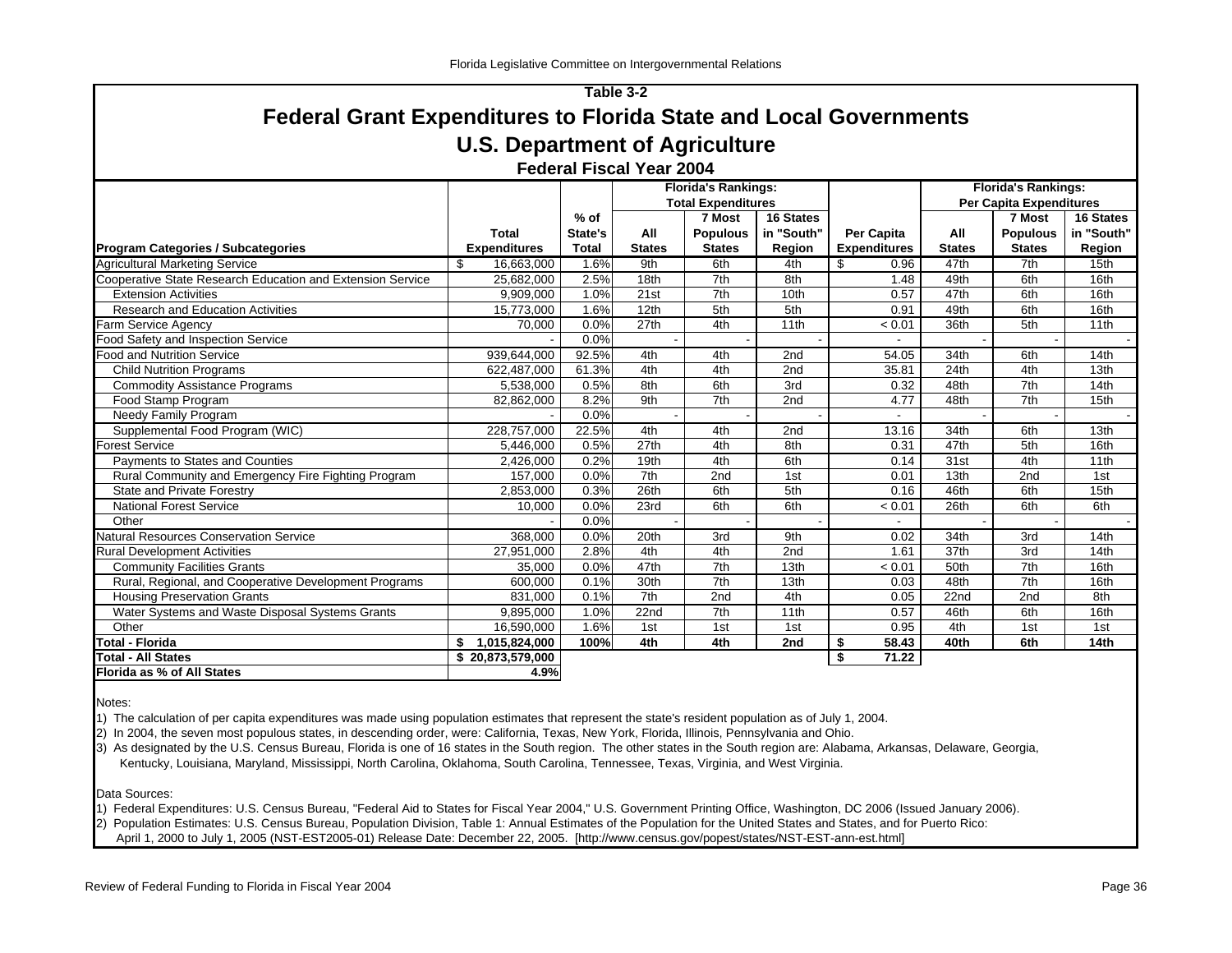# **Table 3-3U.S. Department of Commerce Federal Grant Expenditures to Florida State and Local Governments**

#### **Federal Fiscal Year 2004**

|                                                            |                     |         | <b>Florida's Rankings:</b> |                           |                  |                     |                                | <b>Florida's Rankings:</b> |                  |
|------------------------------------------------------------|---------------------|---------|----------------------------|---------------------------|------------------|---------------------|--------------------------------|----------------------------|------------------|
|                                                            |                     |         |                            | <b>Total Expenditures</b> |                  |                     | <b>Per Capita Expenditures</b> |                            |                  |
|                                                            |                     | $%$ of  |                            | 7 Most                    | <b>16 States</b> |                     |                                | 7 Most                     | 16 States        |
|                                                            | Total               | State's | All                        | <b>Populous</b>           | in "South"       | <b>Per Capita</b>   | All                            | <b>Populous</b>            | in "South"       |
| <b>Program Categories / Subcategories</b>                  | <b>Expenditures</b> | Total   | <b>States</b>              | <b>States</b>             | Region           | <b>Expenditures</b> | <b>States</b>                  | <b>States</b>              | Region           |
| Economic Development Administration                        | 15,438,000          | 44.2%   | 4th                        | 4th                       | 2nd              | 0.89                | 35th                           | 4th                        | 12th             |
| International Trade Administration                         |                     | 0.0%    |                            |                           |                  |                     |                                |                            |                  |
| National Oceanic and Atmospheric Administation             | 18,522,000          | 53.1%   | 10th                       | 2 <sub>nd</sub>           | 5th              | 1.07                | 21st                           | 1st                        | 10th             |
| National Telecommunications and Information Administration | 938,000             | 2.7%    | 24th                       | 7th                       | 7th              | 0.05                | 46th                           | 7th                        | 13th             |
| <b>Total - Florida</b>                                     | 34.898.000          | 100%    | 7th                        | 3rd                       | 3rd              | 2.01                | 33rd                           | 2nd                        | 13 <sub>th</sub> |
| <b>Total - All States</b>                                  | 895,413,000         |         |                            |                           |                  | 3.05                |                                |                            |                  |
| Florida as % of All States                                 | 3.9%                |         |                            |                           |                  |                     |                                |                            |                  |

Notes:

1) The calculation of per capita expenditures was made using population estimates that represent the state's resident population as of July 1, 2004.

2) In 2004, the seven most populous states, in descending order, were: California, Texas, New York, Florida, Illinois, Pennsylvania and Ohio.

3) As designated by the U.S. Census Bureau, Florida is one of 16 states in the South region. The other states in the South region are: Alabama, Arkansas, Delaware, Georgia, Kentucky, Louisiana, Maryland, Mississippi, North Carolina, Oklahoma, South Carolina, Tennessee, Texas, Virginia, and West Virginia.

Data Sources:

1) Federal Expenditures: U.S. Census Bureau, "Federal Aid to States for Fiscal Year 2004," U.S. Government Printing Office, Washington, DC 2006 (Issued January 2006).

2) Population Estimates: U.S. Census Bureau, Population Division, Table 1: Annual Estimates of the Population for the United States and States, and for Puerto Rico: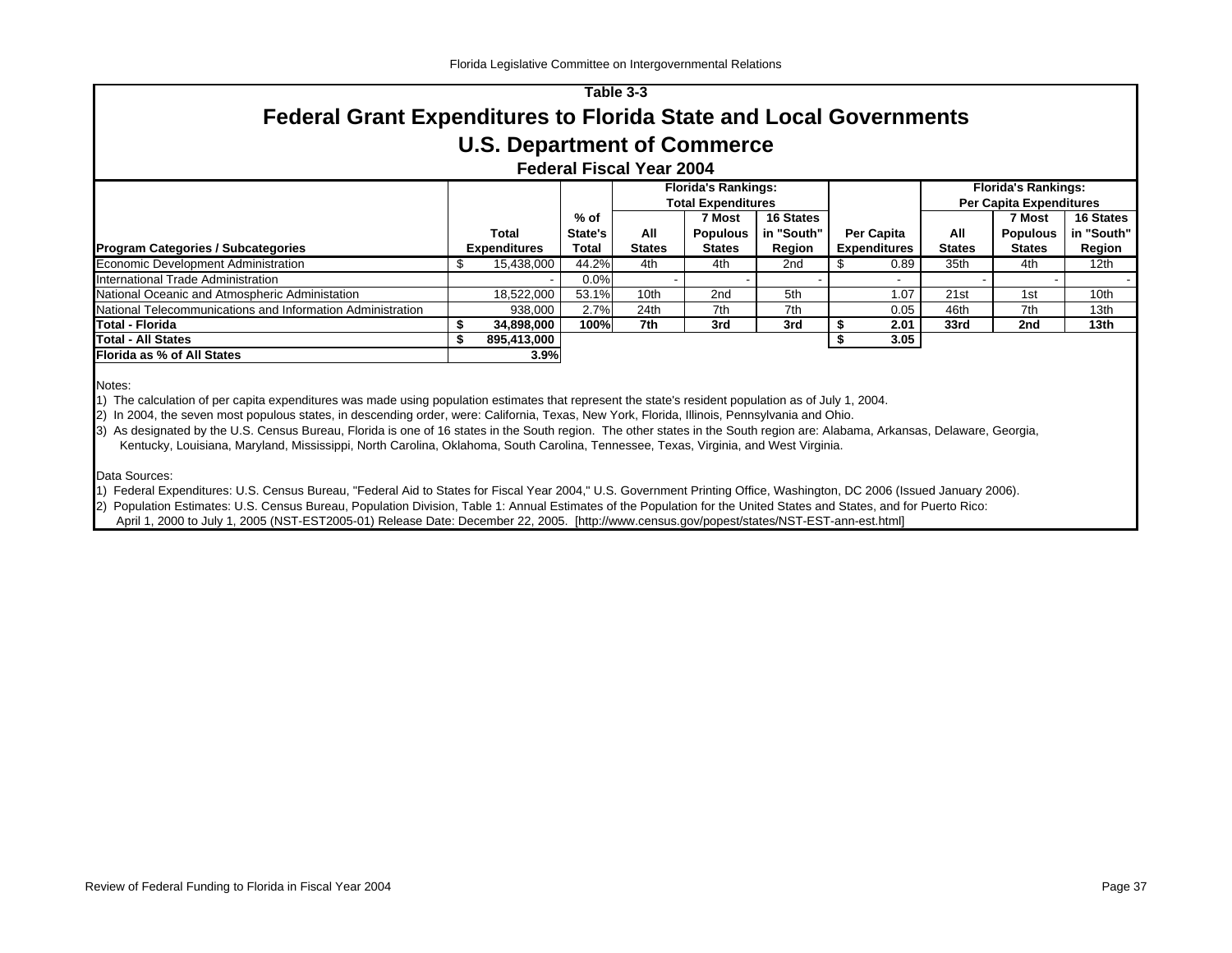| Table 3-4                                                                |
|--------------------------------------------------------------------------|
| <b>Federal Grant Expenditures to Florida State and Local Governments</b> |
| <b>U.S. Department of Defense</b>                                        |

#### **Federal Fiscal Year 2004**

|                                                              |  |                     |          | <b>Florida's Rankings:</b><br><b>Total Expenditures</b> |                 |                  |  |                     |               | <b>Florida's Rankings:</b><br><b>Per Capita Expenditures</b> |            |
|--------------------------------------------------------------|--|---------------------|----------|---------------------------------------------------------|-----------------|------------------|--|---------------------|---------------|--------------------------------------------------------------|------------|
|                                                              |  |                     | % of     |                                                         | 7 Most          | <b>16 States</b> |  |                     |               | 7 Most                                                       | 16 States  |
|                                                              |  | Total               | State's  | All                                                     | <b>Populous</b> | l in "South"     |  | Per Capita          | All           | <b>Populous</b>                                              | in "South" |
| <b>Program Categories / Subcategories</b>                    |  | <b>Expenditures</b> | Total    | <b>States</b>                                           | <b>States</b>   | Region           |  | <b>Expenditures</b> | <b>States</b> | <b>States</b>                                                | Region     |
| U.S. Army Corps of Engineers - Civilian Construction Program |  | 11,000              | 183.3%   | 28th                                                    | 6th             | 13th             |  | < 0.01              | 35th          | 6th                                                          | 15th       |
| U.S. Army National Guard - Construction                      |  | (5,000)             | $-83.3%$ | 50th                                                    | 7th             | 16th             |  |                     | 50th          | 7th                                                          | 16th       |
| <b>Total - Florida</b>                                       |  | 6.000               | 100%     | 46th                                                    | 7th             | 16th             |  | < 0.01              | 47th          | 7th                                                          | 16th       |
| <b>Total - All States</b>                                    |  | 266,356,000         |          |                                                         |                 |                  |  | 0.91                |               |                                                              |            |
| <b>Florida as % of All States</b>                            |  | < 0.1%              |          |                                                         |                 |                  |  |                     |               |                                                              |            |

Notes:

1) The calculation of per capita expenditures was made using population estimates that represent the state's resident population as of July 1, 2004.

2) In 2004, the seven most populous states, in descending order, were: California, Texas, New York, Florida, Illinois, Pennsylvania and Ohio.

3) As designated by the U.S. Census Bureau, Florida is one of 16 states in the South region. The other states in the South region are: Alabama, Arkansas, Delaware, Georgia, Kentucky, Louisiana, Maryland, Mississippi, North Carolina, Oklahoma, South Carolina, Tennessee, Texas, Virginia, and West Virginia.

Data Sources:

1) Federal Expenditures: U.S. Census Bureau, "Federal Aid to States for Fiscal Year 2004," U.S. Government Printing Office, Washington, DC 2006 (Issued January 2006).

2) Population Estimates: U.S. Census Bureau, Population Division, Table 1: Annual Estimates of the Population for the United States and States, and for Puerto Rico: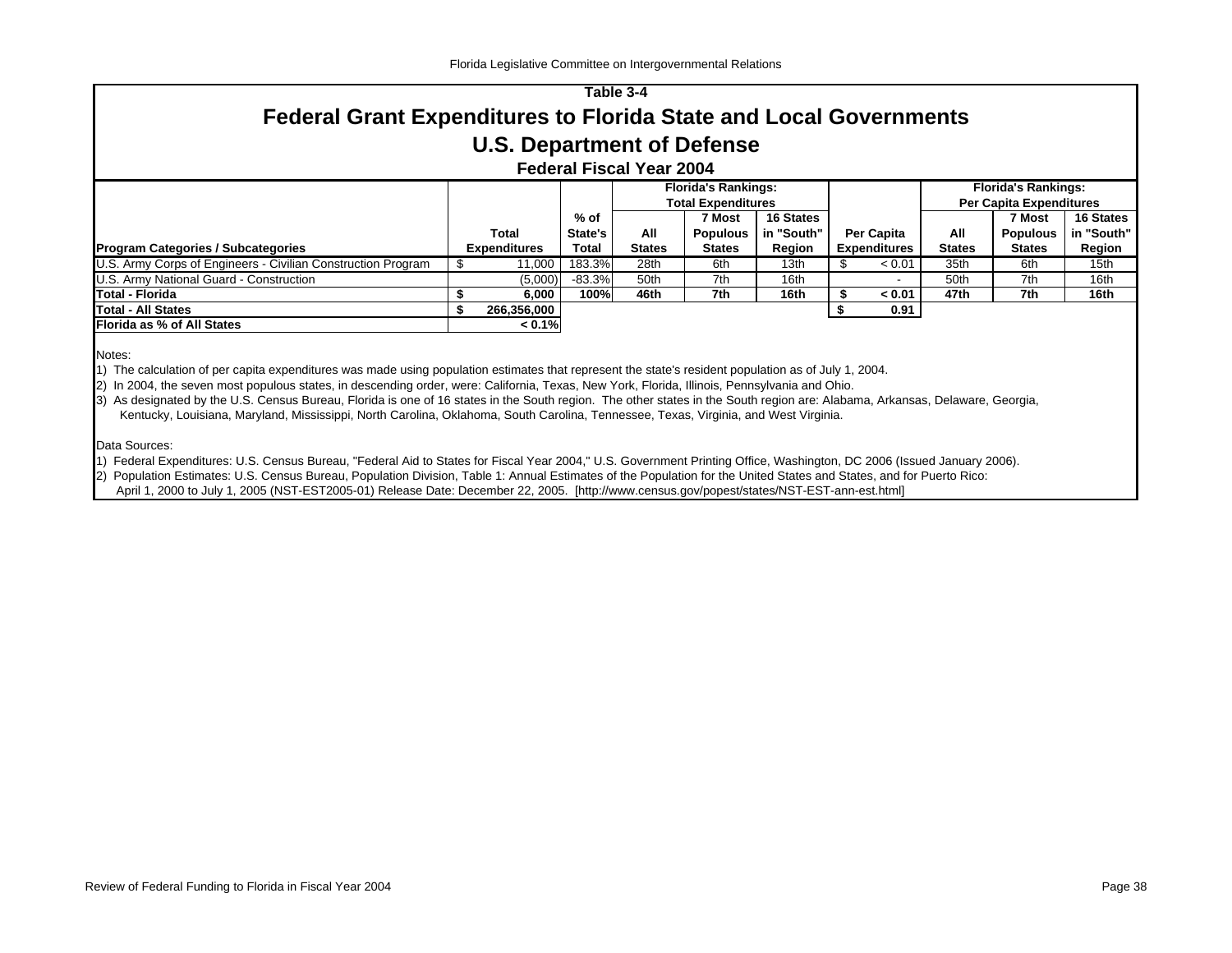| Table 3-5                                                                                                                    |                                                                    |              |               |                            |                 |                     |               |                                |                  |  |  |  |
|------------------------------------------------------------------------------------------------------------------------------|--------------------------------------------------------------------|--------------|---------------|----------------------------|-----------------|---------------------|---------------|--------------------------------|------------------|--|--|--|
|                                                                                                                              |                                                                    |              |               |                            |                 |                     |               |                                |                  |  |  |  |
| <b>Federal Grant Expenditures to Florida State and Local Governments</b>                                                     |                                                                    |              |               |                            |                 |                     |               |                                |                  |  |  |  |
| <b>U.S. Department of Education</b>                                                                                          |                                                                    |              |               |                            |                 |                     |               |                                |                  |  |  |  |
| <b>Federal Fiscal Year 2004</b>                                                                                              |                                                                    |              |               |                            |                 |                     |               |                                |                  |  |  |  |
|                                                                                                                              |                                                                    |              |               | <b>Florida's Rankings:</b> |                 |                     |               | <b>Florida's Rankings:</b>     |                  |  |  |  |
|                                                                                                                              |                                                                    |              |               | <b>Total Expenditures</b>  |                 |                     |               | <b>Per Capita Expenditures</b> |                  |  |  |  |
|                                                                                                                              | $%$ of<br>7 Most<br><b>16 States</b><br>7 Most<br><b>16 States</b> |              |               |                            |                 |                     |               |                                |                  |  |  |  |
| in "South"<br>in "South"<br><b>Total</b><br>State's<br>All<br><b>Populous</b><br><b>Per Capita</b><br>All<br><b>Populous</b> |                                                                    |              |               |                            |                 |                     |               |                                |                  |  |  |  |
| <b>Program Categories / Subcategories</b>                                                                                    | <b>Expenditures</b>                                                | <b>Total</b> | <b>States</b> | <b>States</b>              | Region          | <b>Expenditures</b> | <b>States</b> | <b>States</b>                  | Region           |  |  |  |
| Office of English Language Acquisition                                                                                       | \$<br>29,851,000                                                   | 1.6%         | 4th           | 4th                        | 2nd             | \$<br>1.72          | 18th          | 5th                            | 3rd              |  |  |  |
| Office of Educational Research and Improvement                                                                               | 18,253,000                                                         | 1.0%         | 7th           | 5th                        | 3rd             | 1.05                | 31sr          | 5th                            | 8th              |  |  |  |
| Office of Special Education and Rehabilitative Services                                                                      | 642,028,000                                                        | 35.4%        | 4th           | 4th                        | 2nd             | 36.93               | 25th          | 3rd                            | 8th              |  |  |  |
| Rehabilitation Services and Disability Research Programs                                                                     | 126,045,000                                                        | 6.9%         | 3rd           | 3rd                        | 1st             | 7.25                | 26th          | 2 <sub>nd</sub>                | 9th              |  |  |  |
| Office of Special Education Programs                                                                                         | 515,983,000                                                        | 28.4%        | 4th           | 4th                        | 2nd             | 29.68               | 32nd          | 4th                            | 11th             |  |  |  |
| Office of Vocational and Adult Education                                                                                     | 97,322,000                                                         | 5.4%         | 4th           | 4th                        | 2 <sub>nd</sub> | 5.60                | 27th          | 5th                            | 9th              |  |  |  |
| <b>Vocational Technical Education Programs</b>                                                                               | 63,997,000                                                         | 3.5%         | 3rd           | 3rd                        | 2nd             | 3.68                | 33rd          | 5th                            | 12th             |  |  |  |
| <b>Adult Education and Literacy Programs</b>                                                                                 | 33,325,000                                                         | 1.8%         | 4th           | 4th                        | 2nd             | 1.92                | 14th          | 3rd                            | 6th              |  |  |  |
| Office of Elementary and Secondary Education                                                                                 | 964,408,000                                                        | 53.1%        | 4th           | 4th                        | 2 <sub>nd</sub> | 55.47               | 30th          | 5th                            | 10th             |  |  |  |
| Programs for the Disadvantaged - Migrants                                                                                    | 23,856,000                                                         | 1.3%         | 3rd           | 3rd                        | 2nd             | 1.37                | 11th          | 3rd                            | 4th              |  |  |  |
| Programs for the Disadvantaged - Others                                                                                      | 80,329,000                                                         | 4.4%         | 3rd           | 3rd                        | 2nd             | 4.62                | 11th          | 2 <sub>nd</sub>                | 5th              |  |  |  |
| Impact Aid                                                                                                                   | 13,895,000                                                         | 0.8%         | 20th          | 3rd                        | 6th             | 0.80                | 34th          | 4th                            | 10th             |  |  |  |
| American Indian, Alaska and Hawaiian Native Programs                                                                         | 26,000                                                             | 0.0%         | 38th          | 6th                        | 10th            | < 0.01              | 38th          | 6th                            | 10th             |  |  |  |
| No Child Left Behind Act                                                                                                     | 223,441,000                                                        | 12.3%        | 4th           | 4th                        | 2nd             | 12.85               | 36th          | 5th                            | 12th             |  |  |  |
| Title I Programs                                                                                                             | 521,645,000                                                        | 28.7%        | 4th           | 4th                        | 2 <sub>nd</sub> | 30.00               | 26th          | 6th                            | 10th             |  |  |  |
| Other                                                                                                                        | 101,216,000                                                        | 5.6%         | 3rd           | 3rd                        | 1st             | 5.82                | 9th           | 2nd                            | 2nd              |  |  |  |
| Office of Postsecondary Education                                                                                            | 35,281,000                                                         | 1.9%         | 9th           | 5th                        | 5th             | 2.03                | 49th          | 6th                            | 16th             |  |  |  |
| International Education Programs                                                                                             | 1.930.000                                                          | 0.1%         | 13th          | 6th                        | 3rd             | 0.11                | 25th          | 6th                            | 6th              |  |  |  |
| Other                                                                                                                        | 33,351,000                                                         | 1.8%         | 8th           | 5th                        | 5th             | 1.92                | 48th          | 6th                            | 16th             |  |  |  |
| Office of Student Financial Assistance                                                                                       | 27,420,000                                                         | 1.5%         | 8th           | 6th                        | 2 <sub>nd</sub> | 1.58                | 45th          | 7th                            | 13th             |  |  |  |
| <b>Total - Florida</b>                                                                                                       | \$1,814,563,000                                                    | 100%         | 4th           | 4th                        | 2nd             | \$<br>104.37        | 34th          | 5th                            | 12 <sub>th</sub> |  |  |  |
| <b>Total - All States</b>                                                                                                    | \$30,556,741,000                                                   |              |               |                            |                 | \$<br>104.25        |               |                                |                  |  |  |  |
| Florida as % of All States                                                                                                   | 5.9%                                                               |              |               |                            |                 |                     |               |                                |                  |  |  |  |

1) The calculation of per capita expenditures was made using population estimates that represent the state's resident population as of July 1, 2004.

2) In 2004, the seven most populous states, in descending order, were: California, Texas, New York, Florida, Illinois, Pennsylvania and Ohio.

3) As designated by the U.S. Census Bureau, Florida is one of 16 states in the South region. The other states in the South region are: Alabama, Arkansas, Delaware, Georgia, Kentucky, Louisiana, Maryland, Mississippi, North Carolina, Oklahoma, South Carolina, Tennessee, Texas, Virginia, and West Virginia.

Data Sources:

1) Federal Expenditures: U.S. Census Bureau, "Federal Aid to States for Fiscal Year 2004," U.S. Government Printing Office, Washington, DC 2006 (Issued January 2006).

- 2) Population Estimates: U.S. Census Bureau, Population Division, Table 1: Annual Estimates of the Population for the United States and States, and for Puerto Rico:
- April 1, 2000 to July 1, 2005 (NST-EST2005-01) Release Date: December 22, 2005. [http://www.census.gov/popest/states/NST-EST-ann-est.html]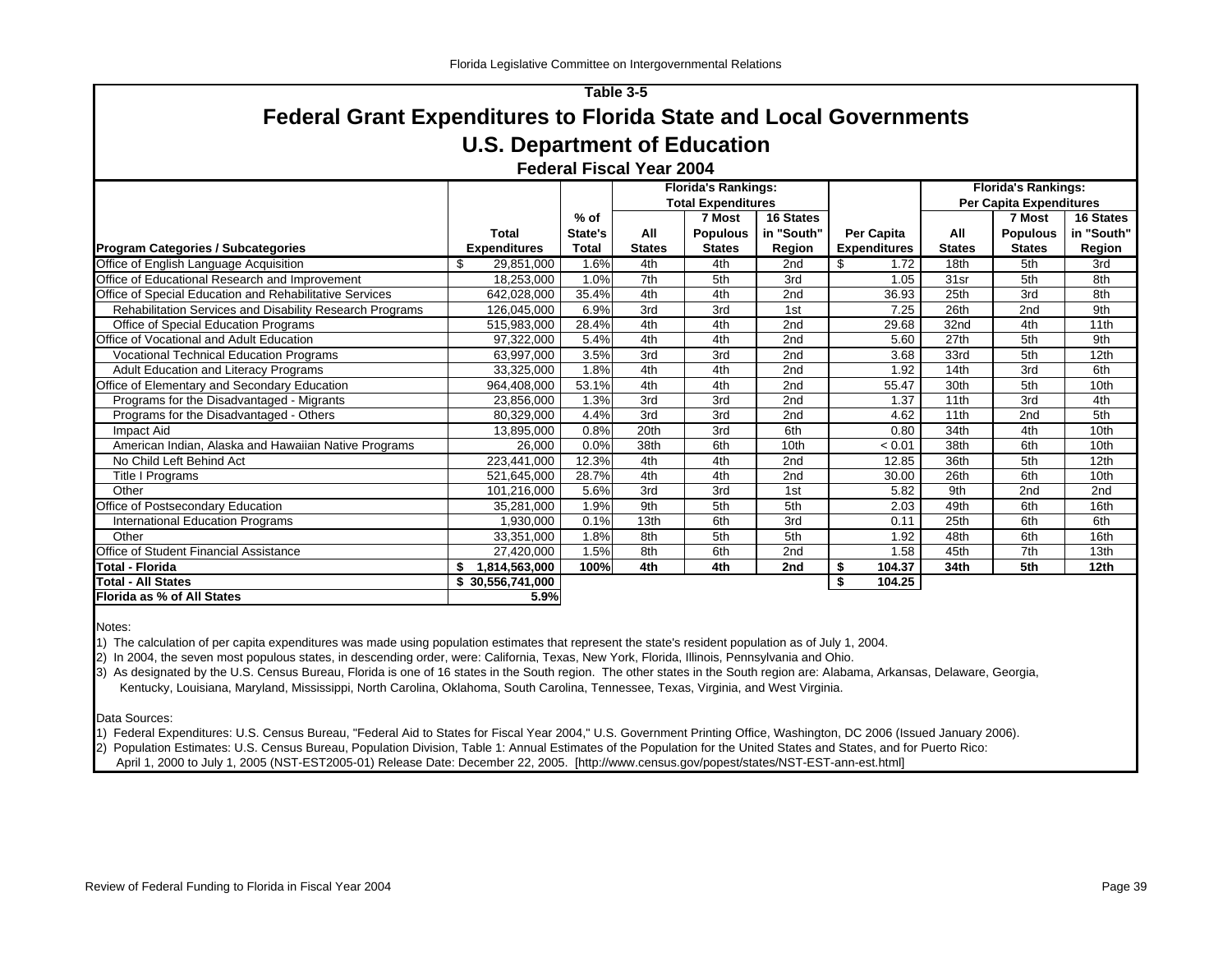# **Table 3-6U.S. Department of Energy Federal Grant Expenditures to Florida State and Local Governments**

### **Federal Fiscal Year 2004**

|                                                 |                     |         |                  | <b>Florida's Rankings:</b> |                  |  |                     | <b>Florida's Rankings:</b> |                                |            |
|-------------------------------------------------|---------------------|---------|------------------|----------------------------|------------------|--|---------------------|----------------------------|--------------------------------|------------|
|                                                 |                     |         |                  | <b>Total Expenditures</b>  |                  |  |                     |                            | <b>Per Capita Expenditures</b> |            |
|                                                 |                     | $%$ of  |                  | 7 Most                     | <b>16 States</b> |  |                     |                            | 7 Most                         | 16 States  |
|                                                 | Total               | State's | All              | <b>Populous</b>            | in "South"       |  | <b>Per Capita</b>   | All                        | <b>Populous</b>                | in "South" |
| <b>Program Categories / Subcategories</b>       | <b>Expenditures</b> | Total   | <b>States</b>    | <b>States</b>              | Region           |  | <b>Expenditures</b> | <b>States</b>              | <b>States</b>                  | Region     |
| National Nuclear Security Administration        | 922.000             | 7.5%    | 12 <sub>th</sub> | 5th                        | 2nd              |  | 0.05                | 19th                       | 6th                            | 4th        |
| Nuclear Waste Disposal                          | 221,000             | 1.8%    | 6th              | 1st                        | 1st              |  | 0.01                | 8th                        | 1st                            | 1st        |
| <b>Environmental and Other Defense Programs</b> | 2,770,000           | 22.5%   | 7th              | 3rd                        | 1st              |  | 0.16                | 10th                       | 2 <sub>nd</sub>                | 3rd        |
| <b>Energy Conservation Programs</b>             | 5.071.000           | 41.2%   | 22nd             | 7th                        | 7th              |  | 0.29                | 49th                       | 7th                            | 16th       |
| <b>Energy Research and Development Programs</b> | 3.313.000           | 26.9%   | 18th             | 5th                        | 4th              |  | 0.19                | 40th                       | 7th                            | 9th        |
| <b>Other Programs</b>                           |                     | 0.0%    |                  |                            |                  |  |                     |                            |                                |            |
| Total - Florida                                 | 12.297.000          | 100%    | 17th             | 7th                        | 2nd              |  | 0.71                | 50th                       | 7th                            | 16th       |
| Total - All States                              | 795,458,000         |         |                  |                            |                  |  | 2.71                |                            |                                |            |
| <b>IFlorida as % of All States</b>              | 1.5%                |         |                  |                            |                  |  |                     |                            |                                |            |

Notes:

1) The calculation of per capita expenditures was made using population estimates that represent the state's resident population as of July 1, 2004.

2) In 2004, the seven most populous states, in descending order, were: California, Texas, New York, Florida, Illinois, Pennsylvania and Ohio.

3) As designated by the U.S. Census Bureau, Florida is one of 16 states in the South region. The other states in the South region are: Alabama, Arkansas, Delaware, Georgia, Kentucky, Louisiana, Maryland, Mississippi, North Carolina, Oklahoma, South Carolina, Tennessee, Texas, Virginia, and West Virginia.

Data Sources:

1) Federal Expenditures: U.S. Census Bureau, "Federal Aid to States for Fiscal Year 2004," U.S. Government Printing Office, Washington, DC 2006 (Issued January 2006).

2) Population Estimates: U.S. Census Bureau, Population Division, Table 1: Annual Estimates of the Population for the United States and States, and for Puerto Rico: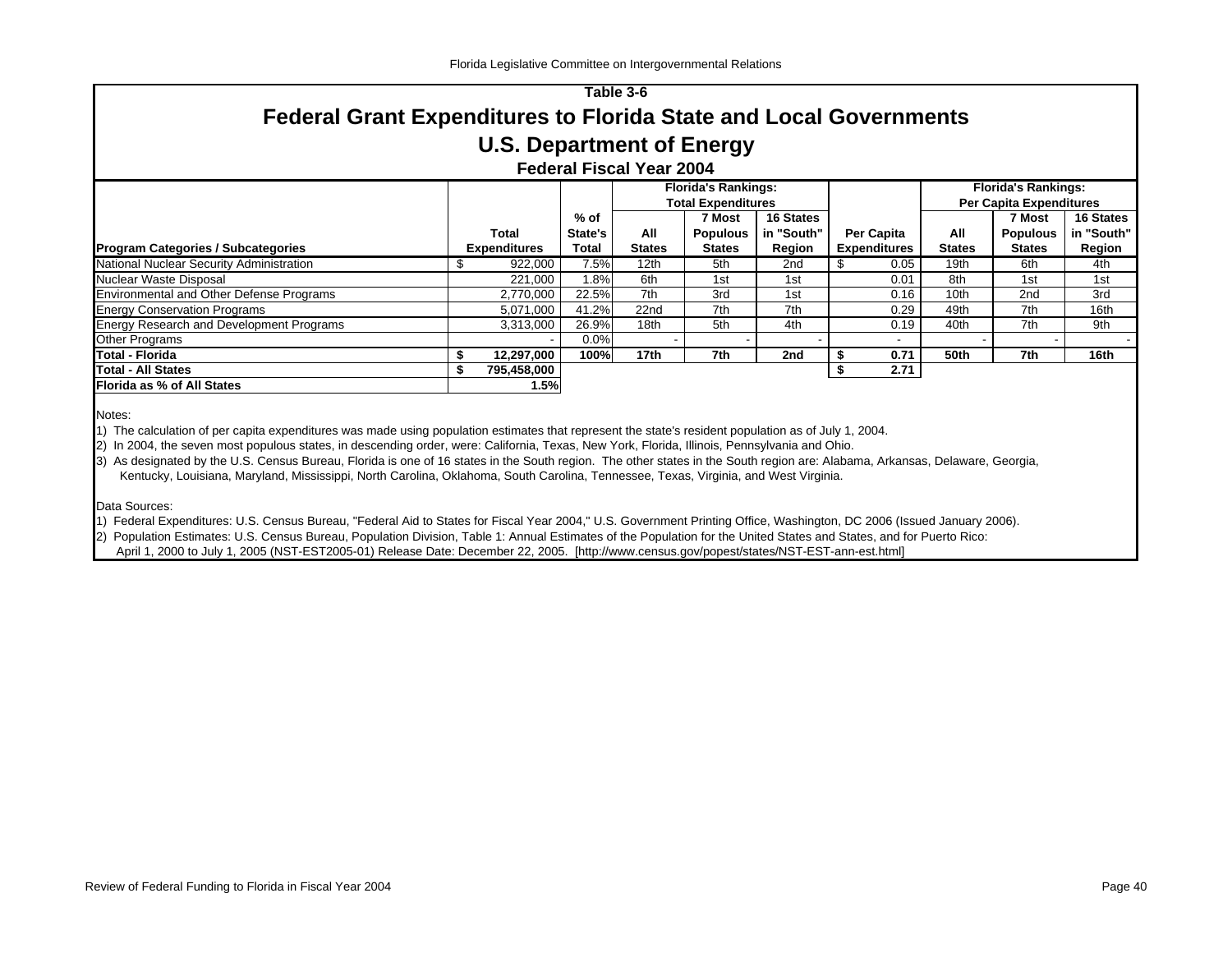## **Table 3-7U.S. Environmental Protection Agency Federal Grant Expenditures to Florida State and Local Governments**

#### **Federal Fiscal Year 2004**

|                                                       |                     |         | <b>Florida's Rankings:</b> |                 |                 |  |                     | <b>Florida's Rankings:</b> |                                |            |
|-------------------------------------------------------|---------------------|---------|----------------------------|-----------------|-----------------|--|---------------------|----------------------------|--------------------------------|------------|
|                                                       |                     |         | <b>Total Expenditures</b>  |                 |                 |  |                     |                            | <b>Per Capita Expenditures</b> |            |
|                                                       |                     | $%$ of  |                            | 7 Most          | 16 States       |  |                     |                            | 7 Most                         | 16 States  |
|                                                       | Total               | State's | All                        | <b>Populous</b> | in "South"      |  | Per Capita          | All                        | <b>Populous</b>                | in "South" |
| <b>Program Categories / Subcategories</b>             | <b>Expenditures</b> | Total   | <b>States</b>              | <b>States</b>   | Region          |  | <b>Expenditures</b> | <b>States</b>              | <b>States</b>                  | Region     |
| Hazardous Substance Response (Superfund and L.U.S.T.) | 3.740.000           | 2.6%    | 21st                       | 6th             | 5th             |  | 0.22                | 50th                       | 7th                            | 16th       |
| Other                                                 | 142.029.000         | 97.4%   | 8th                        | 7th             | 2 <sub>nd</sub> |  | 8.17                | 48th                       | 6th                            | 16th       |
| Total - Florida                                       | 145.769.000         | 100%    | 9th                        | 7th             | 2nd             |  | 8.38                | 48th                       | 6th                            | 16th       |
| <b>Total - All States</b>                             | 4.177.699.000       |         |                            |                 |                 |  | 14.25               |                            |                                |            |
| Florida as % of All States                            | 3.5%                |         |                            |                 |                 |  |                     |                            |                                |            |

Notes:

1) The calculation of per capita expenditures was made using population estimates that represent the state's resident population as of July 1, 2004.

2) In 2004, the seven most populous states, in descending order, were: California, Texas, New York, Florida, Illinois, Pennsylvania and Ohio.

3) As designated by the U.S. Census Bureau, Florida is one of 16 states in the South region. The other states in the South region are: Alabama, Arkansas, Delaware, Georgia, Kentucky, Louisiana, Maryland, Mississippi, North Carolina, Oklahoma, South Carolina, Tennessee, Texas, Virginia, and West Virginia.

Data Sources:

1) Federal Expenditures: U.S. Census Bureau, "Federal Aid to States for Fiscal Year 2004," U.S. Government Printing Office, Washington, DC 2006 (Issued January 2006).

2) Population Estimates: U.S. Census Bureau, Population Division, Table 1: Annual Estimates of the Population for the United States and States, and for Puerto Rico: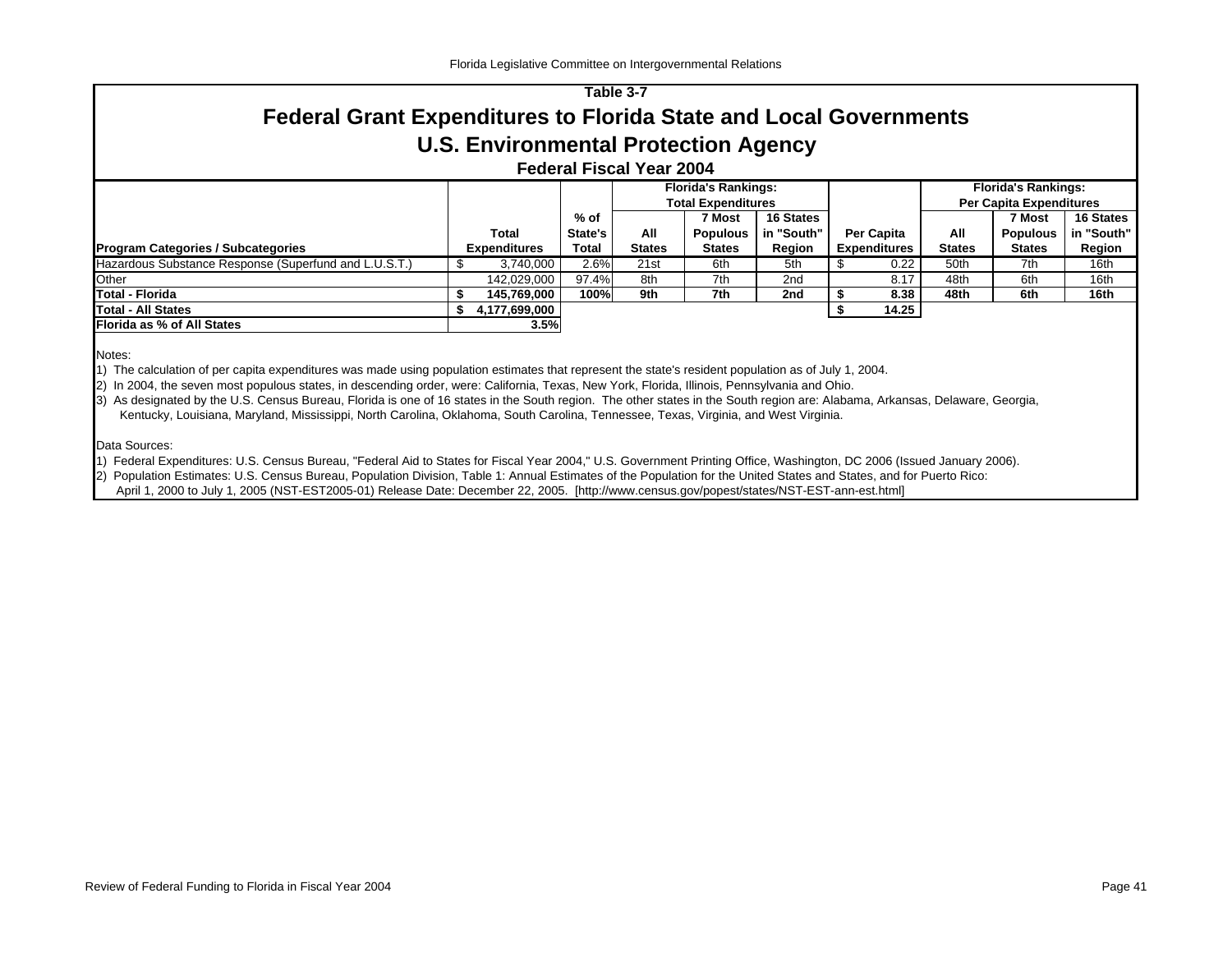## **Table 3-8U.S. Department of Health and Human Services Federal Grant Expenditures to Florida State and Local Governments**

#### **Federal Fiscal Year 2004**

|                                                           |                     |              | 1 GUGIAI 1 13641 1 GAI 2007 |                            |                  |                     |                            |                                |                  |
|-----------------------------------------------------------|---------------------|--------------|-----------------------------|----------------------------|------------------|---------------------|----------------------------|--------------------------------|------------------|
|                                                           |                     |              |                             | <b>Florida's Rankings:</b> |                  |                     | <b>Florida's Rankings:</b> |                                |                  |
|                                                           |                     |              |                             | <b>Total Expenditures</b>  |                  |                     |                            | <b>Per Capita Expenditures</b> |                  |
|                                                           |                     | $%$ of       |                             | 7 Most                     | 16 States        |                     |                            | 7 Most                         | 16 States        |
|                                                           | Total               | State's      | All                         | <b>Populous</b>            | in "South"       | Per Capita          | All                        | <b>Populous</b>                | in "South"       |
| <b>Program Categories / Subcategories</b>                 | <b>Expenditures</b> | <b>Total</b> | <b>States</b>               | <b>States</b>              | Region           | <b>Expenditures</b> | <b>States</b>              | <b>States</b>                  | Region           |
| Administration for Children and Families                  | 1,785,667,000<br>\$ | 16.9%        | 8th                         | 7th                        | 2 <sub>nd</sub>  | \$.<br>102.71       | 43rd                       | 6th                            | 12 <sub>th</sub> |
| Child Care and Development                                | 253,948,000         | 2.4%         | 4th                         | 4th                        | 2nd              | 14.61               | 36th                       | 6th                            | 13 <sub>th</sub> |
| <b>Child Support Enforcement</b>                          | 151,005,000         | 1.4%         | 6th                         | 5th                        | 2 <sub>nd</sub>  | 8.69                | 23rd                       | 5th                            | 5th              |
| Children and Family Services (Head Start)                 | 315,115,000         | 3.0%         | 5th                         | 5th                        | 2 <sub>nd</sub>  | 18.13               | 49th                       | 7th                            | 16th             |
| Safe and Stable Families                                  | 18,410,000          | 0.2%         | 5th                         | 5th                        | 2nd              | 1.06                | 32nd                       | 5th                            | 13 <sub>th</sub> |
| <b>Foster Care and Adoption Assistance</b>                | 199,822,000         | 1.9%         | 8th                         | 7th                        | 2 <sub>nd</sub>  | 11.49               | 35th                       | 6th                            | 7th              |
| Low Income Home Energy Assistance                         | 19,532,000          | 0.2%         | 26th                        | 7th                        | 8th              | 1.12                | 50th                       | 7th                            | 16th             |
| Refugee and Entrant Assistance                            | 83,713,000          | 0.8%         | 1st                         | 1st                        | 1st              | 4.82                | 1st                        | 1st                            | 1st              |
| Social Services Block Grant                               | 97,185,000          | 0.9%         | 3rd                         | 3rd                        | 2nd              | 5.59                | 39th                       | 6th                            | 13 <sub>th</sub> |
| Temporary Assistance to Needy Families (TANF)             | 642,327,000         | 6.1%         | 7th                         | 6th                        | 1st              | 36.95               | 32nd                       | 6th                            | 8th              |
| Other                                                     | 4,610,000           | 0.0%         | 23rd                        | 7th                        | 11th             | 0.27                | 49th                       | 7th                            | 16th             |
| Administration on Aging                                   | 87,901,000          | 0.8%         | 3rd                         | 3rd                        | 1st              | 5.06                | 22 <sub>nd</sub>           | 3rd                            | 4th              |
| Agency for Healthcare Research and Quality                | 340,000             | 0.0%         | 29th                        | 6th                        | 12 <sub>th</sub> | 0.02                | 32nd                       | 6th                            | 12th             |
| Centers for Disease Control and Prevention                | 24,238,000          | 0.2%         | 5th                         | 5th                        | 2nd              | 1.39                | 47th                       | 6th                            | 13 <sub>th</sub> |
| Centers for Medicare and Medicaid Services                | 8,163,296,000       | 77.3%        | 5th                         | 5th                        | 2 <sub>nd</sub>  | 469.55              | 44th                       | 6th                            | 15th             |
| Health Resources and Services Administration              | 325,582,000         | 3.1%         | 3rd                         | 3rd                        | 1st              | 18.73               | 20th                       | 2nd                            | 7th              |
| Indian Health Service                                     |                     | 0.0%         |                             |                            |                  |                     |                            |                                |                  |
| Substance Abuse and Mental Health Services Administration | 173,473,000         | 1.6%         | 4th                         | 4th                        | 2nd              | 9.98                | 21st                       | 3rd                            | 5th              |
| Total - Florida                                           | 10,560,497,000      | 100%         | 5th                         | 5th                        | 2nd              | 607.43<br>\$        | 45th                       | 6th                            | 14 <sub>th</sub> |
| Total - All States                                        | \$232,443,008,000   |              |                             |                            |                  | \$<br>793.04        |                            |                                |                  |
| Florida as % of All States                                | 4.5%                |              |                             |                            |                  |                     |                            |                                |                  |

Notes:

1) The calculation of per capita expenditures was made using population estimates that represent the state's resident population as of July 1, 2004.

2) In 2004, the seven most populous states, in descending order, were: California, Texas, New York, Florida, Illinois, Pennsylvania and Ohio.

3) As designated by the U.S. Census Bureau, Florida is one of 16 states in the South region. The other states in the South region are: Alabama, Arkansas, Delaware, Georgia, Kentucky, Louisiana, Maryland, Mississippi, North Carolina, Oklahoma, South Carolina, Tennessee, Texas, Virginia, and West Virginia.

Data Sources:

1) Federal Expenditures: U.S. Census Bureau, "Federal Aid to States for Fiscal Year 2004," U.S. Government Printing Office, Washington, DC 2006 (Issued January 2006).

2) Population Estimates: U.S. Census Bureau, Population Division, Table 1: Annual Estimates of the Population for the United States and States, and for Puerto Rico: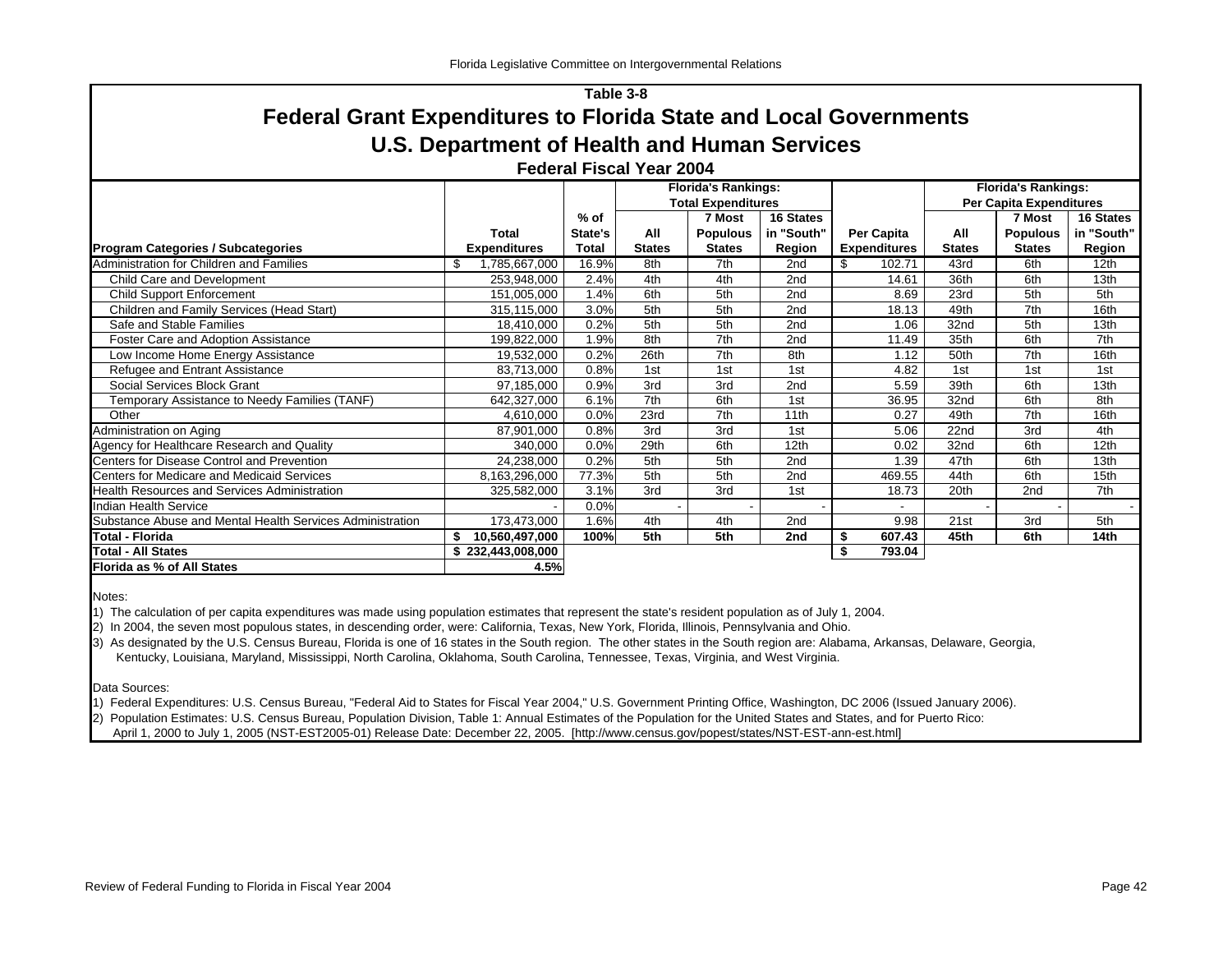# **Table 3-9U.S. Department of Homeland Security Federal Grant Expenditures to Florida State and Local Governments**

#### **Federal Fiscal Year 2004**

|                                                   |                              |                            |                      | <b>Florida's Rankings:</b><br><b>Total Expenditures</b> |                                          |  |                                          | <b>Florida's Rankings:</b><br><b>Per Capita Expenditures</b> |                                            |                                   |
|---------------------------------------------------|------------------------------|----------------------------|----------------------|---------------------------------------------------------|------------------------------------------|--|------------------------------------------|--------------------------------------------------------------|--------------------------------------------|-----------------------------------|
| <b>Program Categories / Subcategories</b>         | Total<br><b>Expenditures</b> | $%$ of<br>State's<br>Total | All<br><b>States</b> | 7 Most<br><b>Populous</b><br><b>States</b>              | <b>16 States</b><br>in "South"<br>Region |  | <b>Per Capita</b><br><b>Expenditures</b> | All<br><b>States</b>                                         | 7 Most<br><b>Populous</b><br><b>States</b> | 16 States<br>in "South"<br>Region |
| <b>Coast Guard</b>                                | 3.607.000                    | 1.3%                       | 2nd                  | 2 <sub>nd</sub>                                         | 1st                                      |  | 0.21                                     | 25th                                                         | 2 <sub>nd</sub>                            | 7th                               |
| Domestic Preparedness and Anti-terrorism Programs | 132,509,000                  | 49.0%                      | 4th                  | 4th                                                     | 2 <sub>nd</sub>                          |  | 7.62                                     | 47th                                                         | 7th                                        | 13th                              |
| Federal Emergency Management Agency               | 134,210,000                  | 49.6%                      | 4th                  | 3rd                                                     | 2 <sub>nd</sub>                          |  | 7.72                                     | 16th                                                         | 3rd                                        | 10th                              |
| Disaster Relief                                   | 122.832.000                  | 45.4%                      | 4th                  | 3rd                                                     | 2nd                                      |  | 7.07                                     | 14th                                                         | 3rd                                        | 9th                               |
| Emergency Management Planning and Assistance      | 11.011.000                   | 4.1%                       | 6th                  | 2 <sub>nd</sub>                                         | 3rd                                      |  | 0.63                                     | 40th                                                         | 2 <sub>nd</sub>                            | 12 <sub>th</sub>                  |
| Other                                             | 367,000                      | 0.1%                       | 5th                  | 2nd                                                     | 3rd                                      |  | 0.02                                     | 30th                                                         | 3rd                                        | 11th                              |
| Total - Florida                                   | 270.326.000                  | 100%                       | 4th                  | 4th                                                     | 2nd                                      |  | 15.55                                    | 38th                                                         | 3rd                                        | 13th                              |
| Total - All States                                | 5,242,237,000                |                            |                      |                                                         |                                          |  | 17.89                                    |                                                              |                                            |                                   |
| <b>IFlorida as % of All States</b>                | 5.2%                         |                            |                      |                                                         |                                          |  |                                          |                                                              |                                            |                                   |

Notes:

1) The calculation of per capita expenditures was made using population estimates that represent the state's resident population as of July 1, 2004.

2) In 2004, the seven most populous states, in descending order, were: California, Texas, New York, Florida, Illinois, Pennsylvania and Ohio.

3) As designated by the U.S. Census Bureau, Florida is one of 16 states in the South region. The other states in the South region are: Alabama, Arkansas, Delaware, Georgia, Kentucky, Louisiana, Maryland, Mississippi, North Carolina, Oklahoma, South Carolina, Tennessee, Texas, Virginia, and West Virginia.

Data Sources:

1) Federal Expenditures: U.S. Census Bureau, "Federal Aid to States for Fiscal Year 2004," U.S. Government Printing Office, Washington, DC 2006 (Issued January 2006).

2) Population Estimates: U.S. Census Bureau, Population Division, Table 1: Annual Estimates of the Population for the United States and States, and for Puerto Rico: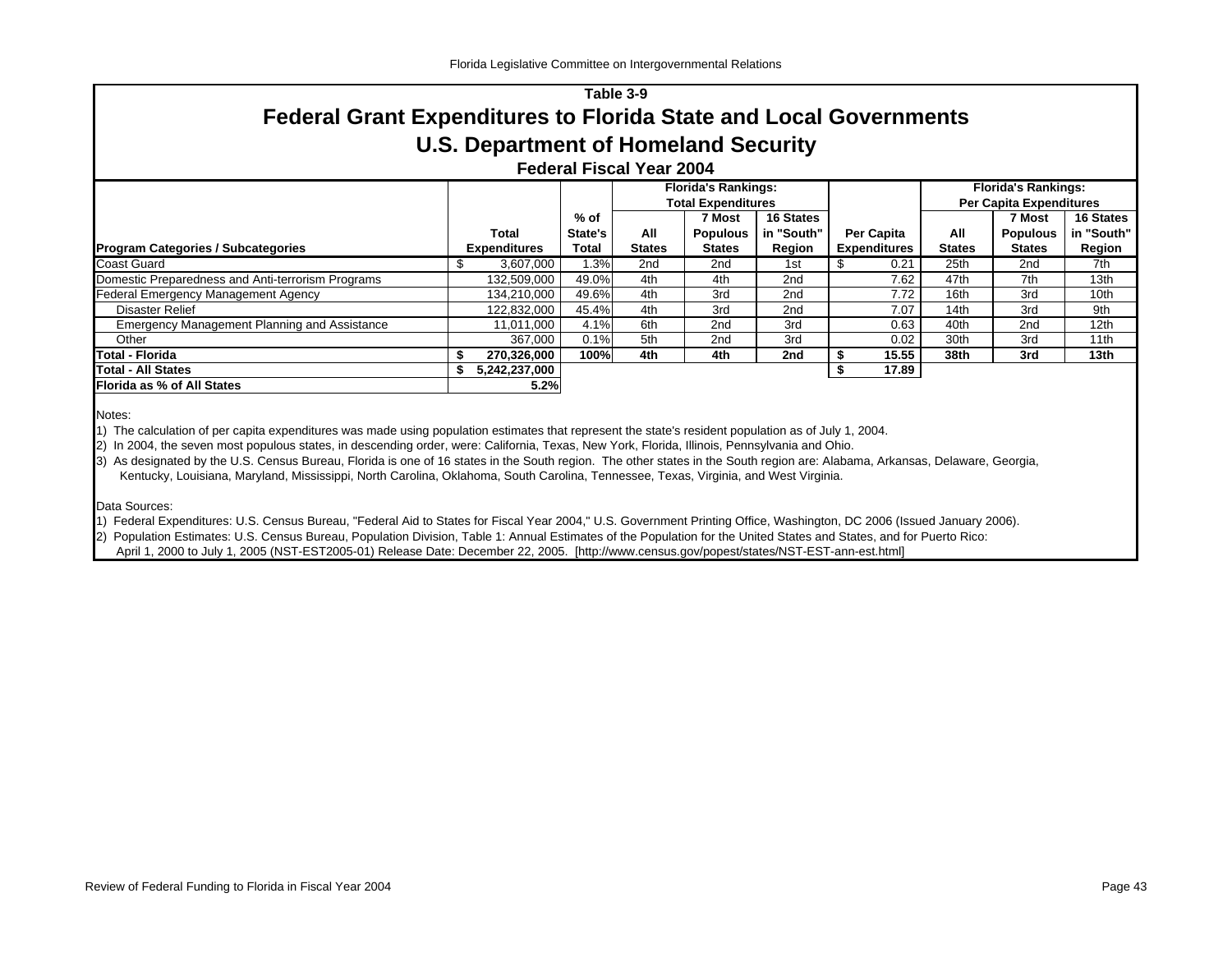# **Table 3-10U.S. Department of Housing and Urban Development Federal Grant Expenditures to Florida State and Local Governments**

#### **Federal Fiscal Year 2004**

|                                                         |                     |         |                  | <b>Florida's Rankings:</b> |            |                     | <b>Florida's Rankings:</b> |                         |                  |
|---------------------------------------------------------|---------------------|---------|------------------|----------------------------|------------|---------------------|----------------------------|-------------------------|------------------|
|                                                         |                     |         |                  | <b>Total Expenditures</b>  |            |                     |                            | Per Capita Expenditures |                  |
|                                                         |                     | $%$ of  |                  | 7 Most                     | 16 States  |                     |                            | 7 Most                  | 16 States        |
|                                                         | Total               | State's | All              | <b>Populous</b>            | in "South" | Per Capita          | All                        | <b>Populous</b>         | in "South"       |
| <b>Program Categories / Subcategories</b>               | <b>Expenditures</b> | Total   | <b>States</b>    | <b>States</b>              | Region     | <b>Expenditures</b> | <b>States</b>              | <b>States</b>           | Region           |
| Fair Housing and Equal Opportunity                      | 2,712,000<br>\$     | 0.2%    | 3rd              | 3rd                        | 1st        | 0.16                | 22nd                       | 2 <sub>nd</sub>         | 7th              |
| Community Planning and Development                      | 251,524,000         | 17.9%   | 7th              | 7th                        | 2nd        | 14.47               | 44th                       | 7th                     | 13 <sub>th</sub> |
| <b>Community Development Block Grant</b>                | 185,963,000         | 13.2%   | 7th              | 7th                        | 2nd        | 10.70               | 46th                       | 7th                     | 14 <sub>th</sub> |
| <b>Empowerment Zones and Other Economic Development</b> | 3,892,000           | 0.3%    | 9th              | 4th                        | 3rd        | 0.22                | 23rd                       | 3rd                     | 7th              |
| <b>Emergency Shelter and Homeless Assistance</b>        | 61,669,000          | 4.4%    | 5th              | 5th                        | 1st        | 3.55                | 20th                       | 6th                     | 4th              |
| <b>Housing Programs</b>                                 | 1,150,722,000       | 81.9%   | 9th              | 7th                        | 2nd        | 66.19               | 43rd                       | 7th                     | 16th             |
| College Housing                                         | 78,000              | 0.0%    | 22nd             | 6th                        | 4th        | < 0.01              | 28th                       | 6th                     | 7th              |
| Housing Opportunities for Persons with AIDS             | 33,039,000          | 2.4%    | 2nd              | 2nd                        | 1st        | 1.90                | 2nd                        | 2nd                     | 1st              |
| Native American Block Grant                             | ,895,000            | 0.1%    | 26th             | 3rd                        | 5th        | 0.11                | 31st                       | 3rd                     | 8th              |
| <b>Housing for Special Populations</b>                  | 53,012,000          | 3.8%    | 5th              | 5th                        | 1st        | 3.05                | 25th                       | 6th                     | 7th              |
| <b>Public Housing Programs</b>                          | 1,015,411,000       | 72.3%   | 9th              | 7th                        | 2nd        | 58.41               | 42nd                       | 7th                     | 16th             |
| Low Rent Housing Assistance                             | 92,600,000          | 6.6%    | 12 <sub>th</sub> | 7th                        | 5th        | 5.33                | 33rd                       | 5th                     | 15th             |
| Neighborhood Revitalization                             | 24,935,000          | 1.8%    | 11th             | 4th                        | 6th        | 1.43                | 26th                       | 4th                     | 14 <sub>th</sub> |
| Drug Elimination                                        | ,428,000            | 0.1%    | 10th             | 5th                        | 6th        | 0.08                | 29th                       | 4th                     | 9th              |
| Housing Certificate Program                             | 822,872,000         | 58.6%   | 9th              | 7th                        | 2nd        | 47.33               | 42nd                       | 7th                     | 15th             |
| Capital Programs                                        | 73,576,000          | 5.2%    | 12 <sub>th</sub> | 7th                        | 4th        | 4.23                | 38th                       | 6th                     | 16th             |
| Home Ownership Assistance                               | 46,990,000          | 3.3%    | 9th              | 7th                        | 2nd        | 2.70                | 48th                       | 7th                     | 16th             |
| Other                                                   | 297,000             | 0.0%    | 36th             | 7th                        | 13th       | 0.02                | 43rd                       | 7th                     | 15 <sub>th</sub> |
| <b>Total - Florida</b>                                  | 1,404,958,000       | 100%    | 9th              | 7th                        | 2nd        | 80.81               | 46th                       | 7th                     | 16th             |
| <b>Total - All States</b>                               | 38,695,648,000      |         |                  |                            |            | 132.02<br>\$        |                            |                         |                  |
| <b>Florida as % of All States</b>                       | 3.6%                |         |                  |                            |            |                     |                            |                         |                  |

Notes:

1) The calculation of per capita expenditures was made using population estimates that represent the state's resident population as of July 1, 2004.

2) In 2004, the seven most populous states, in descending order, were: California, Texas, New York, Florida, Illinois, Pennsylvania and Ohio.

3) As designated by the U.S. Census Bureau, Florida is one of 16 states in the South region. The other states in the South region are: Alabama, Arkansas, Delaware, Georgia, Kentucky, Louisiana, Maryland, Mississippi, North Carolina, Oklahoma, South Carolina, Tennessee, Texas, Virginia, and West Virginia.

Data Sources:

1) Federal Expenditures: U.S. Census Bureau, "Federal Aid to States for Fiscal Year 2004," U.S. Government Printing Office, Washington, DC 2006 (Issued January 2006).

2) Population Estimates: U.S. Census Bureau, Population Division, Table 1: Annual Estimates of the Population for the United States and States, and for Puerto Rico: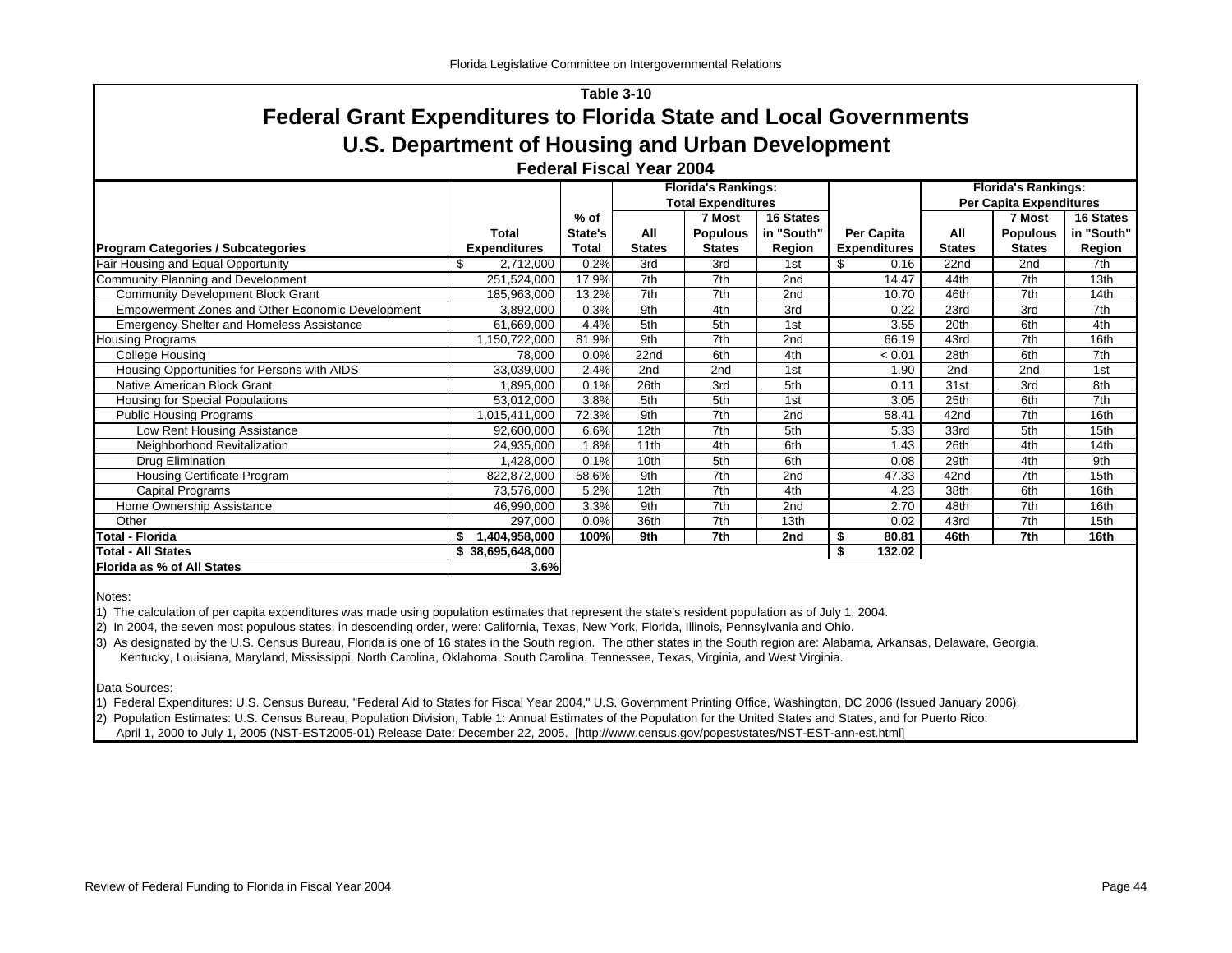| Table 3-11                                                               |                     |            |              |                  |                            |                 |                     |               |                                |                  |  |
|--------------------------------------------------------------------------|---------------------|------------|--------------|------------------|----------------------------|-----------------|---------------------|---------------|--------------------------------|------------------|--|
| <b>Federal Grant Expenditures to Florida State and Local Governments</b> |                     |            |              |                  |                            |                 |                     |               |                                |                  |  |
|                                                                          |                     |            |              |                  |                            |                 |                     |               |                                |                  |  |
| U.S. Department of the Interior                                          |                     |            |              |                  |                            |                 |                     |               |                                |                  |  |
| <b>Federal Fiscal Year 2004</b>                                          |                     |            |              |                  |                            |                 |                     |               |                                |                  |  |
|                                                                          |                     |            |              |                  | <b>Florida's Rankings:</b> |                 |                     |               | <b>Florida's Rankings:</b>     |                  |  |
|                                                                          |                     |            |              |                  | <b>Total Expenditures</b>  |                 |                     |               | <b>Per Capita Expenditures</b> |                  |  |
|                                                                          |                     |            | $%$ of       |                  | 7 Most                     | 16 States       |                     |               | 7 Most                         | 16 States        |  |
|                                                                          | <b>Total</b>        |            | State's      | All              | <b>Populous</b>            | in "South"      | Per Capita          | All           | <b>Populous</b>                | in "South"       |  |
| <b>Program Categories / Subcategories</b>                                | <b>Expenditures</b> |            | <b>Total</b> | <b>States</b>    | <b>States</b>              | Region          | <b>Expenditures</b> | <b>States</b> | <b>States</b>                  | Region           |  |
| <b>Bureau of Indian Affairs</b>                                          | £.                  | 7,544,000  | 25.6%        | 19 <sub>th</sub> | 2 <sub>nd</sub>            | 3rd             | \$<br>0.43          | 26th          | 2 <sub>nd</sub>                | 5th              |  |
| Bureau of Land Management                                                |                     | 2,887,000  | 9.8%         | 14th             | 2nd                        | 2 <sub>nd</sub> | 0.17                | 32nd          | 2 <sub>nd</sub>                | 10th             |  |
| Payments in Lieu of Taxes                                                |                     | 2,887,000  | 9.8%         | 14th             | 2 <sub>nd</sub>            | 2nd             | 0.17                | 32nd          | 2 <sub>nd</sub>                | 10th             |  |
| <b>Shared Revenues</b>                                                   |                     |            | 0.0%         |                  |                            |                 |                     |               |                                |                  |  |
| <b>Bureau of Reclamation</b>                                             |                     |            | 0.0%         |                  |                            |                 |                     |               |                                |                  |  |
| <b>Fish and Wildlife Service</b>                                         |                     | 15,305,000 | 51.9%        | 9th              | 5th                        | 2nd             | 0.88                | 47th          | 5th                            | 16th             |  |
| <b>Wildlife Conservation and Restoration</b>                             |                     | 8.822.000  | 29.9%        | 8th              | 4th                        | 3rd             | 0.51                | 46th          | 5th                            | 15 <sub>th</sub> |  |
| Sport Fish Restoration                                                   |                     | 5,504,000  | 18.7%        | 19th             | 5th                        | 4th             | 0.32                | 48th          | 6th                            | 16th             |  |
| Other                                                                    |                     | 979,000    | 3.3%         | 3rd              | 2nd                        | 2nd             | 0.06                | 20th          | 1st                            | 9th              |  |
| <b>Minerals Management Service</b>                                       |                     | 25.000     | 0.1%         | 28th             | 6th                        | 9th             | < 0.01              | 32nd          | 6th                            | 10th             |  |
| <b>Minerals Leasing Act</b>                                              |                     | 24,000     | 0.1%         | 22 <sub>nd</sub> | 3rd                        | 7th             | < 0.01              | 24th          | 3rd                            | 7th              |  |
| Other                                                                    |                     | 1.000      | 0.0%         | 29th             | 6th                        | 10th            | < 0.01              | 30th          | 6th                            | 10th             |  |
| <b>National Park Service</b>                                             |                     | 3,712,000  | 12.6%        | 7th              | 5th                        | 2nd             | 0.21                | 44th          | 5th                            | 15 <sub>th</sub> |  |
| <b>Historic Preservation</b>                                             |                     | 1.301.000  | 4.4%         | 3rd              | 1st                        | 2nd             | 0.07                | 43rd          | 3rd                            | 15 <sub>th</sub> |  |
| Other                                                                    |                     | 2,411,000  | 8.2%         | 8th              | 5th                        | 3rd             | 0.14                | 40th          | 5th                            | 14th             |  |
| Office of Surface Mining, Reclamation, and Enforcement                   |                     |            | 0.0%         |                  |                            |                 |                     |               |                                |                  |  |
| Abandoned Mine Reclamation                                               |                     |            | 0.0%         |                  |                            |                 |                     |               |                                |                  |  |
| Other                                                                    |                     |            | 0.0%         |                  |                            |                 |                     |               |                                |                  |  |
| <b>Office of Insular Affairs</b>                                         |                     |            | 0.0%         |                  |                            |                 |                     |               |                                |                  |  |
| <b>Total - Florida</b>                                                   | \$                  | 29,473,000 | 100%         | 26th             | 5th                        | 7th             | 1.70<br>\$          | 47th          | 6th                            | 16th             |  |
| Total - All States                                                       | \$<br>3,589,033,000 |            |              |                  |                            |                 | \$<br>12.24         |               |                                |                  |  |
| <b>IFlorida as % of All States</b>                                       |                     | 0.8%       |              |                  |                            |                 |                     |               |                                |                  |  |

1) The calculation of per capita expenditures was made using population estimates that represent the state's resident population as of July 1, 2004.

2) In 2004, the seven most populous states, in descending order, were: California, Texas, New York, Florida, Illinois, Pennsylvania and Ohio.

3) As designated by the U.S. Census Bureau, Florida is one of 16 states in the South region. The other states in the South region are: Alabama, Arkansas, Delaware, Georgia, Kentucky, Louisiana, Maryland, Mississippi, North Carolina, Oklahoma, South Carolina, Tennessee, Texas, Virginia, and West Virginia.

Data Sources:

1) Federal Expenditures: U.S. Census Bureau, "Federal Aid to States for Fiscal Year 2004," U.S. Government Printing Office, Washington, DC 2006 (Issued January 2006).

2) Population Estimates: U.S. Census Bureau, Population Division, Table 1: Annual Estimates of the Population for the United States and States, and for Puerto Rico: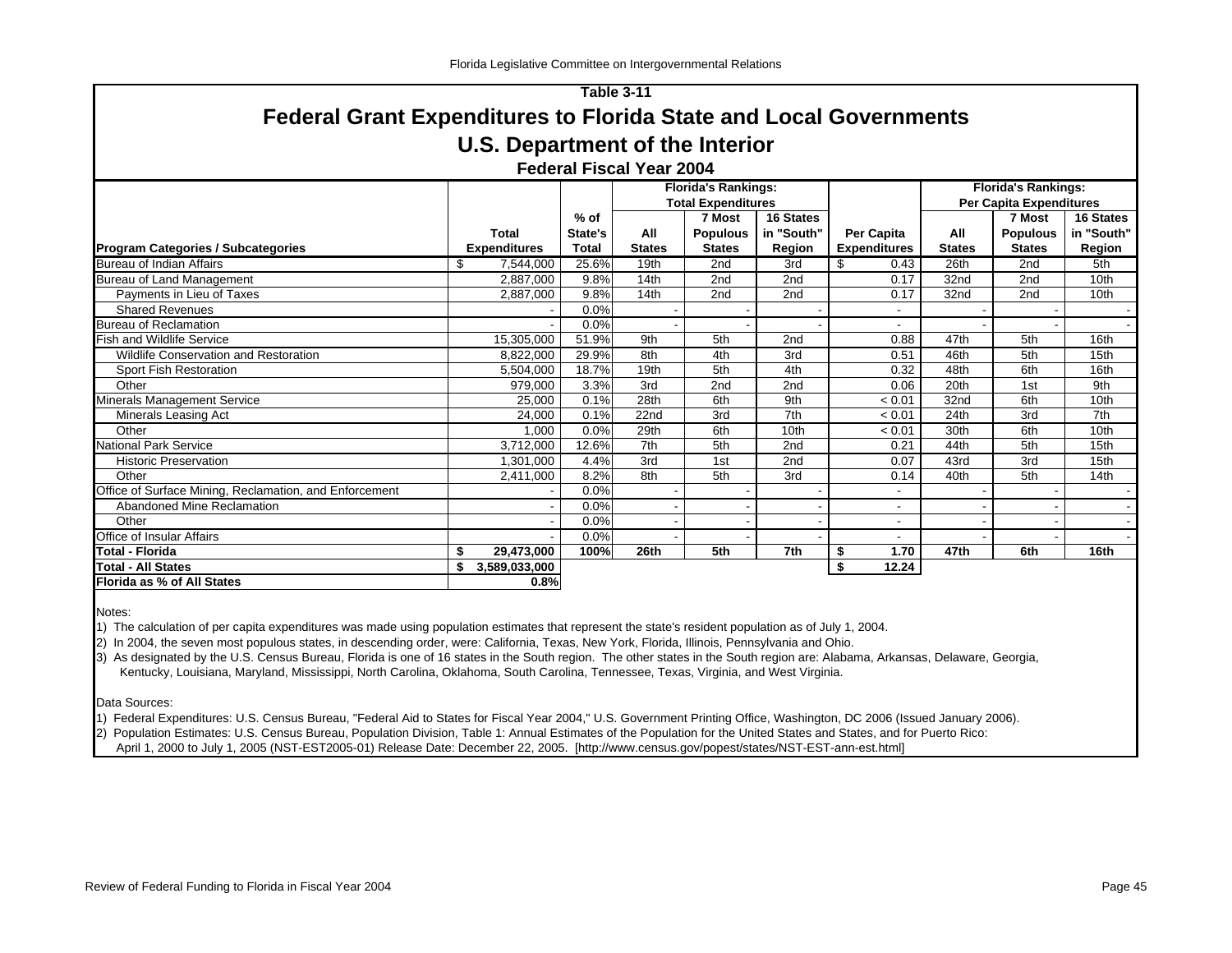| Table 3-12                                                               |  |
|--------------------------------------------------------------------------|--|
| <b>Federal Grant Expenditures to Florida State and Local Governments</b> |  |
| <b>U.S. Department of Justice</b>                                        |  |
| <b>Federal Fiscal Vear 2004</b>                                          |  |

|                                             |                     |         | 1 YUVIUI 1 19941 1 941 £997 |                            |                 |                     |                  |                                |                  |
|---------------------------------------------|---------------------|---------|-----------------------------|----------------------------|-----------------|---------------------|------------------|--------------------------------|------------------|
|                                             |                     |         |                             | <b>Florida's Rankings:</b> |                 |                     |                  | <b>Florida's Rankings:</b>     |                  |
|                                             |                     |         |                             | <b>Total Expenditures</b>  |                 |                     |                  | <b>Per Capita Expenditures</b> |                  |
|                                             |                     | % of    |                             | 7 Most                     | 16 States       |                     |                  | 7 Most                         | <b>16 States</b> |
|                                             | Total               | State's | All                         | <b>Populous</b>            | in "South"      | Per Capita          | All              | <b>Populous</b>                | in "South"       |
| <b>Program Categories / Subcategories</b>   | <b>Expenditures</b> | Total   | <b>States</b>               | <b>States</b>              | Region          | <b>Expenditures</b> | <b>States</b>    | <b>States</b>                  | Region           |
| <b>Federal Prison System</b>                | 727,000<br>\$       | 0.3%    | 1st                         | 1st                        | 1st             | \$<br>0.04          | 9th              | 1st                            | 4th              |
| Office of Asset Forfeiture                  | 24,956,000          | 9.9%    | 3rd                         | 3rd                        | 1st             | 1.44                | 8th              | 1st                            | 3rd              |
| Office of Justice Programs                  | 227,295,000         | 89.8%   | 3rd                         | 3rd                        | 1st             | 13.07               | 34th             | 3rd                            | 10 <sub>th</sub> |
| Corrections, Probation, and Parole          | 30,041,000          | 11.9%   | 2nd                         | 2nd                        | 1st             | 1.73                | 15 <sub>th</sub> | 2nd                            | 2nd              |
| Crime Victims Programs                      | 30,691,000          | 12.1%   | 4th                         | 4th                        | 2 <sub>nd</sub> | 1.77                | 28th             | 5th                            | 9th              |
| Education, Research, and Statistics Program | 10,215,000          | 4.0%    | 4th                         | 2nd                        | 3rd             | 0.59                | 25th             | 2nd                            | 9th              |
| Juvenile Justice Programs                   | 22,024,000          | 8.7%    | 5th                         | 3rd                        | 2 <sub>nd</sub> | 1.27                | 36th             | 4th                            | 10th             |
| Law Enforcement Assistance                  | 134,324,000         | 53.1%   | 4th                         | 4th                        | 2 <sub>nd</sub> | 7.73                | 34th             | 3rd                            | 10th             |
| <b>Bulletproof Vests</b>                    | 900,000             | 0.4%    | 3rd                         | 2 <sub>nd</sub>            | 1st             | 0.05                | 36th             | 4th                            | 10th             |
| Community Oriented Policing Program (COPS)  | 31,768,000          | 12.6%   | 3rd                         | 3rd                        | 1st             | 1.83                | 35th             | 4th                            | 7th              |
| Law Enforcement Block Grant                 | 27,639,000          | 10.9%   | 3rd                         | 2 <sub>nd</sub>            | 2 <sub>nd</sub> | 1.59                | 5th              | 1st                            | 4th              |
| Violence Against Women and Children         | 8,908,000           | 3.5%    | 6th                         | 5th                        | 2 <sub>nd</sub> | 0.51                | 48th             | 7th                            | 15th             |
| Weed and Seed                               | 3,545,000           | 1.4%    | 2 <sub>nd</sub>             | 2 <sub>nd</sub>            | 1st             | 0.20                | 23rd             | 1st                            | 7th              |
| Other                                       | 5,099,000           | 2.0%    | 2 <sub>nd</sub>             | 2 <sub>nd</sub>            | 1st             | 0.29                | 21st             | 1st                            | 5th              |
| Substance Abuse Programs                    | 38,473,000          | 15.2%   | 5th                         | 4th                        | 3rd             | 2.21                | 38th             | 5th                            | 14th             |
| Other                                       | 17,992,000          | 7.1%    | 4th                         | 4th                        | 2nd             | 1.03                | 19 <sub>th</sub> | 4th                            | 4th              |
| <b>Total - Florida</b>                      | 252,978,000         | 100%    | 3rd                         | 3rd                        | 1st             | 14.55               | 31st             | 3rd                            | 10th             |
| <b>Total - All States</b>                   | 4,380,699,000       |         |                             |                            |                 | \$<br>14.95         |                  |                                |                  |
| Florida as % of All States                  | 5.8%                |         |                             |                            |                 |                     |                  |                                |                  |

1) The calculation of per capita expenditures was made using population estimates that represent the state's resident population as of July 1, 2004.

2) In 2004, the seven most populous states, in descending order, were: California, Texas, New York, Florida, Illinois, Pennsylvania and Ohio.

3) As designated by the U.S. Census Bureau, Florida is one of 16 states in the South region. The other states in the South region are: Alabama, Arkansas, Delaware, Georgia, Kentucky, Louisiana, Maryland, Mississippi, North Carolina, Oklahoma, South Carolina, Tennessee, Texas, Virginia, and West Virginia.

Data Sources:

1) Federal Expenditures: U.S. Census Bureau, "Federal Aid to States for Fiscal Year 2004," U.S. Government Printing Office, Washington, DC 2006 (Issued January 2006).

2) Population Estimates: U.S. Census Bureau, Population Division, Table 1: Annual Estimates of the Population for the United States and States, and for Puerto Rico: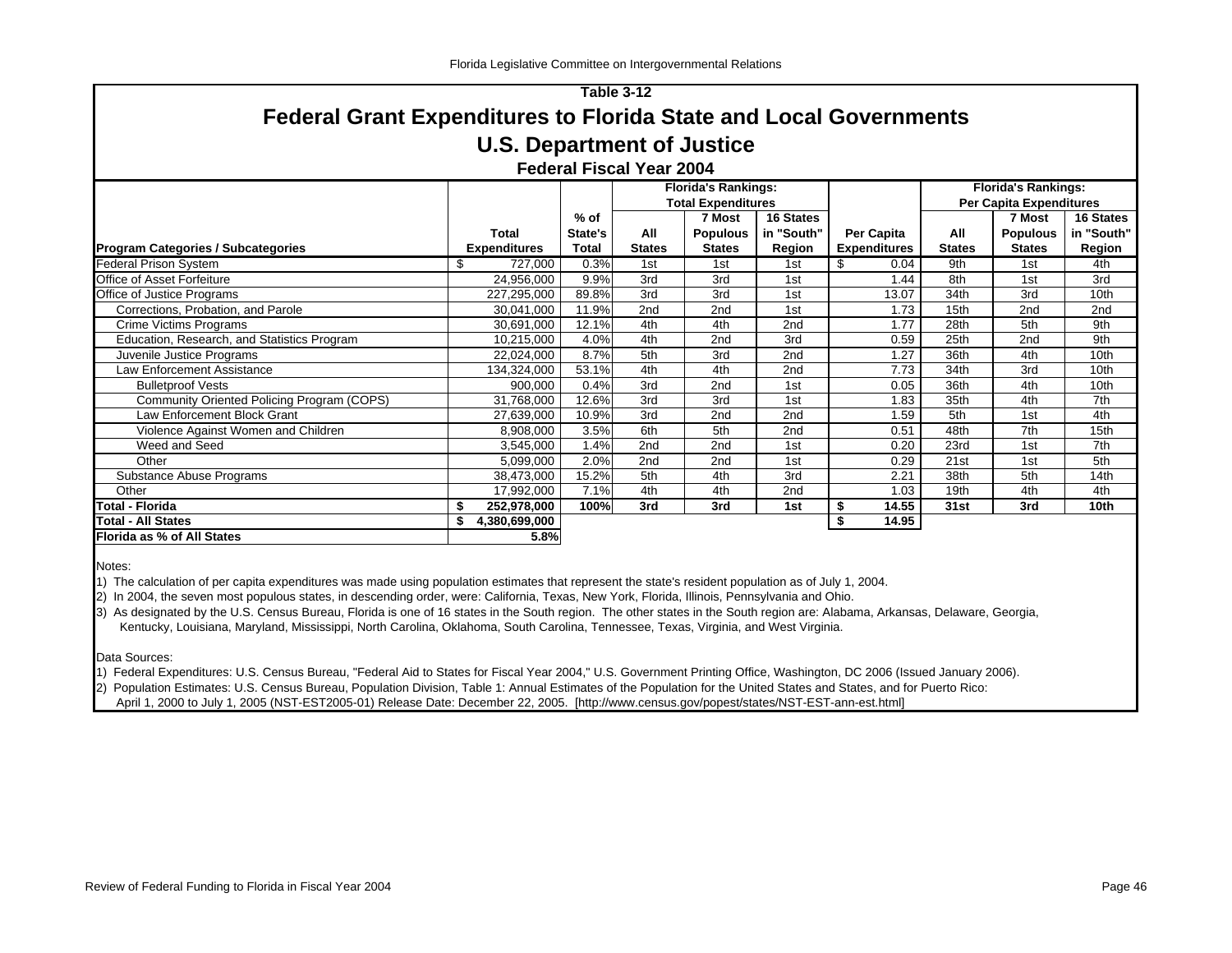# **Table 3-13U.S. Department of Labor Federal Grant Expenditures to Florida State and Local Governments**

#### **Federal Fiscal Year 2004**

|                                                     |                     |         | <b>Florida's Rankings:</b> |                           |                  | <b>Florida's Rankings:</b> |       |               |                                |                  |
|-----------------------------------------------------|---------------------|---------|----------------------------|---------------------------|------------------|----------------------------|-------|---------------|--------------------------------|------------------|
|                                                     |                     |         |                            | <b>Total Expenditures</b> |                  |                            |       |               | <b>Per Capita Expenditures</b> |                  |
|                                                     |                     | $%$ of  |                            | 7 Most                    | <b>16 States</b> |                            |       |               | 7 Most                         | <b>16 States</b> |
|                                                     | Total               | State's | All                        | <b>Populous</b>           | in "South"       | Per Capita                 |       | All           | <b>Populous</b>                | in "South"       |
| <b>Program Categories / Subcategories</b>           | <b>Expenditures</b> | Total   | <b>States</b>              | <b>States</b>             | Region           | <b>Expenditures</b>        |       | <b>States</b> | <b>States</b>                  | Region           |
| Bureau of Labor Statistics                          | 3.149.000           | 1.1%    | 5th                        | 5th                       | 2nd              |                            | 0.18  | 50th          | 7th                            | 16th             |
| <b>Employment and Training Administration</b>       | 268.725.000         | 95.0%   | 7th                        | 6th                       | 2nd              |                            | 15.46 | 50th          | 7th                            | 16th             |
| State Unemployment Insurance and Employment Service | 104.665.000         | 37.0%   | 8th                        | 6th                       | 2nd              |                            | 6.02  | 50th          | 7th                            | 16th             |
| Workforce Investment                                | 132,425,000         | 46.8%   | 5th                        | 5th                       | 2nd              |                            | 7.62  | 34th          | 7th                            | 12th             |
| Other                                               | 31,635,000          | 11.2%   | 18th                       | 7th                       | 7th              |                            | 1.82  | 49th          | 7th                            | 15 <sub>th</sub> |
| Mine Safety Health and Administration               | 120.000             | 0.0%    | 25th                       | 7th                       | 8th              |                            | 0.01  | 41st          | 6th                            | 14th             |
| Occupational Health and Safety Administration       | 2.072.000           | 0.7%    | 18th                       | 4th                       | 8th              |                            | 0.12  | 49th          | 6th                            | 15 <sub>th</sub> |
| Veterans Employment and Training Administration     | 8,732,000           | 3.1%    | 4th                        | 4th                       | 2 <sub>nd</sub>  |                            | 0.50  | 43rd          | 7th                            | 13 <sub>th</sub> |
| Total - Florida                                     | 282,798,000         | 100%    | 7th                        | 6th                       | 2nd              |                            | 16.27 | 50th          | 7th                            | 16th             |
| Total - All States                                  | 8,243,441,000       |         |                            |                           |                  |                            | 28.12 |               |                                |                  |
| <b>IFlorida as % of All States</b>                  | 3.4%                |         |                            |                           |                  |                            |       |               |                                |                  |

Notes:

1) The calculation of per capita expenditures was made using population estimates that represent the state's resident population as of July 1, 2004.

2) In 2004, the seven most populous states, in descending order, were: California, Texas, New York, Florida, Illinois, Pennsylvania and Ohio.

3) As designated by the U.S. Census Bureau, Florida is one of 16 states in the South region. The other states in the South region are: Alabama, Arkansas, Delaware, Georgia, Kentucky, Louisiana, Maryland, Mississippi, North Carolina, Oklahoma, South Carolina, Tennessee, Texas, Virginia, and West Virginia.

Data Sources:

1) Federal Expenditures: U.S. Census Bureau, "Federal Aid to States for Fiscal Year 2004," U.S. Government Printing Office, Washington, DC 2006 (Issued January 2006).

2) Population Estimates: U.S. Census Bureau, Population Division, Table 1: Annual Estimates of the Population for the United States and States, and for Puerto Rico: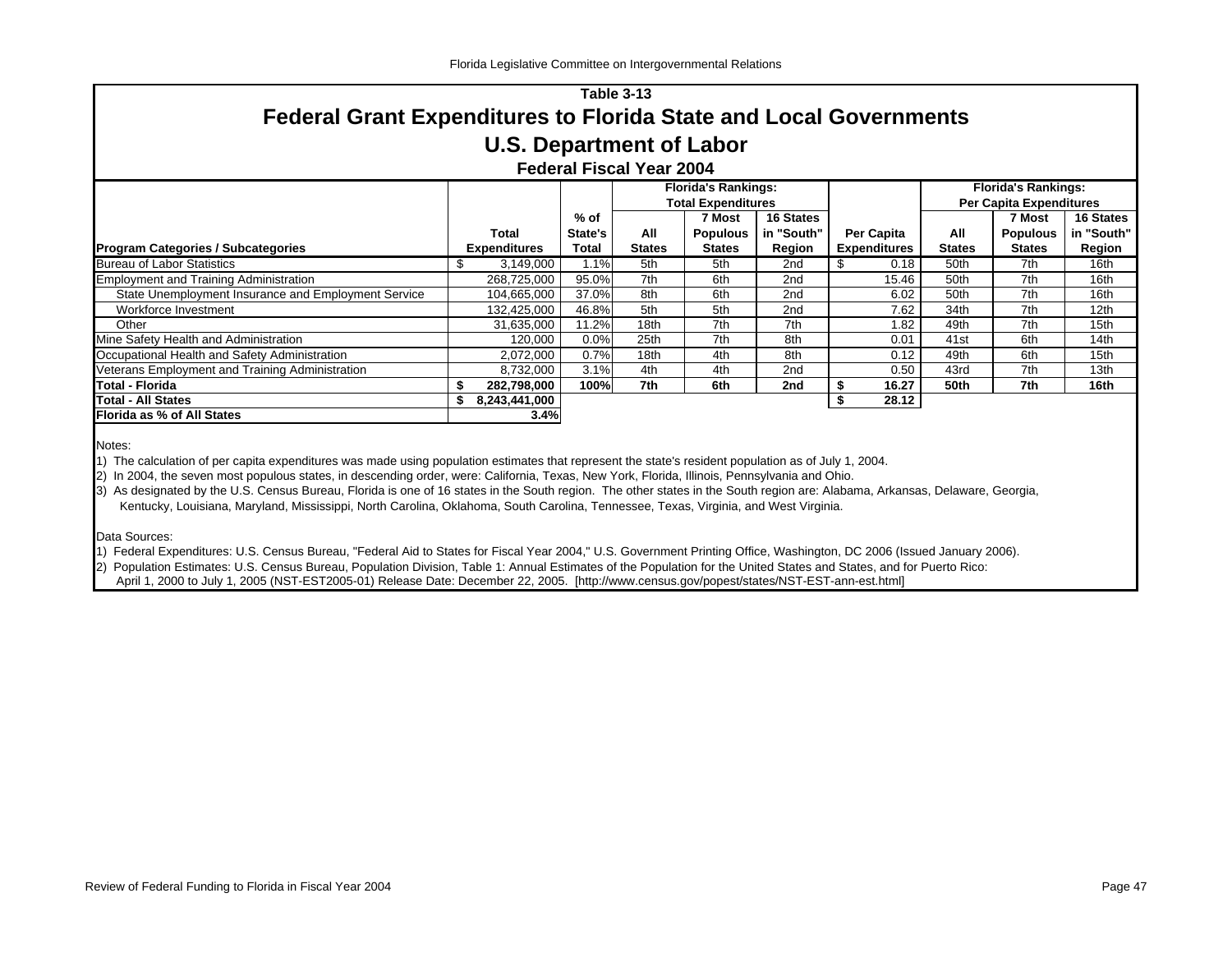# **Table 3-14U.S. Department of Transportation Federal Grant Expenditures to Florida State and Local Governments**

#### **Federal Fiscal Year 2004**

|                                                    |                     |         |               | <b>Florida's Rankings:</b> |                  |                     |        | <b>Florida's Rankings:</b>     |                  |
|----------------------------------------------------|---------------------|---------|---------------|----------------------------|------------------|---------------------|--------|--------------------------------|------------------|
|                                                    |                     |         |               | <b>Total Expenditures</b>  |                  |                     |        | <b>Per Capita Expenditures</b> |                  |
|                                                    |                     | $%$ of  |               | 7 Most                     | <b>16 States</b> |                     |        | 7 Most                         | 16 States        |
|                                                    | Total               | State's | All           | <b>Populous</b>            | in "South"       | Per Capita          | All    | <b>Populous</b>                | in "South"       |
| <b>Program Categories / Subcategories</b>          | <b>Expenditures</b> | Total   | <b>States</b> | <b>States</b>              | Region           | <b>Expenditures</b> | States | <b>States</b>                  | Region           |
| <b>Federal Aviation Administration</b>             | 130,979,000<br>S    | 6.6%    | 4th           | 3rd                        | 2nd              | 7.53                | 34th   | 3rd                            | 10 <sub>th</sub> |
| <b>Federal Highway Administration</b>              | 1,569,142,000       | 79.2%   | 3rd           | 3rd                        | 2nd              | 90.26               | 39th   | 3rd                            | 14th             |
| <b>Demonstration Projects</b>                      | 3.078.000           | 0.2%    | 22nd          | 4th                        | 8th              | 0.18                | 38th   | 5th                            | 11th             |
| <b>Highway Trust Fund</b>                          | 1.563.475.000       | 78.9%   | 3rd           | 3rd                        | 2nd              | 89.93               | 36th   | 3rd                            | 13 <sub>th</sub> |
| Other                                              | 2,589,000           | 0.1%    | 32nd          | 5th                        | 14th             | 0.15                | 40th   | 5th                            | 15 <sub>th</sub> |
| <b>Federal Motor Carrier Safety Administration</b> | 2,712,000           | 0.1%    | 22nd          | 7th                        | 8th              | 0.16                | 49th   | 7th                            | 15 <sub>th</sub> |
| <b>Federal Railroad Administration</b>             |                     | 0.0%    |               |                            |                  |                     |        |                                |                  |
| <b>Federal Transit Administration</b>              | 262,113,000         | 13.2%   | 7th           | 5th                        | 1st              | 15.08               | 20th   | 5th                            | 2 <sub>nd</sub>  |
| National Highway Traffic Safety Administration     | 14.295.000          | 0.7%    | 7th           | 5th                        | 2nd              | 0.82                | 44th   | 6th                            | 14th             |
| Research and Special Projects Administration       | 2,290,000           | 0.1%    | 7th           | 4th                        | 4th              | 0.13                | 40th   | 6th                            | 13th             |
| Total - Florida                                    | 1,981,531,000       | 100%    | 4th           | 4th                        | 2nd              | 113.98              | 43rd   | 4th                            | 14th             |
| Total - All States                                 | \$39,352,857,000    |         |               |                            |                  | 134.26              |        |                                |                  |
| <b>IFlorida as % of All States</b>                 | 5.0%                |         |               |                            |                  |                     |        |                                |                  |

Notes:

1) The calculation of per capita expenditures was made using population estimates that represent the state's resident population as of July 1, 2004.

2) In 2004, the seven most populous states, in descending order, were: California, Texas, New York, Florida, Illinois, Pennsylvania and Ohio.

3) As designated by the U.S. Census Bureau, Florida is one of 16 states in the South region. The other states in the South region are: Alabama, Arkansas, Delaware, Georgia, Kentucky, Louisiana, Maryland, Mississippi, North Carolina, Oklahoma, South Carolina, Tennessee, Texas, Virginia, and West Virginia.

Data Sources:

1) Federal Expenditures: U.S. Census Bureau, "Federal Aid to States for Fiscal Year 2004," U.S. Government Printing Office, Washington, DC 2006 (Issued January 2006).

2) Population Estimates: U.S. Census Bureau, Population Division, Table 1: Annual Estimates of the Population for the United States and States, and for Puerto Rico: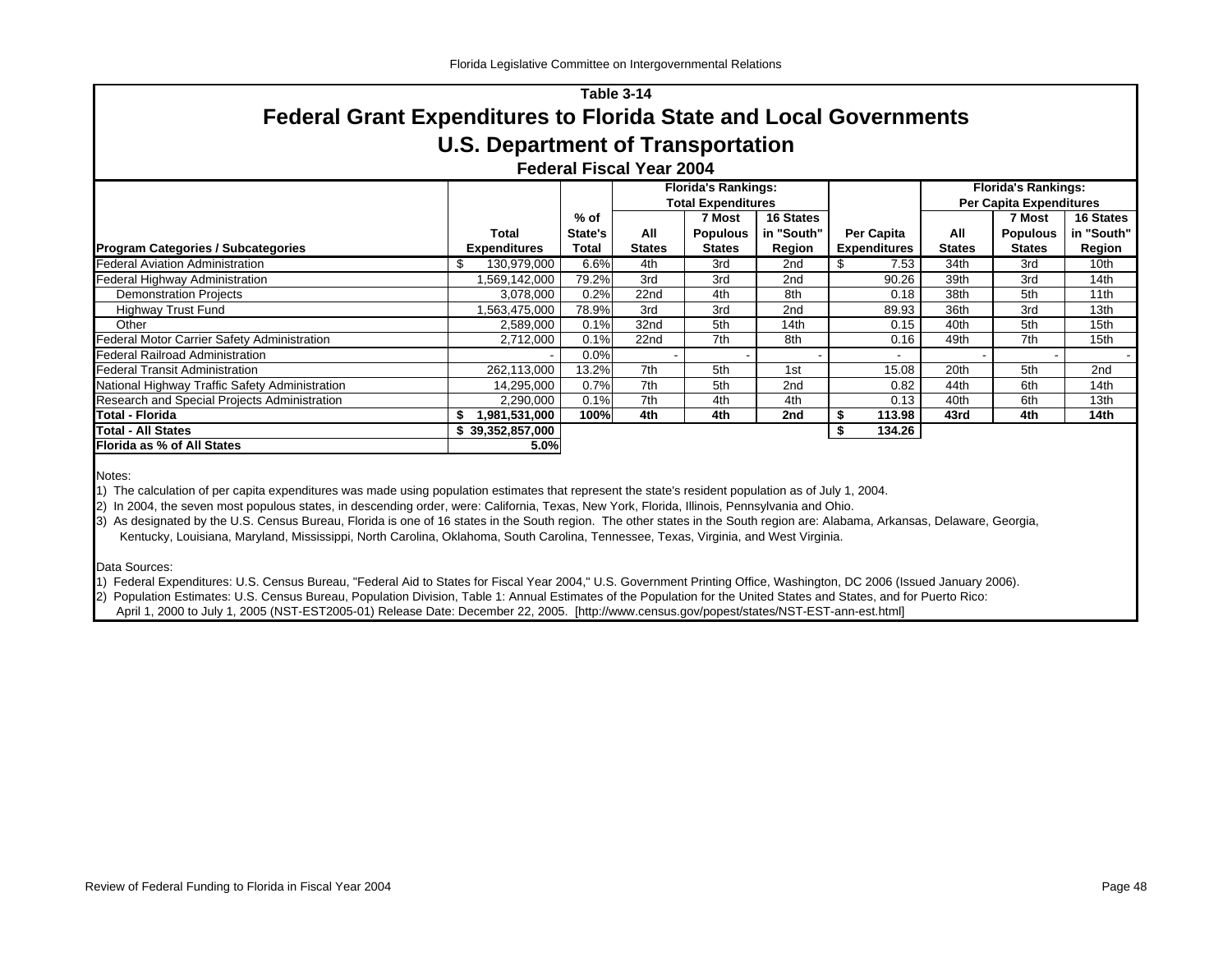# **Table 3-15U.S. Department of the Treasury Federal Grant Expenditures to Florida State and Local Governments**

#### **Federal Fiscal Year 2004**

|                                           |                              |                          |                      | <b>Florida's Rankings:</b><br><b>Total Expenditures</b> |                                          |                                   |                      | <b>Florida's Rankings:</b><br><b>Per Capita Expenditures</b> |                                   |
|-------------------------------------------|------------------------------|--------------------------|----------------------|---------------------------------------------------------|------------------------------------------|-----------------------------------|----------------------|--------------------------------------------------------------|-----------------------------------|
| <b>Program Categories / Subcategories</b> | Total<br><b>Expenditures</b> | % of<br>State's<br>Total | All<br><b>States</b> | 7 Most<br><b>Populous</b><br><b>States</b>              | <b>16 States</b><br>in "South"<br>Region | Per Capita<br><b>Expenditures</b> | All<br><b>States</b> | 7 Most<br><b>Populous</b><br><b>States</b>                   | 16 States<br>in "South"<br>Region |
| Asset Forfeiture Fund                     | 4.648.000                    | $.7\%$                   | 3rd                  | 3rd                                                     | 2nd                                      | 0.27                              | 6th                  | 3rd                                                          | 3rd                               |
| Other                                     | 271,742,000                  | 98.3%                    | 4th                  | 4th                                                     | 2nd                                      | 15.63                             | 47th                 | 7th                                                          | 15th                              |
| <b>Total - Florida</b>                    | 276.390.000                  | 100%                     | 4th                  | 4th                                                     | 2nd                                      | 15.90                             | 46th                 | 7th                                                          | 15th                              |
| <b>Total - All States</b>                 | 4.936.109.000                |                          |                      |                                                         |                                          | 16.84                             |                      |                                                              |                                   |
| <b>Florida as % of All States</b>         | 5.6%                         |                          |                      |                                                         |                                          |                                   |                      |                                                              |                                   |

Notes:

1) The calculation of per capita expenditures was made using population estimates that represent the state's resident population as of July 1, 2004.

2) In 2004, the seven most populous states, in descending order, were: California, Texas, New York, Florida, Illinois, Pennsylvania and Ohio.

3) As designated by the U.S. Census Bureau, Florida is one of 16 states in the South region. The other states in the South region are: Alabama, Arkansas, Delaware, Georgia, Kentucky, Louisiana, Maryland, Mississippi, North Carolina, Oklahoma, South Carolina, Tennessee, Texas, Virginia, and West Virginia.

Data Sources:

1) Federal Expenditures: U.S. Census Bureau, "Federal Aid to States for Fiscal Year 2004," U.S. Government Printing Office, Washington, DC 2006 (Issued January 2006).

2) Population Estimates: U.S. Census Bureau, Population Division, Table 1: Annual Estimates of the Population for the United States and States, and for Puerto Rico: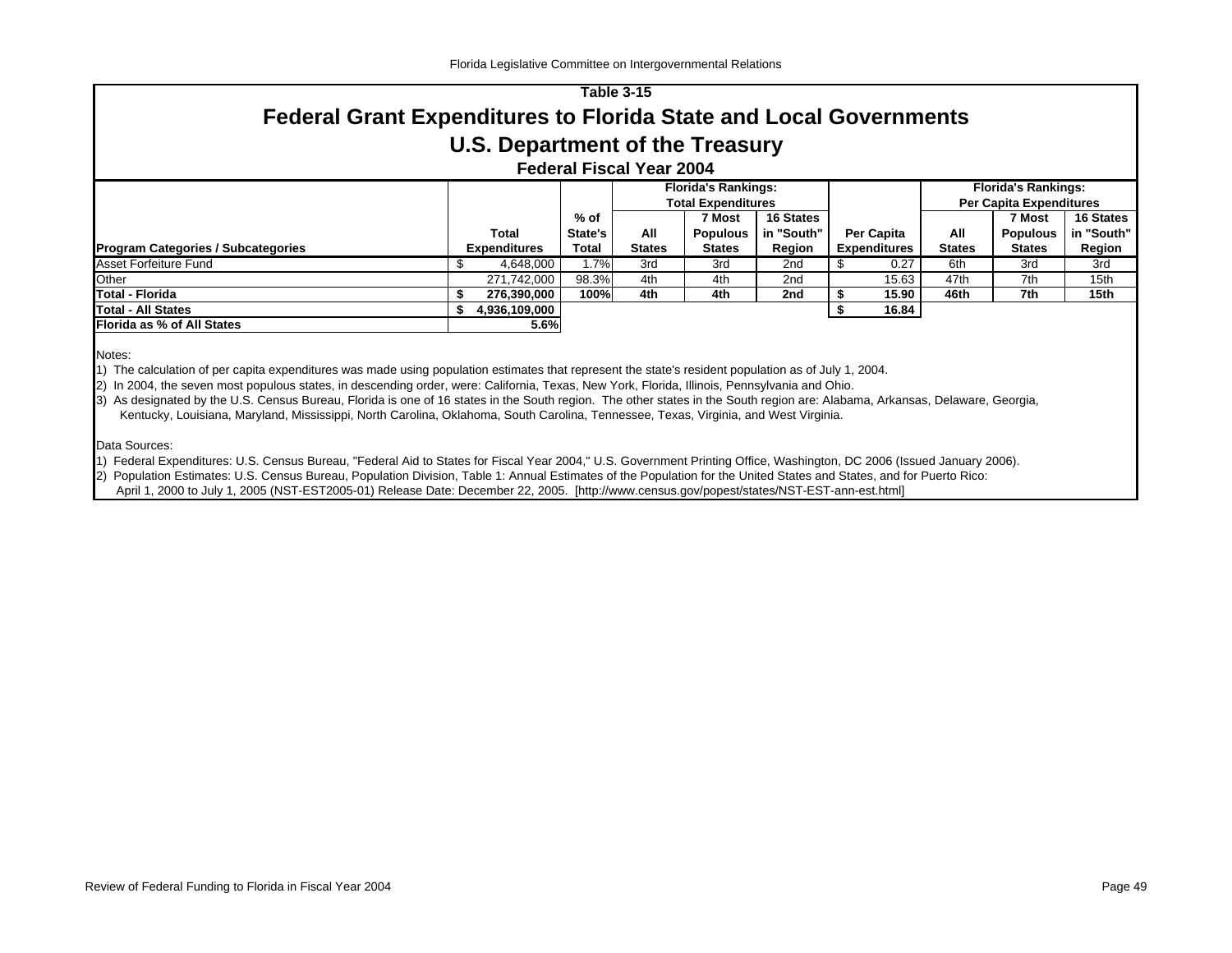| Table 3-16<br>Total Federal Grant Expenditures to Florida's State and Local Governments by Federal Agency           |    |                      |                |                      |    |                      |                    |                                   |    |                      |              |                      |     |                      |                                      |              |                                      |
|---------------------------------------------------------------------------------------------------------------------|----|----------------------|----------------|----------------------|----|----------------------|--------------------|-----------------------------------|----|----------------------|--------------|----------------------|-----|----------------------|--------------------------------------|--------------|--------------------------------------|
|                                                                                                                     |    |                      |                |                      |    |                      |                    | Federal Fiscal Years 1996 to 2004 |    |                      |              |                      |     |                      |                                      |              |                                      |
| <b>Federal Department / Agency</b>                                                                                  |    | 1996                 |                | 1997                 |    | 1998                 |                    | 1999                              |    | 2000                 |              | 2001                 |     | 2002                 | 2003                                 |              | 2004                                 |
| Agriculture<br><b>Total Expenditures</b><br>FL's Ranking Among the States                                           | \$ | 727,798,000<br>4th   | \$             | 793,313,000<br>4th   | \$ | 829,750,000<br>4th   | $\mathbf{\hat{s}}$ | 869,936,000<br>4th                | \$ | 827,812,000<br>4th   | \$           | 863,661,000<br>4th   | \$  | 980,605,000<br>4th   | \$<br>972,874,000<br>4th             | $\mathbf{s}$ | 1,015,824,000<br>4th                 |
| commerce:<br><b>Total Expenditures</b><br>FL's Ranking Among the States                                             | \$ | 38,660,000<br>2nd    | \$             | 34,210,000<br>7th    | \$ | 28,421,000<br>7th    | \$                 | 28,792,000<br>6th                 | \$ | 29,088,000<br>8th    | \$           | 36,850,000<br>7th    | \$  | 46,248,000<br>5th    | \$<br>24,205,000<br>11th             | \$           | 34,898,000<br>7th                    |
| <b>Corporation for National and Community Service</b><br><b>Total Expenditures</b><br>FL's Ranking Among the States |    | <b>NA</b>            |                | <b>NA</b>            |    | <b>NA</b>            |                    | <b>NA</b>                         | \$ | 15,987,000<br>5th    | \$           | 11,098,000<br>10th   | \$  | 4,172,000<br>12th    | \$<br>2,835,000<br>17th              | \$           | 1,693,000<br>18th                    |
| <b>Corporation for Public Broadcasting</b><br><b>Total Expenditures</b><br>FL's Ranking Among the States            | \$ | 2,726,000<br>15th    | \$             | 10,661,000<br>5th    | \$ | 10,163,000<br>6th    | $\sqrt{3}$         | 9,848,000<br>6th                  | \$ | 11,805,000<br>5th    | \$           | 13,666,000<br>4th    | \$  | 14,771,000<br>5th    | \$<br>12,811,000<br>4th              | \$           | 13,314,000<br>6th                    |
| Defense<br><b>Total Expenditures</b><br>FL's Ranking Among the States                                               | \$ | 2,041,000<br>35th    | $\mathfrak{s}$ | 7,453,000<br>8th     | \$ | 3,402,000<br>20th    | \$                 | 162,000<br>43rd                   | \$ | 171,000<br>36th      | \$           | 6,622,000<br>8th     | \$  | 1,507,000<br>25th    | \$<br>289,000<br>39th                | $\mathbf{s}$ | 6,000<br>46th                        |
| Education<br><b>Total Expenditures</b><br>FL's Ranking Among the States<br><b>Election Assistance Commission</b>    | \$ | 670,655,000<br>4th   | \$             | 740,893,000<br>5th   | \$ | 1,074,145,000<br>3rd | \$.                | 1,021,054,000<br>4th              | \$ | 1,154,177,000<br>4th | \$           | 1,199,151,000<br>4th | \$  | 1,553,340,000<br>4th | \$<br>1,646,297,000<br>4th           | $\mathbf{s}$ | 1,814,563,000<br>4th                 |
| <b>Total Expenditures</b><br>FL's Ranking Among the States                                                          |    | <b>NA</b>            |                | <b>NA</b>            |    | <b>NA</b>            |                    | <b>NA</b>                         |    | <b>NA</b>            |              | NA                   |     | <b>NA</b>            | \$<br>26,029,000<br>6th              | \$           | 47,417,000<br>9th                    |
| Energy<br><b>Total Expenditures</b><br>FL's Ranking Among the States<br><b>Environmental Protection Agency</b>      | \$ | 1.986.000<br>34th    | \$             | 4.918.000<br>4th     | \$ | 5,216,000<br>4th     | \$                 | 2.564.000<br>22 <sub>nd</sub>     | \$ | 1.922.000<br>35th    | \$           | 3.149.000<br>27th    | \$  | 2,221,000<br>36th    | \$<br>10.950.000<br>20th             | $\mathbf{s}$ | 12,297,000<br>17th                   |
| <b>Total Expenditures</b><br>FL's Ranking Among the States                                                          | \$ | 77,613,000<br>11th   | \$             | 77,661,000<br>9th    | \$ | 71,691,000<br>12th   | \$                 | 95,128,000<br>10th                | \$ | 88,232,000<br>12th   | \$           | 109,427,000<br>10th  | \$  | 129,107,000<br>8th   | \$<br>135,156,000<br>10th            | \$           | 145,769,000<br>9th                   |
| qual Employment Opportunity Commission<br><b>Total Expenditures</b><br>FL's Ranking Among the States                | \$ | 951,000<br>7th       | $\mathfrak{s}$ | 988,000<br>9th       | \$ | 1,136,000<br>9th     | S.                 | 893,000<br>8th                    | \$ | 1,181,000<br>8th     | \$           | 1,362,000<br>7th     | \$  | 1,250,000<br>9th     | \$<br>1,275,000<br>9th               | \$           | 1,601,000<br>4th                     |
| ederal Emergency Management Agency<br><b>Total Expenditures</b><br>FL's Ranking Among the States                    | \$ | 137,820,000<br>2nd   | \$             | 99,978,000<br>11th   | \$ | 132,458,000<br>3rd   | \$                 | 168,941,000<br>2nd                | \$ | 210,811,000<br>3rd   | \$           | 157,770,000<br>6th   | \$  | 177,643,000<br>4th   | Refer to<br><b>Homeland Security</b> |              | Refer to<br><b>Homeland Security</b> |
| lealth and Human Services<br><b>Total Expenditures</b><br>FL's Ranking Among the States                             | \$ | 4,765,354,000<br>7th | \$             | 4,529,224,000<br>7th | \$ | 5,197,789,000<br>6th | \$                 | 5,825,280,000<br>5th              | \$ | 6,370,651,000<br>5th | \$           | 7,362,945,000<br>5th | \$  | 8,355,365,000<br>5th | \$<br>9,968,790,000<br>5th           | \$           | 10,560,497,000<br>5th                |
| <b>Iomeland Security</b><br><b>Total Expenditures</b><br>FL's Ranking Among the States                              |    | <b>NA</b>            |                | <b>NA</b>            |    | <b>NA</b>            |                    | <b>NA</b>                         |    | <b>NA</b>            |              | <b>NA</b>            |     | NA                   | \$<br>168,027,000<br>4th             | $\mathbf{s}$ | 270,326,000<br>4th                   |
| lousing and Urban Development<br><b>Total Expenditures</b><br>FL's Ranking Among the States                         | \$ | 748,903,000<br>9th   | \$             | 809,124,000<br>9th   | \$ | 973,312,000<br>9th   | \$.                | 1,054,629,000<br>9th              | \$ | 1,117,059,000<br>9th | \$           | 1,117,104,000<br>9th | \$  | 1,324,002,000<br>9th | \$<br>1,441,227,000<br>9th           | $\mathbf{s}$ | 1,404,958,000<br>9th                 |
| <b>nstitute of Museum and Library Services</b><br><b>Total Expenditures</b><br>FL's Ranking Among the States        | \$ | 275,000<br>10th      | $\mathfrak{L}$ | 133,000<br>26th      | \$ | 8,713,000<br>3rd     | <b>S</b>           | 6,858,000<br>4th                  | \$ | 7,564,000<br>4th     | \$           | 7,659,000<br>4th     | \$  | 9,586,000<br>5th     | \$<br>11,535,000<br>6th              | \$           | 11,944,000<br>5th                    |
| nterior<br><b>Total Expenditures</b><br>FL's Ranking Among the States                                               | \$ | 14,313,000<br>32nd   | $\mathfrak{L}$ | 24.717.000<br>26th   | \$ | 19,349,000<br>28th   | \$                 | 18,972,000<br>26th                | \$ | 20,506,000<br>29th   | \$           | 21,731,000<br>28th   | \$  | 28,356,000<br>23rd   | \$<br>28,891,000<br>25th             | \$           | 29,473,000<br>26th                   |
| Justice<br><b>Total Expenditures</b><br>FL's Ranking Among the States                                               | \$ | 117,971,000<br>4th   | \$             | 151,111,000<br>4th   | \$ | 169,972,000<br>4th   | S.                 | 296,751,000<br>4th                | \$ | 192,023,000<br>3rd   | \$           | 273,674,000<br>3rd   | \$  | 278,818,000<br>4th   | \$<br>238,375,000<br>3rd             | \$           | 252,978,000<br>3rd                   |
| abor<br><b>Total Expenditures</b><br>FL's Ranking Among the States                                                  | \$ | 288.756.000<br>6th   | \$             | 216,366,000<br>6th   | \$ | 259,853,000<br>6th   | \$.                | 265,255,000<br>6th                | \$ | 182,334,000<br>7th   | $\mathbf{s}$ | 260,008,000<br>7th   | \$. | 285,281,000<br>7th   | \$<br>245,011,000<br>10th            | \$           | 282,798,000<br>7th                   |
| ational Foundation on the Arts and the Humanities<br><b>Total Expenditures</b><br>FL's Ranking Among the States     | \$ | 897,000<br>12th      | \$             | 779,000<br>7th       | \$ | 549,000<br>17th      | \$.                | 773,000<br>4th                    | \$ | 524,000<br>33rd      | \$           | 784,000<br>7th       | \$  | 1,098,000<br>3rd     | \$<br>710,000<br>20th                | \$           | 827,000<br>8th                       |
| leighborhood Reinvestment Corporation<br><b>Total Expenditures</b><br>FL's Ranking Among the States                 | \$ | 624,000<br>6th       | $\mathfrak{L}$ | 808,000<br>11th      | \$ | 1,029,000<br>9th     | <b>S</b>           | 1,982,000<br>9th                  | \$ | 1,596,000<br>8th     | \$           | 1,793,000<br>9th     | \$  | 2,031,000<br>9th     | \$<br>2,433,000<br>6th               | \$           | 2,242,000<br>8th                     |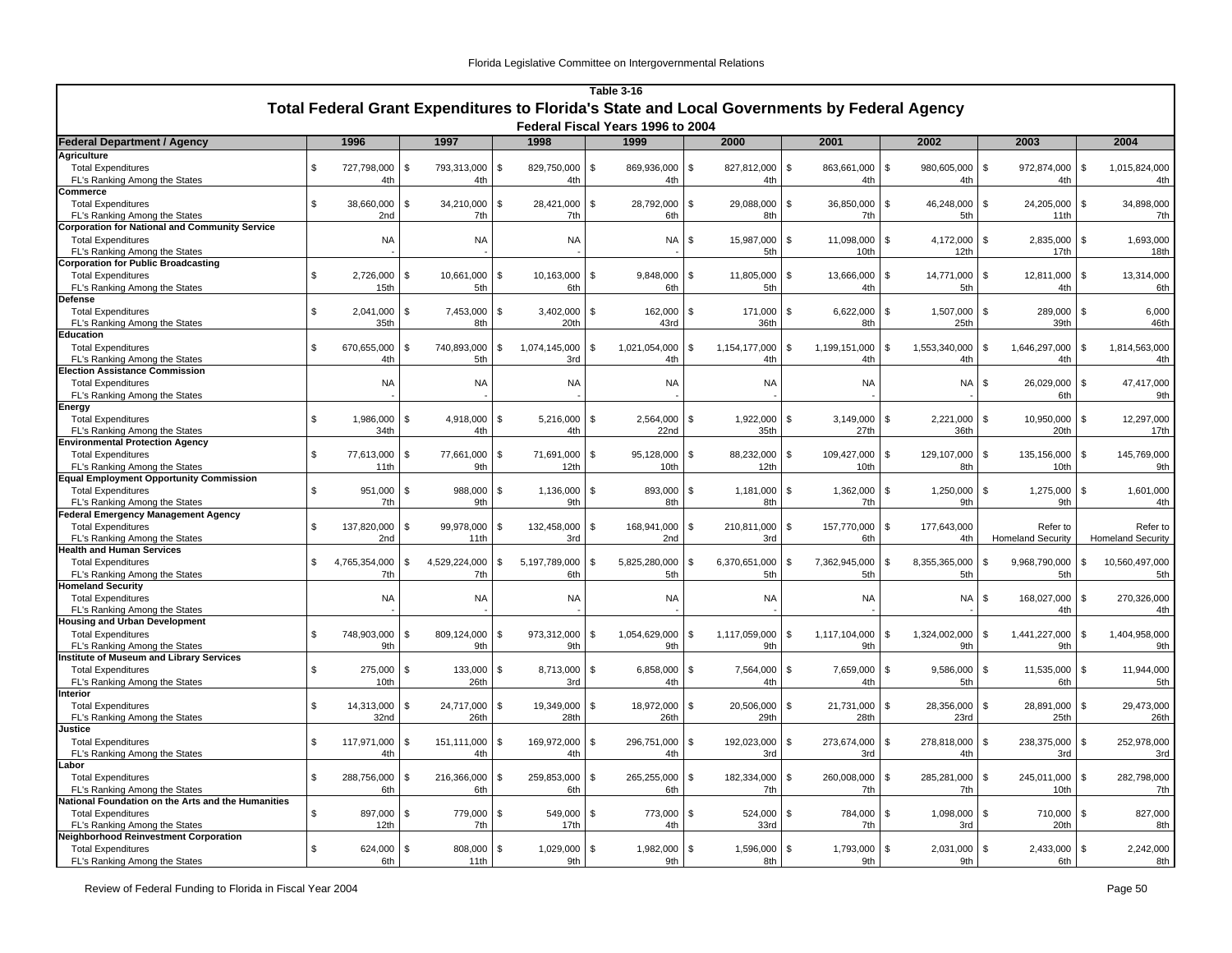| Table 3-16                                            |  |                  |  |                                                                                             |  |                 |  |                                   |  |               |      |                  |                  |                                                                                                                                                             |               |
|-------------------------------------------------------|--|------------------|--|---------------------------------------------------------------------------------------------|--|-----------------|--|-----------------------------------|--|---------------|------|------------------|------------------|-------------------------------------------------------------------------------------------------------------------------------------------------------------|---------------|
|                                                       |  |                  |  | Total Federal Grant Expenditures to Florida's State and Local Governments by Federal Agency |  |                 |  |                                   |  |               |      |                  |                  |                                                                                                                                                             |               |
|                                                       |  |                  |  |                                                                                             |  |                 |  | Federal Fiscal Years 1996 to 2004 |  |               |      |                  |                  |                                                                                                                                                             |               |
| <b>Federal Department / Agency</b>                    |  | 1996             |  | 1997                                                                                        |  | 1998            |  | 1999                              |  | 2000          |      | 2001             | 2002             | 2003                                                                                                                                                        | 2004          |
| Social Security Admin. - Supplemental Security Income |  |                  |  |                                                                                             |  |                 |  |                                   |  |               |      |                  |                  |                                                                                                                                                             |               |
| <b>Total Expenditures</b>                             |  | 915,000 \$       |  | 1,914,000 \$                                                                                |  | 2,840,000 \$    |  | $3,014,000$ \\$                   |  | 2,191,000 \$  |      | 1,704,000 \$     | 2,172,000 \$     | 1,253,000 \$                                                                                                                                                | 1,600,000     |
| FL's Ranking Among the States                         |  | 10th             |  | 9th                                                                                         |  | 5th             |  | 2 <sub>nd</sub>                   |  | 6th           |      | 7th              | 7th              | 9th                                                                                                                                                         | 5th           |
| <b>State Justice Institute</b>                        |  |                  |  |                                                                                             |  |                 |  |                                   |  |               |      |                  |                  |                                                                                                                                                             |               |
| <b>Total Expenditures</b>                             |  | 134,000 \$       |  | 86,000 \$                                                                                   |  | 74,000 \$       |  | $38,000$ \$                       |  | 85,000 \$     |      | $36,000$ \$      | $31,000$ \$      | $2,000$ \$                                                                                                                                                  | 2,000         |
| FL's Ranking Among the States                         |  | 13 <sub>th</sub> |  | 11th                                                                                        |  | 16th            |  | 27th                              |  | 14th          |      | 19th             | 24th             | 26th                                                                                                                                                        | 33rd          |
| <b>Transportation</b>                                 |  |                  |  |                                                                                             |  |                 |  |                                   |  |               |      |                  |                  |                                                                                                                                                             |               |
| <b>Total Expenditures</b>                             |  | 835,953,000 \$   |  | 980,515,000 \$                                                                              |  | 933,196,000 \$  |  | 1,085,345,000 \$                  |  | 1,415,456,000 | - \$ | 1,837,463,000 \$ | 1,810,837,000 \$ | $2,030,052,000$ \$                                                                                                                                          | 1,981,531,000 |
| FL's Ranking Among the States                         |  | 9th              |  | 8th                                                                                         |  | 8th             |  | 5th                               |  | 4th           |      | 5th              | 4th              | 4th                                                                                                                                                         | 4th           |
| <b>Treasury</b>                                       |  |                  |  |                                                                                             |  |                 |  |                                   |  |               |      |                  |                  |                                                                                                                                                             |               |
| <b>Total Expenditures</b>                             |  | $6,361,000$ \$   |  | 10,419,000 \$                                                                               |  | 20.796.000 \$   |  | 42,454,000 \$                     |  | 10,658,000 \$ |      | 11,052,000 \$    | 15,927,000       | 278,106,000 \$                                                                                                                                              | 276,390,000   |
| FL's Ranking Among the States                         |  | 2 <sub>nd</sub>  |  | 1st                                                                                         |  | 2 <sub>nd</sub> |  | 1st                               |  | 4th           |      | 2nd              | 1st              | 4th                                                                                                                                                         | 4th           |
| <b>Veterans Affairs</b>                               |  |                  |  |                                                                                             |  |                 |  |                                   |  |               |      |                  |                  |                                                                                                                                                             |               |
| <b>Total Expenditures</b>                             |  | 1,711,000 \$     |  | $9,202,000$ \$                                                                              |  | $9,908,000$ \$  |  | 12,291,000 \$                     |  | 13,824,000 \$ |      | 5,687,000 \$     | 20,024,000       | 8,958,000 \$                                                                                                                                                | 11,495,000    |
| FL's Ranking Among the States                         |  | 39th             |  | 10th                                                                                        |  | 11th            |  | 11th                              |  | 10th          |      | 27th             | 6th              | 27th                                                                                                                                                        | 23rd          |
| All Federal Departments / Agencies                    |  |                  |  |                                                                                             |  |                 |  |                                   |  |               |      |                  |                  |                                                                                                                                                             |               |
| <b>Total Expenditures</b>                             |  | \$8,442,417,000  |  |                                                                                             |  |                 |  |                                   |  |               |      |                  |                  | \$ 8,504,474,000   \$ 9,753,762,000   \$ 10,810,960,000   \$ 11,675,656,000   \$ 13,304,398,000   \$ 15,044,391,000   \$ 17,256,091,000   \$ 18,174,467,000 |               |
| <b>FL's Ranking Among the States</b>                  |  | 7th.             |  | 6th                                                                                         |  | 6th             |  | 5th                               |  | 5th           |      | 5th              | 5th              | 4th                                                                                                                                                         | 4th           |
|                                                       |  |                  |  |                                                                                             |  |                 |  |                                   |  |               |      |                  |                  |                                                                                                                                                             |               |

Note: Florida's rankings among the states in total grant expenditures were calculated by the LCIR staff.

Data Sources:

U.S. Bureau of the Census. Federal Expenditures by State for Fiscal Year 1996. U.S. Government Printing Office, Washington, DC, 1997.

U.S. Bureau of the Census. Federal Expenditures by State for Fiscal Year 1997. U.S. Government Printing Office, Washington, DC, 1998.

U.S. Bureau of the Census. Federal Aid to States for Fiscal Year 1998. U.S. Government Printing Office, Washington, DC, 1999.

U.S. Bureau of the Census. Federal Aid to States for Fiscal Year 1999. U.S. Government Printing Office, Washington, DC, 2000.

U.S. Bureau of the Census. Federal Aid to States for Fiscal Year 2000. U.S. Government Printing Office, Washington, DC, 2001.

U.S. Bureau of the Census. Federal Aid to States for Fiscal Year 2001. U.S. Government Printing Office, Washington, DC, 2002.

U.S. Bureau of the Census. Federal Aid to States for Fiscal Year 2002. U.S. Government Printing Office, Washington, DC, 2003.<br>U.S. Bureau of the Census. Federal Aid to States for Fiscal Year 2003. U.S. Government Printing

U.S. Bureau of the Census. Federal Aid to States for Fiscal Year 2004. U.S. Government Printing Office, Washington, DC, 2006.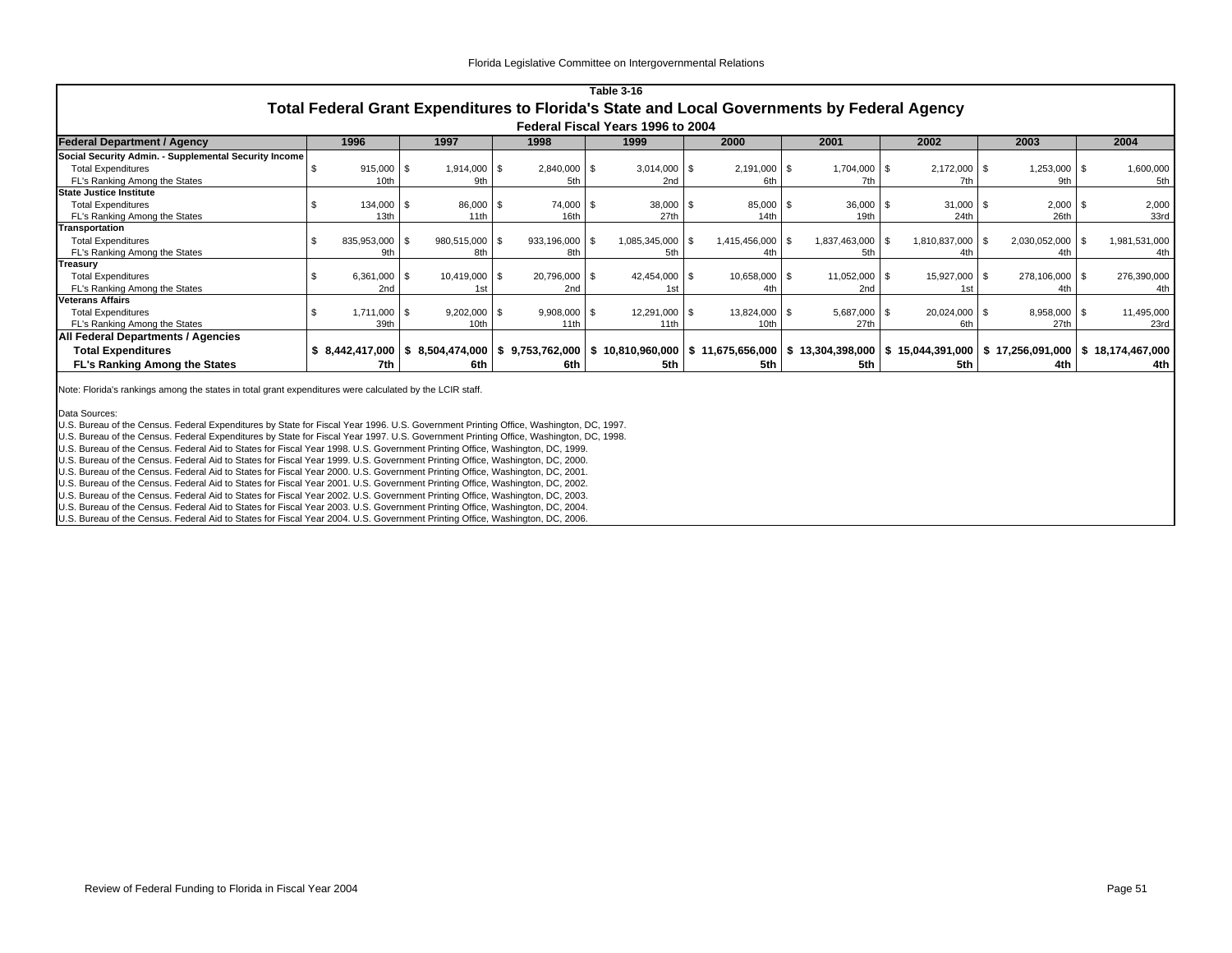| Per Capita Federal Grant Expenditures to Florida's State and Local Governments by Federal Agency<br>Federal Fiscal Years 1996 through 2004<br>1996<br>1997<br>1998<br>1999<br>2000<br>2001<br>2002<br>2003<br>2004<br>\$<br>\$<br>Per Capita Expenditures<br>\$<br>\$<br>\$<br>55.63<br>\$<br>57.57<br>\$<br>\$<br>52.67<br>\$<br>58.67<br>57.16<br>58.43<br>50.54<br>54.14<br>51.80<br>36th<br>36th<br>38th<br>38th<br>36th<br>37th<br>40th<br>FL's Ranking Among the States<br>35th<br>34th<br>\$<br>$\mathfrak{L}$<br>\$<br>\$<br>\$<br>\$<br>\$<br>\$<br>\$<br>Per Capita Expenditures<br>2.68<br>2.33<br>1.91<br>1.91<br>1.82<br>2.25<br>2.77<br>1.42<br>2.01<br>26th<br>36th<br>32nd<br>32nd<br>28th<br>33rd<br>FL's Ranking Among the States<br>34th<br>36th<br>45th<br>\$<br>\$<br>Per Capita Expenditures<br>\$<br>\$<br>\$<br>NA<br><b>NA</b><br><b>NA</b><br><b>NA</b><br>1.00<br>0.68<br>0.25<br>0.17<br>0.10<br>28th<br>32nd<br>FL's Ranking Among the States<br>40th<br>49th<br>28th<br>$\overline{a}$<br>$\overline{a}$<br>$\mathfrak{L}$<br>Per Capita Expenditures<br>\$<br>\$<br>\$<br>\$<br>\$<br>\$<br>0.19<br>\$<br>0.73<br>\$<br>0.68<br>0.65<br>0.74<br>0.83<br>0.88<br>0.75<br>0.77<br>29th<br>39th<br>38th<br>FL's Ranking Among the States<br>44th<br>31st<br>33rd<br>34th<br>33rd<br>30th<br>\$<br>\$<br>\$<br>\$<br>\$<br>\$<br>\$<br>\$<br>0.01<br>Per Capita Expenditures<br>0.14<br>0.51<br>0.23<br>0.01<br>0.01<br>0.40<br>0.09<br>0.02<br><<br>23rd<br>33rd<br>39th<br>40th<br>FL's Ranking Among the States<br>44th<br>45th<br>16th<br>35th<br>47th<br>\$<br>\$<br>\$<br>\$<br>\$<br>\$<br>104.37<br>Per Capita Expenditures<br>46.57<br>50.56<br>\$<br>72.01<br>67.57<br>72.22<br>\$<br>73.13<br>\$<br>92.94<br>96.73<br>32nd<br>FL's Ranking Among the States<br>40th<br>48th<br>35th<br>45th<br>49th<br>41 <sub>st</sub><br>45th<br>34th<br>\$<br>\$<br>Per Capita Expenditures<br>NA<br>NA<br><b>NA</b><br><b>NA</b><br><b>NA</b><br>1.53<br>2.73<br><b>NA</b><br><b>NA</b><br>39th<br>FL's Ranking Among the States<br>37th<br>$\blacksquare$<br>$\blacksquare$<br>$\blacksquare$<br>$\blacksquare$<br>\$<br>\$<br>\$<br>\$<br>\$<br>\$<br>Per Capita Expenditures<br>0.14<br>\$<br>0.34<br>\$<br>0.35<br>0.17<br>0.12<br>\$<br>0.19<br>0.13<br>0.64<br>0.71<br>FL's Ranking Among the States<br>50th<br>17th<br>32nd<br>48th<br>49th<br>49th<br>48th<br>49th<br>50th<br>\$<br>\$<br>Per Capita Expenditures<br>5.39<br>\$<br>5.30<br>\$<br>4.81<br>\$<br>6.30<br>\$<br>5.52<br>\$<br>6.67<br>\$<br>7.72<br>\$<br>7.94<br>8.38<br>50th<br>49th<br>48th<br>FL's Ranking Among the States<br>49th<br>48th<br>50th<br>49th<br>47th<br>46th<br><b>Equal Employment Opportunity Commission</b><br>Per Capita Expenditures<br>\$<br>\$<br>\$<br>\$<br>\$<br>\$<br>0.07<br>\$<br>0.07<br>0.08<br>\$<br>0.06<br>0.07<br>0.08<br>\$<br>0.07<br>0.07<br>0.09<br>37th<br>FL's Ranking Among the States<br>33rd<br>36th<br>35th<br>41 <sub>st</sub><br>28th<br>34th<br>35th<br>31st<br><b>Federal Emergency Management Agency</b><br>Refer to<br>Refer to<br>\$<br>Per Capita Expenditures<br>9.57<br>\$<br>\$<br>8.88<br>\$<br>11.18<br>\$<br>13.19<br>\$<br>9.62<br>\$<br>Homeland<br>Homeland<br>6.82<br>10.63<br>FL's Ranking Among the States<br>26th<br>14th<br>9th<br>5th<br>14th<br>10th<br>11th<br>Security<br>Security<br>\$<br>\$<br>\$<br>Per Capita Expenditures<br>330.93<br>\$<br>309.08<br>\$<br>348.47<br>\$<br>385.49<br>\$<br>398.60<br>\$<br>449.06<br>\$<br>499.93<br>585.74<br>607.43<br>FL's Ranking Among the States<br>47th<br>46th<br>46th<br>46th<br>42nd<br>45th<br>45th<br>46th<br>46th<br>\$<br>Per Capita Expenditures<br>NA<br>NA<br><b>NA</b><br><b>NA</b><br>NA<br>\$<br>9.87<br>15.55<br>NA<br>NA<br>12 <sub>th</sub><br>38th<br>FL's Ranking Among the States<br><b>Housing and Urban Development</b><br>Per Capita Expenditures<br>\$<br>52.01<br>\$<br>55.22<br>65.25<br>\$<br>69.79<br>\$<br>\$<br>68.13<br>79.22<br>\$<br>84.68<br>\$<br>80.81<br>\$<br>69.89<br>\$ |                                                       |      |      | Table 3-17 |      |      |      |      |      |      |
|----------------------------------------------------------------------------------------------------------------------------------------------------------------------------------------------------------------------------------------------------------------------------------------------------------------------------------------------------------------------------------------------------------------------------------------------------------------------------------------------------------------------------------------------------------------------------------------------------------------------------------------------------------------------------------------------------------------------------------------------------------------------------------------------------------------------------------------------------------------------------------------------------------------------------------------------------------------------------------------------------------------------------------------------------------------------------------------------------------------------------------------------------------------------------------------------------------------------------------------------------------------------------------------------------------------------------------------------------------------------------------------------------------------------------------------------------------------------------------------------------------------------------------------------------------------------------------------------------------------------------------------------------------------------------------------------------------------------------------------------------------------------------------------------------------------------------------------------------------------------------------------------------------------------------------------------------------------------------------------------------------------------------------------------------------------------------------------------------------------------------------------------------------------------------------------------------------------------------------------------------------------------------------------------------------------------------------------------------------------------------------------------------------------------------------------------------------------------------------------------------------------------------------------------------------------------------------------------------------------------------------------------------------------------------------------------------------------------------------------------------------------------------------------------------------------------------------------------------------------------------------------------------------------------------------------------------------------------------------------------------------------------------------------------------------------------------------------------------------------------------------------------------------------------------------------------------------------------------------------------------------------------------------------------------------------------------------------------------------------------------------------------------------------------------------------------------------------------------------------------------------------------------------------------------------------------------------------------------------------------------------------------------------------------------------------------------------------------------------------------------------------------------------------------------------------------------------------------------------------------------------------------------------------------------------------------------------------------------------------------------------------------------------------|-------------------------------------------------------|------|------|------------|------|------|------|------|------|------|
|                                                                                                                                                                                                                                                                                                                                                                                                                                                                                                                                                                                                                                                                                                                                                                                                                                                                                                                                                                                                                                                                                                                                                                                                                                                                                                                                                                                                                                                                                                                                                                                                                                                                                                                                                                                                                                                                                                                                                                                                                                                                                                                                                                                                                                                                                                                                                                                                                                                                                                                                                                                                                                                                                                                                                                                                                                                                                                                                                                                                                                                                                                                                                                                                                                                                                                                                                                                                                                                                                                                                                                                                                                                                                                                                                                                                                                                                                                                                                                                                                                        |                                                       |      |      |            |      |      |      |      |      |      |
|                                                                                                                                                                                                                                                                                                                                                                                                                                                                                                                                                                                                                                                                                                                                                                                                                                                                                                                                                                                                                                                                                                                                                                                                                                                                                                                                                                                                                                                                                                                                                                                                                                                                                                                                                                                                                                                                                                                                                                                                                                                                                                                                                                                                                                                                                                                                                                                                                                                                                                                                                                                                                                                                                                                                                                                                                                                                                                                                                                                                                                                                                                                                                                                                                                                                                                                                                                                                                                                                                                                                                                                                                                                                                                                                                                                                                                                                                                                                                                                                                                        | <b>Federal Department / Agency</b>                    |      |      |            |      |      |      |      |      |      |
|                                                                                                                                                                                                                                                                                                                                                                                                                                                                                                                                                                                                                                                                                                                                                                                                                                                                                                                                                                                                                                                                                                                                                                                                                                                                                                                                                                                                                                                                                                                                                                                                                                                                                                                                                                                                                                                                                                                                                                                                                                                                                                                                                                                                                                                                                                                                                                                                                                                                                                                                                                                                                                                                                                                                                                                                                                                                                                                                                                                                                                                                                                                                                                                                                                                                                                                                                                                                                                                                                                                                                                                                                                                                                                                                                                                                                                                                                                                                                                                                                                        | <b>Agriculture</b>                                    |      |      |            |      |      |      |      |      |      |
|                                                                                                                                                                                                                                                                                                                                                                                                                                                                                                                                                                                                                                                                                                                                                                                                                                                                                                                                                                                                                                                                                                                                                                                                                                                                                                                                                                                                                                                                                                                                                                                                                                                                                                                                                                                                                                                                                                                                                                                                                                                                                                                                                                                                                                                                                                                                                                                                                                                                                                                                                                                                                                                                                                                                                                                                                                                                                                                                                                                                                                                                                                                                                                                                                                                                                                                                                                                                                                                                                                                                                                                                                                                                                                                                                                                                                                                                                                                                                                                                                                        |                                                       |      |      |            |      |      |      |      |      |      |
|                                                                                                                                                                                                                                                                                                                                                                                                                                                                                                                                                                                                                                                                                                                                                                                                                                                                                                                                                                                                                                                                                                                                                                                                                                                                                                                                                                                                                                                                                                                                                                                                                                                                                                                                                                                                                                                                                                                                                                                                                                                                                                                                                                                                                                                                                                                                                                                                                                                                                                                                                                                                                                                                                                                                                                                                                                                                                                                                                                                                                                                                                                                                                                                                                                                                                                                                                                                                                                                                                                                                                                                                                                                                                                                                                                                                                                                                                                                                                                                                                                        |                                                       |      |      |            |      |      |      |      |      |      |
|                                                                                                                                                                                                                                                                                                                                                                                                                                                                                                                                                                                                                                                                                                                                                                                                                                                                                                                                                                                                                                                                                                                                                                                                                                                                                                                                                                                                                                                                                                                                                                                                                                                                                                                                                                                                                                                                                                                                                                                                                                                                                                                                                                                                                                                                                                                                                                                                                                                                                                                                                                                                                                                                                                                                                                                                                                                                                                                                                                                                                                                                                                                                                                                                                                                                                                                                                                                                                                                                                                                                                                                                                                                                                                                                                                                                                                                                                                                                                                                                                                        | <b>Commerce</b>                                       |      |      |            |      |      |      |      |      |      |
|                                                                                                                                                                                                                                                                                                                                                                                                                                                                                                                                                                                                                                                                                                                                                                                                                                                                                                                                                                                                                                                                                                                                                                                                                                                                                                                                                                                                                                                                                                                                                                                                                                                                                                                                                                                                                                                                                                                                                                                                                                                                                                                                                                                                                                                                                                                                                                                                                                                                                                                                                                                                                                                                                                                                                                                                                                                                                                                                                                                                                                                                                                                                                                                                                                                                                                                                                                                                                                                                                                                                                                                                                                                                                                                                                                                                                                                                                                                                                                                                                                        |                                                       |      |      |            |      |      |      |      |      |      |
|                                                                                                                                                                                                                                                                                                                                                                                                                                                                                                                                                                                                                                                                                                                                                                                                                                                                                                                                                                                                                                                                                                                                                                                                                                                                                                                                                                                                                                                                                                                                                                                                                                                                                                                                                                                                                                                                                                                                                                                                                                                                                                                                                                                                                                                                                                                                                                                                                                                                                                                                                                                                                                                                                                                                                                                                                                                                                                                                                                                                                                                                                                                                                                                                                                                                                                                                                                                                                                                                                                                                                                                                                                                                                                                                                                                                                                                                                                                                                                                                                                        |                                                       |      |      |            |      |      |      |      |      |      |
|                                                                                                                                                                                                                                                                                                                                                                                                                                                                                                                                                                                                                                                                                                                                                                                                                                                                                                                                                                                                                                                                                                                                                                                                                                                                                                                                                                                                                                                                                                                                                                                                                                                                                                                                                                                                                                                                                                                                                                                                                                                                                                                                                                                                                                                                                                                                                                                                                                                                                                                                                                                                                                                                                                                                                                                                                                                                                                                                                                                                                                                                                                                                                                                                                                                                                                                                                                                                                                                                                                                                                                                                                                                                                                                                                                                                                                                                                                                                                                                                                                        | <b>Corporation for National and Community Service</b> |      |      |            |      |      |      |      |      |      |
|                                                                                                                                                                                                                                                                                                                                                                                                                                                                                                                                                                                                                                                                                                                                                                                                                                                                                                                                                                                                                                                                                                                                                                                                                                                                                                                                                                                                                                                                                                                                                                                                                                                                                                                                                                                                                                                                                                                                                                                                                                                                                                                                                                                                                                                                                                                                                                                                                                                                                                                                                                                                                                                                                                                                                                                                                                                                                                                                                                                                                                                                                                                                                                                                                                                                                                                                                                                                                                                                                                                                                                                                                                                                                                                                                                                                                                                                                                                                                                                                                                        |                                                       |      |      |            |      |      |      |      |      |      |
|                                                                                                                                                                                                                                                                                                                                                                                                                                                                                                                                                                                                                                                                                                                                                                                                                                                                                                                                                                                                                                                                                                                                                                                                                                                                                                                                                                                                                                                                                                                                                                                                                                                                                                                                                                                                                                                                                                                                                                                                                                                                                                                                                                                                                                                                                                                                                                                                                                                                                                                                                                                                                                                                                                                                                                                                                                                                                                                                                                                                                                                                                                                                                                                                                                                                                                                                                                                                                                                                                                                                                                                                                                                                                                                                                                                                                                                                                                                                                                                                                                        |                                                       |      |      |            |      |      |      |      |      |      |
|                                                                                                                                                                                                                                                                                                                                                                                                                                                                                                                                                                                                                                                                                                                                                                                                                                                                                                                                                                                                                                                                                                                                                                                                                                                                                                                                                                                                                                                                                                                                                                                                                                                                                                                                                                                                                                                                                                                                                                                                                                                                                                                                                                                                                                                                                                                                                                                                                                                                                                                                                                                                                                                                                                                                                                                                                                                                                                                                                                                                                                                                                                                                                                                                                                                                                                                                                                                                                                                                                                                                                                                                                                                                                                                                                                                                                                                                                                                                                                                                                                        | <b>Corporation for Public Broadcasting</b>            |      |      |            |      |      |      |      |      |      |
|                                                                                                                                                                                                                                                                                                                                                                                                                                                                                                                                                                                                                                                                                                                                                                                                                                                                                                                                                                                                                                                                                                                                                                                                                                                                                                                                                                                                                                                                                                                                                                                                                                                                                                                                                                                                                                                                                                                                                                                                                                                                                                                                                                                                                                                                                                                                                                                                                                                                                                                                                                                                                                                                                                                                                                                                                                                                                                                                                                                                                                                                                                                                                                                                                                                                                                                                                                                                                                                                                                                                                                                                                                                                                                                                                                                                                                                                                                                                                                                                                                        |                                                       |      |      |            |      |      |      |      |      |      |
|                                                                                                                                                                                                                                                                                                                                                                                                                                                                                                                                                                                                                                                                                                                                                                                                                                                                                                                                                                                                                                                                                                                                                                                                                                                                                                                                                                                                                                                                                                                                                                                                                                                                                                                                                                                                                                                                                                                                                                                                                                                                                                                                                                                                                                                                                                                                                                                                                                                                                                                                                                                                                                                                                                                                                                                                                                                                                                                                                                                                                                                                                                                                                                                                                                                                                                                                                                                                                                                                                                                                                                                                                                                                                                                                                                                                                                                                                                                                                                                                                                        |                                                       |      |      |            |      |      |      |      |      |      |
|                                                                                                                                                                                                                                                                                                                                                                                                                                                                                                                                                                                                                                                                                                                                                                                                                                                                                                                                                                                                                                                                                                                                                                                                                                                                                                                                                                                                                                                                                                                                                                                                                                                                                                                                                                                                                                                                                                                                                                                                                                                                                                                                                                                                                                                                                                                                                                                                                                                                                                                                                                                                                                                                                                                                                                                                                                                                                                                                                                                                                                                                                                                                                                                                                                                                                                                                                                                                                                                                                                                                                                                                                                                                                                                                                                                                                                                                                                                                                                                                                                        | <b>Defense</b>                                        |      |      |            |      |      |      |      |      |      |
|                                                                                                                                                                                                                                                                                                                                                                                                                                                                                                                                                                                                                                                                                                                                                                                                                                                                                                                                                                                                                                                                                                                                                                                                                                                                                                                                                                                                                                                                                                                                                                                                                                                                                                                                                                                                                                                                                                                                                                                                                                                                                                                                                                                                                                                                                                                                                                                                                                                                                                                                                                                                                                                                                                                                                                                                                                                                                                                                                                                                                                                                                                                                                                                                                                                                                                                                                                                                                                                                                                                                                                                                                                                                                                                                                                                                                                                                                                                                                                                                                                        |                                                       |      |      |            |      |      |      |      |      |      |
|                                                                                                                                                                                                                                                                                                                                                                                                                                                                                                                                                                                                                                                                                                                                                                                                                                                                                                                                                                                                                                                                                                                                                                                                                                                                                                                                                                                                                                                                                                                                                                                                                                                                                                                                                                                                                                                                                                                                                                                                                                                                                                                                                                                                                                                                                                                                                                                                                                                                                                                                                                                                                                                                                                                                                                                                                                                                                                                                                                                                                                                                                                                                                                                                                                                                                                                                                                                                                                                                                                                                                                                                                                                                                                                                                                                                                                                                                                                                                                                                                                        |                                                       |      |      |            |      |      |      |      |      |      |
|                                                                                                                                                                                                                                                                                                                                                                                                                                                                                                                                                                                                                                                                                                                                                                                                                                                                                                                                                                                                                                                                                                                                                                                                                                                                                                                                                                                                                                                                                                                                                                                                                                                                                                                                                                                                                                                                                                                                                                                                                                                                                                                                                                                                                                                                                                                                                                                                                                                                                                                                                                                                                                                                                                                                                                                                                                                                                                                                                                                                                                                                                                                                                                                                                                                                                                                                                                                                                                                                                                                                                                                                                                                                                                                                                                                                                                                                                                                                                                                                                                        | Education                                             |      |      |            |      |      |      |      |      |      |
|                                                                                                                                                                                                                                                                                                                                                                                                                                                                                                                                                                                                                                                                                                                                                                                                                                                                                                                                                                                                                                                                                                                                                                                                                                                                                                                                                                                                                                                                                                                                                                                                                                                                                                                                                                                                                                                                                                                                                                                                                                                                                                                                                                                                                                                                                                                                                                                                                                                                                                                                                                                                                                                                                                                                                                                                                                                                                                                                                                                                                                                                                                                                                                                                                                                                                                                                                                                                                                                                                                                                                                                                                                                                                                                                                                                                                                                                                                                                                                                                                                        |                                                       |      |      |            |      |      |      |      |      |      |
|                                                                                                                                                                                                                                                                                                                                                                                                                                                                                                                                                                                                                                                                                                                                                                                                                                                                                                                                                                                                                                                                                                                                                                                                                                                                                                                                                                                                                                                                                                                                                                                                                                                                                                                                                                                                                                                                                                                                                                                                                                                                                                                                                                                                                                                                                                                                                                                                                                                                                                                                                                                                                                                                                                                                                                                                                                                                                                                                                                                                                                                                                                                                                                                                                                                                                                                                                                                                                                                                                                                                                                                                                                                                                                                                                                                                                                                                                                                                                                                                                                        |                                                       |      |      |            |      |      |      |      |      |      |
|                                                                                                                                                                                                                                                                                                                                                                                                                                                                                                                                                                                                                                                                                                                                                                                                                                                                                                                                                                                                                                                                                                                                                                                                                                                                                                                                                                                                                                                                                                                                                                                                                                                                                                                                                                                                                                                                                                                                                                                                                                                                                                                                                                                                                                                                                                                                                                                                                                                                                                                                                                                                                                                                                                                                                                                                                                                                                                                                                                                                                                                                                                                                                                                                                                                                                                                                                                                                                                                                                                                                                                                                                                                                                                                                                                                                                                                                                                                                                                                                                                        | <b>Election Assistance Commission</b>                 |      |      |            |      |      |      |      |      |      |
|                                                                                                                                                                                                                                                                                                                                                                                                                                                                                                                                                                                                                                                                                                                                                                                                                                                                                                                                                                                                                                                                                                                                                                                                                                                                                                                                                                                                                                                                                                                                                                                                                                                                                                                                                                                                                                                                                                                                                                                                                                                                                                                                                                                                                                                                                                                                                                                                                                                                                                                                                                                                                                                                                                                                                                                                                                                                                                                                                                                                                                                                                                                                                                                                                                                                                                                                                                                                                                                                                                                                                                                                                                                                                                                                                                                                                                                                                                                                                                                                                                        |                                                       |      |      |            |      |      |      |      |      |      |
|                                                                                                                                                                                                                                                                                                                                                                                                                                                                                                                                                                                                                                                                                                                                                                                                                                                                                                                                                                                                                                                                                                                                                                                                                                                                                                                                                                                                                                                                                                                                                                                                                                                                                                                                                                                                                                                                                                                                                                                                                                                                                                                                                                                                                                                                                                                                                                                                                                                                                                                                                                                                                                                                                                                                                                                                                                                                                                                                                                                                                                                                                                                                                                                                                                                                                                                                                                                                                                                                                                                                                                                                                                                                                                                                                                                                                                                                                                                                                                                                                                        |                                                       |      |      |            |      |      |      |      |      |      |
|                                                                                                                                                                                                                                                                                                                                                                                                                                                                                                                                                                                                                                                                                                                                                                                                                                                                                                                                                                                                                                                                                                                                                                                                                                                                                                                                                                                                                                                                                                                                                                                                                                                                                                                                                                                                                                                                                                                                                                                                                                                                                                                                                                                                                                                                                                                                                                                                                                                                                                                                                                                                                                                                                                                                                                                                                                                                                                                                                                                                                                                                                                                                                                                                                                                                                                                                                                                                                                                                                                                                                                                                                                                                                                                                                                                                                                                                                                                                                                                                                                        | Energy                                                |      |      |            |      |      |      |      |      |      |
|                                                                                                                                                                                                                                                                                                                                                                                                                                                                                                                                                                                                                                                                                                                                                                                                                                                                                                                                                                                                                                                                                                                                                                                                                                                                                                                                                                                                                                                                                                                                                                                                                                                                                                                                                                                                                                                                                                                                                                                                                                                                                                                                                                                                                                                                                                                                                                                                                                                                                                                                                                                                                                                                                                                                                                                                                                                                                                                                                                                                                                                                                                                                                                                                                                                                                                                                                                                                                                                                                                                                                                                                                                                                                                                                                                                                                                                                                                                                                                                                                                        |                                                       |      |      |            |      |      |      |      |      |      |
|                                                                                                                                                                                                                                                                                                                                                                                                                                                                                                                                                                                                                                                                                                                                                                                                                                                                                                                                                                                                                                                                                                                                                                                                                                                                                                                                                                                                                                                                                                                                                                                                                                                                                                                                                                                                                                                                                                                                                                                                                                                                                                                                                                                                                                                                                                                                                                                                                                                                                                                                                                                                                                                                                                                                                                                                                                                                                                                                                                                                                                                                                                                                                                                                                                                                                                                                                                                                                                                                                                                                                                                                                                                                                                                                                                                                                                                                                                                                                                                                                                        |                                                       |      |      |            |      |      |      |      |      |      |
|                                                                                                                                                                                                                                                                                                                                                                                                                                                                                                                                                                                                                                                                                                                                                                                                                                                                                                                                                                                                                                                                                                                                                                                                                                                                                                                                                                                                                                                                                                                                                                                                                                                                                                                                                                                                                                                                                                                                                                                                                                                                                                                                                                                                                                                                                                                                                                                                                                                                                                                                                                                                                                                                                                                                                                                                                                                                                                                                                                                                                                                                                                                                                                                                                                                                                                                                                                                                                                                                                                                                                                                                                                                                                                                                                                                                                                                                                                                                                                                                                                        | <b>Environmental Protection Agency</b>                |      |      |            |      |      |      |      |      |      |
|                                                                                                                                                                                                                                                                                                                                                                                                                                                                                                                                                                                                                                                                                                                                                                                                                                                                                                                                                                                                                                                                                                                                                                                                                                                                                                                                                                                                                                                                                                                                                                                                                                                                                                                                                                                                                                                                                                                                                                                                                                                                                                                                                                                                                                                                                                                                                                                                                                                                                                                                                                                                                                                                                                                                                                                                                                                                                                                                                                                                                                                                                                                                                                                                                                                                                                                                                                                                                                                                                                                                                                                                                                                                                                                                                                                                                                                                                                                                                                                                                                        |                                                       |      |      |            |      |      |      |      |      |      |
|                                                                                                                                                                                                                                                                                                                                                                                                                                                                                                                                                                                                                                                                                                                                                                                                                                                                                                                                                                                                                                                                                                                                                                                                                                                                                                                                                                                                                                                                                                                                                                                                                                                                                                                                                                                                                                                                                                                                                                                                                                                                                                                                                                                                                                                                                                                                                                                                                                                                                                                                                                                                                                                                                                                                                                                                                                                                                                                                                                                                                                                                                                                                                                                                                                                                                                                                                                                                                                                                                                                                                                                                                                                                                                                                                                                                                                                                                                                                                                                                                                        |                                                       |      |      |            |      |      |      |      |      |      |
|                                                                                                                                                                                                                                                                                                                                                                                                                                                                                                                                                                                                                                                                                                                                                                                                                                                                                                                                                                                                                                                                                                                                                                                                                                                                                                                                                                                                                                                                                                                                                                                                                                                                                                                                                                                                                                                                                                                                                                                                                                                                                                                                                                                                                                                                                                                                                                                                                                                                                                                                                                                                                                                                                                                                                                                                                                                                                                                                                                                                                                                                                                                                                                                                                                                                                                                                                                                                                                                                                                                                                                                                                                                                                                                                                                                                                                                                                                                                                                                                                                        |                                                       |      |      |            |      |      |      |      |      |      |
|                                                                                                                                                                                                                                                                                                                                                                                                                                                                                                                                                                                                                                                                                                                                                                                                                                                                                                                                                                                                                                                                                                                                                                                                                                                                                                                                                                                                                                                                                                                                                                                                                                                                                                                                                                                                                                                                                                                                                                                                                                                                                                                                                                                                                                                                                                                                                                                                                                                                                                                                                                                                                                                                                                                                                                                                                                                                                                                                                                                                                                                                                                                                                                                                                                                                                                                                                                                                                                                                                                                                                                                                                                                                                                                                                                                                                                                                                                                                                                                                                                        |                                                       |      |      |            |      |      |      |      |      |      |
|                                                                                                                                                                                                                                                                                                                                                                                                                                                                                                                                                                                                                                                                                                                                                                                                                                                                                                                                                                                                                                                                                                                                                                                                                                                                                                                                                                                                                                                                                                                                                                                                                                                                                                                                                                                                                                                                                                                                                                                                                                                                                                                                                                                                                                                                                                                                                                                                                                                                                                                                                                                                                                                                                                                                                                                                                                                                                                                                                                                                                                                                                                                                                                                                                                                                                                                                                                                                                                                                                                                                                                                                                                                                                                                                                                                                                                                                                                                                                                                                                                        |                                                       |      |      |            |      |      |      |      |      |      |
|                                                                                                                                                                                                                                                                                                                                                                                                                                                                                                                                                                                                                                                                                                                                                                                                                                                                                                                                                                                                                                                                                                                                                                                                                                                                                                                                                                                                                                                                                                                                                                                                                                                                                                                                                                                                                                                                                                                                                                                                                                                                                                                                                                                                                                                                                                                                                                                                                                                                                                                                                                                                                                                                                                                                                                                                                                                                                                                                                                                                                                                                                                                                                                                                                                                                                                                                                                                                                                                                                                                                                                                                                                                                                                                                                                                                                                                                                                                                                                                                                                        |                                                       |      |      |            |      |      |      |      |      |      |
|                                                                                                                                                                                                                                                                                                                                                                                                                                                                                                                                                                                                                                                                                                                                                                                                                                                                                                                                                                                                                                                                                                                                                                                                                                                                                                                                                                                                                                                                                                                                                                                                                                                                                                                                                                                                                                                                                                                                                                                                                                                                                                                                                                                                                                                                                                                                                                                                                                                                                                                                                                                                                                                                                                                                                                                                                                                                                                                                                                                                                                                                                                                                                                                                                                                                                                                                                                                                                                                                                                                                                                                                                                                                                                                                                                                                                                                                                                                                                                                                                                        |                                                       |      |      |            |      |      |      |      |      |      |
|                                                                                                                                                                                                                                                                                                                                                                                                                                                                                                                                                                                                                                                                                                                                                                                                                                                                                                                                                                                                                                                                                                                                                                                                                                                                                                                                                                                                                                                                                                                                                                                                                                                                                                                                                                                                                                                                                                                                                                                                                                                                                                                                                                                                                                                                                                                                                                                                                                                                                                                                                                                                                                                                                                                                                                                                                                                                                                                                                                                                                                                                                                                                                                                                                                                                                                                                                                                                                                                                                                                                                                                                                                                                                                                                                                                                                                                                                                                                                                                                                                        |                                                       |      |      |            |      |      |      |      |      |      |
|                                                                                                                                                                                                                                                                                                                                                                                                                                                                                                                                                                                                                                                                                                                                                                                                                                                                                                                                                                                                                                                                                                                                                                                                                                                                                                                                                                                                                                                                                                                                                                                                                                                                                                                                                                                                                                                                                                                                                                                                                                                                                                                                                                                                                                                                                                                                                                                                                                                                                                                                                                                                                                                                                                                                                                                                                                                                                                                                                                                                                                                                                                                                                                                                                                                                                                                                                                                                                                                                                                                                                                                                                                                                                                                                                                                                                                                                                                                                                                                                                                        | <b>Health and Human Services</b>                      |      |      |            |      |      |      |      |      |      |
|                                                                                                                                                                                                                                                                                                                                                                                                                                                                                                                                                                                                                                                                                                                                                                                                                                                                                                                                                                                                                                                                                                                                                                                                                                                                                                                                                                                                                                                                                                                                                                                                                                                                                                                                                                                                                                                                                                                                                                                                                                                                                                                                                                                                                                                                                                                                                                                                                                                                                                                                                                                                                                                                                                                                                                                                                                                                                                                                                                                                                                                                                                                                                                                                                                                                                                                                                                                                                                                                                                                                                                                                                                                                                                                                                                                                                                                                                                                                                                                                                                        |                                                       |      |      |            |      |      |      |      |      |      |
|                                                                                                                                                                                                                                                                                                                                                                                                                                                                                                                                                                                                                                                                                                                                                                                                                                                                                                                                                                                                                                                                                                                                                                                                                                                                                                                                                                                                                                                                                                                                                                                                                                                                                                                                                                                                                                                                                                                                                                                                                                                                                                                                                                                                                                                                                                                                                                                                                                                                                                                                                                                                                                                                                                                                                                                                                                                                                                                                                                                                                                                                                                                                                                                                                                                                                                                                                                                                                                                                                                                                                                                                                                                                                                                                                                                                                                                                                                                                                                                                                                        |                                                       |      |      |            |      |      |      |      |      |      |
|                                                                                                                                                                                                                                                                                                                                                                                                                                                                                                                                                                                                                                                                                                                                                                                                                                                                                                                                                                                                                                                                                                                                                                                                                                                                                                                                                                                                                                                                                                                                                                                                                                                                                                                                                                                                                                                                                                                                                                                                                                                                                                                                                                                                                                                                                                                                                                                                                                                                                                                                                                                                                                                                                                                                                                                                                                                                                                                                                                                                                                                                                                                                                                                                                                                                                                                                                                                                                                                                                                                                                                                                                                                                                                                                                                                                                                                                                                                                                                                                                                        | <b>Homeland Security</b>                              |      |      |            |      |      |      |      |      |      |
|                                                                                                                                                                                                                                                                                                                                                                                                                                                                                                                                                                                                                                                                                                                                                                                                                                                                                                                                                                                                                                                                                                                                                                                                                                                                                                                                                                                                                                                                                                                                                                                                                                                                                                                                                                                                                                                                                                                                                                                                                                                                                                                                                                                                                                                                                                                                                                                                                                                                                                                                                                                                                                                                                                                                                                                                                                                                                                                                                                                                                                                                                                                                                                                                                                                                                                                                                                                                                                                                                                                                                                                                                                                                                                                                                                                                                                                                                                                                                                                                                                        |                                                       |      |      |            |      |      |      |      |      |      |
|                                                                                                                                                                                                                                                                                                                                                                                                                                                                                                                                                                                                                                                                                                                                                                                                                                                                                                                                                                                                                                                                                                                                                                                                                                                                                                                                                                                                                                                                                                                                                                                                                                                                                                                                                                                                                                                                                                                                                                                                                                                                                                                                                                                                                                                                                                                                                                                                                                                                                                                                                                                                                                                                                                                                                                                                                                                                                                                                                                                                                                                                                                                                                                                                                                                                                                                                                                                                                                                                                                                                                                                                                                                                                                                                                                                                                                                                                                                                                                                                                                        |                                                       |      |      |            |      |      |      |      |      |      |
|                                                                                                                                                                                                                                                                                                                                                                                                                                                                                                                                                                                                                                                                                                                                                                                                                                                                                                                                                                                                                                                                                                                                                                                                                                                                                                                                                                                                                                                                                                                                                                                                                                                                                                                                                                                                                                                                                                                                                                                                                                                                                                                                                                                                                                                                                                                                                                                                                                                                                                                                                                                                                                                                                                                                                                                                                                                                                                                                                                                                                                                                                                                                                                                                                                                                                                                                                                                                                                                                                                                                                                                                                                                                                                                                                                                                                                                                                                                                                                                                                                        |                                                       |      |      |            |      |      |      |      |      |      |
|                                                                                                                                                                                                                                                                                                                                                                                                                                                                                                                                                                                                                                                                                                                                                                                                                                                                                                                                                                                                                                                                                                                                                                                                                                                                                                                                                                                                                                                                                                                                                                                                                                                                                                                                                                                                                                                                                                                                                                                                                                                                                                                                                                                                                                                                                                                                                                                                                                                                                                                                                                                                                                                                                                                                                                                                                                                                                                                                                                                                                                                                                                                                                                                                                                                                                                                                                                                                                                                                                                                                                                                                                                                                                                                                                                                                                                                                                                                                                                                                                                        |                                                       |      |      |            |      |      |      |      |      |      |
|                                                                                                                                                                                                                                                                                                                                                                                                                                                                                                                                                                                                                                                                                                                                                                                                                                                                                                                                                                                                                                                                                                                                                                                                                                                                                                                                                                                                                                                                                                                                                                                                                                                                                                                                                                                                                                                                                                                                                                                                                                                                                                                                                                                                                                                                                                                                                                                                                                                                                                                                                                                                                                                                                                                                                                                                                                                                                                                                                                                                                                                                                                                                                                                                                                                                                                                                                                                                                                                                                                                                                                                                                                                                                                                                                                                                                                                                                                                                                                                                                                        | FL's Ranking Among the States                         | 50th | 43rd | 43rd       | 44th | 45th | 47th | 45th | 43rd | 46th |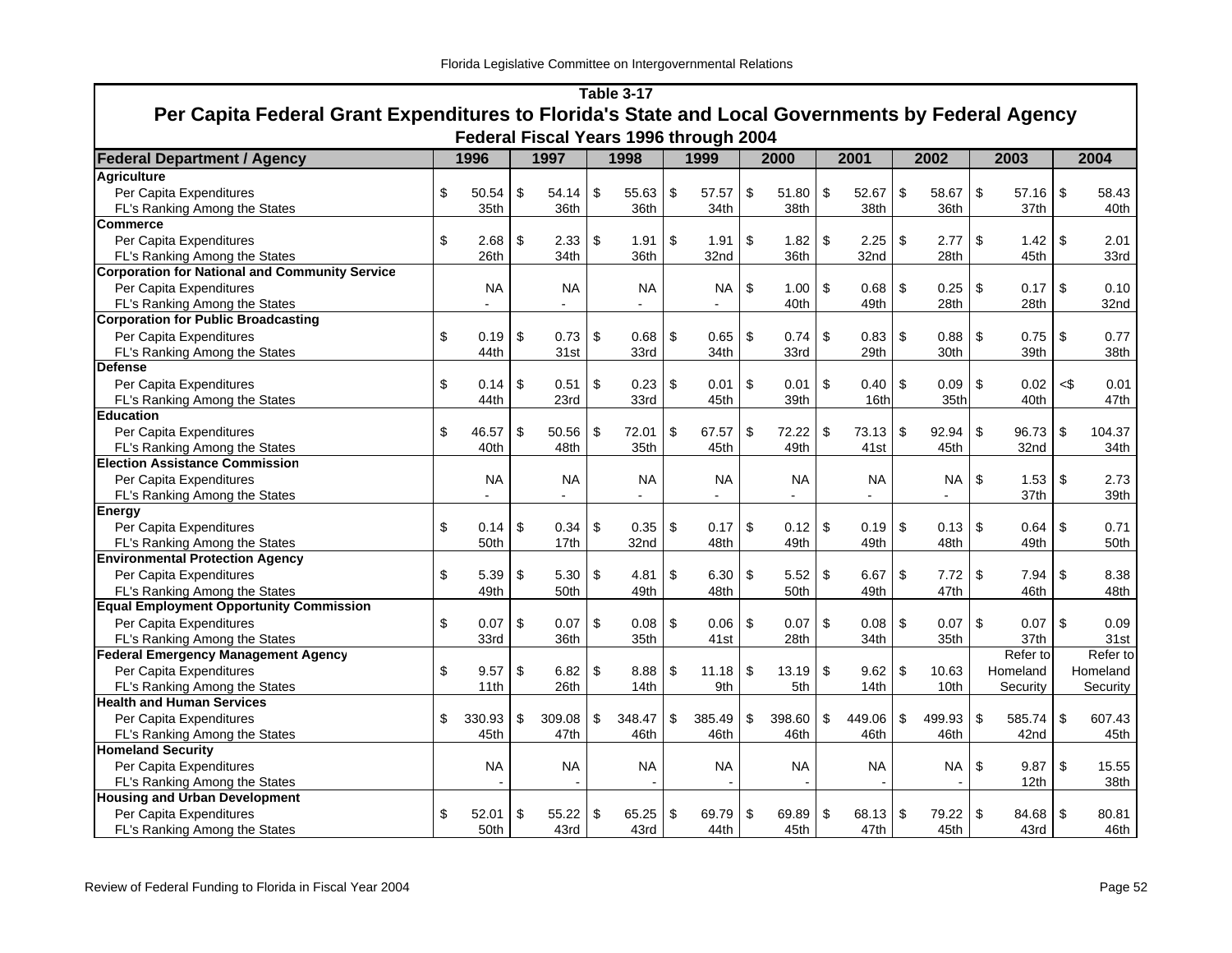|                                                                                                  | Table 3-17 |        |     |          |     |          |    |                                        |    |          |        |          |        |                  |        |            |                |            |
|--------------------------------------------------------------------------------------------------|------------|--------|-----|----------|-----|----------|----|----------------------------------------|----|----------|--------|----------|--------|------------------|--------|------------|----------------|------------|
| Per Capita Federal Grant Expenditures to Florida's State and Local Governments by Federal Agency |            |        |     |          |     |          |    |                                        |    |          |        |          |        |                  |        |            |                |            |
|                                                                                                  |            |        |     |          |     |          |    | Federal Fiscal Years 1996 through 2004 |    |          |        |          |        |                  |        |            |                |            |
| <b>Federal Department / Agency</b>                                                               |            | 1996   |     | 1997     |     | 1998     |    | 1999                                   |    | 2000     |        | 2001     |        | 2002             |        | 2003       |                | 2004       |
| Institute of Museum and Library Services                                                         |            |        |     |          |     |          |    |                                        |    |          |        |          |        |                  |        |            |                |            |
| Per Capita Expenditures                                                                          | \$         | 0.02   | \$  | 0.01     | \$  | 0.58     | \$ | 0.45                                   | \$ | 0.47     | \$     | 0.47     | \$     | 0.57             | \$     | 0.68       | \$             | 0.69       |
| FL's Ranking Among the States                                                                    |            | 36th   |     | 38th     |     | 34th     |    | 50th                                   |    | 49th     |        | 48th     |        | 44th             |        | 39th       |                | 41st       |
| <b>Interior</b>                                                                                  |            |        |     |          |     |          |    |                                        |    |          |        |          |        |                  |        |            |                |            |
| Per Capita Expenditures                                                                          | \$         | 0.99   | \$  | 1.69     | \$  | 1.30     | \$ | 1.26                                   | \$ | 1.28     | \$     | 1.33     | \$     | 1.70             | \$     | 1.70       | \$             | 1.70       |
| FL's Ranking Among the States                                                                    |            | 47th   |     | 46th     |     | 46th     |    | 48th                                   |    | 47th     |        | 48th     |        | 46th             |        | 47th       |                | 47th       |
| <b>Justice</b>                                                                                   |            |        |     |          |     |          |    |                                        |    |          |        |          |        |                  |        |            |                |            |
| Per Capita Expenditures                                                                          | \$         | 8.19   | \$  | 10.31    | \$  | 11.40    | \$ | 19.64                                  | \$ | 12.01    | \$     | 16.69    | \$     | 16.68            | \$     | 14.01      | $\mathfrak{L}$ | 14.55      |
| FL's Ranking Among the States                                                                    |            | 12th   |     | 12th     |     | 17th     |    | 15th                                   |    | 27th     |        | 13th     |        | 18th             |        | 26th       |                | 31st       |
| Labor                                                                                            |            |        |     |          |     |          |    |                                        |    |          |        |          |        |                  |        |            |                |            |
| Per Capita Expenditures                                                                          | \$         | 20.05  | -S  | 14.77    | \$  | 17.42    | \$ | 17.55                                  | \$ | 11.41    | \$     | 15.86    | -S     | 17.07            | \$     | 14.40      | \$             | 16.27      |
| FL's Ranking Among the States                                                                    |            | 40th   |     | 42nd     |     | 48th     |    | 50th                                   |    | 50th     |        | 50th     |        | 50th             |        | 49th       |                | 50th       |
| National Foundation on the Arts and the Humanities                                               |            |        |     |          |     |          |    |                                        |    |          |        |          |        |                  |        |            |                |            |
| Per Capita Expenditures                                                                          | \$         | 0.06   | -\$ | 0.05     | -\$ | 0.04     | \$ | 0.05                                   | \$ | 0.03     | \$     | 0.05     | \$     | 0.07             | \$     | 0.04       | -S             | 0.05       |
| FL's Ranking Among the States                                                                    |            | 45th   |     | 43rd     |     | 48th     |    | 44th                                   |    | 49th     |        | 47th     |        | 41 <sub>st</sub> |        | 46th       |                | 49th       |
| <b>Neighborhood Reinvestment Corporation</b>                                                     |            |        |     |          |     |          |    |                                        |    |          |        |          |        |                  |        |            |                |            |
| Per Capita Expenditures                                                                          | \$         | 0.04   | \$  | 0.06     | \$  | 0.07     | \$ | 0.13                                   | \$ | 0.10     | \$     | 0.11     | \$     | 0.12             | \$     | 0.14       | \$             | 0.13       |
| FL's Ranking Among the States                                                                    |            | 25th   |     | 36th     |     | 31st     |    | 33rd                                   |    | 29th     |        | 33rd     |        | 37th             |        | 31st       |                | 37th       |
| Social Security Admin. - Supplemental Security Income                                            |            |        |     |          |     |          |    |                                        |    |          |        |          |        |                  |        |            |                |            |
| Per Capita Expenditures                                                                          | \$         | 0.06   | \$  | 0.13     | \$  | 0.19     | \$ | 0.20                                   | \$ | 0.14     | \$     | 0.10     | \$     | 0.13             | \$     | 0.07       | \$             | 0.09       |
| FL's Ranking Among the States                                                                    |            | 39th   |     | 25th     |     | 17th     |    | 15th                                   |    | 22nd     |        | 23rd     |        | 26th             |        | 28th       |                | 23rd       |
| <b>State Justice Institute</b>                                                                   |            |        |     |          |     |          |    |                                        |    |          |        |          |        |                  |        |            |                |            |
| Per Capita Expenditures                                                                          | \$         | 0.01   | \$  | 0.01     | \$  | 0.01     | \$ | 0.01                                   | \$ | 0.01     | $\leq$ | 0.01     | $\leq$ | 0.01             | $\leq$ | 0.01       | $\leq$         | 0.01       |
| FL's Ranking Among the States                                                                    |            | 26th   |     | 25th     |     | 32nd     |    | 40th                                   |    | 29th     |        | 31st     |        | 35th             |        | 35th       |                | 36th       |
| <b>Transportation</b>                                                                            |            |        |     |          |     |          |    |                                        |    |          |        |          |        |                  |        |            |                |            |
| Per Capita Expenditures                                                                          | \$         | 58.05  | \$  | 66.91    | \$  | 62.56    | \$ | 71.82                                  | \$ | 88.56    | \$     | 112.06   | \$     | 108.35           | \$     | 119.28     | \$             | 113.98     |
| FL's Ranking Among the States                                                                    |            | 49th   |     | 50th     |     | 50th     |    | 50th                                   |    | 48th     |        | 40th     |        | 43rd             |        | 35th       |                | 43rd       |
| Treasury                                                                                         |            |        |     |          |     |          |    |                                        |    |          |        |          |        |                  |        |            |                |            |
| Per Capita Expenditures                                                                          | \$         | 0.44   | \$  | 0.71     | \$  | 1.39     | \$ | 2.81                                   | \$ | 0.67     | \$     | 0.67     | \$     | 0.95             | \$     | 16.34      | \$             | 15.90      |
| FL's Ranking Among the States                                                                    |            | 2nd    |     | 1st      |     | 2nd      |    | 1st                                    |    | 5th      |        | 3rd      |        | 3rd              |        | 44th       |                | 46th       |
| <b>Veterans Affairs</b>                                                                          |            |        |     |          |     |          |    |                                        |    |          |        |          |        |                  |        |            |                |            |
| Per Capita Expenditures                                                                          | \$         | 0.12   | \$  | 0.63     | \$  | 0.66     | \$ | 0.81                                   | \$ | 0.86     | \$     | 0.35     | \$     | 1.20             | \$     | 0.53       | \$             | 0.66       |
| FL's Ranking Among the States                                                                    |            | 45th   |     | 36th     |     | 36th     |    | 35th                                   |    | 33rd     |        | 46th     |        | 34th             |        | 46th       |                | 48th       |
| <b>All Federal Departments / Agencies</b>                                                        |            |        |     |          |     |          |    |                                        |    |          |        |          |        |                  |        |            |                |            |
| <b>Per Capita Expenditures</b>                                                                   | S          | 586.22 |     | \$580.35 |     | \$653.91 |    | \$715.42                               |    | \$730.53 |        | \$811.42 |        | \$900.15         |        | \$1,013.93 |                | \$1,045.38 |
| <b>FL's Ranking Among the States</b>                                                             |            | 48th   |     | 49th     |     | 48th     |    | 48th                                   |    | 48th     |        | 47th     |        | 47th             |        | 45th       |                | 47th       |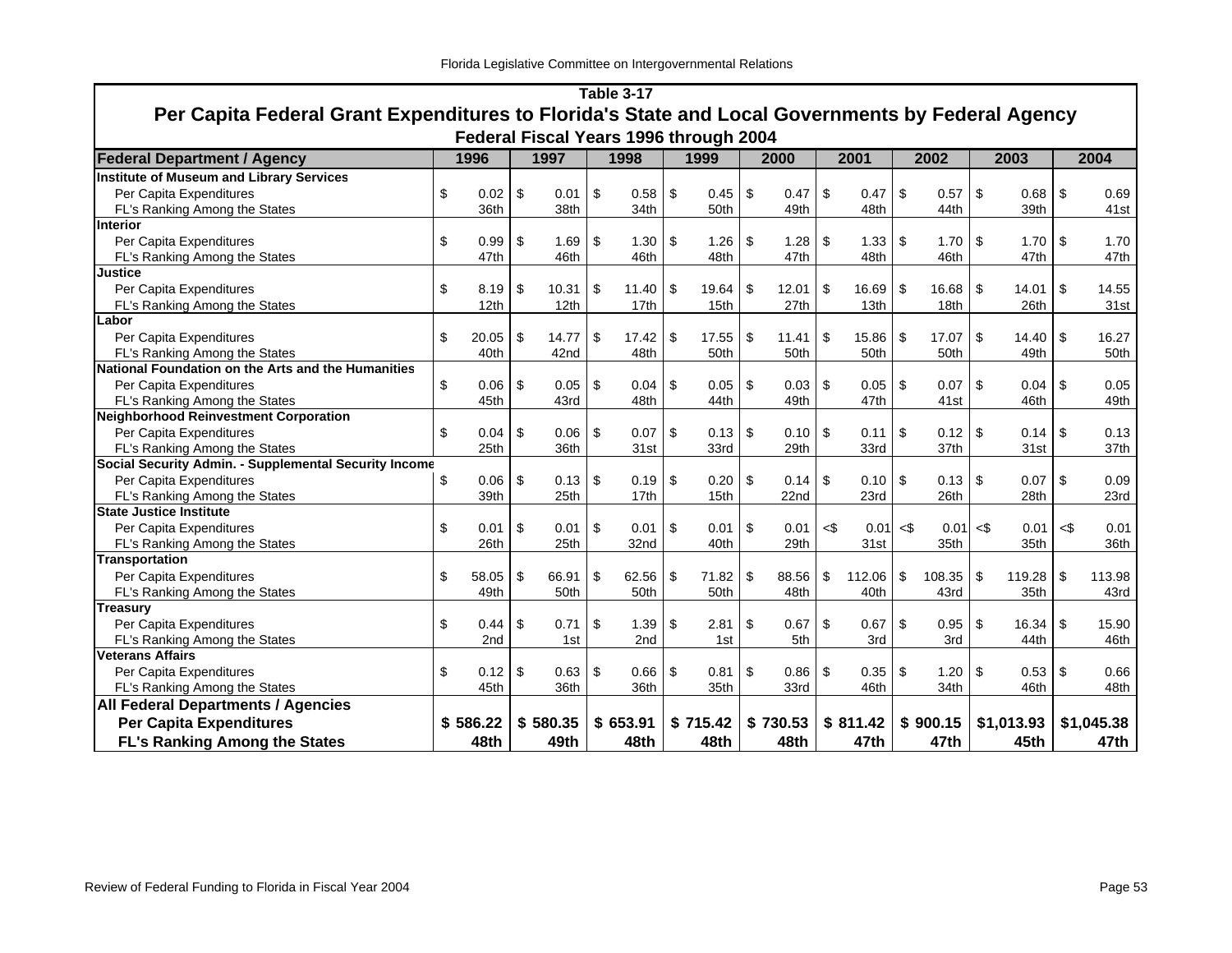|                                                                                                                                       |      |      | <b>Table 3-17</b> |                                        |      |      |      |      |      |
|---------------------------------------------------------------------------------------------------------------------------------------|------|------|-------------------|----------------------------------------|------|------|------|------|------|
| Per Capita Federal Grant Expenditures to Florida's State and Local Governments by Federal Agency                                      |      |      |                   |                                        |      |      |      |      |      |
|                                                                                                                                       |      |      |                   | Federal Fiscal Years 1996 through 2004 |      |      |      |      |      |
| <b>Federal Department / Agency</b>                                                                                                    | 1996 | 1997 | 1998              | 1999                                   | 2000 | 2001 | 2002 | 2003 | 2004 |
| Note: Calculations of Florida's per capita expenditures and rankings among the states were prepared by the LCIR staff.                |      |      |                   |                                        |      |      |      |      |      |
| Data Sources:                                                                                                                         |      |      |                   |                                        |      |      |      |      |      |
| U.S. Bureau of the Census. Federal Expenditures by State for Fiscal Year 1996. U.S. Government Printing Office, Washington, DC, 1997. |      |      |                   |                                        |      |      |      |      |      |
| U.S. Bureau of the Census. Federal Expenditures by State for Fiscal Year 1997. U.S. Government Printing Office, Washington, DC, 1998. |      |      |                   |                                        |      |      |      |      |      |
| U.S. Bureau of the Census. Federal Aid to States for Fiscal Year 1998. U.S. Government Printing Office, Washington, DC, 1999.         |      |      |                   |                                        |      |      |      |      |      |
| U.S. Bureau of the Census. Federal Aid to States for Fiscal Year 1999. U.S. Government Printing Office, Washington, DC, 2000.         |      |      |                   |                                        |      |      |      |      |      |
| U.S. Bureau of the Census. Federal Aid to States for Fiscal Year 2000. U.S. Government Printing Office, Washington, DC, 2001.         |      |      |                   |                                        |      |      |      |      |      |
| U.S. Bureau of the Census. Federal Aid to States for Fiscal Year 2001. U.S. Government Printing Office, Washington, DC, 2002.         |      |      |                   |                                        |      |      |      |      |      |
| U.S. Bureau of the Census. Federal Aid to States for Fiscal Year 2002. U.S. Government Printing Office, Washington, DC, 2003.         |      |      |                   |                                        |      |      |      |      |      |
| U.S. Bureau of the Census. Federal Aid to States for Fiscal Year 2003. U.S. Government Printing Office, Washington, DC, 2004.         |      |      |                   |                                        |      |      |      |      |      |
| U.S. Bureau of the Census. Federal Aid to States for Fiscal Year 2004. U.S. Government Printing Office, Washington, DC, 2006.         |      |      |                   |                                        |      |      |      |      |      |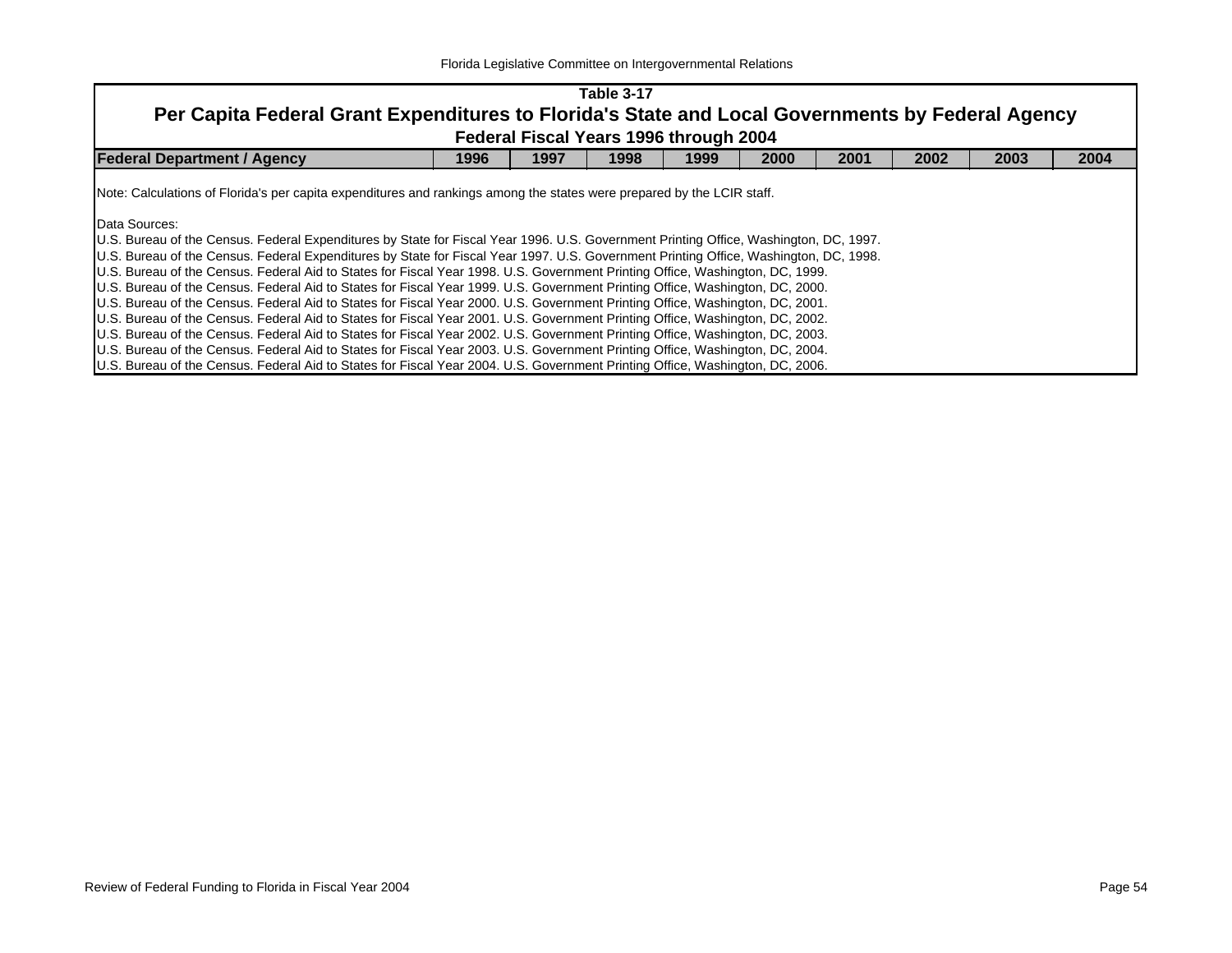# **Part Four: Florida's Per Capita Federal Grant Expenditures by Agency as a Percentage of the National Per Capita Expenditures**

### **A. Introduction**

The purpose of this part is to illustrate how Florida's per capita federal grant expenditures by agency compare to the national per capita expenditures as well as those of the other states. This part analyzes changes in states' per capita expenditures, relative to the national per capita expenditure, during fiscal years 1996 through 2004.

### **B. Data Sources**

The figures reported in this part were calculated by the LCIR staff from data published in the U.S. Bureau of the Census publications: *Federal Expenditures to States* (FES) for fiscal years 1996 through 1997 and its successor *Federal Aid to States* (FAS) for fiscal years 1998 through 2004.

### **C. States' Per Capita Federal Grant Expenditures by Agency**

In analyzing the federal grants data, the LCIR staff calculated per capita expenditures for each state, as well as the per capita expenditure of the fifty states collectively, by federal agency for each of the fiscal years 1996 through 2004. The per capita expenditure of the fifty states is hereafter referred to as the national per capita expenditure.

Each state's per capita expenditure, as a percentage of the national per capita expenditure, was then calculated. The per capita expenditures of individual states are either more or less than the national per capita expenditure. If a state's percentage value is less than 100 percent, then that state had a per capita expenditure less than the national one. If a state's percentage value is greater than 100 percent, then that state's per capita expenditure exceeded the national per capita expenditure.

Utilizing the data published in the relevant FES and FAS reports, the following tables summarize states' per capita federal grant expenditures as a percentage of the national per capita expenditure.

| Florida Summary (page 57)                                |
|----------------------------------------------------------|
| U.S. Department of Agriculture (page 58)                 |
| U.S. Department of Commerce (page 59)                    |
| Corporation for National and Community Service (page 60) |
| Corporation for Public Broadcasting (page 61)            |
| U.S. Department of Defense (page 62)                     |
| U.S. Department of Education (page 63)                   |
| Election Assistance Commission (page 64)                 |
| U.S. Department of Energy (page 65)                      |
|                                                          |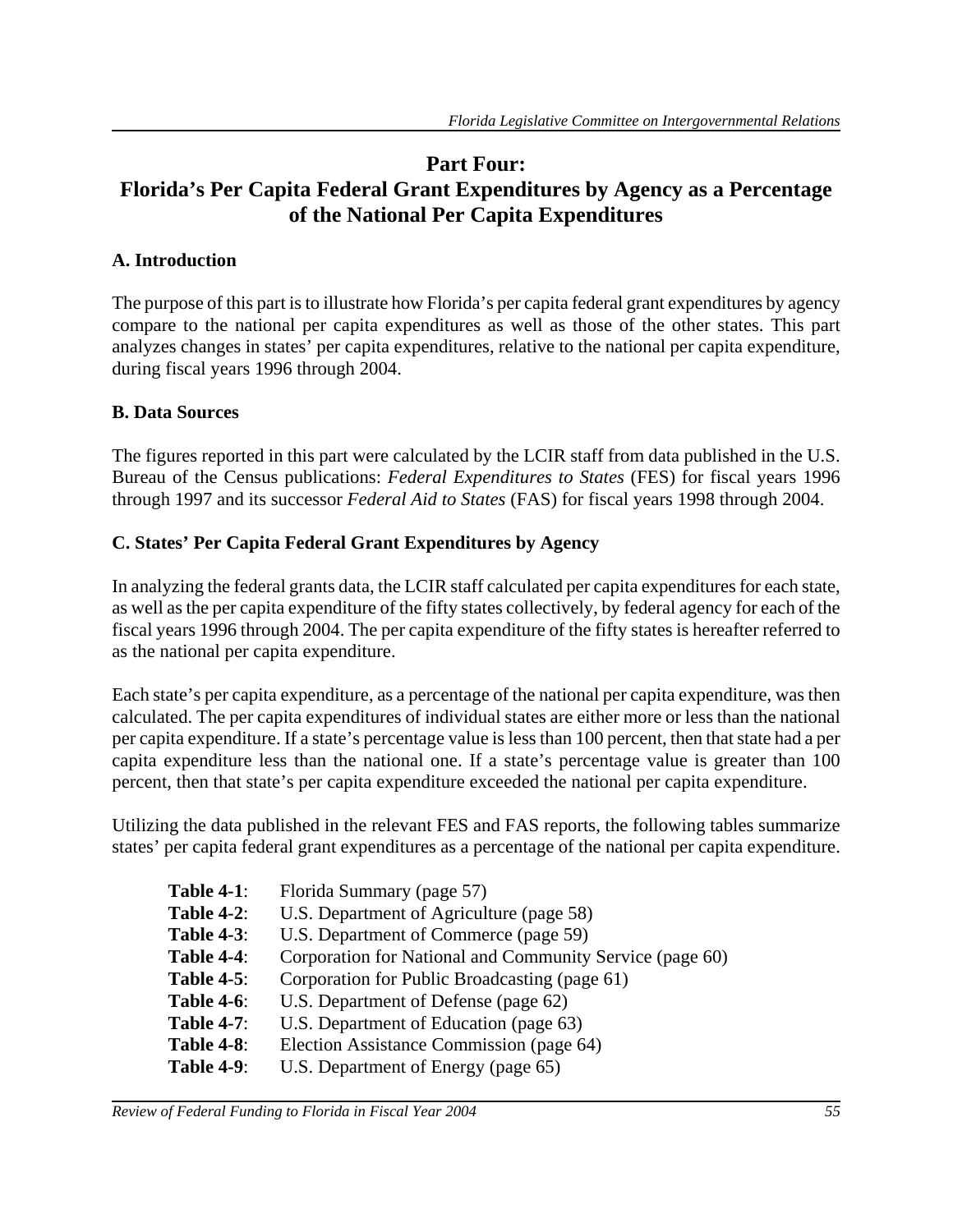| <b>Table 4-10:</b> | U.S. Environmental Protection Agency (page 66)                          |
|--------------------|-------------------------------------------------------------------------|
| <b>Table 4-11:</b> | Equal Employment Opportunity Commission (page 67)                       |
| <b>Table 4-12:</b> | Federal Emergency Management Agency (page 68)                           |
| <b>Table 4-13:</b> | U.S. Department of Health and Human Services (page 69)                  |
| <b>Table 4-14:</b> | U.S. Department of Homeland Security (page 70)                          |
| <b>Table 4-15:</b> | U.S. Department of Housing and Urban Development (page 71)              |
| <b>Table 4-16:</b> | Institute for Museum and Library Services (page 72)                     |
| <b>Table 4-17:</b> | U.S. Department of Interior (page 73)                                   |
| <b>Table 4-18:</b> | U.S. Department of Justice (page 74)                                    |
| <b>Table 4-19:</b> | U.S. Department of Labor (page 75)                                      |
| <b>Table 4-20:</b> | National Foundation on the Arts and the Humanities (page 76)            |
| <b>Table 4-21:</b> | Neighborhood Reinvestment Corporation (page 77)                         |
| <b>Table 4-22:</b> | Social Security Administration – Supplemental Security Income (page 78) |
| <b>Table 4-23:</b> | State Justice Institute (page 79)                                       |
| <b>Table 4-24:</b> | U.S. Department of Transportation (page 80)                             |
| <b>Table 4-25:</b> | U.S. Department of the Treasury (page 81)                               |
| <b>Table 4-26:</b> | U.S. Department of Veterans Affairs (page 82)                           |

## **D. Conclusion**

Part Three of this report discussed several shortcomings in using a per capita measure to evaluate federal grant expenditures to states, and those shortcomings apply here as well. The inherent assumption when comparing states' per capita expenditures is that federal grants are distributed solely on the basis of total population. However, that is not necessarily the case.

Formula or project grants can have various target populations. Therefore, Florida's per capita measurements of certain federal grants receipts, while low compared to other states may not reflect the fact that the amounts are adequately serving their target populations. Since grant funding formulas may incorporate variables other than states' total populations, the use of a per capita measure for comparative purposes may not be appropriate.

However, in spite of these caveats, the analyses demonstrate that Florida's per capita expenditures have been below the national per capita expenditures for the majority of federal agencies, in particular those agencies that provide the majority of grant funding to all states. Given the sheer number of federal grant programs (i.e., 1,082 currently listed), additional research into these programs would need to be conducted in order to access the extent to which Florida's receipt of federal grants could be increased in the future.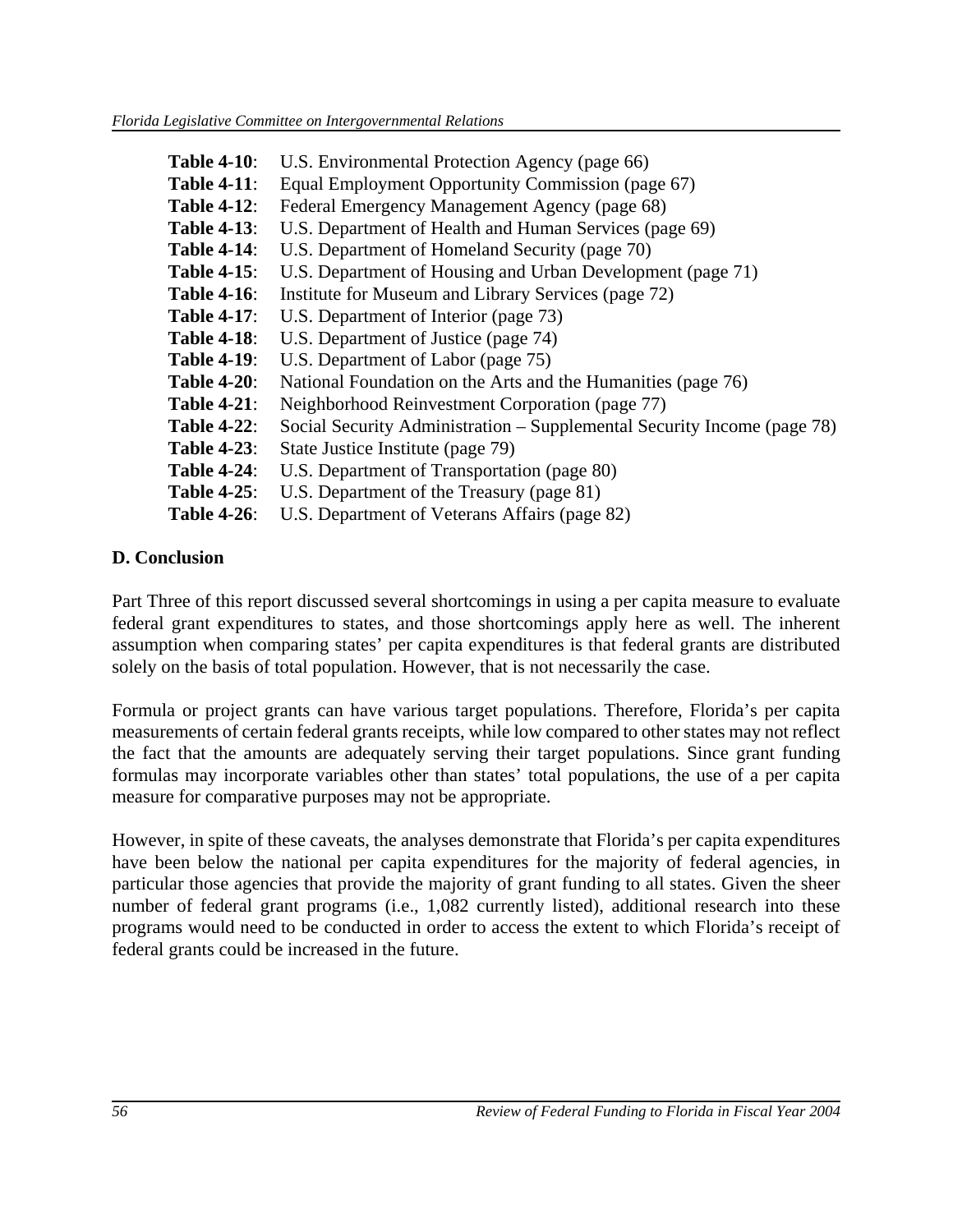| Table 4-1<br>Florida's Per Capita Federal Grant Expenditures as a Percentage of the National Per Capita Expenditures |         |                                   |           |         |                |         |         |         |         |  |  |  |  |
|----------------------------------------------------------------------------------------------------------------------|---------|-----------------------------------|-----------|---------|----------------|---------|---------|---------|---------|--|--|--|--|
|                                                                                                                      |         |                                   |           |         |                |         |         |         |         |  |  |  |  |
|                                                                                                                      |         |                                   | by Agency |         |                |         |         |         |         |  |  |  |  |
|                                                                                                                      |         | Federal Fiscal Years 1996 to 2004 |           |         |                |         |         |         |         |  |  |  |  |
| <b>Federal Agency</b>                                                                                                | FY 1996 | FY 1997                           | FY 1998   | FY 1999 | <b>FY 2000</b> | FY 2001 | FY 2002 | FY 2003 | FY 2004 |  |  |  |  |
| <b>All Grants</b>                                                                                                    | 71%     | 70%                               | 72%       | 73%     | 72%            | 74%     | 74%     | 78%     | 77%     |  |  |  |  |
| Agriculture                                                                                                          | 88%     | 86%                               | 87%       | 92%     | 81%            | 83%     | 86%     | 83%     | 82%     |  |  |  |  |
| Commerce                                                                                                             | 94%     | 68%                               | 71%       | 70%     | 62%            | 74%     | 84%     | 45%     | 66%     |  |  |  |  |
| Corporation for National and Community Service                                                                       |         |                                   |           |         |                |         |         | 34%     | 26%     |  |  |  |  |
| Corporation for Public Broadcasting                                                                                  | 38%     | 78%                               | 73%       | 73%     | 72%            | 78%     | 73%     | 61%     | 56%     |  |  |  |  |
| Defense                                                                                                              | 15%     | 73%                               | 36%       | 2%      | 3%             | 91%     | 14%     | 3%      | 0%      |  |  |  |  |
| Education                                                                                                            | 83%     | 78%                               | 94%       | 83%     | 79%            | 84%     | 84%     | 98%     | 100%    |  |  |  |  |
| <b>Election Assistance Commission</b>                                                                                |         |                                   |           |         |                |         |         | 70%     | 61%     |  |  |  |  |
| Energy                                                                                                               | 17%     | 109%                              | 65%       | 26%     | 17%            | 20%     | 16%     | 30%     | 26%     |  |  |  |  |
| <b>Environmental Protection Agency</b>                                                                               | 46%     | 48%                               | 45%       | 55%     | 44%            | 49%     | 61%     | 58%     | 59%     |  |  |  |  |
| <b>Equal Employment Opportunity Commission</b>                                                                       | 76%     | 73%                               | 71%       | 55%     | 78%            | 79%     | 71%     | 71%     | 93%     |  |  |  |  |
| <b>Federal Emergency Management Agency</b>                                                                           | 182%    | 37%                               | 162%      | 163%    | 187%           | 112%    | 96%     |         |         |  |  |  |  |
| <b>Health and Human Services</b>                                                                                     | 69%     | 70%                               | 69%       | 71%     | 71%            | 71%     | 71%     | 78%     | 77%     |  |  |  |  |
| <b>Homeland Security</b>                                                                                             |         |                                   |           |         |                |         |         | 65%     | 87%     |  |  |  |  |
| Housing and Urban Development                                                                                        | 63%     | 67%                               | 68%       | 65%     | 63%            | 61%     | 64%     | 65%     | 61%     |  |  |  |  |
| Institute for Museum and Library Services                                                                            | 55%     | 26%                               | 102%      | 83%     | 84%            | 91%     | 79%     | 86%     | 84%     |  |  |  |  |
| Interior                                                                                                             | 16%     | 17%                               | 15%       | 14%     | 13%            | 12%     | 16%     | 15%     | 14%     |  |  |  |  |
| Justice                                                                                                              | 113%    | 107%                              | 99%       | 112%    | 98%            | 127%    | 106%    | 100%    | 97%     |  |  |  |  |
| Labor                                                                                                                | 83%     | 76%                               | 72%       | 68%     | 64%            | 62%     | 62%     | 56%     | 58%     |  |  |  |  |
| National Foundation on the Arts and the Humanities                                                                   | 47%     | 53%                               | 38%       | 49%     | 30%            | 44%     | 60%     | 36%     | 40%     |  |  |  |  |
| Neighborhood Reinvestment Corporation                                                                                | 61%     | 46%                               | 52%       | 56%     | 59%            | 52%     | 49%     | 60%     | 50%     |  |  |  |  |
| Social Security Administration - SSI                                                                                 | 56%     | 85%                               | 112%      | 106%    | 80%            | 75%     | 77%     | 70%     | 87%     |  |  |  |  |
| State Justice Institute                                                                                              | 65%     | 49%                               | 21%       | 10%     | 26%            | 13%     | 12%     | 2%      | 2%      |  |  |  |  |
| Transportation                                                                                                       | 66%     | 68%                               | 63%       | 69%     | 80%            | 89%     | 84%     | 91%     | 85%     |  |  |  |  |
| Treasury                                                                                                             | 327%    | 848%                              | 398%      | 518%    | 174%           | 230%    | 394%    | 96%     | 94%     |  |  |  |  |
| <b>Veterans Affairs</b>                                                                                              | 11%     | 59%                               | 53%       | 52%     | 68%            | 21%     | 71%     | 24%     | 30%     |  |  |  |  |

Data Sources:

"Federal Aid to States" annual reports. U.S. Bureau of the Census.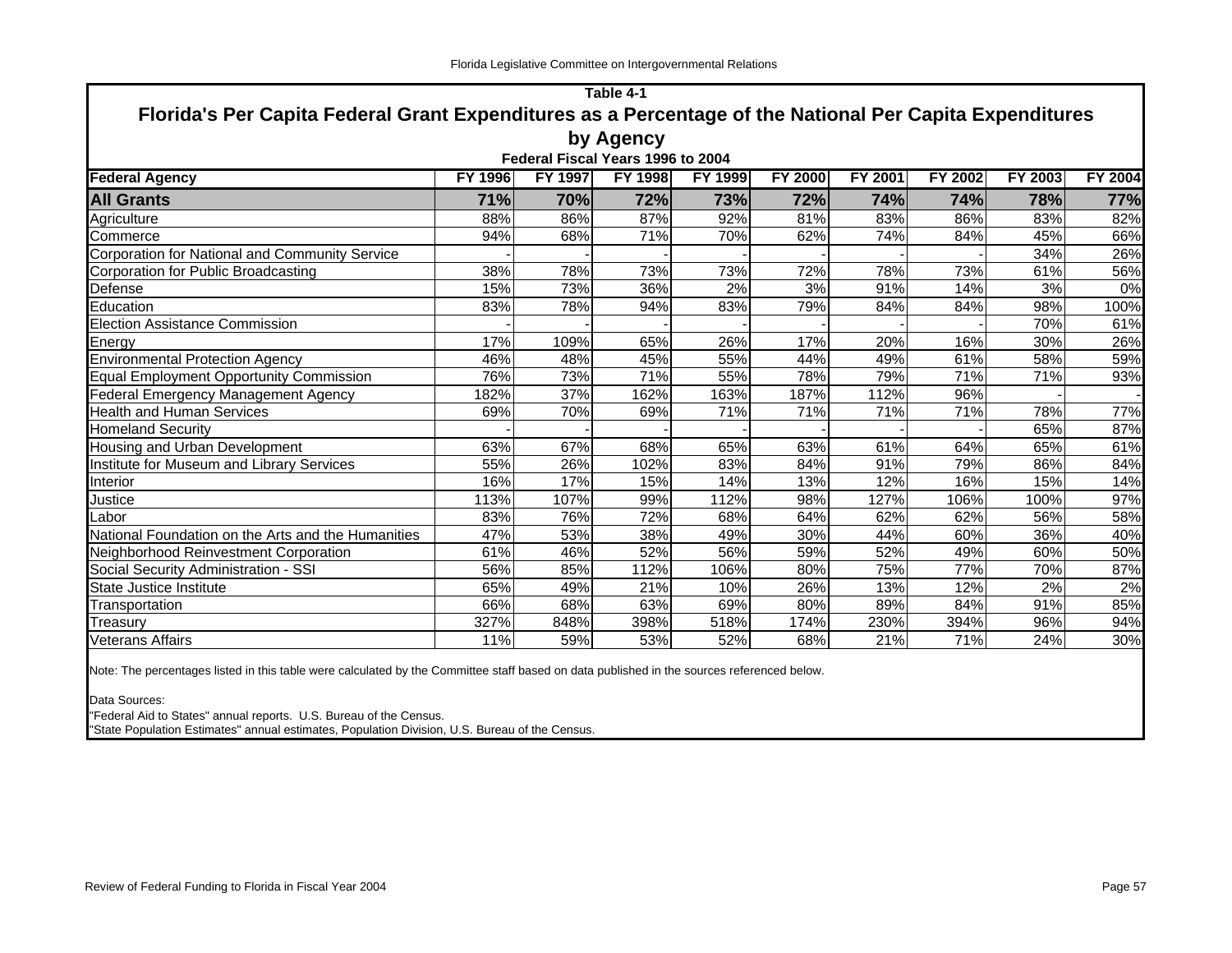|                      |                                                                                        |          |                                               | Table 4-2                         |          |          |          |          |          |
|----------------------|----------------------------------------------------------------------------------------|----------|-----------------------------------------------|-----------------------------------|----------|----------|----------|----------|----------|
|                      |                                                                                        |          | <b>U.S. Department of Agriculture Grants:</b> |                                   |          |          |          |          |          |
|                      | States' Per Capita Expenditures as a Percentage of the National Per Capita Expenditure |          |                                               |                                   |          |          |          |          |          |
|                      |                                                                                        |          |                                               | Federal Fiscal Years 1996 to 2004 |          |          |          |          |          |
| <b>Fiscal Year</b>   | 1996                                                                                   | 1997     | 1998                                          | 1999                              | 2000     | 2001     | 2002     | 2003     | 2004     |
| <b>National Exp.</b> | \$<br>57                                                                               | \$<br>63 | 64<br>\$                                      | \$<br>62                          | \$<br>64 | 64<br>\$ | \$<br>68 | \$<br>69 | \$<br>71 |
| Alabama              | 119%                                                                                   | 121%     | 117%                                          | 118%                              | 118%     | 118%     | 119%     | 121%     | 119%     |
| Alaska               | 195%                                                                                   | 178%     | 332%                                          | 179%                              | 231%     | 198%     | 267%     | 235%     | 248%     |
| Arizona              | 109%                                                                                   | 105%     | 108%                                          | 108%                              | 106%     | 102%     | 106%     | 102%     | 112%     |
| Arkansas             | 140%                                                                                   | 140%     | 138%                                          | 138%                              | 139%     | 129%     | 124%     | 129%     | 134%     |
| California           | 113%                                                                                   | 114%     | 110%                                          | 106%                              | 107%     | 111%     | 111%     | 112%     | 113%     |
| Colorado             | 74%                                                                                    | 82%      | 71%                                           | 72%                               | 68%      | 63%      | 68%      | 74%      | 70%      |
| Connecticut          | 66%                                                                                    | 64%      | 64%                                           | 66%                               | 68%      | 68%      | 67%      | 64%      | 64%      |
| Delaware             | 112%                                                                                   | 121%     | 111%                                          | 108%                              | 112%     | 104%     | 95%      | 101%     | 105%     |
| Florida              | 88%                                                                                    | 86%      | 87%                                           | 92%                               | 81%      | 83%      | 86%      | 83%      | 82%      |
| Georgia              | 113%                                                                                   | 113%     | 116%                                          | 118%                              | 106%     | 113%     | 111%     | 115%     | 115%     |
| Hawaii               | 111%                                                                                   | 121%     | 120%                                          | 133%                              | 118%     | 117%     | 118%     | 127%     | 142%     |
| Idaho                | 127%                                                                                   | 128%     | 121%                                          | 116%                              | 121%     | 108%     | 121%     | 115%     | 112%     |
| Illinois             | 80%                                                                                    | 80%      | 83%                                           | 85%                               | 86%      | 86%      | 90%      | 88%      | 85%      |
| Indiana              | 75%                                                                                    | 77%      | 73%                                           | 74%                               | 76%      | 79%      | 79%      | 76%      | 82%      |
| lowa                 | 95%                                                                                    | 96%      | 97%                                           | 92%                               | 95%      | 97%      | 98%      | 98%      | 99%      |
| Kansas               | 102%                                                                                   | 102%     | 93%                                           | 95%                               | 96%      | 105%     | 95%      | 96%      | 102%     |
| Kentucky             | 123%                                                                                   | 120%     | 118%                                          | 119%                              | 121%     | 119%     | 120%     | 119%     | 119%     |
| Louisiana            | 162%                                                                                   | 163%     | 155%                                          | 158%                              | 155%     | 152%     | 148%     | 145%     | 155%     |
| Maine                | 107%                                                                                   | 109%     | 109%                                          | 110%                              | 116%     | 97%      | 92%      | 93%      | 116%     |
| Maryland             | 68%                                                                                    | 70%      | 68%                                           | 75%                               | 75%      | 78%      | 76%      | 71%      | 69%      |
| Massachusetts        | 69%                                                                                    | 71%      | 70%                                           | 67%                               | 69%      | 68%      | 71%      | 65%      | 64%      |
| Michigan             | 85%                                                                                    | 108%     | 105%                                          | 110%                              | 109%     | 96%      | 86%      | 81%      | 85%      |
| Minnesota            | 104%                                                                                   | 102%     | 94%                                           | 97%                               | 94%      | 97%      | 96%      | 97%      | 98%      |
| Mississippi          | 183%                                                                                   | 177%     | 178%                                          | 175%                              | 203%     | 180%     | 179%     | 180%     | 174%     |
| Missouri             | 93%                                                                                    | 89%      | 98%                                           | 92%                               | 95%      | 92%      | 96%      | 97%      | 93%      |
| Montana              | 144%                                                                                   | 147%     | 151%                                          | 136%                              | 145%     | 153%     | 170%     | 160%     | 152%     |
| Nebraska             | 118%                                                                                   | 112%     | 114%                                          | 105%                              | 118%     | 119%     | 109%     | 112%     | 112%     |
| Nevada               | 67%                                                                                    | 64%      | 65%                                           | 69%                               | 62%      | 60%      | 61%      | 63%      | 68%      |
| New Hampshire        | 66%                                                                                    | 72%      | 68%                                           | 61%                               | 68%      | 61%      | 68%      | 60%      | 68%      |
| New Jersey           | 63%                                                                                    | 67%      | 67%                                           | 65%                               | 64%      | 66%      | 67%      | 67%      | 70%      |
| New Mexico           | 173%                                                                                   | 160%     | 160%                                          | 169%                              | 156%     | 158%     | 160%     | 161%     | 168%     |
| New York             | 97%                                                                                    | 98%      | 109%                                          | 103%                              | 105%     | 111%     | 104%     | 106%     | 104%     |
| North Carolina       | 96%                                                                                    | 100%     | 103%                                          | 103%                              | 102%     | 102%     | 102%     | 106%     | 108%     |
| North Dakota         | 177%                                                                                   | 163%     | 157%                                          | 158%                              | 158%     | 156%     | 150%     | 158%     | 179%     |
| Ohio                 | 83%                                                                                    | 79%      | 75%                                           | 74%                               | 72%      | 78%      | 81%      | 79%      | 86%      |
| Oklahoma             | 136%                                                                                   | 131%     | 132%                                          | 131%                              | 139%     | 134%     | 139%     | 139%     | 142%     |
| Oregon               | 158%                                                                                   | 151%     | 152%                                          | 156%                              | 189%     | 147%     | 173%     | 164%     | 162%     |
| Pennsylvania         | 77%                                                                                    | 76%      | 77%                                           | 78%                               | 72%      | 78%      | 76%      | 78%      | 79%      |
| Rhode Island         | 77%                                                                                    | 77%      | 78%                                           | 86%                               | 82%      | 85%      | 85%      | 82%      | 85%      |
| South Carolina       | 118%                                                                                   | 115%     | 113%                                          | 110%                              | 113%     | 121%     | 111%     | 115%     | 108%     |
| South Dakota         | 181%                                                                                   | 166%     | 168%                                          | 165%                              | 173%     | 168%     | 166%     | 157%     | 168%     |
| Tennessee            | 99%                                                                                    | 104%     | 100%                                          | 101%                              | 104%     | 106%     | 108%     | 102%     | 107%     |
| Texas                | 115%                                                                                   | 109%     | 109%                                          | 114%                              | 114%     | 115%     | 114%     | 122%     | 123%     |
| Utah                 | 118%                                                                                   | 116%     | 110%                                          | 116%                              | 114%     | 101%     | 100%     | 101%     | 99%      |
| Vermont              | 135%                                                                                   | 149%     | 130%                                          | 130%                              | 133%     | 125%     | 142%     | 138%     | 143%     |
| Virginia             | 77%                                                                                    | 71%      | 74%                                           | 71%                               | 73%      | 71%      | 69%      | 55%      | 12%      |
| Washington           | 97%                                                                                    | 96%      | 93%                                           | 99%                               | 103%     | 94%      | 98%      | 101%     | 97%      |
| West Virginia        | 127%                                                                                   | 134%     | 135%                                          | 125%                              | 138%     | 129%     | 128%     | 127%     | 126%     |
| Wisconsin            | 84%                                                                                    | 78%      | 78%                                           | 79%                               | 81%      | 78%      | 77%      | 83%      | 81%      |
| Wyoming              | 127%                                                                                   | 129%     | 123%                                          | 125%                              | 126%     | 122%     | 129%     | 120%     | 119%     |

Data Sources:

"Federal Aid to States" annual reports. U.S. Bureau of the Census.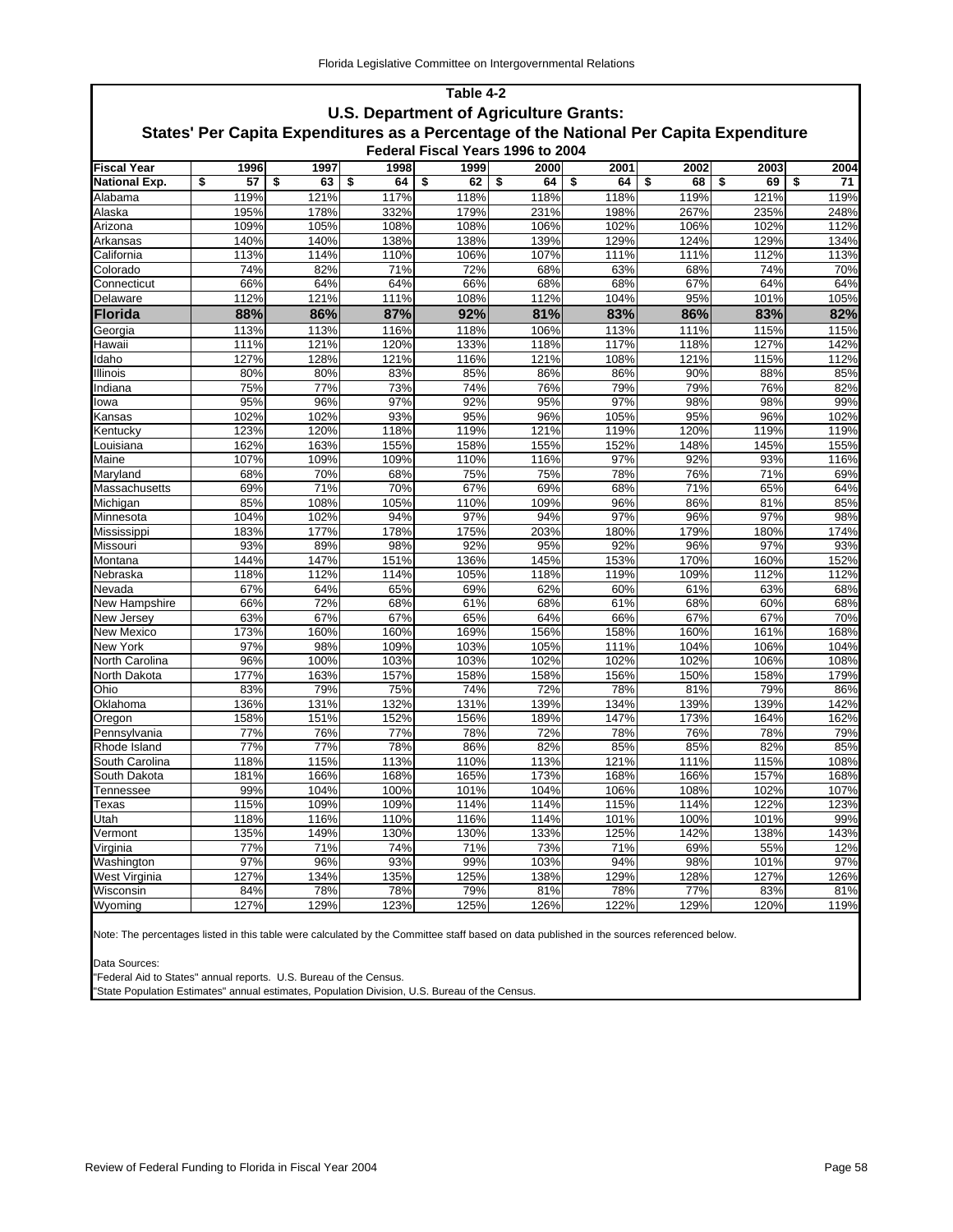|                      | Table 4-3<br><b>U.S. Department of Commerce Grants:</b>                                |            |            |                                   |            |            |            |            |            |  |  |  |  |  |
|----------------------|----------------------------------------------------------------------------------------|------------|------------|-----------------------------------|------------|------------|------------|------------|------------|--|--|--|--|--|
|                      |                                                                                        |            |            |                                   |            |            |            |            |            |  |  |  |  |  |
|                      | States' Per Capita Expenditures as a Percentage of the National Per Capita Expenditure |            |            | Federal Fiscal Years 1996 to 2004 |            |            |            |            |            |  |  |  |  |  |
| <b>Fiscal Year</b>   | 1996                                                                                   | 1997       | 1998       | 1999                              | 2000       | 2001       | 2002       | 2003       | 2004       |  |  |  |  |  |
| <b>National Exp.</b> | 2.84<br>\$                                                                             | \$<br>3.43 | 2.69<br>\$ | 2.71<br>\$                        | 2.90<br>\$ | 3.06<br>\$ | 3.28<br>\$ | 3.14<br>\$ | 3.05<br>\$ |  |  |  |  |  |
| Alabama              | 51%                                                                                    | 64%        | 74%        | 54%                               | 70%        | 98%        | 95%        | 165%       | 124%       |  |  |  |  |  |
| Alaska               | 1172%                                                                                  | 1641%      | 1555%      | 1506%                             | 2234%      | 2988%      | 3216%      | 2793%      | 3042%      |  |  |  |  |  |
| Arizona              | 43%                                                                                    | 33%        | 32%        | 72%                               | 36%        | 34%        | 26%        | 40%        | 28%        |  |  |  |  |  |
| Arkansas             | 117%                                                                                   | 86%        | 105%       | 59%                               | 93%        | 116%       | 101%       | 89%        | 149%       |  |  |  |  |  |
| California           | 96%                                                                                    | 102%       | 91%        | 93%                               | 80%        | 63%        | 72%        | 63%        | 61%        |  |  |  |  |  |
| Colorado             | 307%                                                                                   | 484%       | 466%       | 403%                              | 409%       | 331%       | 350%       | 83%        | 89%        |  |  |  |  |  |
| Connecticut          | 86%                                                                                    | 72%        | 142%       | 68%                               | 61%        | 90%        | 91%        | 92%        | 103%       |  |  |  |  |  |
| Delaware             | 235%                                                                                   | 379%       | 240%       | 266%                              | 211%       | 193%       | 204%       | 79%        | 91%        |  |  |  |  |  |
| <b>Florida</b>       | 94%                                                                                    | 68%        | 71%        | 70%                               | 62%        | 74%        | 84%        | 45%        | 66%        |  |  |  |  |  |
| Georgia              | 74%                                                                                    | 68%        | 86%        | 76%                               | 56%        | 39%        | 44%        | 60%        | 49%        |  |  |  |  |  |
| Hawaii               | 517%                                                                                   | 516%       | 456%       | 596%                              | 500%       | 510%       | 573%       | 567%       | 694%       |  |  |  |  |  |
| ldaho                | 278%                                                                                   | 172%       | 203%       | 119%                              | 160%       | 238%       | 186%       | 246%       | 218%       |  |  |  |  |  |
| Illinois             | 43%                                                                                    | 42%        | 59%        | 39%                               | 32%        | 41%        | 30%        | 36%        | 41%        |  |  |  |  |  |
| Indiana              | 45%                                                                                    | 55%        | 62%        | 47%                               | 56%        | 33%        | 39%        | 43%        | 26%        |  |  |  |  |  |
| lowa                 | 271%                                                                                   | 85%        | 44%        | 38%                               | 39%        | 49%        | 35%        | 37%        | 57%        |  |  |  |  |  |
| Kansas               | 67%                                                                                    | 59%        | 79%        | 64%                               | 63%        | 63%        | 61%        | 73%        | 28%        |  |  |  |  |  |
| Kentucky             | 110%                                                                                   | 53%        | 77%        | 168%                              | 149%       | 140%       | 179%       | 106%       | 118%       |  |  |  |  |  |
| Louisiana            | 141%                                                                                   | 103%       | 155%       | 134%                              | 163%       | 126%       | 111%       | 192%       | 244%       |  |  |  |  |  |
| Maine                | 333%                                                                                   | 546%       | 330%       | 340%                              | 338%       | 287%       | 340%       | 334%       | 286%       |  |  |  |  |  |
| Maryland             | 86%                                                                                    | 131%       | 105%       | 119%                              | 107%       | 106%       | 108%       | 101%       | 149%       |  |  |  |  |  |
| Massachusetts        | 163%                                                                                   | 199%       | 191%       | 132%                              | 129%       | 137%       | 139%       | 92%        | 58%        |  |  |  |  |  |
| Michigan             | 66%                                                                                    | 74%        | 74%        | 68%                               | 45%        | 64%        | 47%        | 70%        | 66%        |  |  |  |  |  |
| Minnesota            | 88%                                                                                    | 73%        | 71%        | 73%                               | 80%        | 91%        | 46%        | 90%        | 62%        |  |  |  |  |  |
| Mississippi          | 124%                                                                                   | 130%       | 230%       | 132%                              | 177%       | 222%       | 278%       | 369%       | 268%       |  |  |  |  |  |
| Missouri             | 172%                                                                                   | 129%       | 106%       | 60%                               | 47%        | 30%        | 31%        | 49%        | 42%        |  |  |  |  |  |
| Montana              | 66%                                                                                    | 161%       | 332%       | 129%                              | 477%       | 141%       | 134%       | 175%       | 234%       |  |  |  |  |  |
| Nebraska             | 100%                                                                                   | 47%        | 44%        | 30%                               | 37%        | 49%        | 48%        | 110%       | 101%       |  |  |  |  |  |
| Nevada               | 61%                                                                                    | 58%        | 51%        | 158%                              | 93%        | 115%       | 101%       | 59%        | 90%        |  |  |  |  |  |
| New Hampshire        | 539%                                                                                   | 352%       | 188%       | 470%                              | 742%       | 647%       | 650%       | 229%       | 70%        |  |  |  |  |  |
| New Jersey           | 69%                                                                                    | 72%        | 64%        | 73%                               | 86%        | 147%       | 48%        | 33%        | 63%        |  |  |  |  |  |
| New Mexico           | 128%                                                                                   | 102%       | 96%        | 152%                              | 216%       | 136%       | 91%        | 231%       | 175%       |  |  |  |  |  |
| New York             | 47%                                                                                    | 55%        | 63%        | 49%                               | 63%        | 52%        | 61%        | 52%        | 41%        |  |  |  |  |  |
| North Carolina       | 93%                                                                                    | 113%       | 85%        | 74%                               | 87%        | 115%       | 82%        | 147%       | 117%       |  |  |  |  |  |
| North Dakota         | 351%                                                                                   | 224%       | 640%       | 368%                              | 458%       | 255%       | 258%       | 254%       | 139%       |  |  |  |  |  |
| Ohio                 | 24%                                                                                    | 27%        | 30%        | 25%                               | 42%        | 36%        | 45%        | 48%        | 40%        |  |  |  |  |  |
| Oklahoma             | 115%                                                                                   | 94%        | 100%       | 105%                              | 126%       | 127%       | 130%       | 162%       | 126%       |  |  |  |  |  |
| Oregon               | 304%                                                                                   | 389%       | 358%       | 390%                              | 338%       | 337%       | 355%       | 450%       | 355%       |  |  |  |  |  |
| Pennsylvania         | 43%                                                                                    | 28%        | 47%        | 44%                               | 31%        | 29%        | 50%        | 55%        | 73%        |  |  |  |  |  |
| Rhode Island         | 426%                                                                                   | 426%       | 336%       | 328%                              | 200%       | 206%       | 249%       | 330%       | 285%       |  |  |  |  |  |
| South Carolina       | 217%                                                                                   | 188%       | 159%       | 223%                              | 230%       | 317%       | 355%       | 238%       | 473%       |  |  |  |  |  |
| South Dakota         | 330%                                                                                   | 164%       | 197%       | 380%                              | 224%       | 165%       | 96%        | 222%       | 105%       |  |  |  |  |  |
| Tennessee            | 32%                                                                                    | 42%        | 25%        | 72%                               | 55%        | 61%        | 64%        | 62%        | 52%        |  |  |  |  |  |
| Texas                | 45%                                                                                    | 44%        | 42%        | 65%                               | 68%        | 47%        | 50%        | 55%        | 57%        |  |  |  |  |  |
| Utah                 | 44%                                                                                    | 36%        | 27%        | 41%                               | 107%       | 80%        | 61%        | 62%        | 46%        |  |  |  |  |  |
| Vermont              | 50%                                                                                    | 60%        | 41%        | 26%                               | 54%        | 26%        | 150%       | 171%       | 119%       |  |  |  |  |  |
| Virginia             | 82%                                                                                    | 69%        | 80%        | 90%                               | 80%        | 95%        | 76%        | 73%        | 91%        |  |  |  |  |  |
| Washington           | 216%                                                                                   | 219%       | 195%       | 246%                              | 195%       | 237%       | 228%       | 371%       | 316%       |  |  |  |  |  |
| West Virginia        | 128%                                                                                   | 150%       | 159%       | 198%                              | 157%       | 164%       | 131%       | 187%       | 157%       |  |  |  |  |  |
| Wisconsin            | 79%                                                                                    | 81%        | 81%        | 68%                               | 72%        | 63%        | 83%        | 76%        | 123%       |  |  |  |  |  |
| Wyoming              | 33%                                                                                    | 55%        | 145%       | 38%                               | 43%        | 69%        | 16%        | 59%        | 30%        |  |  |  |  |  |
|                      |                                                                                        |            |            |                                   |            |            |            |            |            |  |  |  |  |  |

Data Sources:

"Federal Aid to States" annual reports. U.S. Bureau of the Census.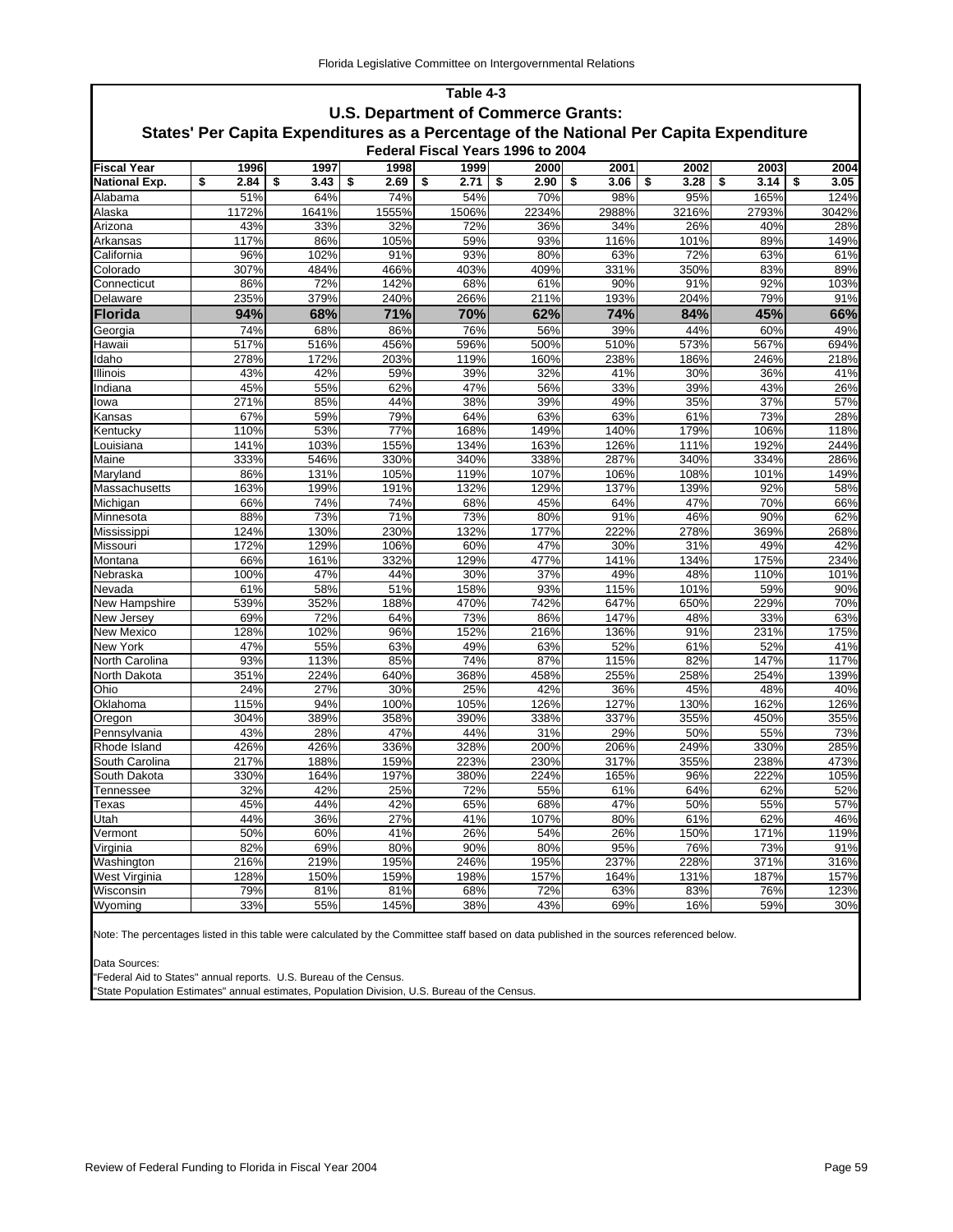|                      |                                                                                        |                                  |                                  | Table 4-4                                                     |                                  |                                  |                                                      |             |             |
|----------------------|----------------------------------------------------------------------------------------|----------------------------------|----------------------------------|---------------------------------------------------------------|----------------------------------|----------------------------------|------------------------------------------------------|-------------|-------------|
|                      |                                                                                        |                                  |                                  | <b>Corporation for National and Community Service Grants:</b> |                                  |                                  |                                                      |             |             |
|                      | States' Per Capita Expenditures as a Percentage of the National Per Capita Expenditure |                                  |                                  |                                                               |                                  |                                  |                                                      |             |             |
|                      |                                                                                        |                                  |                                  | Federal Fiscal Years 1996 to 2004                             |                                  |                                  |                                                      |             |             |
| <b>Fiscal Year</b>   | 1996                                                                                   | 1997                             | 1998                             | 1999                                                          | 2000                             | 2001                             | 2002                                                 | 2003        | 2004        |
| <b>National Exp.</b> |                                                                                        |                                  |                                  |                                                               |                                  |                                  | ٠                                                    | \$<br>0.50  | \$<br>0.38  |
| Alabama              | $\overline{\phantom{a}}$                                                               | $\overline{\phantom{a}}$         | $\overline{\phantom{a}}$         | $\overline{\phantom{a}}$                                      | $\overline{\phantom{a}}$         | $\overline{\phantom{a}}$         | $\overline{\phantom{a}}$                             | 9%          | 31%         |
| Alaska               | -                                                                                      | $\blacksquare$                   | $\blacksquare$                   | $\overline{\phantom{0}}$                                      | $\overline{\phantom{a}}$         | $\overline{\phantom{a}}$         | $\overline{\phantom{a}}$                             | 588%        | 434%        |
| Arizona              | $\overline{a}$                                                                         | $\overline{a}$                   | $\blacksquare$                   | $\overline{\phantom{0}}$                                      | $\overline{\phantom{a}}$         | $\overline{a}$                   | $\overline{\phantom{a}}$                             | 122%        | 154%        |
| Arkansas             | $\overline{\phantom{a}}$                                                               | $\overline{\phantom{a}}$         | $\overline{\phantom{a}}$         | $\overline{\phantom{a}}$                                      | $\overline{\phantom{a}}$         | $\overline{\phantom{a}}$         | $\overline{\phantom{a}}$                             | 230%        | 248%        |
| California           | $\overline{a}$                                                                         | $\overline{\phantom{a}}$         | $\blacksquare$                   | ٠                                                             | $\overline{\phantom{a}}$         | $\overline{\phantom{a}}$         | $\overline{\phantom{a}}$                             | 186%        | 151%        |
| Colorado             | $\blacksquare$                                                                         | $\blacksquare$                   | $\blacksquare$                   | $\blacksquare$                                                | $\overline{\phantom{a}}$         | $\blacksquare$                   | $\overline{\phantom{a}}$                             | 166%        | 182%        |
| Connecticut          | $\overline{\phantom{a}}$                                                               | $\overline{\phantom{a}}$         | $\overline{\phantom{a}}$         | $\overline{\phantom{a}}$                                      | $\overline{\phantom{a}}$         | $\overline{\phantom{a}}$         | $\blacksquare$                                       | 149%        | 152%        |
| Delaware             | $\blacksquare$                                                                         | $\blacksquare$                   | $\blacksquare$                   | $\overline{\phantom{a}}$                                      | $\overline{\phantom{a}}$         | $\overline{a}$                   | $\overline{\phantom{a}}$                             | 418%        | 423%        |
| Florida              | н                                                                                      | $\blacksquare$                   | $\blacksquare$                   | ٠                                                             | $\blacksquare$                   | $\blacksquare$                   | ۰                                                    | 34%         | 26%         |
|                      |                                                                                        |                                  |                                  |                                                               |                                  |                                  |                                                      |             | 27%         |
| Georgia              | $\overline{\phantom{a}}$                                                               | $\blacksquare$                   | $\overline{\phantom{a}}$         | $\blacksquare$                                                | $\overline{\phantom{a}}$         | $\overline{\phantom{0}}$         | $\overline{\phantom{a}}$                             | 24%         |             |
| Hawaii               | $\overline{\phantom{a}}$                                                               | $\overline{\phantom{a}}$         | $\overline{\phantom{a}}$         | $\overline{\phantom{a}}$                                      | $\overline{\phantom{a}}$         | $\overline{\phantom{a}}$         | $\overline{\phantom{a}}$                             | 122%        | 135%        |
| Idaho                | $\overline{\phantom{0}}$<br>$\blacksquare$                                             | $\blacksquare$<br>$\blacksquare$ | $\blacksquare$<br>$\blacksquare$ | $\overline{\phantom{0}}$                                      | $\blacksquare$<br>$\blacksquare$ | $\blacksquare$<br>$\blacksquare$ | $\blacksquare$                                       | 337%<br>13% | 307%<br>22% |
| Illinois             | $\overline{\phantom{a}}$                                                               | $\overline{\phantom{a}}$         | $\overline{\phantom{a}}$         | $\overline{\phantom{a}}$<br>٠                                 | $\blacksquare$                   |                                  | $\overline{\phantom{a}}$                             |             |             |
| Indiana              | $\overline{\phantom{a}}$                                                               | $\overline{\phantom{a}}$         | $\overline{\phantom{a}}$         | $\blacksquare$                                                | $\overline{\phantom{a}}$         | $\overline{a}$                   | $\overline{\phantom{a}}$<br>$\overline{\phantom{a}}$ | 10%<br>14%  | 6%<br>19%   |
| lowa<br>Kansas       | $\blacksquare$                                                                         | $\blacksquare$                   | $\blacksquare$                   | $\blacksquare$                                                | $\blacksquare$                   | $\overline{\phantom{a}}$         | $\overline{\phantom{a}}$                             | 227%        | 264%        |
| Kentucky             | $\overline{a}$                                                                         | $\overline{\phantom{a}}$         | $\overline{a}$                   | $\overline{a}$                                                | $\overline{\phantom{a}}$         | $\overline{a}$                   | $\overline{\phantom{a}}$                             | 208%        | 198%        |
| Louisiana            | $\overline{\phantom{a}}$                                                               | $\blacksquare$                   | $\blacksquare$                   | $\overline{\phantom{0}}$                                      | $\blacksquare$                   | $\overline{\phantom{a}}$         | $\overline{\phantom{a}}$                             | 0%          | 0%          |
| Maine                | $\overline{a}$                                                                         | $\overline{a}$                   | $\overline{a}$                   | $\overline{\phantom{0}}$                                      | $\overline{\phantom{a}}$         | $\overline{a}$                   | $\overline{\phantom{a}}$                             | 336%        | 405%        |
| Maryland             | $\overline{\phantom{a}}$                                                               | $\overline{\phantom{a}}$         | $\overline{\phantom{a}}$         | $\overline{\phantom{a}}$                                      | $\overline{\phantom{a}}$         | $\overline{\phantom{a}}$         | $\overline{\phantom{a}}$                             | 182%        | 502%        |
| Massachusetts        |                                                                                        | $\overline{\phantom{a}}$         | $\overline{\phantom{a}}$         | $\overline{a}$                                                | $\overline{\phantom{a}}$         |                                  | $\overline{\phantom{a}}$                             | 0%          | 0%          |
| Michigan             | $\blacksquare$                                                                         | $\blacksquare$                   | $\overline{\phantom{a}}$         | $\overline{\phantom{a}}$                                      | $\overline{\phantom{a}}$         | $\blacksquare$                   | $\overline{\phantom{a}}$                             | 140%        | 101%        |
| Minnesota            | $\overline{\phantom{a}}$                                                               | $\blacksquare$                   | $\overline{\phantom{a}}$         | $\overline{\phantom{a}}$                                      | $\overline{\phantom{a}}$         | $\overline{\phantom{a}}$         | $\blacksquare$                                       | 0%          | 1%          |
| Mississippi          | $\overline{\phantom{a}}$                                                               | $\overline{\phantom{a}}$         | $\overline{\phantom{a}}$         | $\overline{\phantom{a}}$                                      | $\overline{\phantom{a}}$         | $\overline{\phantom{a}}$         | $\overline{\phantom{a}}$                             | 478%        | 488%        |
| Missouri             | $\overline{a}$                                                                         | $\blacksquare$                   | $\blacksquare$                   | $\overline{\phantom{0}}$                                      | $\blacksquare$                   | $\blacksquare$                   | $\blacksquare$                                       | 0%          | 0%          |
| Montana              | $\blacksquare$                                                                         | $\blacksquare$                   | $\blacksquare$                   | $\blacksquare$                                                | $\blacksquare$                   |                                  | $\overline{\phantom{a}}$                             | 641%        | 749%        |
| Nebraska             | $\overline{\phantom{a}}$                                                               | $\blacksquare$                   | $\blacksquare$                   | $\overline{\phantom{a}}$                                      | $\blacksquare$                   | $\overline{\phantom{a}}$         | $\overline{\phantom{a}}$                             | 0%          | 0%          |
| Nevada               | $\sim$                                                                                 | $\overline{\phantom{a}}$         | $\overline{a}$                   | $\blacksquare$                                                | $\overline{\phantom{a}}$         | $\overline{a}$                   | $\blacksquare$                                       | 9%          | 13%         |
| New Hampshire        | $\overline{\phantom{a}}$                                                               | $\overline{\phantom{a}}$         | $\overline{\phantom{a}}$         | $\overline{\phantom{a}}$                                      | $\overline{\phantom{a}}$         | $\overline{\phantom{a}}$         | $\overline{\phantom{a}}$                             | 0%          | 0%          |
| New Jersey           | $\overline{\phantom{a}}$                                                               | $\overline{\phantom{a}}$         | $\overline{\phantom{a}}$         | $\overline{\phantom{a}}$                                      | $\overline{\phantom{a}}$         | $\overline{\phantom{a}}$         | $\overline{\phantom{a}}$                             | 113%        | 61%         |
| New Mexico           | $\overline{\phantom{a}}$                                                               | $\overline{a}$                   | $\blacksquare$                   | $\overline{\phantom{0}}$                                      | $\overline{\phantom{a}}$         | $\blacksquare$                   | $\overline{\phantom{a}}$                             | 405%        | 205%        |
| New York             | ٠                                                                                      | $\blacksquare$                   | $\blacksquare$                   | $\overline{\phantom{a}}$                                      | $\overline{\phantom{a}}$         |                                  | $\overline{\phantom{a}}$                             | 219%        | 187%        |
| North Carolina       | $\overline{\phantom{a}}$                                                               | $\overline{\phantom{a}}$         | $\overline{\phantom{a}}$         | $\overline{\phantom{a}}$                                      | $\overline{\phantom{a}}$         | $\overline{\phantom{a}}$         | $\overline{\phantom{a}}$                             | 13%         | 17%         |
| North Dakota         | ٠                                                                                      | $\blacksquare$                   | $\blacksquare$                   | $\overline{a}$                                                | $\overline{\phantom{a}}$         | $\overline{\phantom{a}}$         | $\overline{\phantom{a}}$                             | 150%        | 266%        |
| Ohio                 | $\blacksquare$                                                                         | $\blacksquare$                   | $\overline{\phantom{a}}$         | $\overline{\phantom{a}}$                                      | $\overline{\phantom{a}}$         | $\blacksquare$                   | $\overline{\phantom{a}}$                             | 138%        | 163%        |
| Oklahoma             | $\overline{\phantom{a}}$                                                               | $\blacksquare$                   | $\overline{\phantom{a}}$         | $\overline{\phantom{a}}$                                      | $\overline{\phantom{a}}$         | $\overline{\phantom{a}}$         | $\overline{\phantom{a}}$                             | 24%         | 31%         |
| Oregon               | $\overline{\phantom{a}}$                                                               | $\overline{\phantom{a}}$         | $\blacksquare$                   | $\overline{\phantom{a}}$                                      | $\blacksquare$                   | $\blacksquare$                   | $\overline{\phantom{a}}$                             | 16%         | 21%         |
| Pennsylvania         | $\overline{a}$                                                                         | $\blacksquare$                   | $\blacksquare$                   | $\overline{\phantom{0}}$                                      | $\blacksquare$                   | $\blacksquare$                   | $\overline{\phantom{a}}$                             | 13%         | 32%         |
| Rhode Island         | $\blacksquare$                                                                         | $\blacksquare$                   | $\blacksquare$                   | $\blacksquare$                                                | $\blacksquare$                   | $\overline{\phantom{a}}$         | $\overline{\phantom{a}}$                             | 59%         | 114%        |
| South Carolina       | $\blacksquare$                                                                         | $\overline{\phantom{a}}$         | $\blacksquare$                   | $\blacksquare$                                                | $\overline{\phantom{a}}$         | $\overline{\phantom{a}}$         | $\overline{\phantom{a}}$                             | 0%          | 0%          |
| South Dakota         | $\blacksquare$                                                                         | $\overline{\phantom{a}}$         | $\overline{\phantom{a}}$         | $\blacksquare$                                                | $\overline{\phantom{a}}$         | $\overline{\phantom{a}}$         | $\blacksquare$                                       | 30%         | 21%         |
| Tennessee            | $\overline{\phantom{a}}$                                                               | $\overline{\phantom{a}}$         | ۰                                | -                                                             | $\overline{\phantom{a}}$         | ٠                                | ۰                                                    | 134%        | 135%        |
| Texas                | $\overline{\phantom{a}}$                                                               | $\overline{\phantom{a}}$         | $\overline{\phantom{a}}$         | $\overline{\phantom{0}}$                                      | $\overline{\phantom{a}}$         | $\overline{\phantom{a}}$         | $\overline{\phantom{a}}$                             | 2%          | 6%          |
| Utah                 | $\overline{\phantom{a}}$                                                               | $\overline{\phantom{a}}$         | $\overline{\phantom{a}}$         | -                                                             | $\overline{\phantom{a}}$         | $\overline{\phantom{a}}$         | $\overline{\phantom{a}}$                             | 223%        | 135%        |
| Vermont              | $\overline{\phantom{a}}$                                                               | $\overline{\phantom{a}}$         | $\overline{\phantom{a}}$         | $\overline{\phantom{a}}$                                      | $\overline{\phantom{a}}$         | $\overline{\phantom{a}}$         | $\overline{\phantom{a}}$                             | 337%        | 429%        |
| Virginia             | $\overline{\phantom{a}}$                                                               | $\overline{\phantom{a}}$         | $\overline{\phantom{a}}$         | $\overline{\phantom{a}}$                                      | $\overline{\phantom{a}}$         | $\overline{\phantom{a}}$         | $\overline{\phantom{a}}$                             | 0%          | 0%          |
| Washington           | $\blacksquare$                                                                         | $\overline{\phantom{a}}$         | $\overline{\phantom{a}}$         | $\blacksquare$                                                | $\blacksquare$                   | $\blacksquare$                   | $\overline{\phantom{a}}$                             | 47%         | 36%         |
| West Virginia        | $\overline{\phantom{a}}$                                                               | $\overline{\phantom{a}}$         | $\overline{\phantom{a}}$         | $\blacksquare$                                                | $\overline{\phantom{a}}$         | $\overline{\phantom{a}}$         | $\blacksquare$                                       | 16%         | 18%         |
| Wisconsin            | $\overline{\phantom{a}}$                                                               | $\overline{\phantom{a}}$         | $\overline{\phantom{a}}$         | $\overline{\phantom{a}}$                                      | $\overline{\phantom{a}}$         | $\overline{\phantom{a}}$         | $\overline{\phantom{a}}$                             | 206%        | 234%        |
| Wyoming              | $\overline{\phantom{a}}$                                                               | $\overline{\phantom{a}}$         | $\overline{\phantom{a}}$         | $\overline{\phantom{a}}$                                      | $\overline{\phantom{a}}$         | $\blacksquare$                   | $\overline{\phantom{a}}$                             | 0%          | 0%          |

Data Sources:

"Federal Aid to States" annual reports. U.S. Bureau of the Census.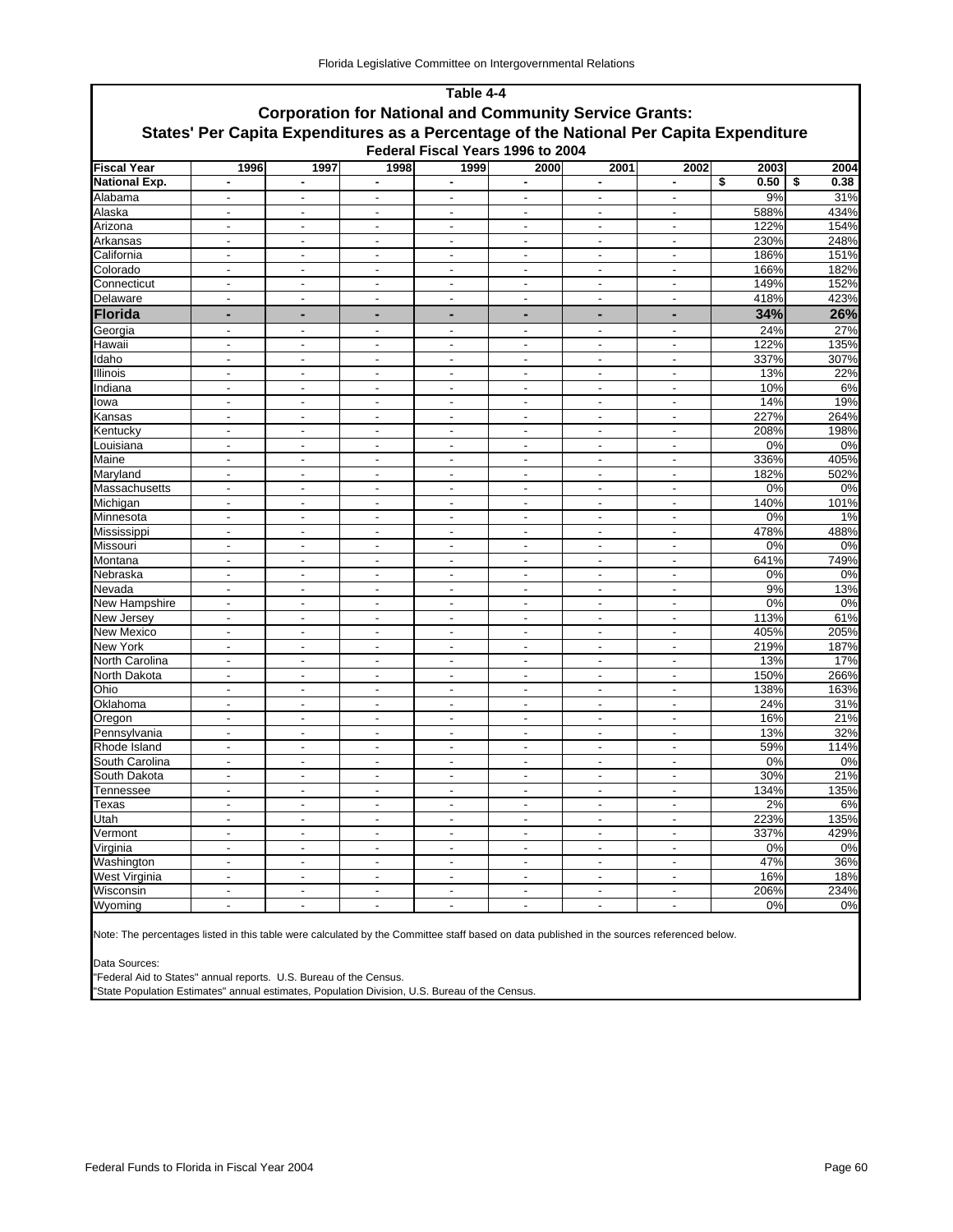| Table 4-5                                                                                  |              |             |             |              |              |              |             |              |             |  |  |
|--------------------------------------------------------------------------------------------|--------------|-------------|-------------|--------------|--------------|--------------|-------------|--------------|-------------|--|--|
| <b>Corporation for Public Broadcasting Grants:</b>                                         |              |             |             |              |              |              |             |              |             |  |  |
| States' Per Capita Expenditures as a Percentage of the National Per Capita Expenditure     |              |             |             |              |              |              |             |              |             |  |  |
| Federal Fiscal Years 1996 to 2004                                                          |              |             |             |              |              |              |             |              |             |  |  |
| 1996<br>1998<br>1999<br>2000<br>2001<br>2002<br>2003<br><b>Fiscal Year</b><br>1997<br>2004 |              |             |             |              |              |              |             |              |             |  |  |
| <b>National Exp.</b>                                                                       | 0.50<br>\$   | \$<br>0.93  | \$<br>0.93  | 0.89<br>\$   | \$<br>1.02   | 1.08<br>\$   | 1.20<br>\$  | 1.23<br>\$   | 1.36<br>\$  |  |  |
| Alabama                                                                                    | 47%          | 54%         | 45%         | 48%          | 46%          | 49%          | 46%         | 46%          | 42%         |  |  |
| Alaska                                                                                     | 1107%        | 768%        | 704%        | 727%         | 832%         | 1093%        | 762%        | 811%         | 997%        |  |  |
| Arizona                                                                                    | 62%          | 55%         | 66%         | 60%          | 64%          | 101%         | 58%         | 70%          | 53%         |  |  |
| Arkansas                                                                                   | 23%          | 47%         | 43%         | 46%          | 53%          | 53%          | 50%         | 50%          | 46%         |  |  |
| California                                                                                 | 63%          | 70%         | 64%         | 92%          | 106%         | 83%          | 95%         | 82%          | 86%         |  |  |
| Colorado                                                                                   | 86%          | 105%        | 67%         | 73%          | 96%          | 70%          | 65%         | 71%          | 76%         |  |  |
| Connecticut                                                                                | 60%          | 72%         | 85%         | 61%          | 69%          | 74%          | 57%         | 53%          | 52%         |  |  |
| Delaware                                                                                   | 0%           | 0%          | 0%          | 0%           | 0%           | 0%           | 0%          | 0%           | 0%          |  |  |
| <b>Florida</b>                                                                             | 38%          | 78%         | 73%         | 73%          | 72%          | 78%          | 73%         | 61%          | 56%         |  |  |
| Georgia                                                                                    | 31%          | 56%         | 52%         | 53%          | 46%          | 48%          | 48%         | 51%          | 44%         |  |  |
| Hawaii                                                                                     | 207%         | 187%        | 89%         | 223%         | 177%         | 157%         | 142%        | 138%         | 127%        |  |  |
| Idaho                                                                                      | 47%          | 131%        | 87%         | 126%         | 96%          | 83%          | 112%        | 81%          | 120%        |  |  |
| Illinois                                                                                   | 48%          | 73%         | 79%         | 76%          | 76%          | 70%          | 68%         | 72%          | 72%         |  |  |
| Indiana                                                                                    | 42%          | 90%         | 83%         | 89%          | 93%          | 90%          | 81%         | 81%          | 78%         |  |  |
| lowa                                                                                       | 121%         | 85%         | 75%         | 89%          | 91%          | 97%          | 89%         | 95%          | 98%         |  |  |
| Kansas                                                                                     | 71%          | 88%         | 75%         | 82%          | 85%          | 90%          | 81%         | 84%          | 77%         |  |  |
| Kentucky                                                                                   | 74%          | 94%         | 85%         | 88%          | 79%          | 95%          | 81%         | 86%          | 83%         |  |  |
| Louisiana                                                                                  | 41%          | 66%         | 58%         | 65%          | 59%          | 63%          | 60%         | 58%          | 57%         |  |  |
| Maine                                                                                      | 73%          | 152%        | 111%        | 116%         | 103%         | 108%         | 100%        | 98%          | 93%         |  |  |
| Maryland                                                                                   | 140%         | 67%         | 84%         | 87%          | 100%         | 76%          | 84%         | 65%          | 67%         |  |  |
| Massachusetts                                                                              | 170%         | 280%        | 184%        | 195%         | 205%         | 184%         | 234%        | 151%         | 163%        |  |  |
| Michigan                                                                                   | 95%          | 70%         | 59%         | 64%          | 68%          | 67%          | 61%         | 62%          | 63%         |  |  |
| Minnesota                                                                                  | 555%         | 170%        | 194%        | 149%         | 170%         | 210%         | 150%        | 169%         | 198%        |  |  |
| Mississippi                                                                                | 49%          | 54%         | 51%         | 57%          | 66%          | 59%          | 56%         | 54%          | 53%         |  |  |
| Missouri                                                                                   | 51%          | 67%         | 72%         | 77%          | 72%          | 73%          | 67%         | 68%          | 64%         |  |  |
| Montana                                                                                    | 184%<br>370% | 83%         | 95%<br>260% | 89%          | 139%         | 106%<br>287% | 90%         | 130%         | 88%<br>171% |  |  |
| Nebraska<br>Nevada                                                                         | 69%          | 296%<br>95% | 98%         | 263%<br>115% | 127%<br>231% | 105%         | 235%<br>82% | 247%<br>104% | 74%         |  |  |
| New Hampshire                                                                              | 42%          | 99%         | 85%         | 92%          | 94%          | 96%          | 101%        | 85%          | 111%        |  |  |
| New Jersev                                                                                 | 27%          | 38%         | 27%         | 27%          | 29%          | 34%          | 27%         | 31%          | 30%         |  |  |
| New Mexico                                                                                 | 76%          | 133%        | 138%        | 130%         | 141%         | 139%         | 129%        | 130%         | 135%        |  |  |
| New York                                                                                   | 114%         | 124%        | 118%        | 110%         | 109%         | 137%         | 140%        | 132%         | 144%        |  |  |
| North Carolina                                                                             | 47%          | 47%         | 262%        | 48%          | 467%         | 460%         | 556%        | 675%         | 714%        |  |  |
| North Dakota                                                                               | 213%         | 216%        | 185%        | 202%         | 160%         | 178%         | 148%        | 175%         | 140%        |  |  |
| Ohio                                                                                       | 77%          | 88%         | 74%         | 95%          | 86%          | 79%          | 76%         | 73%          | 72%         |  |  |
| Oklahoma                                                                                   | 37%          | 64%         | 50%         | 52%          | 57%          | 57%          | 52%         | 55%          | 55%         |  |  |
| Oregon                                                                                     | 175%         | 82%         | 86%         | 114%         | 87%          | 103%         | 91%         | 97%          | 99%         |  |  |
| Pennsylvania                                                                               | 51%          | 81%         | 77%         | 80%          | 72%          | 73%          | 66%         | 69%          | 70%         |  |  |
| Rhode Island                                                                               | 59%          | 65%         | 52%         | 60%          | 61%          | 60%          | 52%         | 53%          | 48%         |  |  |
| South Carolina                                                                             | 39%          | 156%        | 105%        | 103%         | 84%          | 94%          | 68%         | 69%          | 58%         |  |  |
| South Dakota                                                                               | 101%         | 226%        | 159%        | 137%         | 146%         | 142%         | 122%        | 158%         | 136%        |  |  |
| Tennessee                                                                                  | 48%          | 76%         | 66%         | 143%         | 132%         | 73%          | 65%         | 65%          | 63%         |  |  |
| Texas                                                                                      | 29%          | 49%         | 47%         | 56%          | 47%          | 51%          | 49%         | 45%          | 43%         |  |  |
| Utah                                                                                       | 88%          | 144%        | 151%        | 185%         | 150%         | 177%         | 160%        | 178%         | 169%        |  |  |
| Vermont                                                                                    | 90%          | 155%        | 191%        | 172%         | 751%         | 862%         | 173%        | 177%         | 203%        |  |  |
| Virginia                                                                                   | 907%         | 550%        | 633%        | 563%         | 15%          | 18%          | 126%        | 135%         | 85%         |  |  |
| Washington                                                                                 | 51%          | 88%         | 86%         | 84%          | 89%          | 77%          | 92%         | 78%          | 79%         |  |  |
| West Virginia                                                                              | 41%          | 100%        | 72%         | 72%          | 62%          | 396%         | 57%         | 59%          | 55%         |  |  |
| Wisconsin                                                                                  | 71%          | 91%         | 88%         | 92%          | 103%         | 20%          | 103%        | 107%         | 92%         |  |  |
| Wyoming                                                                                    | 83%          | 116%        | 128%        | 141%         | 137%         | 144%         | 129%        | 139%         | 122%        |  |  |

Data Sources:

"Federal Aid to States" annual reports. U.S. Bureau of the Census.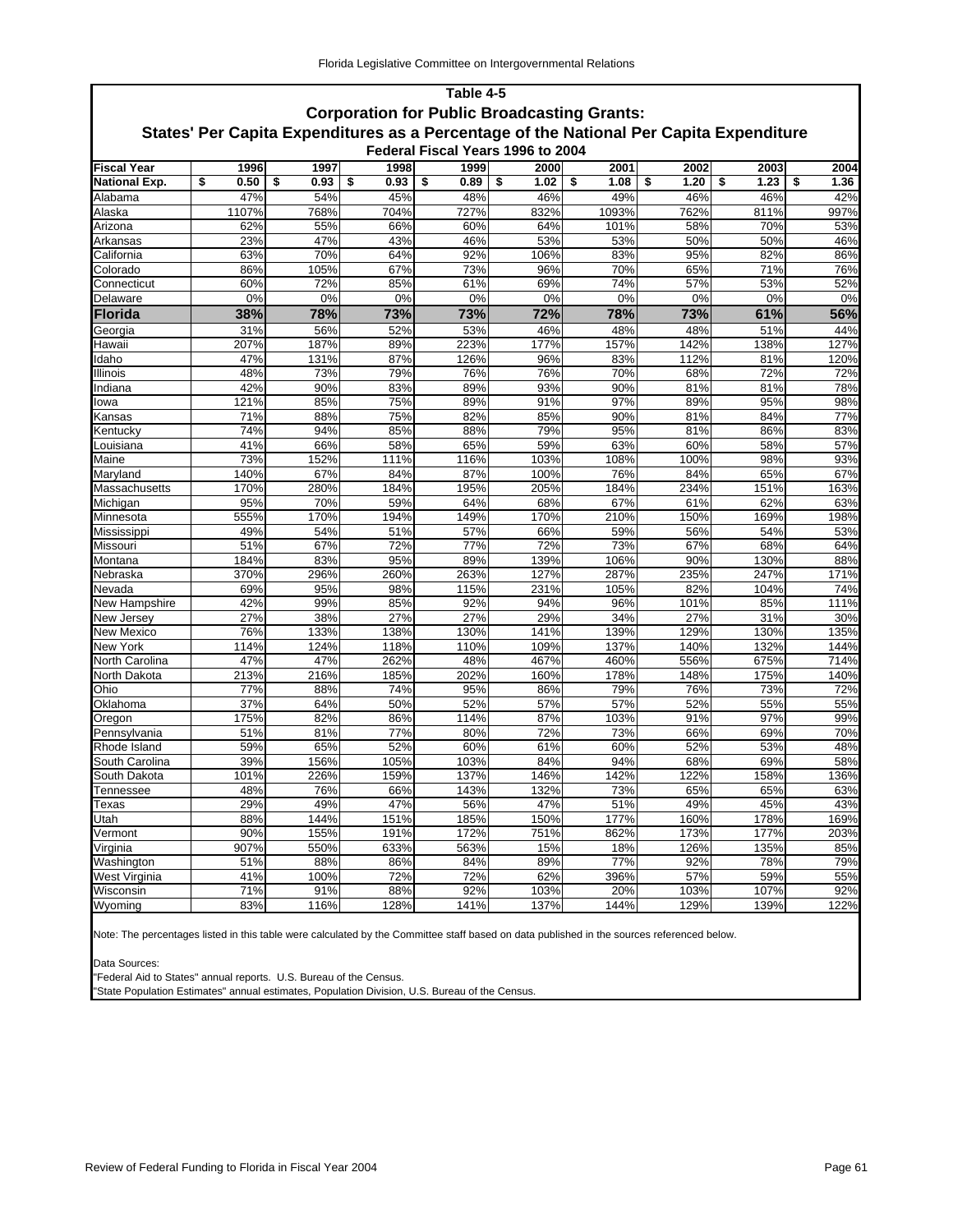| Table 4-6            |                                                                                        |            |            |                                           |            |            |            |            |            |  |  |
|----------------------|----------------------------------------------------------------------------------------|------------|------------|-------------------------------------------|------------|------------|------------|------------|------------|--|--|
|                      |                                                                                        |            |            | <b>U.S. Department of Defense Grants:</b> |            |            |            |            |            |  |  |
|                      | States' Per Capita Expenditures as a Percentage of the National Per Capita Expenditure |            |            | Federal Fiscal Years 1996 to 2004         |            |            |            |            |            |  |  |
| <b>Fiscal Year</b>   | 1996                                                                                   | 1997       | 1998       | 1999                                      | 2000       | 2001       | 2002       | 2003       | 2004       |  |  |
| <b>National Exp.</b> | 0.92<br>\$                                                                             | 0.70<br>\$ | \$<br>0.63 | 0.51<br>\$                                | \$<br>0.33 | 0.44<br>\$ | 0.64<br>\$ | 0.65<br>\$ | 0.91<br>\$ |  |  |
| Alabama              | 54%                                                                                    | 118%       | 227%       | 84%                                       | 2%         | 9%         | 19%        | 225%       | 114%       |  |  |
| Alaska               | 0%                                                                                     | 45%        | 2%         | 1%                                        | 257%       | 0%         | 833%       | 1%         | 223%       |  |  |
| Arizona              | 43%                                                                                    | 21%        | 129%       | 102%                                      | 458%       | 90%        | 5%         | 0%         | 325%       |  |  |
| Arkansas             | 154%                                                                                   | 24%        | 25%        | 95%                                       | 258%       | 43%        | 26%        | 28%        | 113%       |  |  |
| California           | 17%                                                                                    | 13%        | 66%        | 58%                                       | 2%         | 8%         | 1%         | 47%        | 44%        |  |  |
| Colorado             | 78%                                                                                    | 7%         | 160%       | 110%                                      | 186%       | 24%        | 156%       | 117%       | 2%         |  |  |
| Connecticut          | 8%                                                                                     | 223%       | 800%       | 216%                                      | 21%        | 48%        | 1%         | 0%         | 0%         |  |  |
| Delaware             | 3%                                                                                     | 4%         | 2%         | 147%                                      | 14%        | 1%         | $-8%$      | 520%       | 306%       |  |  |
| Florida              | 15%                                                                                    | 73%        | 36%        | 2%                                        | 3%         | 91%        | 14%        | 3%         | 0%         |  |  |
| Georgia              | 37%                                                                                    | 12%        | 18%        | 24%                                       | 35%        | 31%        | 20%        | 23%        | 17%        |  |  |
| Hawaii               | 54%                                                                                    | 69%        | 41%        | 356%                                      | 968%       | 1514%      | 1145%      | 440%       | 1243%      |  |  |
| ldaho                | 118%                                                                                   | 29%        | 12%        | 428%                                      | 200%       | 2%         | 0%         | 533%       | 232%       |  |  |
| Illinois             | 19%                                                                                    | 7%         | 8%         | 22%                                       | 17%        | 149%       | 59%        | 13%        | 26%        |  |  |
| Indiana              | 186%                                                                                   | 431%       | 198%       | 108%                                      | 187%       | 206%       | 169%       | 222%       | 80%        |  |  |
| lowa                 | 410%                                                                                   | 68%        | 108%       | 243%                                      | 95%        | 30%        | 50%        | 98%        | 101%       |  |  |
| Kansas               | 325%                                                                                   | 335%       | 98%        | 94%                                       | 85%        | 22%        | 46%        | 54%        | 267%       |  |  |
| Kentucky             | 133%                                                                                   | 483%       | 247%       | 97%                                       | 241%       | 329%       | 36%        | 32%        | 85%        |  |  |
| Louisiana            | 74%                                                                                    | 66%        | 15%        | 105%                                      | 32%        | 1%         | 1%         | 64%        | 183%       |  |  |
| Maine                | 108%                                                                                   | 19%        | 622%       | 68%                                       | 0%         | 32%        | 167%       | 844%       | 121%       |  |  |
| Maryland             | 45%                                                                                    | 112%       | 159%       | 117%                                      | 107%       | 4%         | 1%         | 1%         | 70%        |  |  |
| Massachusetts        | 51%                                                                                    | 36%        | 1%         | 5%                                        | 3%         | 2%         | 284%       | 37%        | 1%         |  |  |
| Michigan             | 97%                                                                                    | 18%        | 0%         | 60%                                       | 89%        | 0%         | 6%         | 93%        | 233%       |  |  |
| Minnesota            | 92%                                                                                    | 190%       | 244%       | 10%                                       | 52%        | 107%       | 224%       | 86%        | 1%         |  |  |
| Mississippi          | 1017%                                                                                  | 1125%      | 561%       | 400%                                      | 455%       | 1216%      | 703%       | 870%       | 811%       |  |  |
| Missouri             | 185%                                                                                   | 102%       | 49%        | 50%                                       | 126%       | 64%        | 125%       | 118%       | 110%       |  |  |
| Montana              | 536%                                                                                   | 2317%      | 555%       | 1620%                                     | 3632%      | 1903%      | 1573%      | 812%       | 387%       |  |  |
| Nebraska             | 414%                                                                                   | 161%       | 48%        | 20%                                       | 31%        | 23%        | 15%        | 87%        | 322%       |  |  |
| Nevada               | 274%                                                                                   | 734%       | 131%       | 3%                                        | 0%         | 327%       | 285%       | 208%       | 28%        |  |  |
| New Hampshire        | 0%                                                                                     | 1%         | 1%         | 1%                                        | 2%         | 2%         | 1%         | 1451%      | 694%       |  |  |
| New Jersey           | 13%                                                                                    | 42%        | 52%        | 30%                                       | 3%         | 28%        | 130%       | 21%        | 2%         |  |  |
| New Mexico           | 54%                                                                                    | 192%       | 458%       | 141%                                      | 343%       | 41%        | 2%         | 0%         | 0%         |  |  |
| New York             | 2%                                                                                     | 12%        | 1%         | 1%                                        | 0%         | 24%        | 34%        | 109%       | 14%        |  |  |
| North Carolina       | 36%                                                                                    | 39%        | 2%         | 1%                                        | 0%         | 63%        | 157%       | 0%         | 3%         |  |  |
| North Dakota         | 402%                                                                                   | 420%       | 44%        | 223%                                      | 2243%      | 464%       | 1790%      | 597%       | 57%        |  |  |
| Ohio                 | 46%                                                                                    | 41%        | 96%        | 22%                                       | 1%         | 1%         | 1%         | 0%         | 0%         |  |  |
| Oklahoma             | 309%                                                                                   | 145%       | 144%       | 70%                                       | 541%       | 263%       | 387%       | 244%       | 110%       |  |  |
| Oregon               | 483%                                                                                   | 272%       | 214%       | 49%                                       | 70%        | 491%       | 265%       | 123%       | 111%       |  |  |
| Pennsylvania         | 47%                                                                                    | 33%        | 138%       | 371%                                      | 9%         | 19%        | 14%        | 68%        | 22%        |  |  |
| Rhode Island         | 332%                                                                                   | 11%        | 158%       | 28%                                       | 0%         | 0%         | 0%         | 0%         | 0%         |  |  |
| South Carolina       | 319%                                                                                   | 353%       | 475%       | 353%                                      | 117%       | 7%         | 313%       | 174%       | 49%        |  |  |
| South Dakota         | 888%                                                                                   | 590%       | 765%       | 807%                                      | 421%       | 43%        | 634%       | 1579%      | 1997%      |  |  |
| Tennessee            | 249%                                                                                   | 300%       | 195%       | 243%                                      | 23%        | 20%        | 134%       | 177%       | 94%        |  |  |
| Texas                | 48%                                                                                    | 17%        | 18%        | 22%                                       | 31%        | 15%        | 7%         | 58%        | 74%        |  |  |
| Utah                 | 154%                                                                                   | 84%        | 13%        | 502%                                      | 21%        | 12%        | $1\%$      | 0%         | 0%         |  |  |
| Vermont              | 287%                                                                                   | 2%         | 191%       | 1244%                                     | 1416%      | 764%       | 1400%      | 172%       | 4%         |  |  |
| Virginia             | 16%                                                                                    | 1%         | 38%        | 32%                                       | 14%        | 63%        | 19%        | 4%         | 192%       |  |  |
| Washington           | 29%                                                                                    | 24%        | 14%        | 1%                                        | 3%         | 593%       | 448%       | 79%        | 35%        |  |  |
| West Virginia        | 852%                                                                                   | 343%       | 9%         | 374%                                      | 1726%      | 1338%      | 606%       | 1050%      | 2261%      |  |  |
| Wisconsin            | 257%                                                                                   | 16%        | 5%         | 90%                                       | 6%         | 17%        | 193%       | 136%       | 114%       |  |  |
| Wyoming              | 244%                                                                                   | 592%       | 2589%      | 4441%                                     | 4239%      | 442%       | 0%         | $-45%$     | 0%         |  |  |

Data Sources:

"Federal Aid to States" annual reports. U.S. Bureau of the Census.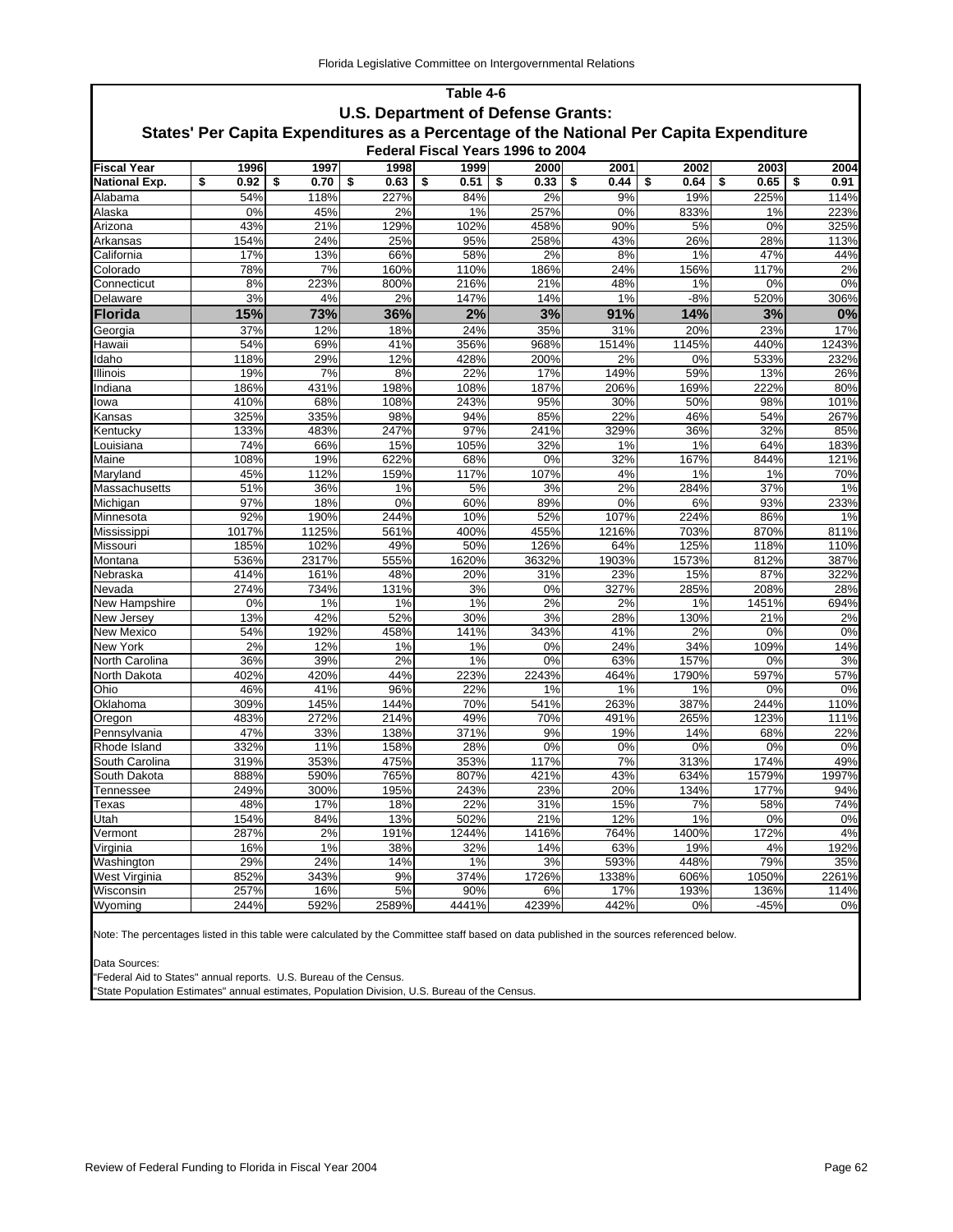| Table 4-7                                                                              |                       |          |          |          |          |          |           |          |           |  |  |  |  |
|----------------------------------------------------------------------------------------|-----------------------|----------|----------|----------|----------|----------|-----------|----------|-----------|--|--|--|--|
| <b>U.S. Department of Education Grants:</b>                                            |                       |          |          |          |          |          |           |          |           |  |  |  |  |
| States' Per Capita Expenditures as a Percentage of the National Per Capita Expenditure |                       |          |          |          |          |          |           |          |           |  |  |  |  |
| Federal Fiscal Years 1996 to 2004                                                      |                       |          |          |          |          |          |           |          |           |  |  |  |  |
| <b>Fiscal Year</b>                                                                     | 1996                  | 1997     | 1998     | 1999     | 2000     | 2001     | 2002      | 2003     | 2004      |  |  |  |  |
| <b>National Exp.</b>                                                                   | $\overline{56}$<br>\$ | 65<br>\$ | 77<br>\$ | \$<br>81 | \$<br>91 | 87<br>\$ | \$<br>111 | \$<br>98 | 104<br>\$ |  |  |  |  |
| Alabama                                                                                | 118%                  | 123%     | 113%     | 109%     | 123%     | 107%     | 106%      | 106%     | 111%      |  |  |  |  |
| Alaska                                                                                 | 362%                  | 330%     | 318%     | 427%     | 397%     | 413%     | 385%      | 222%     | 215%      |  |  |  |  |
| Arizona                                                                                | 128%                  | 118%     | 146%     | 117%     | 123%     | 121%     | 121%      | 127%     | 124%      |  |  |  |  |
| Arkansas                                                                               | 113%                  | 118%     | 112%     | 108%     | 108%     | 109%     | 112%      | 120%     | 122%      |  |  |  |  |
| California                                                                             | 99%                   | 93%      | 106%     | 93%      | 100%     | 97%      | 102%      | 124%     | 118%      |  |  |  |  |
| Colorado                                                                               | 80%                   | 84%      | 72%      | 79%      | 82%      | 76%      | 81%       | 95%      | 98%       |  |  |  |  |
| Connecticut                                                                            | 80%                   | 78%      | 66%      | 87%      | 88%      | 83%      | 88%       | 95%      | 97%       |  |  |  |  |
| Delaware                                                                               | 122%                  | 125%     | 112%     | 110%     | 116%     | 117%     | 110%      | 131%     | 138%      |  |  |  |  |
| Florida                                                                                | 83%                   | 78%      | 94%      | 83%      | 79%      | 84%      | 84%       | 98%      | 100%      |  |  |  |  |
| Georgia                                                                                | 93%                   | 88%      | 92%      | 95%      | 80%      | 95%      | 94%       | 10%      | 10%       |  |  |  |  |
| Hawaii                                                                                 | 110%                  | 139%     | 131%     | 158%     | 146%     | 120%     | 141%      | 144%     | 177%      |  |  |  |  |
| ldaho                                                                                  | 108%                  | 96%      | 58%      | 99%      | 108%     | 107%     | 101%      | 109%     | 111%      |  |  |  |  |
| Illinois                                                                               | 99%                   | 97%      | 100%     | 94%      | 93%      | 88%      | 94%       | 112%     | 115%      |  |  |  |  |
| Indiana                                                                                | 85%                   | 86%      | 85%      | 85%      | 87%      | 83%      | 82%       | 84%      | 84%       |  |  |  |  |
| lowa                                                                                   | 76%                   | 86%      | 73%      | 94%      | 94%      | 91%      | 90%       | 107%     | 115%      |  |  |  |  |
| Kansas                                                                                 | 103%                  | 107%     | 115%     | 104%     | 107%     | 116%     | 114%      | 47%      | 46%       |  |  |  |  |
| 119%<br>124%<br>124%<br>120%<br>114%<br>109%<br>107%<br>126%<br>130%<br>Kentuckv       |                       |          |          |          |          |          |           |          |           |  |  |  |  |
| Louisiana                                                                              | 139%                  | 139%     | 149%     | 131%     | 129%     | 121%     | 115%      | 9%       | 9%        |  |  |  |  |
| Maine                                                                                  | 137%                  | 112%     | 119%     | 113%     | 115%     | 114%     | 109%      | 131%     | 136%      |  |  |  |  |
| Maryland                                                                               | 83%                   | 71%      | 89%      | 83%      | 84%      | 81%      | 82%       | 98%      | 100%      |  |  |  |  |
| Massachusetts                                                                          | 90%                   | 104%     | 68%      | 110%     | 94%      | 89%      | 96%       | 122%     | 108%      |  |  |  |  |
| Michigan                                                                               | 109%                  | 105%     | 113%     | 104%     | 101%     | 104%     | 103%      | 117%     | 113%      |  |  |  |  |
| Minnesota                                                                              | 77%                   | 87%      | 95%      | 84%      | 86%      | 84%      | 84%       | 20%      | 20%       |  |  |  |  |
| Mississippi                                                                            | 145%                  | 149%     | 153%     | 139%     | 133%     | 137%     | 127%      | 142%     | 138%      |  |  |  |  |
| Missouri                                                                               | 52%                   | 103%     | 104%     | 110%     | 92%      | 99%      | 90%       | 16%      | 16%       |  |  |  |  |
| Montana                                                                                | 191%                  | 185%     | 194%     | 184%     | 205%     | 190%     | 185%      | 208%     | 215%      |  |  |  |  |
| Nebraska                                                                               | 100%                  | 103%     | 116%     | 117%     | 100%     | 103%     | 105%      | 118%     | 118%      |  |  |  |  |
| Nevada                                                                                 | 69%                   | 60%      | 48%      | 59%      | 59%      | 59%      | 69%       | 70%      | 83%       |  |  |  |  |
| New Hampshire                                                                          | 80%                   | 78%      | 84%      | 81%      | 82%      | 77%      | 78%       | 95%      | 106%      |  |  |  |  |
| New Jersey                                                                             | 85%                   | 86%      | 89%      | 87%      | 83%      | 78%      | 85%       | 100%     | 103%      |  |  |  |  |
| New Mexico                                                                             | 191%                  | 185%     | 168%     | 224%     | 230%     | 215%     | 227%      | 194%     | 217%      |  |  |  |  |
| New York                                                                               | 100%                  | 111%     | 58%      | 107%     | 101%     | 126%     | 116%      | 137%     | 135%      |  |  |  |  |
| North Carolina                                                                         | 88%                   | 94%      | 96%      | 86%      | 88%      | 85%      | 87%       | 99%      | 105%      |  |  |  |  |
| North Dakota                                                                           | 172%                  | 184%     | 147%     | 176%     | 200%     | 200%     | 187%      | 214%     | 215%      |  |  |  |  |
| Ohio                                                                                   | 102%                  | 91%      | 100%     | 86%      | 88%      | 84%      | 86%       | 9%       | 7%        |  |  |  |  |
| Oklahoma                                                                               | 128%                  | 116%     | 102%     | 112%     | 129%     | 130%     | 131%      | 149%     | 147%      |  |  |  |  |
| Oregon                                                                                 | 105%                  | 104%     | 106%     | 100%     | 94%      | 95%      | 97%       | 103%     | 117%      |  |  |  |  |
| Pennsylvania                                                                           | 96%                   | 88%      | 100%     | 88%      | 103%     | 92%      | 87%       | 102%     | 90%       |  |  |  |  |
| Rhode Island                                                                           | 111%                  | 114%     | 91%      | 128%     | 104%     | 99%      | 103%      | 19%      | 15%       |  |  |  |  |
| South Carolina                                                                         | 110%                  | 101%     | 111%     | 87%      | 101%     | 92%      | 104%      | 27%      | 24%       |  |  |  |  |
| South Dakota                                                                           | 233%                  | 179%     | 211%     | 223%     | 199%     | 202%     | 194%      | 94%      | 88%       |  |  |  |  |
| Tennessee                                                                              | 99%                   | 96%      | 105%     | 95%      | 93%      | 97%      | 84%       | 96%      | 108%      |  |  |  |  |
| Texas                                                                                  | 104%                  | 107%     | 123%     | 110%     | 106%     | 109%     | 105%      | 124%     | 123%      |  |  |  |  |
| Utah                                                                                   | 121%                  | 95%      | 107%     | 90%      | 101%     | 96%      | 104%      | 107%     | 103%      |  |  |  |  |
| Vermont                                                                                | 156%                  | 143%     | 154%     | 156%     | 145%     | 142%     | 138%      | 196%     | 167%      |  |  |  |  |
| Virginia                                                                               | 81%                   | 79%      | 44%      | 82%      | 85%      | 82%      | 87%       | 94%      | 98%       |  |  |  |  |
| Washington                                                                             | 82%                   | 94%      | 101%     | 85%      | 95%      | 95%      | 96%       | 88%      | 96%       |  |  |  |  |
| West Virginia                                                                          | 137%                  | 137%     | 71%      | 131%     | 139%     | 132%     | 118%      | 122%     | 121%      |  |  |  |  |
| Wisconsin                                                                              | 97%                   | 101%     | 102%     | 100%     | 96%      | 93%      | 90%       | 115%     | 117%      |  |  |  |  |
| Wyoming                                                                                | 173%                  | 173%     | 116%     | 204%     | 196%     | 180%     | 174%      | 211%     | 225%      |  |  |  |  |

Data Sources:

"Federal Aid to States" annual reports. U.S. Bureau of the Census.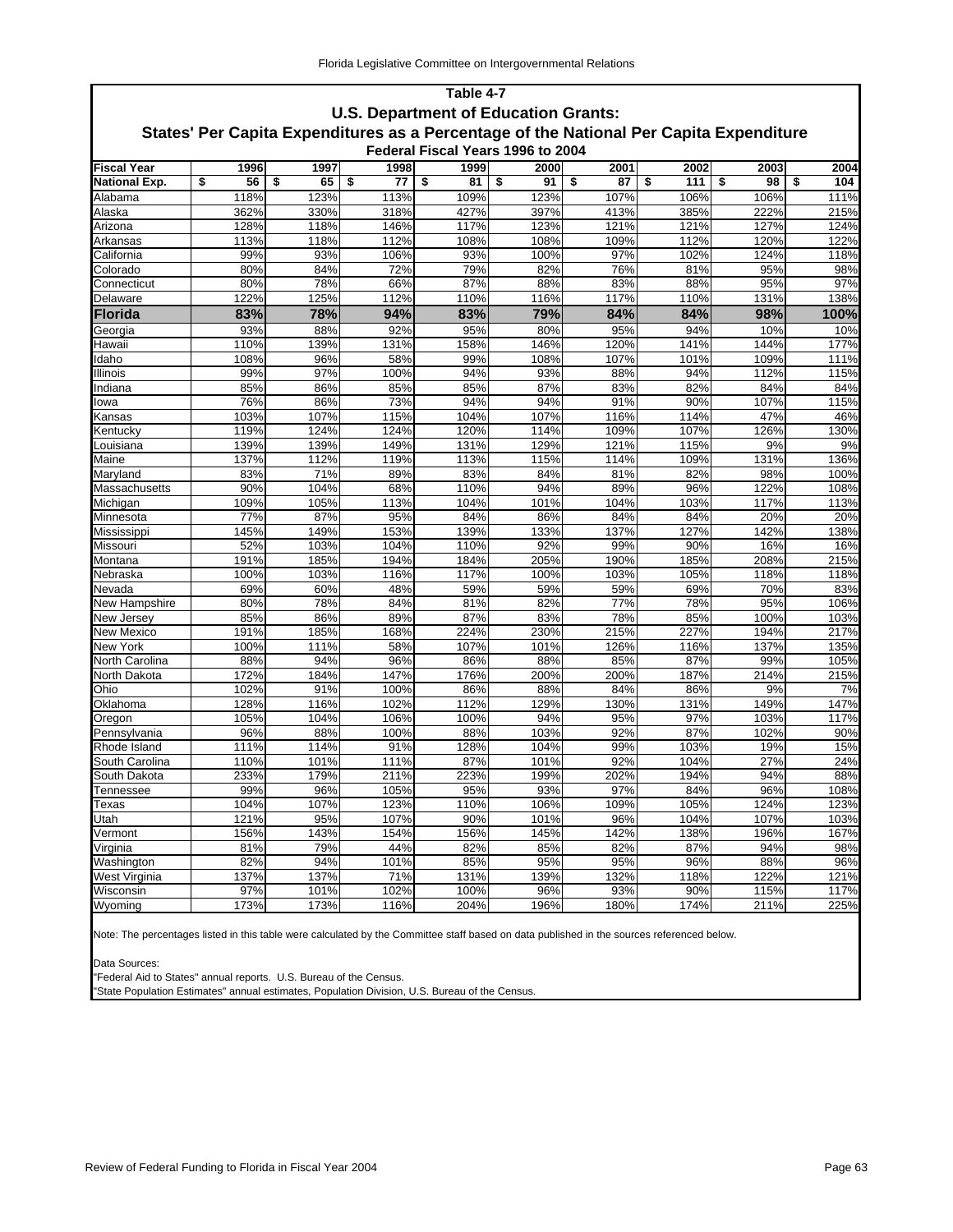|                                                                                                                             |                          |                          |                          | Table 4-8                |                          |                          |                          |         |         |  |  |  |
|-----------------------------------------------------------------------------------------------------------------------------|--------------------------|--------------------------|--------------------------|--------------------------|--------------------------|--------------------------|--------------------------|---------|---------|--|--|--|
| <b>Election Assistance Commission Grants:</b>                                                                               |                          |                          |                          |                          |                          |                          |                          |         |         |  |  |  |
|                                                                                                                             |                          |                          |                          |                          |                          |                          |                          |         |         |  |  |  |
| States' Per Capita Expenditures as a Percentage of the National Per Capita Expenditure<br>Federal Fiscal Years 1996 to 2004 |                          |                          |                          |                          |                          |                          |                          |         |         |  |  |  |
|                                                                                                                             |                          |                          |                          |                          |                          |                          |                          |         |         |  |  |  |
| <b>Fiscal Year</b>                                                                                                          | 1996                     | 1997                     | 1998                     | 1999                     | 2000                     | 2001                     | 2002                     | 2003    | 2004    |  |  |  |
| <b>National Exp.</b>                                                                                                        | $\blacksquare$           | $\blacksquare$           | $\blacksquare$           | ٠                        | ٠                        |                          | $\blacksquare$           | 2<br>\$ | 5<br>\$ |  |  |  |
| Alabama                                                                                                                     | $\overline{\phantom{a}}$ | $\blacksquare$           | $\overline{\phantom{a}}$ | $\overline{\phantom{a}}$ | $\overline{\phantom{a}}$ | $\overline{\phantom{a}}$ | $\overline{\phantom{a}}$ | 51%     | 176%    |  |  |  |
| Alaska                                                                                                                      | $\blacksquare$           | $\overline{\phantom{a}}$ | $\overline{\phantom{a}}$ | $\blacksquare$           | $\overline{\phantom{a}}$ | $\blacksquare$           | $\overline{\phantom{a}}$ | 350%    | 0%      |  |  |  |
| Arizona                                                                                                                     | $\overline{\phantom{a}}$ | $\blacksquare$           | $\overline{a}$           | $\overline{\phantom{a}}$ | $\overline{\phantom{a}}$ | $\overline{\phantom{a}}$ | $\blacksquare$           | 57%     | 0%      |  |  |  |
| Arkansas                                                                                                                    | $\overline{\phantom{a}}$ | $\overline{\phantom{a}}$ | $\overline{\phantom{a}}$ | $\overline{\phantom{a}}$ | $\overline{\phantom{a}}$ | $\blacksquare$           | $\overline{\phantom{a}}$ | 103%    | 174%    |  |  |  |
| California                                                                                                                  | $\overline{a}$           | $\blacksquare$           | $\blacksquare$           | $\overline{\phantom{0}}$ | $\blacksquare$           | $\blacksquare$           | $\blacksquare$           | 108%    | 59%     |  |  |  |
| Colorado                                                                                                                    | $\blacksquare$           | $\blacksquare$           | $\blacksquare$           | $\blacksquare$           | $\blacksquare$           | $\overline{\phantom{a}}$ | $\overline{\phantom{a}}$ | 70%     | 167%    |  |  |  |
| Connecticut                                                                                                                 | $\blacksquare$           | $\overline{a}$           | $\blacksquare$           | $\blacksquare$           | $\overline{\phantom{a}}$ | $\overline{\phantom{a}}$ | $\overline{\phantom{a}}$ | 65%     | 176%    |  |  |  |
| Delaware                                                                                                                    | $\blacksquare$           | $\overline{\phantom{a}}$ | $\blacksquare$           | $\overline{\phantom{a}}$ | $\overline{\phantom{a}}$ | $\overline{a}$           | $\overline{\phantom{a}}$ | 278%    | 111%    |  |  |  |
| <b>Florida</b>                                                                                                              | ×.                       | $\blacksquare$           | $\blacksquare$           | $\blacksquare$           | $\blacksquare$           | $\blacksquare$           | -                        | 70%     | 61%     |  |  |  |
| Georgia                                                                                                                     | $\blacksquare$           | $\blacksquare$           | $\blacksquare$           | $\blacksquare$           | $\blacksquare$           | $\blacksquare$           | $\overline{\phantom{a}}$ | 66%     | 161%    |  |  |  |
| Hawaii                                                                                                                      | $\blacksquare$           | $\overline{\phantom{a}}$ | $\overline{\phantom{a}}$ | $\overline{\phantom{a}}$ | $\overline{\phantom{a}}$ | $\overline{\phantom{a}}$ | $\blacksquare$           | 181%    | 0%      |  |  |  |
| Idaho                                                                                                                       | $\blacksquare$           | $\overline{\phantom{a}}$ | $\overline{a}$           | $\blacksquare$           | $\overline{\phantom{a}}$ | $\overline{a}$           | $\blacksquare$           | 166%    | 185%    |  |  |  |
| Illinois                                                                                                                    | $\overline{\phantom{a}}$ | $\overline{\phantom{a}}$ | $\overline{\phantom{a}}$ | $\overline{\phantom{a}}$ | $\overline{\phantom{a}}$ | $\overline{\phantom{a}}$ | $\overline{\phantom{a}}$ | 161%    | 0%      |  |  |  |
| Indiana                                                                                                                     | $\overline{\phantom{a}}$ | $\overline{a}$           | $\blacksquare$           | $\overline{\phantom{0}}$ | $\blacksquare$           | $\blacksquare$           | $\overline{\phantom{a}}$ | 116%    | 173%    |  |  |  |
| lowa                                                                                                                        | ٠                        | $\blacksquare$           | $\blacksquare$           | $\overline{\phantom{a}}$ | $\overline{\phantom{a}}$ |                          | $\overline{\phantom{a}}$ | 77%     | 179%    |  |  |  |
| Kansas                                                                                                                      | $\overline{\phantom{a}}$ | $\overline{\phantom{a}}$ | $\overline{\phantom{a}}$ | $\overline{\phantom{a}}$ | $\overline{\phantom{a}}$ | $\overline{\phantom{a}}$ | $\overline{\phantom{a}}$ | 83%     | 62%     |  |  |  |
| Kentucky                                                                                                                    | $\overline{a}$           | $\blacksquare$           | $\blacksquare$           | $\overline{\phantom{a}}$ | $\overline{\phantom{a}}$ | $\overline{\phantom{a}}$ | $\overline{\phantom{a}}$ | 57%     | 176%    |  |  |  |
| Louisiana                                                                                                                   | $\blacksquare$           | $\overline{\phantom{a}}$ | $\overline{\phantom{a}}$ | $\blacksquare$           | $\overline{\phantom{a}}$ | $\overline{\phantom{a}}$ | $\overline{\phantom{a}}$ | 124%    | 173%    |  |  |  |
| Maine                                                                                                                       | $\overline{\phantom{a}}$ | $\blacksquare$           | $\overline{\phantom{a}}$ | $\overline{\phantom{a}}$ | $\overline{\phantom{a}}$ | $\overline{\phantom{a}}$ | $\overline{\phantom{a}}$ | 174%    | 70%     |  |  |  |
| Maryland                                                                                                                    | $\overline{\phantom{a}}$ | $\overline{\phantom{a}}$ | $\blacksquare$           | $\overline{\phantom{a}}$ | $\blacksquare$           | $\blacksquare$           | $\overline{\phantom{a}}$ | 60%     | 170%    |  |  |  |
| Massachusetts                                                                                                               | $\blacksquare$           | $\blacksquare$           | $\blacksquare$           | $\overline{\phantom{0}}$ | $\blacksquare$           | $\overline{a}$           | $\overline{\phantom{a}}$ | 57%     | 181%    |  |  |  |
| Michigan                                                                                                                    | $\blacksquare$           | $\blacksquare$           | $\blacksquare$           | $\blacksquare$           | $\blacksquare$           | $\overline{\phantom{a}}$ | $\blacksquare$           | 71%     | 62%     |  |  |  |
| Minnesota                                                                                                                   | $\blacksquare$           | $\overline{\phantom{a}}$ | $\blacksquare$           | $\overline{\phantom{a}}$ | $\overline{\phantom{a}}$ | $\overline{a}$           | $\overline{\phantom{a}}$ | 48%     | 171%    |  |  |  |
| Mississippi                                                                                                                 | $\blacksquare$           | $\overline{\phantom{a}}$ | $\overline{\phantom{a}}$ | $\overline{\phantom{a}}$ | $\overline{\phantom{a}}$ | $\overline{a}$           | $\overline{\phantom{a}}$ | 86%     | 172%    |  |  |  |
| Missouri                                                                                                                    | $\blacksquare$           | $\blacksquare$           | $\overline{a}$           | $\blacksquare$           | $\overline{\phantom{a}}$ | $\blacksquare$           | $\blacksquare$           | 138%    | 173%    |  |  |  |
| Montana                                                                                                                     | $\overline{a}$           | $\overline{a}$           | $\blacksquare$           | $\overline{\phantom{0}}$ | $\overline{\phantom{a}}$ | $\overline{a}$           |                          | 248%    | 99%     |  |  |  |
| Nebraska                                                                                                                    | $\overline{\phantom{a}}$ | $\blacksquare$           | $\blacksquare$           | $\overline{\phantom{a}}$ | $\overline{\phantom{a}}$ | $\blacksquare$           | $\overline{\phantom{a}}$ | 131%    | 63%     |  |  |  |
| Nevada                                                                                                                      | $\overline{\phantom{0}}$ | $\overline{\phantom{a}}$ | $\blacksquare$           | $\overline{\phantom{a}}$ | $\overline{\phantom{a}}$ | $\overline{\phantom{a}}$ | $\overline{\phantom{a}}$ | 101%    | 55%     |  |  |  |
| New Hampshire                                                                                                               | $\blacksquare$           | $\blacksquare$           | $\blacksquare$           | $\overline{\phantom{a}}$ | $\overline{\phantom{a}}$ | $\blacksquare$           | $\blacksquare$           | 177%    | 198%    |  |  |  |
| New Jersey                                                                                                                  | $\blacksquare$           | $\blacksquare$           | $\blacksquare$           | $\blacksquare$           | $\overline{\phantom{a}}$ | $\overline{\phantom{a}}$ | $\overline{\phantom{a}}$ | 89%     | 62%     |  |  |  |
| New Mexico                                                                                                                  | $\blacksquare$           | $\overline{\phantom{a}}$ | $\blacksquare$           | $\blacksquare$           | $\overline{\phantom{a}}$ | $\overline{a}$           | $\blacksquare$           | 121%    | 167%    |  |  |  |
| New York                                                                                                                    | $\blacksquare$           | $\blacksquare$           | $\overline{\phantom{a}}$ | $\blacksquare$           | $\overline{\phantom{a}}$ | $\overline{\phantom{a}}$ | $\blacksquare$           | 157%    | 0%      |  |  |  |
| North Carolina                                                                                                              | $\overline{\phantom{a}}$ | $\overline{\phantom{a}}$ | $\blacksquare$           | $\overline{\phantom{a}}$ | $\blacksquare$           | $\blacksquare$           | $\overline{\phantom{a}}$ | 47%     | 170%    |  |  |  |
| North Dakota                                                                                                                | $\overline{\phantom{a}}$ | $\overline{\phantom{a}}$ | $\blacksquare$           | $\blacksquare$           | $\blacksquare$           | $\overline{\phantom{a}}$ | $\overline{\phantom{a}}$ | 359%    | 145%    |  |  |  |
| Ohio                                                                                                                        | $\blacksquare$           | $\blacksquare$           | $\blacksquare$           | $\blacksquare$           | $\blacksquare$           | $\overline{\phantom{a}}$ | $\overline{\phantom{a}}$ | 163%    | 176%    |  |  |  |
| Oklahoma                                                                                                                    | $\blacksquare$           | $\blacksquare$           | $\blacksquare$           | $\blacksquare$           | $\blacksquare$           | $\overline{\phantom{a}}$ | $\blacksquare$           | 65%     | 0%      |  |  |  |
| Oregon                                                                                                                      | $\overline{a}$           | $\overline{a}$           | $\overline{a}$           | $\overline{a}$           | $\overline{\phantom{a}}$ | $\overline{a}$           | $\overline{\phantom{a}}$ | 77%     | 62%     |  |  |  |
| Pennsylvania                                                                                                                | $\blacksquare$           | $\blacksquare$           | $\blacksquare$           | $\blacksquare$           | $\overline{\phantom{a}}$ | $\overline{\phantom{a}}$ | $\blacksquare$           | 126%    | 180%    |  |  |  |
| Rhode Island                                                                                                                | $\overline{a}$           | $\overline{a}$           | $\blacksquare$           | $\overline{\phantom{0}}$ | $\overline{\phantom{a}}$ | $\overline{a}$           |                          | 211%    | 85%     |  |  |  |
| South Carolina                                                                                                              | $\overline{\phantom{a}}$ | $\overline{\phantom{a}}$ | $\overline{\phantom{a}}$ | $\overline{\phantom{a}}$ | $\overline{\phantom{a}}$ | $\overline{\phantom{a}}$ | $\overline{\phantom{a}}$ | 75%     | 171%    |  |  |  |
| South Dakota                                                                                                                | $\overline{\phantom{0}}$ | $\blacksquare$           | $\blacksquare$           | ٠                        | $\overline{\phantom{a}}$ |                          | $\overline{\phantom{a}}$ | 297%    | 0%      |  |  |  |
| Tennessee                                                                                                                   | $\overline{\phantom{a}}$ | $\overline{\phantom{a}}$ | $\overline{\phantom{a}}$ | $\overline{\phantom{a}}$ | $\overline{\phantom{a}}$ | $\overline{\phantom{a}}$ | $\overline{\phantom{a}}$ | 66%     | 62%     |  |  |  |
| Texas                                                                                                                       | $\blacksquare$           | $\overline{\phantom{a}}$ | $\blacksquare$           | $\blacksquare$           | $\blacksquare$           | $\blacksquare$           | $\overline{\phantom{a}}$ | 48%     | 57%     |  |  |  |
| Utah                                                                                                                        | $\overline{\phantom{a}}$ | $\overline{\phantom{a}}$ | $\overline{\phantom{a}}$ | $\overline{\phantom{a}}$ | $\overline{\phantom{a}}$ | $\overline{\phantom{a}}$ | $\overline{\phantom{a}}$ | 171%    | 0%      |  |  |  |
| Vermont                                                                                                                     | $\overline{\phantom{a}}$ | $\overline{\phantom{a}}$ | $\overline{\phantom{a}}$ | $\overline{\phantom{a}}$ | $\overline{\phantom{a}}$ | $\overline{\phantom{a}}$ | $\overline{\phantom{a}}$ | 367%    | 415%    |  |  |  |
| Virginia                                                                                                                    | $\overline{\phantom{a}}$ | $\overline{\phantom{a}}$ | $\overline{\phantom{a}}$ | $\overline{\phantom{a}}$ | $\overline{\phantom{a}}$ | $\overline{\phantom{a}}$ | ÷,                       | 72%     | 61%     |  |  |  |
| Washington                                                                                                                  | $\overline{\phantom{a}}$ | $\overline{\phantom{a}}$ | $\overline{\phantom{a}}$ | $\overline{\phantom{a}}$ | $\overline{\phantom{a}}$ | $\overline{\phantom{a}}$ | $\overline{\phantom{a}}$ | 96%     | 169%    |  |  |  |
| <b>West Virginia</b>                                                                                                        | $\blacksquare$           | $\overline{\phantom{a}}$ | $\overline{\phantom{a}}$ | $\blacksquare$           | $\overline{\phantom{a}}$ | $\blacksquare$           | $\overline{\phantom{a}}$ | 134%    | 187%    |  |  |  |
| Wisconsin                                                                                                                   | $\overline{\phantom{a}}$ | $\overline{\phantom{a}}$ | $\overline{\phantom{a}}$ | $\overline{\phantom{a}}$ | $\overline{\phantom{a}}$ | $\overline{\phantom{a}}$ | $\overline{\phantom{a}}$ | 58%     | 174%    |  |  |  |
| Wyoming                                                                                                                     | $\blacksquare$           | $\overline{\phantom{a}}$ | $\overline{\phantom{a}}$ | $\blacksquare$           | $\blacksquare$           | $\blacksquare$           | $\overline{\phantom{a}}$ | 454%    | 509%    |  |  |  |

Data Sources:

"Federal Aid to States" annual reports. U.S. Bureau of the Census.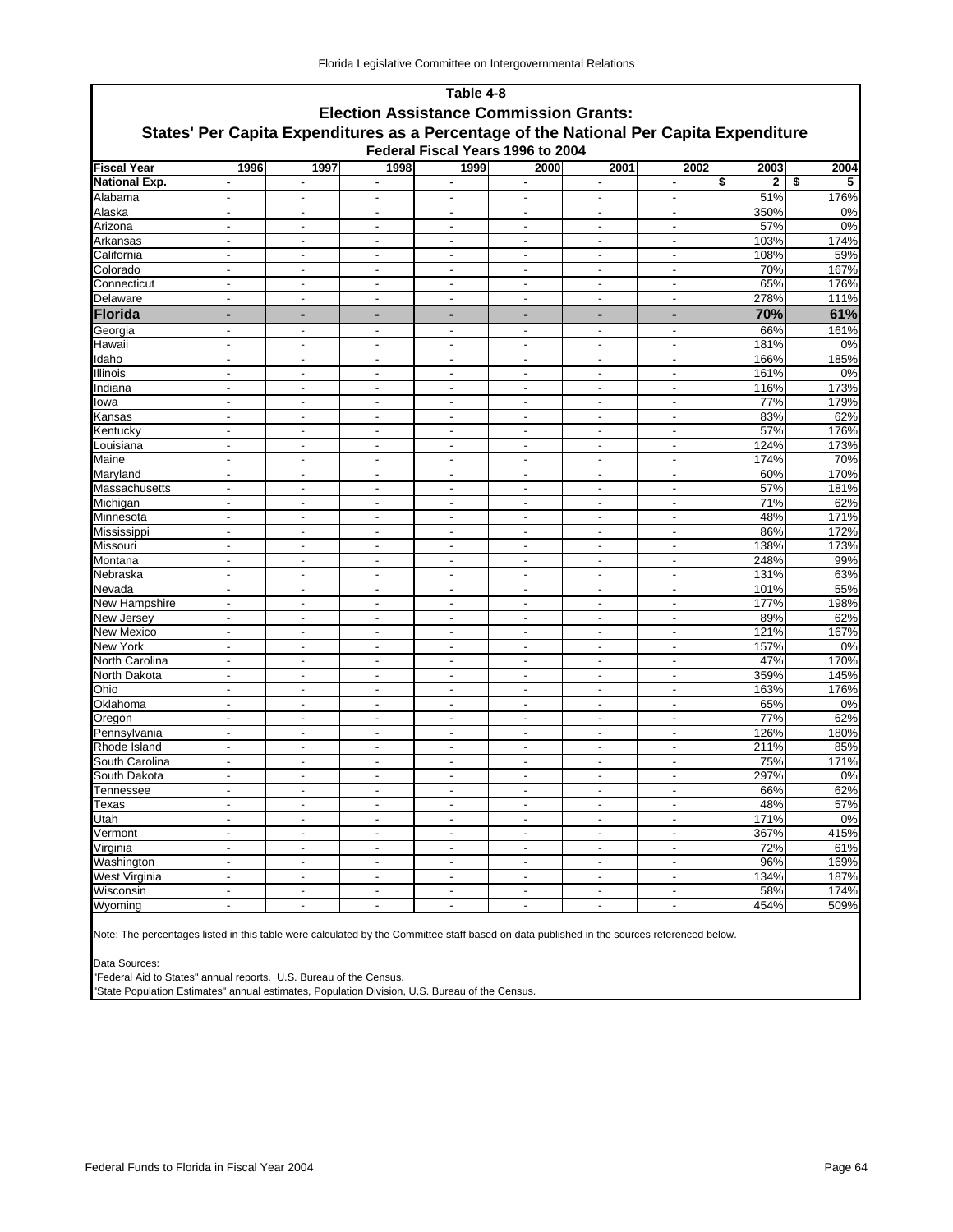| Table 4-9                                                                              |            |            |            |            |            |            |            |            |            |  |  |
|----------------------------------------------------------------------------------------|------------|------------|------------|------------|------------|------------|------------|------------|------------|--|--|
| <b>U.S. Department of Energy Grants:</b>                                               |            |            |            |            |            |            |            |            |            |  |  |
| States' Per Capita Expenditures as a Percentage of the National Per Capita Expenditure |            |            |            |            |            |            |            |            |            |  |  |
| Federal Fiscal Years 1996 to 2004                                                      |            |            |            |            |            |            |            |            |            |  |  |
| <b>Fiscal Year</b>                                                                     | 1996       | 1997       | 1998       | 1999       | 2000       | 2001       | 2002       | 2003       | 2004       |  |  |
| <b>National Exp.</b>                                                                   | \$<br>0.79 | \$<br>0.31 | 0.54<br>\$ | \$<br>0.65 | \$<br>0.73 | 0.95<br>\$ | 0.82<br>\$ | \$<br>2.18 | \$<br>2.71 |  |  |
| Alabama                                                                                | 68%        | 63%        | 88%        | 88%        | 95%        | 84%        | 73%        | 64%        | 45%        |  |  |
| Alaska                                                                                 | 178%       | 220%       | 333%       | 282%       | 1233%      | 1411%      | 1159%      | 212%       | 534%       |  |  |
| Arizona                                                                                | 31%        | 7%         | 50%        | 38%        | 66%        | 40%        | 31%        | 72%        | 79%        |  |  |
| Arkansas                                                                               | 124%       | 32%        | 50%        | 69%        | 20%        | 46%        | 100%       | 33%        | 28%        |  |  |
| California                                                                             | 35%        | 23%        | 23%        | 34%        | 25%        | 20%        | 52%        | 30%        | 60%        |  |  |
| Colorado                                                                               | 151%       | 1112%      | 741%       | 622%       | 214%       | 588%       | 145%       | 115%       | 174%       |  |  |
| Connecticut                                                                            | 81%        | 15%        | 7%         | 57%        | 97%        | 88%        | 126%       | 161%       | 123%       |  |  |
| Delaware                                                                               | 150%       | 174%       | 71%        | 86%        | 331%       | 207%       | 282%       | 155%       | 223%       |  |  |
| Florida                                                                                | 17%        | 109%       | 65%        | 26%        | 17%        | 20%        | 16%        | 30%        | 26%        |  |  |
| Georgia                                                                                | 42%        | 121%       | 20%        | 247%       | 136%       | 53%        | 36%        | 68%        | 51%        |  |  |
| Hawaii                                                                                 | 37%        | 4%         | 69%        | 320%       | 387%       | 314%       | 369%       | 69%        | 87%        |  |  |
| ldaho                                                                                  | 120%       | 217%       | 351%       | 610%       | 423%       | 1019%      | 460%       | 197%       | 280%       |  |  |
| Illinois                                                                               | 105%       | 8%         | 34%        | 28%        | 14%        | 98%        | 31%        | 110%       | 97%        |  |  |
| Indiana                                                                                | 147%       | 11%        | 2%         | 114%       | 139%       | 89%        | 88%        | 117%       | 76%        |  |  |
| lowa                                                                                   | 150%       | 194%       | 104%       | 39%        | 246%       | 22%        | 48%        | 152%       | 131%       |  |  |
| Kansas                                                                                 | 113%       | 78%        | 162%       | 161%       | 68%        | 98%        | 29%        | 80%        | 67%        |  |  |
| Kentucky                                                                               | 145%       | 115%       | 104%       | 95%        | 29%        | 99%        | 19%        | 76%        | 58%        |  |  |
| Louisiana                                                                              | 48%        | 174%       | 114%       | 65%        | 47%        | 35%        | 73%        | 30%        | 27%        |  |  |
| Maine                                                                                  | 240%       | 98%        | 42%        | 47%        | 243%       | 221%       | 287%       | 220%       | 106%       |  |  |
| Maryland                                                                               | 86%        | 16%        | 112%       | 51%        | 43%        | 31%        | 70%        | 35%        | 73%        |  |  |
| Massachusetts                                                                          | 122%       | 33%        | 85%        | 240%       | 51%        | 101%       | 153%       | 207%       | 145%       |  |  |
| Michigan                                                                               | 158%       | 106%       | 197%       | 123%       | 159%       | 117%       | 159%       | 154%       | 110%       |  |  |
| Minnesota                                                                              | 241%       | 194%       | 48%        | 50%        | 140%       | 39%        | 15%        | 149%       | 169%       |  |  |
| Mississippi                                                                            | 106%       | 66%        | 80%        | 104%       | 125%       | 81%        | 64%        | 54%        | 69%        |  |  |
| Missouri                                                                               | 136%       | $-1%$      | 14%        | 91%        | 124%       | 66%        | 123%       | 93%        | 64%        |  |  |
| Montana                                                                                | 530%       | 266%       | 379%       | 343%       | 367%       | 269%       | 337%       | 197%       | 256%       |  |  |
| Nebraska                                                                               | 180%       | 46%        | 223%       | 742%       | 125%       | 162%       | 216%       | 100%       | 87%        |  |  |
| Nevada                                                                                 | 1066%      | 2108%      | 2917%      | 627%       | 1888%      | 1619%      | 1731%      | 854%       | 622%       |  |  |
| New Hampshire                                                                          | 118%       | 0%         | 129%       | 77%        | 192%       | 116%       | 128%       | 106%       | 100%       |  |  |
| New Jersey                                                                             | 81%        | 35%        | 75%        | 61%        | 71%        | 54%        | 103%       | 209%       | 72%        |  |  |
| New Mexico                                                                             | 121%       | 733%       | 301%       | 189%       | 422%       | 203%       | 593%       | 874%       | 1052%      |  |  |
| New York                                                                               | 135%       | 21%        | 6%         | 23%        | 95%        | 77%        | 37%        | 78%        | 177%       |  |  |
| North Carolina                                                                         | 64%        | 13%        | 27%        | 22%        | 35%        | 21%        | 13%        | 45%        | 42%        |  |  |
| North Dakota                                                                           | 380%       | 397%       | 535%       | 450%       | 108%       | 170%       | 473%       | 223%       | 219%       |  |  |
| Ohio                                                                                   | 118%       | 97%        | 74%        | 30%        | 75%        | 65%        | 47%        | 119%       | 93%        |  |  |
| Oklahoma                                                                               | 64%        | 103%       | 132%       | 93%        | 118%       | 82%        | 119%       | 51%        | 56%        |  |  |
| Oregon                                                                                 | 105%       | 2%         | 38%        | 131%       | 86%        | 173%       | 217%       | 104%       | 406%       |  |  |
| Pennsylvania                                                                           | 119%       | 40%        | 60%        | 112%       | 19%        | 106%       | 33%        | 139%       | 82%        |  |  |
| Rhode Island                                                                           | 159%       | 73%        | 59%        | 107%       | 141%       | 95%        | 197%       | 87%        | 31%        |  |  |
| South Carolina                                                                         | 41%        | 899%       | 125%       | 144%       | 133%       | 273%       | 96%        | 97%        | 100%       |  |  |
| South Dakota                                                                           | 302%       | 0%         | 382%       | 190%       | 80%        | 261%       | 702%       | 188%       | 177%       |  |  |
| Tennessee                                                                              | 79%        | 167%       | 152%       | 68%        | 167%       | 110%       | 190%       | 96%        | 63%        |  |  |
| Texas                                                                                  | 27%        | 13%        | 23%        | 43%        | 33%        | 30%        | 42%        | 39%        | 49%        |  |  |
| Utah                                                                                   | 133%       | 86%        | 426%       | 489%       | 290%       | 199%       | 202%       | 142%       | 135%       |  |  |
| Vermont                                                                                | 365%       | $-2%$      | 108%       | 218%       | 326%       | 260%       | 280%       | 157%       | 140%       |  |  |
| Virginia                                                                               | 64%        | 36%        | 109%       | 84%        | 73%        | 64%        | 73%        | 52%        | 35%        |  |  |
| Washington                                                                             | 108%       | 24%        | 50%        | 124%       | 132%       | 159%       | 306%       | 193%       | 192%       |  |  |
| West Virginia                                                                          | 64%        | 13%        | 15%        | 181%       | 189%       | 114%       | 158%       | 119%       | 99%        |  |  |
| Wisconsin                                                                              | 181%       | 47%        | 167%       | 157%       | 87%        | 48%        | 25%        | 92%        | 31%        |  |  |
| Wyoming                                                                                | 229%       | 118%       | 275%       | 315%       | 165%       | 283%       | 300%       | 162%       | 138%       |  |  |
|                                                                                        |            |            |            |            |            |            |            |            |            |  |  |

Data Sources:

"Federal Aid to States" annual reports. U.S. Bureau of the Census.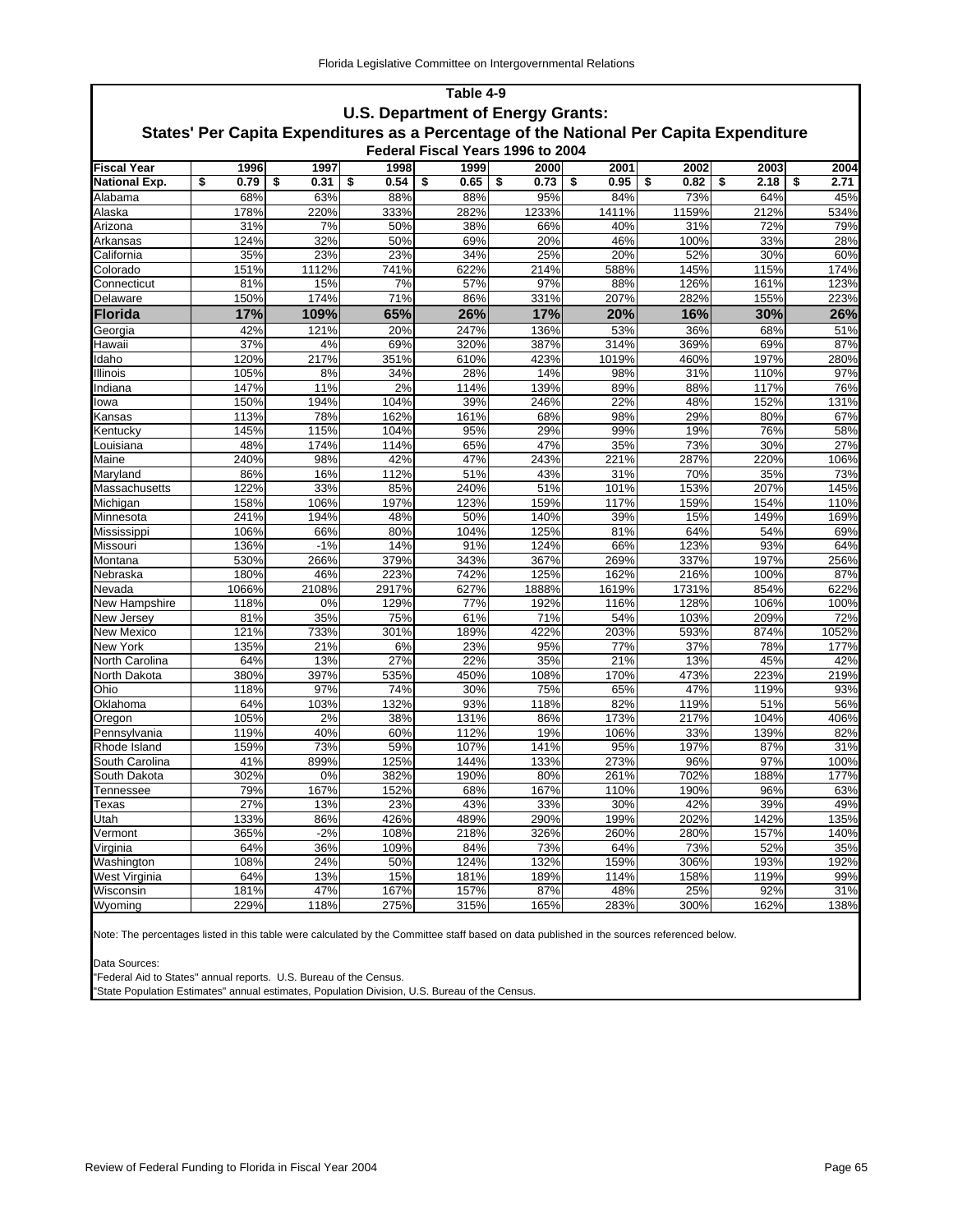| <b>Environmental Protection Agency Grants:</b><br>States' Per Capita Expenditures as a Percentage of the National Per Capita Expenditure<br>Federal Fiscal Years 1996 to 2004<br><b>Fiscal Year</b><br>1996<br>1997<br>1998<br>1999<br>2000<br>2001<br>2002<br>2003<br>2004<br><b>National Exp.</b><br>\$<br>12<br>\$<br>11<br>\$<br>11<br>11<br>\$<br>13<br>\$<br>14<br>\$<br>13<br>\$<br>14<br>\$<br>14<br>\$<br>48%<br>85%<br>80%<br>Alabama<br>71%<br>73%<br>60%<br>89%<br>67%<br>59%<br>335%<br>669%<br>714%<br>1124%<br>Alaska<br>310%<br>726%<br>736%<br>872%<br>1088%<br>60%<br>58%<br>96%<br>101%<br>71%<br>101%<br>67%<br>53%<br>90%<br>Arizona<br>69%<br>84%<br>62%<br>44%<br>51%<br>54%<br>97%<br>89%<br>91%<br>Arkansas<br>105%<br>77%<br>83%<br>69%<br>49%<br>70%<br>57%<br>52%<br>55%<br>California<br>95%<br>Colorado<br>61%<br>63%<br>83%<br>116%<br>126%<br>96%<br>86%<br>90%<br>59%<br>76%<br>91%<br>87%<br>78%<br>73%<br>113%<br>88%<br>Connecticut<br>100%<br>Delaware<br>234%<br>153%<br>172%<br>177%<br>275%<br>256%<br>188%<br>210%<br>156%<br>45%<br>55%<br>44%<br>49%<br>61%<br><b>Florida</b><br>46%<br>48%<br>58%<br>59%<br>57%<br>63%<br>41%<br>56%<br>53%<br>58%<br>43%<br>44%<br>69%<br>Georgia<br>Hawaii<br>127%<br>140%<br>141%<br>58%<br>220%<br>92%<br>71%<br>106%<br>143%<br>163%<br>140%<br>107%<br>186%<br>168%<br>187%<br>235%<br>176%<br>202%<br>Idaho<br>70%<br>100%<br>62%<br>91%<br>89%<br>89%<br>89%<br>111%<br>91%<br>Illinois<br>75%<br>89%<br>91%<br>206%<br>221%<br>101%<br>81%<br>111%<br>55%<br>Indiana<br>118%<br>120%<br>107%<br>118%<br>170%<br>163%<br>139%<br>123%<br>216%<br>lowa<br>98%<br>119%<br>132%<br>147%<br>103%<br>87%<br>117%<br>Kansas<br>111%<br>110%<br>59%<br>104%<br>107%<br>79%<br>81%<br>52%<br>96%<br>91%<br>84%<br>Kentucky<br>Louisiana<br>94%<br>150%<br>112%<br>114%<br>85%<br>85%<br>87%<br>70%<br>115%<br>128%<br>154%<br>248%<br>227%<br>180%<br>158%<br>224%<br>257%<br>190%<br>Maine<br>Maryland<br>140%<br>141%<br>165%<br>125%<br>139%<br>117%<br>122%<br>114%<br>155%<br>304%<br>362%<br>237%<br>206%<br>176%<br>168%<br>116%<br>165%<br>128%<br>Massachusetts<br>Michigan<br>134%<br>144%<br>153%<br>145%<br>161%<br>101%<br>104%<br>112%<br>106%<br>71%<br>94%<br>70%<br>125%<br>178%<br>97%<br>121%<br>162%<br>92%<br>Minnesota<br>Mississippi<br>92%<br>93%<br>84%<br>120%<br>129%<br>88%<br>90%<br>96%<br>135%<br>116%<br>93%<br>97%<br>143%<br>84%<br>116%<br>121%<br>169%<br>128%<br>Missouri<br>239%<br>160%<br>179%<br>275%<br>280%<br>265%<br>365%<br>435%<br>306%<br>Montana<br>137%<br>Nebraska<br>124%<br>121%<br>123%<br>139%<br>153%<br>162%<br>89%<br>165%<br>87%<br>68%<br>66%<br>68%<br>76%<br>121%<br>113%<br>90%<br>119%<br>Nevada<br>New Hampshire<br>79%<br>153%<br>225%<br>197%<br>122%<br>231%<br>262%<br>248%<br>183%<br>104%<br>96%<br>90%<br>62%<br>74%<br>124%<br>New Jersey<br>76%<br>115%<br>115%<br>97%<br>151%<br>124%<br>117%<br>142%<br>205%<br>237%<br>159%<br>New Mexico<br>140%<br>153%<br>167%<br>144%<br>52%<br>145%<br>156%<br>114%<br>103%<br>119%<br>New York<br>74%<br>64%<br>70%<br>74%<br>72%<br>76%<br>North Carolina<br>69%<br>99%<br>69%<br>177%<br>272%<br>397%<br>190%<br>217%<br>345%<br>402%<br>512%<br>299%<br>North Dakota<br>122%<br>62%<br>86%<br>100%<br>114%<br>93%<br>78%<br>102%<br>Ohio<br>108%<br>90%<br>103%<br>123%<br>90%<br>123%<br>Oklahoma<br>137%<br>123%<br>121%<br>117%<br>Oregon<br>60%<br>76%<br>133%<br>238%<br>136%<br>83%<br>127%<br>116%<br>128%<br>85%<br>73%<br>93%<br>87%<br>88%<br>104%<br>91%<br>89%<br>Pennsylvania<br>86%<br>179%<br>219%<br>144%<br>159%<br>192%<br>175%<br>177%<br>226%<br>272%<br>Rhode Island<br>South Carolina<br>64%<br>71%<br>41%<br>97%<br>108%<br>97%<br>71%<br>78%<br>77%<br>176%<br>297%<br>242%<br>275%<br>245%<br>200%<br>220%<br>353%<br>331%<br>South Dakota<br><b>Tennessee</b><br>62%<br>79%<br>72%<br>61%<br>56%<br>46%<br>51%<br>61%<br>81%<br>62%<br>55%<br>61%<br>72%<br>63%<br>63%<br>67%<br>70%<br>81%<br>Texas<br>82%<br>257%<br>213%<br>117%<br>101%<br>93%<br>133%<br>130%<br>101%<br>Utah<br>193%<br>184%<br>244%<br>408%<br>390%<br>228%<br>330%<br>309%<br>295%<br>Vermont<br>80%<br>80%<br>96%<br>88%<br>62%<br>112%<br>111%<br>86%<br>Virginia<br>88%<br>125%<br>112%<br>78%<br>125%<br>97%<br>94%<br>93%<br>81%<br>128%<br>Washington<br>West Virginia<br>170%<br>188%<br>232%<br>279%<br>330%<br>315%<br>198%<br>254%<br>179%<br>Wisconsin<br>84%<br>79%<br>150%<br>84%<br>69%<br>113%<br>108%<br>180%<br>157% | Table 4-10 |      |      |      |      |      |      |      |      |      |  |  |  |  |  |
|-------------------------------------------------------------------------------------------------------------------------------------------------------------------------------------------------------------------------------------------------------------------------------------------------------------------------------------------------------------------------------------------------------------------------------------------------------------------------------------------------------------------------------------------------------------------------------------------------------------------------------------------------------------------------------------------------------------------------------------------------------------------------------------------------------------------------------------------------------------------------------------------------------------------------------------------------------------------------------------------------------------------------------------------------------------------------------------------------------------------------------------------------------------------------------------------------------------------------------------------------------------------------------------------------------------------------------------------------------------------------------------------------------------------------------------------------------------------------------------------------------------------------------------------------------------------------------------------------------------------------------------------------------------------------------------------------------------------------------------------------------------------------------------------------------------------------------------------------------------------------------------------------------------------------------------------------------------------------------------------------------------------------------------------------------------------------------------------------------------------------------------------------------------------------------------------------------------------------------------------------------------------------------------------------------------------------------------------------------------------------------------------------------------------------------------------------------------------------------------------------------------------------------------------------------------------------------------------------------------------------------------------------------------------------------------------------------------------------------------------------------------------------------------------------------------------------------------------------------------------------------------------------------------------------------------------------------------------------------------------------------------------------------------------------------------------------------------------------------------------------------------------------------------------------------------------------------------------------------------------------------------------------------------------------------------------------------------------------------------------------------------------------------------------------------------------------------------------------------------------------------------------------------------------------------------------------------------------------------------------------------------------------------------------------------------------------------------------------------------------------------------------------------------------------------------------------------------------------------------------------------------------------------------------------------------------------------------------------------------------------------------------------------------------------------------------------------------------------------------------------------------------------------------------------------------------------------------------------------------------------------------------------------------------------------------------------------------------------------------------------------------------------------------------------------------------------------------------------------------------------------------------------------------------|------------|------|------|------|------|------|------|------|------|------|--|--|--|--|--|
|                                                                                                                                                                                                                                                                                                                                                                                                                                                                                                                                                                                                                                                                                                                                                                                                                                                                                                                                                                                                                                                                                                                                                                                                                                                                                                                                                                                                                                                                                                                                                                                                                                                                                                                                                                                                                                                                                                                                                                                                                                                                                                                                                                                                                                                                                                                                                                                                                                                                                                                                                                                                                                                                                                                                                                                                                                                                                                                                                                                                                                                                                                                                                                                                                                                                                                                                                                                                                                                                                                                                                                                                                                                                                                                                                                                                                                                                                                                                                                                                                                                                                                                                                                                                                                                                                                                                                                                                                                                                                                                                           |            |      |      |      |      |      |      |      |      |      |  |  |  |  |  |
|                                                                                                                                                                                                                                                                                                                                                                                                                                                                                                                                                                                                                                                                                                                                                                                                                                                                                                                                                                                                                                                                                                                                                                                                                                                                                                                                                                                                                                                                                                                                                                                                                                                                                                                                                                                                                                                                                                                                                                                                                                                                                                                                                                                                                                                                                                                                                                                                                                                                                                                                                                                                                                                                                                                                                                                                                                                                                                                                                                                                                                                                                                                                                                                                                                                                                                                                                                                                                                                                                                                                                                                                                                                                                                                                                                                                                                                                                                                                                                                                                                                                                                                                                                                                                                                                                                                                                                                                                                                                                                                                           |            |      |      |      |      |      |      |      |      |      |  |  |  |  |  |
|                                                                                                                                                                                                                                                                                                                                                                                                                                                                                                                                                                                                                                                                                                                                                                                                                                                                                                                                                                                                                                                                                                                                                                                                                                                                                                                                                                                                                                                                                                                                                                                                                                                                                                                                                                                                                                                                                                                                                                                                                                                                                                                                                                                                                                                                                                                                                                                                                                                                                                                                                                                                                                                                                                                                                                                                                                                                                                                                                                                                                                                                                                                                                                                                                                                                                                                                                                                                                                                                                                                                                                                                                                                                                                                                                                                                                                                                                                                                                                                                                                                                                                                                                                                                                                                                                                                                                                                                                                                                                                                                           |            |      |      |      |      |      |      |      |      |      |  |  |  |  |  |
|                                                                                                                                                                                                                                                                                                                                                                                                                                                                                                                                                                                                                                                                                                                                                                                                                                                                                                                                                                                                                                                                                                                                                                                                                                                                                                                                                                                                                                                                                                                                                                                                                                                                                                                                                                                                                                                                                                                                                                                                                                                                                                                                                                                                                                                                                                                                                                                                                                                                                                                                                                                                                                                                                                                                                                                                                                                                                                                                                                                                                                                                                                                                                                                                                                                                                                                                                                                                                                                                                                                                                                                                                                                                                                                                                                                                                                                                                                                                                                                                                                                                                                                                                                                                                                                                                                                                                                                                                                                                                                                                           |            |      |      |      |      |      |      |      |      |      |  |  |  |  |  |
|                                                                                                                                                                                                                                                                                                                                                                                                                                                                                                                                                                                                                                                                                                                                                                                                                                                                                                                                                                                                                                                                                                                                                                                                                                                                                                                                                                                                                                                                                                                                                                                                                                                                                                                                                                                                                                                                                                                                                                                                                                                                                                                                                                                                                                                                                                                                                                                                                                                                                                                                                                                                                                                                                                                                                                                                                                                                                                                                                                                                                                                                                                                                                                                                                                                                                                                                                                                                                                                                                                                                                                                                                                                                                                                                                                                                                                                                                                                                                                                                                                                                                                                                                                                                                                                                                                                                                                                                                                                                                                                                           |            |      |      |      |      |      |      |      |      |      |  |  |  |  |  |
|                                                                                                                                                                                                                                                                                                                                                                                                                                                                                                                                                                                                                                                                                                                                                                                                                                                                                                                                                                                                                                                                                                                                                                                                                                                                                                                                                                                                                                                                                                                                                                                                                                                                                                                                                                                                                                                                                                                                                                                                                                                                                                                                                                                                                                                                                                                                                                                                                                                                                                                                                                                                                                                                                                                                                                                                                                                                                                                                                                                                                                                                                                                                                                                                                                                                                                                                                                                                                                                                                                                                                                                                                                                                                                                                                                                                                                                                                                                                                                                                                                                                                                                                                                                                                                                                                                                                                                                                                                                                                                                                           |            |      |      |      |      |      |      |      |      |      |  |  |  |  |  |
|                                                                                                                                                                                                                                                                                                                                                                                                                                                                                                                                                                                                                                                                                                                                                                                                                                                                                                                                                                                                                                                                                                                                                                                                                                                                                                                                                                                                                                                                                                                                                                                                                                                                                                                                                                                                                                                                                                                                                                                                                                                                                                                                                                                                                                                                                                                                                                                                                                                                                                                                                                                                                                                                                                                                                                                                                                                                                                                                                                                                                                                                                                                                                                                                                                                                                                                                                                                                                                                                                                                                                                                                                                                                                                                                                                                                                                                                                                                                                                                                                                                                                                                                                                                                                                                                                                                                                                                                                                                                                                                                           |            |      |      |      |      |      |      |      |      |      |  |  |  |  |  |
|                                                                                                                                                                                                                                                                                                                                                                                                                                                                                                                                                                                                                                                                                                                                                                                                                                                                                                                                                                                                                                                                                                                                                                                                                                                                                                                                                                                                                                                                                                                                                                                                                                                                                                                                                                                                                                                                                                                                                                                                                                                                                                                                                                                                                                                                                                                                                                                                                                                                                                                                                                                                                                                                                                                                                                                                                                                                                                                                                                                                                                                                                                                                                                                                                                                                                                                                                                                                                                                                                                                                                                                                                                                                                                                                                                                                                                                                                                                                                                                                                                                                                                                                                                                                                                                                                                                                                                                                                                                                                                                                           |            |      |      |      |      |      |      |      |      |      |  |  |  |  |  |
|                                                                                                                                                                                                                                                                                                                                                                                                                                                                                                                                                                                                                                                                                                                                                                                                                                                                                                                                                                                                                                                                                                                                                                                                                                                                                                                                                                                                                                                                                                                                                                                                                                                                                                                                                                                                                                                                                                                                                                                                                                                                                                                                                                                                                                                                                                                                                                                                                                                                                                                                                                                                                                                                                                                                                                                                                                                                                                                                                                                                                                                                                                                                                                                                                                                                                                                                                                                                                                                                                                                                                                                                                                                                                                                                                                                                                                                                                                                                                                                                                                                                                                                                                                                                                                                                                                                                                                                                                                                                                                                                           |            |      |      |      |      |      |      |      |      |      |  |  |  |  |  |
|                                                                                                                                                                                                                                                                                                                                                                                                                                                                                                                                                                                                                                                                                                                                                                                                                                                                                                                                                                                                                                                                                                                                                                                                                                                                                                                                                                                                                                                                                                                                                                                                                                                                                                                                                                                                                                                                                                                                                                                                                                                                                                                                                                                                                                                                                                                                                                                                                                                                                                                                                                                                                                                                                                                                                                                                                                                                                                                                                                                                                                                                                                                                                                                                                                                                                                                                                                                                                                                                                                                                                                                                                                                                                                                                                                                                                                                                                                                                                                                                                                                                                                                                                                                                                                                                                                                                                                                                                                                                                                                                           |            |      |      |      |      |      |      |      |      |      |  |  |  |  |  |
|                                                                                                                                                                                                                                                                                                                                                                                                                                                                                                                                                                                                                                                                                                                                                                                                                                                                                                                                                                                                                                                                                                                                                                                                                                                                                                                                                                                                                                                                                                                                                                                                                                                                                                                                                                                                                                                                                                                                                                                                                                                                                                                                                                                                                                                                                                                                                                                                                                                                                                                                                                                                                                                                                                                                                                                                                                                                                                                                                                                                                                                                                                                                                                                                                                                                                                                                                                                                                                                                                                                                                                                                                                                                                                                                                                                                                                                                                                                                                                                                                                                                                                                                                                                                                                                                                                                                                                                                                                                                                                                                           |            |      |      |      |      |      |      |      |      |      |  |  |  |  |  |
|                                                                                                                                                                                                                                                                                                                                                                                                                                                                                                                                                                                                                                                                                                                                                                                                                                                                                                                                                                                                                                                                                                                                                                                                                                                                                                                                                                                                                                                                                                                                                                                                                                                                                                                                                                                                                                                                                                                                                                                                                                                                                                                                                                                                                                                                                                                                                                                                                                                                                                                                                                                                                                                                                                                                                                                                                                                                                                                                                                                                                                                                                                                                                                                                                                                                                                                                                                                                                                                                                                                                                                                                                                                                                                                                                                                                                                                                                                                                                                                                                                                                                                                                                                                                                                                                                                                                                                                                                                                                                                                                           |            |      |      |      |      |      |      |      |      |      |  |  |  |  |  |
|                                                                                                                                                                                                                                                                                                                                                                                                                                                                                                                                                                                                                                                                                                                                                                                                                                                                                                                                                                                                                                                                                                                                                                                                                                                                                                                                                                                                                                                                                                                                                                                                                                                                                                                                                                                                                                                                                                                                                                                                                                                                                                                                                                                                                                                                                                                                                                                                                                                                                                                                                                                                                                                                                                                                                                                                                                                                                                                                                                                                                                                                                                                                                                                                                                                                                                                                                                                                                                                                                                                                                                                                                                                                                                                                                                                                                                                                                                                                                                                                                                                                                                                                                                                                                                                                                                                                                                                                                                                                                                                                           |            |      |      |      |      |      |      |      |      |      |  |  |  |  |  |
|                                                                                                                                                                                                                                                                                                                                                                                                                                                                                                                                                                                                                                                                                                                                                                                                                                                                                                                                                                                                                                                                                                                                                                                                                                                                                                                                                                                                                                                                                                                                                                                                                                                                                                                                                                                                                                                                                                                                                                                                                                                                                                                                                                                                                                                                                                                                                                                                                                                                                                                                                                                                                                                                                                                                                                                                                                                                                                                                                                                                                                                                                                                                                                                                                                                                                                                                                                                                                                                                                                                                                                                                                                                                                                                                                                                                                                                                                                                                                                                                                                                                                                                                                                                                                                                                                                                                                                                                                                                                                                                                           |            |      |      |      |      |      |      |      |      |      |  |  |  |  |  |
|                                                                                                                                                                                                                                                                                                                                                                                                                                                                                                                                                                                                                                                                                                                                                                                                                                                                                                                                                                                                                                                                                                                                                                                                                                                                                                                                                                                                                                                                                                                                                                                                                                                                                                                                                                                                                                                                                                                                                                                                                                                                                                                                                                                                                                                                                                                                                                                                                                                                                                                                                                                                                                                                                                                                                                                                                                                                                                                                                                                                                                                                                                                                                                                                                                                                                                                                                                                                                                                                                                                                                                                                                                                                                                                                                                                                                                                                                                                                                                                                                                                                                                                                                                                                                                                                                                                                                                                                                                                                                                                                           |            |      |      |      |      |      |      |      |      |      |  |  |  |  |  |
|                                                                                                                                                                                                                                                                                                                                                                                                                                                                                                                                                                                                                                                                                                                                                                                                                                                                                                                                                                                                                                                                                                                                                                                                                                                                                                                                                                                                                                                                                                                                                                                                                                                                                                                                                                                                                                                                                                                                                                                                                                                                                                                                                                                                                                                                                                                                                                                                                                                                                                                                                                                                                                                                                                                                                                                                                                                                                                                                                                                                                                                                                                                                                                                                                                                                                                                                                                                                                                                                                                                                                                                                                                                                                                                                                                                                                                                                                                                                                                                                                                                                                                                                                                                                                                                                                                                                                                                                                                                                                                                                           |            |      |      |      |      |      |      |      |      |      |  |  |  |  |  |
|                                                                                                                                                                                                                                                                                                                                                                                                                                                                                                                                                                                                                                                                                                                                                                                                                                                                                                                                                                                                                                                                                                                                                                                                                                                                                                                                                                                                                                                                                                                                                                                                                                                                                                                                                                                                                                                                                                                                                                                                                                                                                                                                                                                                                                                                                                                                                                                                                                                                                                                                                                                                                                                                                                                                                                                                                                                                                                                                                                                                                                                                                                                                                                                                                                                                                                                                                                                                                                                                                                                                                                                                                                                                                                                                                                                                                                                                                                                                                                                                                                                                                                                                                                                                                                                                                                                                                                                                                                                                                                                                           |            |      |      |      |      |      |      |      |      |      |  |  |  |  |  |
|                                                                                                                                                                                                                                                                                                                                                                                                                                                                                                                                                                                                                                                                                                                                                                                                                                                                                                                                                                                                                                                                                                                                                                                                                                                                                                                                                                                                                                                                                                                                                                                                                                                                                                                                                                                                                                                                                                                                                                                                                                                                                                                                                                                                                                                                                                                                                                                                                                                                                                                                                                                                                                                                                                                                                                                                                                                                                                                                                                                                                                                                                                                                                                                                                                                                                                                                                                                                                                                                                                                                                                                                                                                                                                                                                                                                                                                                                                                                                                                                                                                                                                                                                                                                                                                                                                                                                                                                                                                                                                                                           |            |      |      |      |      |      |      |      |      |      |  |  |  |  |  |
|                                                                                                                                                                                                                                                                                                                                                                                                                                                                                                                                                                                                                                                                                                                                                                                                                                                                                                                                                                                                                                                                                                                                                                                                                                                                                                                                                                                                                                                                                                                                                                                                                                                                                                                                                                                                                                                                                                                                                                                                                                                                                                                                                                                                                                                                                                                                                                                                                                                                                                                                                                                                                                                                                                                                                                                                                                                                                                                                                                                                                                                                                                                                                                                                                                                                                                                                                                                                                                                                                                                                                                                                                                                                                                                                                                                                                                                                                                                                                                                                                                                                                                                                                                                                                                                                                                                                                                                                                                                                                                                                           |            |      |      |      |      |      |      |      |      |      |  |  |  |  |  |
|                                                                                                                                                                                                                                                                                                                                                                                                                                                                                                                                                                                                                                                                                                                                                                                                                                                                                                                                                                                                                                                                                                                                                                                                                                                                                                                                                                                                                                                                                                                                                                                                                                                                                                                                                                                                                                                                                                                                                                                                                                                                                                                                                                                                                                                                                                                                                                                                                                                                                                                                                                                                                                                                                                                                                                                                                                                                                                                                                                                                                                                                                                                                                                                                                                                                                                                                                                                                                                                                                                                                                                                                                                                                                                                                                                                                                                                                                                                                                                                                                                                                                                                                                                                                                                                                                                                                                                                                                                                                                                                                           |            |      |      |      |      |      |      |      |      |      |  |  |  |  |  |
|                                                                                                                                                                                                                                                                                                                                                                                                                                                                                                                                                                                                                                                                                                                                                                                                                                                                                                                                                                                                                                                                                                                                                                                                                                                                                                                                                                                                                                                                                                                                                                                                                                                                                                                                                                                                                                                                                                                                                                                                                                                                                                                                                                                                                                                                                                                                                                                                                                                                                                                                                                                                                                                                                                                                                                                                                                                                                                                                                                                                                                                                                                                                                                                                                                                                                                                                                                                                                                                                                                                                                                                                                                                                                                                                                                                                                                                                                                                                                                                                                                                                                                                                                                                                                                                                                                                                                                                                                                                                                                                                           |            |      |      |      |      |      |      |      |      |      |  |  |  |  |  |
|                                                                                                                                                                                                                                                                                                                                                                                                                                                                                                                                                                                                                                                                                                                                                                                                                                                                                                                                                                                                                                                                                                                                                                                                                                                                                                                                                                                                                                                                                                                                                                                                                                                                                                                                                                                                                                                                                                                                                                                                                                                                                                                                                                                                                                                                                                                                                                                                                                                                                                                                                                                                                                                                                                                                                                                                                                                                                                                                                                                                                                                                                                                                                                                                                                                                                                                                                                                                                                                                                                                                                                                                                                                                                                                                                                                                                                                                                                                                                                                                                                                                                                                                                                                                                                                                                                                                                                                                                                                                                                                                           |            |      |      |      |      |      |      |      |      |      |  |  |  |  |  |
|                                                                                                                                                                                                                                                                                                                                                                                                                                                                                                                                                                                                                                                                                                                                                                                                                                                                                                                                                                                                                                                                                                                                                                                                                                                                                                                                                                                                                                                                                                                                                                                                                                                                                                                                                                                                                                                                                                                                                                                                                                                                                                                                                                                                                                                                                                                                                                                                                                                                                                                                                                                                                                                                                                                                                                                                                                                                                                                                                                                                                                                                                                                                                                                                                                                                                                                                                                                                                                                                                                                                                                                                                                                                                                                                                                                                                                                                                                                                                                                                                                                                                                                                                                                                                                                                                                                                                                                                                                                                                                                                           |            |      |      |      |      |      |      |      |      |      |  |  |  |  |  |
|                                                                                                                                                                                                                                                                                                                                                                                                                                                                                                                                                                                                                                                                                                                                                                                                                                                                                                                                                                                                                                                                                                                                                                                                                                                                                                                                                                                                                                                                                                                                                                                                                                                                                                                                                                                                                                                                                                                                                                                                                                                                                                                                                                                                                                                                                                                                                                                                                                                                                                                                                                                                                                                                                                                                                                                                                                                                                                                                                                                                                                                                                                                                                                                                                                                                                                                                                                                                                                                                                                                                                                                                                                                                                                                                                                                                                                                                                                                                                                                                                                                                                                                                                                                                                                                                                                                                                                                                                                                                                                                                           |            |      |      |      |      |      |      |      |      |      |  |  |  |  |  |
|                                                                                                                                                                                                                                                                                                                                                                                                                                                                                                                                                                                                                                                                                                                                                                                                                                                                                                                                                                                                                                                                                                                                                                                                                                                                                                                                                                                                                                                                                                                                                                                                                                                                                                                                                                                                                                                                                                                                                                                                                                                                                                                                                                                                                                                                                                                                                                                                                                                                                                                                                                                                                                                                                                                                                                                                                                                                                                                                                                                                                                                                                                                                                                                                                                                                                                                                                                                                                                                                                                                                                                                                                                                                                                                                                                                                                                                                                                                                                                                                                                                                                                                                                                                                                                                                                                                                                                                                                                                                                                                                           |            |      |      |      |      |      |      |      |      |      |  |  |  |  |  |
|                                                                                                                                                                                                                                                                                                                                                                                                                                                                                                                                                                                                                                                                                                                                                                                                                                                                                                                                                                                                                                                                                                                                                                                                                                                                                                                                                                                                                                                                                                                                                                                                                                                                                                                                                                                                                                                                                                                                                                                                                                                                                                                                                                                                                                                                                                                                                                                                                                                                                                                                                                                                                                                                                                                                                                                                                                                                                                                                                                                                                                                                                                                                                                                                                                                                                                                                                                                                                                                                                                                                                                                                                                                                                                                                                                                                                                                                                                                                                                                                                                                                                                                                                                                                                                                                                                                                                                                                                                                                                                                                           |            |      |      |      |      |      |      |      |      |      |  |  |  |  |  |
|                                                                                                                                                                                                                                                                                                                                                                                                                                                                                                                                                                                                                                                                                                                                                                                                                                                                                                                                                                                                                                                                                                                                                                                                                                                                                                                                                                                                                                                                                                                                                                                                                                                                                                                                                                                                                                                                                                                                                                                                                                                                                                                                                                                                                                                                                                                                                                                                                                                                                                                                                                                                                                                                                                                                                                                                                                                                                                                                                                                                                                                                                                                                                                                                                                                                                                                                                                                                                                                                                                                                                                                                                                                                                                                                                                                                                                                                                                                                                                                                                                                                                                                                                                                                                                                                                                                                                                                                                                                                                                                                           |            |      |      |      |      |      |      |      |      |      |  |  |  |  |  |
|                                                                                                                                                                                                                                                                                                                                                                                                                                                                                                                                                                                                                                                                                                                                                                                                                                                                                                                                                                                                                                                                                                                                                                                                                                                                                                                                                                                                                                                                                                                                                                                                                                                                                                                                                                                                                                                                                                                                                                                                                                                                                                                                                                                                                                                                                                                                                                                                                                                                                                                                                                                                                                                                                                                                                                                                                                                                                                                                                                                                                                                                                                                                                                                                                                                                                                                                                                                                                                                                                                                                                                                                                                                                                                                                                                                                                                                                                                                                                                                                                                                                                                                                                                                                                                                                                                                                                                                                                                                                                                                                           |            |      |      |      |      |      |      |      |      |      |  |  |  |  |  |
|                                                                                                                                                                                                                                                                                                                                                                                                                                                                                                                                                                                                                                                                                                                                                                                                                                                                                                                                                                                                                                                                                                                                                                                                                                                                                                                                                                                                                                                                                                                                                                                                                                                                                                                                                                                                                                                                                                                                                                                                                                                                                                                                                                                                                                                                                                                                                                                                                                                                                                                                                                                                                                                                                                                                                                                                                                                                                                                                                                                                                                                                                                                                                                                                                                                                                                                                                                                                                                                                                                                                                                                                                                                                                                                                                                                                                                                                                                                                                                                                                                                                                                                                                                                                                                                                                                                                                                                                                                                                                                                                           |            |      |      |      |      |      |      |      |      |      |  |  |  |  |  |
|                                                                                                                                                                                                                                                                                                                                                                                                                                                                                                                                                                                                                                                                                                                                                                                                                                                                                                                                                                                                                                                                                                                                                                                                                                                                                                                                                                                                                                                                                                                                                                                                                                                                                                                                                                                                                                                                                                                                                                                                                                                                                                                                                                                                                                                                                                                                                                                                                                                                                                                                                                                                                                                                                                                                                                                                                                                                                                                                                                                                                                                                                                                                                                                                                                                                                                                                                                                                                                                                                                                                                                                                                                                                                                                                                                                                                                                                                                                                                                                                                                                                                                                                                                                                                                                                                                                                                                                                                                                                                                                                           |            |      |      |      |      |      |      |      |      |      |  |  |  |  |  |
|                                                                                                                                                                                                                                                                                                                                                                                                                                                                                                                                                                                                                                                                                                                                                                                                                                                                                                                                                                                                                                                                                                                                                                                                                                                                                                                                                                                                                                                                                                                                                                                                                                                                                                                                                                                                                                                                                                                                                                                                                                                                                                                                                                                                                                                                                                                                                                                                                                                                                                                                                                                                                                                                                                                                                                                                                                                                                                                                                                                                                                                                                                                                                                                                                                                                                                                                                                                                                                                                                                                                                                                                                                                                                                                                                                                                                                                                                                                                                                                                                                                                                                                                                                                                                                                                                                                                                                                                                                                                                                                                           |            |      |      |      |      |      |      |      |      |      |  |  |  |  |  |
|                                                                                                                                                                                                                                                                                                                                                                                                                                                                                                                                                                                                                                                                                                                                                                                                                                                                                                                                                                                                                                                                                                                                                                                                                                                                                                                                                                                                                                                                                                                                                                                                                                                                                                                                                                                                                                                                                                                                                                                                                                                                                                                                                                                                                                                                                                                                                                                                                                                                                                                                                                                                                                                                                                                                                                                                                                                                                                                                                                                                                                                                                                                                                                                                                                                                                                                                                                                                                                                                                                                                                                                                                                                                                                                                                                                                                                                                                                                                                                                                                                                                                                                                                                                                                                                                                                                                                                                                                                                                                                                                           |            |      |      |      |      |      |      |      |      |      |  |  |  |  |  |
|                                                                                                                                                                                                                                                                                                                                                                                                                                                                                                                                                                                                                                                                                                                                                                                                                                                                                                                                                                                                                                                                                                                                                                                                                                                                                                                                                                                                                                                                                                                                                                                                                                                                                                                                                                                                                                                                                                                                                                                                                                                                                                                                                                                                                                                                                                                                                                                                                                                                                                                                                                                                                                                                                                                                                                                                                                                                                                                                                                                                                                                                                                                                                                                                                                                                                                                                                                                                                                                                                                                                                                                                                                                                                                                                                                                                                                                                                                                                                                                                                                                                                                                                                                                                                                                                                                                                                                                                                                                                                                                                           |            |      |      |      |      |      |      |      |      |      |  |  |  |  |  |
|                                                                                                                                                                                                                                                                                                                                                                                                                                                                                                                                                                                                                                                                                                                                                                                                                                                                                                                                                                                                                                                                                                                                                                                                                                                                                                                                                                                                                                                                                                                                                                                                                                                                                                                                                                                                                                                                                                                                                                                                                                                                                                                                                                                                                                                                                                                                                                                                                                                                                                                                                                                                                                                                                                                                                                                                                                                                                                                                                                                                                                                                                                                                                                                                                                                                                                                                                                                                                                                                                                                                                                                                                                                                                                                                                                                                                                                                                                                                                                                                                                                                                                                                                                                                                                                                                                                                                                                                                                                                                                                                           |            |      |      |      |      |      |      |      |      |      |  |  |  |  |  |
|                                                                                                                                                                                                                                                                                                                                                                                                                                                                                                                                                                                                                                                                                                                                                                                                                                                                                                                                                                                                                                                                                                                                                                                                                                                                                                                                                                                                                                                                                                                                                                                                                                                                                                                                                                                                                                                                                                                                                                                                                                                                                                                                                                                                                                                                                                                                                                                                                                                                                                                                                                                                                                                                                                                                                                                                                                                                                                                                                                                                                                                                                                                                                                                                                                                                                                                                                                                                                                                                                                                                                                                                                                                                                                                                                                                                                                                                                                                                                                                                                                                                                                                                                                                                                                                                                                                                                                                                                                                                                                                                           |            |      |      |      |      |      |      |      |      |      |  |  |  |  |  |
|                                                                                                                                                                                                                                                                                                                                                                                                                                                                                                                                                                                                                                                                                                                                                                                                                                                                                                                                                                                                                                                                                                                                                                                                                                                                                                                                                                                                                                                                                                                                                                                                                                                                                                                                                                                                                                                                                                                                                                                                                                                                                                                                                                                                                                                                                                                                                                                                                                                                                                                                                                                                                                                                                                                                                                                                                                                                                                                                                                                                                                                                                                                                                                                                                                                                                                                                                                                                                                                                                                                                                                                                                                                                                                                                                                                                                                                                                                                                                                                                                                                                                                                                                                                                                                                                                                                                                                                                                                                                                                                                           |            |      |      |      |      |      |      |      |      |      |  |  |  |  |  |
|                                                                                                                                                                                                                                                                                                                                                                                                                                                                                                                                                                                                                                                                                                                                                                                                                                                                                                                                                                                                                                                                                                                                                                                                                                                                                                                                                                                                                                                                                                                                                                                                                                                                                                                                                                                                                                                                                                                                                                                                                                                                                                                                                                                                                                                                                                                                                                                                                                                                                                                                                                                                                                                                                                                                                                                                                                                                                                                                                                                                                                                                                                                                                                                                                                                                                                                                                                                                                                                                                                                                                                                                                                                                                                                                                                                                                                                                                                                                                                                                                                                                                                                                                                                                                                                                                                                                                                                                                                                                                                                                           |            |      |      |      |      |      |      |      |      |      |  |  |  |  |  |
|                                                                                                                                                                                                                                                                                                                                                                                                                                                                                                                                                                                                                                                                                                                                                                                                                                                                                                                                                                                                                                                                                                                                                                                                                                                                                                                                                                                                                                                                                                                                                                                                                                                                                                                                                                                                                                                                                                                                                                                                                                                                                                                                                                                                                                                                                                                                                                                                                                                                                                                                                                                                                                                                                                                                                                                                                                                                                                                                                                                                                                                                                                                                                                                                                                                                                                                                                                                                                                                                                                                                                                                                                                                                                                                                                                                                                                                                                                                                                                                                                                                                                                                                                                                                                                                                                                                                                                                                                                                                                                                                           |            |      |      |      |      |      |      |      |      |      |  |  |  |  |  |
|                                                                                                                                                                                                                                                                                                                                                                                                                                                                                                                                                                                                                                                                                                                                                                                                                                                                                                                                                                                                                                                                                                                                                                                                                                                                                                                                                                                                                                                                                                                                                                                                                                                                                                                                                                                                                                                                                                                                                                                                                                                                                                                                                                                                                                                                                                                                                                                                                                                                                                                                                                                                                                                                                                                                                                                                                                                                                                                                                                                                                                                                                                                                                                                                                                                                                                                                                                                                                                                                                                                                                                                                                                                                                                                                                                                                                                                                                                                                                                                                                                                                                                                                                                                                                                                                                                                                                                                                                                                                                                                                           |            |      |      |      |      |      |      |      |      |      |  |  |  |  |  |
|                                                                                                                                                                                                                                                                                                                                                                                                                                                                                                                                                                                                                                                                                                                                                                                                                                                                                                                                                                                                                                                                                                                                                                                                                                                                                                                                                                                                                                                                                                                                                                                                                                                                                                                                                                                                                                                                                                                                                                                                                                                                                                                                                                                                                                                                                                                                                                                                                                                                                                                                                                                                                                                                                                                                                                                                                                                                                                                                                                                                                                                                                                                                                                                                                                                                                                                                                                                                                                                                                                                                                                                                                                                                                                                                                                                                                                                                                                                                                                                                                                                                                                                                                                                                                                                                                                                                                                                                                                                                                                                                           |            |      |      |      |      |      |      |      |      |      |  |  |  |  |  |
|                                                                                                                                                                                                                                                                                                                                                                                                                                                                                                                                                                                                                                                                                                                                                                                                                                                                                                                                                                                                                                                                                                                                                                                                                                                                                                                                                                                                                                                                                                                                                                                                                                                                                                                                                                                                                                                                                                                                                                                                                                                                                                                                                                                                                                                                                                                                                                                                                                                                                                                                                                                                                                                                                                                                                                                                                                                                                                                                                                                                                                                                                                                                                                                                                                                                                                                                                                                                                                                                                                                                                                                                                                                                                                                                                                                                                                                                                                                                                                                                                                                                                                                                                                                                                                                                                                                                                                                                                                                                                                                                           |            |      |      |      |      |      |      |      |      |      |  |  |  |  |  |
|                                                                                                                                                                                                                                                                                                                                                                                                                                                                                                                                                                                                                                                                                                                                                                                                                                                                                                                                                                                                                                                                                                                                                                                                                                                                                                                                                                                                                                                                                                                                                                                                                                                                                                                                                                                                                                                                                                                                                                                                                                                                                                                                                                                                                                                                                                                                                                                                                                                                                                                                                                                                                                                                                                                                                                                                                                                                                                                                                                                                                                                                                                                                                                                                                                                                                                                                                                                                                                                                                                                                                                                                                                                                                                                                                                                                                                                                                                                                                                                                                                                                                                                                                                                                                                                                                                                                                                                                                                                                                                                                           |            |      |      |      |      |      |      |      |      |      |  |  |  |  |  |
|                                                                                                                                                                                                                                                                                                                                                                                                                                                                                                                                                                                                                                                                                                                                                                                                                                                                                                                                                                                                                                                                                                                                                                                                                                                                                                                                                                                                                                                                                                                                                                                                                                                                                                                                                                                                                                                                                                                                                                                                                                                                                                                                                                                                                                                                                                                                                                                                                                                                                                                                                                                                                                                                                                                                                                                                                                                                                                                                                                                                                                                                                                                                                                                                                                                                                                                                                                                                                                                                                                                                                                                                                                                                                                                                                                                                                                                                                                                                                                                                                                                                                                                                                                                                                                                                                                                                                                                                                                                                                                                                           |            |      |      |      |      |      |      |      |      |      |  |  |  |  |  |
|                                                                                                                                                                                                                                                                                                                                                                                                                                                                                                                                                                                                                                                                                                                                                                                                                                                                                                                                                                                                                                                                                                                                                                                                                                                                                                                                                                                                                                                                                                                                                                                                                                                                                                                                                                                                                                                                                                                                                                                                                                                                                                                                                                                                                                                                                                                                                                                                                                                                                                                                                                                                                                                                                                                                                                                                                                                                                                                                                                                                                                                                                                                                                                                                                                                                                                                                                                                                                                                                                                                                                                                                                                                                                                                                                                                                                                                                                                                                                                                                                                                                                                                                                                                                                                                                                                                                                                                                                                                                                                                                           |            |      |      |      |      |      |      |      |      |      |  |  |  |  |  |
|                                                                                                                                                                                                                                                                                                                                                                                                                                                                                                                                                                                                                                                                                                                                                                                                                                                                                                                                                                                                                                                                                                                                                                                                                                                                                                                                                                                                                                                                                                                                                                                                                                                                                                                                                                                                                                                                                                                                                                                                                                                                                                                                                                                                                                                                                                                                                                                                                                                                                                                                                                                                                                                                                                                                                                                                                                                                                                                                                                                                                                                                                                                                                                                                                                                                                                                                                                                                                                                                                                                                                                                                                                                                                                                                                                                                                                                                                                                                                                                                                                                                                                                                                                                                                                                                                                                                                                                                                                                                                                                                           |            |      |      |      |      |      |      |      |      |      |  |  |  |  |  |
|                                                                                                                                                                                                                                                                                                                                                                                                                                                                                                                                                                                                                                                                                                                                                                                                                                                                                                                                                                                                                                                                                                                                                                                                                                                                                                                                                                                                                                                                                                                                                                                                                                                                                                                                                                                                                                                                                                                                                                                                                                                                                                                                                                                                                                                                                                                                                                                                                                                                                                                                                                                                                                                                                                                                                                                                                                                                                                                                                                                                                                                                                                                                                                                                                                                                                                                                                                                                                                                                                                                                                                                                                                                                                                                                                                                                                                                                                                                                                                                                                                                                                                                                                                                                                                                                                                                                                                                                                                                                                                                                           |            |      |      |      |      |      |      |      |      |      |  |  |  |  |  |
|                                                                                                                                                                                                                                                                                                                                                                                                                                                                                                                                                                                                                                                                                                                                                                                                                                                                                                                                                                                                                                                                                                                                                                                                                                                                                                                                                                                                                                                                                                                                                                                                                                                                                                                                                                                                                                                                                                                                                                                                                                                                                                                                                                                                                                                                                                                                                                                                                                                                                                                                                                                                                                                                                                                                                                                                                                                                                                                                                                                                                                                                                                                                                                                                                                                                                                                                                                                                                                                                                                                                                                                                                                                                                                                                                                                                                                                                                                                                                                                                                                                                                                                                                                                                                                                                                                                                                                                                                                                                                                                                           |            |      |      |      |      |      |      |      |      |      |  |  |  |  |  |
|                                                                                                                                                                                                                                                                                                                                                                                                                                                                                                                                                                                                                                                                                                                                                                                                                                                                                                                                                                                                                                                                                                                                                                                                                                                                                                                                                                                                                                                                                                                                                                                                                                                                                                                                                                                                                                                                                                                                                                                                                                                                                                                                                                                                                                                                                                                                                                                                                                                                                                                                                                                                                                                                                                                                                                                                                                                                                                                                                                                                                                                                                                                                                                                                                                                                                                                                                                                                                                                                                                                                                                                                                                                                                                                                                                                                                                                                                                                                                                                                                                                                                                                                                                                                                                                                                                                                                                                                                                                                                                                                           |            |      |      |      |      |      |      |      |      |      |  |  |  |  |  |
|                                                                                                                                                                                                                                                                                                                                                                                                                                                                                                                                                                                                                                                                                                                                                                                                                                                                                                                                                                                                                                                                                                                                                                                                                                                                                                                                                                                                                                                                                                                                                                                                                                                                                                                                                                                                                                                                                                                                                                                                                                                                                                                                                                                                                                                                                                                                                                                                                                                                                                                                                                                                                                                                                                                                                                                                                                                                                                                                                                                                                                                                                                                                                                                                                                                                                                                                                                                                                                                                                                                                                                                                                                                                                                                                                                                                                                                                                                                                                                                                                                                                                                                                                                                                                                                                                                                                                                                                                                                                                                                                           |            |      |      |      |      |      |      |      |      |      |  |  |  |  |  |
|                                                                                                                                                                                                                                                                                                                                                                                                                                                                                                                                                                                                                                                                                                                                                                                                                                                                                                                                                                                                                                                                                                                                                                                                                                                                                                                                                                                                                                                                                                                                                                                                                                                                                                                                                                                                                                                                                                                                                                                                                                                                                                                                                                                                                                                                                                                                                                                                                                                                                                                                                                                                                                                                                                                                                                                                                                                                                                                                                                                                                                                                                                                                                                                                                                                                                                                                                                                                                                                                                                                                                                                                                                                                                                                                                                                                                                                                                                                                                                                                                                                                                                                                                                                                                                                                                                                                                                                                                                                                                                                                           |            |      |      |      |      |      |      |      |      |      |  |  |  |  |  |
|                                                                                                                                                                                                                                                                                                                                                                                                                                                                                                                                                                                                                                                                                                                                                                                                                                                                                                                                                                                                                                                                                                                                                                                                                                                                                                                                                                                                                                                                                                                                                                                                                                                                                                                                                                                                                                                                                                                                                                                                                                                                                                                                                                                                                                                                                                                                                                                                                                                                                                                                                                                                                                                                                                                                                                                                                                                                                                                                                                                                                                                                                                                                                                                                                                                                                                                                                                                                                                                                                                                                                                                                                                                                                                                                                                                                                                                                                                                                                                                                                                                                                                                                                                                                                                                                                                                                                                                                                                                                                                                                           |            |      |      |      |      |      |      |      |      |      |  |  |  |  |  |
|                                                                                                                                                                                                                                                                                                                                                                                                                                                                                                                                                                                                                                                                                                                                                                                                                                                                                                                                                                                                                                                                                                                                                                                                                                                                                                                                                                                                                                                                                                                                                                                                                                                                                                                                                                                                                                                                                                                                                                                                                                                                                                                                                                                                                                                                                                                                                                                                                                                                                                                                                                                                                                                                                                                                                                                                                                                                                                                                                                                                                                                                                                                                                                                                                                                                                                                                                                                                                                                                                                                                                                                                                                                                                                                                                                                                                                                                                                                                                                                                                                                                                                                                                                                                                                                                                                                                                                                                                                                                                                                                           |            |      |      |      |      |      |      |      |      |      |  |  |  |  |  |
|                                                                                                                                                                                                                                                                                                                                                                                                                                                                                                                                                                                                                                                                                                                                                                                                                                                                                                                                                                                                                                                                                                                                                                                                                                                                                                                                                                                                                                                                                                                                                                                                                                                                                                                                                                                                                                                                                                                                                                                                                                                                                                                                                                                                                                                                                                                                                                                                                                                                                                                                                                                                                                                                                                                                                                                                                                                                                                                                                                                                                                                                                                                                                                                                                                                                                                                                                                                                                                                                                                                                                                                                                                                                                                                                                                                                                                                                                                                                                                                                                                                                                                                                                                                                                                                                                                                                                                                                                                                                                                                                           |            |      |      |      |      |      |      |      |      |      |  |  |  |  |  |
|                                                                                                                                                                                                                                                                                                                                                                                                                                                                                                                                                                                                                                                                                                                                                                                                                                                                                                                                                                                                                                                                                                                                                                                                                                                                                                                                                                                                                                                                                                                                                                                                                                                                                                                                                                                                                                                                                                                                                                                                                                                                                                                                                                                                                                                                                                                                                                                                                                                                                                                                                                                                                                                                                                                                                                                                                                                                                                                                                                                                                                                                                                                                                                                                                                                                                                                                                                                                                                                                                                                                                                                                                                                                                                                                                                                                                                                                                                                                                                                                                                                                                                                                                                                                                                                                                                                                                                                                                                                                                                                                           | Wyoming    | 255% | 396% | 327% | 247% | 224% | 216% | 349% | 440% | 358% |  |  |  |  |  |

Data Sources:

"Federal Aid to States" annual reports. U.S. Bureau of the Census.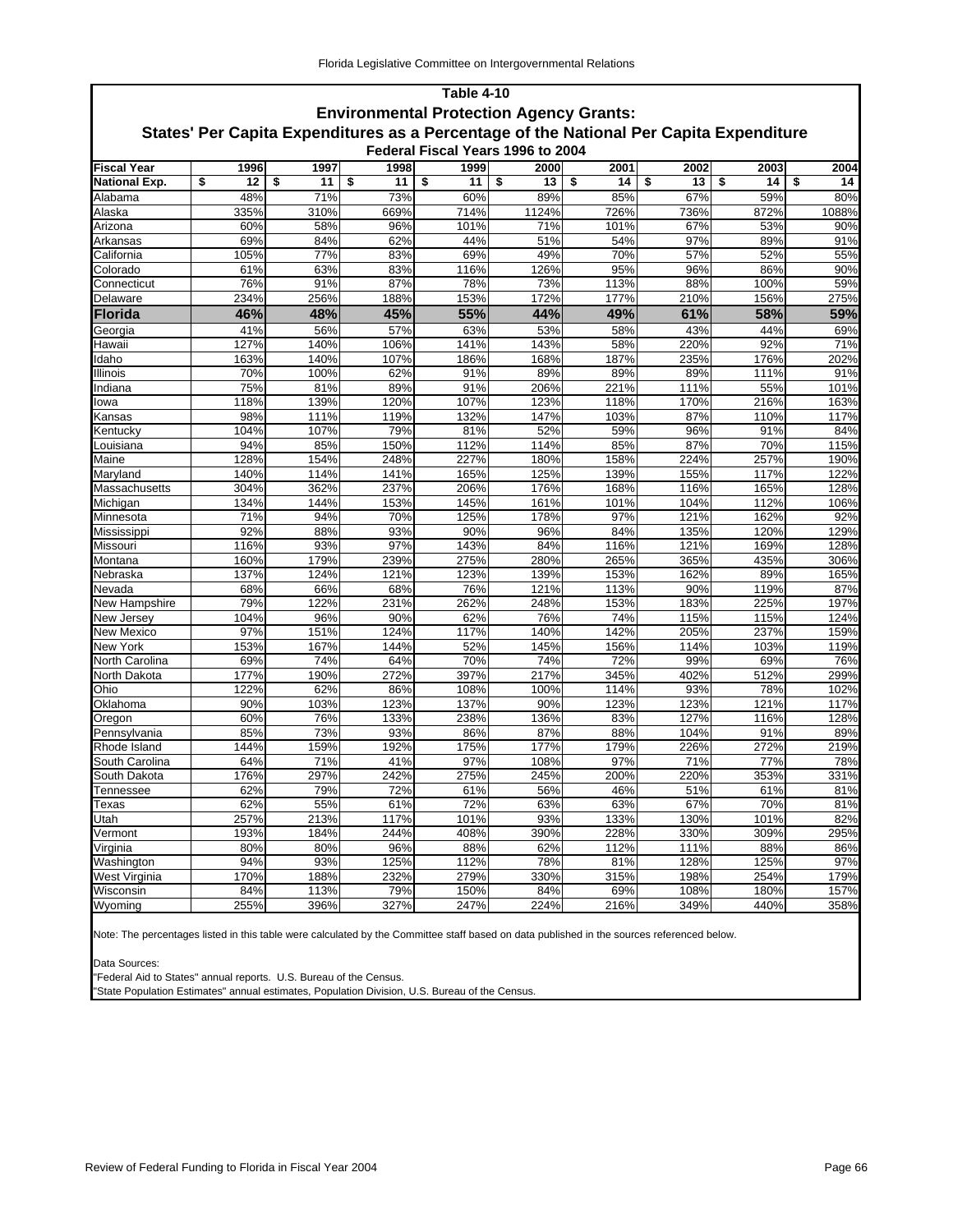| Table 4-11                                                                             |            |            |              |             |              |              |            |             |              |  |  |
|----------------------------------------------------------------------------------------|------------|------------|--------------|-------------|--------------|--------------|------------|-------------|--------------|--|--|
| <b>Equal Employment Opportunity Commission Grants:</b>                                 |            |            |              |             |              |              |            |             |              |  |  |
| States' Per Capita Expenditures as a Percentage of the National Per Capita Expenditure |            |            |              |             |              |              |            |             |              |  |  |
| Federal Fiscal Years 1996 to 2004                                                      |            |            |              |             |              |              |            |             |              |  |  |
| <b>Fiscal Year</b>                                                                     | 1996       | 1997       | 1998         | 1999        | 2000         | 2001         | 2002       | 2003        | 2004         |  |  |
| <b>National Exp.</b>                                                                   | 0.09<br>\$ | \$<br>0.09 | \$<br>0.11   | \$<br>0.11  | 0.09<br>\$   | 0.11<br>\$   | \$<br>0.11 | \$<br>0.11  | \$<br>0.10   |  |  |
| Alabama                                                                                | 0%         | 0%         | 0%           | 0%          | 0%           | 0%           | 0%         | 0%          | 0%           |  |  |
| Alaska                                                                                 | 333%       | 292%       | 299%         | 508%        | 379%         | 289%         | 158%       | 281%        | 227%         |  |  |
| Arizona                                                                                | 99%        | 98%        | 75%          | 107%        | 119%         | 64%          | 74%        | 73%         | 62%          |  |  |
| Arkansas                                                                               | 0%         | 0%         | 0%           | 0%          | 0%           | 0%           | 0%         | 0%          | 0%           |  |  |
| California                                                                             | 98%        | 85%        | 85%          | 124%        | 95%          | 65%          | 83%        | 82%         | 89%          |  |  |
| Colorado                                                                               | 111%       | 123%       | 160%         | 151%        | 55%          | 506%         | 92%        | 130%        | 92%          |  |  |
| Connecticut                                                                            | 165%       | 87%        | 156%         | 110%        | 179%         | 151%         | 225%       | 174%        | 217%         |  |  |
| Delaware                                                                               | 117%       | 148%       | 57%          | 80%         | 169%         | 290%         | 149%       | 115%        | 327%         |  |  |
| <b>Florida</b>                                                                         | 76%        | 73%        | 71%          | 55%         | 78%          | 79%          | 71%        | 71%         | 93%          |  |  |
| Georgia                                                                                | 20%        | 16%        | 13%          | 13%         | 12%          | 16%          | 20%        | 21%         | 21%          |  |  |
| Hawaii                                                                                 | 103%       | 81%        | 162%         | 170%        | 182%         | 84%          | 111%       | 110%        | 0%           |  |  |
| Idaho                                                                                  | 224%       | 216%       | 201%         | 205%        | 153%         | 178%         | 266%       | 241%        | 220%         |  |  |
| Illinois                                                                               | 104%       | 126%       | 112%         | 153%        | 162%         | 104%         | 173%       | 174%        | 123%         |  |  |
| Indiana                                                                                | 86%        | 63%        | 42%          | 55%         | 53%          | 87%          | 81%        | 80%         | 69%          |  |  |
| lowa                                                                                   | 144%       | 251%       | 206%         | 267%        | 115%         | 202%         | 560%       | 560%        | 286%         |  |  |
| Kansas                                                                                 | 157%       | 158%       | 163%         | 147%        | 77%          | 155%         | 110%       | 110%        | 130%         |  |  |
| Kentucky                                                                               | 56%        | 63%        | 65%          | 76%         | 49%          | 53%          | 12%        | 37%         | 38%          |  |  |
| Louisiana                                                                              | 7%         | 7%         | 0%           | 1%          | 0%           | 1%           | 0%         | 0%          | 0%           |  |  |
| Maine                                                                                  | 181%       | 236%       | 217%         | 342%        | 235%         | 893%         | 188%       | 187%        | 164%         |  |  |
| Maryland                                                                               | 167%       | 133%       | 146%         | 94%         | 127%         | 159%         | 112%       | 111%        | 147%         |  |  |
| Massachusetts                                                                          | 185%       | 174%       | 183%         | 205%        | 321%         | 23%          | 198%       | 198%        | 176%         |  |  |
| Michigan                                                                               | 101%       | 174%       | 129%         | 126%        | 21%          | 40%          | 57%        | 57%         | 89%          |  |  |
| Minnesota                                                                              | 63%        | 78%        | 118%         | 122%        | 76%          | 94%          | 296%       | 299%        | 132%         |  |  |
| Mississippi                                                                            | 0%         | 0%         | 0%           | 0%          | 0%           | 0%           | 0%         | 0%          | 0%           |  |  |
| Missouri                                                                               | 56%        | 108%       | 141%         | 138%        | 72%          | 106%         | 116%       | 116%        | 196%         |  |  |
| Montana                                                                                | 186%       | 344%       | 362%         | 259%        | 297%         | 248%         | 252%       | 246%        | 222%         |  |  |
| Nebraska                                                                               | 254%       | 341%       | 270%         | 295%        | 443%         | 116%         | 357%       | 517%        | 250%         |  |  |
| Nevada                                                                                 | 407%       | 330%       | 277%         | 377%        | 325%         | 395%         | 297%       | 288%        | 104%         |  |  |
| New Hampshire                                                                          | 52%        | 107%       | 93%          | 82%         | 34%          | 65%          | 65%        | 79%         | 59%          |  |  |
| New Jersey                                                                             | 63%        | 81%        | 66%          | 67%         | 92%          | 60%          | 29%        | 29%         | 103%         |  |  |
| New Mexico                                                                             | 92%        | 133%       | 67%          | 115%        | 117%         | 154%         | 146%       | 145%        | 194%         |  |  |
| New York                                                                               | 107%       | 64%        | 140%         | 83%         | 68%          | 87%          | 108%       | 105%        | 139%         |  |  |
| North Carolina                                                                         | 23%        | 28%        | 5%           | 7%          | 23%          | 23%          | 16%        | 16%         | 12%          |  |  |
| North Dakota                                                                           | 3801%      | 3750%      | 2752%        | 232%        | 232%         | 192%         | 223%       | 223%        | 284%         |  |  |
| Ohio                                                                                   | 0%         | 0%         | 0%           | 189%        | 178%         | 190%         | 150%       | 150%        | 82%          |  |  |
| Oklahoma                                                                               | 120%       | 119%       | 100%         | 107%        | 70%          | 119%         | 106%       | 109%        | 94%          |  |  |
| Oreaon                                                                                 | 213%       | 124%       | 173%         | 172%        | 109%         | 125%         | 161%       | 159%        | 149%         |  |  |
| Pennsylvania                                                                           | 105%       | 128%       | 115%         | 70%         | 213%         | 175%         | 116%       | 116%        | 171%         |  |  |
| Rhode Island                                                                           | 130%       | 153%       | 125%         | 66%         | 63%          | 194%         | 98%        | 97%         | 176%         |  |  |
| South Carolina                                                                         | 152%       | 98%        | 132%         | 135%        | 163%         | 169%         | 138%       | 137%        | 168%         |  |  |
| South Dakota                                                                           | 244%       | 288%       | 218%         | 234%        | 183%         | 254%         | 256%       | 255%        | 174%         |  |  |
| Tennessee                                                                              | 70%        | 46%        | 60%          | 42%         | 46%          | 40%          | 57%        | 58%         | 76%          |  |  |
| Texas                                                                                  | 38%        | 61%        | 43%          | 36%         | 49%          | 47%          | 27%        | 27%         | 21%          |  |  |
| Utah                                                                                   | 99%        | 175%       | 87%          | 114%        | 153%         | 121%         | 125%       | 124%        | 136%         |  |  |
| Vermont                                                                                | 57%        | 59%        | 107%         | 110%        | 62%          | 81%          | 106%       | 100%        | 97%          |  |  |
| Virginia                                                                               | 62%        | 59%        | 37%          | 27%         | 14%          | 38%          | 23%        | 27%         | 24%          |  |  |
| Washington<br><b>West Virginia</b>                                                     | 146%       | 148%       | 120%         | 120%<br>97% | 70%          | 136%         | 114%       | 107%        | 89%          |  |  |
| Wisconsin                                                                              | 52%        | 75%<br>80% | 108%<br>232% | 85%         | 101%         | 88%          | 68%        | 68%<br>126% | 177%<br>228% |  |  |
|                                                                                        | 198%       |            | 173%         |             | 237%<br>273% | 176%<br>271% | 183%       |             |              |  |  |
| Wyoming                                                                                | 146%       | 198%       |              | 210%        |              |              | 67%        | 137%        | 225%         |  |  |

Data Sources:

"Federal Aid to States" annual reports. U.S. Bureau of the Census.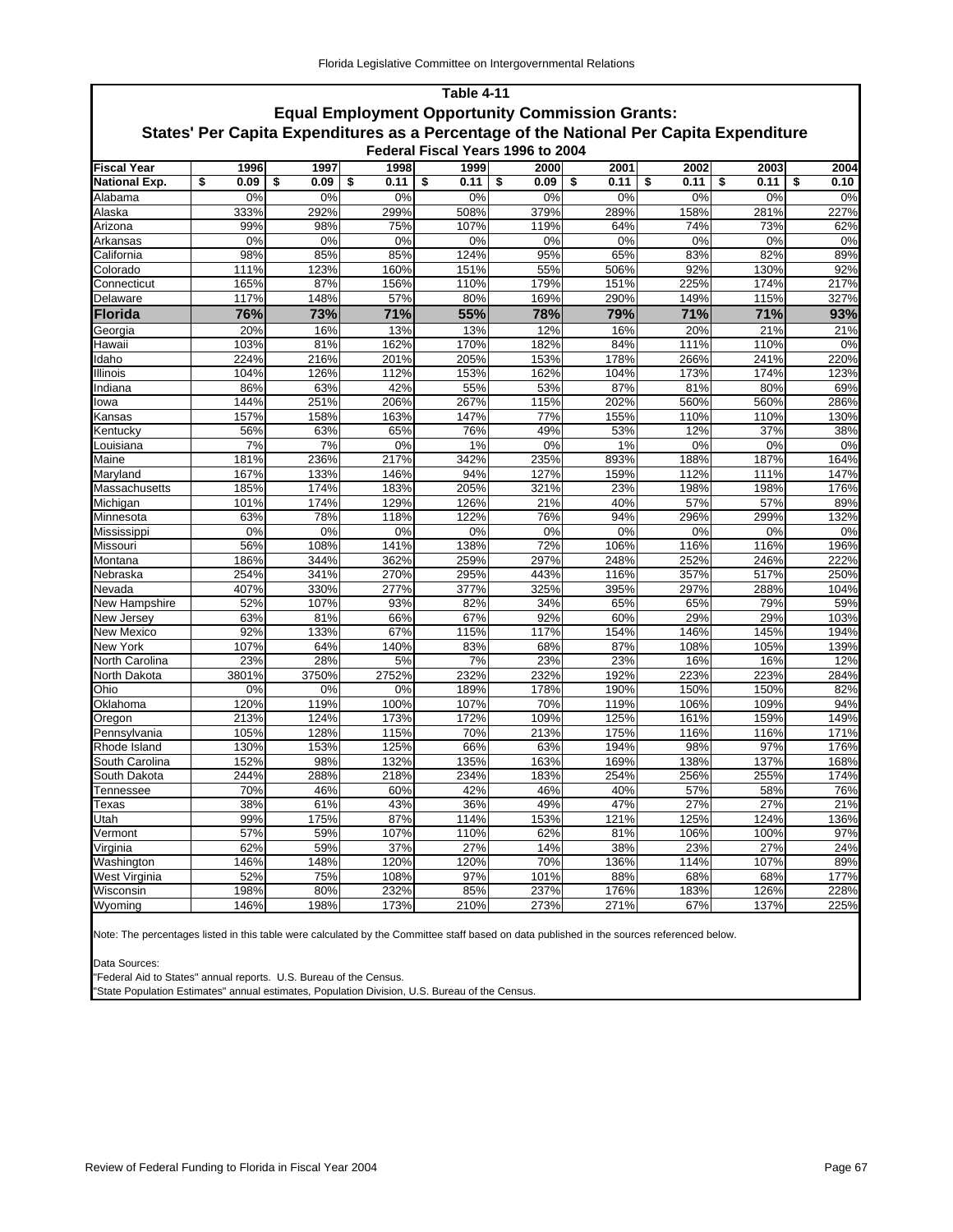|                                                                                        | Table 4-12                                                                                            |                     |                    |                    |            |                    |                     |                          |                          |  |  |
|----------------------------------------------------------------------------------------|-------------------------------------------------------------------------------------------------------|---------------------|--------------------|--------------------|------------|--------------------|---------------------|--------------------------|--------------------------|--|--|
|                                                                                        | <b>Federal Emergency Management Agency Grants:</b>                                                    |                     |                    |                    |            |                    |                     |                          |                          |  |  |
| States' Per Capita Expenditures as a Percentage of the National Per Capita Expenditure |                                                                                                       |                     |                    |                    |            |                    |                     |                          |                          |  |  |
|                                                                                        | Federal Fiscal Years 1996 to 2004                                                                     |                     |                    |                    |            |                    |                     |                          |                          |  |  |
|                                                                                        |                                                                                                       |                     |                    |                    | 2000       |                    |                     |                          |                          |  |  |
| <b>Fiscal Year</b><br><b>National Exp.</b>                                             | 1996<br>5.24<br>\$                                                                                    | 1997<br>\$<br>18.62 | 1998<br>5.49<br>\$ | 1999<br>6.85<br>\$ | \$<br>7.01 | 2001<br>8.58<br>\$ | 2002<br>\$<br>11.09 | 2003                     | 2004                     |  |  |
| Alabama                                                                                | 231%                                                                                                  | 55%                 | 175%               | 210%               | 184%       | 132%               | 54%                 |                          |                          |  |  |
|                                                                                        | 366%                                                                                                  | 157%                | 284%               | 94%                | 130%       | 69%                | 92%                 |                          |                          |  |  |
| Alaska<br>Arizona                                                                      | 29%                                                                                                   | 44%                 | 75%                | 35%                | 46%        | 13%                | 23%                 |                          |                          |  |  |
| Arkansas                                                                               | 96%                                                                                                   | 79%                 | 59%                | 91%                | 40%        | 759%               | 70%                 | $\blacksquare$           | $\blacksquare$           |  |  |
| California                                                                             | 261%                                                                                                  | 339%                | 138%               | 241%               | 220%       | 168%               | 140%                |                          | $\overline{\phantom{a}}$ |  |  |
| Colorado                                                                               | 27%                                                                                                   | 24%                 | 32%                | 30%                | 38%        | 38%                | 41%                 | $\overline{a}$           | $\blacksquare$           |  |  |
| Connecticut                                                                            | 10%                                                                                                   | 21%                 | 13%                | 14%                | 16%        | 8%                 | 8%                  | $\overline{\phantom{a}}$ | $\blacksquare$           |  |  |
| Delaware                                                                               | 123%                                                                                                  | 3%                  | 106%               | 60%                | 72%        | 60%                | 30%                 | $\overline{\phantom{a}}$ | $\blacksquare$           |  |  |
| <b>Florida</b>                                                                         | 182%                                                                                                  | 37%                 | 162%               | 163%               | 187%       | 112%               | 96%                 | $\blacksquare$           | ۰                        |  |  |
| Georgia                                                                                | 108%                                                                                                  | 198%                | 181%               | 103%               | 123%       | 47%                | 32%                 | $\overline{\phantom{a}}$ | $\blacksquare$           |  |  |
| Hawaii                                                                                 | 322%                                                                                                  | 116%                | 266%               | 61%                | 53%        | 82%                | 31%                 | $\blacksquare$           | $\overline{\phantom{a}}$ |  |  |
| Idaho                                                                                  | 186%                                                                                                  | 205%                | 195%               | 60%                | 53%        | 32%                | 20%                 |                          | $\overline{\phantom{a}}$ |  |  |
| Illinois                                                                               | 51%                                                                                                   | 52%                 | 58%                | 53%                | 29%        | 27%                | 11%                 | $\blacksquare$           | $\blacksquare$           |  |  |
| Indiana                                                                                | 30%                                                                                                   | 22%                 | 49%                | 45%                | 11%        | 18%                | 14%                 | $\overline{\phantom{a}}$ | $\overline{\phantom{a}}$ |  |  |
| lowa                                                                                   | 106%                                                                                                  | 36%                 | 110%               | 107%               | 119%       | 57%                | 45%                 | $\overline{\phantom{a}}$ | $\overline{a}$           |  |  |
| Kansas                                                                                 | 73%                                                                                                   | 8%                  | 68%                | 112%               | 54%        | 48%                | 146%                | $\overline{\phantom{a}}$ | $\blacksquare$           |  |  |
| Kentucky                                                                               | 81%                                                                                                   | 180%                | 199%               | 53%                | 59%        | 39%                | 46%                 | $\overline{a}$           |                          |  |  |
| Louisiana                                                                              | 97%                                                                                                   | 22%                 | 69%                | 130%               | 60%        | 157%               | 44%                 | $\blacksquare$           | $\blacksquare$           |  |  |
| Maine                                                                                  | 54%                                                                                                   | 61%                 | 449%               | 226%               | 111%       | 67%                | 34%                 |                          |                          |  |  |
| Maryland                                                                               | 81%                                                                                                   | 9%                  | 26%                | 16%                | 29%        | 37%                | 16%                 | $\blacksquare$           | $\blacksquare$           |  |  |
| Massachusetts                                                                          | 60%                                                                                                   | 47%                 | 39%                | 27%                | 29%        | 34%                | 27%                 |                          | $\overline{\phantom{a}}$ |  |  |
| Michigan                                                                               | 11%                                                                                                   | 19%                 | 72%                | 39%                | 21%        | 82%                | 7%                  | $\blacksquare$           | $\overline{\phantom{a}}$ |  |  |
| Minnesota                                                                              | 36%                                                                                                   | 336%                | 520%               | 219%               | 133%       | 109%               | 77%                 | $\blacksquare$           | $\blacksquare$           |  |  |
| Mississippi                                                                            | 40%                                                                                                   | 12%                 | 26%                | 151%               | 95%        | 126%               | 71%                 | $\overline{a}$           | $\overline{\phantom{a}}$ |  |  |
| Missouri                                                                               | 97%                                                                                                   | 16%                 | 41%                | 42%                | 30%        | 16%                | 96%                 |                          | $\blacksquare$           |  |  |
| Montana                                                                                | 70%                                                                                                   | 29%                 | 121%               | 32%                | 291%       | 200%               | 199%                | $\overline{a}$           | $\overline{a}$           |  |  |
| Nebraska                                                                               | 151%                                                                                                  | $-57%$              | 354%               | 117%               | 65%        | 50%                | 32%                 | $\overline{a}$           | $\blacksquare$           |  |  |
| Nevada                                                                                 | 20%                                                                                                   | 132%                | 47%                | 39%                | 32%        | 16%                | 8%                  | $\overline{\phantom{a}}$ | $\overline{a}$           |  |  |
| New Hampshire                                                                          | 42%                                                                                                   | 40%                 | 103%               | 119%               | 44%        | 50%                | 33%                 | $\blacksquare$           | $\overline{\phantom{a}}$ |  |  |
| New Jersey                                                                             | 75%                                                                                                   | 18%                 | 12%                | 9%                 | 74%        | 41%                | 86%                 | $\overline{a}$           |                          |  |  |
| New Mexico                                                                             | 33%                                                                                                   | 13%                 | 29%                | 21%                | 45%        | 52%                | 26%                 | $\blacksquare$           | $\overline{\phantom{a}}$ |  |  |
| New York                                                                               | 46%                                                                                                   | 42%                 | 56%                | 50%                | 55%        | 124%               | 580%                |                          | $\overline{\phantom{a}}$ |  |  |
| North Carolina                                                                         | 65%                                                                                                   | 298%                | 120%               | 137%               | 509%       | 341%               | 133%                | $\blacksquare$           | $\blacksquare$           |  |  |
| North Dakota                                                                           | 355%                                                                                                  | 2415%               | 2088%              | 2001%              | 1536%      | 1236%              | 532%                | $\overline{\phantom{a}}$ | $\overline{\phantom{a}}$ |  |  |
| Ohio                                                                                   | 22%                                                                                                   | 47%                 | 43%                | 32%                | 19%        | 14%                | 9%                  | $\blacksquare$           | $\frac{1}{2}$            |  |  |
| Oklahoma                                                                               | 42%                                                                                                   | 7%                  | 20%                | 188%               | 66%        | 468%               | 315%                | $\overline{\phantom{a}}$ | $\blacksquare$           |  |  |
| Oregon                                                                                 | 157%                                                                                                  | 97%                 | 133%               | 90%                | 79%        | 48%                | 37%                 |                          | $\blacksquare$           |  |  |
| Pennsylvania                                                                           | 124%                                                                                                  | 17%                 | 37%                | 20%                | 37%        | 19%                | 12%                 | $\blacksquare$           | $\blacksquare$           |  |  |
| Rhode Island                                                                           | 77%                                                                                                   | 23%                 | 20%                | 6%                 | 29%        | 37%                | 16%                 | $\overline{\phantom{a}}$ | $\overline{\phantom{a}}$ |  |  |
| South Carolina                                                                         | 57%                                                                                                   | 24%                 | 26%                | 23%                | 111%       | 38%                | 16%                 | $\blacksquare$           | $\blacksquare$           |  |  |
| South Dakota                                                                           | 426%                                                                                                  | 757%                | 454%               | 250%               | 123%       | 162%               | 85%                 |                          |                          |  |  |
| Tennessee                                                                              | 22%                                                                                                   | 21%                 | 83%                | 103%               | 82%        | 35%                | 28%                 | $\overline{\phantom{a}}$ | ۰                        |  |  |
| Texas                                                                                  | 23%                                                                                                   | 11%                 | 10%                | 82%                | 35%        | 130%               | 76%                 | $\overline{\phantom{a}}$ |                          |  |  |
| Utah                                                                                   | 62%                                                                                                   | 17%                 | 73%                | 55%                | 39%        | 51%                | 32%                 | $\overline{\phantom{a}}$ | $\overline{\phantom{a}}$ |  |  |
| Vermont                                                                                | 188%                                                                                                  | 62%                 | 362%               | 254%               | 119%       | 97%                | 56%                 | $\overline{\phantom{a}}$ | $\overline{\phantom{a}}$ |  |  |
| Virginia                                                                               | 74%                                                                                                   | 35%                 | 33%                | 39%                | 61%        | 34%                | 34%                 | $\overline{\phantom{a}}$ | $\overline{\phantom{a}}$ |  |  |
| Washington                                                                             | 186%                                                                                                  | 148%                | 274%               | 84%                | 92%        | 40%                | 37%                 | $\overline{\phantom{a}}$ | $\overline{\phantom{a}}$ |  |  |
| West Virginia                                                                          | 282%                                                                                                  | 130%                | 143%               | 114%               | 79%        | 130%               | 248%                | $\overline{\phantom{a}}$ | $\overline{\phantom{a}}$ |  |  |
| Wisconsin                                                                              | 36%<br>40%<br>53%<br>39%<br>47%<br>36%<br>36%<br>$\overline{\phantom{a}}$<br>$\overline{\phantom{a}}$ |                     |                    |                    |            |                    |                     |                          |                          |  |  |
| Wyoming                                                                                | 46%                                                                                                   | 11%                 | 50%                | 52%                | 53%        | 78%                | 85%                 | $\overline{\phantom{a}}$ | $\overline{\phantom{a}}$ |  |  |

Data Sources:

"Federal Aid to States" annual reports. U.S. Bureau of the Census.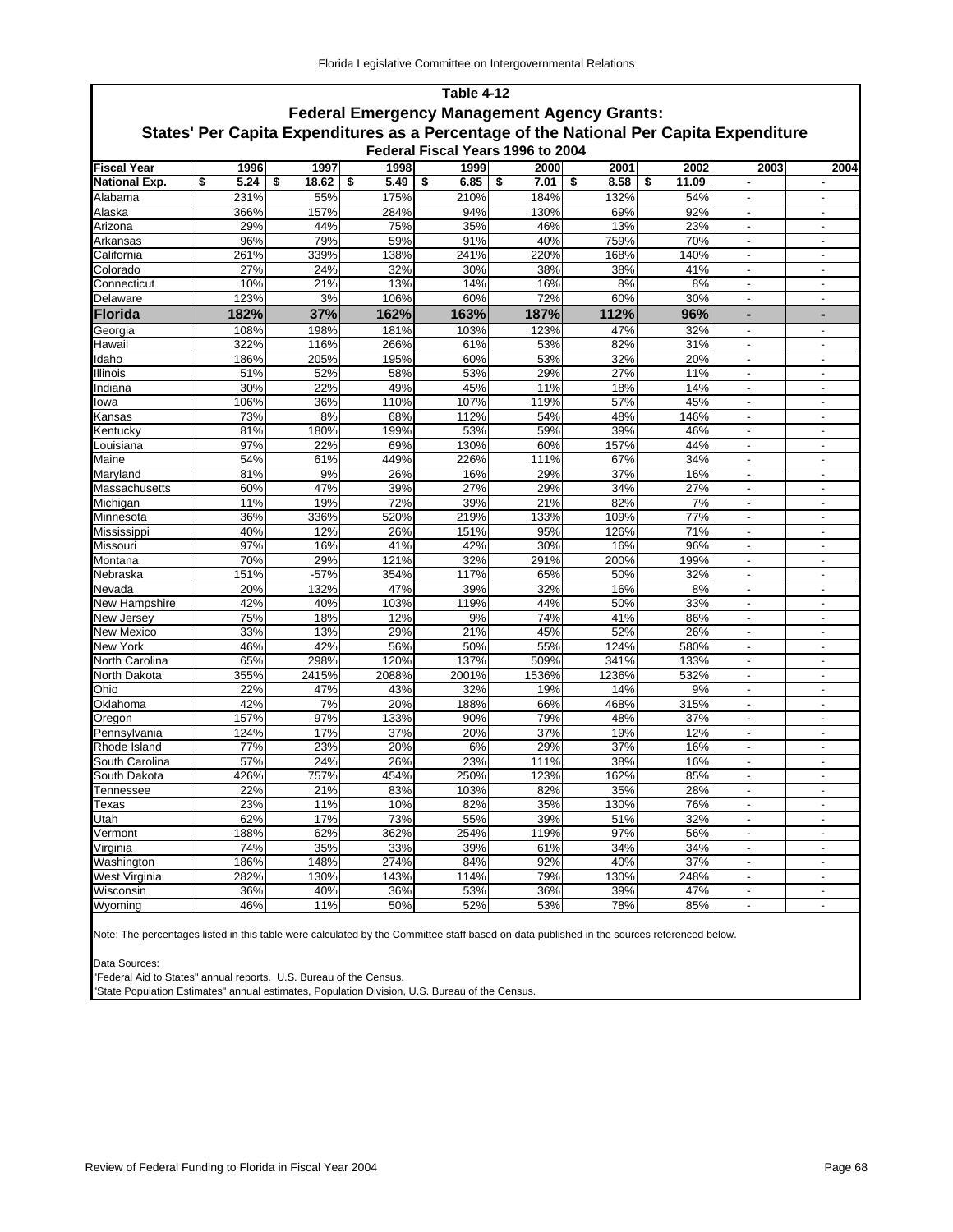| Table 4-13                                                                             |           |           |           |           |           |           |           |           |           |  |  |  |  |
|----------------------------------------------------------------------------------------|-----------|-----------|-----------|-----------|-----------|-----------|-----------|-----------|-----------|--|--|--|--|
| U.S. Department of Health and Human Services Grants:                                   |           |           |           |           |           |           |           |           |           |  |  |  |  |
| States' Per Capita Expenditures as a Percentage of the National Per Capita Expenditure |           |           |           |           |           |           |           |           |           |  |  |  |  |
| Federal Fiscal Years 1996 to 2004                                                      |           |           |           |           |           |           |           |           |           |  |  |  |  |
| <b>Fiscal Year</b>                                                                     | 1996      | 1997      | 1998      | 1999      | 2000      | 2001      | 2002      | 2003      | 2004      |  |  |  |  |
| <b>National Exp.</b>                                                                   | \$<br>477 | \$<br>443 | 506<br>\$ | \$<br>540 | 559<br>\$ | 630<br>\$ | 702<br>\$ | 754<br>\$ | \$<br>793 |  |  |  |  |
| Alabama                                                                                | 89%       | 94%       | 91%       | 94%       | 95%       | 96%       | 93%       | 98%       | 95%       |  |  |  |  |
| Alaska                                                                                 | 114%      | 129%      | 127%      | 147%      | 256%      | 265%      | 173%      | 170%      | 181%      |  |  |  |  |
| Arizona                                                                                | 80%       | 75%       | 78%       | 80%       | 78%       | 81%       | 91%       | 101%      | 104%      |  |  |  |  |
| Arkansas                                                                               | 100%      | 111%      | 104%      | 104%      | 99%       | 104%      | 110%      | 110%      | 111%      |  |  |  |  |
| California                                                                             | 101%      | 92%       | 99%       | 102%      | 98%       | 99%       | 95%       | 100%      | 96%       |  |  |  |  |
| Colorado                                                                               | 65%       | 70%       | 63%       | 62%       | 63%       | 61%       | 62%       | 62%       | 60%       |  |  |  |  |
| Connecticut                                                                            | 124%      | 111%      | 120%      | 123%      | 115%      | 109%      | 106%      | 97%       | 104%      |  |  |  |  |
| Delaware                                                                               | 88%       | 92%       | 82%       | 91%       | 87%       | 90%       | 86%       | 86%       | 86%       |  |  |  |  |
| Florida                                                                                | 69%       | 70%       | 69%       | 71%       | 71%       | 71%       | 71%       | 78%       | 77%       |  |  |  |  |
| Georgia                                                                                | 88%       | 85%       | 78%       | 78%       | 83%       | 86%       | 89%       | 86%       | 84%       |  |  |  |  |
| Hawaii                                                                                 | 98%       | 99%       | 87%       | 82%       | 80%       | 75%       | 79%       | 77%       | 89%       |  |  |  |  |
| Idaho                                                                                  | 68%       | 74%       | 72%       | 77%       | 81%       | 83%       | 83%       | 80%       | 88%       |  |  |  |  |
| Illinois                                                                               | 87%       | 92%       | 84%       | 85%       | 86%       | 81%       | 80%       | 78%       | 82%       |  |  |  |  |
| Indiana                                                                                | 77%       | 72%       | 74%       | 79%       | 84%       | 88%       | 83%       | 79%       | 84%       |  |  |  |  |
| lowa                                                                                   | 79%       | 83%       | 84%       | 85%       | 90%       | 83%       | 101%      | 86%       | 88%       |  |  |  |  |
| Kansas                                                                                 | 68%       | 71%       | 72%       | 78%       | 82%       | 85%       | 83%       | 77%       | 77%       |  |  |  |  |
| 109%<br>119%<br>117%<br>119%<br>120%<br>117%<br>120%<br>114%<br>114%<br>Kentucky       |           |           |           |           |           |           |           |           |           |  |  |  |  |
| Louisiana                                                                              | 147%      | 142%      | 127%      | 125%      | 121%      | 133%      | 139%      | 125%      | 132%      |  |  |  |  |
| Maine                                                                                  | 139%      | 151%      | 150%      | 141%      | 155%      | 147%      | 140%      | 154%      | 163%      |  |  |  |  |
| Maryland                                                                               | 80%       | 98%       | 83%       | 83%       | 112%      | 99%       | 79%       | 84%       | 82%       |  |  |  |  |
| Massachusetts                                                                          | 118%      | 110%      | 127%      | 122%      | 122%      | 115%      | 123%      | 115%      | 121%      |  |  |  |  |
| Michigan                                                                               | 96%       | 94%       | 97%       | 103%      | 97%       | 98%       | 97%       | 92%       | 92%       |  |  |  |  |
| Minnesota                                                                              | 97%       | 103%      | 95%       | 93%       | 90%       | 93%       | 96%       | 94%       | 99%       |  |  |  |  |
| Mississippi                                                                            | 124%      | 122%      | 125%      | 121%      | 121%      | 135%      | 139%      | 139%      | 144%      |  |  |  |  |
| Missouri                                                                               | 94%       | 96%       | 97%       | 102%      | 104%      | 110%      | 108%      | 105%      | 109%      |  |  |  |  |
| Montana                                                                                | 98%       | 93%       | 92%       | 88%       | 106%      | 112%      | 102%      | 98%       | 100%      |  |  |  |  |
| Nebraska                                                                               | 80%       | 86%       | 85%       | 95%       | 96%       | 94%       | 95%       | 88%       | 92%       |  |  |  |  |
| Nevada                                                                                 | 52%       | 47%       | 46%       | 47%       | 44%       | 44%       | 48%       | 52%       | 48%       |  |  |  |  |
| New Hampshire                                                                          | 90%       | 88%       | 80%       | 84%       | 85%       | 79%       | 76%       | 74%       | 78%       |  |  |  |  |
| New Jersey                                                                             | 96%       | 98%       | 93%       | 87%       | 92%       | 89%       | 100%      | 88%       | 84%       |  |  |  |  |
| New Mexico                                                                             | 121%      | 130%      | 117%      | 120%      | 126%      | 135%      | 134%      | 142%      | 150%      |  |  |  |  |
| New York                                                                               | 195%      | 193%      | 205%      | 187%      | 183%      | 180%      | 184%      | 191%      | 184%      |  |  |  |  |
| North Carolina                                                                         | 98%       | 113%      | 98%       | 102%      | 100%      | 101%      | 96%       | 96%       | 101%      |  |  |  |  |
| North Dakota                                                                           | 102%      | 105%      | 105%      | 106%      | 121%      | 111%      | 108%      | 103%      | 104%      |  |  |  |  |
| Ohio                                                                                   | 101%      | 96%       | 97%       | 95%       | 99%       | 100%      | 103%      | 103%      | 107%      |  |  |  |  |
| Oklahoma                                                                               | 80%       | 81%       | 82%       | 88%       | 95%       | 104%      | 96%       | 95%       | 92%       |  |  |  |  |
| Oregon                                                                                 | 89%       | 85%       | 91%       | 101%      | 96%       | 104%      | 90%       | 91%       | 85%       |  |  |  |  |
| Pennsylvania                                                                           | 104%      | 111%      | 103%      | 115%      | 109%      | 106%      | 109%      | 108%      | 113%      |  |  |  |  |
| Rhode Island                                                                           | 136%      | 149%      | 142%      | 147%      | 147%      | 138%      | 137%      | 141%      | 150%      |  |  |  |  |
| South Carolina                                                                         | 103%      | 105%      | 104%      | 104%      | 106%      | 106%      | 104%      | 103%      | 105%      |  |  |  |  |
| South Dakota                                                                           | 91%       | 86%       | 94%       | 95%       | 98%       | 101%      | 101%      | 97%       | 94%       |  |  |  |  |
| Tennessee                                                                              | 107%      | 110%      | 115%      | 115%      | 117%      | 121%      | 114%      | 119%      | 125%      |  |  |  |  |
| Texas                                                                                  | 83%       | 84%       | 83%       | 81%       | 77%       | 74%       | 78%       | 79%       | 76%       |  |  |  |  |
| Utah                                                                                   | 70%       | 66%       | 68%       | 70%       | 68%       | 69%       | 65%       | 67%       | 72%       |  |  |  |  |
| Vermont                                                                                | 121%      | 113%      | 125%      | 138%      | 136%      | 142%      | 140%      | 140%      | 145%      |  |  |  |  |
| Virginia                                                                               | 51%       | 54%       | 52%       | 55%       | 55%       | 56%       | 59%       | 53%       | 54%       |  |  |  |  |
| Washington                                                                             | 92%       | 92%       | 93%       | 90%       | 94%       | 91%       | 94%       | 89%       | 86%       |  |  |  |  |
| West Virginia                                                                          | 135%      | 137%      | 139%      | 129%      | 134%      | 138%      | 133%      | 141%      | 138%      |  |  |  |  |
| Wisconsin                                                                              | 89%       | 88%       | 94%       | 88%       | 91%       | 99%       | 99%       | 99%       | 91%       |  |  |  |  |
| Wyoming                                                                                | 71%       | 80%       | 76%       | 75%       | 76%       | 86%       | 79%       | 87%       | 92%       |  |  |  |  |

Data Sources:

"Federal Aid to States" annual reports. U.S. Bureau of the Census.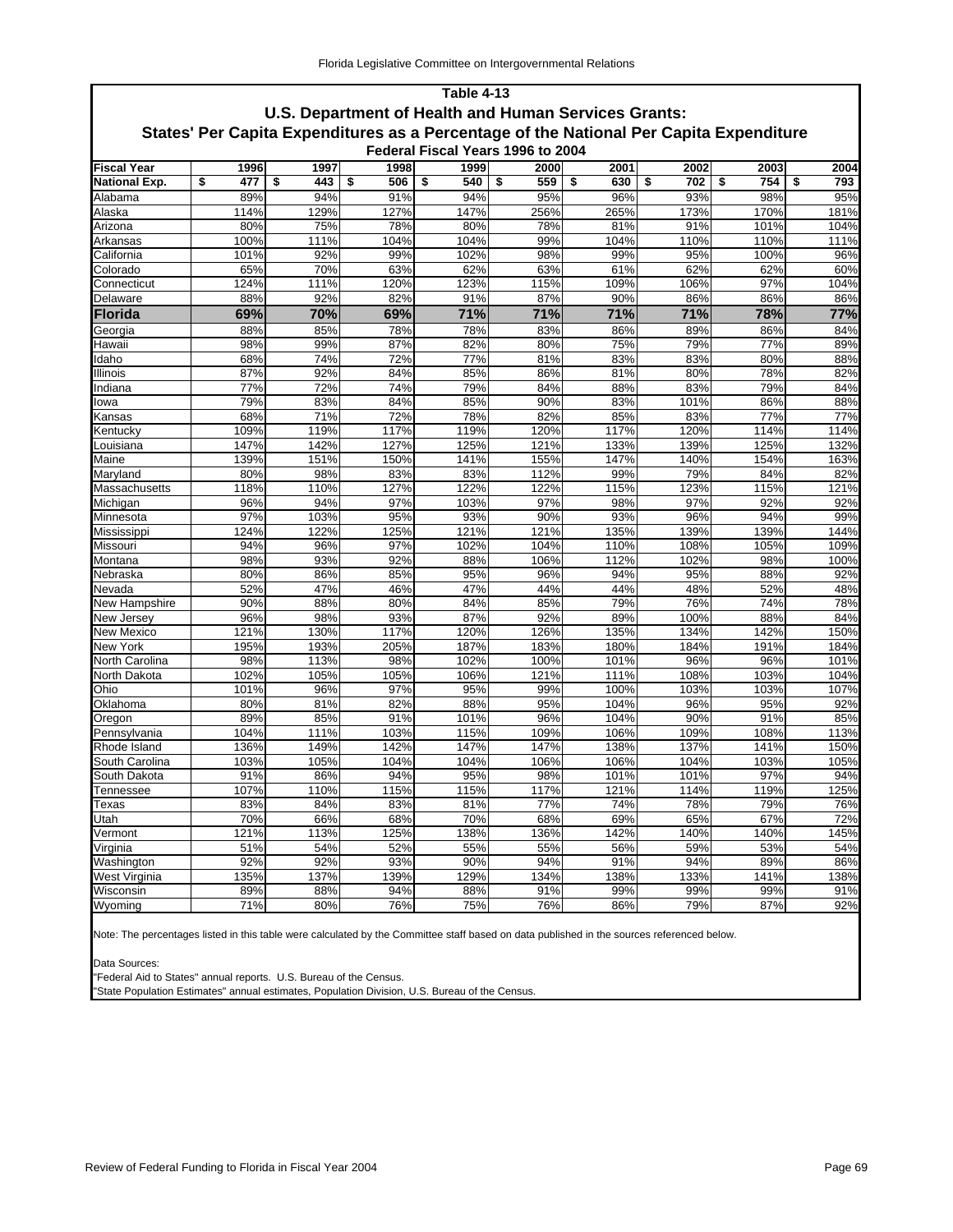|                                            |                                                                                        |                          |                              | Table 4-14                        |                          |                                              |                          |                  |                  |
|--------------------------------------------|----------------------------------------------------------------------------------------|--------------------------|------------------------------|-----------------------------------|--------------------------|----------------------------------------------|--------------------------|------------------|------------------|
|                                            |                                                                                        |                          |                              |                                   |                          | U.S. Department of Homeland Security Grants: |                          |                  |                  |
|                                            | States' Per Capita Expenditures as a Percentage of the National Per Capita Expenditure |                          |                              |                                   |                          |                                              |                          |                  |                  |
|                                            |                                                                                        |                          |                              | Federal Fiscal Years 1996 to 2004 |                          |                                              |                          |                  |                  |
|                                            | 1996                                                                                   |                          | 1998                         | 1999                              | 2000                     |                                              | 2002                     |                  |                  |
| <b>Fiscal Year</b><br><b>National Exp.</b> | $\blacksquare$                                                                         | 1997<br>$\blacksquare$   | ٠                            | ٠                                 | $\blacksquare$           | 2001<br>$\blacksquare$                       | ۰                        | 2003<br>15<br>\$ | 2004<br>18<br>\$ |
| Alabama                                    | $\overline{\phantom{a}}$                                                               | $\overline{\phantom{a}}$ | $\overline{\phantom{a}}$     | $\overline{\phantom{a}}$          | $\overline{\phantom{a}}$ | $\overline{\phantom{a}}$                     | $\overline{\phantom{a}}$ | 76%              | 103%             |
| Alaska                                     | $\overline{\phantom{a}}$                                                               | $\overline{\phantom{a}}$ | $\overline{\phantom{a}}$     | $\overline{\phantom{a}}$          | $\overline{\phantom{a}}$ | $\overline{\phantom{a}}$                     | ä,                       | 54%              | 259%             |
| Arizona                                    | $\blacksquare$                                                                         | $\blacksquare$           | $\blacksquare$               | $\overline{\phantom{a}}$          | $\blacksquare$           | $\blacksquare$                               | $\overline{\phantom{a}}$ | 13%              | 60%              |
| Arkansas                                   | $\overline{\phantom{a}}$                                                               | $\overline{\phantom{a}}$ | $\blacksquare$               | $\overline{\phantom{a}}$          | $\overline{\phantom{a}}$ | $\overline{\phantom{a}}$                     | $\overline{\phantom{a}}$ | 88%              | 155%             |
| California                                 | $\blacksquare$                                                                         | $\blacksquare$           | $\blacksquare$               | $\overline{\phantom{a}}$          | $\blacksquare$           | $\blacksquare$                               | $\overline{\phantom{a}}$ | 99%              | 145%             |
| Colorado                                   | $\overline{\phantom{a}}$                                                               | $\blacksquare$           | $\overline{\phantom{a}}$     | $\blacksquare$                    | $\overline{\phantom{a}}$ | $\overline{\phantom{a}}$                     | $\overline{\phantom{a}}$ | 23%              | 70%              |
| Connecticut                                | $\overline{\phantom{a}}$                                                               | $\overline{\phantom{a}}$ | $\qquad \qquad \blacksquare$ | $\overline{\phantom{a}}$          | $\overline{\phantom{a}}$ | $\overline{\phantom{a}}$                     | $\overline{\phantom{a}}$ | 19%              | 91%              |
| Delaware                                   | $\overline{a}$                                                                         | $\blacksquare$           | $\blacksquare$               | $\overline{\phantom{0}}$          | $\overline{a}$           | $\overline{a}$                               | $\overline{\phantom{a}}$ | 33%              | 190%             |
| <b>Florida</b>                             | ٠                                                                                      | ٠                        | ۰                            | ۰                                 | ٠                        | $\blacksquare$                               | ٠                        | 65%              | 87%              |
| Georgia                                    | $\blacksquare$                                                                         | $\blacksquare$           | $\blacksquare$               | $\overline{\phantom{a}}$          | $\overline{\phantom{a}}$ | $\blacksquare$                               | $\overline{\phantom{a}}$ | 19%              | 59%              |
| Hawaii                                     | $\overline{\phantom{a}}$                                                               | $\blacksquare$           | $\blacksquare$               | $\overline{\phantom{0}}$          | $\blacksquare$           | $\overline{a}$                               | $\overline{\phantom{a}}$ | 22%              | 114%             |
| ldaho                                      | $\overline{\phantom{a}}$                                                               | $\overline{\phantom{a}}$ | $\overline{\phantom{a}}$     | $\overline{\phantom{a}}$          | $\overline{\phantom{a}}$ | $\overline{\phantom{a}}$                     | $\overline{\phantom{a}}$ | 12%              | 103%             |
| Illinois                                   | $\overline{\phantom{a}}$                                                               | $\overline{\phantom{a}}$ | $\overline{\phantom{a}}$     | $\overline{\phantom{a}}$          | $\blacksquare$           | $\blacksquare$                               | $\overline{\phantom{a}}$ | 0%               | 56%              |
| Indiana                                    | $\blacksquare$                                                                         | $\blacksquare$           | $\blacksquare$               | $\overline{\phantom{a}}$          | $\overline{\phantom{a}}$ | $\blacksquare$                               | $\overline{\phantom{a}}$ | 16%              | 69%              |
| lowa                                       | $\overline{\phantom{a}}$                                                               | $\blacksquare$           | $\overline{\phantom{a}}$     | $\overline{\phantom{a}}$          | $\overline{\phantom{a}}$ | $\overline{\phantom{a}}$                     | $\blacksquare$           | 28%              | 87%              |
| Kansas                                     | $\blacksquare$                                                                         | $\overline{\phantom{a}}$ | $\overline{\phantom{a}}$     | $\blacksquare$                    | $\overline{\phantom{a}}$ | $\blacksquare$                               | $\overline{\phantom{a}}$ | 36%              | 89%              |
| Kentucky                                   | $\blacksquare$                                                                         | $\blacksquare$           | $\blacksquare$               | $\overline{\phantom{a}}$          | $\blacksquare$           | $\blacksquare$                               | $\overline{\phantom{a}}$ | 55%              | 125%             |
| Louisiana                                  | $\overline{\phantom{a}}$                                                               | $\overline{\phantom{a}}$ | $\overline{\phantom{a}}$     | $\overline{\phantom{a}}$          | $\overline{\phantom{a}}$ | $\overline{\phantom{a}}$                     | ä,                       | 227%             | 114%             |
| Maine                                      | $\blacksquare$                                                                         | $\blacksquare$           | $\overline{\phantom{a}}$     | $\overline{\phantom{a}}$          | $\blacksquare$           | $\blacksquare$                               | $\overline{\phantom{a}}$ | 27%              | 139%             |
| Maryland                                   | $\overline{\phantom{a}}$                                                               | $\overline{\phantom{a}}$ | $\blacksquare$               | $\overline{\phantom{a}}$          | $\overline{\phantom{a}}$ | $\overline{a}$                               | $\overline{\phantom{a}}$ | 26%              | 105%             |
| Massachusetts                              | $\overline{\phantom{a}}$                                                               | $\blacksquare$           | $\blacksquare$               | $\overline{\phantom{a}}$          | $\blacksquare$           | $\overline{\phantom{a}}$                     | $\overline{\phantom{a}}$ | 28%              | 101%             |
| Michigan                                   | $\overline{a}$                                                                         | $\overline{\phantom{a}}$ | $\overline{\phantom{a}}$     | $\blacksquare$                    | $\overline{\phantom{a}}$ | $\overline{a}$                               | $\overline{\phantom{a}}$ | 8%               | 57%              |
| Minnesota                                  | $\overline{\phantom{a}}$                                                               | $\overline{\phantom{a}}$ | $\overline{\phantom{a}}$     | $\overline{\phantom{a}}$          | $\overline{\phantom{a}}$ | $\blacksquare$                               | $\overline{\phantom{a}}$ | 48%              | 86%              |
| Mississippi                                | $\blacksquare$                                                                         | $\blacksquare$           | $\blacksquare$               | $\overline{\phantom{a}}$          | $\blacksquare$           | $\blacksquare$                               | $\overline{\phantom{a}}$ | 59%              | 92%              |
| Missouri                                   | $\overline{\phantom{a}}$                                                               | $\overline{\phantom{a}}$ | $\overline{\phantom{a}}$     | $\overline{\phantom{a}}$          | $\overline{\phantom{a}}$ | $\overline{\phantom{a}}$                     | $\overline{\phantom{a}}$ | 43%              | 90%              |
| Montana                                    | $\overline{\phantom{a}}$                                                               | $\overline{\phantom{a}}$ | $\overline{\phantom{a}}$     | $\blacksquare$                    | $\overline{\phantom{a}}$ | $\blacksquare$                               | $\overline{\phantom{a}}$ | 24%              | 215%             |
| Nebraska                                   | $\blacksquare$                                                                         | $\blacksquare$           | $\blacksquare$               | $\blacksquare$                    | $\overline{\phantom{a}}$ | $\overline{\phantom{a}}$                     | $\overline{\phantom{a}}$ | 28%              | 116%             |
| Nevada                                     | $\overline{\phantom{a}}$                                                               | $\blacksquare$           | $\overline{\phantom{a}}$     | $\blacksquare$                    | $\overline{\phantom{a}}$ | $\overline{\phantom{a}}$                     | $\blacksquare$           | 8%               | 107%             |
| New Hampshire                              | $\blacksquare$                                                                         | $\overline{\phantom{a}}$ | $\overline{\phantom{a}}$     | $\blacksquare$                    | $\blacksquare$           | $\mathbf{r}$                                 | $\overline{\phantom{a}}$ | 38%              | 126%             |
| New Jersey                                 | $\blacksquare$                                                                         | $\blacksquare$           | $\blacksquare$               | $\overline{\phantom{a}}$          | $\blacksquare$           | $\blacksquare$                               | $\overline{\phantom{a}}$ | 30%              | 89%              |
| New Mexico                                 | $\blacksquare$                                                                         | $\blacksquare$           | $\blacksquare$               | $\blacksquare$                    | $\blacksquare$           | $\blacksquare$                               | $\overline{\phantom{a}}$ | 38%              | 157%             |
| New York                                   | $\overline{\phantom{a}}$                                                               | $\blacksquare$           | $\blacksquare$               | $\blacksquare$                    | $\blacksquare$           | $\blacksquare$                               | $\overline{\phantom{a}}$ | 840%             | 111%             |
| North Carolina                             | $\overline{\phantom{a}}$                                                               | $\overline{\phantom{a}}$ | $\overline{\phantom{a}}$     | $\overline{\phantom{a}}$          | $\overline{\phantom{a}}$ | $\overline{\phantom{a}}$                     | $\overline{\phantom{a}}$ | 92%              | 117%             |
| North Dakota                               | $\blacksquare$                                                                         | $\blacksquare$           | $\blacksquare$               | $\overline{\phantom{a}}$          | $\blacksquare$           | $\blacksquare$                               | $\overline{\phantom{a}}$ | 160%             | 316%             |
| Ohio                                       | $\overline{a}$                                                                         | $\overline{\phantom{a}}$ | $\overline{\phantom{a}}$     | $\blacksquare$                    | $\overline{\phantom{a}}$ | $\overline{\phantom{a}}$                     | $\overline{\phantom{a}}$ | 19%              | 67%              |
| Oklahoma                                   | $\overline{\phantom{a}}$                                                               | $\overline{\phantom{a}}$ | $\overline{\phantom{a}}$     | $\overline{\phantom{a}}$          | $\blacksquare$           | $\blacksquare$                               | $\overline{\phantom{a}}$ | 65%              | 97%              |
| Oregon                                     | $\overline{\phantom{a}}$                                                               | $\overline{\phantom{a}}$ | $\blacksquare$               | $\overline{\phantom{a}}$          | $\blacksquare$           | $\blacksquare$                               | $\overline{\phantom{a}}$ | 57%              | 121%             |
| Pennsylvania                               | $\overline{\phantom{a}}$                                                               | $\overline{\phantom{a}}$ | $\overline{\phantom{a}}$     | $\overline{\phantom{a}}$          | $\overline{\phantom{a}}$ | $\overline{\phantom{a}}$                     | $\overline{\phantom{a}}$ | 13%              | 67%              |
| Rhode Island                               | $\overline{\phantom{a}}$                                                               | $\blacksquare$           | $\blacksquare$               | $\blacksquare$                    | $\blacksquare$           | $\blacksquare$                               | $\overline{\phantom{a}}$ | 29%              | 126%             |
| South Carolina                             | $\blacksquare$                                                                         | $\overline{\phantom{a}}$ | $\overline{\phantom{a}}$     | $\blacksquare$                    | $\overline{\phantom{a}}$ | $\overline{\phantom{a}}$                     | $\overline{\phantom{a}}$ | 17%              | 80%              |
| South Dakota                               | $\overline{a}$                                                                         | $\blacksquare$           | $\overline{\phantom{a}}$     | $\blacksquare$                    | $\overline{\phantom{a}}$ | $\overline{\phantom{a}}$                     | $\overline{\phantom{a}}$ | 59%              | 183%             |
| Tennessee                                  | $\overline{\phantom{a}}$                                                               | $\overline{\phantom{a}}$ | $\overline{\phantom{a}}$     | $\overline{\phantom{a}}$          | $\overline{\phantom{a}}$ | $\overline{\phantom{a}}$                     | $\overline{\phantom{a}}$ | 16%              | 98%              |
| Texas                                      | $\blacksquare$                                                                         | $\overline{\phantom{a}}$ | $\overline{\phantom{a}}$     | $\blacksquare$                    | $\overline{\phantom{a}}$ | $\overline{\phantom{a}}$                     | $\blacksquare$           | 69%              | 76%              |
| Utah                                       | $\overline{\phantom{a}}$                                                               | $\overline{\phantom{a}}$ | $\overline{\phantom{a}}$     | $\overline{\phantom{a}}$          | $\overline{\phantom{a}}$ | $\overline{\phantom{a}}$                     | $\blacksquare$           | 20%              | 99%              |
| Vermont                                    | $\overline{\phantom{a}}$                                                               | $\overline{\phantom{a}}$ | $\overline{\phantom{a}}$     | $\overline{\phantom{a}}$          | $\overline{\phantom{a}}$ | $\overline{\phantom{a}}$                     | $\overline{\phantom{a}}$ | 32%              | 214%             |
| Virginia                                   | $\blacksquare$                                                                         | $\overline{\phantom{a}}$ | $\overline{\phantom{a}}$     | $\overline{\phantom{a}}$          | $\blacksquare$           | $\blacksquare$                               | $\overline{\phantom{a}}$ | 15%              | 188%             |
| Washington                                 | $\overline{\phantom{a}}$                                                               | $\overline{\phantom{a}}$ | $\overline{\phantom{a}}$     | $\overline{\phantom{a}}$          | $\overline{\phantom{a}}$ | $\overline{\phantom{a}}$                     | $\overline{\phantom{a}}$ | 34%              | 101%             |
| West Virginia                              | $\overline{\phantom{a}}$                                                               | $\overline{\phantom{a}}$ | $\blacksquare$               | $\overline{\phantom{0}}$          | $\overline{\phantom{a}}$ | $\overline{\phantom{a}}$                     | $\overline{\phantom{a}}$ | 77%              | 195%             |
| Wisconsin                                  | $\overline{\phantom{a}}$                                                               | $\overline{\phantom{a}}$ | $\overline{\phantom{a}}$     | $\overline{\phantom{a}}$          | $\blacksquare$           | $\overline{\phantom{a}}$                     | $\overline{\phantom{a}}$ | 17%              | 64%              |
| Wyoming                                    | $\overline{\phantom{a}}$                                                               | $\overline{\phantom{a}}$ | $\overline{\phantom{a}}$     | $\overline{\phantom{0}}$          | $\overline{\phantom{a}}$ | $\overline{\phantom{a}}$                     | $\overline{\phantom{a}}$ | 81%              | 227%             |

Data Sources:

"Federal Aid to States" annual reports. U.S. Bureau of the Census.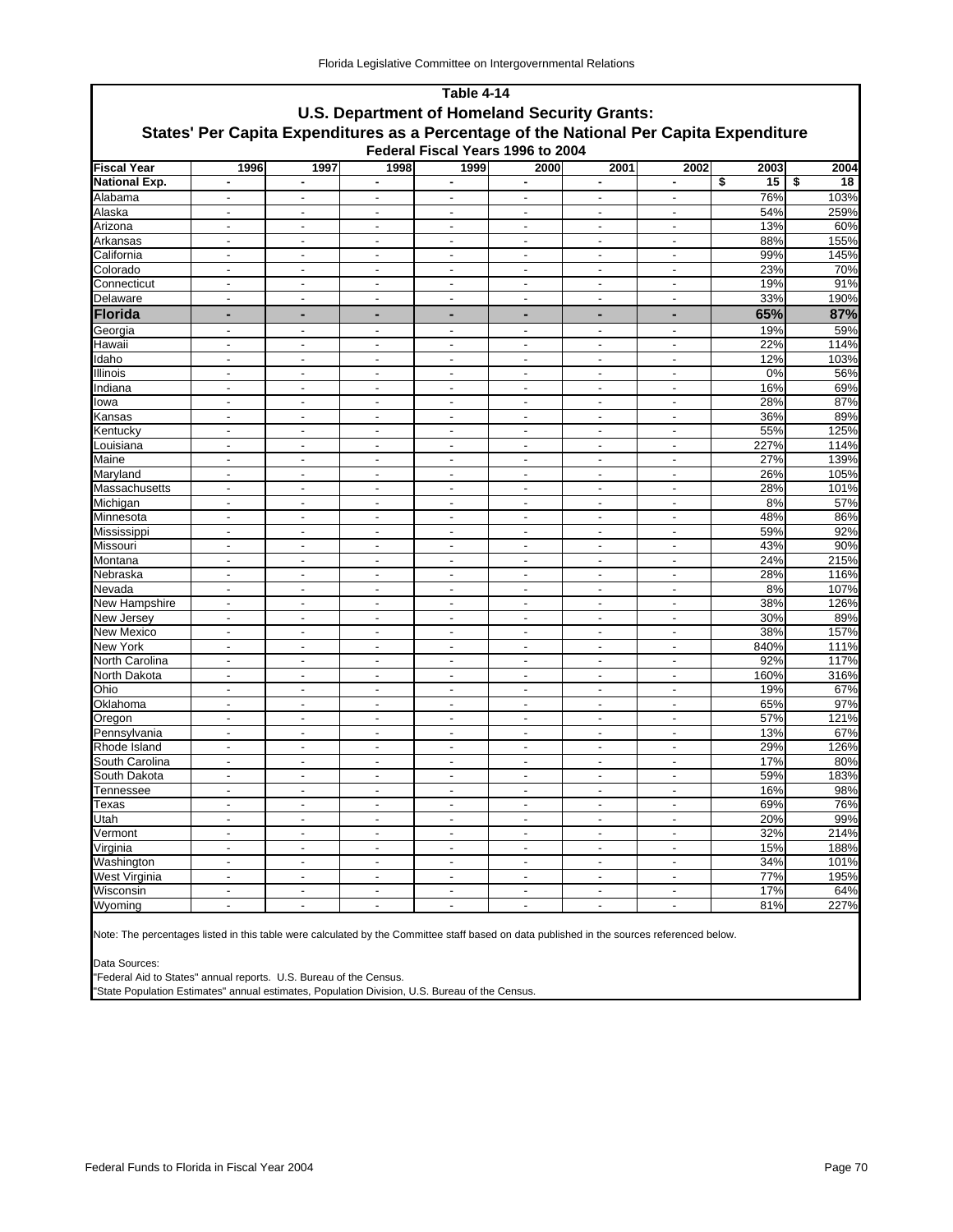| Table 4-15                                                                             |          |          |          |           |           |           |           |           |           |  |  |  |  |
|----------------------------------------------------------------------------------------|----------|----------|----------|-----------|-----------|-----------|-----------|-----------|-----------|--|--|--|--|
| U.S. Department of Housing and Urban Development Grants:                               |          |          |          |           |           |           |           |           |           |  |  |  |  |
| States' Per Capita Expenditures as a Percentage of the National Per Capita Expenditure |          |          |          |           |           |           |           |           |           |  |  |  |  |
| Federal Fiscal Years 1996 to 2004                                                      |          |          |          |           |           |           |           |           |           |  |  |  |  |
| <b>Fiscal Year</b>                                                                     | 1996     | 1997     | 1998     | 1999      | 2000      | 2001      | 2002      | 2003      | 2004      |  |  |  |  |
| <b>National Exp.</b>                                                                   | \$<br>82 | \$<br>82 | 96<br>\$ | 108<br>\$ | \$<br>111 | \$<br>111 | \$<br>123 | \$<br>130 | \$<br>132 |  |  |  |  |
| Alabama                                                                                | 87%      | 101%     | 100%     | 90%       | 87%       | 92%       | 92%       | 88%       | 89%       |  |  |  |  |
| Alaska                                                                                 | 141%     | 274%     | 234%     | 266%      | 298%      | 271%      | 220%      | 251%      | 185%      |  |  |  |  |
| Arizona                                                                                | 66%      | 77%      | 68%      | 63%       | 59%       | 72%       | 73%       | 69%       | 63%       |  |  |  |  |
| Arkansas                                                                               | 94%      | 78%      | 73%      | 69%       | 72%       | 71%       | 71%       | 74%       | 81%       |  |  |  |  |
| California                                                                             | 96%      | 92%      | 98%      | 96%       | 92%       | 93%       | 97%       | 97%       | 99%       |  |  |  |  |
| Colorado                                                                               | 93%      | 69%      | 71%      | 73%       | 91%       | 80%       | 75%       | 81%       | 73%       |  |  |  |  |
| Connecticut                                                                            | 116%     | 141%     | 142%     | 146%      | 140%      | 146%      | 140%      | 147%      | 146%      |  |  |  |  |
| Delaware                                                                               | 73%      | 95%      | 100%     | 100%      | 101%      | 109%      | 104%      | 99%       | 103%      |  |  |  |  |
| Florida                                                                                | 63%      | 67%      | 68%      | 65%       | 63%       | 61%       | 64%       | 65%       | 61%       |  |  |  |  |
| Georgia                                                                                | 95%      | 87%      | 83%      | 90%       | 94%       | 81%       | 84%       | 81%       | 78%       |  |  |  |  |
| Hawaii                                                                                 | 120%     | 129%     | 138%     | 123%      | 132%      | 105%      | 93%       | 112%      | 100%      |  |  |  |  |
| ldaho                                                                                  | 93%      | 45%      | 53%      | 52%       | 55%       | 45%       | 45%       | 50%       | 48%       |  |  |  |  |
| Illinois                                                                               | 146%     | 134%     | 128%     | 130%      | 124%      | 128%      | 130%      | 122%      | 130%      |  |  |  |  |
| Indiana                                                                                | 68%      | 65%      | 69%      | 70%       | 73%       | 73%       | 71%       | 71%       | 72%       |  |  |  |  |
| lowa                                                                                   | 88%      | 61%      | 55%      | 58%       | 62%       | 69%       | 59%       | 64%       | 63%       |  |  |  |  |
| Kansas                                                                                 | 79%      | 55%      | 50%      | 49%       | 55%       | 58%       | 56%       | 62%       | 62%       |  |  |  |  |
| 90%<br>90%<br>89%<br>97%<br>91%<br>96%<br>Kentucky<br>90%<br>88%<br>108%               |          |          |          |           |           |           |           |           |           |  |  |  |  |
| Louisiana                                                                              | 102%     | 92%      | 96%      | 96%       | 95%       | 101%      | 103%      | 98%       | 96%       |  |  |  |  |
| Maine                                                                                  | 194%     | 109%     | 118%     | 115%      | 138%      | 124%      | 112%      | 121%      | 118%      |  |  |  |  |
| Maryland                                                                               | 107%     | 116%     | 104%     | 113%      | 116%      | 105%      | 104%      | 108%      | 114%      |  |  |  |  |
| Massachusetts                                                                          | 194%     | 174%     | 178%     | 190%      | 187%      | 204%      | 190%      | 216%      | 221%      |  |  |  |  |
| Michigan                                                                               | 65%      | 71%      | 71%      | 77%       | 78%       | 76%       | 73%       | 73%       | 72%       |  |  |  |  |
| Minnesota                                                                              | 83%      | 88%      | 92%      | 91%       | 94%       | 95%       | 92%       | 95%       | 94%       |  |  |  |  |
| Mississippi                                                                            | 102%     | 80%      | 84%      | 81%       | 85%       | 82%       | 81%       | 82%       | 82%       |  |  |  |  |
| Missouri                                                                               | 109%     | 88%      | 79%      | 80%       | 80%       | 98%       | 84%       | 97%       | 94%       |  |  |  |  |
| Montana                                                                                | 90%      | 113%     | 106%     | 100%      | 121%      | 111%      | 96%       | 92%       | 101%      |  |  |  |  |
| Nebraska                                                                               | 88%      | 81%      | 72%      | 66%       | 70%       | 74%       | 70%       | 71%       | 71%       |  |  |  |  |
| Nevada                                                                                 | 89%      | 83%      | 70%      | 62%       | 65%       | 63%       | 70%       | 64%       | 58%       |  |  |  |  |
| New Hampshire                                                                          | 129%     | 80%      | 89%      | 88%       | 86%       | 92%       | 87%       | 99%       | 95%       |  |  |  |  |
| New Jersey                                                                             | 117%     | 137%     | 135%     | 141%      | 146%      | 145%      | 130%      | 134%      | 132%      |  |  |  |  |
| New Mexico                                                                             | 87%      | 92%      | 97%      | 86%       | 87%       | 79%       | 78%       | 79%       | 76%       |  |  |  |  |
| New York                                                                               | 173%     | 211%     | 210%     | 207%      | 193%      | 198%      | 220%      | 217%      | 213%      |  |  |  |  |
| North Carolina                                                                         | 68%      | 70%      | 76%      | 71%       | 80%       | 76%       | 74%       | 73%       | 74%       |  |  |  |  |
| North Dakota                                                                           | 139%     | 131%     | 223%     | 197%      | 181%      | 115%      | 109%      | 108%      | 132%      |  |  |  |  |
| Ohio                                                                                   | 88%      | 103%     | 99%      | 97%       | 105%      | 105%      | 104%      | 105%      | 106%      |  |  |  |  |
| Oklahoma                                                                               | 91%      | 102%     | 96%      | 103%      | 104%      | 102%      | 106%      | 102%      | 101%      |  |  |  |  |
| Oregon                                                                                 | 88%      | 79%      | 79%      | 81%       | 85%       | 82%       | 83%       | 76%       | 79%       |  |  |  |  |
| Pennsylvania                                                                           | 124%     | 124%     | 127%     | 124%      | 124%      | 121%      | 119%      | 112%      | 117%      |  |  |  |  |
| Rhode Island                                                                           | 233%     | 192%     | 193%     | 197%      | 215%      | 190%      | 183%      | 211%      | 187%      |  |  |  |  |
| South Carolina                                                                         | 79%      | 68%      | 68%      | 70%       | 69%       | 70%       | 69%       | 68%       | 69%       |  |  |  |  |
| South Dakota                                                                           | 129%     | 149%     | 160%     | 150%      | 157%      | 118%      | 115%      | 125%      | 123%      |  |  |  |  |
| Tennessee                                                                              | 84%      | 85%      | 85%      | 84%       | 79%       | 84%       | 88%       | 81%       | 78%       |  |  |  |  |
| Texas                                                                                  | 72%      | 65%      | 68%      | 70%       | 71%       | 68%       | 64%       | 63%       | 65%       |  |  |  |  |
| Utah                                                                                   | 63%      | 41%      | 40%      | 45%       | 55%       | 45%       | 47%       | 43%       | 52%       |  |  |  |  |
| Vermont                                                                                | 133%     | 88%      | 90%      | 106%      | 113%      | 128%      | 122%      | 129%      | 111%      |  |  |  |  |
| Virginia                                                                               | 73%      | 75%      | 68%      | 73%       | 73%       | 72%       | 77%       | 71%       | 75%       |  |  |  |  |
| Washington                                                                             | 70%      | 76%      | 79%      | 75%       | 77%       | 72%       | 82%       | 86%       | 86%       |  |  |  |  |
| West Virginia                                                                          | 114%     | 86%      | 85%      | 91%       | 95%       | 110%      | 105%      | 94%       | 90%       |  |  |  |  |
| Wisconsin                                                                              | 76%      | 74%      | 68%      | 71%       | 73%       | 78%       | 69%       | 72%       | 72%       |  |  |  |  |
| Wyoming                                                                                | 120%     | 63%      | 64%      | 68%       | 88%       | 62%       | 59%       | 61%       | 57%       |  |  |  |  |

Data Sources:

"Federal Aid to States" annual reports. U.S. Bureau of the Census.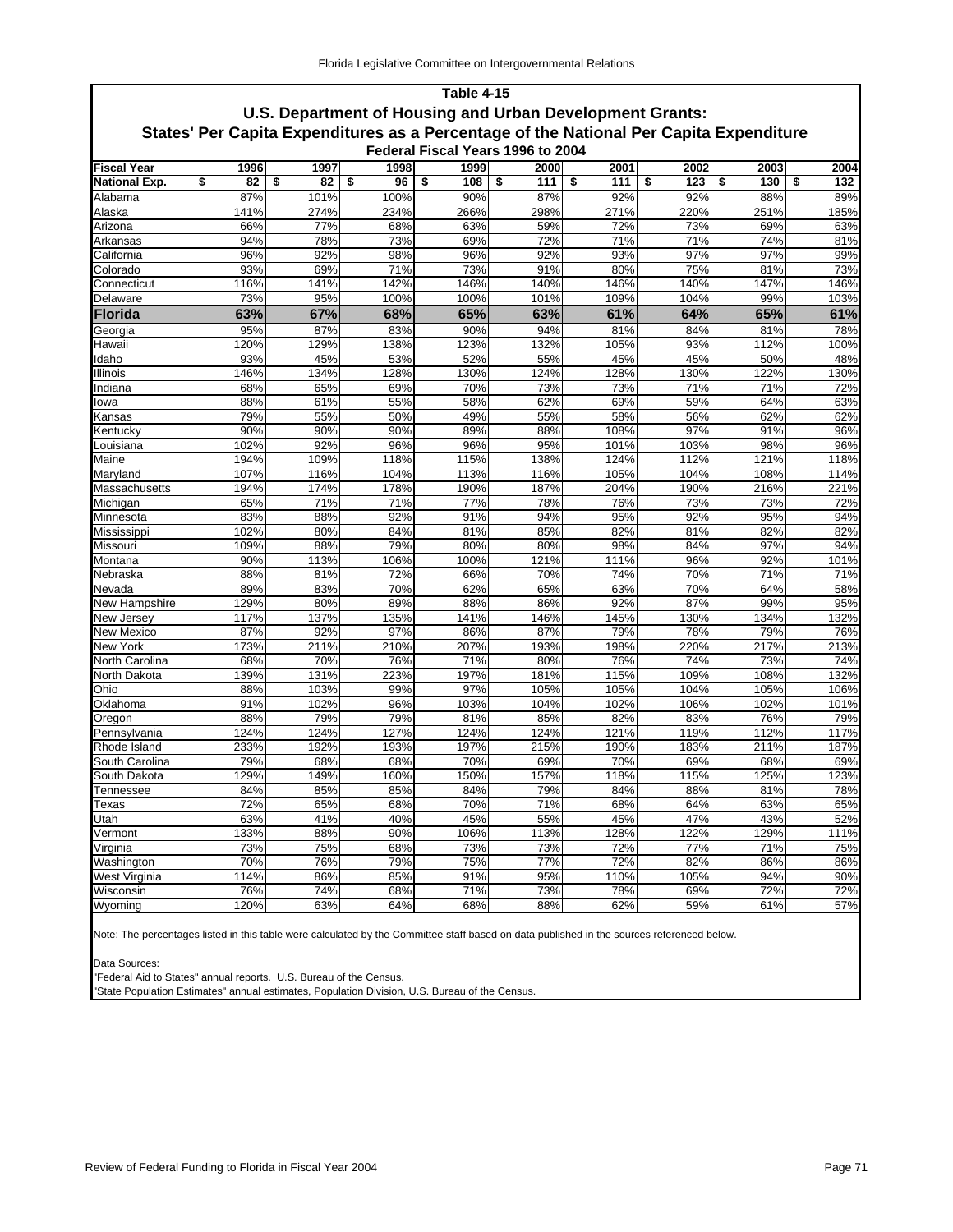|                                                                                                                                                    | Table 4-16 |            |            |            |            |            |             |            |            |  |  |  |
|----------------------------------------------------------------------------------------------------------------------------------------------------|------------|------------|------------|------------|------------|------------|-------------|------------|------------|--|--|--|
|                                                                                                                                                    |            |            |            |            |            |            |             |            |            |  |  |  |
| <b>Institute for Museum and Library Services Grants:</b><br>States' Per Capita Expenditures as a Percentage of the National Per Capita Expenditure |            |            |            |            |            |            |             |            |            |  |  |  |
| Federal Fiscal Years 1996 to 2004                                                                                                                  |            |            |            |            |            |            |             |            |            |  |  |  |
| 1996<br>1998<br>1999<br>2000<br>2001<br><b>Fiscal Year</b><br>1997<br>2002<br>2003<br>2004                                                         |            |            |            |            |            |            |             |            |            |  |  |  |
| <b>National Exp.</b>                                                                                                                               | 0.03<br>\$ | 0.03<br>\$ | 0.57<br>\$ | 0.55<br>\$ | 0.56<br>\$ | 0.51<br>\$ | 0.73<br>\$  | 0.79<br>\$ | 0.81<br>\$ |  |  |  |
| Alabama                                                                                                                                            | 69%        | 207%       | 108%       | 111%       | 116%       | 104%       | 107%        | 115%       | 99%        |  |  |  |
| Alaska                                                                                                                                             | 267%       | 588%       | 204%       | 272%       | 290%       | 193%       | 337%        | 313%       | 282%       |  |  |  |
| Arizona                                                                                                                                            | 123%       | 207%       | 103%       | 114%       | 106%       | 99%        | 80%         | 88%        | 68%        |  |  |  |
| Arkansas                                                                                                                                           | 278%       | 120%       | 128%       | 115%       | 111%       | 113%       | 87%         | 76%        | 83%        |  |  |  |
| California                                                                                                                                         | 111%       | 87%        | 88%        | 89%        | 87%        | 90%        | 91%         | 81%        | 75%        |  |  |  |
| Colorado                                                                                                                                           | 158%       | 297%       | 113%       | 101%       | 100%       | 102%       | 92%         | 94%        | 93%        |  |  |  |
| Connecticut                                                                                                                                        | 4%         | 0%         | 95%        | 100%       | 93%        | 108%       | 132%        | 92%        | 127%       |  |  |  |
| Delaware                                                                                                                                           | 392%       | 164%       | 199%       | 168%       | 155%       | 172%       | 155%        | 121%       | 148%       |  |  |  |
| <b>Florida</b>                                                                                                                                     | 55%        | 26%        | 102%       | 83%        | 84%        | 91%        | 79%         | 86%        | 84%        |  |  |  |
| Georgia                                                                                                                                            | 61%        | 23%        | 99%        | 94%        | 122%       | 95%        | 72%         | 66%        | 77%        |  |  |  |
| Hawaii                                                                                                                                             | 109%       | 135%       | 171%       | 158%       | 161%       | 143%       | 229%        | 186%       | 226%       |  |  |  |
| Idaho                                                                                                                                              | 7%         | 24%        | 153%       | 265%       | 152%       | 138%       | 176%        | 134%       | 156%       |  |  |  |
| Illinois                                                                                                                                           | 20%        | 42%        | 94%        | 97%        | 91%        | 94%        | 99%         | 118%       | 114%       |  |  |  |
| Indiana                                                                                                                                            | 82%        | 58%        | 135%       | 96%        | 98%        | 100%       | 77%         | 68%        | 125%       |  |  |  |
| Iowa                                                                                                                                               | 151%       | 45%        | 115%       | 143%       | 139%       | 112%       | 122%        | 228%       | 193%       |  |  |  |
| Kansas                                                                                                                                             | 462%       | 517%       | 118%       | 139%       | 113%       | 114%       | 106%        | 76%        | 97%        |  |  |  |
| Kentucky                                                                                                                                           | 121%       | 115%       | 117%       | 130%       | 104%       | 105%       | 85%         | 75%        | 104%       |  |  |  |
| Louisiana                                                                                                                                          | 123%       | 37%        | 96%        | 102%       | 108%       | 104%       | 99%         | 89%        | 92%        |  |  |  |
| Maine                                                                                                                                              | 376%       | 129%       | 175%       | 157%       | 142%       | 141%       | 264%        | 192%       | 181%       |  |  |  |
| Maryland                                                                                                                                           | 169%       | 84%        | 96%        | 97%        | 107%       | 100%       | 97%         | 79%        | 73%        |  |  |  |
| Massachusetts                                                                                                                                      | 6%         | 7%         | 86%        | 92%        | 88%        | 99%        | 124%        | 162%       | 158%       |  |  |  |
| Michigan                                                                                                                                           | 116%       | 140%       | 91%        | 90%        | 106%       | 96%        | 87%         | 76%        | 84%        |  |  |  |
| Minnesota                                                                                                                                          | 82%        | 118%       | 100%       | 92%        | 88%        | 102%       | 101%        | 93%        | 93%        |  |  |  |
| Mississippi                                                                                                                                        | 33%        | 45%        | 111%       | 102%       | 96%        | 112%       | 142%        | 104%       | 97%        |  |  |  |
| Missouri                                                                                                                                           | 0%         | 4%         | 108%       | 100%       | 90%        | 101%       | 110%        | 138%       | 94%        |  |  |  |
| Montana                                                                                                                                            | 305%       | 537%       | 209%       | 195%       | 231%       | 163%       | 198%        | 157%       | 213%       |  |  |  |
| Nebraska                                                                                                                                           | 386%       | 256%       | 152%       | 140%       | 209%       | 128%       | 113%        | 101%       | 124%       |  |  |  |
| Nevada                                                                                                                                             | 11%        | 12%        | 121%       | 108%       | 98%        | 117%       | 99%         | 126%       | 87%        |  |  |  |
| New Hampshire                                                                                                                                      | 60%        | 0%         | 146%       | 131%       | 218%       | 141%       | 132%        | 146%       | 129%       |  |  |  |
| New Jersey                                                                                                                                         | 2%         | 1%         | 100%       | 88%        | 83%        | 96%        | 83%         | 103%       | 90%        |  |  |  |
| New Mexico                                                                                                                                         | 383%       | 465%       | 141%       | 134%       | 142%       | 125%       | 154%        | 126%       | 146%       |  |  |  |
| New York                                                                                                                                           | 74%        | 60%        | 95%        | 90%        | 86%        | 93%        | 85%         | 121%       | 121%       |  |  |  |
| North Carolina                                                                                                                                     | 262%       | 223%       | 122%       | 102%       | 96%        | 96%        | 172%        | 87%        | 86%        |  |  |  |
| North Dakota                                                                                                                                       | 36%        | 0%         | 169%       | 178%       | 173%       | 195%       | 314%        | 197%       | 162%       |  |  |  |
| Ohio                                                                                                                                               | 22%        | 14%        | 98%        | 86%        | 87%        | 95%        | 78%         | 109%       | 101%       |  |  |  |
| Oklahoma                                                                                                                                           | 172%       | 227%       | 114%       | 107%       | 100%       | 108%       | 145%        | 118%       | 133%       |  |  |  |
| Oregon                                                                                                                                             | 86%        | 131%       | 94%        | 101%       | 159%       | 107%       | 84%         | 109%       | 81%        |  |  |  |
| Pennsylvania                                                                                                                                       | 120%       | 70%        | 101%       | 91%        | 87%        | 95%        | 77%         | 133%       | 122%       |  |  |  |
| Rhode Island                                                                                                                                       | 157%       | 516%       | 146%       | 152%       | 170%       | 151%       | 534%        | 100%       | 153%       |  |  |  |
| South Carolina                                                                                                                                     | 95%        | 150%       | 128%       | 114%       | 112%       | 105%       | 81%         | 94%        | 72%        |  |  |  |
| South Dakota                                                                                                                                       | 883%       | 1190%      | 304%       | 224%       | 195%       | 177%       | 312%        | 117%       | 164%       |  |  |  |
| Tennessee                                                                                                                                          | 13%        | 27%        | 94%        | 98%        | 89%        | 100%       | 74%         | 82%        | 128%       |  |  |  |
| Texas                                                                                                                                              | 33%        | 93%        | 21%        | 84%        | 86%        | 90%        | 73%         | 81%        | 83%        |  |  |  |
| Utah                                                                                                                                               | 302%       | 183%       | 120%       | 115%       | 118%       | 117%       | 159%        | 109%       | 98%        |  |  |  |
| Vermont                                                                                                                                            | 0%         | 19%        | 226%       | 187%       | 451%       | 197%       | 175%        | 152%       | 181%       |  |  |  |
| Virginia                                                                                                                                           | 88%        | 83%        | 109%       | 98%        | 93%        | 97%        | 90%         | 78%        | 90%        |  |  |  |
| Washington                                                                                                                                         | 172%       | 206%       | 122%       | 102%       | 88%        | 99%        | 103%        | 90%        | 94%        |  |  |  |
| <b>West Virginia</b>                                                                                                                               | 0%         | 0%         | 145%       | 114%       | 113%       | 127%       | 111%        | 86%        | 92%        |  |  |  |
| Wisconsin                                                                                                                                          | 191%       | 188%       | 107%       | 113%       | 102%       | 101%       | 85%<br>543% | 90%        | 89%        |  |  |  |
| Wyoming                                                                                                                                            | 384%       | 316%       | 232%       | 231%       | 198%       | 224%       |             | 204%       | 243%       |  |  |  |

Data Sources:

"Federal Aid to States" annual reports. U.S. Bureau of the Census.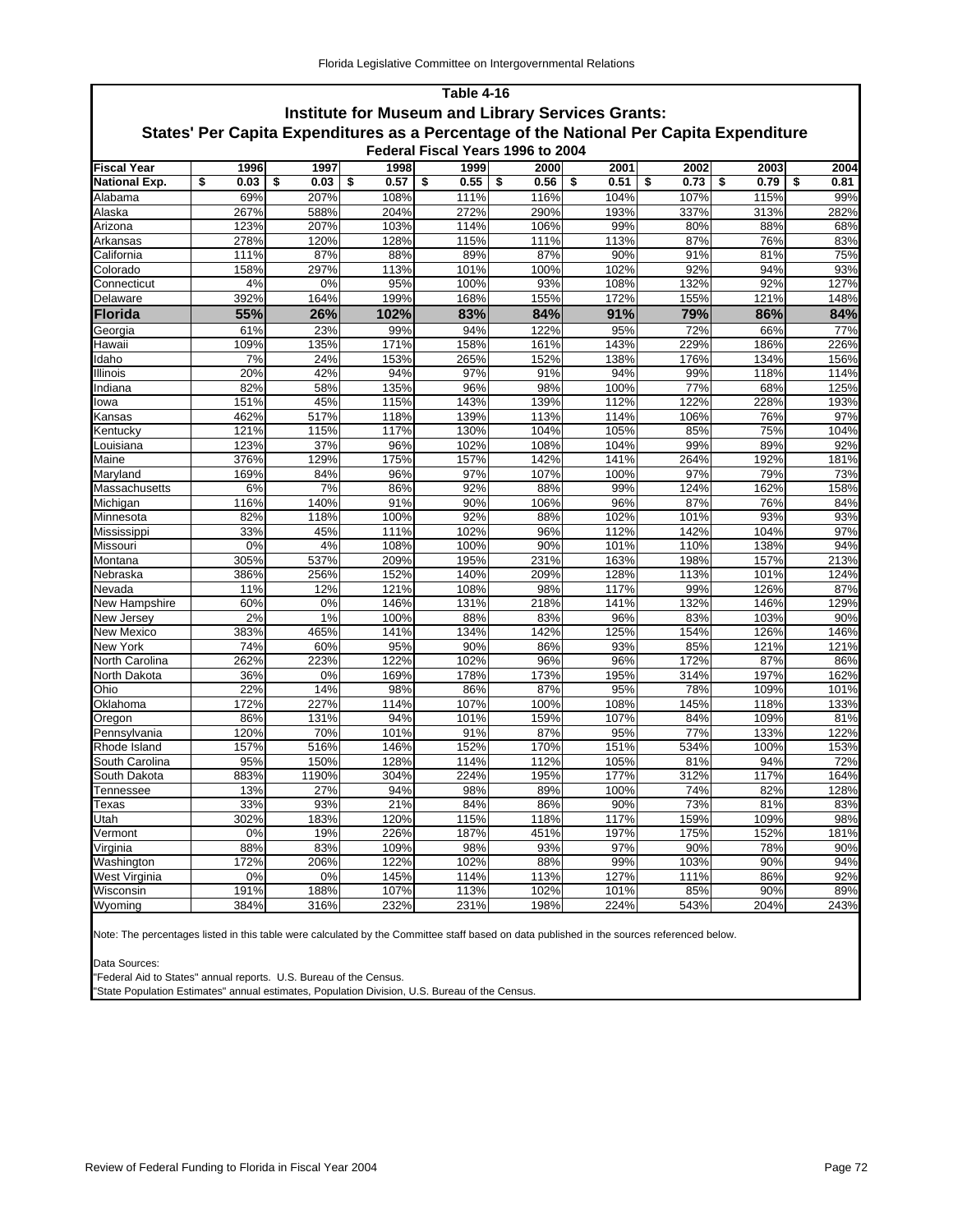| Table 4-17                                                                                                                  |                    |                     |                    |                    |                    |                     |                     |                     |                     |
|-----------------------------------------------------------------------------------------------------------------------------|--------------------|---------------------|--------------------|--------------------|--------------------|---------------------|---------------------|---------------------|---------------------|
| <b>U.S. Department of Interior Grants:</b>                                                                                  |                    |                     |                    |                    |                    |                     |                     |                     |                     |
| States' Per Capita Expenditures as a Percentage of the National Per Capita Expenditure<br>Federal Fiscal Years 1996 to 2004 |                    |                     |                    |                    |                    |                     |                     |                     |                     |
|                                                                                                                             |                    |                     |                    |                    |                    |                     |                     |                     |                     |
| <b>Fiscal Year</b><br><b>National Exp.</b>                                                                                  | 1996<br>\$<br>6.34 | 1997<br>10.04<br>\$ | 1998<br>8.79<br>\$ | 1999<br>8.97<br>\$ | 2000<br>\$<br>9.69 | 2001<br>11.24<br>\$ | 2002<br>10.30<br>\$ | 2003<br>11.63<br>\$ | 2004<br>\$<br>12.24 |
|                                                                                                                             |                    |                     |                    |                    |                    |                     |                     |                     |                     |
| Alabama                                                                                                                     | 47%                | 38%                 | 82%<br>2587%       | 77%<br>2350%       | 73%<br>3307%       | 73%<br>2458%        | 58%                 | 59%                 | 64%                 |
| Alaska<br>Arizona                                                                                                           | 1094%<br>188%      | 1965%<br>587%       | 373%               | 578%               | 353%               | 372%                | 2435%<br>466%       | 2569%<br>343%       | 1985%<br>294%       |
| Arkansas                                                                                                                    | 74%                | 49%                 | 54%                | 56%                | 49%                | 50%                 | 63%                 | 61%                 | 59%                 |
| California                                                                                                                  | 40%                | 36%                 | 53%                | 59%                | 59%                | 51%                 | 57%                 | 52%                 | 38%                 |
| Colorado                                                                                                                    | 252%               | 255%                | 235%               | 234%               | 207%               | 250%                | 180%                | 219%                | 250%                |
| Connecticut                                                                                                                 | 26%                | 18%                 | 23%                | 22%                | 21%                | 13%                 | 27%                 | 15%                 | 13%                 |
| Delaware                                                                                                                    | 91%                | 58%                 | 68%                | 63%                | 65%                | 42%                 | 78%                 | 53%                 | 64%                 |
| Florida                                                                                                                     | 16%                | 17%                 | 15%                | 14%                | 13%                | 12%                 | 16%                 | 15%                 | 14%                 |
| Georgia                                                                                                                     | 30%                | 18%                 | 11%                | 18%                | 19%                | 13%                 | 16%                 | 17%                 | 14%                 |
| Hawaii                                                                                                                      | 43%                | 44%                 | 48%                | 51%                | 53%                | 36%                 | 54%                 | 60%                 | 154%                |
| ldaho                                                                                                                       | 316%               | 276%                | 289%               | 257%               | 250%               | 265%                | 279%                | 258%                | 242%                |
| Illinois                                                                                                                    | 22%                | 24%                 | 17%                | 17%                | 21%                | 16%                 | 22%                 | 17%                 | 15%                 |
| Indiana                                                                                                                     | 47%                | 31%                 | 23%                | 22%                | 40%                | 20%                 | 28%                 | 29%                 | 21%                 |
| lowa                                                                                                                        | 46%                | 38%                 | 32%                | 45%                | 29%                | 30%                 | 39%                 | 31%                 | 32%                 |
| Kansas                                                                                                                      | 90%                | 59%                 | 51%                | 58%                | 60%                | 44%                 | 57%                 | 60%                 | 52%                 |
| Kentucky                                                                                                                    | 73%                | 91%                 | 117%               | 104%               | 109%               | 73%                 | 112%                | 86%                 | 89%                 |
| Louisiana                                                                                                                   | 105%               | 37%                 | 92%                | 72%                | 89%                | 107%                | 59%                 | 85%                 | 99%                 |
| Maine                                                                                                                       | 79%                | 142%                | 143%               | 118%               | 126%               | 103%                | 163%                | 115%                | 130%                |
| Maryland                                                                                                                    | 27%                | 26%                 | 20%                | 21%                | 18%                | 14%                 | 30%                 | 18%                 | 20%                 |
| Massachusetts                                                                                                               | 15%                | 12%                 | 12%                | 14%                | 12%                | 10%                 | 15%                 | 11%                 | 20%                 |
| Michigan                                                                                                                    | 40%                | 41%                 | 36%                | 40%                | 41%                | 38%                 | 39%                 | 37%                 | 38%                 |
| Minnesota                                                                                                                   | 104%               | 112%                | 119%               | 88%                | 129%               | 86%                 | 106%                | 85%                 | 81%                 |
| Mississippi                                                                                                                 | 138%               | 121%                | 86%                | 65%                | 57%                | 49%                 | 52%                 | 49%                 | 60%                 |
| Missouri                                                                                                                    | 55%                | 107%                | 49%                | 37%                | 37%                | 26%                 | 31%                 | 27%                 | 31%                 |
| Montana                                                                                                                     | 1112%              | 1091%               | 1126%              | 978%               | 960%               | 1201%               | 1196%               | 1121%               | 1188%               |
| Nebraska                                                                                                                    | 69%                | 87%                 | 87%                | 92%                | 100%               | 84%                 | 96%                 | 92%                 | 97%                 |
| Nevada                                                                                                                      | 222%               | 206%                | 244%               | 291%               | 244%               | 225%                | 248%                | 316%                | 377%                |
| New Hampshire                                                                                                               | 49%                | 36%                 | 45%                | 48%                | 43%                | 47%                 | 42%                 | 48%                 | 37%                 |
| New Jersey                                                                                                                  | 11%                | 8%                  | 8%                 | 12%                | 8%                 | 9%                  | 9%                  | 8%                  | 7%                  |
| New Mexico                                                                                                                  | 1681%              | 1804%               | 1769%              | 1651%              | 1780%              | 2453%               | 1550%               | 1845%               | 2029%               |
| New York                                                                                                                    | 7%                 | 8%                  | 11%                | 11%                | 6%                 | 12%                 | 7%                  | 13%                 | 7%                  |
| North Carolina                                                                                                              | 43%                | 31%                 | 24%                | 19%                | 18%                | 19%                 | 26%                 | 26%                 | 21%                 |
| North Dakota                                                                                                                | 1130%              | 1094%               | 837%               | 868%               | 824%               | 763%                | 816%                | 906%                | 830%                |
| Ohio                                                                                                                        | 24%                | 21%                 | 19%                | 18%                | 21%                | 16%                 | 17%                 | 20%                 | 28%                 |
| Oklahoma                                                                                                                    | 109%               | 198%                | 241%               | 190%               | 224%               | 225%                | 221%                | 173%                | 161%                |
| Oregon                                                                                                                      | 523%               | 357%                | 311%               | 298%               | 272%               | 75%                 | 382%                | 347%                | 320%                |
| Pennsylvania                                                                                                                | 73%                | 50%                 | 52%                | 43%                | 42%                | 33%                 | 29%                 | 37%                 | 40%                 |
| Rhode Island                                                                                                                | 71%                | 61%                 | 67%                | 67%                | 49%                | 51%                 | 67%                 | 59%                 | 49%                 |
| South Carolina                                                                                                              | 30%                | 23%                 | 27%                | 30%                | 24%                | 17%                 | 19%                 | 19%                 | 23%                 |
| South Dakota                                                                                                                | 1596%              | 1659%               | 1204%              | 1712%              | 1196%              | 1145%               | 1498%               | 1467%               | 1344%               |
| Tennessee                                                                                                                   | 38%                | 16%                 | 25%                | 24%                | 26%                | 22%                 | 27%                 | 28%                 | 25%                 |
| Texas                                                                                                                       | 27%                | 22%                 | 31%                | 30%                | 32%                | 31%                 | 23%                 | 22%                 | 27%                 |
| Utah                                                                                                                        | 433%               | 290%                | 342%               | 325%               | 328%               | 450%                | 348%                | 429%                | 375%                |
| Vermont                                                                                                                     | 108%               | 87%                 | 91%                | 78%                | 71%                | 63%                 | 89%                 | 81%                 | 86%                 |
| Virginia                                                                                                                    | 48%                | 36%                 | 35%                | 37%                | 34%                | 28%                 | 30%                 | 31%                 | 29%                 |
| Washington                                                                                                                  | 161%               | 211%                | 193%               | 168%               | 172%               | 200%                | 183%                | 160%                | 154%                |
| West Virginia                                                                                                               | 311%               | 251%                | 238%               | 237%               | 254%               | 192%                | 229%                | 213%                | 235%                |
| Wisconsin                                                                                                                   | 89%                | 85%                 | 93%                | 69%                | 86%                | 73%                 | 80%                 | 69%                 | 65%                 |
| Wyoming                                                                                                                     | 7843%              | 5926%               | 6867%              | 6541%              | 7561%              | 8864%               | 7937%               | 8905%               | 10006%              |

Data Sources:

"Federal Aid to States" annual reports. U.S. Bureau of the Census.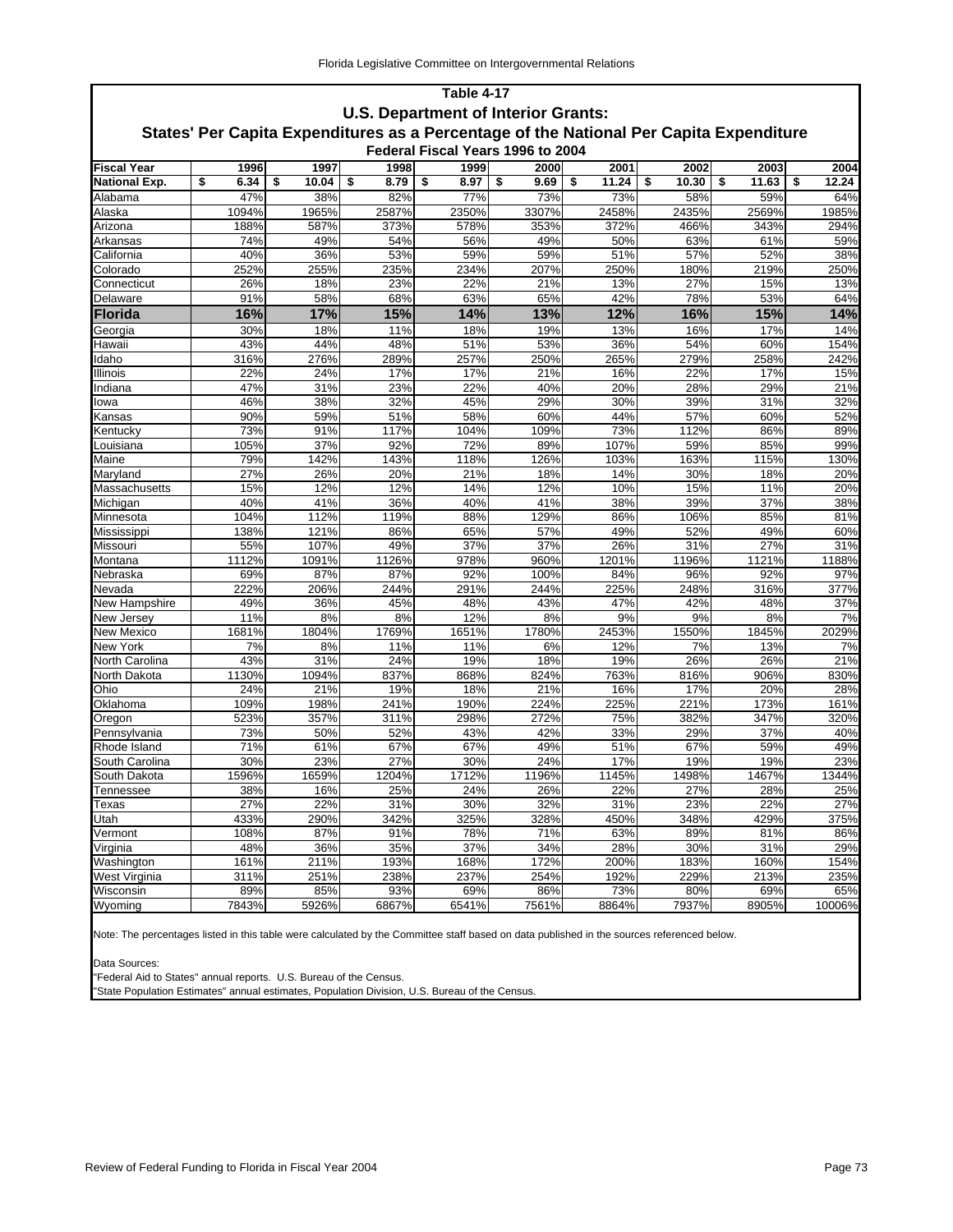| Table 4-18                                                                                                                          |            |            |             |             |             |             |             |             |             |
|-------------------------------------------------------------------------------------------------------------------------------------|------------|------------|-------------|-------------|-------------|-------------|-------------|-------------|-------------|
|                                                                                                                                     |            |            |             |             |             |             |             |             |             |
| <b>U.S. Department of Justice Grants:</b><br>States' Per Capita Expenditures as a Percentage of the National Per Capita Expenditure |            |            |             |             |             |             |             |             |             |
| Federal Fiscal Years 1996 to 2004                                                                                                   |            |            |             |             |             |             |             |             |             |
| <b>Fiscal Year</b>                                                                                                                  | 1996       | 1997       | 1998        | 1999        | 2000        | 2001        | 2002        | 2003        | 2004        |
| <b>National Exp.</b>                                                                                                                | \$<br>7.21 | \$<br>9.61 | 11.57<br>\$ | \$<br>17.54 | 12.23<br>\$ | 13.12<br>\$ | \$<br>15.71 | \$<br>14.00 | \$<br>14.95 |
| Alabama                                                                                                                             | 104%       | 80%        | 80%         | 72%         | 75%         | 66%         | 64%         | 87%         | 79%         |
| Alaska                                                                                                                              | 128%       | 131%       | 177%        | 207%        | 276%        | 240%        | 221%        | 302%        | 345%        |
| Arizona                                                                                                                             | 173%       | 141%       | 136%        | 125%        | 94%         | 99%         | 119%        | 100%        | 105%        |
| Arkansas                                                                                                                            | 102%       | 77%        | 86%         | 72%         | 93%         | 74%         | 72%         | 85%         | 101%        |
| California                                                                                                                          | 101%       | 193%       | 172%        | 168%        | 102%        | 138%        | 158%        | 100%        | 107%        |
| Colorado                                                                                                                            | 87%        | 85%        | 87%         | 94%         | 105%        | 110%        | 98%         | 97%         | 83%         |
| Connecticut                                                                                                                         | 79%        | 56%        | 51%         | 84%         | 65%         | 102%        | 87%         | 88%         | 166%        |
| Delaware                                                                                                                            | 149%       | 141%       | 196%        | 138%        | 163%        | 147%        | 92%         | 112%        | 99%         |
| Florida                                                                                                                             | 113%       | 107%       | 99%         | 112%        | 98%         | 127%        | 106%        | 100%        | 97%         |
| Georgia                                                                                                                             | 90%        | 84%        | 77%         | 80%         | 109%        | 125%        | 119%        | 141%        | 135%        |
| Hawaii                                                                                                                              | 68%        | 73%        | 78%         | 96%         | 90%         | 93%         | 90%         | 93%         | 102%        |
| ldaho                                                                                                                               | 98%        | 85%        | 81%         | 84%         | 88%         | 87%         | 108%        | 96%         | 103%        |
| Illinois                                                                                                                            | 109%       | 87%        | 99%         | 89%         | 82%         | 91%         | 85%         | 81%         | 66%         |
| Indiana                                                                                                                             | 77%        | 67%        | 55%         | 53%         | 44%         | 68%         | 50%         | 89%         | 72%         |
| lowa                                                                                                                                | 75%        | 72%        | 79%         | 72%         | 83%         | 84%         | 81%         | 88%         | 82%         |
| Kansas                                                                                                                              | 70%        | 61%        | 104%        | 70%         | 79%         | 73%         | 80%         | 108%        | 101%        |
| Kentucky                                                                                                                            | 77%        | 65%        | 68%         | 65%         | 82%         | 85%         | 77%         | 104%        | 108%        |
| Louisiana                                                                                                                           | 96%        | 74%        | 93%         | 84%         | 99%         | 85%         | 75%         | 89%         | 79%         |
| Maine                                                                                                                               | 74%        | 62%        | 88%         | 87%         | 130%        | 88%         | 104%        | 111%        | 100%        |
| Maryland                                                                                                                            | 83%        | 99%        | 85%         | 89%         | 112%        | 88%         | 95%         | 165%        | 131%        |
| Massachusetts                                                                                                                       | 121%       | 91%        | 103%        | 116%        | 93%         | 96%         | 101%        | 102%        | 83%         |
| Michigan                                                                                                                            | 87%        | 57%        | 75%         | 81%         | 106%        | 74%         | 60%         | 80%         | 71%         |
| Minnesota                                                                                                                           | 79%        | 59%        | 70%         | 70%         | 80%         | 74%         | 85%         | 78%         | 90%         |
| Mississippi                                                                                                                         | 99%        | 65%        | 81%         | 114%        | 86%         | 71%         | 55%         | 112%        | 115%        |
| Missouri                                                                                                                            | 142%       | 98%        | 101%        | 76%         | 86%         | 62%         | 70%         | 89%         | 80%         |
| Montana                                                                                                                             | 101%       | 107%       | 154%        | 85%         | 154%        | 176%        | 163%        | 262%        | 226%        |
| Nebraska                                                                                                                            | 95%        | 88%        | 76%         | 94%         | 128%        | 87%         | 83%         | 113%        | 121%        |
| Nevada                                                                                                                              | 72%        | 79%        | 127%        | 95%         | 140%        | 144%        | 140%        | 125%        | 132%        |
| New Hampshire                                                                                                                       | 76%        | 77%        | 98%         | 91%         | 119%        | 91%         | 146%        | 223%        | 155%        |
| New Jersey                                                                                                                          | 131%       | 77%        | 81%         | 97%         | 82%         | 64%         | 65%         | 89%         | 95%         |
| New Mexico                                                                                                                          | 158%       | 125%       | 126%        | 112%        | 108%        | 138%        | 160%        | 213%        | 219%        |
| New York                                                                                                                            | 123%       | 147%       | 133%        | 128%        | 202%        | 146%        | 151%        | 113%        | 147%        |
| North Carolina                                                                                                                      | 71%        | 69%        | 86%         | 90%         | 95%         | 84%         | 70%         | 86%         | 69%         |
| North Dakota                                                                                                                        | 176%       | 109%       | 170%        | 156%        | 138%        | 155%        | 115%        | 164%        | 190%        |
| Ohio                                                                                                                                | 92%        | 63%        | 72%         | 66%         | 72%         | 64%         | 56%         | 60%         | 71%         |
| Oklahoma                                                                                                                            | 90%        | 65%        | 83%         | 80%         | 92%         | 76%         | 87%         | 107%        | 90%         |
| Oregon                                                                                                                              | 75%        | 95%        | 87%         | 115%        | 107%        | 108%        | 82%         | 94%         | 93%         |
| Pennsylvania                                                                                                                        | 64%        | 63%        | 63%         | 56%         | 60%         | 60%         | 59%         | 76%         | 65%         |
| Rhode Island                                                                                                                        | 108%       | 110%       | 96%         | 120%        | 104%        | 95%         | 140%        | 118%        | 133%        |
| South Carolina                                                                                                                      | 105%       | 77%        | 104%        | 91%         | 102%        | 102%        | 81%         | 108%        | 116%        |
| South Dakota                                                                                                                        | 142%       | 121%       | 95%         | 95%         | 151%        | 178%        | 193%        | 310%        | 343%        |
| Tennessee                                                                                                                           | 111%       | 80%        | 86%         | 83%         | 86%         | 73%         | 70%         | 86%         | 80%         |
| Texas                                                                                                                               | 95%        | 99%        | 85%         | 94%         | 74%         | 92%         | 90%         | 71%         | 70%         |
| Utah                                                                                                                                | 134%       | 91%        | 97%         | 117%        | 155%        | 89%         | 150%        | 89%         | 101%        |
| Vermont                                                                                                                             | 95%        | 119%       | 141%        | 317%        | 246%        | 176%        | 204%        | 236%        | 218%        |
| Virginia                                                                                                                            | 97%        | 71%        | 71%         | 63%         | 108%        | 102%        | 101%        | 164%        | 149%        |
| Washington                                                                                                                          | 109%       | 94%        | 107%        | 98%         | 105%        | 102%        | 106%        | 98%         | 106%        |
| West Virginia                                                                                                                       | 94%        | 80%        | 89%         | 93%         | 162%        | 137%        | 119%        | 170%        | 132%        |
| Wisconsin                                                                                                                           | 81%        | 62%        | 76%         | 68%         | 63%         | 75%         | 77%         | 80%         | 82%         |
| Wyoming                                                                                                                             | 81%        | 110%       | 27%         | 140%        | 231%        | 158%        | 180%        | 195%        | 145%        |

Data Sources:

"Federal Aid to States" annual reports. U.S. Bureau of the Census.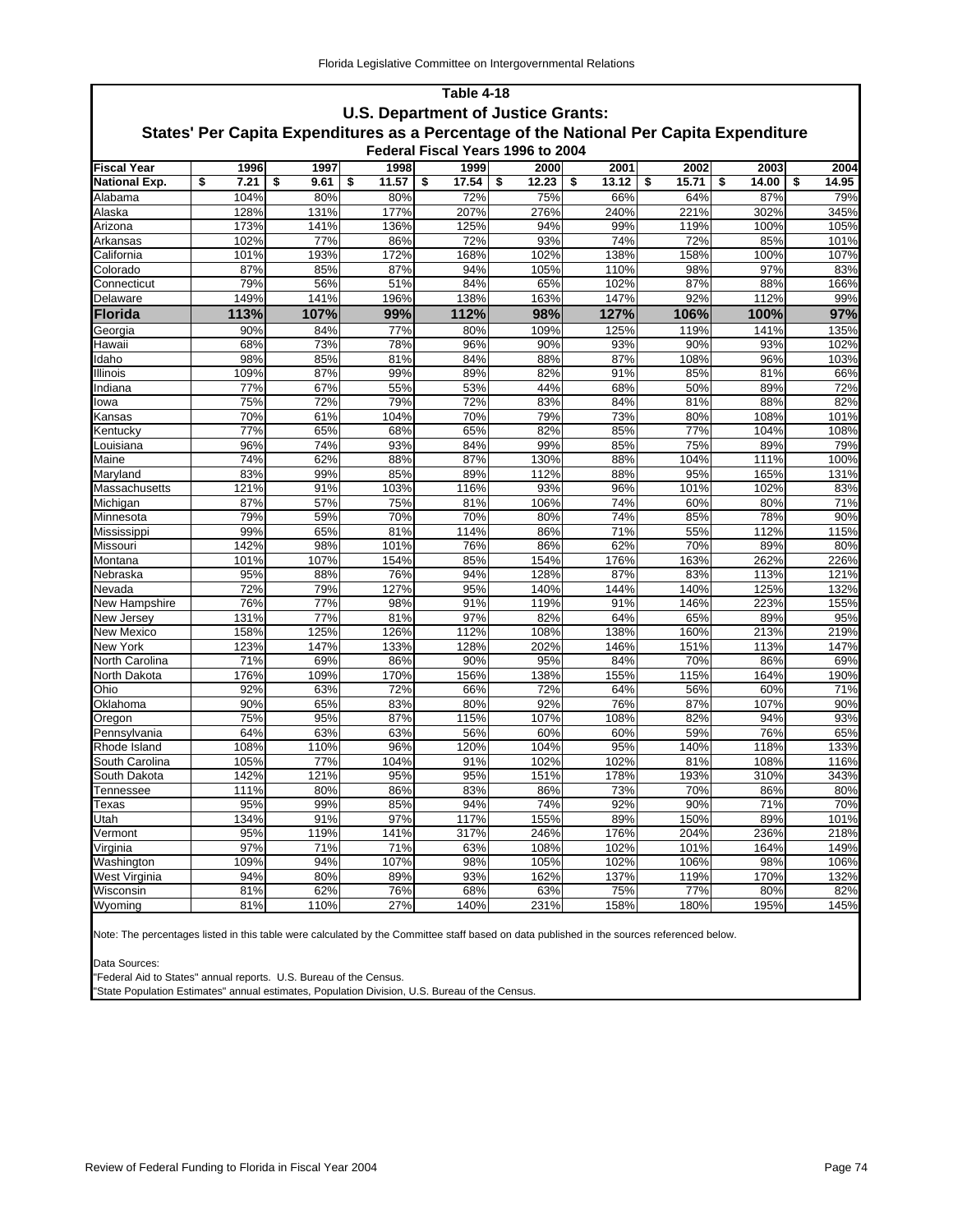| Table 4-19                                                                                                                  |          |          |          |          |          |          |          |          |          |
|-----------------------------------------------------------------------------------------------------------------------------|----------|----------|----------|----------|----------|----------|----------|----------|----------|
| <b>U.S. Department of Labor Grants:</b>                                                                                     |          |          |          |          |          |          |          |          |          |
| States' Per Capita Expenditures as a Percentage of the National Per Capita Expenditure<br>Federal Fiscal Years 1996 to 2004 |          |          |          |          |          |          |          |          |          |
| <b>Fiscal Year</b>                                                                                                          | 1996     | 1997     | 1998     | 1999     | 2000     | 2001     | 2002     | 2003     | 2004     |
| <b>National Exp.</b>                                                                                                        | \$<br>24 | \$<br>19 | \$<br>24 | \$<br>26 | \$<br>18 | \$<br>25 | \$<br>27 | \$<br>26 | \$<br>28 |
| Alabama                                                                                                                     | 86%      | 92%      | 89%      | 87%      | 103%     | 108%     | 106%     | 107%     | 108%     |
| Alaska                                                                                                                      | 303%     | 230%     | 310%     | 290%     | 352%     | 396%     | 325%     | 397%     | 307%     |
| Arizona                                                                                                                     | 91%      | 100%     | 95%      | 92%      | 81%      | 101%     | 93%      | 82%      | 86%      |
| Arkansas                                                                                                                    | 89%      | 98%      | 89%      | 99%      | 110%     | 127%     | 92%      | 102%     | 94%      |
| California                                                                                                                  | 144%     | 155%     | 139%     | 140%     | 135%     | 130%     | 125%     | 123%     | 118%     |
| Colorado                                                                                                                    | 87%      | 82%      | 78%      | 73%      | 81%      | 75%      | 76%      | 76%      | 80%      |
| Connecticut                                                                                                                 | 135%     | 122%     | 119%     | 126%     | 115%     | 106%     | 109%     | 108%     | 107%     |
| Delaware                                                                                                                    | 101%     | 87%      | 111%     | 117%     | 126%     | 107%     | 106%     | 97%      | 94%      |
| Florida                                                                                                                     | 83%      | 76%      | 72%      | 68%      | 64%      | 62%      | 62%      | 56%      | 58%      |
| Georgia                                                                                                                     | 71%      | 66%      | 68%      | 71%      | 95%      | 71%      | 71%      | 70%      | 69%      |
| Hawaii                                                                                                                      | 119%     | 139%     | 157%     | 163%     | 171%     | 179%     | 154%     | 158%     | 135%     |
| ldaho                                                                                                                       | 119%     | 119%     | 126%     | 127%     | 135%     | 129%     | 136%     | 113%     | 153%     |
| Illinois                                                                                                                    | 101%     | 93%      | 99%      | 101%     | 102%     | 98%      | 112%     | 107%     | 107%     |
| Indiana                                                                                                                     | 67%      | 61%      | 79%      | 74%      | 67%      | 66%      | 74%      | 62%      | 74%      |
| lowa                                                                                                                        | 72%      | 79%      | 87%      | 90%      | 73%      | 75%      | 75%      | 76%      | 83%      |
| Kansas                                                                                                                      | 67%      | 65%      | 69%      | 76%      | 77%      | 78%      | 72%      | 79%      | 73%      |
| Kentucky                                                                                                                    | 82%      | 93%      | 94%      | 91%      | 95%      | 97%      | 93%      | 99%      | 109%     |
| Louisiana                                                                                                                   | 95%      | 97%      | 105%     | 113%     | 94%      | 98%      | 97%      | 104%     | 99%      |
| Maine                                                                                                                       | 124%     | 138%     | 132%     | 138%     | 110%     | 126%     | 144%     | 125%     | 163%     |
| Maryland                                                                                                                    | 88%      | 75%      | 102%     | 97%      | 100%     | 94%      | 102%     | 135%     | 121%     |
| Massachusetts                                                                                                               | 109%     | 103%     | 95%      | 95%      | 92%      | 79%      | 98%      | 94%      | 94%      |
| Michigan                                                                                                                    | 102%     | 99%      | 83%      | 87%      | 108%     | 98%      | 111%     | 107%     | 120%     |
| Minnesota                                                                                                                   | 83%      | 82%      | 77%      | 83%      | 81%      | 74%      | 110%     | 87%      | 87%      |
| Mississippi                                                                                                                 | 92%      | 93%      | 91%      | 90%      | 105%     | 103%     | 134%     | 109%     | 107%     |
| Missouri                                                                                                                    | 88%      | 77%      | 76%      | 78%      | 81%      | 79%      | 81%      | 75%      | 77%      |
| Montana                                                                                                                     | 124%     | 119%     | 135%     | 160%     | 175%     | 196%     | 142%     | 119%     | 156%     |
| Nebraska                                                                                                                    | 67%      | 53%      | 83%      | 83%      | 78%      | 81%      | 82%      | 55%      | 68%      |
| Nevada                                                                                                                      | 115%     | 109%     | 119%     | 118%     | 108%     | 91%      | 95%      | 83%      | 92%      |
| New Hampshire                                                                                                               | 91%      | 98%      | 87%      | 92%      | 84%      | 74%      | 90%      | 84%      | 83%      |
| New Jersey                                                                                                                  | 109%     | 111%     | 115%     | 113%     | 102%     | 103%     | 96%      | 71%      | 83%      |
| New Mexico                                                                                                                  | 102%     | 114%     | 125%     | 126%     | 142%     | 132%     | 134%     | 132%     | 109%     |
| New York                                                                                                                    | 106%     | 104%     | 111%     | 104%     | 110%     | 115%     | 103%     | 113%     | 98%      |
| North Carolina                                                                                                              | 71%      | 72%      | 79%      | 82%      | 71%      | 83%      | 94%      | 89%      | 114%     |
| North Dakota                                                                                                                | 140%     | 139%     | 160%     | 160%     | 266%     | 157%     | 155%     | 114%     | 138%     |
| Ohio                                                                                                                        | 88%      | 82%      | 87%      | 85%      | 87%      | 94%      | 89%      | 97%      | 81%      |
| Oklahoma                                                                                                                    | 92%      | 97%      | 96%      | 99%      | 74%      | 82%      | 71%      | 80%      | 80%      |
| Oregon                                                                                                                      | 116%     | 125%     | 128%     | 124%     | 146%     | 163%     | 160%     | 137%     | 139%     |
| Pennsylvania                                                                                                                | 106%     | 114%     | 107%     | 108%     | 98%      | 105%     | 110%     | 109%     | 107%     |
| Rhode Island                                                                                                                | 154%     | 173%     | 143%     | 135%     | 122%     | 138%     | 116%     | 118%     | 100%     |
| South Carolina                                                                                                              | 90%      | 98%      | 86%      | 88%      | 93%      | 87%      | 86%      | 84%      | 92%      |
| South Dakota                                                                                                                | 104%     | 87%      | 115%     | 117%     | 137%     | 162%     | 127%     | 149%     | 157%     |
| Tennessee                                                                                                                   | 65%      | 73%      | 78%      | 73%      | 95%      | 93%      | 74%      | 90%      | 98%      |
| Texas                                                                                                                       | 84%      | 84%      | 87%      | 84%      | 80%      | 89%      | 84%      | 82%      | 86%      |
| Utah                                                                                                                        | 102%     | 93%      | 84%      | 113%     | 108%     | 91%      | 89%      | 90%      | 82%      |
| Vermont                                                                                                                     | 134%     | 142%     | 150%     | 162%     | 127%     | 155%     | 105%     | 147%     | 145%     |
| Virginia                                                                                                                    | 74%      | 72%      | 78%      | 78%      | 73%      | 73%      | 67%      | 135%     | 117%     |
| Washington                                                                                                                  | 129%     | 135%     | 132%     | 139%     | 129%     | 129%     | 141%     | 157%     | 151%     |
| West Virginia                                                                                                               | 144%     | 134%     | 133%     | 141%     | 136%     | 162%     | 156%     | 129%     | 106%     |
| Wisconsin                                                                                                                   | 85%      | 78%      | 82%      | 79%      | 92%      | 94%      | 111%     | 104%     | 133%     |
| Wyoming                                                                                                                     | 160%     | 130%     | 144%     | 157%     | 205%     | 165%     | 156%     | 148%     | 142%     |

Data Sources:

"Federal Aid to States" annual reports. U.S. Bureau of the Census.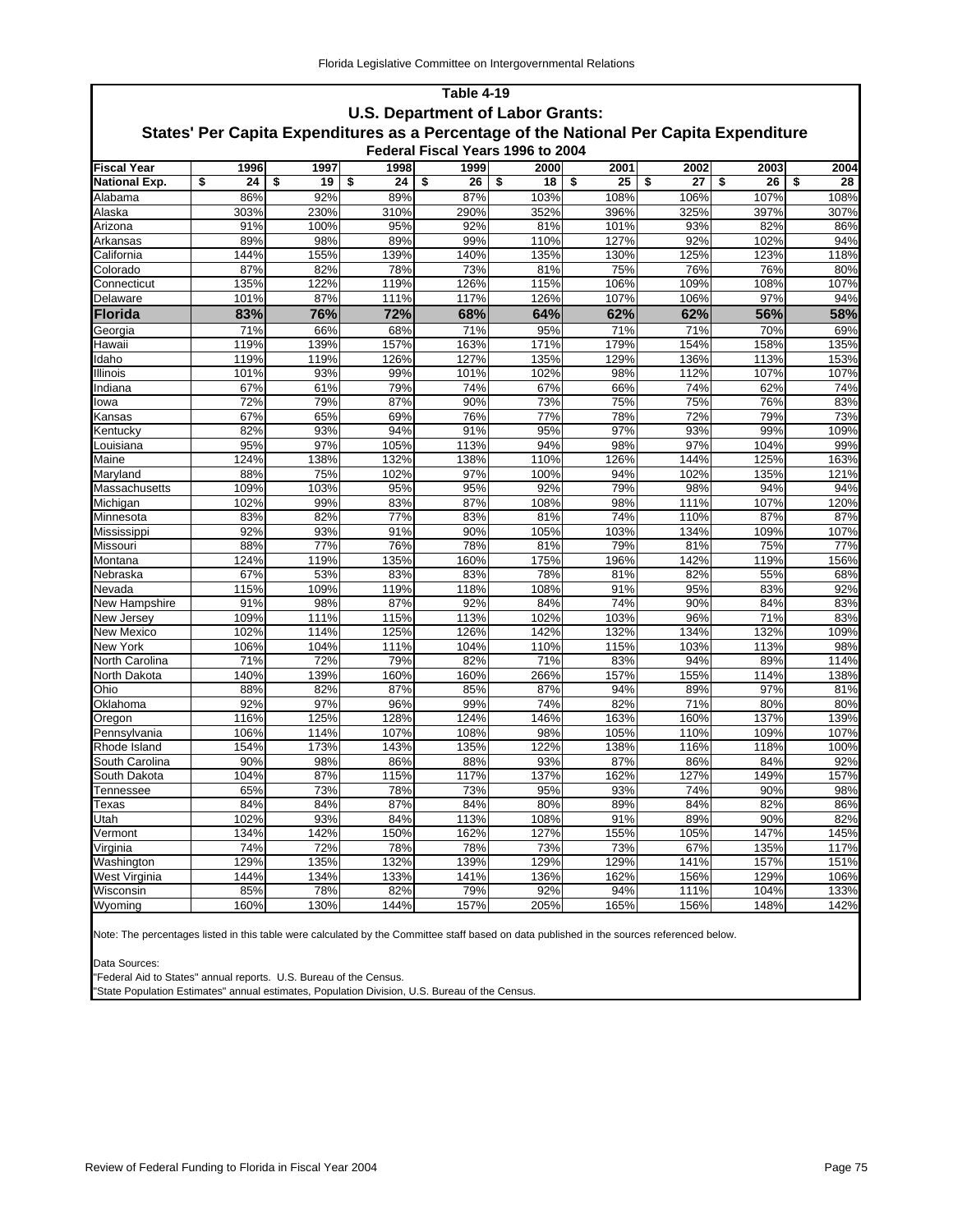| Table 4-20                                                                                                                  |            |            |            |            |            |            |            |            |            |  |
|-----------------------------------------------------------------------------------------------------------------------------|------------|------------|------------|------------|------------|------------|------------|------------|------------|--|
| National Foundation on the Arts and the Humanities Grants:                                                                  |            |            |            |            |            |            |            |            |            |  |
|                                                                                                                             |            |            |            |            |            |            |            |            |            |  |
| States' Per Capita Expenditures as a Percentage of the National Per Capita Expenditure<br>Federal Fiscal Years 1996 to 2004 |            |            |            |            |            |            |            |            |            |  |
| 1996<br>1997<br>1998<br>1999<br>2000<br>2001<br><b>Fiscal Year</b><br>2002<br>2003<br>2004                                  |            |            |            |            |            |            |            |            |            |  |
| <b>National Exp.</b>                                                                                                        | \$<br>0.13 | 0.10<br>\$ | 0.10<br>\$ | 0.10<br>\$ | \$<br>0.11 | 0.11<br>\$ | \$<br>0.11 | 0.12<br>\$ | 0.12<br>\$ |  |
| Alabama                                                                                                                     | 129%       | 137%       | 110%       | 119%       | 168%       | 124%       | 121%       | 131%       | 129%       |  |
| Alaska                                                                                                                      | 720%       | 776%       | 752%       | 886%       | 527%       | 716%       | 618%       | 982%       | 755%       |  |
| Arizona                                                                                                                     | 178%       | 125%       | 129%       | 150%       | 120%       | 102%       | 136%       | 103%       | 120%       |  |
| Arkansas                                                                                                                    | 180%       | 163%       | 188%       | 182%       | 170%       | 147%       | 156%       | 315%       | 155%       |  |
| California                                                                                                                  | 38%        | 39%        | 43%        | 46%        | 39%        | 32%        | 33%        | 26%        | 45%        |  |
| Colorado                                                                                                                    | 73%        | 119%       | 110%       | 132%       | 125%       | 107%       | 115%       | 145%       | 180%       |  |
| Connecticut                                                                                                                 | 125%       | 107%       | 192%       | 17%        | 62%        | 376%       | 7%         | 321%       | 36%        |  |
| Delaware                                                                                                                    | 1132%      | 510%       | 566%       | 417%       | 742%       | 569%       | 771%       | 395%       | 688%       |  |
| <b>Florida</b>                                                                                                              | 47%        | 53%        | 38%        | 49%        | 30%        | 44%        | 60%        | 36%        | 40%        |  |
| Georgia                                                                                                                     | 87%        | 69%        | 68%        | 11%        | 131%       | 59%        | 47%        | 50%        | 49%        |  |
| Hawaii                                                                                                                      | 399%       | 421%       | 537%       | 537%       | 353%       | 407%       | 372%       | 401%       | 381%       |  |
| Idaho                                                                                                                       | 393%       | 336%       | 371%       | 493%       | 348%       | 398%       | 357%       | 426%       | 390%       |  |
| Illinois                                                                                                                    | 57%        | 45%        | 52%        | 54%        | 53%        | 53%        | 50%        | 50%        | 45%        |  |
| Indiana                                                                                                                     | 90%        | 81%        | 82%        | 87%        | 73%        | 106%       | 112%       | 101%       | 93%        |  |
| Iowa                                                                                                                        | 215%       | 135%       | 186%       | 192%       | 202%       | 202%       | 154%       | 171%       | 195%       |  |
| Kansas                                                                                                                      | 208%       | 254%       | 187%       | 169%       | 102%       | 179%       | 166%       | 121%       | 233%       |  |
| Kentuckv                                                                                                                    | 114%       | 134%       | 146%       | 131%       | 127%       | 136%       | 135%       | 157%       | 140%       |  |
| Louisiana                                                                                                                   | 111%       | 92%        | 115%       | 136%       | 127%       | 124%       | 175%       | 113%       | 149%       |  |
| Maine                                                                                                                       | 269%       | 342%       | 293%       | 357%       | 446%       | 371%       | 456%       | 360%       | 519%       |  |
| Maryland                                                                                                                    | 87%        | 128%       | 57%        | 114%       | 100%       | 129%       | 83%        | 92%        | 93%        |  |
| Massachusetts                                                                                                               | 89%        | 106%       | 61%        | 101%       | 85%        | 88%        | 109%       | 102%       | 104%       |  |
| Michigan                                                                                                                    | 2%         | 115%       | 22%        | 106%       | 62%        | 62%        | 105%       | 64%        | 50%        |  |
| Minnesota                                                                                                                   | 80%        | 114%       | 111%       | 70%        | 135%       | 103%       | 117%       | 110%       | 118%       |  |
| Mississippi                                                                                                                 | 160%       | 191%       | 134%       | 248%       | 148%       | 269%       | 227%       | 216%       | 166%       |  |
| Missouri                                                                                                                    | 112%       | 124%       | 109%       | 90%        | 108%       | 93%        | 79%        | 74%        | 89%        |  |
| Montana                                                                                                                     | 566%       | 338%       | 411%       | 719%       | 413%       | 742%       | 533%       | 638%       | 503%       |  |
| Nebraska                                                                                                                    | 364%       | 237%       | 283%       | 202%       | 408%       | 344%       | 312%       | 324%       | 347%       |  |
| Nevada                                                                                                                      | 297%       | 257%       | 255%       | 288%       | 234%       | 242%       | 242%       | 253%       | 175%       |  |
| New Hampshire                                                                                                               | 369%       | 327%       | 512%       | 356%       | 437%       | 313%       | 374%       | 405%       | 363%       |  |
| New Jersey                                                                                                                  | 86%        | 103%       | 65%        | 52%        | 107%       | 19%        | 103%       | 77%        | 47%        |  |
| <b>New Mexico</b>                                                                                                           | 285%       | 292%       | 230%       | 258%       | 249%       | 233%       | 42%        | 385%       | 205%       |  |
| New York                                                                                                                    | 39%        | 36%        | 30%        | 24%        | 61%        | 51%        | 29%        | 30%        | 42%        |  |
| North Carolina                                                                                                              | 96%        | 53%        | 91%        | 90%        | 82%        | 86%        | 99%        | 74%        | 99%        |  |
| North Dakota                                                                                                                | 563%       | 618%       | 691%       | 731%       | 777%       | 772%       | 750%       | 800%       | 794%       |  |
| Ohio                                                                                                                        | 71%        | 32%        | 81%        | 78%        | 33%        | 66%        | 82%        | 47%        | 51%        |  |
| Oklahoma                                                                                                                    | 131%       | 174%       | 134%       | 201%       | 136%       | 93%        | 138%       | 156%       | 139%       |  |
| Oregon                                                                                                                      | 183%       | 41%        | 274%       | 166%       | 135%       | 155%       | 129%       | 70%        | 140%       |  |
| Pennsylvania                                                                                                                | 34%        | 74%        | 52%        | 59%        | 49%        | 47%        | 51%        | 36%        | 74%        |  |
| Rhode Island                                                                                                                | 453%       | 153%       | 478%       | 588%       | 0%         | 907%       | 470%       | 402%       | 513%       |  |
| South Carolina                                                                                                              | 217%       | 239%       | 122%       | 105%       | 174%       | 126%       | 142%       | 197%       | 195%       |  |
| South Dakota                                                                                                                | 292%       | 1010%      | 583%       | 451%       | 665%       | 539%       | 781%       | 921%       | 722%       |  |
| <b>Tennessee</b>                                                                                                            | 138%       | 81%        | 121%       | 36%        | 90%        | 67%        | 160%       | 88%        | 55%        |  |
| Texas                                                                                                                       | 43%        | 42%        | 47%        | 18%        | 54%        | 14%        | 45%        | 30%        | 52%        |  |
| Utah                                                                                                                        | 201%       | 225%       | 137%       | 294%       | 237%       | 244%       | 217%       | 214%       | 224%       |  |
| Vermont                                                                                                                     | 602%       | 900%       | 662%       | 683%       | 192%       | 748%       | 804%       | 767%       | 141%       |  |
| Virginia                                                                                                                    | 59%        | 51%        | 139%       | 78%        | 71%        | 93%        | 15%        | 105%       | 82%        |  |
| Washington                                                                                                                  | 110%       | 99%        | 102%       | 87%        | 85%        | 85%        | 88%        | 110%       | 91%        |  |
| <b>West Virginia</b>                                                                                                        | 225%       | 214%       | 244%       | 276%       | 242%       | 242%       | 251%       | 302%       | 270%       |  |
| Wisconsin                                                                                                                   | 79%        | 109%       | 105%       | 119%       | 103%       | 87%        | 109%       | 87%        | 107%       |  |
| Wyoming                                                                                                                     | 1053%      | 717%       | 880%       | 1429%      | 1443%      | 1076%      | 754%       | 833%       | 1016%      |  |

Data Sources:

"Federal Aid to States" annual reports. U.S. Bureau of the Census.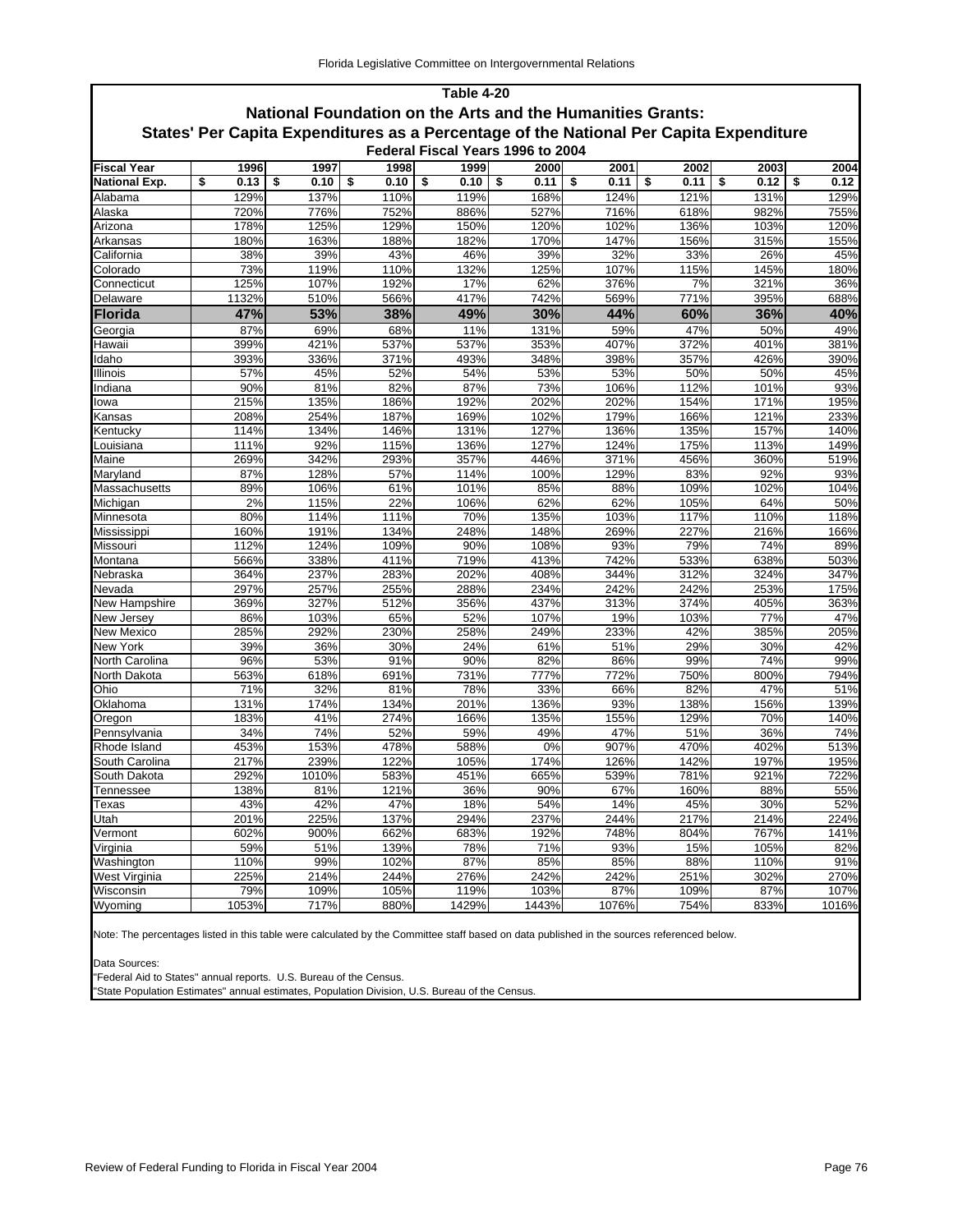| Table 4-21                                                                             |            |            |            |            |            |            |            |            |            |  |
|----------------------------------------------------------------------------------------|------------|------------|------------|------------|------------|------------|------------|------------|------------|--|
| <b>Neighborhood Reinvestment Corporation Grants:</b>                                   |            |            |            |            |            |            |            |            |            |  |
| States' Per Capita Expenditures as a Percentage of the National Per Capita Expenditure |            |            |            |            |            |            |            |            |            |  |
| Federal Fiscal Years 1996 to 2004                                                      |            |            |            |            |            |            |            |            |            |  |
| <b>Fiscal Year</b>                                                                     | 1996       | 1997       | 1998       | 1999       | 2000       | 2001       | 2002       | 2003       | 2004       |  |
| <b>National Exp.</b>                                                                   | 0.07<br>\$ | \$<br>0.12 | \$<br>0.13 | 0.23<br>\$ | \$<br>0.17 | 0.21<br>\$ | 0.25<br>\$ | 0.24<br>\$ | \$<br>0.26 |  |
| Alabama                                                                                | 38%        | 67%        | 29%        | 31%        | 49%        | 26%        | 14%        | 13%        | 16%        |  |
| Alaska                                                                                 | 746%       | 395%       | 551%       | 816%       | 431%       | 346%       | 393%       | 269%       | 374%       |  |
| Arizona                                                                                | 98%        | 94%        | 66%        | 98%        | 55%        | 44%        | 46%        | 67%        | 55%        |  |
| Arkansas                                                                               | 0%         | 28%        | 62%        | 81%        | 101%       | 77%        | 77%        | 97%        | 49%        |  |
| California                                                                             | 256%       | 207%       | 220%       | 176%       | 196%       | 178%       | 160%       | 168%       | 196%       |  |
| Colorado                                                                               | 95%        | 118%       | 173%       | 220%       | 275%       | 289%       | 336%       | 138%       | 189%       |  |
| Connecticut                                                                            | 197%       | 334%       | 162%       | 246%       | 192%       | 109%       | 147%       | 141%       | 133%       |  |
| Delaware                                                                               | 0%         | 0%         | 0%         | 28%        | 42%        | 43%        | 23%        | 15%        | 307%       |  |
| <b>Florida</b>                                                                         | 61%        | 46%        | 52%        | 56%        | 59%        | 52%        | 49%        | 60%        | 50%        |  |
| Georgia                                                                                | 60%        | 28%        | 18%        | 17%        | 26%        | 31%        | 33%        | 41%        | 59%        |  |
| Hawaii                                                                                 | 0%         | 79%        | 34%        | 119%       | 73%        | 140%       | 105%       | 42%        | 76%        |  |
| Idaho                                                                                  | 146%       | 365%       | 341%       | 431%       | 453%       | 236%       | 239%       | 538%       | 156%       |  |
| Illinois                                                                               | 63%        | 59%        | 69%        | 62%        | 76%        | 71%        | 53%        | 30%        | 54%        |  |
| Indiana                                                                                | 71%        | 47%        | 46%        | 75%        | 50%        | 54%        | 85%        | 60%        | 70%        |  |
| Iowa                                                                                   | 46%        | 58%        | 92%        | 145%       | 123%       | 92%        | 51%        | 38%        | 49%        |  |
| Kansas                                                                                 | 11%        | 85%        | 88%        | 42%        | 54%        | 87%        | 101%       | 81%        | 97%        |  |
| Kentucky                                                                               | 13%        | 73%        | 11%        | 46%        | 26%        | 37%        | 74%        | 46%        | 33%        |  |
| Louisiana                                                                              | 67%        | 39%        | 57%        | 83%        | 19%        | 11%        | 53%        | 43%        | 9%         |  |
| Maine                                                                                  | 0%         | 0%         | 42%        | 9%         | 47%        | 31%        | 19%        | 44%        | 67%        |  |
| Marvland                                                                               | 348%       | 435%       | 345%       | 208%       | 167%       | 130%       | 123%       | 144%       | 98%        |  |
| Massachusetts                                                                          | 243%       | 146%       | 201%       | 157%       | 251%       | 187%       | 273%       | 202%       | 270%       |  |
| Michigan                                                                               | 82%        | 78%        | 91%        | 92%        | 40%        | 36%        | 28%        | 20%        | 16%        |  |
| Minnesota                                                                              | 164%       | 82%        | 117%       | 81%        | 75%        | 52%        | 72%        | 79%        | 79%        |  |
| Mississippi                                                                            | 8%         | 0%         | 0%         | 0%         | 0%         | 0%         | 13%        | 13%        | 32%        |  |
| Missouri                                                                               | 117%       | 97%        | 70%        | 58%        | 71%        | 51%        | 77%        | 53%        | 80%        |  |
| Montana                                                                                | 139%       | 181%       | 331%       | 367%       | 603%       | 218%       | 336%       | 153%       | 151%       |  |
| Nebraska                                                                               | 42%        | 118%       | 51%        | 41%        | 11%        | 39%        | 23%        | 52%        | 68%        |  |
| Nevada                                                                                 | 25%        | 10%        | 36%        | 39%        | 45%        | 37%        | 22%        | 28%        | 39%        |  |
| New Hampshire                                                                          | 116%       | 149%       | 204%       | 278%       | 315%       | 350%       | 260%       | 531%       | 336%       |  |
| New Jersey                                                                             | 10%        | 13%        | 23%        | 20%        | 22%        | 25%        | 25%        | 14%        | 29%        |  |
| New Mexico                                                                             | 331%       | 235%       | 270%       | 276%       | 199%       | 256%       | 186%       | 177%       | 174%       |  |
| New York                                                                               | 115%       | 122%       | 111%       | 123%       | 143%       | 183%       | 153%       | 165%       | 150%       |  |
| North Carolina                                                                         | 15%        | 22%        | 43%        | 52%        | 32%        | 52%        | 71%        | 103%       | 73%        |  |
| North Dakota                                                                           | 0%         | 0%         | 0%         | 0%         | 61%        | 167%       | 108%       | 314%       | 115%       |  |
| Ohio                                                                                   | 52%        | 75%        | 74%        | 99%        | 86%        | 95%        | 121%       | 144%       | 131%       |  |
| Oklahoma                                                                               | 74%        | 50%        | 92%        | 86%        | 124%       | 174%       | 131%       | 121%       | 102%       |  |
| Oregon                                                                                 | 55%        | 70%        | 45%        | 36%        | 45%        | 59%        | 94%        | 79%        | 115%       |  |
| Pennsylvania                                                                           | 35%        | 69%        | 42%        | 61%        | 50%        | 53%        | 30%        | 25%        | 28%        |  |
| Rhode Island                                                                           | 166%       | 48%        | 223%       | 147%       | 269%       | 295%       | 292%       | 451%       | 265%       |  |
| South Carolina                                                                         | 8%         | 19%        | 0%         | 0%         | 30%        | 30%        | 6%         | 0%         | 0%         |  |
| South Dakota                                                                           | 25%        | 238%       | 126%       | 139%       | 122%       | 173%       | 141%       | 152%       | 107%       |  |
| <b>Tennessee</b>                                                                       | 12%        | 23%        | 62%        | 126%       | 111%       | 116%       | 172%       | 108%       | 97%        |  |
| Texas                                                                                  | 58%        | 69%        | 68%        | 61%        | 82%        | 84%        | 65%        | 85%        | 77%        |  |
| Utah                                                                                   | 92%        | 124%       | 104%       | 187%       | 73%        | 137%       | 94%        | 70%        | 56%        |  |
| Vermont                                                                                | 475%       | 878%       | 1160%      | 736%       | 770%       | 1583%      | 915%       | 1229%      | 1294%      |  |
| Virginia                                                                               | 42%        | 58%        | 47%        | 52%        | 59%        | 55%        | 116%       | 101%       | 127%       |  |
| Washington                                                                             | 27%        | 12%        | 13%        | 10%        | 7%         | 27%        | 54%        | 44%        | 47%        |  |
| West Virginia                                                                          | 121%       | 208%       | 206%       | 140%       | 29%        | 81%        | 215%       | 182%       | 110%       |  |
| Wisconsin                                                                              | 102%       | 114%       | 71%        | 147%       | 63%        | 81%        | 81%        | 109%       | 68%        |  |
| Wyoming                                                                                | 0%         | $0\%$      | 0%         | $0\%$      | 0%         | $0\%$      | $0\%$      | 0%         | 49%        |  |

Data Sources:

"Federal Aid to States" annual reports. U.S. Bureau of the Census.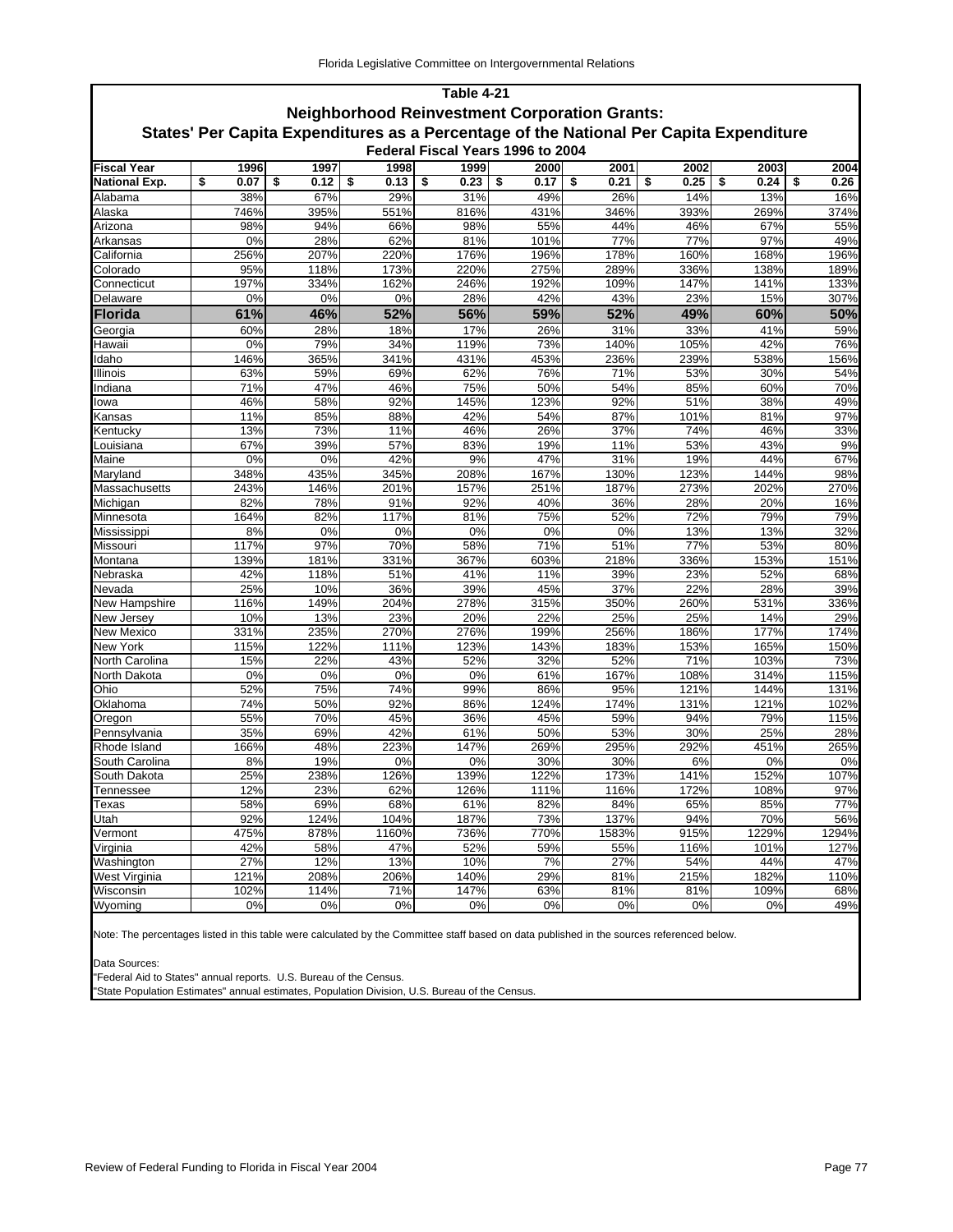| Table 4-22                                                                   |                                                                                        |            |            |            |            |            |            |            |            |
|------------------------------------------------------------------------------|----------------------------------------------------------------------------------------|------------|------------|------------|------------|------------|------------|------------|------------|
| <b>Social Security Administration - Supplemental Security Income Grants:</b> |                                                                                        |            |            |            |            |            |            |            |            |
|                                                                              | States' Per Capita Expenditures as a Percentage of the National Per Capita Expenditure |            |            |            |            |            |            |            |            |
| Federal Fiscal Years 1996 to 2004                                            |                                                                                        |            |            |            |            |            |            |            |            |
| <b>Fiscal Year</b>                                                           | 1996                                                                                   | 1997       | 1998       | 1999       | 2000       | 2001       | 2002       | 2003       | 2004       |
| <b>National Exp.</b>                                                         | 0.11<br>\$                                                                             | 0.15<br>\$ | 0.17<br>\$ | 0.19<br>\$ | \$<br>0.17 | 0.14<br>\$ | \$<br>0.17 | 0.11<br>\$ | 0.11<br>\$ |
| Alabama                                                                      | 129%                                                                                   | 104%       | 60%        | 141%       | 164%       | 105%       | 136%       | 91%        | 162%       |
| Alaska                                                                       | 265%                                                                                   | 33%        | 295%       | 72%        | 170%       | 239%       | 35%        | 254%       | 147%       |
| Arizona                                                                      | 67%                                                                                    | 85%        | 45%        | 144%       | 108%       | 93%        | 71%        | 45%        | 34%        |
| Arkansas                                                                     | 27%                                                                                    | 53%        | 77%        | 85%        | 41%        | 67%        | 23%        | 44%        | 40%        |
| California                                                                   | 53%                                                                                    | 27%        | 104%       | 191%       | 116%       | 141%       | 130%       | 134%       | 158%       |
| Colorado                                                                     | 21%                                                                                    | 60%        | 37%        | 26%        | 23%        | 16%        | 9%         | 54%        | 32%        |
| Connecticut                                                                  | 54%                                                                                    | 105%       | 85%        | 85%        | 97%        | 49%        | 80%        | 85%        | 66%        |
| Delaware                                                                     | 60%                                                                                    | 47%        | 21%        | 78%        | 81%        | 123%       | 84%        | 76%        | 109%       |
| <b>Florida</b>                                                               | 56%                                                                                    | 85%        | 112%       | 106%       | 80%        | 75%        | 77%        | 70%        | 87%        |
| Georgia                                                                      | 18%                                                                                    | 78%        | 33%        | 69%        | 0%         | 0%         | 224%       | 156%       | 63%        |
| Hawaii                                                                       | 3%                                                                                     | 24%        | 6%         | 1%         | 0%         | 12%        | 17%        | 22%        | 17%        |
| Idaho                                                                        | 108%                                                                                   | 87%        | 137%       | 127%       | 57%        | 106%       | 96%        | 58%        | 52%        |
| Illinois                                                                     | 183%                                                                                   | 174%       | 129%       | 89%        | 76%        | 117%       | 88%        | 119%       | 79%        |
| Indiana                                                                      | 112%                                                                                   | 136%       | 92%        | 112%       | 72%        | 29%        | 76%        | 41%        | 9%         |
| Iowa                                                                         | 40%                                                                                    | 62%        | 34%        | 122%       | 16%        | 74%        | 72%        | 116%       | 110%       |
| Kansas                                                                       | 116%                                                                                   | 105%       | 93%        | 58%        | 14%        | 23%        | 118%       | 162%       | 90%        |
| Kentucky                                                                     | 148%                                                                                   | 246%       | 128%       | 175%       | 183%       | 118%       | 203%       | 212%       | 152%       |
| Louisiana                                                                    | 78%                                                                                    | 150%       | 172%       | 105%       | 111%       | 84%        | 30%        | 167%       | 111%       |
| Maine                                                                        | 131%                                                                                   | 106%       | 312%       | 139%       | 74%        | 229%       | 177%       | 107%       | 207%       |
| Maryland                                                                     | 117%                                                                                   | 121%       | 48%        | 81%        | 111%       | 101%       | 112%       | 161%       | 84%        |
| Massachusetts                                                                | 101%                                                                                   | 93%        | 147%       | 85%        | 79%        | 49%        | 62%        | 71%        | 151%       |
| Michigan                                                                     | 117%                                                                                   | 149%       | 17%        | 153%       | 70%        | 43%        | 82%        | 166%       | 103%       |
| Minnesota                                                                    | 210%                                                                                   | 76%        | 108%       | 83%        | 99%        | 128%       | 65%        | 103%       | 118%       |
| Mississippi                                                                  | 126%                                                                                   | 137%       | 150%       | 158%       | 121%       | 54%        | 80%        | 46%        | 70%        |
| Missouri                                                                     | 100%                                                                                   | 89%        | 47%        | 55%        | 76%        | 116%       | 80%        | 40%        | 140%       |
| Montana                                                                      | 77%                                                                                    | 73%        | 131%       | 114%       | 171%       | 52%        | 62%        | 113%       | 56%        |
| Nebraska                                                                     | 47%                                                                                    | 0%         | 65%        | 38%        | 29%        | 31%        | 56%        | 42%        | 19%        |
| Nevada                                                                       | 60%                                                                                    | 106%       | 92%        | 88%        | 30%        | 97%        | 48%        | 52%        | 26%        |
| New Hampshire                                                                | 86%                                                                                    | 45%        | 83%        | 60%        | 6%         | 19%        | 30%        | 10%        | 31%        |
| New Jersey                                                                   | 61%                                                                                    | 50%        | 12%        | 37%        | 32%        | 24%        | 52%        | 42%        | 64%        |
| <b>New Mexico</b>                                                            | 156%                                                                                   | 113%       | 81%        | 70%        | 50%        | 62%        | 154%       | 107%       | 181%       |
| New York                                                                     | 150%                                                                                   | 110%       | 59%        | 34%        | 177%       | 111%       | 90%        | 65%        | 169%       |
| North Carolina                                                               | 89%                                                                                    | 178%       | 255%       | 85%        | 112%       | 97%        | 157%       | 113%       | 60%        |
| North Dakota                                                                 | 21%                                                                                    | 2%         | 0%         | 49%        | 6%         | 41%        | 0%         | 1%         | 61%        |
| Ohio                                                                         | 162%                                                                                   | 198%       | 127%       | 141%       | 360%       | 396%       | 234%       | 193%       | 202%       |
| Oklahoma                                                                     | 64%                                                                                    | 73%        | 38%        | 102%       | 61%        | 56%        | 126%       | 114%       | 59%        |
| Oregon                                                                       | 72%                                                                                    | 52%        | 87%        | 33%        | 18%        | 28%        | 26%        | 7%         | 7%         |
| Pennsylvania                                                                 | 111%                                                                                   | 150%       | 195%       | 93%        | 110%       | 213%       | 173%       | 179%       | 149%       |
| Rhode Island                                                                 | 50%                                                                                    | 71%        | 87%        | 0%         | 83%        | 28%        | 66%        | 36%        | 21%        |
| South Carolina                                                               | 101%                                                                                   | 72%        | 108%       | 91%        | 63%        | 73%        | 49%        | 134%       | 91%        |
| South Dakota                                                                 | 166%                                                                                   | 174%       | 98%        | 90%        | 230%       | 85%        | 179%       | 243%       | 100%       |
| <b>Tennessee</b>                                                             | 174%                                                                                   | 265%       | 232%       | 63%        | 75%        | 97%        | 83%        | 60%        | 53%        |
| Texas                                                                        | 109%                                                                                   | 87%        | 99%        | 75%        | 65%        | 69%        | 58%        | 66%        | 59%        |
| Utah                                                                         | 68%                                                                                    | 23%        | 49%        | 35%        | 73%        | 51%        | 11%        | 76%        | 97%        |
| Vermont                                                                      | 240%                                                                                   | 119%       | 142%       | 213%       | 78%        | 78%        | 230%       | 321%       | 239%       |
| Virginia                                                                     | 108%                                                                                   | 52%        | 116%       | 102%       | 81%        | 75%        | 48%        | 65%        | 40%        |
| Washington                                                                   | 59%                                                                                    | 49%        | 45%        | 108%       | 93%        | 42%        | 94%        | 32%        | 68%        |
| West Virginia                                                                | 185%                                                                                   | 31%        | 43%        | 47%        | 52%        | 78%        | 159%       | 105%       | 56%        |
| Wisconsin                                                                    | 101%                                                                                   | 55%        | 113%       | 43%        | 124%       | 35%        | 53%        | 18%        | 16%        |
| Wyoming                                                                      | 37%                                                                                    | 20%        | 37%        | 68%        | 12%        | 73%        | 56%        | 66%        | 130%       |

Data Sources:

"Federal Aid to States" annual reports. U.S. Bureau of the Census.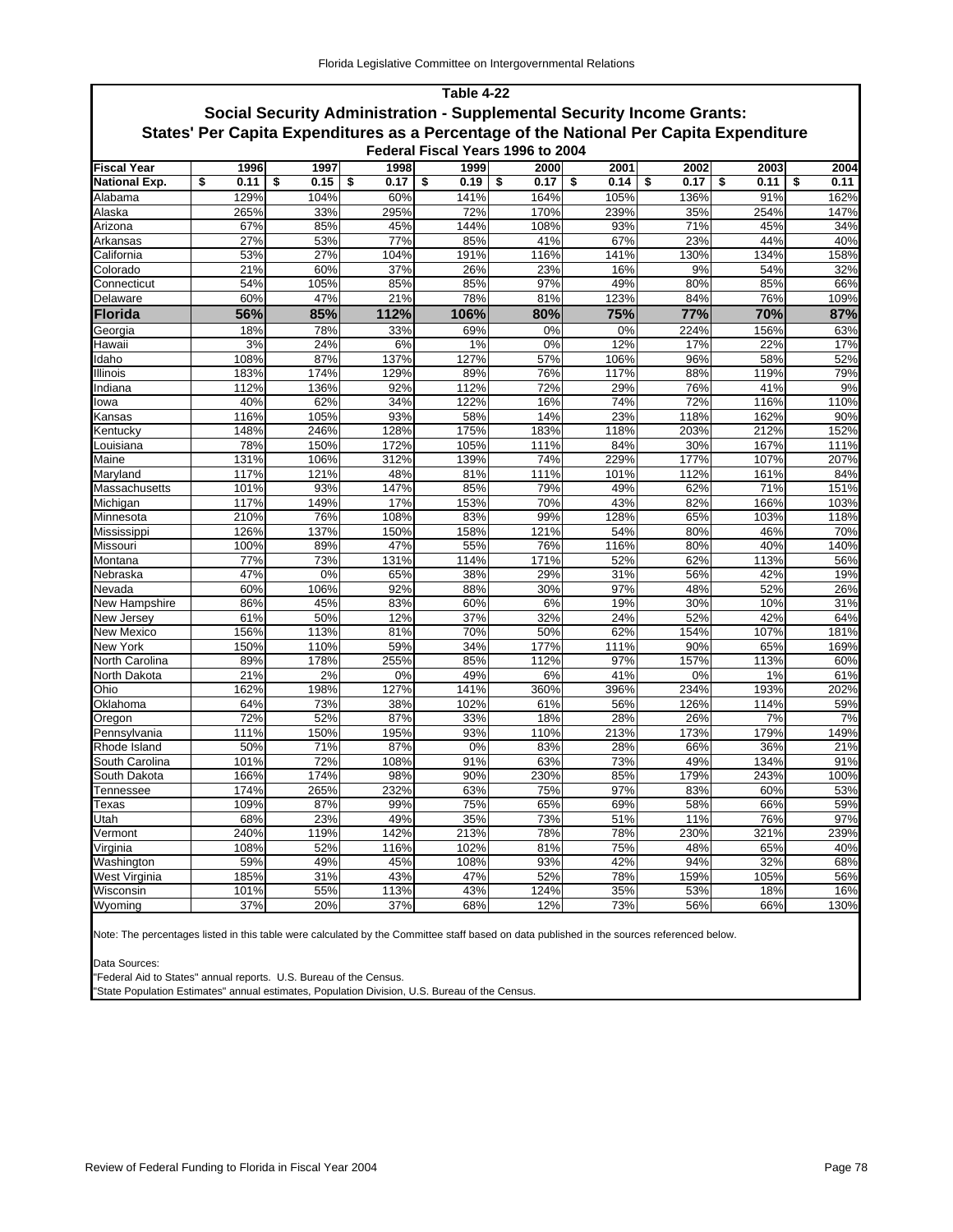| Table 4-23                                                                                 |            |            |            |            |            |            |            |            |            |  |
|--------------------------------------------------------------------------------------------|------------|------------|------------|------------|------------|------------|------------|------------|------------|--|
| <b>State Justice Institute Grants:</b>                                                     |            |            |            |            |            |            |            |            |            |  |
| States' Per Capita Expenditures as a Percentage of the National Per Capita Expenditure     |            |            |            |            |            |            |            |            |            |  |
| Federal Fiscal Years 1996 to 2004                                                          |            |            |            |            |            |            |            |            |            |  |
| 1996<br>1997<br>1998<br>1999<br>2000<br>2001<br>2002<br><b>Fiscal Year</b><br>2003<br>2004 |            |            |            |            |            |            |            |            |            |  |
| <b>National Exp.</b>                                                                       | \$<br>0.01 | \$<br>0.01 | 0.02<br>\$ | 0.02<br>\$ | \$<br>0.02 | 0.02<br>\$ | \$<br>0.02 | 0.01<br>\$ | 0.01<br>\$ |  |
| Alabama                                                                                    | 87%        | 123%       | 4%         | 34%        | 26%        | 26%        | 13%        | 33%        | 8%         |  |
| Alaska                                                                                     | 255%       | 1009%      | 231%       | 321%       | 151%       | 232%       | 499%       | 23%        | 971%       |  |
| Arizona                                                                                    | 176%       | 210%       | 225%       | 173%       | 395%       | 38%        | 46%        | 40%        | 18%        |  |
| Arkansas                                                                                   | 8%         | 3%         | 0%         | 2%         | 19%        | 2%         | 0%         | 11%        | 0%         |  |
| California                                                                                 | 53%        | 80%        | 32%        | 43%        | 20%        | 68%        | 55%        | 1%         | 19%        |  |
| Colorado                                                                                   | 598%       | 740%       | 347%       | 166%       | 273%       | 453%       | 301%       | 86%        | 690%       |  |
| Connecticut                                                                                | 0%         | 46%        | 69%        | 116%       | 1%         | 0%         | 0%         | 0%         | 0%         |  |
| Delaware                                                                                   | 77%        | 11%        | 185%       | 1422%      | 273%       | 23%        | 156%       | 0%         | 21%        |  |
| <b>Florida</b>                                                                             | 65%        | 49%        | 21%        | 10%        | 26%        | 13%        | 12%        | 2%         | 2%         |  |
| Georgia                                                                                    | 136%       | 59%        | 30%        | 7%         | 81%        | 13%        | 1%         | 3%         | 41%        |  |
| Hawaii                                                                                     | 41%        | 63%        | 14%        | 14%        | 214%       | 449%       | 5%         | 155%       | 109%       |  |
| Idaho                                                                                      | 18%        | 7%         | 11%        | 106%       | 415%       | 551%       | 108%       | 55%        | 582%       |  |
| Illinois                                                                                   | 29%        | 10%        | 262%       | 302%       | 291%       | 58%        | 53%        | 53%        | 12%        |  |
| Indiana                                                                                    | 12%        | 8%         | 1%         | 1%         | 6%         | 13%        | 63%        | 2%         | 17%        |  |
| lowa                                                                                       | 350%       | 93%        | 30%        | 12%        | 17%        | 8%         | 13%        | 5%         | 29%        |  |
| Kansas                                                                                     | 30%        | 0%         | 39%        | 69%        | 87%        | 2%         | 5%         | 6%         | 38%        |  |
| Kentuckv                                                                                   | 72%        | 113%       | 0%         | 19%        | 28%        | 116%       | 63%        | 4%         | 83%        |  |
| Louisiana                                                                                  | 286%       | 76%        | 38%        | 2%         | 15%        | 1%         | 1%         | 0%         | 0%         |  |
| Maine                                                                                      | 226%       | 1107%      | 290%       | 83%        | 129%       | 114%       | 234%       | 69%        | 0%         |  |
| Maryland                                                                                   | 457%       | 267%       | 2%         | 40%        | 307%       | 150%       | 169%       | 174%       | 208%       |  |
| Massachusetts                                                                              | 85%        | 1%         | 28%        | 48%        | 22%        | 75%        | 26%        | 35%        | 3%         |  |
| Michigan                                                                                   | 153%       | 307%       | 90%        | 189%       | 166%       | 296%       | 223%       | 322%       | 347%       |  |
| Minnesota                                                                                  | 20%        | 16%        | 2%         | 3%         | 14%        | 16%        | 67%        | 18%        | 132%       |  |
| Mississippi                                                                                | 8%         | 9%         | 58%        | 48%        | 5%         | 34%        | 97%        | 234%       | 0%         |  |
| Missouri                                                                                   | 75%        | 2%         | 40%        | 43%        | 50%        | 7%         | 1%         | 3%         | 0%         |  |
| Montana                                                                                    | 24%        | 28%        | 34%        | 122%       | 0%         | 0%         | 0%         | 131%       | 0%         |  |
| Nebraska                                                                                   | 132%       | 15%        | 0%         | 42%        | 61%        | 43%        | 248%       | 0%         | 0%         |  |
| Nevada                                                                                     | 466%       | 124%       | 1232%      | 1169%      | 635%       | 764%       | 519%       | 7%         | 562%       |  |
| New Hampshire                                                                              | 568%       | 785%       | 47%        | 179%       | 189%       | 636%       | 168%       | 0%         | 80%        |  |
| New Jersey                                                                                 | 11%        | 10%        | 12%        | 20%        | 16%        | 12%        | 1%         | 45%        | 38%        |  |
| New Mexico                                                                                 | 136%       | 361%       | 699%       | 935%       | 567%       | 508%       | 945%       | 753%       | 181%       |  |
| New York                                                                                   | 120%       | 114%       | 71%        | 95%        | 56%        | 33%        | 49%        | 131%       | 96%        |  |
| North Carolina                                                                             | 65%        | 23%        | 60%        | 8%         | 1%         | 19%        | 15%        | 0%         | 0%         |  |
| North Dakota                                                                               | 22%        | 0%         | 210%       | 124%       | 179%       | 0%         | 0%         | 0%         | 0%         |  |
| Ohio                                                                                       | 68%        | 31%        | 11%        | 22%        | 22%        | 4%         | 1%         | 0%         | 24%        |  |
| Oklahoma                                                                                   | 2%         | 0%         | 1%         | 1%         | 12%        | 11%        | 5%         | 0%         | 0%         |  |
| Oregon                                                                                     | 296%       | 146%       | 8%         | 20%        | 3%         | 23%        | 43%        | 8%         | 0%         |  |
| Pennsylvania                                                                               | 17%        | 17%        | 9%         | 9%         | 17%        | 9%         | 19%        | 1%         | 31%        |  |
| Rhode Island                                                                               | 7%         | 17%        | 13%        | 63%        | 19%        | 0%         | 236%       | 251%       | 304%       |  |
| South Carolina                                                                             | 295%       | 50%        | 52%        | 63%        | 1%         | 6%         | 5%         | 0%         | 8%         |  |
| South Dakota                                                                               | 0%         | 114%       | 118%       | 0%         | 86%        | 73%        | 66%        | 255%       | 157%       |  |
| <b>Tennessee</b>                                                                           | 182%       | 369%       | 260%       | 144%       | 418%       | 222%       | 268%       | 1359%      | 841%       |  |
| Texas                                                                                      | 11%        | 25%        | 8%         | 10%        | 6%         | 17%        | 10%        | 2%         | 1%         |  |
| Utah                                                                                       | 52%        | 0%         | 222%       | 119%       | 98%        | 8%         | 90%        | 0%         | 29%        |  |
| Vermont                                                                                    | 1113%      | 621%       | 796%       | 411%       | 262%       | 399%       | 245%       | 582%       | 722%       |  |
| Virginia                                                                                   | 144%       | 268%       | 1132%      | 920%       | 813%       | 1206%      | 1503%      | 1010%      | 598%       |  |
| Washington                                                                                 | 24%        | 84%        | 127%       | 42%        | 65%        | 134%       | 24%        | 2%         | 133%       |  |
| West Virginia                                                                              | 12%        | 27%        | 2%         | 50%        | 61%        | 14%        | 7%         | 572%       | 419%       |  |
| Wisconsin                                                                                  | 54%        | 19%        | 27%        | 17%        | 2%         | 9%         | 25%        | 0%         | 100%       |  |
| Wyoming                                                                                    | 15%        | 17%        | 9%         | 336%       | 152%       | $0\%$      | 88%        | 0%         | 0%         |  |

Data Sources:

"Federal Aid to States" annual reports. U.S. Bureau of the Census.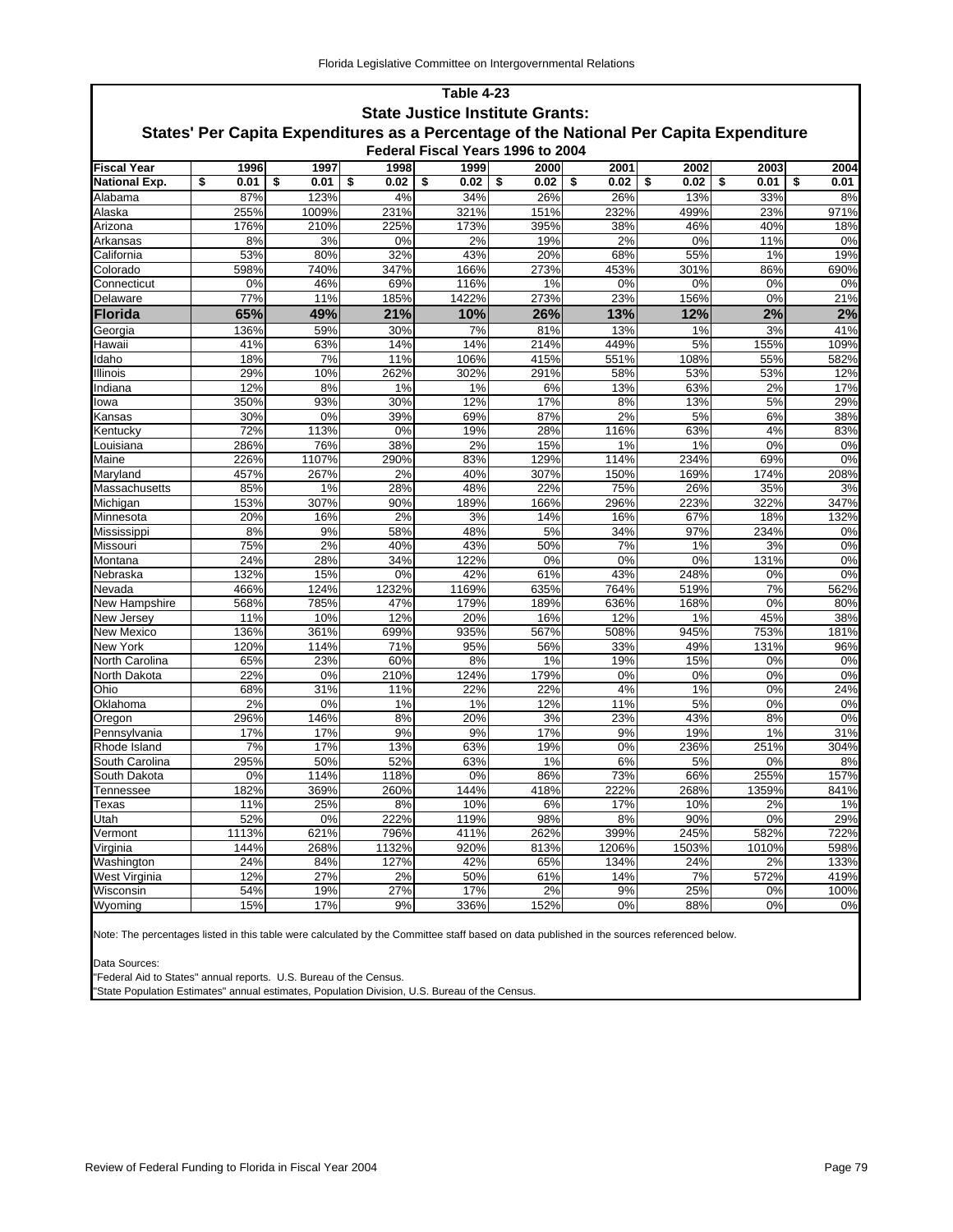| Table 4-24                                                                                 |             |             |             |              |             |              |              |             |              |
|--------------------------------------------------------------------------------------------|-------------|-------------|-------------|--------------|-------------|--------------|--------------|-------------|--------------|
| U.S. Department of Transportation Grants:                                                  |             |             |             |              |             |              |              |             |              |
| States' Per Capita Expenditures as a Percentage of the National Per Capita Expenditure     |             |             |             |              |             |              |              |             |              |
| Federal Fiscal Years 1996 to 2004                                                          |             |             |             |              |             |              |              |             |              |
| 1996<br>1999<br>2001<br><b>Fiscal Year</b><br>1997<br>1998<br>2000<br>2002<br>2003<br>2004 |             |             |             |              |             |              |              |             |              |
| <b>National Exp.</b>                                                                       | 88<br>\$    | 99<br>\$    | 99<br>\$    | 104<br>\$    | \$<br>111   | 126<br>\$    | 129<br>\$    | 131<br>\$   | 134<br>\$    |
| Alabama                                                                                    | 88%         | 79%         | 80%         | 96%          | 118%        | 136%         | 145%         | 118%        | 101%         |
| Alaska                                                                                     | 579%        | 643%        | 518%        | 528%         | 605%        | 592%         | 611%         | 759%        | 647%         |
| Arizona                                                                                    | 77%         | 90%         | 87%         | 113%         | 101%        | 89%          | 91%          | 83%         | 88%          |
| Arkansas                                                                                   | 113%        | 127%        | 132%        | 111%         | 107%        | 94%          | 136%         | 142%        | 124%         |
| California                                                                                 | 86%         | 93%         | 87%         | 87%          | 86%         | 86%          | 88%          | 94%         | 79%          |
| Colorado                                                                                   | 108%        | 72%         | 97%         | 111%         | 89%         | 93%          | 92%          | 86%         | 109%         |
| Connecticut                                                                                | 134%        | 139%        | 122%        | 121%         | 124%        | 117%         | 132%         | 106%        | 115%         |
| Delaware                                                                                   | 139%        | 130%        | 150%        | 153%         | 153%        | 136%         | 126%         | 119%        | 91%          |
| <b>Florida</b>                                                                             | 66%         | 68%         | 63%         | 69%          | 80%         | 89%          | 84%          | 91%         | 85%          |
| Georgia                                                                                    | 86%         | 85%         | 79%         | 98%          | 100%        | 96%          | 95%          | 85%         | 85%          |
| Hawaii                                                                                     | 196%        | 191%        | 149%        | 97%          | 98%         | 156%         | 110%         | 94%         | 95%          |
| ldaho                                                                                      | 132%        | 146%        | 124%        | 143%         | 139%        | 146%         | 151%         | 155%        | 158%         |
| Illinois                                                                                   | 99%         | 91%         | 85%         | 79%          | 91%         | 87%          | 81%          | 83%         | 63%          |
| Indiana                                                                                    | 81%         | 88%         | 88%         | 94%          | 99%         | 96%          | 81%          | 91%         | 87%          |
| lowa                                                                                       | 113%        | 99%         | 109%        | 110%         | 108%        | 102%         | 107%         | 110%        | 100%         |
| Kansas                                                                                     | 110%        | 82%         | 86%         | 128%         | 111%        | 81%          | 114%         | 113%        | 113%         |
| Kentucky                                                                                   | 83%         | 92%         | 100%        | 98%          | 134%        | 117%         | 116%         | 120%        | 99%          |
| Louisiana                                                                                  | 89%         | 79%         | 80%         | 92%          | 99%         | 15%          | 93%          | 110%        | 104%         |
| Maine                                                                                      | 95%         | 106%        | 111%        | 124%         | 129%        | 112%         | 111%         | 125%        | 122%         |
| Maryland                                                                                   | 105%        | 109%        | 98%         | 83%          | 90%         | 93%          | 103%         | 94%         | 84%          |
| Massachusetts                                                                              | 256%        | 212%        | 194%        | 126%         | 88%         | 90%          | 81%          | 88%         | 99%          |
| Michigan                                                                                   | 69%         | 78%         | 79%         | 86%          | 90%         | 86%          | 78%          | 72%         | 75%          |
| Minnesota                                                                                  | 80%         | 79%         | 84%         | 88%          | 99%         | 100%         | 92%          | 84%         | 98%          |
| Mississippi                                                                                | 93%         | 79%         | 78%         | 105%         | 93%         | 93%          | 124%         | 124%        | 119%         |
| Missouri                                                                                   | 90%         | 105%        | 98%         | 105%         | 136%        | 120%         | 118%         | 119%        | 120%         |
| Montana                                                                                    | 253%        | 217%        | 245%        | 302%         | 310%        | 265%         | 291%         | 55%         | 305%         |
| Nebraska                                                                                   | 115%        | 117%        | 96%         | 116%         | 116%        | 95%          | 104%         | 113%        | 127%         |
| Nevada                                                                                     | 93%         | 135%        | 108%        | 135%         | 94%         | 100%         | 83%          | 98%         | 102%         |
| New Hampshire                                                                              | 93%         | 103%        | 98%         | 111%         | 103%        | 101%         | 118%         | 110%        | 82%          |
| New Jersey                                                                                 | 130%        | 129%        | 106%        | 104%         | 117%        | 114%         | 94%          | 87%         | 116%         |
| New Mexico                                                                                 | 136%        | 132%        | 117%        | 146%         | 145%        | 147%         | 139%         | 127%        | 130%         |
| New York                                                                                   | 122%        | 116%        | 137%        | 105%         | 99%         | 105%         | 88%          | 88%         | 101%         |
| North Carolina                                                                             | 54%         | 72%         | 103%        | 101%         | 94%         | 97%          | 101%         | 90%         | 97%          |
| North Dakota                                                                               | 186%        | 247%        | 291%        | 285%         | 298%        | 267%         | 298%         | 257%        | 286%         |
| Ohio                                                                                       | 86%         | 82%         | 88%         | 71%          | 77%         | 79%          | 79%          | 79%         | 82%          |
| Oklahoma                                                                                   | 82%         | 91%         | 89%         | 87%          | 97%         | 85%          | 96%          | 108%        | 118%         |
| Oregon                                                                                     | 146%        | 165%        | 166%        | 127%         | 95%         | 109%         | 131%         | 135%        | 139%         |
| Pennsylvania                                                                               | 99%         | 108%        | 100%        | 91%          | 94%         | 122%         | 109%         | 113%        | 109%         |
| Rhode Island                                                                               | 173%        | 127%        | 165%        | 175%         | 146%        | 164%         | 160%         | 125%        | 128%         |
| South Carolina                                                                             | 84%         | 76%         | 75%         | 85%          | 90%         | 84%          | 91%          | 94%         | 131%         |
| South Dakota                                                                               | 233%        | 237%        | 257%        | 238%         | 241%        | 263%         | 245%         | 253%        | 220%         |
| Tennessee                                                                                  | 92%         | 85%         | 100%        | 100%         | 93%         | 82%          | 82%          | 88%         | 95%          |
| Texas                                                                                      | 89%         | 79%         | 76%         | 95%          | 98%         | 91%          | 97%          | 107%        | 109%         |
| Utah                                                                                       | 105%        | 111%        | 120%        | 142%         | 134%        | 119%         | 107%         | 94%         | 101%         |
| Vermont<br>Virginia                                                                        | 171%<br>75% | 173%<br>78% | 228%<br>86% | 320%<br>92%  | 200%<br>81% | 220%<br>103% | 183%<br>110% | 154%<br>88% | 174%<br>83%  |
|                                                                                            | 85%         | 109%        | 101%        |              | 107%        |              | 99%          | 107%        |              |
| Washington<br>West Virginia                                                                | 162%        | 145%        | 178%        | 105%<br>166% | 182%        | 104%<br>212% | 187%         | 196%        | 108%<br>177% |
| Wisconsin                                                                                  | 78%         | 76%         | 88%         | 92%          | 47%         | 96%          | 97%          | 96%         | 93%          |
| Wyoming                                                                                    | 321%        | 307%        | 302%        | 410%         | 373%        | 315%         | 406%         | 430%        | 403%         |
|                                                                                            |             |             |             |              |             |              |              |             |              |

Data Sources:

"Federal Aid to States" annual reports. U.S. Bureau of the Census.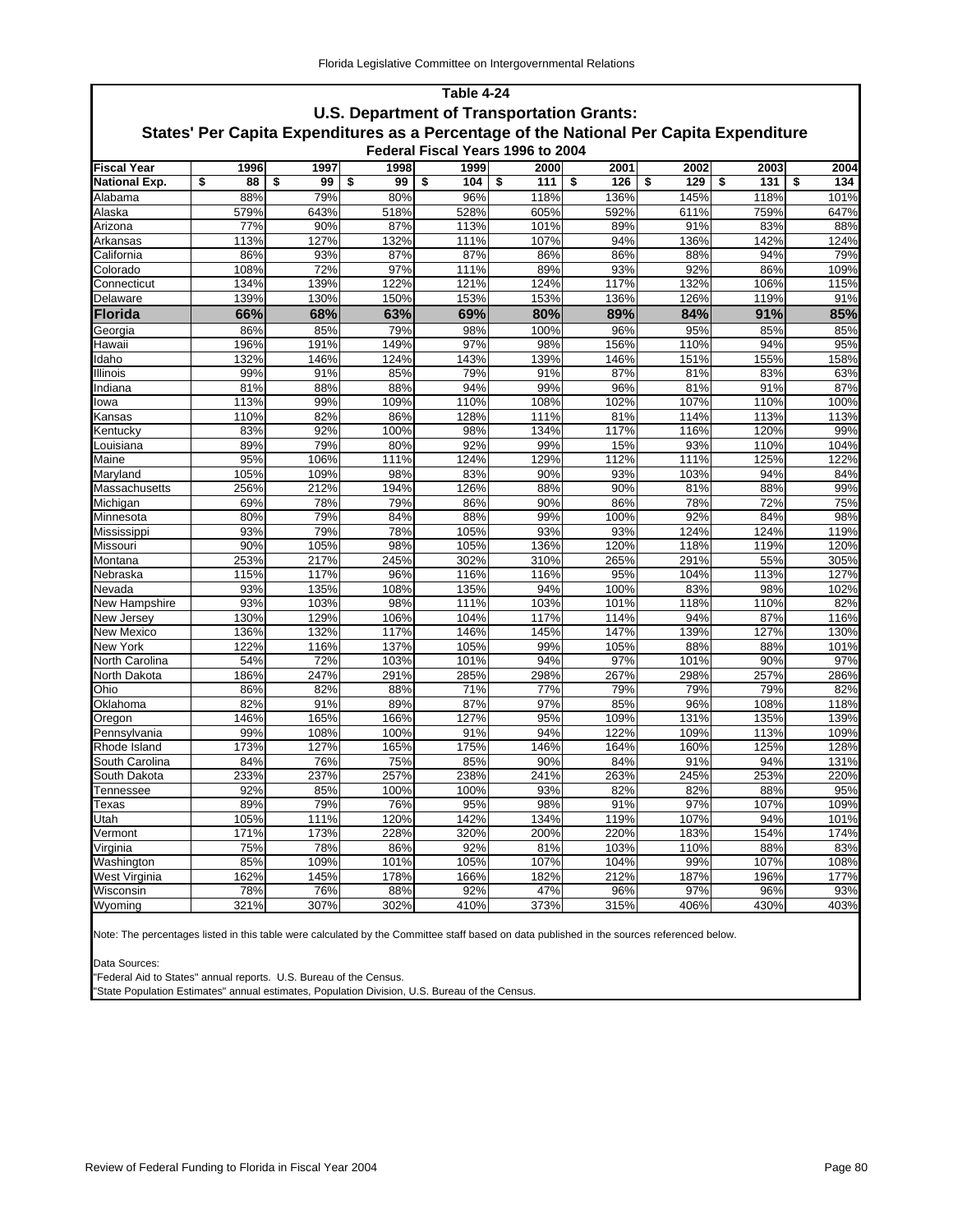| Table 4-25                                                                                                                           |            |            |             |            |            |            |            |          |             |                                   |
|--------------------------------------------------------------------------------------------------------------------------------------|------------|------------|-------------|------------|------------|------------|------------|----------|-------------|-----------------------------------|
| <b>U.S. Department of Treasury Grants:</b><br>States' Per Capita Expenditures as a Percentage of the National Per Capita Expenditure |            |            |             |            |            |            |            |          |             |                                   |
|                                                                                                                                      |            |            |             |            |            |            |            |          |             | Federal Fiscal Years 1996 to 2004 |
| <b>Fiscal Year</b><br>1996<br>1997<br>1998<br>1999<br>2000<br>2001<br>2002<br>2003<br>2004                                           |            |            |             |            |            |            |            |          |             |                                   |
| <b>National Exp.</b>                                                                                                                 | 0.13<br>\$ | \$<br>0.08 | 0.35<br>\$  | 0.54<br>\$ | 0.38<br>\$ | 0.29<br>\$ | \$<br>0.24 | \$<br>17 | 17<br>\$    |                                   |
| Alabama                                                                                                                              | 22%        | 12%        | 20%         | 7%         | 16%        | 33%        | 27%        | 100%     | 99%         |                                   |
| Alaska                                                                                                                               | 60%        | 0%         | 25%         | 11%        | 13%        | 9%         | 31%        | 227%     |             |                                   |
| Arizona                                                                                                                              | 131%       | 101%       | 155%        | 102%       | 130%       | 170%       | 90%        | 95%      | 226%<br>93% |                                   |
| Arkansas                                                                                                                             | 3%         | 0%         | 1%          | 11%        | 4%         | 3%         | 20%        | 98%      | 98%         |                                   |
| California                                                                                                                           | 102%       | 30%        | 71%         | 87%        | 149%       | 79%        | 67%        | 96%      | 96%         |                                   |
| Colorado                                                                                                                             | 26%        | 0%         | 17%         | 26%        | 21%        | 33%        | 25%        | 95%      | 94%         |                                   |
| Connecticut                                                                                                                          | 49%        | 0%         | 11%         | 9%         | 60%        | 35%        | 20%        | 98%      | 98%         |                                   |
| Delaware                                                                                                                             | 0%         | 0%         | 106%        | 55%        | 38%        | 15%        | 14%        | 180%     | 179%        |                                   |
| <b>Florida</b>                                                                                                                       | 327%       | 848%       |             | 518%       | 174%       | 230%       | 394%       | 96%      | 94%         |                                   |
|                                                                                                                                      | 11%        | 43%        | 398%<br>40% | 11%        | 26%        | 35%        | 169%       | 95%      | 93%         |                                   |
| Georgia<br>Hawaii                                                                                                                    | 0%         | 0%         | 131%        | 50%        | 108%       | 87%        | 32%        | 117%     | 118%        |                                   |
| Idaho                                                                                                                                | 9%         | 2%         | 7%          | 27%        | 14%        | 28%        | 28%        | 108%     | 106%        |                                   |
| Illinois                                                                                                                             | 105%       | 2%         | 58%         | 125%       | 112%       | 121%       | 59%        | 99%      | 100%        |                                   |
| Indiana                                                                                                                              | 12%        | 9%         | 40%         | 8%         | 22%        | 27%        | 29%        | 98%      | 99%         |                                   |
| lowa                                                                                                                                 | 0%         | 0%         | 16%         | 8%         | 7%         | 0%         | 1%         | 100%     | 100%        |                                   |
| Kansas                                                                                                                               | 5%         | 0%         | 17%         | 5%         | 8%         | 19%        | 25%        | 99%      | 99%         |                                   |
| Kentucky                                                                                                                             | 17%        | 0%         | 13%         | 26%        | 9%         | 14%        | 49%        | 98%      | 99%         |                                   |
| Louisiana                                                                                                                            | 21%        | 11%        | 28%         | 28%        | 31%        | 21%        | 421%       | 99%      | 100%        |                                   |
| Maine                                                                                                                                | 84%        | 34%        | 1%          | 67%        | 7%         | 2%         | 0%         | 113%     | 113%        |                                   |
| Maryland                                                                                                                             | 128%       | 0%         | 91%         | 93%        | 174%       | 77%        | 75%        | 99%      | 97%         |                                   |
| Massachusetts                                                                                                                        | 0%         | 0%         | 63%         | 24%        | 15%        | 43%        | 92%        | 100%     | 101%        |                                   |
| Michigan                                                                                                                             | 26%        | 0%         | 30%         | 10%        | 60%        | 63%        | 144%       | 99%      | 100%        |                                   |
| Minnesota                                                                                                                            | 7%         | 1%         | 1%          | 7%         | 4%         | 14%        | 9%         | 97%      | 97%         |                                   |
| Mississippi                                                                                                                          | 95%        | 0%         | 8%          | 15%        | 9%         | 55%        | 43%        | 99%      | 99%         |                                   |
| Missouri                                                                                                                             | 3%         | 0%         | 20%         | 68%        | 24%        | 56%        | 29%        | 98%      | 98%         |                                   |
| Montana                                                                                                                              | 26%        | 5%         | 468%        | 302%       | 292%       | 10%        | 19%        | 161%     | 160%        |                                   |
| Nebraska                                                                                                                             | 28%        | 0%         | 105%        | 62%        | 36%        | 58%        | 30%        | 101%     | 100%        |                                   |
| Nevada                                                                                                                               | 0%         | 0%         | 22%         | 51%        | 22%        | 48%        | 24%        | 90%      | 87%         |                                   |
| New Hampshire                                                                                                                        | 0%         | 5%         | 3%          | 2%         | 1%         | 48%        | 56%        | 114%     | 114%        |                                   |
| New Jersey                                                                                                                           | 179%       | 379%       | 109%        | 96%        | 189%       | 91%        | 52%        | 99%      | 100%        |                                   |
| New Mexico                                                                                                                           | 49%        | 1%         | 69%         | 78%        | 124%       | 62%        | 80%        | 98%      | 97%         |                                   |
| New York                                                                                                                             | 474%       | 351%       | 349%        | 313%       | 396%       | 420%       | 238%       | 102%     | 102%        |                                   |
| North Carolina                                                                                                                       | 73%        | 37%        | 121%        | 65%        | 39%        | 32%        | 107%       | 96%      | 96%         |                                   |
| North Dakota                                                                                                                         | 12%        | 0%         | 6%          | 9%         | 36%        | 273%       | 492%       | 232%     | 233%        |                                   |
| Ohio                                                                                                                                 | 0%         | 0%         | 12%         | 31%        | 25%        | 53%        | 19%        | 99%      | 101%        |                                   |
| Oklahoma                                                                                                                             | 5%         | 0%         | 44%         | 4%         | 5%         | 4%         | 3%         | 98%      | 99%         |                                   |
| Oregon                                                                                                                               | 42%        | 29%        | 13%         | 55%        | 51%        | 89%        | 127%       | 98%      | 97%         |                                   |
| Pennsylvania                                                                                                                         | 11%        | 1%         | 78%         | 41%        | 26%        | 70%        | 25%        | 99%      | 100%        |                                   |
| Rhode Island                                                                                                                         | 0%         | 0%         | 0%          | 3%         | 12%        | 227%       | 30%        | 137%     | 138%        |                                   |
| South Carolina                                                                                                                       | 0%         | 42%        | 24%         | 10%        | 13%        | 18%        | 22%        | 98%      | 98%         |                                   |
| South Dakota                                                                                                                         | 74%        | 0%         | 0%          | 24%        | 3%         | 4%         | 9%         | 192%     | 193%        |                                   |
| Tennessee                                                                                                                            | 62%        | 0%         | 42%         | 56%        | 70%        | 199%       | 123%       | 98%      | 98%         |                                   |
| Texas                                                                                                                                | 146%       | 82%        | 191%        | 144%       | 144%       | 69%        | 67%        | 96%      | 96%         |                                   |
| Utah                                                                                                                                 | 59%        | 35%        | 15%         | 27%        | 29%        | 24%        | 30%        | 95%      | 93%         |                                   |
| Vermont                                                                                                                              | 53%        | 0%         | 31%         | 43%        | 95%        | 33%        | 178%       | 237%     | 240%        |                                   |
| Virginia                                                                                                                             | 5%         | 15%        | 22%         | 30%        | 60%        | 109%       | 59%        | 97%      | 96%         |                                   |
| Washington                                                                                                                           | 21%        | 103%       | 15%         | 13%        | 21%        | 67%        | 76%        | 97%      | 96%         |                                   |
| West Virginia                                                                                                                        | 1%         | 1%         | 32%         | 107%       | 4%         | 44%        | 5%         | 100%     | 101%        |                                   |
| Wisconsin                                                                                                                            | 33%        | 0%         | 32%         | 20%        | 55%        | 139%       | 108%       | 98%      | 99%         |                                   |
| Wyoming                                                                                                                              | $0\%$      | $0\%$      | 0%          | $0\%$      | $1\%$      | 7%         | 189%       | 293%     | 294%        |                                   |

Data Sources:

"Federal Aid to States" annual reports. U.S. Bureau of the Census.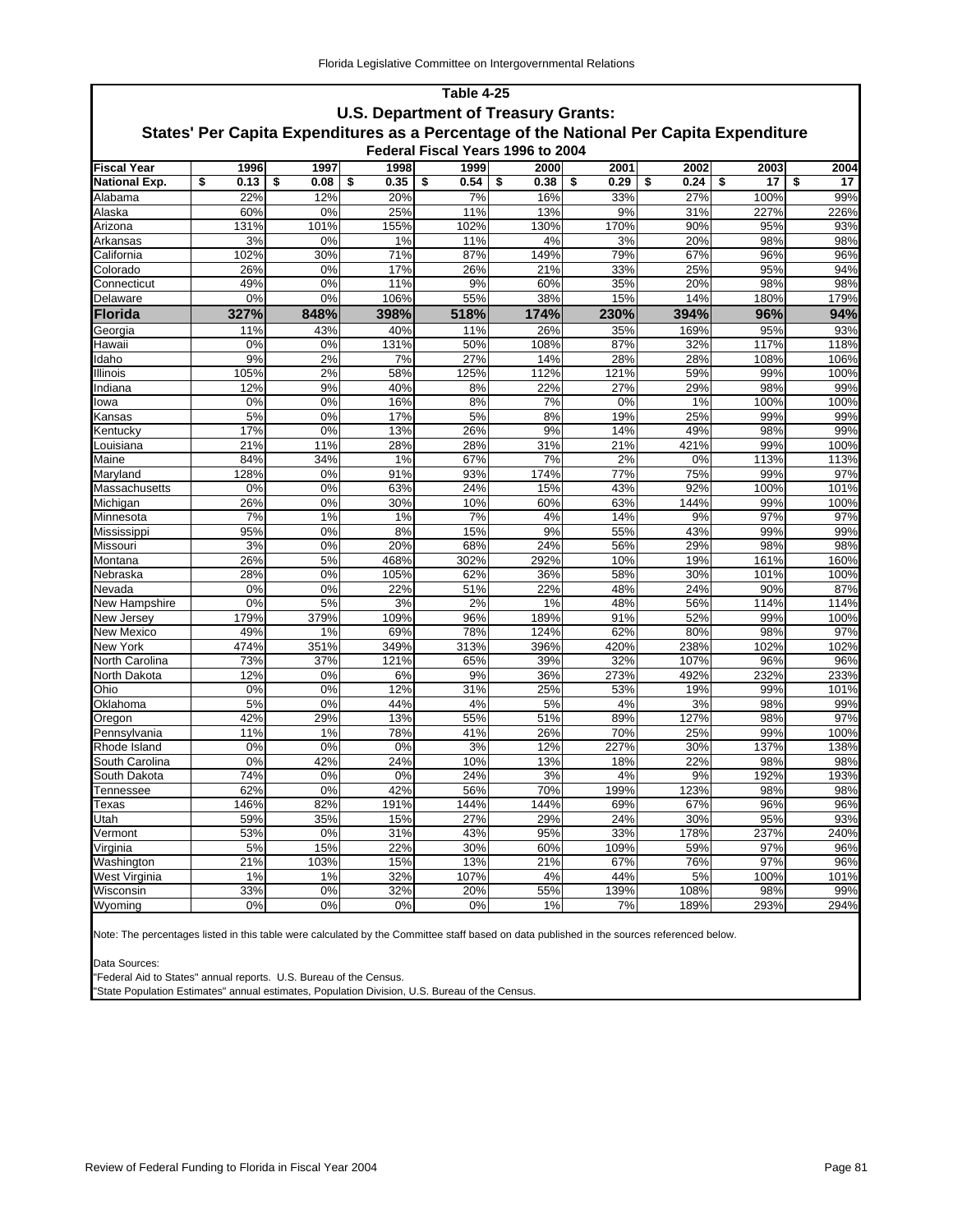| Table 4-26                                                                                                                  |            |            |            |            |            |            |            |            |            |
|-----------------------------------------------------------------------------------------------------------------------------|------------|------------|------------|------------|------------|------------|------------|------------|------------|
| <b>U.S. Department of Veterans Affairs Grants:</b>                                                                          |            |            |            |            |            |            |            |            |            |
|                                                                                                                             |            |            |            |            |            |            |            |            |            |
| States' Per Capita Expenditures as a Percentage of the National Per Capita Expenditure<br>Federal Fiscal Years 1996 to 2004 |            |            |            |            |            |            |            |            |            |
| <b>Fiscal Year</b>                                                                                                          | 1996       | 1997       | 1998       | 1999       | 2000       | 2001       | 2002       | 2003       | 2004       |
| <b>National Exp.</b>                                                                                                        | \$<br>1.13 | \$<br>1.07 | 1.25<br>\$ | 1.55<br>\$ | 1.26<br>\$ | 1.65<br>\$ | 1.69<br>\$ | 2.23<br>\$ | 2.20<br>\$ |
| Alabama                                                                                                                     | 104%       | 115%       | 98%        | 84%        | 106%       | 82%        | 91%        | 84%        | 133%       |
| Alaska                                                                                                                      | 0%         | 0%         | 0%         | 0%         | 0%         | 0%         | 0%         | 15%        | 0%         |
| Arizona                                                                                                                     | 5%         | 35%        | 29%        | 39%        | 51%        | 127%       | 38%        | 38%        | 46%        |
| Arkansas                                                                                                                    | 29%        | 43%        | 36%        | 30%        | 34%        | 161%       | 27%        | 25%        | 39%        |
| California                                                                                                                  | 68%        | 98%        | 83%        | 27%        | 33%        | 24%        | 28%        | 59%        | 59%        |
| Colorado                                                                                                                    | 84%        | 114%       | 96%        | 143%       | 103%       | 383%       | 95%        | 119%       | 86%        |
| Connecticut                                                                                                                 | 140%       | 147%       | 125%       | 95%        | 121%       | 97%        | 111%       | 83%        | 101%       |
| Delaware                                                                                                                    | 490%       | 530%       | 468%       | 340%       | 445%       | 334%       | 538%       | 2%         | 205%       |
| <b>Florida</b>                                                                                                              | 11%        | 59%        | 53%        | 52%        | 68%        | 21%        | 71%        | 24%        | 30%        |
| Georgia                                                                                                                     | 83%        | 107%       | 89%        | 72%        | 145%       | 76%        | 74%        | 60%        | 58%        |
| Hawaii                                                                                                                      | 166%       | 0%         | 0%         | 0%         | 9%         | 0%         | 0%         | 0%         | 722%       |
| Idaho                                                                                                                       | 149%       | 184%       | 154%       | 125%       | 149%       | 121%       | 106%       | 370%       | 357%       |
| Illinois                                                                                                                    | 34%        | 56%        | 48%        | 46%        | 62%        | 40%        | 77%        | 67%        | 89%        |
| Indiana                                                                                                                     | 103%       | 63%        | 53%        | 51%        | 66%        | 81%        | 48%        | 49%        | 48%        |
| Iowa                                                                                                                        | 466%       | 505%       | 431%       | 388%       | 566%       | 188%       | 25%        | 211%       | 208%       |
| Kansas                                                                                                                      | 41%        | 61%        | 375%       | 298%       | 62%        | 62%        | 90%        | 186%       | 178%       |
| Kentucky                                                                                                                    | 86%        | 113%       | 96%        | 376%       | 298%       | 208%       | 156%       | 119%       | 121%       |
| Louisiana                                                                                                                   | 49%        | 70%        | 50%        | 77%        | 105%       | 74%        | 216%       | 73%        | 307%       |
| Maine                                                                                                                       | 232%       | 351%       | 304%       | 261%       | 659%       | 278%       | 527%       | 623%       | 260%       |
| Marvland                                                                                                                    | 0%         | 140%       | 4%         | 46%        | 68%        | 136%       | 46%        | 40%        | 35%        |
| Massachusetts                                                                                                               | 64%        | 144%       | 92%        | 112%       | 162%       | 106%       | 133%       | 236%       | 181%       |
| Michigan                                                                                                                    | 94%        | 94%        | 80%        | 80%        | 116%       | 90%        | 101%       | 77%        | 77%        |
| Minnesota                                                                                                                   | 585%       | 537%       | 130%       | 99%        | 140%       | 111%       | 154%       | 132%       | 123%       |
| Mississippi                                                                                                                 | 57%        | 90%        | 77%        | 152%       | 216%       | 167%       | 165%       | 183%       | 214%       |
| Missouri                                                                                                                    | 163%       | 166%       | 394%       | 126%       | 194%       | 294%       | 556%       | 172%       | 233%       |
| Montana                                                                                                                     | 177%       | 219%       | 187%       | 52%        | 367%       | 193%       | 244%       | 201%       | 152%       |
| Nebraska                                                                                                                    | 344%       | 362%       | 813%       | 674%       | 422%       | 1361%      | 1074%      | 268%       | 308%       |
| Nevada                                                                                                                      | 0%         | 6%         | 645%       | 559%       | 18%        | 0%         | 23%        | 119%       | 102%       |
| New Hampshire                                                                                                               | 425%       | 164%       | 139%       | 122%       | 210%       | 132%       | 593%       | 133%       | 173%       |
| New Jersey                                                                                                                  | 389%       | 89%        | 71%        | 62%        | 96%        | 72%        | 108%       | 259%       | 80%        |
| <b>New Mexico</b>                                                                                                           | 99%        | 133%       | 113%       | 80%        | 114%       | 83%        | 100%       | 85%        | 74%        |
| New York                                                                                                                    | 49%        | 57%        | 97%        | 148%       | 60%        | 50%        | 53%        | 49%        | 55%        |
| North Carolina                                                                                                              | 84%        | 0%         | 0%         | 0%         | 17%        | 36%        | 19%        | 21%        | 23%        |
| North Dakota                                                                                                                | 92%        | 176%       | 151%       | 204%       | 330%       | 262%       | 273%       | 235%       | 113%       |
| Ohio                                                                                                                        | 43%        | 64%        | 44%        | 44%        | 68%        | 56%        | 113%       | 54%        | 63%        |
| Oklahoma                                                                                                                    | 482%       | 423%       | 471%       | 575%       | 476%       | 1042%      | 447%       | 369%       | 341%       |
| Oregon                                                                                                                      | 256%       | 0%         | 0%         | 33%        | 42%        | 38%        | 36%        | 31%        | 37%        |
| Pennsylvania                                                                                                                | 80%        | 101%       | 86%        | 154%       | 125%       | 163%       | 124%       | 90%        | 112%       |
| Rhode Island                                                                                                                | 296%       | 323%       | 310%       | 262%       | 358%       | 259%       | 342%       | 300%       | 216%       |
| South Carolina                                                                                                              | 95%        | 105%       | 89%        | 77%        | 107%       | 74%        | 80%        | 270%       | 72%        |
| South Dakota                                                                                                                | 272%       | 271%       | 231%       | 186%       | 260%       | 200%       | 201%       | 111%       | 188%       |
| <b>Tennessee</b>                                                                                                            | 18%        | 50%        | 41%        | 63%        | 87%        | 69%        | 76%        | 42%        | 162%       |
| Texas                                                                                                                       | 0%         | 0%         | 57%        | 98%        | 0%         | 3%         | 19%        | 58%        | 67%        |
| Utah                                                                                                                        | 230%       | 53%        | 45%        | 14%        | 84%        | 67%        | 68%        | 45%        | 61%        |
| Vermont                                                                                                                     | 335%       | 363%       | 359%       | 225%       | 287%       | 222%       | 235%       | 214%       | 233%       |
| Virginia                                                                                                                    | 56%        | 38%        | 32%        | 28%        | 39%        | 30%        | 29%        | 69%        | 122%       |
| Washington                                                                                                                  | 94%        | 112%       | 94%        | 86%        | 109%       | 89%        | 93%        | 301%       | 86%        |
| West Virginia                                                                                                               | 19%        | 22%        | 19%        | 21%        | 36%        | 32%        | 38%        | 432%       | 40%        |
| Wisconsin                                                                                                                   | 128%       | 122%       | 92%        | 136%       | 211%       | 152%       | 124%       | 187%       | 297%       |
| Wyoming                                                                                                                     | 179%       | 229%       | 195%       | 95%        | 283%       | 221%       | 230%       | 175%       | 89%        |

Data Sources:

"Federal Aid to States" annual reports. U.S. Bureau of the Census.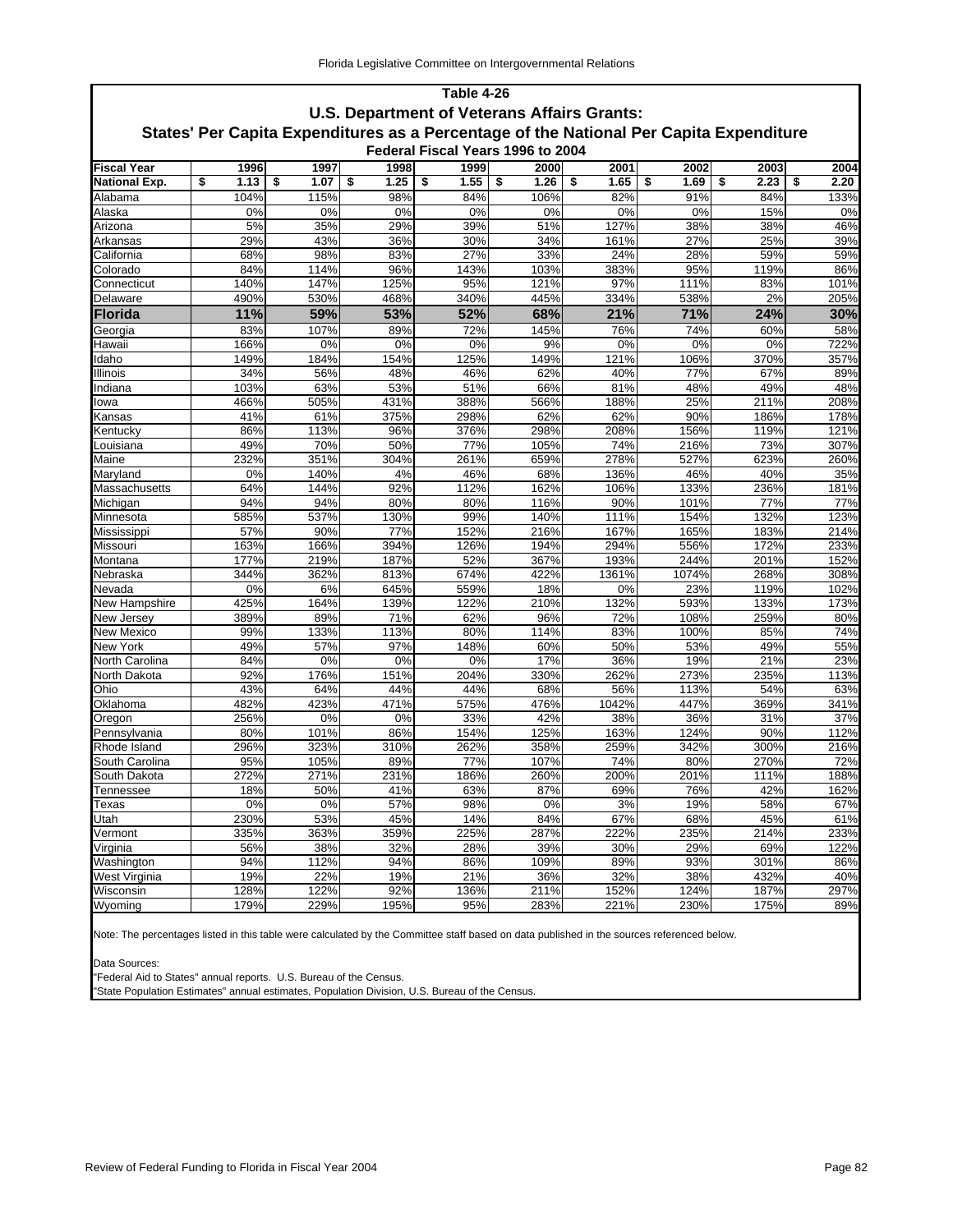## **Appendix:**

## **Federal Departments and Agencies Addresses of Websites**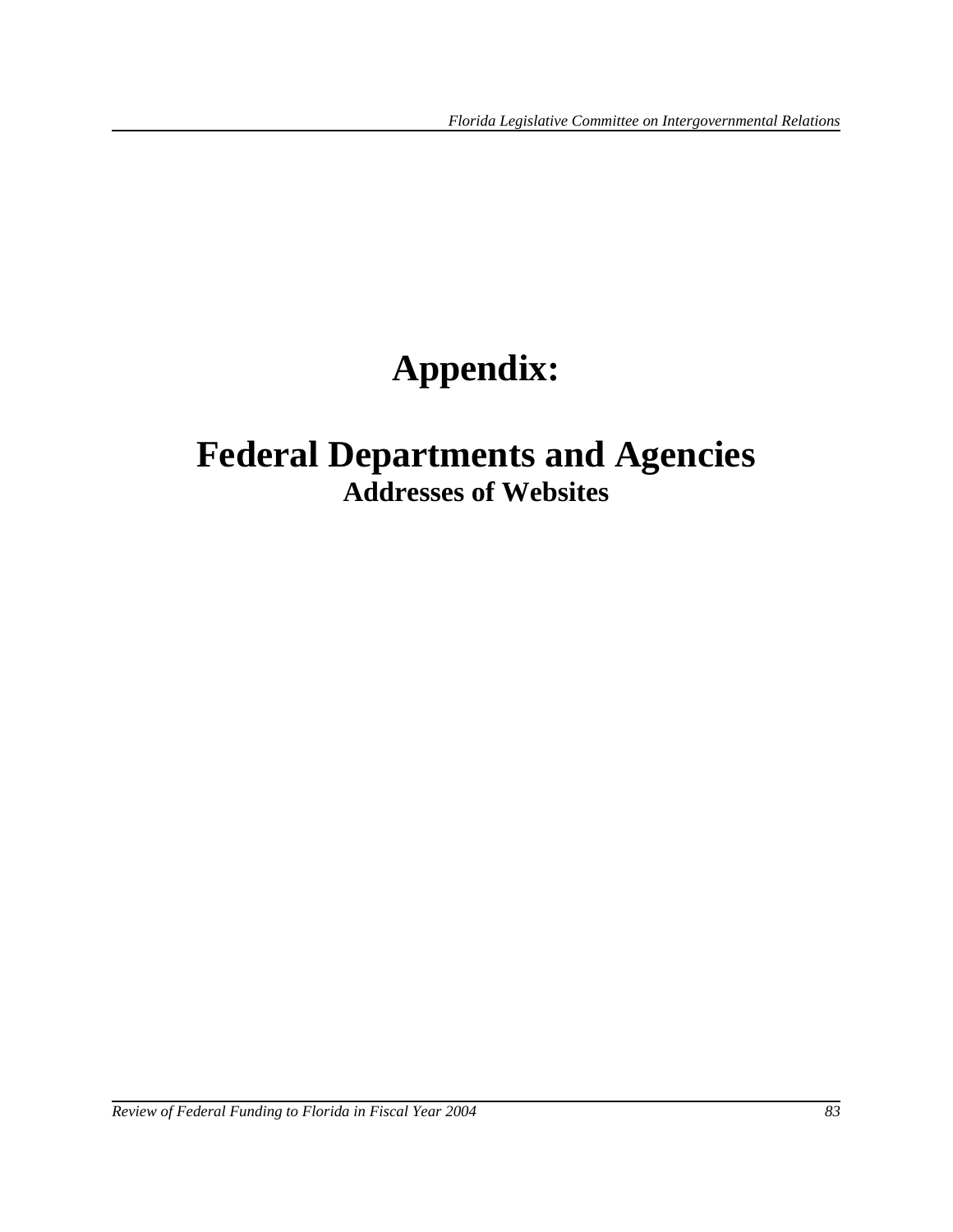| <b>National Foundation on the Arts and Humanities</b> |
|-------------------------------------------------------|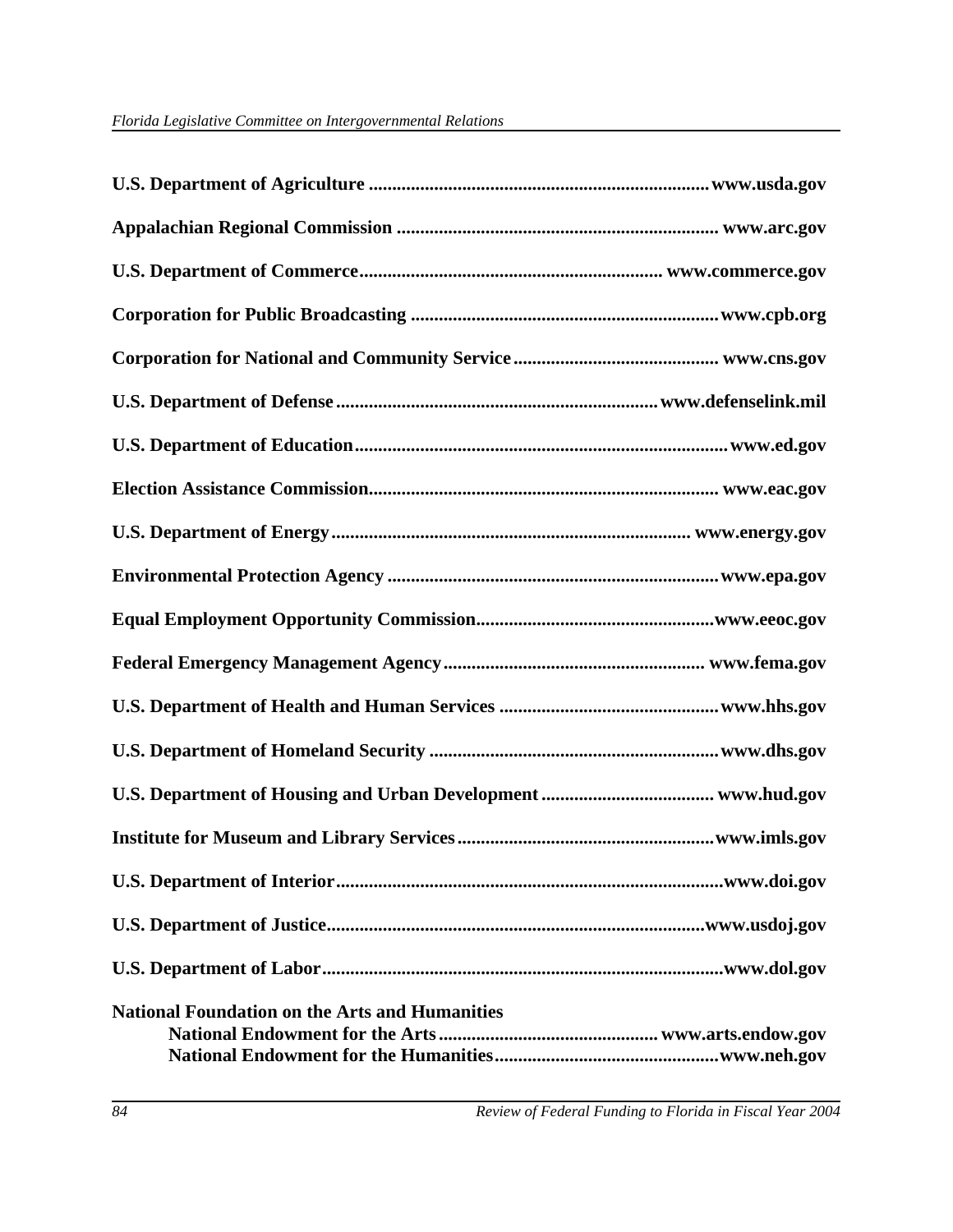*Florida Legislative Committee on Intergovernmental Relations*